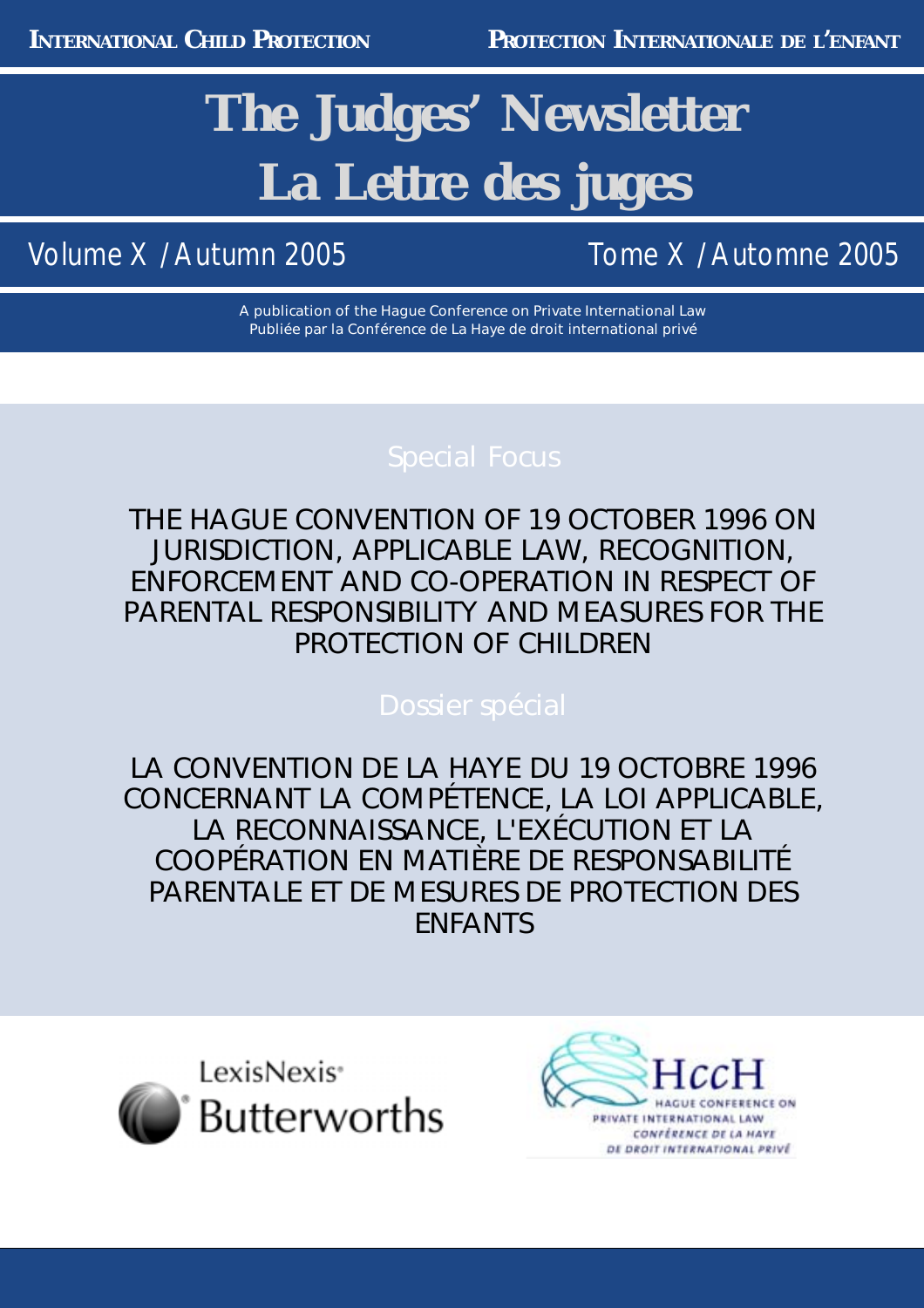### INTERNATIONAL BOARD OF JUDICIAL ADVISERS COMITÉ INTERNATIONAL DE CONSULTANTS JURIDIQUES

- ◆ The Right Honourable Lord Justice Mathew Thorpe; Head of International Family Law, England and Wales / Le très Honorable *Lord Justice* Mathew Thorpe ; *Head of International Family Law*, Angleterre et Pays de Galles
- ◆ The Honourable Justice Joseph Kay; Appeal Division of the Family Court of Australia / L'Honorable juge Joseph Kay ; Section d'appel du Tribunal des affaires familiales d'Australie
- ◆ His Honour Judge Patrick Mahony; former Principal Judge of the Family Court of New Zealand / Son Honneur le juge Patrick Mahony ; ancien Juge principal du Tribunal des affaires familiales de Nouvelle-Zélande
- ◆ The Honourable Justice James Garbolino; former Presiding Judge of the Superior Court of California, United States / L'Honorable juge James Garbolino ; ancien Juge président de la Cour supérieure de Californie, Etats-Unis
- ◆ The Honourable Justice Jacques Chamberland; Court of Appeal of Québec, Canada / L'Honorable juge Jacques Chamberland ; Cour d'appel du Québec, Canada
- ◆ The Honourable Mrs Justice Catherine McGuinness; Supreme Court of Ireland / L'Honorable juge Catherine McGuinness ; Cour suprême d'Irlande
- ◆ Professor Siegfried Willutzki; Cologne, Germany / Le Professeur Siegfried Willutzki ; Cologne, Allemagne
- ◆ The Honourable Elisa Pérez-Vera; Constitutional Court of Spain / L'Honorable juge Elisa Pérez-Vera ; Cour constitutionnelle d'Espagne
- ◆ H.E. Justice Antonio Boggiano; former President of the Supreme Court of Argentina / S.E. le juge Antonio Boggiano ; ancien Président de la Cour suprême d'Argentine
- ◆ The Honourable Dr Katalin Murányi; Chairperson of the Civil College, Budapest, Hungary / L'Honorable Dr Katalin Murányi ; Présidente du Collège civil, Budapest, Hongrie

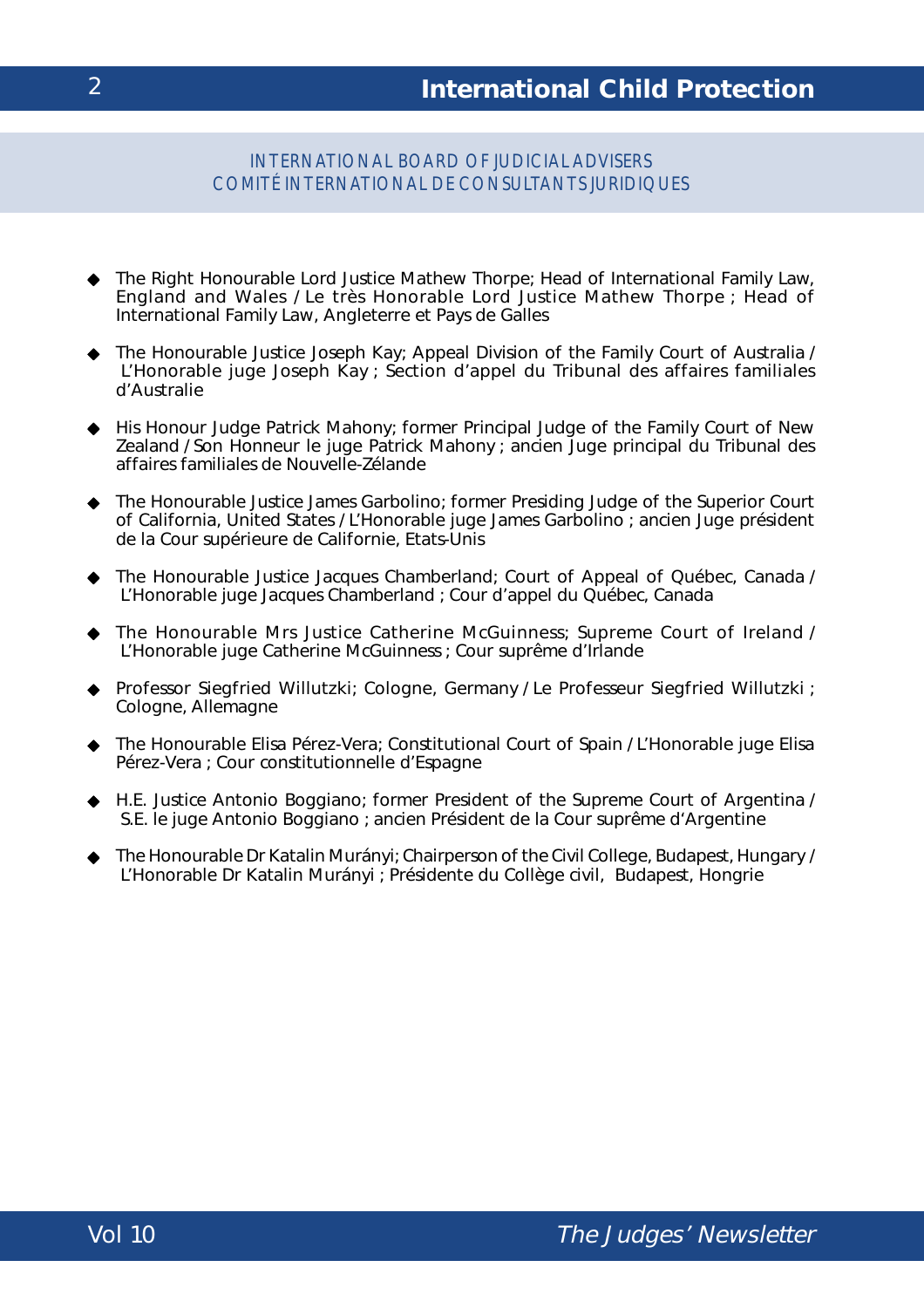### **TABLE OF CONTENTS TABLE DES MATIÈRES**

| I Special Focus: The Hague Convention<br>of 19 October 1996 on Jurisdiction,      |
|-----------------------------------------------------------------------------------|
| Applicable Law, Recognition, Enforcement                                          |
| and Co-operation in respect of Parental                                           |
| Responsibility and Measures for the                                               |
|                                                                                   |
| Professor William Duncan - Editorial  4<br>Permanent Bureau - Summary of the 1996 |
|                                                                                   |
| Professor Paul Lagarde - The 1996 Convention                                      |
| The Honourable Justice Joseph Kay -                                               |
| Implementation of the 1996 Convention                                             |
| Mr Ignacio Goicoechea - The 1996 Convention                                       |
| - a Latin American Perspective  24                                                |
| Professor Linda Silberman - The 1996                                              |
| Convention - a United States Perspective  30                                      |
| Ms Chantal Saclier - The 1996 Convention                                          |
| and the International Social Service  36                                          |
| Ms Monika Ekström - The Brussels Regulation  42                                   |
| Mr Philippe Lortie - The 1996 Convention and                                      |
|                                                                                   |
| The Right Honourable Lord Justice Mathew Thorpe                                   |
| - Judicial Activism in the Context                                                |
| The Netherlands - Bill for the Application                                        |
| of the Brussels Regulation and the 1996                                           |
|                                                                                   |
|                                                                                   |
| The Hague Convention of 25 October<br>Ш.                                          |
| 1980 on the Civil Aspects of International                                        |
|                                                                                   |
| Mr Adair Dyer - The 1980 Convention -                                             |
|                                                                                   |
| The Honourable Justice Jacques Chamberland -                                      |
|                                                                                   |
| Domestic Violence and                                                             |
|                                                                                   |
| The Honourable Judge Graciela Tagle - Child                                       |
| Abduction in the MERCOSUR Region  79                                              |
| Mr Anil & Mr Ranjit Malhotra - The 1980                                           |
|                                                                                   |
|                                                                                   |
| III International Child Protection Conferences                                    |
|                                                                                   |
| Reports on recent judicial conferences and                                        |
|                                                                                   |
|                                                                                   |
|                                                                                   |
| IV Hague Conference Update 103                                                    |
| V.                                                                                |

| Dossier spécial : la Convention de La Haye<br>L<br>du 19 octobre 1996 concernant la<br>compétence, la loi applicable, la<br>reconnaissance, l'exécution et la coopération<br>en matière de responsabilité parentale et<br>de mesures de protection des enfants  4                                                                                                                                                                                                                                                                                                                                                                                                                                                                                                                                                                                                |
|------------------------------------------------------------------------------------------------------------------------------------------------------------------------------------------------------------------------------------------------------------------------------------------------------------------------------------------------------------------------------------------------------------------------------------------------------------------------------------------------------------------------------------------------------------------------------------------------------------------------------------------------------------------------------------------------------------------------------------------------------------------------------------------------------------------------------------------------------------------|
| Professeur William Duncan - Editorial  4<br>Bureau Permanent - Aperçu de la Convention<br>Professeur Paul Lagarde - La Convention de 1996<br>- les dispositions relatives à la loi applicable  15<br>L'Honorable juge Joseph Kay - Mise en œuvre<br>de la Convention de 1996 en Australie  19<br>M. Ignacio Goicoechea - La Convention de 1996<br>- un point de vue d'Amérique latine  24<br>Professeur Linda Silberman - La Convention<br>de 1996 - un point de vue des Etats-Unis  30<br>Mme Chantal Saclier - La Convention de 1996<br>et le Service Social International  36<br>Mme Monika Ekström - Le Règlement de<br>M. Philippe Lortie - La Convention de 1996 et<br>Le très Honorable Lord Justice Mathew Thorpe<br>- Activisme judiciaire dans le contexte du<br>Les Pays-Bas - Projet de loi pour l'application<br>du Règlement de Bruxelles et de la |
| La Convention de La Haye du 25 octobre<br>Ш.<br>1980 sur les aspects civils de l'enlèvement                                                                                                                                                                                                                                                                                                                                                                                                                                                                                                                                                                                                                                                                                                                                                                      |
| M. Adair Dyer - La Convention de 1980 :<br>L'Honorable juge Jacques Chamberland -<br>Violences conjugales et enlèvement                                                                                                                                                                                                                                                                                                                                                                                                                                                                                                                                                                                                                                                                                                                                          |
| L'Honorable juge Graciela Tagle -<br>L'enlèvement d'enfants dans la région du<br>MM Anil & Ranjit Malhotra - La Convention                                                                                                                                                                                                                                                                                                                                                                                                                                                                                                                                                                                                                                                                                                                                       |
| III Séminaires et conférences sur la protection                                                                                                                                                                                                                                                                                                                                                                                                                                                                                                                                                                                                                                                                                                                                                                                                                  |
| Comptes rendus des séminaires et conférences                                                                                                                                                                                                                                                                                                                                                                                                                                                                                                                                                                                                                                                                                                                                                                                                                     |
| IV Actualités de la Conférence de La Haye  103                                                                                                                                                                                                                                                                                                                                                                                                                                                                                                                                                                                                                                                                                                                                                                                                                   |
|                                                                                                                                                                                                                                                                                                                                                                                                                                                                                                                                                                                                                                                                                                                                                                                                                                                                  |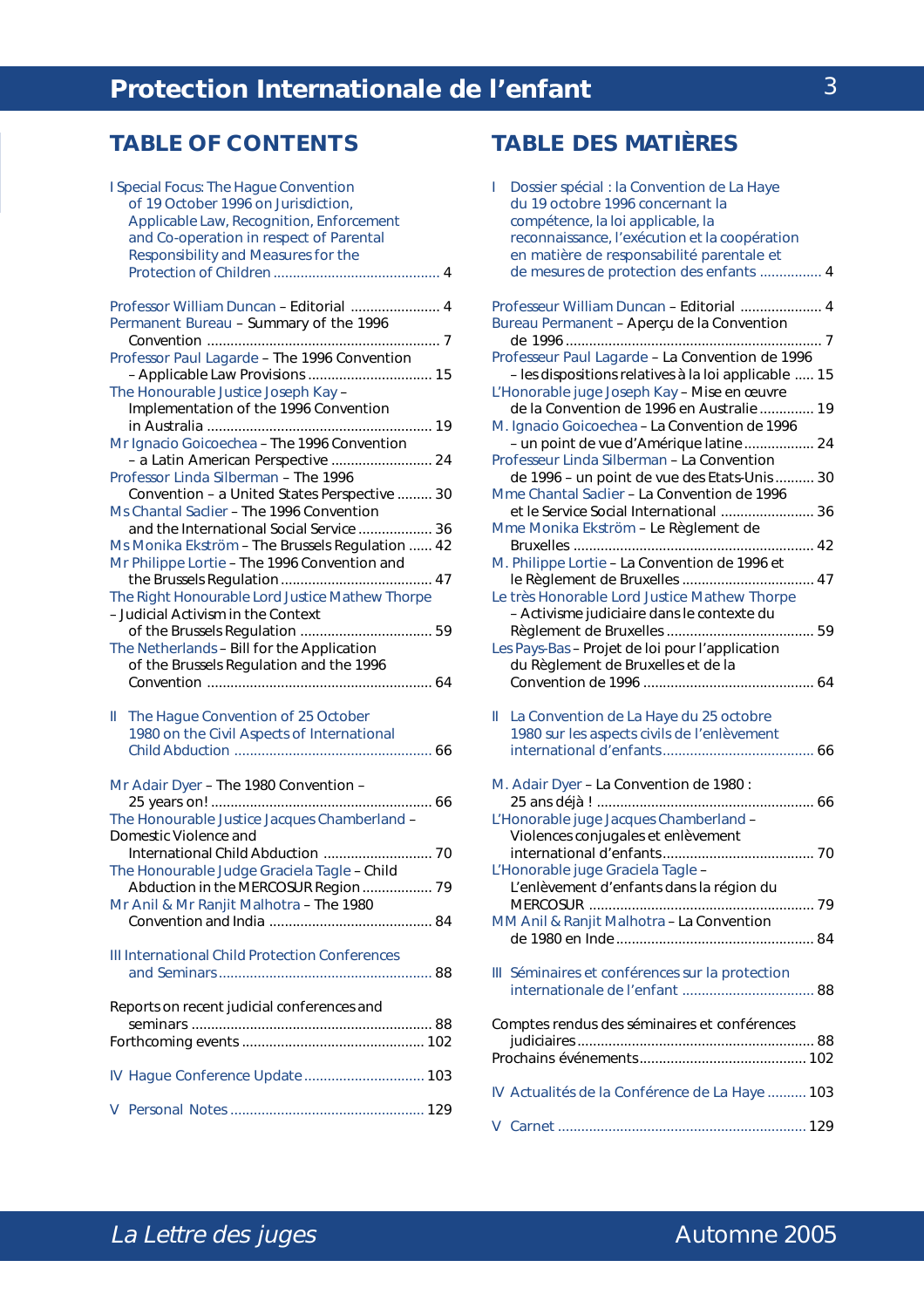I. SPECIAL FOCUS: THE *HAGUE CONVENTION OF 19 OCTOBER 1996 ON JURISDICTION, APPLICABLE LAW, RECOGNITION, ENFORCEMENT AND CO-OPERATION IN RESPECT OF PARENTAL RESPONSIBILITY AND MEASURES FOR THE PROTECTION OF CHILDREN*

### **EDITORIAL**

### **Professor William Duncan Deputy Secretary General, Hague Conference on Private International Law**

The Hague Convention of 1996 on the International Protection of Children, because of the very wide range of international child protection issues which it addresses, has the potential to become the most widely ratified and the most used of the modern Hague Children's Conventions. The description of the Convention which follows makes this plain. Consultations and discussions in which the Permanent Bureau has been involved in various parts of the world continue to reveal situations of vulnerable children which may be eased by the application of the 1996 Convention. The children who stand to benefit include:

- $\bullet$  those who are the subject of international parental disputes over custody or contact,
- those who are the subject of abduction or wrongful retention (including in those countries which are not able to join the 1980 Convention on international child abduction),
- $\bullet$  those who are placed abroad in alternative care arrangements which do not come within the definition of adoption and are therefore outside the scope of the 1993 Convention on intercountry adoption,

I.DOSSIER SPÉCIAL : LA *CONVENTION DE LA HAYE DU 19 OCTOBRE 1996 CONCERNANT LA COMPÉTENCE, LA LOI APPLICABLE, LA RECONNAISSANCE, L'EXÉCUTION ET LA COOPÉRATION EN MATIÈRE DE RESPONSABILITÉ PARENTALE ET DE MESURES DE PROTECTION DES ENFANTS*

### **EDITORIAL**

### **Professeur William Duncan Secrétaire général adjoint, Conférence de La Haye de droit international privé**

La Convention de La Haye de 1996 relative à la protection internationale des enfants pourrait, en raison des très nombreux aspects de la protection des enfants qu'elle aborde, être la plus largement ratifiée et la plus utilisée des Conventions modernes de La Haye relatives aux enfants. La description de la Convention qui suit le montre clairement. Aujourd'hui encore, les consultations et les discussions auxquelles le Bureau Permanent participe dans diverses régions du monde révèlent que des enfants vulnérables se trouvent dans des situations qui pourraient être rendues moins difficiles par l'application de la Convention de 1996. Pourraient ainsi en bénéficier les enfants :

- objets de conflits parentaux à caractère international relatifs à la garde ou au droit de visite,
- victimes d'un enlèvement ou d'un nonretour illicites (notamment dans les pays qui ne sont pas en mesure d'adhérer à la Convention de 1980 sur l'enlèvement international d'enfants),
- placés à l'étranger dans une famille d'accueil ou un établissement dans le cadre de dispositifs qui ne répondent pas à la définition de l'adoption et n'entrent donc pas dans le champ d'application de

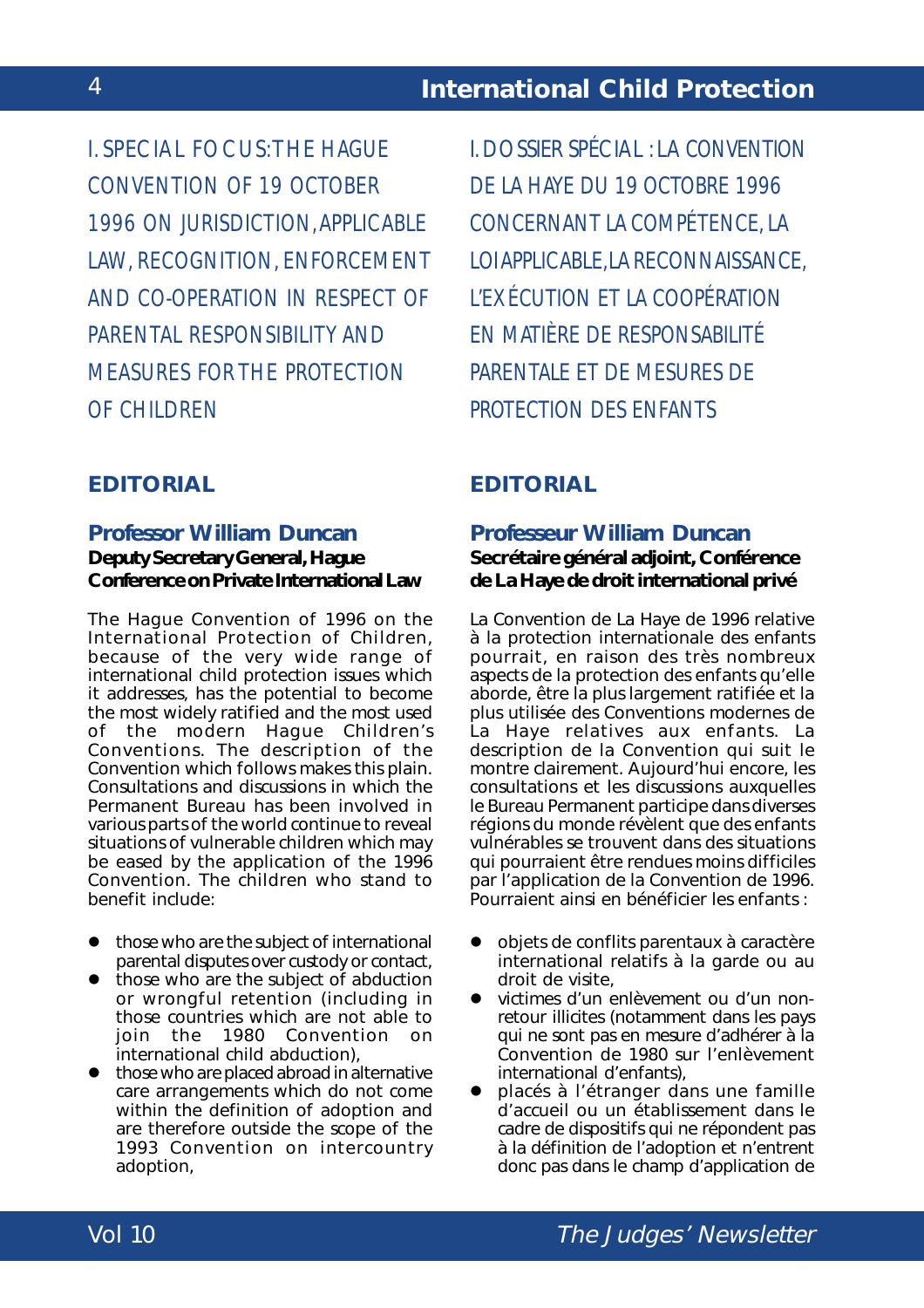- those who are the subject of cross-border trafficking and other forms of exploitation, including sexual abuse,
- those who are refugees or are simply vulnerable unaccompanied minors.

One of the great strengths of the Convention lies in its combination of an international legal framework and cooperation mechanisms. The legal rules are needed to define which country's authorities are competent to take any necessary protective measures, to ensure that such measures are respected and enforced in the countries and to define the law applicable to matters of child protection (including the attribution of parental responsibility). The co-operation mechanisms are needed to ensure any necessary exchange of information between child protection authorities in different countries, to provide mutual assistance including in locating missing children and, to provide access to child protection measures in the different countries. If the experience with the Hague Conventions on international child abduction and on intercountry adoption is anything to go by, the Central Authorities which are the focal points for inter-State co-operation are destined to become an important international child protection resource and network, sharing information and good practices and supporting one another in a variety of ways.

In many parts of the world there is a desperate need for cross-border legal and inter-governmental co-operation structures which focus on the non-criminal aspects of child protection. The extensive cross-border movement of children in Central and Southern Africa provides one example, where the problems range from the sale and trafficking in children, the exploitation of unaccompanied children, the plight of refugee children and the sometimes unregulated placement of children abroad. Similar observations apply to the legal situation of children in the Balkans, in some CIS States and in many parts of Asia. Considerable interest is being shown in the Convention among the States of South and Central America for reasons which are explained in the article which follows by Ignacio Goicoechea. Early ratification of the

la Convention de 1993 sur l'adoption internationale,

- ! victimes de trafics transfrontières et d'autres formes d'exploitation, notamment d'abus sexuels,
- réfugiés ou tout simplement mineurs non accompagnés vulnérables.

L'une des grandes forces de la Convention est de conjuguer un cadre juridique international avec des mécanismes de coopération. En effet, il faut des règles juridiques pour désigner les autorités compétentes pour prendre les mesures de protection nécessaires, pour veiller au respect et à l'exécution de ces mesures et pour déterminer la loi applicable aux questions de protection de l'enfant (notamment à l'attribution de la responsabilité parentale). Il faut aussi des mécanismes de coopération pour permettre les échanges d'informations nécessaires entre les autorités nationales chargées de la protection de l'enfance, pour apporter une assistance mutuelle, notamment en ce qui concerne la localisation des enfants disparus, et pour permettre l'accès aux mesures de protection de l'enfant dans les différents pays. A en juger par l'expérience des Conventions de La Haye sur l'enlèvement international d'enfants et sur l'adoption internationale, les Autorités centrales, pivots de la coopération entre les Etats, sont appelées à devenir une précieuse ressource et un important réseau pour la protection internationale des enfants, partageant les informations et les bonnes pratiques et s'entraidant de diverses manières.

De nombreuses régions du monde ont un besoin pressant de structures de coopération juridique transfrontière et intergouvernementale, axées sur les aspects non pénaux de la protection des enfants. On le voit dans les nombreux mouvements transfrontières d'enfants en Afrique centrale et méridionale, où se posent les problèmes de la vente et du trafic d'enfants, de l'exploitation des enfants non accompagnés, de la situation tragique des enfants réfugiés et parfois du placement non réglementé d'enfants à l'étranger. Des observations similaires s'appliquent à la situation juridique des enfants dans les Balkans, dans certains Etats de la Communauté des Etats indépendants, et dans de nombreux pays d'Asie. Les Etats d'Amérique centrale et du Sud manifestent un considérable intérêt à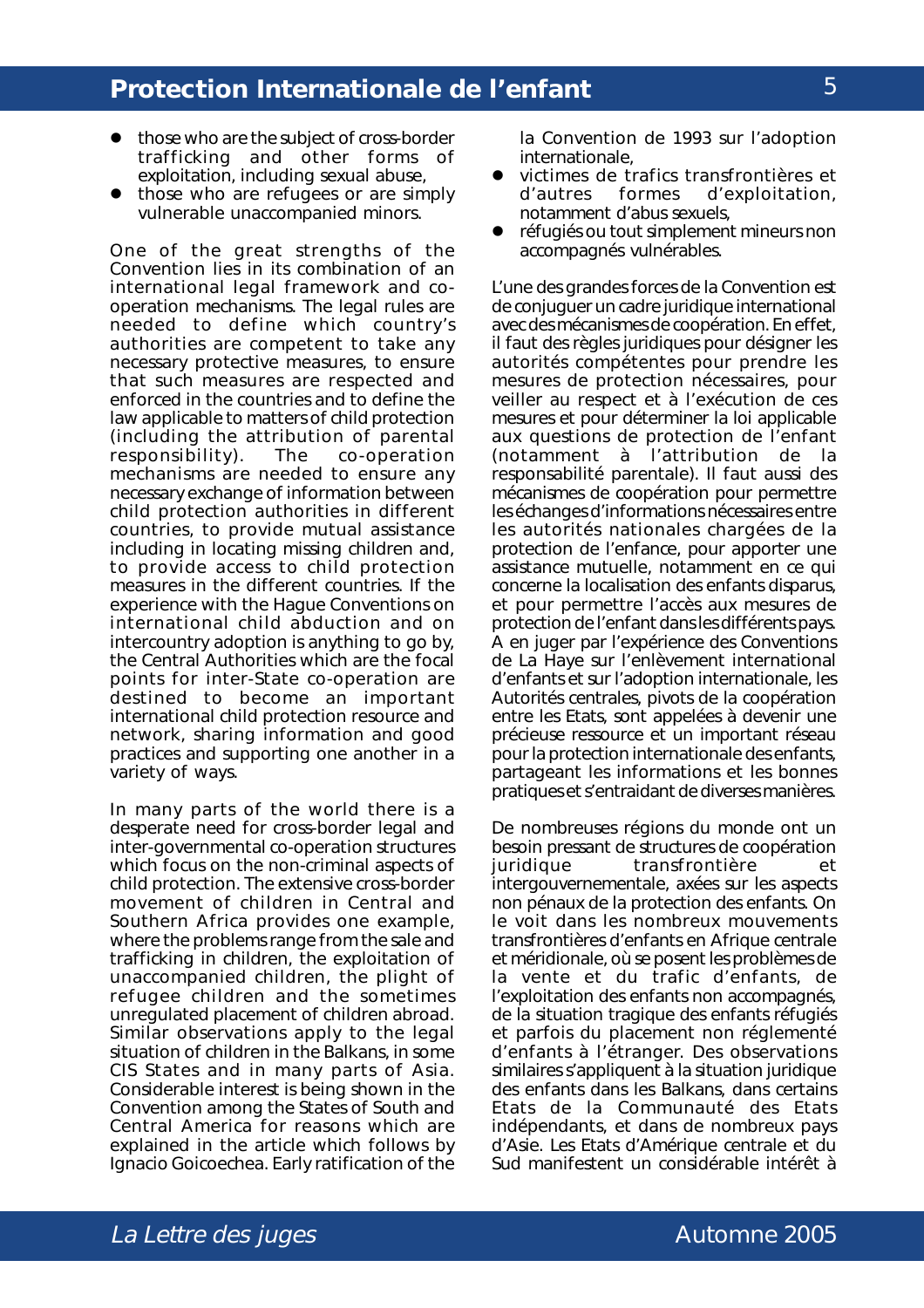Convention by Morocco is a sign also of its potential value in States whose laws are influenced by or based upon Islamic law; indeed, the drafting of the Convention was sensitive to this potential use; one example is the explicit reference to the Islamic institution of *Kafala*. For the United States of America, which played an active role in the drafting of the Convention, and bearing in mind the concerns expressed in Linda Silberman's article, it offers the best prospect of an international legal framework for resolving international custody and contact cases.

Within Europe the adoption of the 1996 Convention is unfortunately being impeded by a dispute between the United Kingdom and Spain concerning its application to Gibraltar. In fact seven European Union States have already contracted to the Convention, having joined (with the exception of Slovenia and Hungary) before becoming Member States of the European Union (the Czech Republic, Estonia, Hungary, Latvia, Lithuania, Slovakia and Slovenia). All the other European Union States have indicated their approval of the Convention. The Commission, as is explained in the article by Monika Ekström, favours ratification of the Convention. The Commission's proposal to authorise EU Member States to sign the Convention was adopted, and 14 of the then 15 EU Member States followed the example of The Netherlands and signed the Convention at a ceremony in The Hague on 1 April 2003. Indeed, the European Union's own Regulation concerning Parental Responsibility, which came into force in March of 2005 (applying to children habitually resident within the European Union), is itself in large part based on the 1996 Convention. Several of the European Union States have already prepared (*e.g.* Ireland and the Netherlands) or are in the process of preparing (*e.g.* Sweden and Finland) legislation to implement the 1996 Convention. Moreover, the authorisation for the Member States to ratify the Convention in the interests of the Community has been approved by the European Parliament and in principle by the Council.

The failure within the European Union to find a solution to the impasse which is blocking ratification of the 1996 Convention – a Convention which European States requested

l'égard de la Convention, pour des raisons qui sont exposées dans l'article d'Ignacio Goicoechea (voir ci-après). La ratification rapide de la Convention par le Maroc est aussi un signe de son intérêt potentiel dans les Etats dont les lois sont influencées par la loi islamique ou fondées sur celle-ci ; cette utilisation avait d'ailleurs été prévue lors de la rédaction de la Convention, comme en atteste, par exemple, la référence explicite à l'institution islamique de la *Kafala*. Pour les Etats-Unis d'Amérique, qui ont activement participé à l'élaboration de la Convention, et en gardant à l'esprit les préoccupations exprimées dans l'article de Linda Silberman, c'est cet instrument qui est le plus prometteur d'un cadre juridique international de résolution des affaires internationales de garde et de droit de visite.

En Europe, l'adoption de la Convention de 1996 se heurte malheureusement au conflit qui oppose le Royaume-Uni et l'Espagne autour de son application à Gibraltar. Pourtant, sept Etats de l'Union européenne (la République tchèque, l'Estonie, la Hongrie, la Lettonie, la Lituanie, la Slovaquie et la Slovénie) sont déjà contractants à la Convention, leur adhésion étant antérieure à leur entrée dans l'Union (à l'exception de la Slovénie et de la Hongrie), et tous les autres Etats ont manifesté leur approbation de la Convention. Comme il est expliqué dans l'article de Monika Ekström, la Commission européenne est favorable à la ratification de cet instrument. Sa proposition d'autoriser les Etats membres de l'Union européenne à signer la Convention a été adoptée et 14 des 15 Etats alors membres de l'Union l'ont effectivement signée le 1<sup>er</sup> avril 2003 à La Haye, suivant en cela l'exemple des Pays-Bas. En fait, le Règlement de l'Union européenne relatif à la responsabilité parentale (qui s'applique aux enfants résidant habituellement dans l'Union européenne), entré en vigueur en mars 2005, s'inspire largement de la Convention de 1996. Plusieurs Etats membres de l'Union ont déjà préparé (comme l'Irlande et les Pays-Bas) ou sont en train de préparer (comme la Suède et la Finlande) la législation de mise en œuvre de la Convention de 1996 en droit national. En outre, le Parlement européen a avalisé l'autorisation donnée aux Etats membres de ratifier la Convention dans l'intérêt de la Communauté et le Conseil en a approuvé le principe.



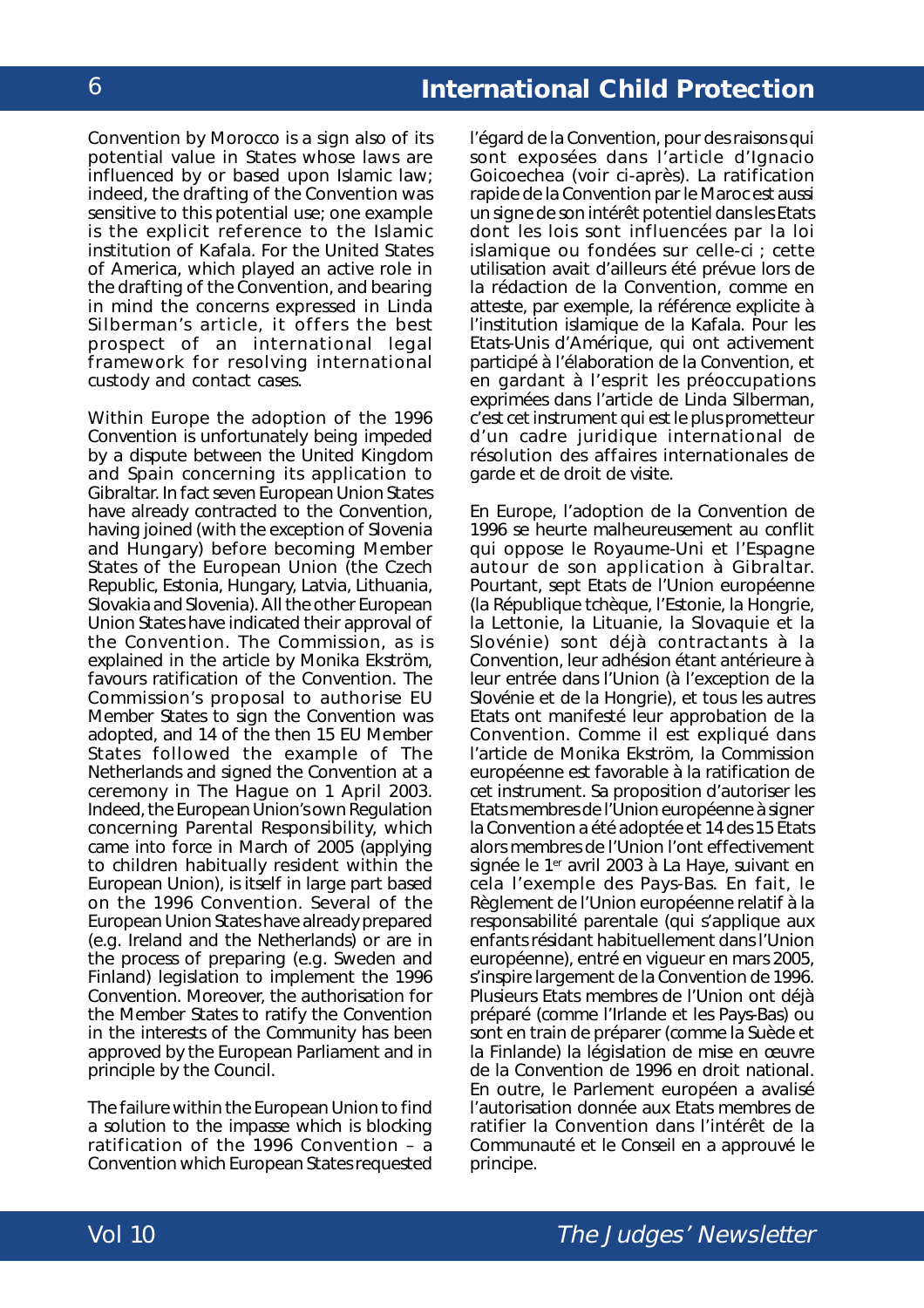and did so much to help construct – is more than regrettable. It results in a situation of discrimination between children habitually resident within and without the European Union; it sends a negative signal to States in other regions which are considering the question of ratification; and it is frustrating the efforts which are being made by so many persons and bodies around the world to bring into effect a Convention which promises so much for the international protection of children. Introduction of the Convention has been supported by the Committee on the Rights of the Child, by several international judicial conferences, by bar associations, by academics, and by many non-governmental organisations including the International Social Service whose special programme to promote and support the Convention is described in the article by Chantal Saclier. It is almost inconceivable that the Member States of the European Union should continue to allow a dispute, which has nothing to do with the merits of this vital child protection instrument, to block its implementation throughout the European Union.

**SUMMARY OF THE** *HAGUE CONVENTION OF 19 OCTOBER 1996 ON JURISDICTION, APPLICABLE LAW, RECOGNITION, ENFORCEMENT AND CO-OPERATION IN RESPECT OF PARENTAL RESPONSIBILITY AND MEASURES FOR THE PROTECTION OF CHILDREN***<sup>1</sup>**

**The Permanent Bureau of the Hague Conference on Private International Law**

#### **The Hague Children's Conventions**

Three Hague Children's Conventions have been developed over the last twenty-five years, a fundamental purpose being to provide the practical machinery to enable States which share a common interest in

L'impossibilité pour l'Union européenne de trouver une solution à l'impasse qui bloque la ratification de la Convention de 1996 – une Convention dont l'élaboration est intervenue à la demande des Etats européens et à laquelle ils ont tant contribué – est plus que regrettable. Elle engendre une situation de discrimination entre les enfants qui résident habituellement dans l'Union européenne et ceux qui n'y résident pas, elle envoie un signal négatif aux Etats des autres régions qui réfléchissent à la ratification, et elle met en échec les efforts consentis par tant de personnes et d'organismes dans le monde pour que cet instrument si riche de promesses pour la protection internationale des enfants prenne effet. L'introduction de la Convention a reçu le soutien du Comité des droits de l'enfant des Nations Unies, de plusieurs conférences judiciaires internationales, d'associations du barreau, d'universitaires et de nombreuses organisations non gouvernementales, notamment le Service social international, dont le programme spécial de promotion et d'appui à la Convention est décrit dans l'article de Chantal Saclier. Il est pratiquement inconcevable que les Etats membres de l'Union européenne laissent encore un conflit qui n'a rien à voir avec les mérites de cet instrument vital de protection des enfants bloquer sa mise en œuvre sur tout le territoire de l'Union européenne.

**APERÇU DE LA** *CONVENTION DE LA HAYE DU 19 OCTOBRE 1996 CONCERNANT LA COMPÉTENCE, LA LOI APPLICABLE, LA RECONNAISSANCE, L'EXÉCUTION ET LA COOPÉRATION EN MATIÈRE DE RESPONSABILITÉ PARENTALE ET DE MESURES DE PROTECTION DES ENFANTS1*

**Le Bureau Permanent de la Conférence de La Haye de droit international privé**

**Les Conventions de La Haye sur les enfants**

# La Lettre des juges and the contract of the Automne 2005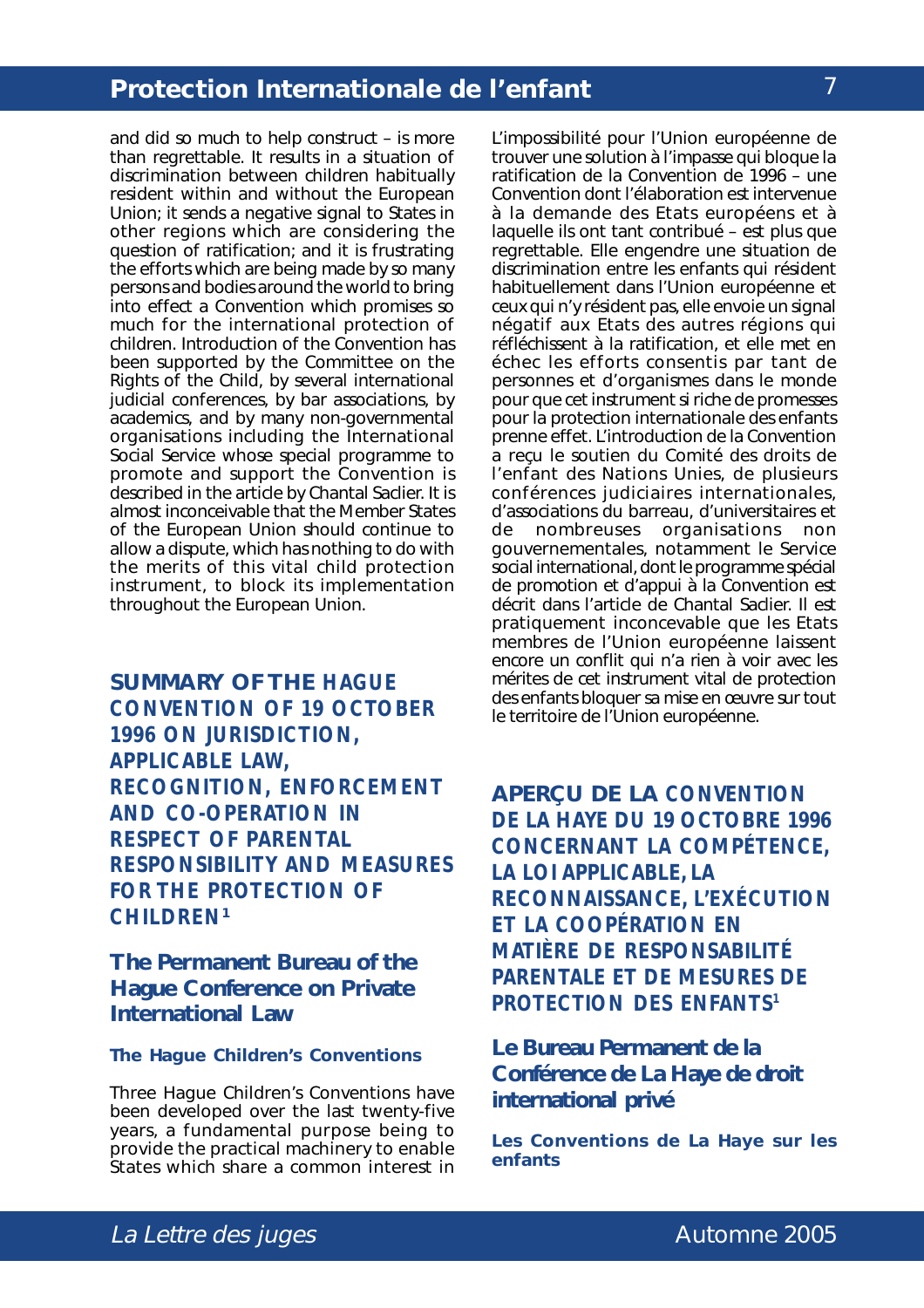protecting children to co-operate together to do so. The first of these modern Hague Children's Conventions is the *1980 Convention on the Civil Aspects of International Child Abduction* (hereinafter, "the 1980 Convention") under which 75 States now co-operate together to protect children from the harmful effects of their wrongful removal or retention abroad. The *1993 Convention on Protection of Children and Co-operation in respect of Intercountry Adoption* (hereinafter, "the 1993 Convention"), designed to regulate intercountry adoption to protect the interests of the children concerned, is now in force in more than 65 receiving countries and countries of origin.

#### **The 1996 Convention**

In 1993 the Hague Conference decided to review the *Hague Convention of 1961 concerning the powers of authorities and the law applicable in respect of the protection of minors*. That Convention had limited success, both in terms of ratifications which were largely confined to Europe and in terms of its jurisdictional regime which failed to reconcile the responsibilities of the child's national authorities with those of the habitual residence. The experience under the 1980 Convention had also by then reinforced the principle that the authorities of the State of habitual residence of the child are the best placed to take measures in relation to the person of the child.

Additionally, in 1993, the general norms that should apply to the protection of children in cross-frontier situations were broadly known and accepted internationally, their development culminating in the drawing up of the *United Nations Convention on the Rights of the Child* in 1989. These norms are made-up of well-known general principles such as the best interest of the child, nondiscrimination, and the right of the child to be heard. The norms also include more specific principles applicable to cross-border situations, such as the right of the child to maintain continuing contact with both parents.

The review of the 1961 Convention thus led to the third of the modern Hague

Trois des Conventions élaborées au cours des vingt-cinq dernières années par la Conférence de La Haye ont pour objectif principal de fournir les mécanismes pratiques qui permettent aux Etats partageant un intérêt commun pour la protection des enfants de coopérer entre eux. La première des Conventions dites modernes de La Haye est la *Convention de 1980 sur les aspects civils de l'enlèvement international d'enfants* (ci-après « la Convention de 1980 ») en vertu de laquelle 75 Etats coopèrent désormais afin de protéger les enfants contre les effets nuisibles de leur déplacement à l'étranger ou non-retour illicite. La *Convention de 1993 sur la protection des enfants et la coopération en matière d'adoption internationale* (ci-après « la Convention de 1993 »), conçue pour réglementer l'adoption internationale pour protéger les intérêts des enfants concernés, est en vigueur dans plus de 65 pays d'accueil et d'origine.

#### **La Convention de 1996**

En 1993, la Conférence de La Haye a entrepris de réviser la *Convention de La Haye de 1961 concernant la compétence des autorités et la loi applicable en matière de protection des mineurs*. Cette Convention a rencontré un succès limité, tant du point de vue des ratifications, lesquelles étaient principalement le fait de pays européens, que de son régime de compétence, qui n'a pas permis de concilier les responsabilités des autorités du pays de l'enfant et de celles du lieu de résidence habituelle. L'expérience acquise dans le cadre de la Convention de 1980 avait de son côté conforté le principe suivant lequel les autorités de l'Etat de résidence habituelle de l'enfant sont les mieux à même de prendre les mesures concernant la personne de l'enfant.

En outre, en 1993, les normes générales applicables à la protection des enfants en situation transfrontière étaient largement connues et acceptées à l'international, leur élaboration ayant culminé avec l'établissement de la *Convention des Nations Unies relative aux droits de l'enfant* en 1989. Ces normes sont constituées de principes généraux biens connus tels l'intérêt supérieur de l'enfant, la non-discrimination et le droit de l'enfant à être entendu. Elles comportent

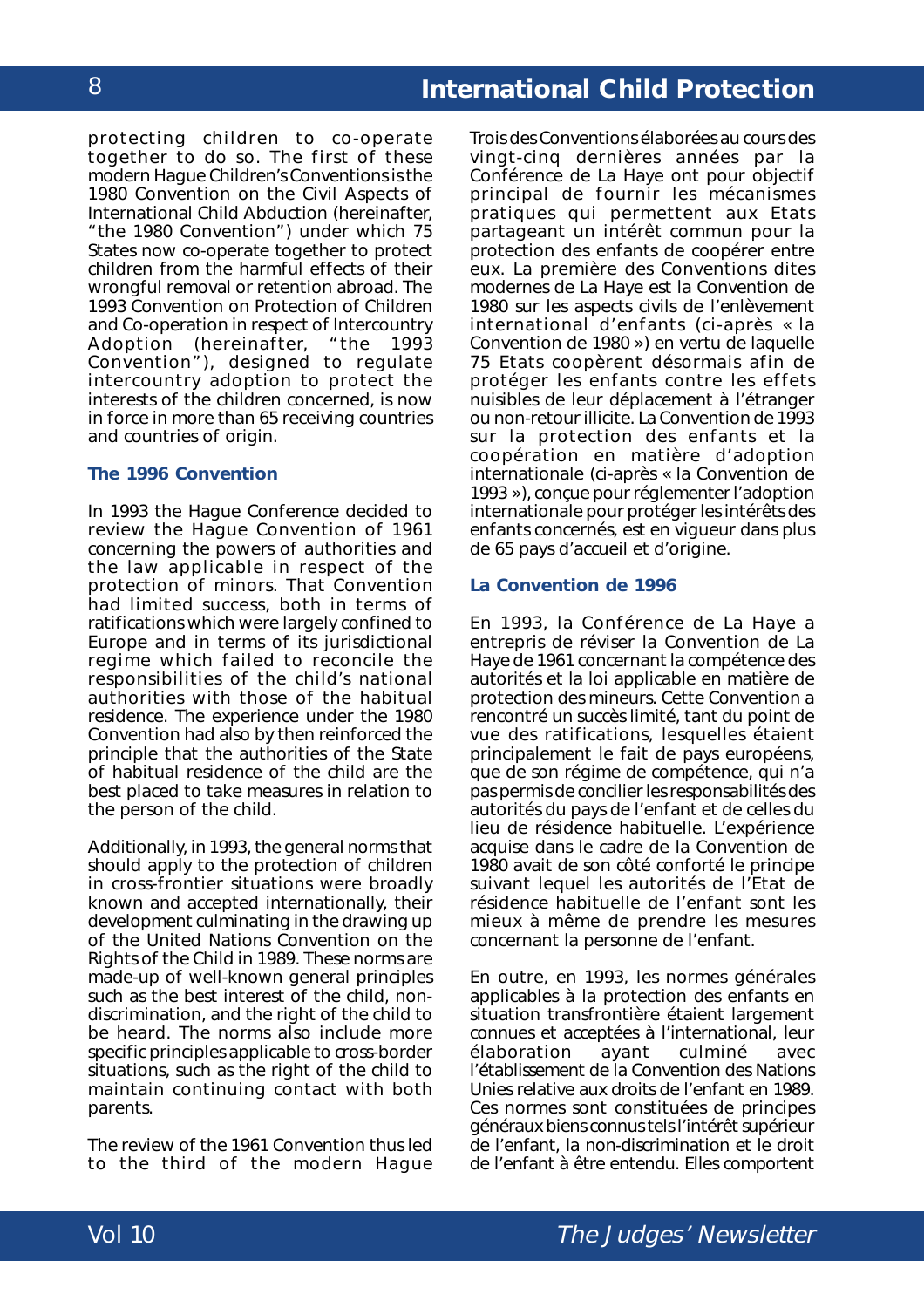Conventions, the *Convention of 19 October 1996 on Jurisdiction, Applicable Law, Recognition, Enforcement and Cooperation in respect of Parental Responsibility and Measures for the Protection of Children* (hereinafter, "the Convention"). This Convention is much broader in scope than the first two, covering as it does a very wide range of civil measures of protection concerning children, from orders concerning parental responsibility and contact to public measures of protection or care, and from matters of representation to the protection of children's property. The Convention has uniform rules determining which country's authorities are competent to take the necessary measures of protection; which law these authorities should apply; the recognition and enforcement of measures taken in other Contracting States; and cooperative provisions which provide a basic framework for the necessary degree of collaboration between authorities in the different Contracting States.

#### **Jurisdiction**

The Convention avoids the possibility of conflicting decisions and competing authorities by vesting jurisdiction primarily in the authorities of the State where the child has his or her habitual residence (Article 5(1)). A rather limited exception is found in Article 10 which provides that Contracting States exercising jurisdiction to decide upon an application for divorce, marriage annulment or legal separation of the parents of a child habitually resident in another Contracting State may take measures of protection if the law of their State so provides.

Where the child's habitual residence changes, jurisdiction passes to the authorities of the State of the new habitual residence (Article 5(2)), except in the case of wrongful removal or retention. In such a case Article 7 reinforces the Child Abduction Convention by ensuring that the authorities of the State of the child's habitual residence at the time of the wrongful removal or retention retain jurisdiction. This jurisdiction can be ended only on the fulfilment of certain strict conditions (Article 7(1)).

aussi des principes plus spécifiques applicables aux situations transfrontières tels le droit de l'enfant à maintenir un contact continu avec ses deux parents.

La révision de la Convention de 1961 a abouti à la troisième des Convention modernes de La Haye, la *Convention du 19 octobre 1996 concernant la compétence, la loi applicable, la reconnaissance, l'exécution et la coopération en matière de responsabilité parentale et de mesures de protection des enfants* (ci-après « la Convention »). Cette Convention possède un champ d'application beaucoup plus étendu que les deux premières puisqu'elle porte sur un large éventail de mesures civiles de protection des enfants, qui vont des décisions relatives à la responsabilité parentale et au droit d'entretenir un contact, aux mesures publiques relatives à la protection et aux soins, ainsi que des questions de représentation à celles de la protection des biens des enfants. La Convention établit des règles uniformes déterminant les autorités compétentes pour prendre les mesures de protection nécessaires, la loi que ces autorités devraient appliquer, instaure la reconnaissance et l'exécution des mesures prises dans d'autres Etats contractants et prévoit des dispositions relatives à la coopération qui forment le cadre de base à l'indispensable collaboration entre autorités de différents Etats contractants.

#### **Compétence**

La Convention prend soin de se prémunir contre le risque de décisions contradictoires et d'autorités concurrentes en octroyant la compétence principale aux autorités de l'Etat dans lequel l'enfant réside habituellement (article 5(1)). Une exception limitée à ce principe figure à l'article 10, qui prévoit que dans l'exercice de leur compétence pour connaître d'une demande en divorce, en annulation de mariage ou en séparation de corps des parents d'un enfant qui réside habituellement dans un autre Etat contractant, les Etats contractants peuvent prendre des mesures de protection si leur droit interne le permet.

En cas de modification de la résidence habituelle de l'enfant, la compétence est transférée à l'Etat de la nouvelle résidence habituelle de l'enfant (article 5(2)), sauf en cas de déplacement ou de non-retour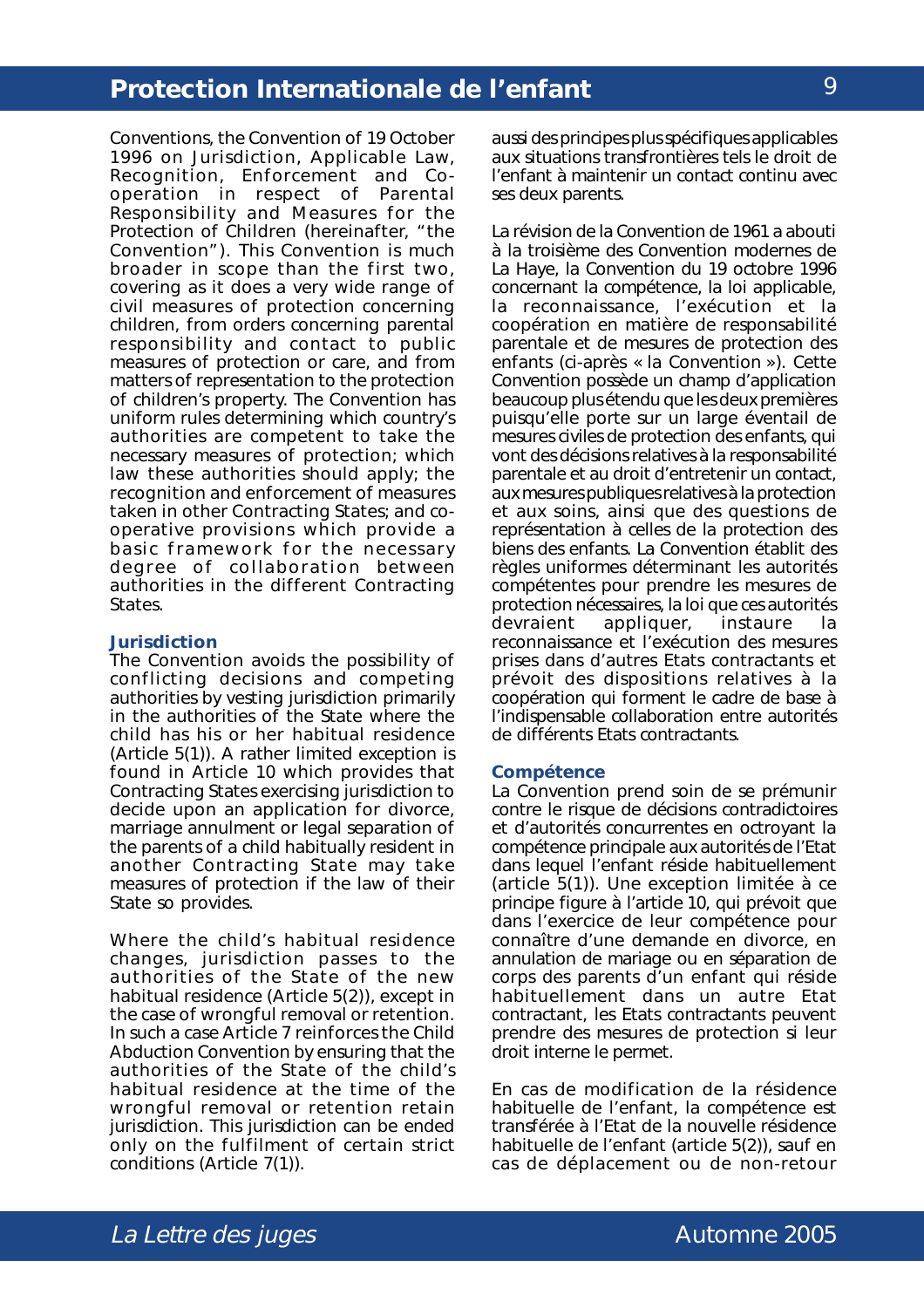If habitual residence cannot be established, Article 6(2) vests jurisdiction in the State where the child is present. Equally, presence is the determining factor in establishing jurisdiction for refugee children or children who are<br>internationally displaced due to internationally displaced due to disturbances occurring in their State of habitual residence (Article 6(1)). Additionally, in all cases of urgency, authorities of any Contracting State can take any necessary measures of protection on the basis of the presence of the child or of his or her property (Article 11). Authorities in any Contracting State in which the child or his or her property is present, can also take measures of a provisional character, having limited territorial effect, for the protection of the person or property of the child (Article 12).

The authorities having jurisdiction on the basis of Articles 5 and 6 may choose not to exercise their jurisdiction if they consider that the authority of another Contacting State would be better placed in the particular case to assess the best interests of the child (Article 8) or where they authorise the authorities in another Contracting State to exercise jurisdiction following a request from a Contracting State that considers that it is better placed to assess the child's best interests (Article 9).

Article 13 removes any possibility of competing jurisdiction and Article 14 ensures that measures taken remain in force even if a change of circumstance eliminates the basis upon which jurisdiction was founded.

#### **Applicable Law**

In exercising jurisdiction under the Convention Contracting States apply their own law (Article 15(1)). Exceptionally, in so far as the protection of the person or property of the child require, Contracting States may take into consideration the law of another State with which the situation has a substantial connection (Article 15(2)). Where the habitual residence of a child changes, the law of the new habitual residence governs the application of measures taken in the former habitual residence (Article 15(3)).

The attribution or extinction of parental responsibility arising by operation of law

illicites. Dans ce cas, l'article 7 renforce la Convention sur l'enlèvement d'enfants en maintenant la compétence des autorités de l'Etat de la résidence habituelle de l'enfant au moment du déplacement ou du nonretour illicites. Cette compétence ne peut cesser de s'exercer qu'après le respect de conditions strictes (article 7(1)).

Lorsque le lieu de résidence habituelle ne peut être établi, l'article 6(2) attribue la compétence à l'Etat sur le territoire duquel l'enfant est présent. De même, la présence est le facteur déterminant de l'attribution de compétence pour les enfants réfugiés ou les enfants internationalement déplacés par suite de troubles prévalant dans leur Etat de résidence habituelle (article 6(1)). En outre, dans tous les cas d'urgence, les autorités de chaque Etat contractant sur le territoire duquel se trouve l'enfant ou des biens lui appartenant peuvent prendre les mesures de protection nécessaires (article 11). Les autorités d'un Etat contractant sur le territoire duquel se trouve l'enfant ou des biens lui appartenant sont également compétentes pour prendre des mesures de protection de la personne ou des biens de l'enfant ayant un caractère provisoire ou une efficacité territoriale restreinte (article 12).

Les autorités compétentes au titre des articles 5 et 6 peuvent renoncer à exercer leur compétence, si elles considèrent que l'autorité d'un autre Etat contractant serait mieux à même d'apprécier dans un cas particulier l'intérêt supérieur de l'enfant (article 8), ou lorsqu'elles permettent aux autorités d'un autre Etat contractant d'exercer leur compétence à la suite de la demande d'un Etat contractant qui considère qu'il est mieux à même d'apprécier l'intérêt supérieur de l'enfant (article 9).

L'article 13 élimine tout risque de concours de compétence et l'article 14 garantit que les mesures prises restent en vigueur même lorsqu'un changement de circonstances a fait disparaître l'élément sur lequel était fondée la compétence.

#### **Loi applicable**

Dans l'exercice de leur compétence au titre de la Convention, les Etats contractants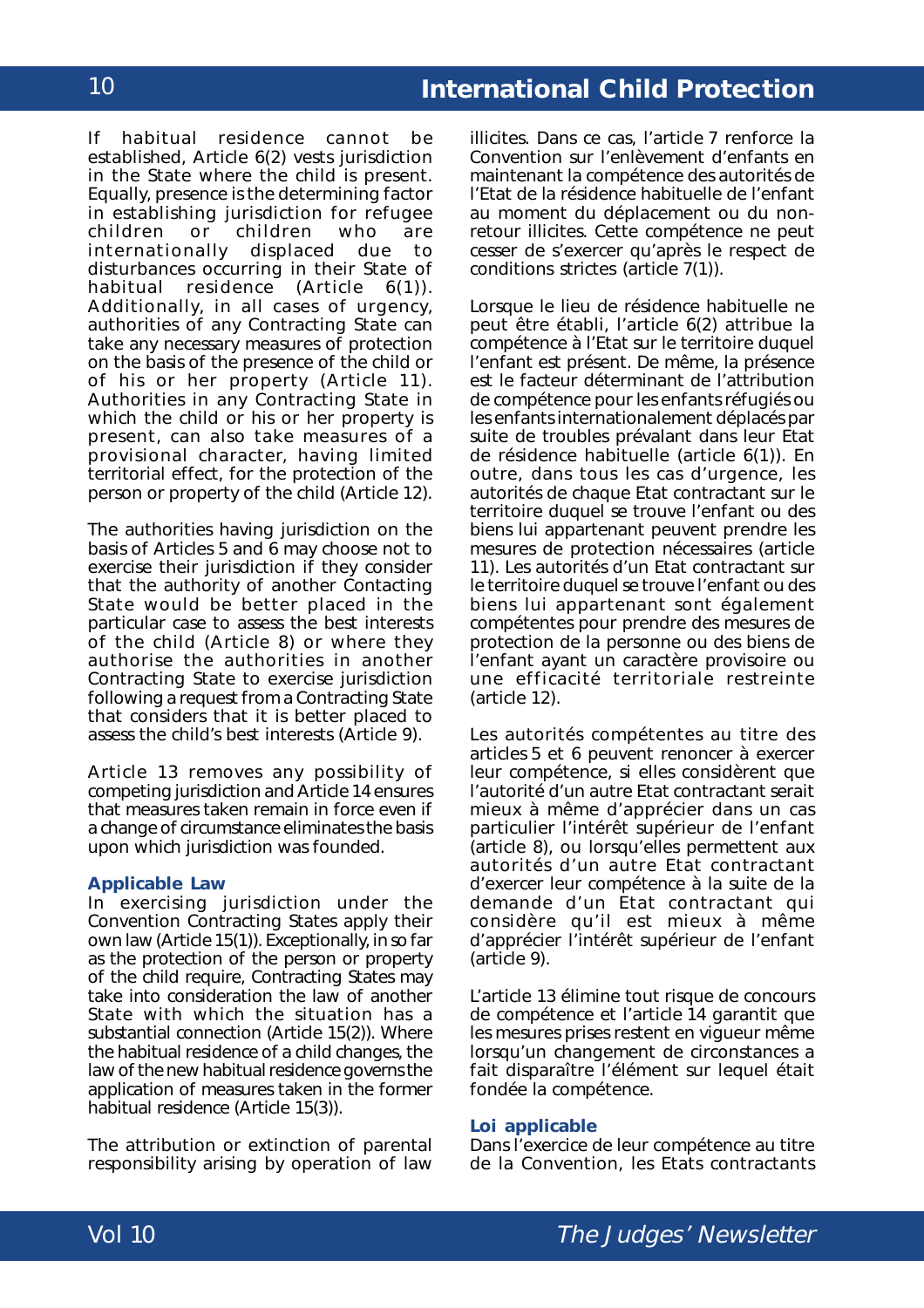(Article 16(1)), or by an agreement or a unilateral act is governed by the State of the child's habitual residence (Article 16(2)), as is the exercise of parental responsibility (Article 17). Parental responsibility however subsists after a change of habitual residence (Article 16(3)) even if parental responsibility would not have arisen in the State of the new habitual residence. Additionally, if a person without parental responsibility would gain parental responsibility by operation of law in a child's new habitual residence, the law of the new habitual residence is applicable thus giving such person parental responsibility (Article  $16(4)$ ).

Article 20 makes it clear that the above provisions apply even if the law designated is the law of a non-Contracting State. Indeed, application of the law designated by the Convention can only be refused where it is manifestly contrary to public policy taking into account the best interests of the child (Article 22).

#### **Recognition and Enforcement**

The Convention provides for recognition by operation of law of any measures taken in all Contracting States (Article 23(1)), unless one of the exceptions in Article 23(2) applies. Without prejudice to this basic rule, an interested person may request that the authorities of a Contracting State decide on the recognition or non-recognition of a measure taken in another Contracting State (Article 24).

The Convention requires that a measure taken in a Contracting State and enforceable in that State shall upon request be declared enforceable or registered for the purposes of enforcement, using a simple and rapid procedure, in another Contracting State (Article 26(1) and (2)). Such declaration or registration can only be refused on the grounds set out in Article 23(2). Contracting States may not review the merits of a measure taken (Article 27) and must enforce such a measure as if it had been made by the authorities of its own State (Article 28).

#### **Co-operation**

Following the successful model of Central Authorities adopted by the 1980 and the

appliquent leur loi (article 15(1)). Exceptionnellement, dans la mesure où la protection de la personne ou des biens de l'enfant le requiert, les Etats contractants peuvent prendre en considération la loi d'un autre Etat avec lequel la situation présente un lien étroit (article 15(2)). En cas de changement de la résidence habituelle de l'enfant, la loi de l'Etat de la nouvelle résidence habituelle régit les conditions d'application des mesures prises dans l'Etat de l'ancienne résidence habituelle (article 15(3)).

L'attribution ou l'extinction de la responsabilité parentale de plein droit (article 16(1)) ou par un accord ou un acte unilatéral est régie par la loi de l'Etat de la résidence habituelle de l'enfant (article 16(2)), au même titre que l'exercice de la responsabilité parentale (article 17). Cependant, la responsabilité parentale subsiste après le changement de résidence habituelle (article 16(3)) même si la responsabilité parentale n'aurait pas été attribuée dans l'Etat de la nouvelle résidence habituelle. En outre, si une personne qui n'est pas investie de la responsabilité parentale acquiert de plein droit la responsabilité parentale dans le nouvel Etat de la résidence habituelle d'un enfant, la loi de l'Etat de la nouvelle résidence habituelle est applicable et confère ainsi la responsabilité parentale à cette personne (article 16(4)).

L'article 20 précise clairement que les dispositions qui précèdent s'appliquent même si la loi qu'elles désignent est celle d'un Etat non contractant. L'application de la loi désignée par la Convention ne peut être écartée que si cette application est manifestement contraire à l'ordre public, compte tenu de l'intérêt supérieur de l'enfant (article 22).

#### **Reconnaissance et exécution**

La Convention prévoit que toutes les mesures prises sont reconnues de plein droit dans tous les Etats contractants (article 23(1)), sauf si une des exceptions de l'article 23(2) s'applique. Sans préjudice de cette règle de base, toute personne intéressée peut demander aux autorités d'un Etat contractant qu'il soit statué sur la reconnaissance ou la nonreconnaissance d'une mesure prise dans un autre Etat contractant (article 24).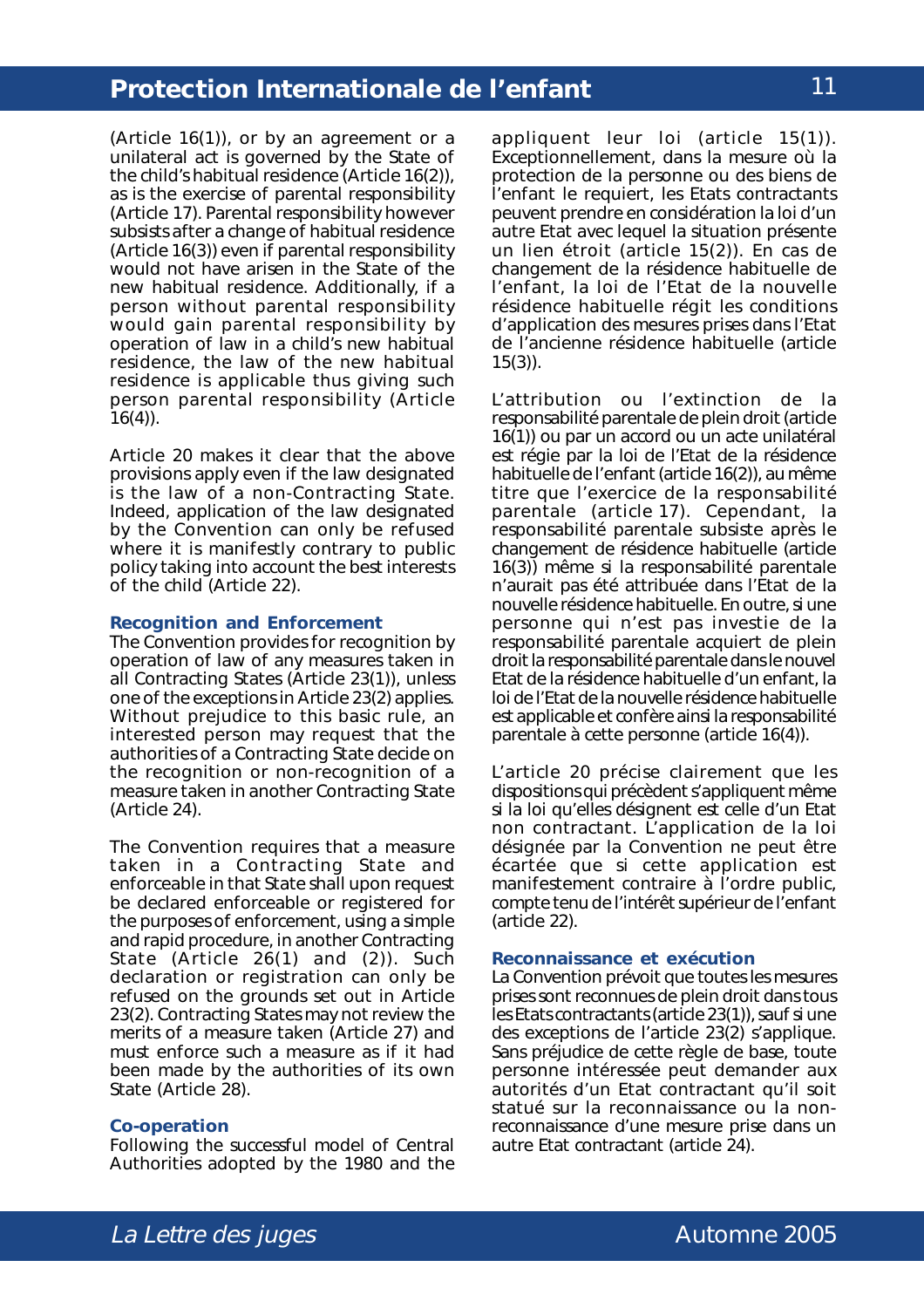1993 Conventions, Article 29 requires Contracting States to designate a Central Authority. Central Authorities are required to co-operate with one another and to promote co-operation amongst the competent authorities within their State, as well as to provide information as to the law of, and services available in, their States relating to the protection of children (Article 30) and to take appropriate steps where required to facilitate communications, mediation, and to assist in locating a child (Article 31).

Central Authorities of a State with which a child has a substantial connection may also request a report on the situation of the child and request that the State consider the need to take measures for the protection of the child (Article 32).

Authorities in Contracting States may also request from authorities in another Contracting State information relevant to the protection of the child (Article 34), and assistance in the implementation of measures of protection, particularly securing the effective exercise of transfrontier contact (Article 35). Finally, where a child is exposed to a serious danger, the co-operative provisions of the Convention require authorities of a Contracting State where measures of protection have been taken, or are under consideration, to inform the authorities of a State to which the child has moved about the danger involved and the measures taken (Article 36).

#### **Some Practical Areas in which the Convention is Particularly Helpful**

#### **Parental Disputes over Custody and Contact**

The Convention provides a structure for the resolution of issues of custody and contact which may arise when parents are separated and living in different countries. The Convention avoids the problems that may arise if the courts in more than one country are competent to decide these matters. The recognition and enforcement provisions avoid the need for re-litigating custody and contact issues and ensure that decisions taken by the authorities of the country where the child has his or her habitual La Convention exige qu'une mesure prise dans un Etat contractant et qui y est exécutoire soit déclarée exécutoire ou enregistrée aux fins d'exécution, selon une procédure simple et rapide, dans un autre Etat contractant (article 26(1) et (2)). Une déclaration ou un enregistrement ne peuvent être refusés que pour les motifs énoncés à l'article 23(2). Les Etats contractants ne peuvent procéder à une révision au fond d'une mesure prise (article 27) et doivent la mettre à exécution comme si elle avait été prise par leurs propres autorités (article 28).

#### **Coopération**

Suivant le modèle des Autorités centrales adopté avec succès par les Conventions de 1980 et de 1993, l'article 29 fait obligation aux Etats contractants de désigner une Autorité centrale. Les Autorités centrales doivent coopérer entre elles et favoriser la coopération entre les autorités compétentes de leur Etat, fournir des informations sur leur législation ainsi que sur les services disponibles dans leur Etat en matière de protection de l'enfant (article 30) et prendre les dispositions appropriées pour faciliter les communications, la médiation et pour aider à localiser un enfant (article 31).

Les Autorités centrales d'un Etat avec lequel l'enfant a un lien étroit peuvent également demander un rapport sur la situation de l'enfant et demander que l'Etat examine l'opportunité de prendre des mesures tendant à la protection de l'enfant (article 32).

Les autorités des Etats contractants peuvent aussi demander aux autorités d'un autre Etat contractant des informations utiles pour la protection de l'enfant (article 34) et une assistance à la mise en œuvre des mesures de protection, en particulier aux fins d'assurer l'exercice effectif d'un droit de visite transfrontière (article 35). Enfin, lorsqu'un enfant est exposé à un grave danger, les dispositions de la Convention relatives à la coopération exigent que les autorités d'un Etat contractant dans lequel des mesures de protection ont été prises ou sont en voie de l'être informent les autorités de l'Etat dans lequel l'enfant a déménagé de ce danger et des mesures prises (article 36).

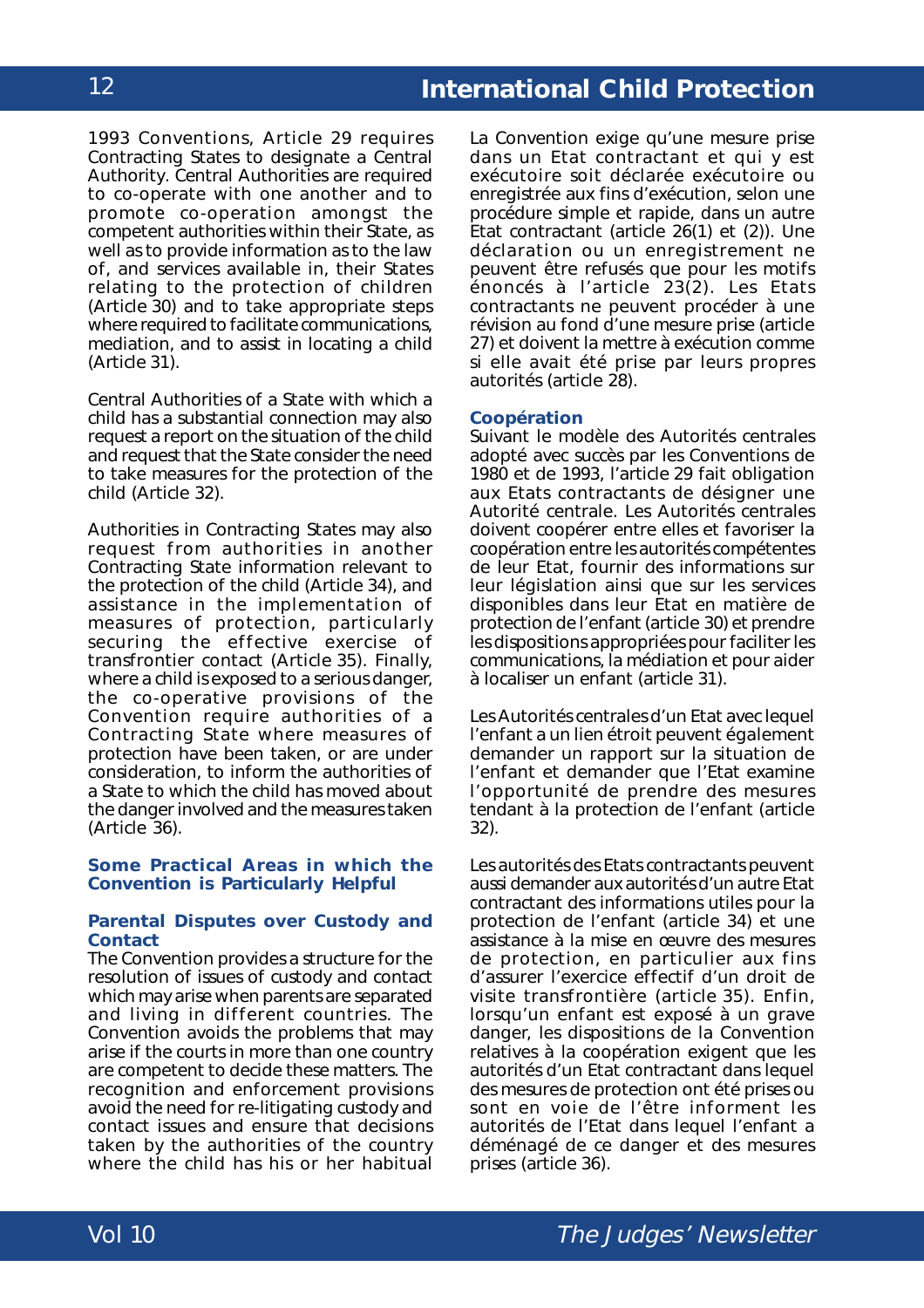residence enjoy primacy. The co-operation provisions provide for any necessary exchange of information and offer a structure through which, by mediation or other means, agreed solutions may be found.

#### **Reinforcement of the 1980 Child Abduction Convention**

The 1996 Convention reinforces the 1980 Convention by underlining the primary role played by the authorities of the child's habitual residence in deciding upon any measures which may be needed to protect the child in the long term. It also adds to the efficacy of any temporary protective measures ordered by a judge when returning a child to the country from which the child was taken, by making such orders enforceable in that country until such time as the authorities there are able themselves to put in place necessary protections.

#### **Unaccompanied Minors**

The co-operation procedures within the Convention can be helpful in the increasing number of circumstances in which unaccompanied minors cross borders and find themselves in vulnerable situations in which they may be subject to exploitation and other risks. Whether the unaccompanied minor is a refugee, an asylum seeker, a displaced person or simply a teenage runaway, the Convention assists by providing for co-operation in locating the child, by determining which country's authorities are competent to take any necessary measures of protection, and by providing for co-operation between national authorities in the receiving country and country of origin in exchanging necessary information and in the institution of any necessary protective measures.

#### **Cross-frontier Placements of Children**

The Convention provides for co-operation between States in relation to the growing number of cases in which children are being placed in alternative care across frontiers, for example under fostering or other longterm arrangements falling short of adoption. This includes arrangements made by way of the Islamic law institution of *Kafala*, which is a functional equivalent of adoption but falls outside the scope of the 1993 Intercountry Adoption Convention.

**Quelques domaines pratiques dans lesquels la Convention se révèle particulièrement utile**

### **Disputes parentales relatives aux droit de garde et droit d'entretenir un contact**

La Convention offre un cadre juridique pour résoudre les questions de garde et de droit d'entretenir un contact qui peuvent se poser lorsque les parents séparés vivent dans des pays différents. La Convention permet d'éviter les questions qui surviennent lorsque les tribunaux de plus d'un pays sont compétents pour traiter ces questions. Les clauses relatives à la reconnaissance et l'exécution suppriment le besoin de porter à nouveau devant les tribunaux les questions de droit de garde et droit d'entretenir un contact, et garantissent que la décision des autorités du pays de résidence habituelle de l'enfant prime. Les dispositions relatives à la coopération assurent l'échange d'information nécessaire et offrent une structure permettant de trouver des solutions acceptables de part et d'autre, notamment par l'intermédiaire de la médiation ou d'autres moyens.

#### **Le renforcement de la Convention de 1980 sur l'enlèvement d'enfants**

La Convention de 1996 renforce celle de 1980 en soulignant le rôle principal des autorités du lieu de résidence habituelle des enfants, lorsque celles-ci prononcent des mesures de protection de l'enfant éventuellement nécessaires à long terme. La Convention de 1996 renforce également l'efficacité de toute mesure de protection temporaire décidée par un juge ordonnant le retour de l'enfant vers le pays d'où il a été enlevé, en rendant de telles décisions exécutoires dans ledit pays, jusqu'à ce que les autorités concernées soient en mesure de mettre en place les mesures de protection nécessaires.

#### **Les mineurs non accompagnés**

Les procédures de coopération prévues par la Convention peuvent s'avérer précieuses dans les situations croissantes dans lesquelles des mineurs non accompagnés passent les frontières et se retrouvent en situation de vulnérabilité, soumis aux risques d'exploitation et autres. Que le mineur non accompagné soit réfugié, demandeur d'asile, personne déplacée ou simple adolescent en fugue, la Convention apporte son aide en assurant une coopération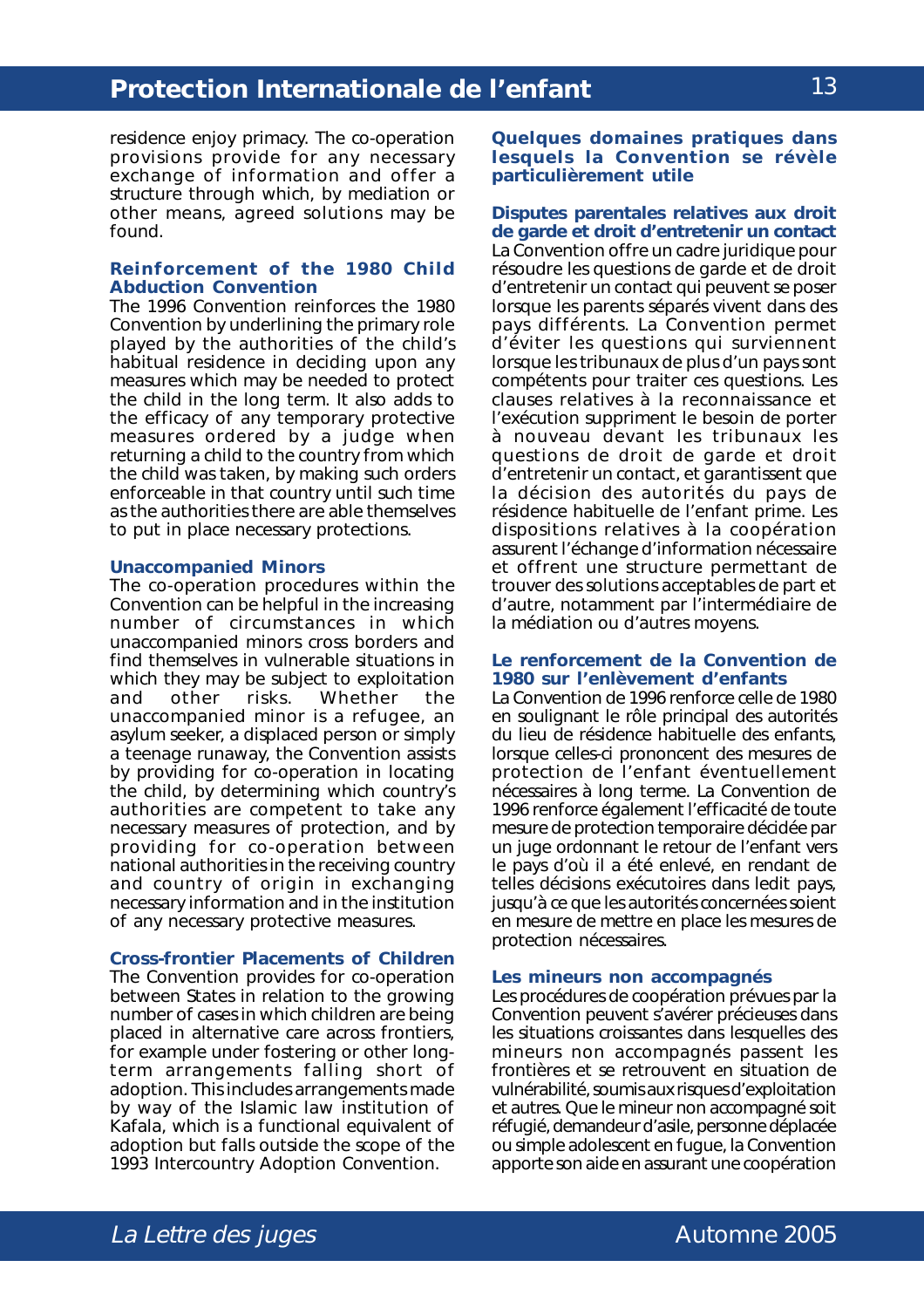#### **Other Features of the Convention**

#### **An Integrated System**

The Convention is based on a view that child protection provisions should constitute an integrated whole. This is why the Convention's scope is broad, covering both public and private measures of protection or care. The Convention overcomes the uncertainty that otherwise arises if separate rules apply to different categories of protective measure when both may be involved in the same case.

#### **An Inclusive System**

The Convention takes account of the wide variety of legal institutions and systems of protection that exist around the world. It does not attempt to create a uniform international law of child protection; the basic elements of such a law are already to be found in the *1989 United Nations Convention on the Rights of the Child*. The function of the 1996 Hague Convention is to avoid legal and administrative conflicts and to build the structure for effective international co-operation in child protection matters between the different systems. In this respect, the Convention provides a remarkable opportunity for the building of bridges between legal systems having diverse cultural or religious backgrounds. It is of great significance that one of the first States to ratify the Convention was Morocco, whose legal system is set in the Islamic tradition.

#### **Monitoring and Review**

The Hague Conference has developed a unique system of "post-Convention services" in respect of its Children's Conventions. The aim is to promote widespread ratification, to assist Contracting States to implement the Conventions effectively and to promote consistency and the adoption of good practices in the daily operation of the Conventions. Contracting States are both beneficiaries and partners in this continuing enterprise.

**NOTES** 

1 As of 1 November 2005, the Convention is in force for the following States: Australia, the Czech Republic, Ecuador, Estonia, Latvia, Lithuania, Monaco, Morocco, Slovakia and Slovenia. It has been signed by all other EU States (except Malta) and Switzerland. Hungary ratified the Convention on 13 January 2006.

pour localiser l'enfant en déterminant le pays dont les autorités sont compétentes pour prendre les mesures de protection appropriées, ainsi qu'en assurant une coopération entre les autorités des pays d'accueil et d'origine, l'échange de renseignements nécessaires et la mise en place de toute mesure de protection nécessaire.

#### **Placements transfrontières des enfants**

La Convention permet une coopération entre les Etats confrontés au nombre croissant de cas d'enfants placés dans un autre pays par le biais de solutions de placement alternatives, par exemple en placement nourricier ou autres arrangements à long terme autre que de l'adoption. Cela couvre notamment les arrangements conclus en vertu de l'institution de la *Kafala* établie par le droit islamique – l'équivalent fonctionnel de l'adoption, bien que hors du champ d'application de la Convention sur l'adoption internationale de 1993.

#### **Les autres caractéristiques de la Convention**

#### **Un système intégré**

La Convention repose sur l'idée que les dispositions relatives aux mesures de protection des enfants devraient constituer un ensemble indissociable. C'est pourquoi la Convention possède un champ d'application étendu qui couvrent les mesures de protection ou de soin tant d'ordre privé que public. La Convention surmonte l'incertitude susceptible de survenir dans les cas où des réglementations distinctes s'appliquent aux différentes catégories de mesures de protection, impliquées dans une même situation.

#### **Un système exhaustif**

La Convention prend en compte une grande variété d'institutions juridiques et systèmes de protection existant de par le monde. Elle ne cherche pas à élaborer un droit international uniforme sur la protection des enfants. Les composants essentiels d'un tel droit existent déjà au travers de la *Convention des Nations Unies de 1989 relative aux droits de l'enfant*. Le rôle de la Convention de La Haye de 1996 est d'éviter les conflits administratifs et juridiques, ainsi que d'élaborer, entre les différents systèmes, un cadre juridique facilitant une coopération internationale

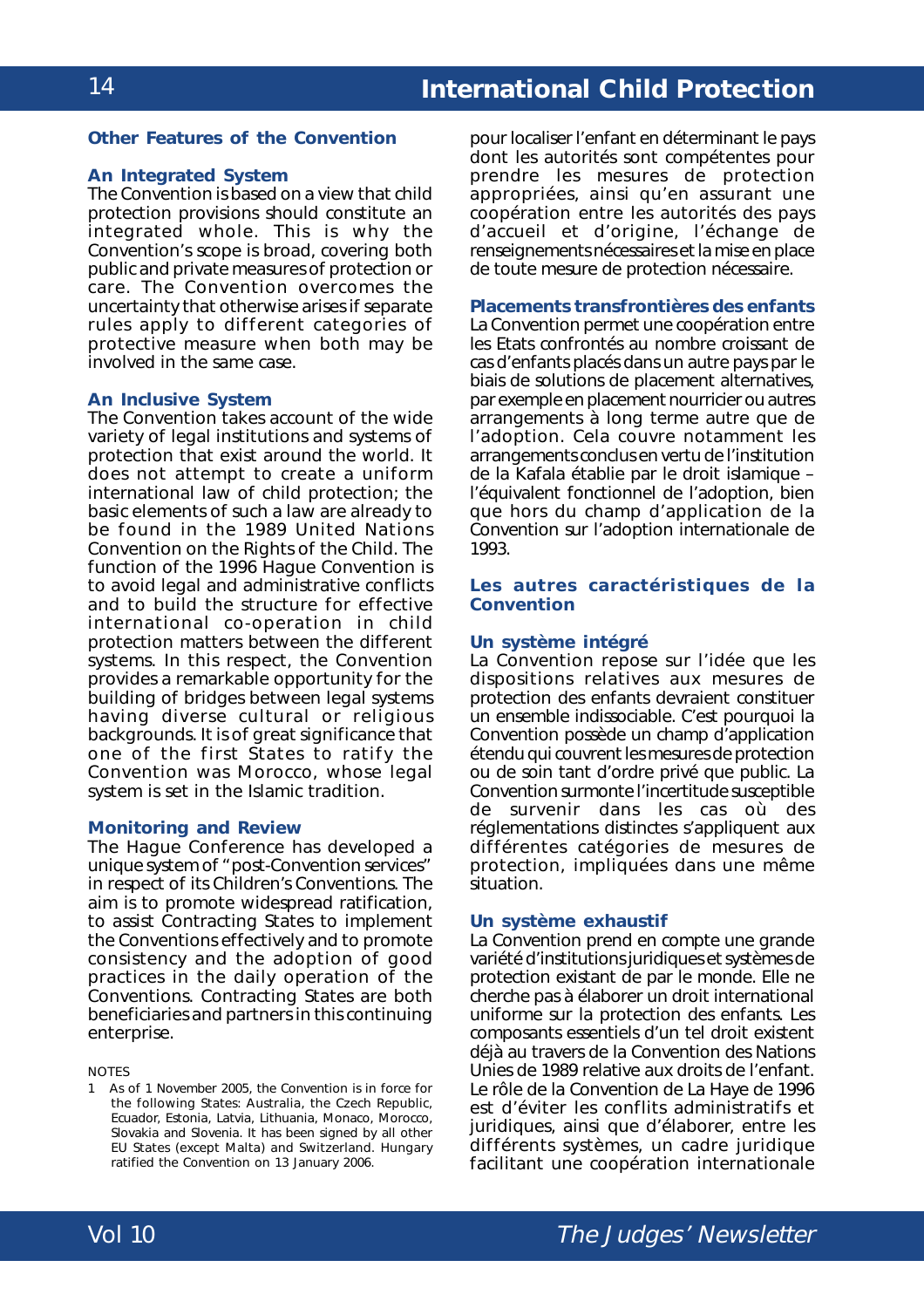**THE PROVISIONS RELATING TO APPLICABLE LAW IN THE HAGUE CONVENTION OF 19 OCTOBER 1996 ON THE PROTECTION OF CHILDREN**

#### **Professor Paul Lagarde**

#### **Professor emeritus, University of Paris I, France**

Like the Convention of 5 October 1961, the Convention of 19 October 1996 has specified the law applicable, on the one hand, to measures for the protection of children, and on the other hand, to the parental responsibility existing by operation of law apart from any protective measure.

As regards protective measures, the most convenient solution is one whereby the jurisdiction of the authorities coincides with the applicable law. The principle, taken over from the 1961 Convention, is that the authorities having jurisdiction under the Convention to take protective measures shall apply their own law (Article 15(1)). The authorities seised may, however, exceptionally and if the child's protection so requires, take into consideration the law of another State with which the situation has a substantial connection. They might accordingly, for instance, apply the law of the location of an item of real property of the child where the issue is the grant of consent for sale of that property (Article 15(2)). In practice, as a result of the coincidence in principle between the jurisdiction of courts and laws, the law applied will most usually be that of the child's current habitual residence. If that habitual residence is transferred to another State, the conditions of application of measures taken previously (such as consents to be obtained for the performance of a certain action) shall be governed by the law of that other State (Article  $15(3)$ ).

As regards parental responsibility, matters are more complex. The authors of the Convention rightly considered that it was necessary to have a uniform rule of conflict of laws, as such responsibility is sufficient in

efficace en matière de protection internationale des enfants. A cet égard, la Convention représente une remarquable opportunité pour jeter des ponts entre systèmes juridiques de traditions religieuse et culturelle diverses. A cet égard, il est tout à fait significatif que le Maroc, dont le système juridique est issu de la tradition islamique, ait été l'un des premiers Etats à ratifier la Convention.

#### **Suivi et examen de la Convention**

La Conférence de La Haye a élaboré un système original de « services de suivi des Conventions » concernant les Conventions sur les enfants, dont l'objectif est d'encourager la multiplication des ratifications, aider les Etats contractants à mettre en œuvre les Conventions de manière efficace, ainsi que favoriser la cohérence et l'assimilation de bonnes pratiques dans le fonctionnement quotidien des Conventions. Les Etats contractants sont à la fois les bénéficiaires et les partenaires de cette entreprise continue.

**NOTES** 

1 En date du premier novembre 2005, la Convention est en vigueur entre les Etats suivants : l'Australie, l'Equateur, l'Estonie, la Lettonie, la Lituanie, le Maroc, Monaco, la Slovaquie, la Slovénie et la République tchèque. En outre, elle a été signée par tous les autres Etats de l'Union européenne (sauf Malte) et par la Suisse. La Hongrie a ratifié la Convention le 13 janvier 2006.

# **LES DISPOSITIONS RELATIVES À LA LOI APPLICABLE DANS LA CONVENTION DE LA HAYE DU 19 OCTOBRE 1996 SUR LA PROTECTION DES ENFANTS**

### **Professeur Paul Lagarde Professeur émérite de l'Université de Paris I, France**

Tout comme la convention du 5 octobre 1961, la convention du 19 octobre 1996 a précisé la loi applicable, d'une part, aux mesures de protection des enfants, d'autre part, à la responsabilité parentale existant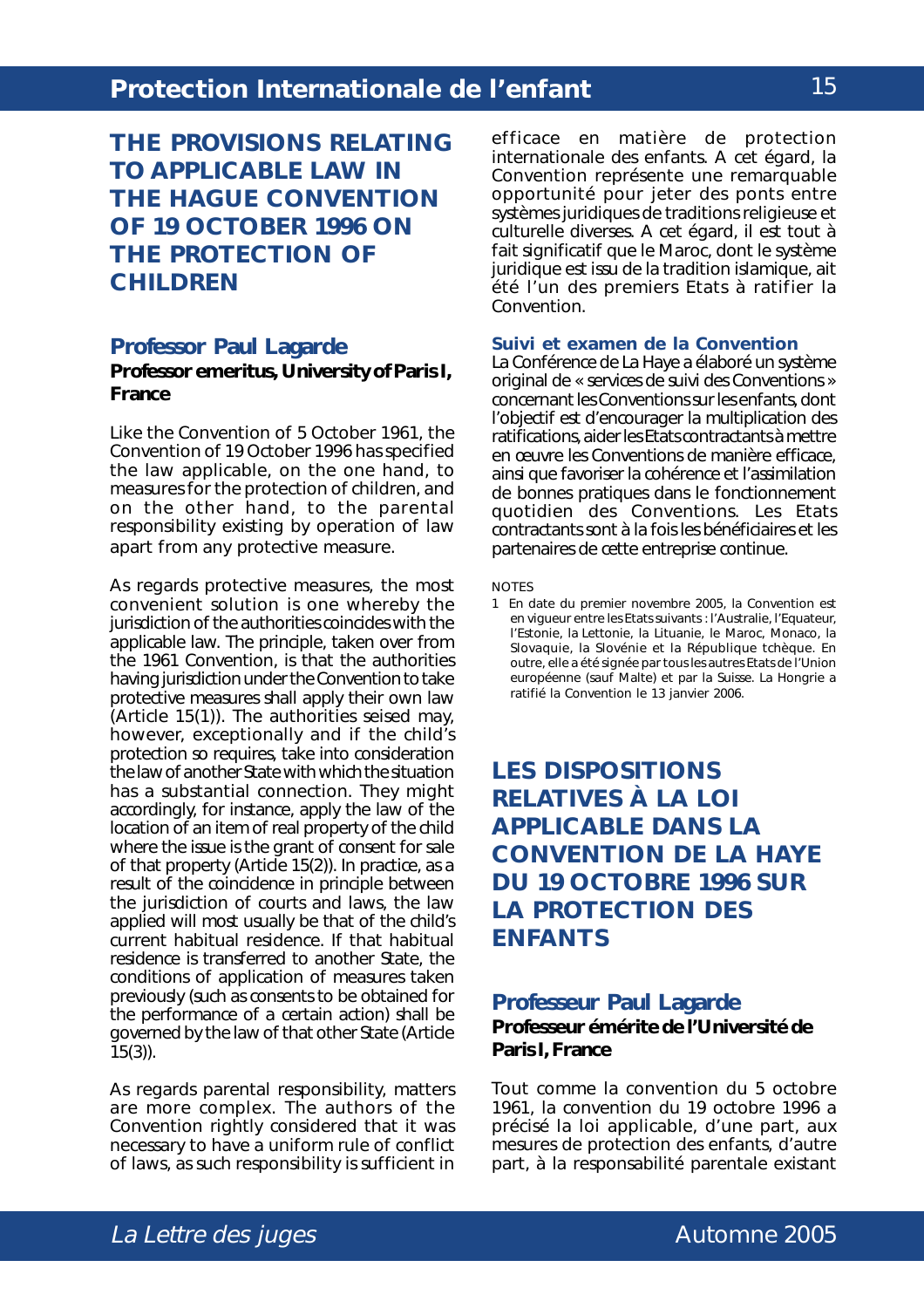most cases to secure protection for the child; not to settle this issue would have reduced the Convention's scope excessively. But, while the 1961 Convention connected the *ex lege* relationship of authority with the minor's national law, without realising at the time the difficulties which would arise if the minor were a pluri-national, under the 1996 Convention, the attribution or extinction of parental responsibility by operation of law is governed by the law of the State of the child's habitual residence (Article 16(1)). That law also applies to the attribution and extinction of parental responsibility when they are based, without intervention of a judicial or administrative authority, on agreement (*e.g*. an agreement between the two parents regarding custody and rights of access) or a unilateral act (*e.g*. a will of the surviving parent) (Article 16(2)). A coincidence is accordingly set up between the law applicable to parental responsibility and the law applicable, if necessary, to any protective measure, which is a worthwhile simplification.

In choosing a connection to the child's habitual residence, the Convention could not evade the frequent situation of changes in habitual residence. Rather than grant a systematic preference to the law of the State of the former habitual residence, for the sake of uninterrupted protection of the child, or to that of the new habitual residence, for the sake of adaptation of that protection to the change in circumstances, the Convention chose to combine those two approaches. It adds together, so to speak, the rules of attribution of parental responsibility arising out of the laws of the successive habitual residences. Thus, parental responsibility existing by operation of law under the first law will remain, even if there is no parental responsibility by operation of law under the second (Article 16(3)). And if the first law attributes parental responsibility to one person and the second to another, these two persons will exercise parental responsibility jointly (Article 16(4)). It will be necessary for them to agree, or their disagreement will require a measure, for which an application will be made to the authorities of the State of the new habitual residence. Those authorities may also terminate the parental responsibility attributed by operation of law under the law

de plein droit en dehors de toute mesure de protection.

Pour les mesures de protection, la solution la plus commode est celle qui fait coïncider la compétence des autorités et la loi applicable. Le principe, repris de la convention de 1961, est que les autorités compétentes selon la convention pour prendre des mesures de protection appliquent leur loi (article 15(1)). Les autorités saisies peuvent cependant, exceptionnellement et si la protection de l'enfant le requiert, prendre en considération la loi d'un autre Etat avec lequel la situation présente un lien étroit. Elles pourraient ainsi, par exemple appliquer la loi de la situation d'un immeuble de l'enfant lorsqu'il s'agit d'accorder une autorisation de vendre cet immeuble (article 15(2)). En pratique, du fait de la concordance de principe entre les compétences juridictionnelle et législative, la loi appliquée sera le plus souvent la loi de la résidence habituelle actuelle de l'enfant. Si cette résidence habituelle est transférée dans un autre Etat, les conditions<br>d'application des mesures prises d'application des mesures antérieurement (par exemple les autorisations à demander pour l'accomplissement d'un acte) seront soumises à la loi de cet autre Etat (article  $15(3)$ ).

Pour la responsabilité parentale, les choses sont plus complexes. A juste titre, les auteurs de la convention ont jugé qu'il était nécessaire d'avoir une règle uniforme de conflit de lois, car une telle responsabilité suffit dans la plupart des cas à assurer la protection de l'enfant; ne pas régler ce cas aurait par trop réduit le champ de la convention. Mais, alors que la convention de 1961 rattachait le rapport d'autorité *ex lege* à la loi nationale du mineur, sans avoir mesuré à l'époque les difficultés qui surgiraient en cas de plurinationalité de celui-ci, la convention de 1996 soumet l'attribution et l'extinction de plein droit de la responsabilité parentale à la loi de l'Etat de la résidence habituelle de l'enfant (article 16(1)). Cette loi s'applique également à l'attribution et à l'extinction de la responsabilité parentale lorsque celles-ci résultent, sans intervention judiciaire ou administrative, d'un accord (par exemple un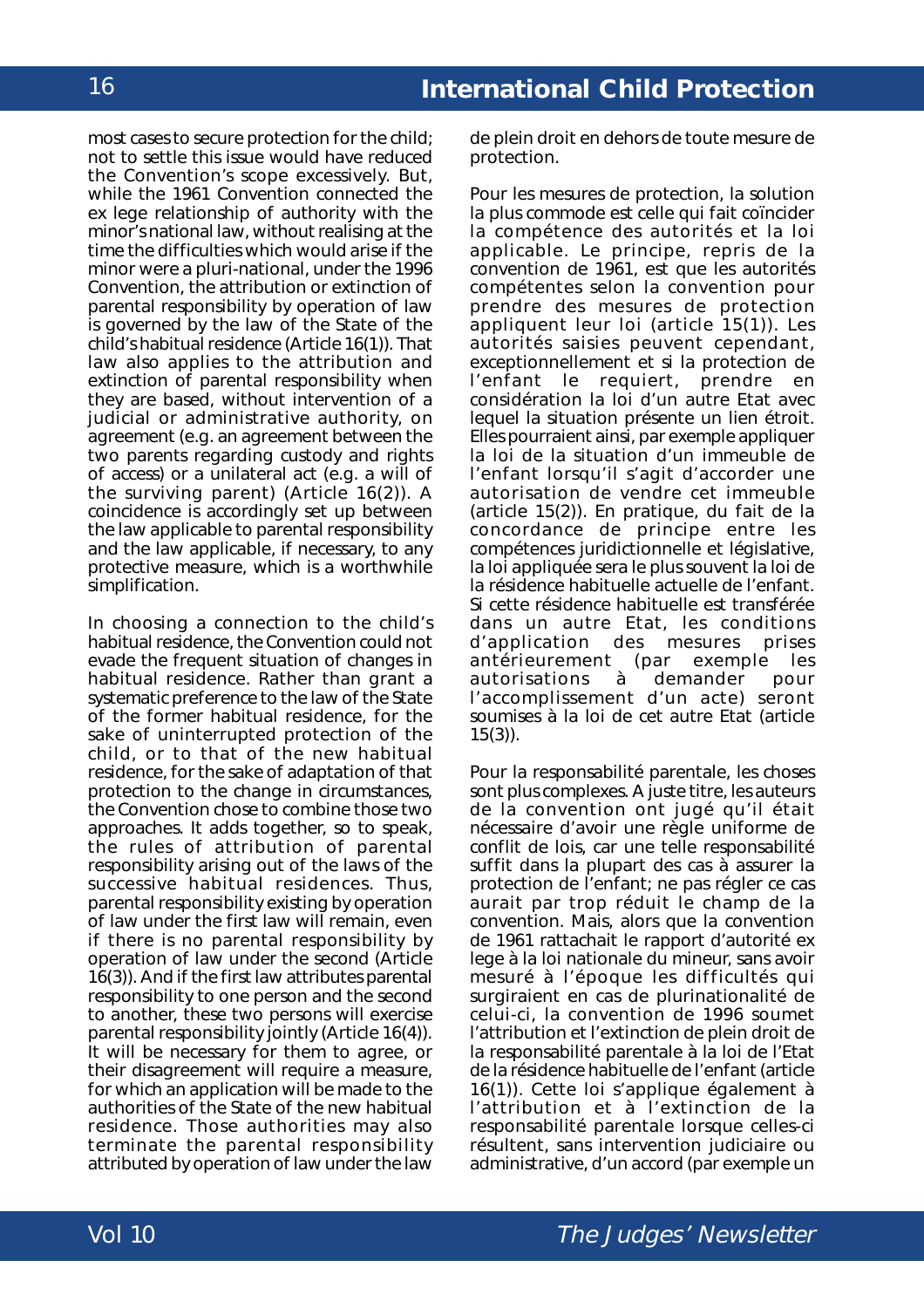of the former habitual residence, or modify the conditions of its exercise (Article 18).

The purview of the law of the new habitual residence also extends to the exercise of parental responsibility, even if it was attributed under the law of the former habitual residence (Article 17). This will be the case, for instance, if the second law demands that the legal representative, for the performance of certain action, obtain a consent which the former law did not require.

The combination of the laws of the successive residences in the event of a change in the child's habitual residence may mislead third parties as to the identity of the legal representative. Article 19 accordingly provides that the validity of transactions entered into between third parties and a person who would be entitled to act as the child's legal representative under the law of the State where the transaction is concluded cannot be contested, and the third party cannot be held liable, on the sole ground that the other person was not entitled to act as the child's legal representative under the law designated by the Convention, provided that the third party could legitimately be unaware that the parental responsibility was governed by that law.

These rules of conflict of laws are universal in that they apply even if the law designated by them is that of a non-Contracting State (Article 20). The designated law may be set aside in two situations, however. The first is the case, provided for under all conventions relating to conflict of laws, where its application is manifestly contrary to public policy (Article 22). The other, exceptionally, concerns *renvoi*. The principle is that if the law designated does not accept its own application and refers the issue to another law, that *renvoi* is not applied. But there is an exception to this principle in a specific case. When the designated law is that of a non-Contracting State and that law refers to the law of another non-Contracting State which accepts its application, Article 21 requires application of that other State's law. In that situation, the refusal of *renvoi* would cause disturbance. It would destroy the harmony among the solutions arising out of

accord entre les deux parents sur les droits de garde et de visite) ou d'un acte unilatéral (par exemple un testament du parent survivant) (article 16(2)). Une coïncidence est ainsi établie entre la loi applicable à la responsabilité parentale et la loi applicable, si nécessaire, à une éventuelle mesure de protection, ce qui est une appréciable simplification.

En choisissant le rattachement à la résidence habituelle de l'enfant, la convention ne pouvait éluder l'hypothèse fréquente de changement de la résidence habituelle. Plutôt que de donner systématiquement la préférence à la loi de l'Etat de l'ancienne résidence habituelle, au nom de la continuité de la protection de l'enfant, ou à celle de la nouvelle résidence habituelle, au nom de l'adaptation de cette protection au changement des circonstances, la convention a choisi de combiner les deux approches. Elle additionne en quelque sorte les règles d'attribution de la responsabilité parentale résultant des lois des résidences<br>habituelles successives. Ainsi. la habituelles successives. Ainsi, la responsabilité parentale existant de plein droit selon la première loi subsistera, même si aucune responsabilité parentale n'existe de plein droit selon la seconde loi (article 16(3)). Et si la première loi attribue la responsabilité parentale à une personne et la seconde à une autre, ces deux personnes exerceront en commun la responsabilité parentale (article 16(4)). Il leur faudra s'entendre, sinon leur désaccord nécessitera une mesure, qui sera demandée aux autorités de l'Etat de la nouvelle résidence habituelle. Ces autorités pourront aussi retirer la responsabilité parentale attribuée de plein droit selon la loi de la précédente résidence habituelle, ou en modifier les conditions d'exercice (article 18).

La compétence de la loi de la nouvelle résidence habituelle s'étend également à l'exercice de la responsabilité parentale, même si celle-ci a été attribuée selon la loi de la première résidence habituelle (article 17). Ce sera par exemple le cas si la seconde loi exige du représentant légal, pour l'accomplissement d'un acte, une autorisation que la première loi ne demandait pas.

La combinaison des lois des résidences successives en cas de changement de la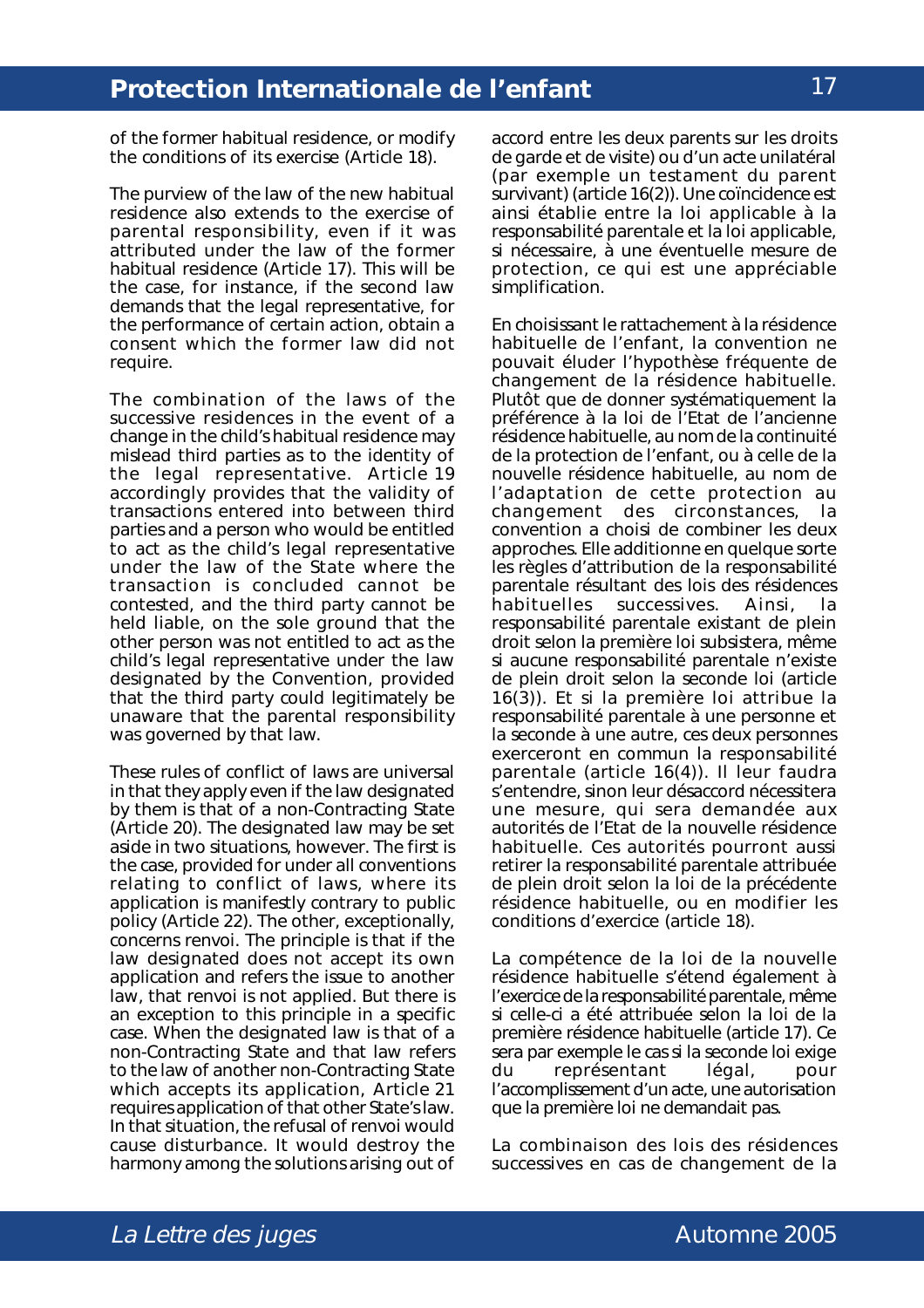the consistent provisions of the laws of those two non-Contracting States, which are in principle those most directly concerned by the situation, and would accordingly result in pointless interruption of the child's continuous protection.

Thus, without disregarding the complexity of situations, the Convention has achieved consistent rules of conflict of laws, securing both continuity of protection of the child and its adaptation to changes in circumstances. They also have the advantage of relative simplicity, in that they most commonly lead the authorities to apply their own law, while allowing them, for the most sensitive cases, a necessary measure of discretion.

résidence habituelle de l'enfant peut induire les tiers en erreur sur la personne du représentant légal. Aussi l'article 19 prévoit-il que la validité des actes passés par un tiers avec une personne qui aurait la qualité de représentant légal selon la loi de l'Etat où l'acte a été passé ne pourra être contestée, ni la responsabilité du tiers engagée, pour le seul motif que cette personne n'avait pas la qualité de représentant légal selon la loi désignée par la convention, si du moins le tiers était en droit d'ignorer que la responsabilité parentale était régie par cette loi.

Ces règles de conflit de lois ont un caractère universel en ce sens qu'elles s'appliquent même si la loi qu'elles désignent est celle d'un Etat non contractant (article 20). La loi désignée pourra cependant être écartée dans deux hypothèses. Ce sera d'abord le cas, prévu par toutes les conventions sur les conflits de lois, si son application est manifestement contraire à l'ordre public (article 22). L'autre hypothèse est, exceptionnellement, celle du renvoi. Le principe est que, si la loi désignée n'accepte pas sa compétence et renvoie la question à une autre loi, ce renvoi n'est pas suivi. Mais il est fait exception à ce principe dans un cas bien précis. Lorsque la loi désignée est celle d'un Etat non contractant et que cette loi renvoie à la loi d'un autre Etat non contractant qui accepte sa compétence, l'article 21 prescrit d'appliquer la loi de cet autre Etat. Dans cette situation, le refus du renvoi aurait un effet perturbateur. Il détruirait l'harmonie des solutions découlant des dispositions concordantes des lois de ces deux Etats non contractants qui sont en principe les plus concernés par la situation et aurait ainsi pour effet de rompre sans utilité la continuité de la protection de l'enfant.

Ainsi, sans méconnaître la complexité des situations, la convention est-elle parvenue à des règles de conflit de lois cohérentes qui garantissent à la fois la continuité de la protection de l'enfant et son adaptation aux changements de circonstances. Elles ont également l'avantage d'une relative simplicité, en ce qu'elles conduisent le plus souvent les autorités à appliquer leur propre li, tout en leur laissant, dans les situations les plus délicates, une nécessaire marge d'appréciation.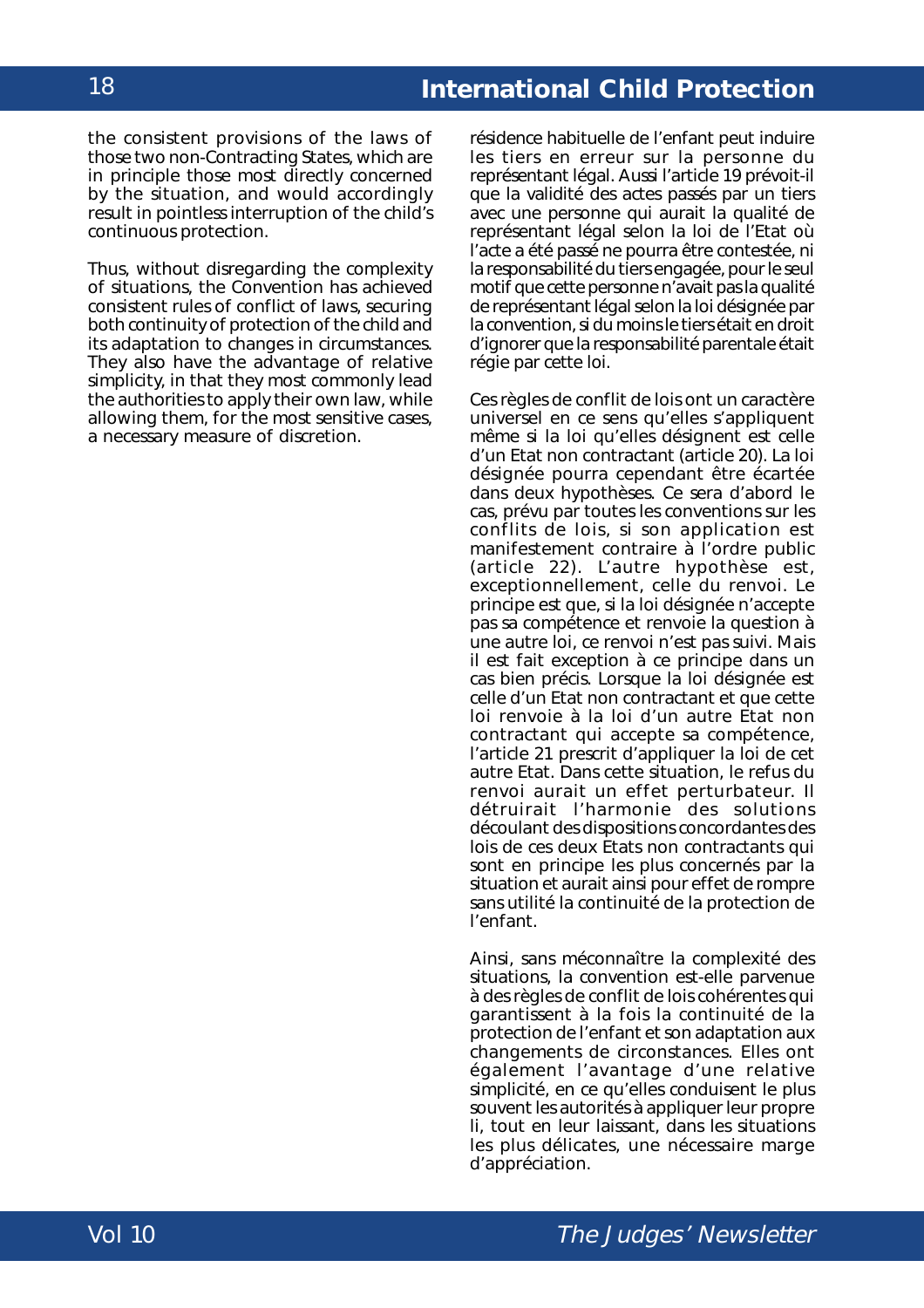**THE AUSTRALIAN IMPLEMENTATION OF THE** *HAGUE CONVENTION OF 1996 ON JURISDICTION, APPLICABLE LAW, RECOGNITION, ENFORCEMENT AND CO-OPERATION IN RESPECT OF PARENTAL RESPONSIBILITY AND MEASURES FOR THE PROTECTION OF CHILDREN*

#### **The Honourable Justice Joseph Kay**

**Appeal Division of the Family Court of Australia, with assistance from Mr Matthew Osborne, Attorney General's Department, Canberra, Australia**

Usefully the Commonwealth has chosen to use the title "the Child Protection Convention" as a shorthand way of describing the Convention. The Child Protection Convention entered into force in Australia on 1 August 2003. As at October 2005 there were nine other parties to the Convention.

Prior to the decision to ratify the 1996 Convention, the following benefits were identified:

In the child protection area, regulated by state and territory laws in Australia, ratification of the Convention would have the following benefits:

• Co-operation with overseas authorities: There is an increasing need for formal cooperation procedures between child protection authorities in different countries. The ease of international travel and the increase in cross-cultural marriages in Australia has resulted in an increasing number of problem cases for Australian authorities in this area. The Convention provides mechanisms for child protection authorities in Australia and other countries to co-operate in relation

**MISE EN ŒUVRE EN AUSTRALIE DE LA** *CONVENTION DE LA HAYE DE 1996 CONCERNANT LA COMPÉTENCE, LA LOI APPLICABLE, LA RECONNAISSANCE, L'EXÉCUTION ET LA COOPÉRATION EN MATIÈRE DE RESPONSABILITÉ PARENTALE ET DE MESURES DE PROTECTION DES ENFANTS*

#### **L'Honorable juge Joseph Kay**

**Section d'appel du Tribunal des affaires familiales d'Australie, assisté de M. Matthew Osborne, Bureau du Procureur général, Canberra, Australie**

La Convention, que le Commonwealth appelle « Convention sur la protection de l'enfant » sous sa forme abrégée, est entrée en vigueur en Australie le 1<sup>er</sup> août 2003. En octobre 2005, elle comptait neuf autres parties.

Avant de décider de ratifier la Convention de 1996, les bénéfices suivants avaient été recensés :

Dans le domaine de la protection de l'enfant, lequel est régi, en Australie, par les lois des Etats et des territoires, la ratification de la Convention aurait les bénéfices suivants :

Coopération avec les autorités étrangères : la nécessité de procédures formelles de coopération entre les autorités chargées de la protection de l'enfant dans différents pays va croissant. La facilité des déplacements internationaux et l'augmentation des mariages interculturels en Australie ont engendré un nombre croissant d'affaires problématiques pour les autorités australiennes dans ce domaine. La Convention prévoit des mécanismes de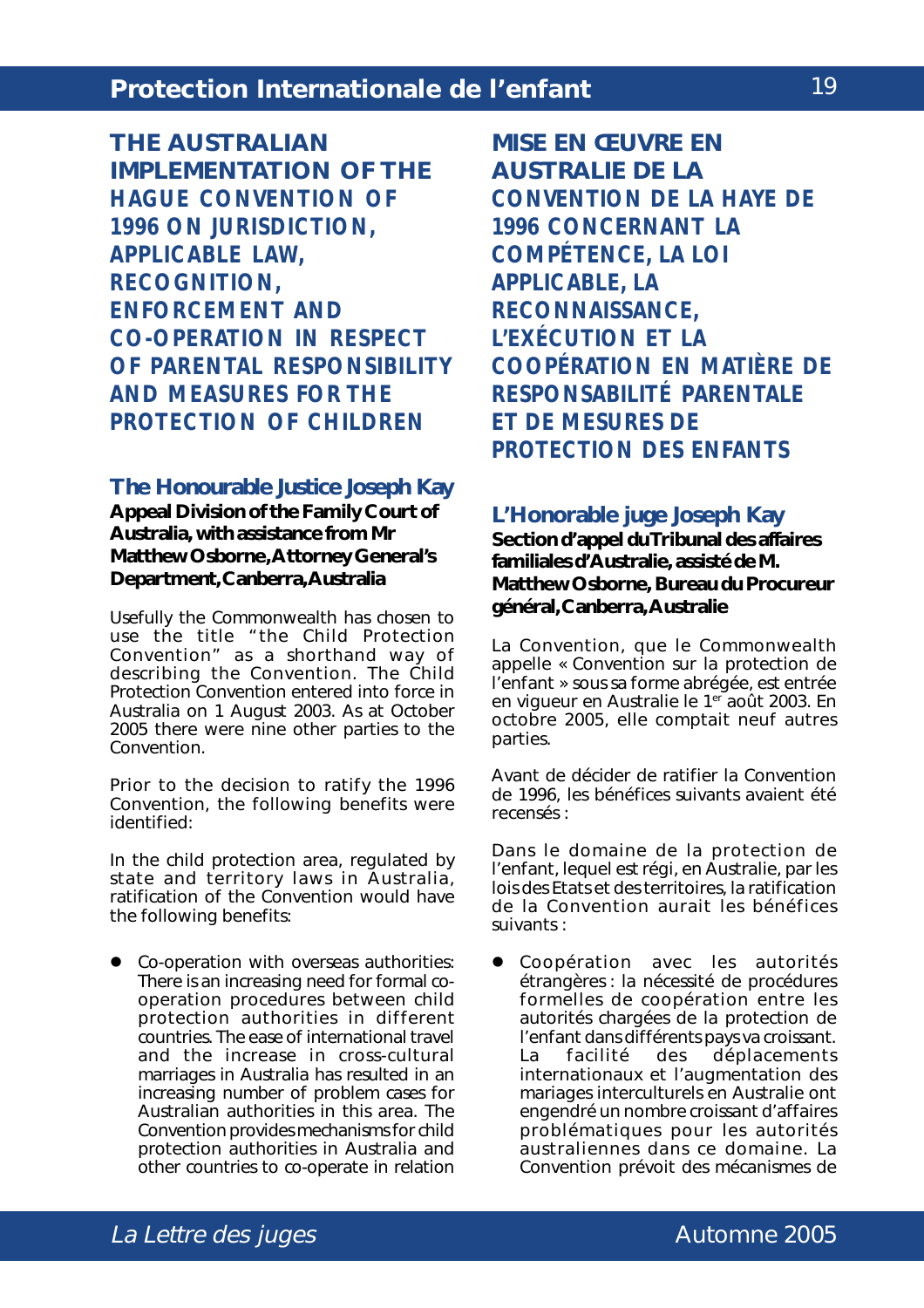to protective measures for an Australian child abroad, or in relation to a child returning to another country who is subject to Australian protective measures.

- ! Jurisdictional certainty: The jurisdictional rules in the Convention will clarify responsibilities and avoid the problem of authorities in different countries having concurrent jurisdiction. It is in the best interests of children that there be internationally agreed rules determining which child protection authorities have jurisdiction in relation to a child. The absence of agreed rules may mean that authorities in one country fail to act because they assume authorities in another country have taken responsibility for protecting a child.
- ! Overseas recognition of child protection measures: The Convention will permit the recognition overseas of Australian child protection orders and other measures of protection where appropriate.

In the family law area, regulated by federal laws in Australia, ratification of the Convention would help resolve current problems relating to:

coopération entre les autorités d'Australie et d'autres pays chargées de la protection de l'enfant en matière de mesures de protection d'un enfant australien à l'étranger ou en cas de retour dans un autre pays d'un enfant faisant l'objet de mesures de protection australiennes.

- Certitude en matière de compétence juridictionnelle : les règles de compétence édictées par la Convention clarifieront les responsabilités et éviteront le problème du concours de compétences des autorités de différents pays. Il est dans l'intérêt supérieur des enfants que des règles internationales déterminant les autorités de protection compétentes pour un enfant soient convenues. En effet, en l'absence de règles communes, les autorités d'un pays pourraient s'abstenir d'agir en supposant que les autorités d'un autre pays ont pris en charge la protection de l'enfant.
- Reconnaissance à l'étranger des mesures de protection d'un enfant : la Convention permettra la reconnaissance à l'étranger des ordonnances de



The Principal Legal Officer and the delegation from Australia at the Special Commission on the Adoption Convention. From left to right: Mr Colin Keogh, Ms Jennifer Degeling (Principal Legal Officer), Ms Helen Brain and Mr Kym Duggan.

Le Collaborateur juridique principal et la délégation de l'Australie lors de la Commission spéciale sur la Convention Adoption. De gauche à droite, M. Colin Keogh, Mme Jennifer Degeling (Collaborateur juridique principal), Mme Helen Brain et M. Kym Duggan.

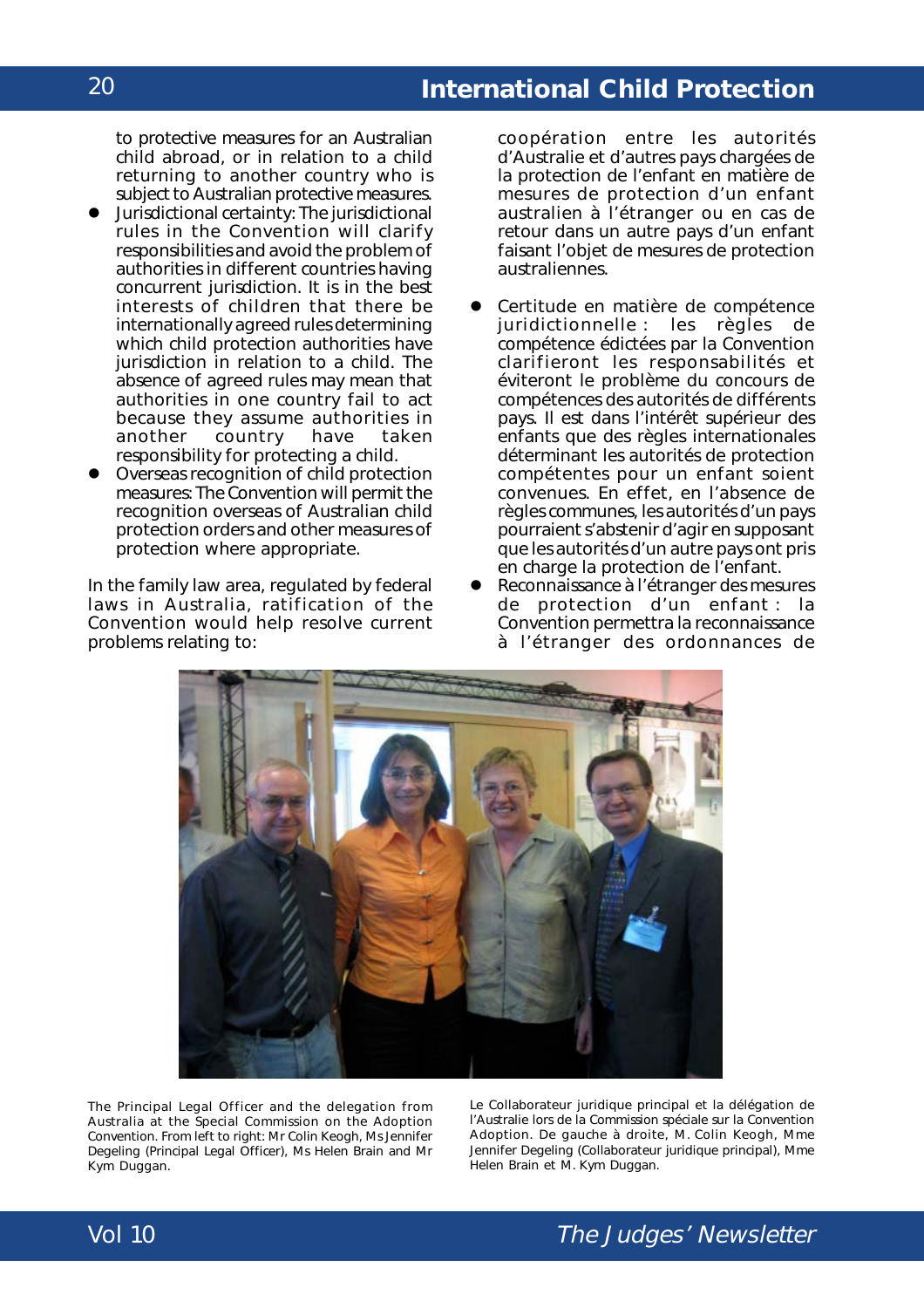- ! Jurisdictional uncertainty: Conflict in jurisdiction between Australian courts and overseas courts in children's matters has been a longstanding area of difficulty. In some cases Australian and overseas courts have made conflicting parenting orders in relation to the same children. The jurisdictional rules laid down in the Convention are designed to remove uncertainty for litigants and the courts in determining the appropriate forum to determine disputes as to parental responsibility.
- Finality in litigation: In the absence of reciprocal recognition arrangements, it is open to a parent to ignore orders made by Australian courts and re-litigate residence and contact issues in another country to the disadvantage of the child and the other parent in Australia. To a limited extent these difficulties have been overcome by bilateral arrangements on recognition of parenting orders.2 However some important migrant source countries, for example the United Kingdom, have yet to negotiate bilateral arrangements with Australia in this area, suggesting instead that Australia should ratify relevant multilateral treaties. Ratification of the Protection of Children Convention will extend the number of countries in which Australian parenting orders would be entitled to direct recognition and enforcement.
- Recognition of parental responsibility acquired by operation of law: Many countries do not recognise the parental responsibility of a father who is not married to the child's mother. The Convention provides for recognition in other countries of the rights conferred on fathers in Australia by operation of law.3
- ! Cross border access cases: Parents seeking access to their children living in other countries often face significant problems. The Convention includes a number of provisions designed to assist in these cases.

It is worth noting that Australian family courts already had administrative procedures for registration of foreign custody orders and they are already hearing applications to

protection australiennes et d'autres mesures de protection éventuelles.

Dans le domaine du droit de la famille, lequel, en Australie, est régi par les lois fédérales, la ratification de la Convention faciliterait la résolution de certains problèmes qui se posent aujourd'hui :

- ! Incertitude juridictionnelle : les conflits de compétences entre les tribunaux australiens et étrangers dans les matières relatives aux enfants sont un problème ancien. Il est arrivé que des tribunaux australiens et étrangers rendent des ordonnances contradictoires sur l'autorité parentale pour les mêmes enfants. Les règles de compétence énoncées dans la Convention sont conçues pour éliminer les incertitudes des parties au litige et des tribunaux en déterminant le for approprié pour résoudre les conflits relatifs à la responsabilité parentale.
- Caractère définitif du contentieux : en l'absence de dispositions prévoyant la reconnaissance réciproque, un parent peut délibérément ignorer les ordonnances rendues par les tribunaux australiens et plaider à nouveau les questions de résidence et de droit de visite devant les tribunaux d'un autre pays, aux dépens de l'enfant et de l'autre parent en Australie. Dans une certaine mesure, ces difficultés ont été résolues par les accords bilatéraux sur la reconnaissance des ordonnances sur l'autorité parentale2. Cependant, des pays constituant une source de migration importante, comme le Royaume-Uni, n'ont pas encore négocié d'accords bilatéraux avec l'Australie dans ce domaine, ce qui laisse à penser que l'Australie devrait ratifier les traités multilatéraux pertinents. La ratification de la Convention sur la protection des enfants accroîtra le nombre de pays dans lesquels les ordonnances australiennes sur l'autorité parentale seraient directement reconnues et exécutoires.
- Reconnaissance de plein droit de la responsabilité parentale : de nombreux pays ne reconnaissent pas la responsabilité parentale d'un père qui n'est pas marié à la mère de l'enfant. La Convention prévoit la reconnaissance de plein droit dans d'autres pays des droits conférés aux pères en Australie<sup>3</sup>.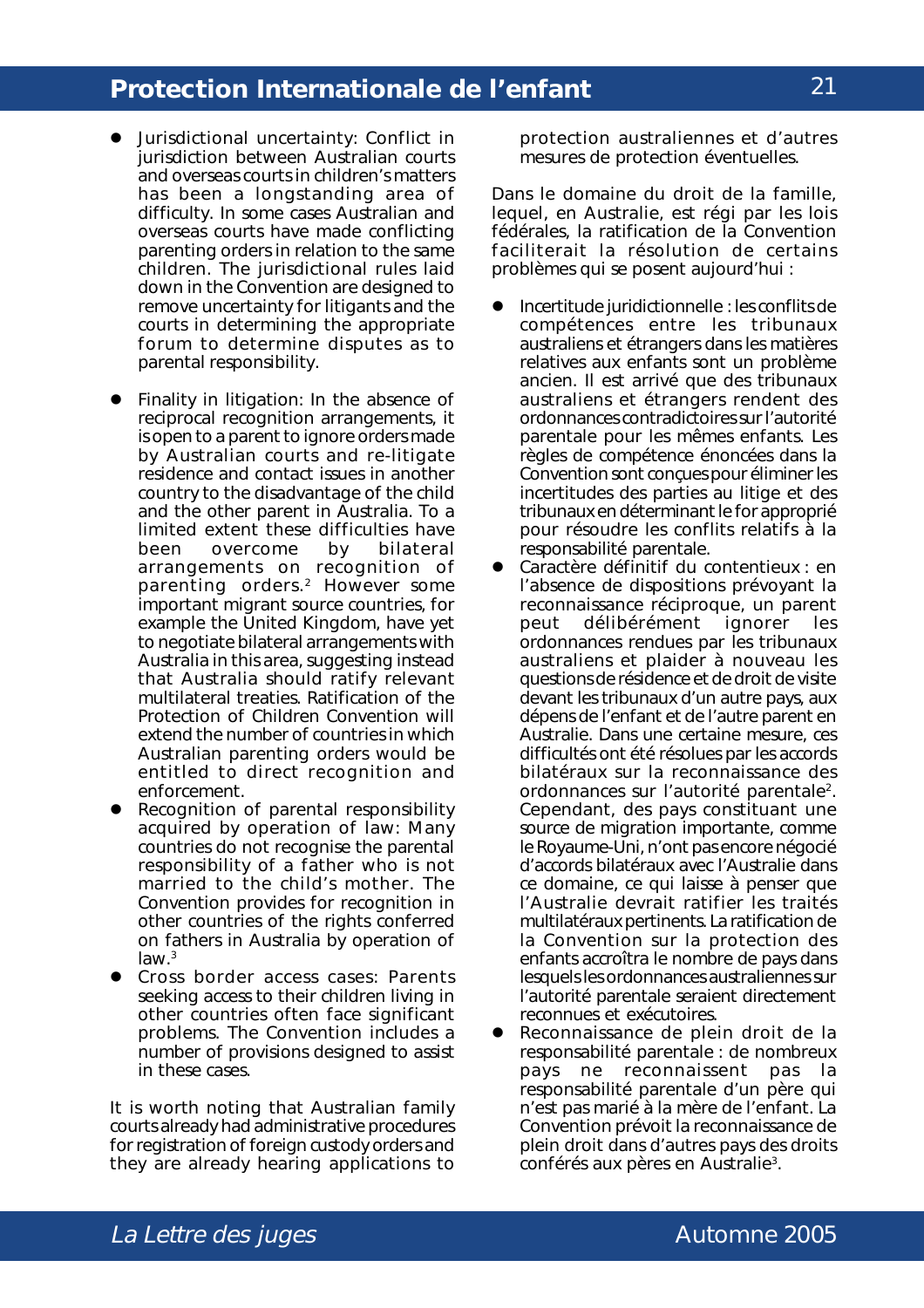make parenting orders in international cases. The Commonwealth Attorney-General's Department continues to act as the contact point between overseas courts and Australian family courts for requests to register family law measures

In the area of children's property, the real benefit of the Convention is for parents who are guardians of their children's property by operation of law.4 The property provisions of the Convention will ensure that their authority as guardians is recognised in other Convention countries by a simple process of registration. In addition, under state child protection legislation, a person appointed as guardian for the person of a child is thereby guardian for the child's property. The Convention will therefore ensure recognition overseas of this aspect of child protection legislation. It was concluded that the Convention will have a relatively limited impact on Public Trustees and similar authorities in Australia. Most of their activities in relation to children's property would be outside the ambit of the Convention as it is carried out under trusts or laws on succession (which are excluded from the scope of the Convention – Article  $4(f)$ ).

The Convention is implemented federally in Australia through the Family Law Amendment (Child Protection Convention) Act 2002 and the Family Law (Child Protection Convention) Regulations 2003. The relevant enactment is to be found at Division 4 of Part XIIIAA of the Family Law Act 1975. Some 26 complex sections are devoted to capturing the spirit and intent of the Convention.

The Regulations apply to the states and territories until such time as the states and territories implement legislation having the same or comparable effect as the federal Regulations.

The Attorney-General's Department is the designated Commonwealth Central Authority. By providing for direct communication between Central Authorities in Convention countries, the Convention will eliminate the delays and confusion which often arise currently in using the diplomatic channel to identify authorities responsible ! Affaires de droit de visite transfrontière : les parents qui veulent obtenir le droit de rendre visite à leurs enfants vivant dans d'autres pays se heurtent souvent à d'importants problèmes. La Convention prévoit plusieurs dispositions conçues pour apporter une assistance dans ces affaires.

Il faut souligner que les tribunaux des affaires familiales australiens ont des procédures administratives d'enregistrement des ordonnances de garde étrangère et qu'ils entendent déjà des demandes relatives à l'autorité parentale dans un contexte international. Le Bureau du Procureur général du Commonwealth fait office de point de contact entre les tribunaux étrangers et les tribunaux des affaires familiales australiens pour les demandes d'enregistrement de mesures touchant au droit de la famille.

En ce qui concerne les biens des enfants, la Convention apporte un réel avantage aux parents qui sont de plein droit tuteurs des biens de leurs enfants<sup>4</sup>. Les dispositions de la Convention relatives aux biens garantissent la reconnaissance de leur autorité en qualité de tuteurs dans d'autres Etats parties à la Convention par une simple procédure d'enregistrement. De plus, en vertu de la législation relative à la protection de l'enfant, une personne nommée tuteur de la personne d'un enfant est de ce fait tuteur des biens de l'enfant. La Convention garantira donc la reconnaissance à l'étranger de cet aspect de la législation relative à la protection de l'enfant. La Convention aura un impact relativement limité sur les curateurs publics et les autorités similaires en Australie. En effet, la plupart de leurs activités concernant les biens des enfants n'entreraient pas dans le champ de la Convention car elles sont exécutées dans le cadre de trusts ou de successions (exclus du champ de la Convention  $-$  article  $4(f)$ ).

La Convention est transposée au niveau fédéral en Australie par le *Family Law Amendment (Child Protection Convention) Act 2002* (loi portant modification de la Loi sur le droit de la famille) et les *Family Law (Child Protection Convention) Regulations 2003* (règlements de 2003 sur le droit de la famille). Le texte de loi concerné figure à la Division 4 de la Partie XIIIAA du *Family Law*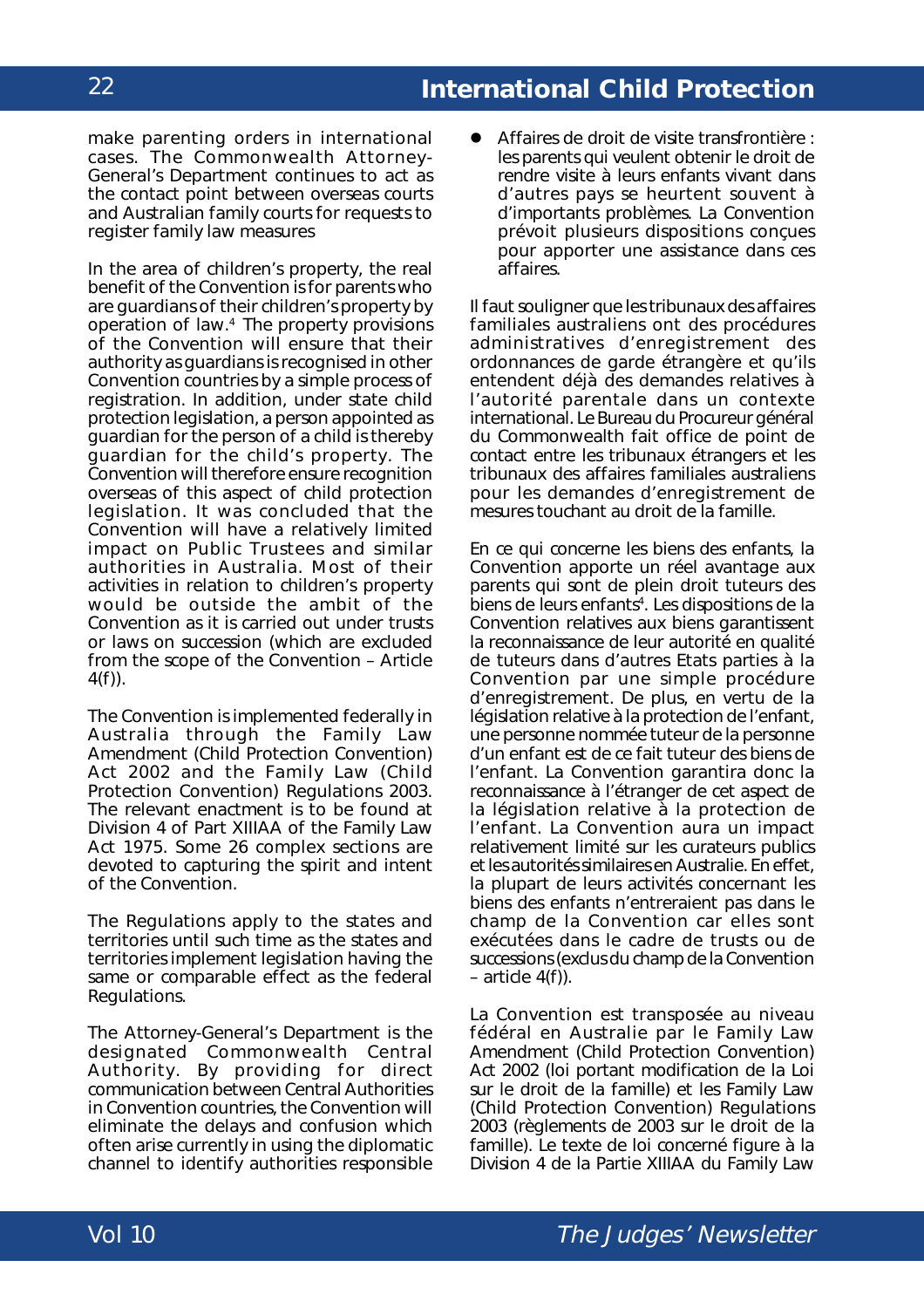for handling child protection cases and to pass communications to and from Australian Child Protection Departments. A number of state Central Authorities (Queensland, Western Australia, Tasmania and the Northern Territory) have been designated.

The Commonwealth is reviewing its procedures outlining internal administrative procedures for dealing with applications under the Convention. The states and territories are at various stages in developing implementing legislation and procedures for the matters within their jurisdiction.

Due to the significant overlap in membership between the Central Authorities under the Child Protection Convention and the existing Central Authorities under the 1980 Child Abduction Convention, it is envisaged that an agenda item will be listed as part of the biannual Abduction Conference. This Conference will be held in the first half of 2006.

No applications have yet been made to Australia under the Child Protection Convention.

#### NOTES

- 2 Family Law Act 1975 (Cth) ss 70F to 70N; Family Regulations r 23, 24, Sched. 1A.
- 3 Family Law Act 1975 (Cth) s 61C(1); Family Court Act 1997 (WA) s 69(1)
- 4 Family Law Act 1975 (Cth) s 61C, which provides that each of the parents of a child has parental responsibility for the child, confirms the common law position that the parent of a child has the power to administer the child's property.

*Act 1975*. Quelque 26 sections complexes expriment l'esprit et l'objet de la Convention.

Les Règlements s'appliquent aux états et territoires jusqu'à ce qu'ils mettent en œuvre une législation ayant des effets identiques ou comparables aux Règlements fédéraux.

Le Bureau du Procureur général est l'Autorité centrale désignée du Commonwealth. En prévoyant des communications directes entre les Autorités centrales des Etats parties, la Convention éliminera les retards et la confusion qui découlent souvent aujourd'hui du recours à la voie diplomatique pour identifier les autorités responsables de la gestion des affaires de protection des enfants et pour communiquer avec les services australiens de protection de l'enfant. Plusieurs Etats (Queensland, Australie Occidentale, Tasmanie, Territoire du Nord) ont désigné des Autorités centrales.

Le Commonwealth est en train d'examiner ses procédures administratives internes de traitement des demandes au titre de la Convention. Les Etats et territoires sont diversement avancés dans la mise en œuvre de législations et de procédures applicables aux affaires qui sont de leur ressort.

En raison de l'important chevauchement entre les Autorités centrales au titre de la Convention sur la protection de l'enfant et les Autorités centrales au titre de la Convention de 1980 sur l'enlèvement d'enfants, il est envisagé d'inscrire ce point à l'ordre du jour de la prochaine Conférence semestrielle sur l'enlèvement, qui aura lieu au premier semestre 2006.

A ce jour, l'Australie n'a reçu aucune demande au titre de la Convention sur la protection de l'enfant.

**NOTES** 

- 2 *Family Law Act* 1975 (Cth) ss 70F à 70N ; *Family Regulations* r 23, 24, *Sched*. 1A
- 3 *Family Law Act* 1975 (Cth) s 61C(1) ; *Family Court Act* 1997 (WA) s 69(1)
- 4 *Family Law Act* 1975 (Cth) s 61C, qui dispose que la responsabilité parentale incombe aux deux parents d'un enfant, confirme la position de la *common law* selon laquelle le parent d'un enfant a le pouvoir d'administrer les biens de l'enfant.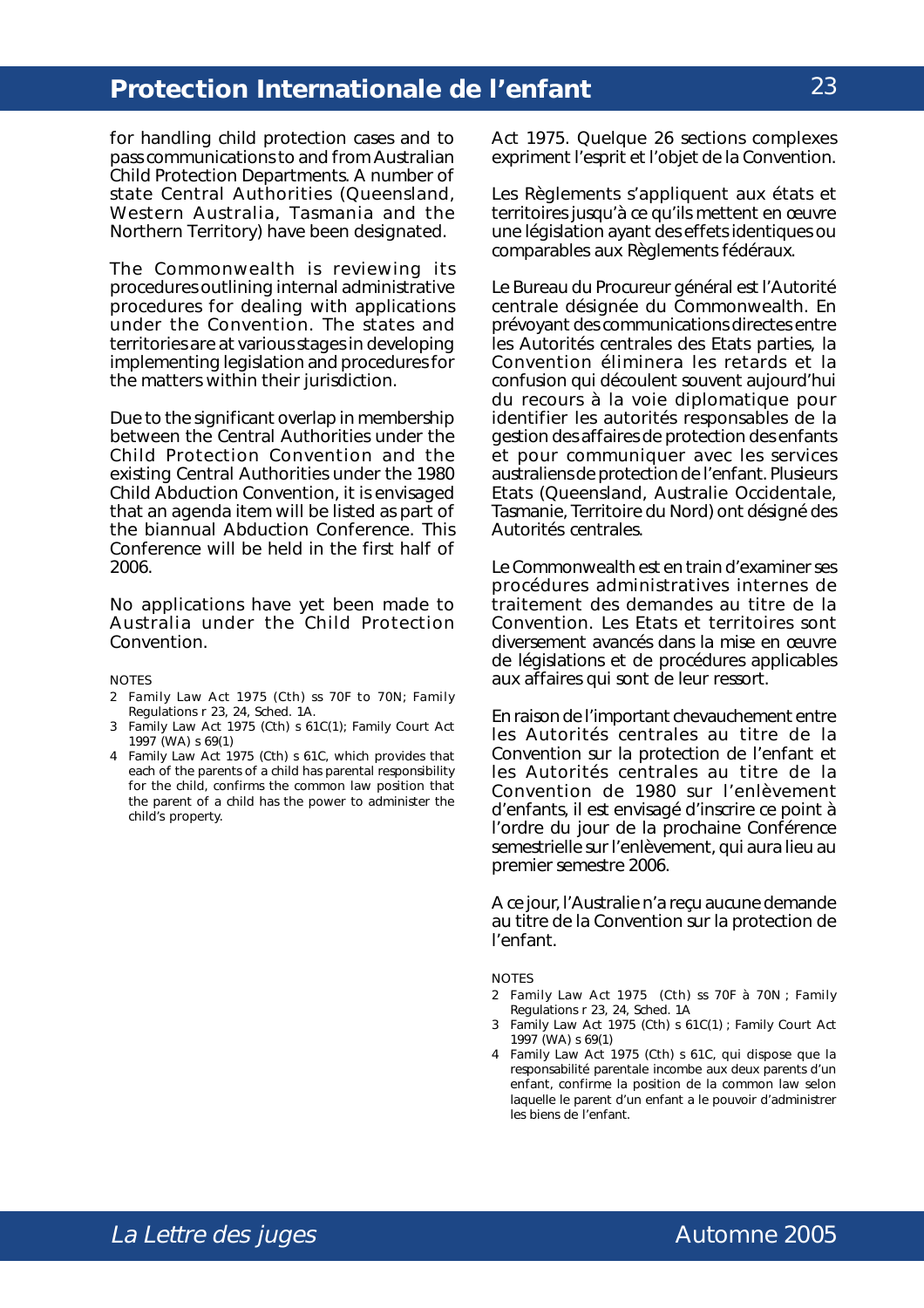**THE** *HAGUE CONVENTION OF 19 OCTOBER 1996 ON JURISDICTION, APPLICABLE LAW, RECOGNITION, ENFORCEMENT AND CO-OPERATION IN RESPECT OF PARENTAL RESPONSIBILITY AND MEASURES FOR THE PROTECTION OF CHILDREN* **– A LATIN AMERICAN PERSPECTIVE**

### **Mr Ignacio Goicoechea**

**Liaison Legal Officer for Latin America, Hague Conference on Private International Law**

The *Hague Convention of 19 October 1996 on Jurisdiction, Applicable Law, Recognition, Enforcement and Co-operation in respect of Parental Responsibility and Measures for the Protection of Children* (hereinafter, "the 1996 Convention") is a modern international instrument, clearly reflecting the principles in the *United Nations Convention on the Rights of the Child* of 1989. The doctrine of the integral protection of the child becomes evident in the Convention's text. This is specially evidenced in the conception of "parental responsibility", a concept defined to the fullest extent possible –which definition includes the traditional Latin concept of "*patria potestad*" (parental rights)-, as well as the primary role played by the concept of "best interests of the child", which must guide the authorities whenever they are called to use their discretion under the 1996 Convention.

The purpose of the 1996 Convention is described in Article 1, which may be summarized by stating that this Convention deals with five main issues: (i) to determine the State whose authorities have jurisdiction to take measures directed to the protection of the child, (ii) to determine which law is to be applied by such

**LA** *CONVENTION DE LA HAYE DU 19 OCTOBRE 1996 CONCERNANT LA COMPÉTENCE, LA LOI APPLICABLE, LA RECONNAISSANCE, L'EXÉCUTION ET LA COOPÉRATION EN MATIÈRE DE RESPONSABILITE PARENTALE ET DE MESURES DE PROTECTION DES ENFANTS –* **UN POINT DE VUE D'AMÉRIQUE LATINE**

### **M. Ignacio Goicoechea**

**Collaborateur juridique de liaison pour l'Amérique latine, Conférence de La Haye de droit international privé**

La *Convention de La Haye du 19 octobre 1996 concernant la compétence, la loi applicable, la reconnaissance, l'exécution et la coopération en matière de responsabilité parentale et de mesures de protection des enfants* (ci-après « la Convention de 1996 ») est un instrument international moderne, reflétant les principes de la *Convention des Nations Unies relative aux droits de l'enfant* de 1989. La doctrine de la protection intégrale de l'enfant est manifeste dans le texte de la Convention, en particulier dans le concept de « responsabilité parentale », auquel la Convention donne la définition la plus complète possible, englobant le concept latin traditionnel de « *patria potestad* » (droits parentaux) et celui, primordial, de « l'intérêt supérieur de l'enfant », qui doit guider les autorités dès lors qu'elles sont appelées à user de leur discrétion au titre de la Convention de 1996.

L'objet de la Convention de 1996 est exposé à l'article premier, que l'on peut résumer en affirmant que cette Convention aborde cinq grandes questions : (i) elle détermine l'Etat dont les autorités ont compétence pour prendre les mesures destinées à protéger

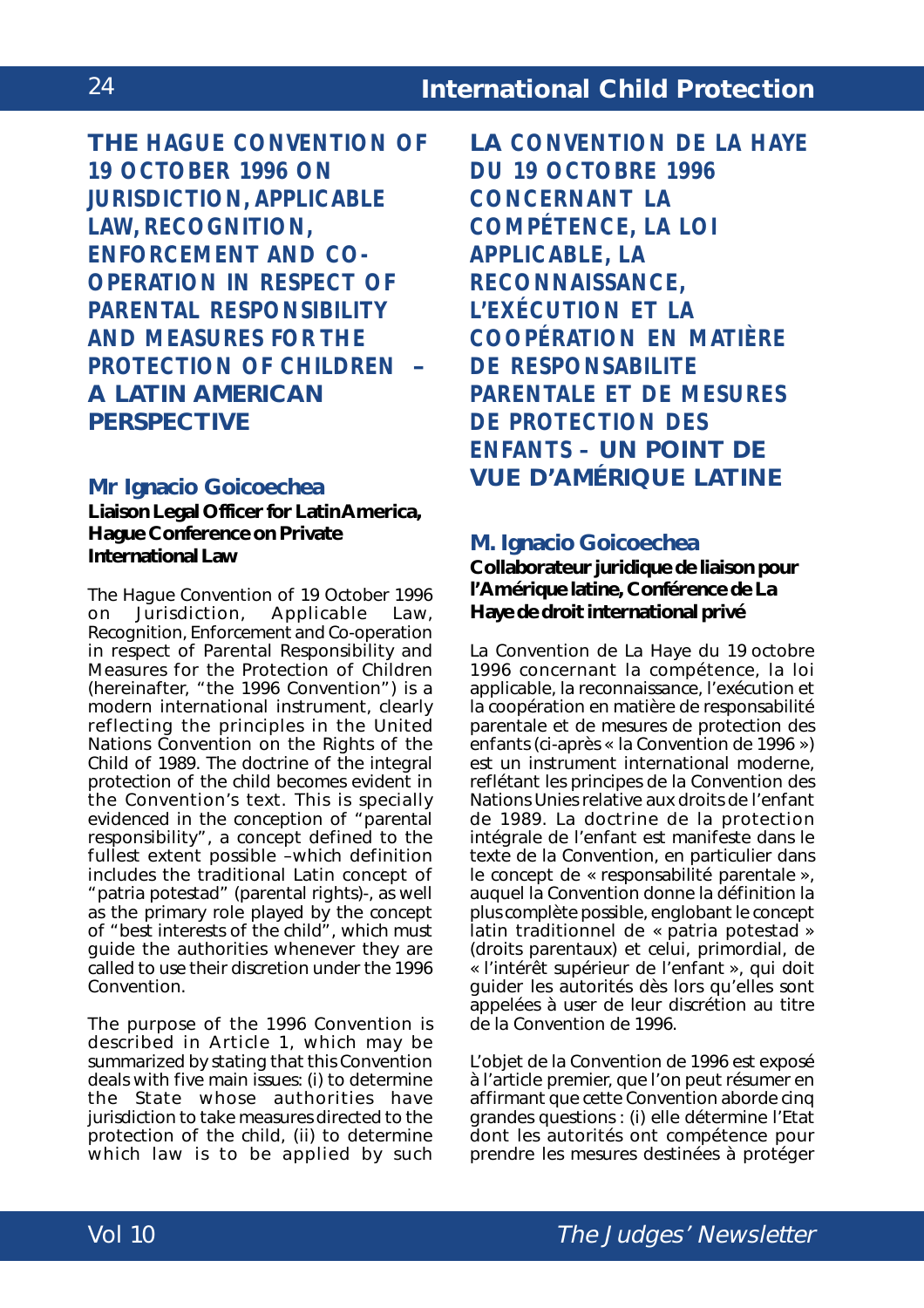authorities, (iii) to determine the law applicable to parental responsibility, (iv) to assure the recognition and enforcement of such measures of protection in all Contracting States, and (v) to establish international co-operation mechanisms in order to achieve the purposes of the Convention.

The protection measures are broadly and flexibly described in Article 3. Such measures include, among others, custody (including the concepts of custody and access), guardianship, curatorship, and other analogous institutions. This is an illustrative enumeration, allowing that any similar institution already existing or to be created in any of the legal systems of the Contracting States may also be included in the scope of application of the 1996 Convention.

The core of the 1996 Convention is focused on the child's habitual residence, and the administrative and / or judicial authorities of such State will have jurisdiction to take the measures directed to the protection of the person or property of the child.

In relation to the applicable law, the 1996 Convention provides for the competent authorities to apply their own law when exercising their jurisdiction. It is not necessary to describe the advantages for any authority of applying its own law instead of a foreign law, in addition to the fact that this law, in most cases, is the law most closely related to the circumstances surrounding the child.

#### **Relationship with other Conventions in Force in the Region**

The 1996 Convention has been carefully designed to complete the existing conventional system for the protection of children. Therefore, we may say that this instrument completes and facilitates the enforcement of the different multilateral conventions in force and effect in the region with respect to international protection of children.5 Consequently, it is compatible with each one of such conventions and the incorporation of the 1996 Convention results in a better application of these Conventions.

l'enfant, (ii) elle détermine le droit à appliquer par lesdites autorités, (iii) elle détermine la loi applicable à la responsabilité parentale, (iv) elle garantit la reconnaissance et l'exécution de ces mesures de protection dans tous les Etats contractants et (v) elle instaure des mécanismes de coopération internationale pour atteindre ses objectifs.

Les mesures de protection, qui sont décrites en termes généraux et ouverts à l'article 3, peuvent porter notamment sur la garde (qui recouvre les concepts de droit de garde et de droit de visite), la tutelle, la curatelle et les autres institutions analogues. Il s'agit d'une énumération à titre d'exemple, qui permet d'inclure dans le champ d'application de la Convention de 1996 toute institution similaire existante ou à créer dans l'un des systèmes juridiques des Etats contractants.

Le concept fondamental de la Convention de 1996 est la résidence habituelle de l'enfant ; les autorités administratives et / ou judiciaires de l'Etat de résidence sont compétentes pour prendre les mesures destinées à protéger la personne ou les biens de l'enfant.

En ce qui concerne la loi applicable, la Convention de 1996 prévoit que les autorités compétentes appliquent leur propre loi dans l'exercice de leurs compétences. Hormis le fait que dans la plupart des cas, cette loi est celle qui est la plus étroitement liée à la situation de l'enfant, cette règle comporte des avantages évidents pour toute autorité qui applique son droit plutôt qu'un droit étranger.

#### **Liens avec d'autres Conventions en vigueur dans la région**

La Convention de 1996 a été soigneusement pensée pour compléter le système conventionnel existant de protection des enfants. On peut donc affirmer que cet instrument complète et facilite l'exécution des diverses conventions multilatérales en vigueur dans la région en matière de protection internationale des enfants<sup>5</sup>. Par conséquent, elle est compatible avec chacune de ces conventions et améliore leur application.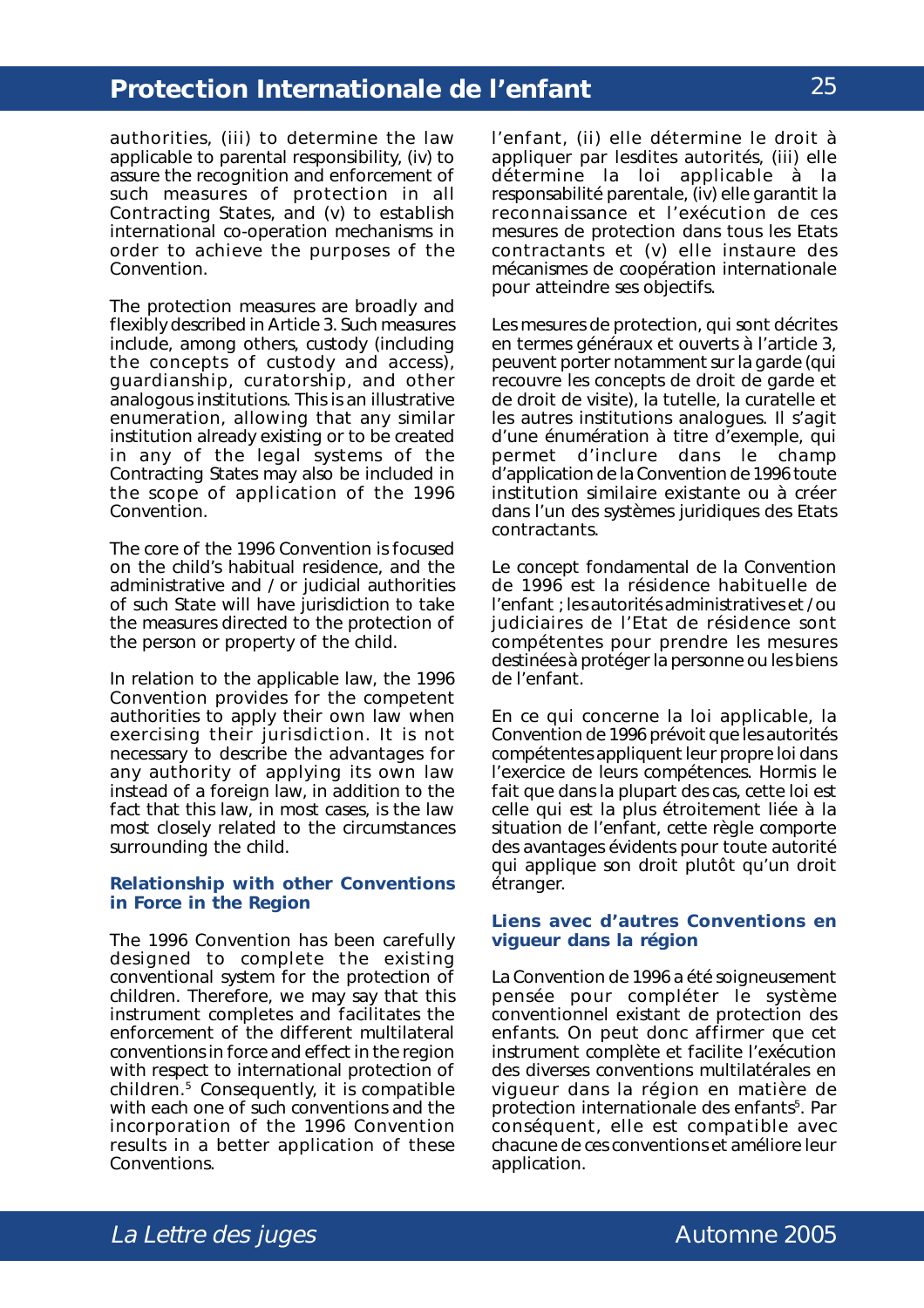The description of the manner in which the 1996 Convention completes and improves the application of the above-stated Conventions is beyond the purpose of this paper, but taking into account the degree of application of the Conventions on international child abduction in the region, I will mention three of the significant advantages of the 1996 Convention in this respect:

**1. Jurisdiction**: The Convention clearly establishes the difference between the jurisdiction to decide the return and the jurisdiction to determine the substantial issue concerning custody and / or rights of access. This is specially interesting, since jurisprudence shows that in a remarkable number of cases, judicial authorities hear the request for return as a custody issue, and they mistakenly intend to determine who is the most suitable parent to take care of the child, or which is the best place for the child to reside, instead of limiting themselves to deciding on the return issue.

Exposer précisément en quoi la Convention de 1996 complète et améliore les Conventions précitées dépasse le champ de cet article, mais compte tenu du niveau d'application des Conventions sur l'enlèvement international d'enfants dans la région, j'évoquerai trois avantages importants de la Convention de 1996 :

**1. Compétence** : la Convention différencie clairement la compétence pour décider le retour et la compétence pour déterminer la question de fond de la garde et / ou des droits de visite. Cet aspect est particulièrement intéressant, car la jurisprudence montre que dans un nombre remarquable d'affaires, les autorités judiciaires entendent la demande de retour comme une question de garde et qu'au lieu de se borner à statuer sur la question du retour, elles ont l'intention à tort de déterminer le parent le plus apte à prendre soin de l'enfant ou le meilleur lieu de résidence pour l'enfant.



Some of the experts from Latin America at the Special Commission on the Adoption Convention. From left to right: Mr Ignacio Goicoechea (Liaison Legal Officer), Ms Patricia Lamego de Teixeira Soares (Brazil), Ms Margarita Olaya Rodríguez (Colombia), Mr Julio Héctor Marin (Brazil), Judge Antonia Josefina Grullón Blandino (Dominican Republic), Ms Sonia Pereira (Embassy of Colombia in The Hague), Ms Daniela Gonzalez Duran (Chile).

Quelques uns des experts d'Amérique latine présents à la Commission spéciale sur la Convention Adoption. De gauche à droite, M. Ignacio Goicoechea (Collaborateur juridique de liaison), Mme Patricia Lamego de Teixeira Soares (Brésil), Mme Margarita Olaya Rodríguez (Colombie), M. Julio Héctor Marin (Brésil), le juge Antonia Josefina Grullón Blandino (République dominicaine), Mme Sonia Pereira (Ambassade de Colombie à La Haye), Mme Daniela Gonzalez Duran (Chili).

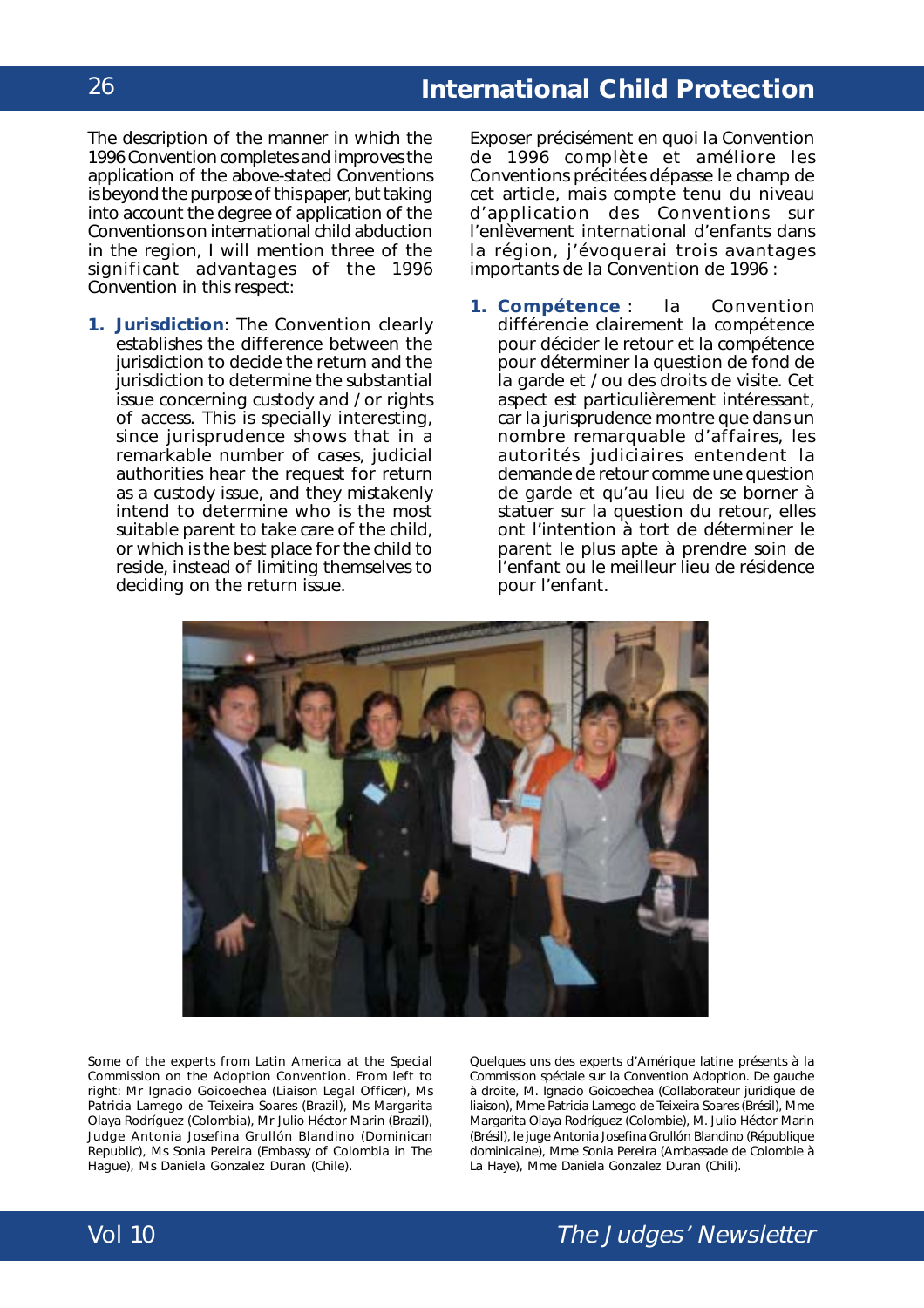**2. International Co-operation**: At present, there is no room for discussion as to the fact that the best (if not the only) manner to protect a child in case of an international conflict is through cooperation between the authorities of both countries involved. However, we often find burdened authorities thinking that if they return a child they are taking him / her away from the mother to give him / her to the father or *vice versa*, or that they are sending the child to a place where he / she may be in danger, due to possible domestic violence allegations, etc.. It would be very different to settle the issue taking into account that in the other State there is also a judicial and / or administrative authority that is going to protect the child and is ready to work on a joint basis to achieve the best protection of the child.

The foregoing is not yet clearly noticed in the region, probably because the international judicial co-operation we are used to is still excessively limited, formalist and rather impractical.

The 1996 Convention develops and encourages co-operation between authorities in an innovative and practical manner – it also provides for Central Authorities, and additionally, direct communications between judicial authorities *-*, thus facilitating rapid and effective solutions in cases such as those stated in this item 2.

**3. Rights of Access**: There is consensus as to the fact that Article 21 of the 1980 Hague Convention does not thoroughly develop the issue of rights of access. This has generated several interpretations – in my opinion mistaken interpretations – considering, (i) that a request for access is only accepted under the 1980 Convention in the event of a prior case of international abduction, or (ii) that authorities of the habitual residence have no jurisdiction to amend access orders issued in another jurisdiction and in force and effect.

These matters are definitively settled by virtue of the provisions of Article 35 of the 1996 Convention, which provisions

**2. Coopération internationale** : il est largement admis aujourd'hui qu'en cas de conflit international, la coopération entre les autorités des deux pays en jeu est le meilleur moyen (sinon le seul) de protéger un enfant. Pourtant, nous trouvons souvent des autorités tourmentées qui pensent que si elles rendent un enfant, elles l'enlèvent à la mère pour le donner au père ou vice versa, ou qu'elles envoient l'enfant dans un lieu où il peut être en danger, en raison d'allégations possibles de violences domestiques, etc. Il est évidemment très différent de régler l'affaire en sachant que dans l'autre Etat, il y a aussi une autorité judiciaire et / ou administrative qui va protéger l'enfant et est prête à coopérer pour protéger l'enfant au mieux.

On n'observe pas véritablement ce qui précède dans la région, sans doute parce que la coopération judiciaire internationale à laquelle nous sommes habitués reste encore trop limitée, formaliste et assez peu commode.

La Convention de 1996 adopte une approche innovante et pragmatique pour développer et encourager la coopération entre autorités – elle institue aussi les Autorités centrales et les communications directes entre les autorités judiciaires, ce qui facilite des solutions rapides et efficaces dans les affaires telles que celles évoquées au point 2.

**3. Droits de visite** : un consensus existe sur le fait que l'article 21 de la Convention de La Haye de 1980 ne développe pas complètement la question des droits de visite. Cela a donné lieu à plusieurs interprétations – à mon avis erronées – considérant (i) qu'une requête de droit de visite n'est acceptable au titre de la Convention de 1980 qu'en cas d'affaire antérieure d'enlèvement international ou (ii) que les autorités du pays de résidence habituelle n'ont pas compétence pour modifier les ordonnances de droit de visite en vigueur qui ont été rendues dans un autre Etat.

Ces questions sont réglées une fois pour toutes par l'article 35 de la Convention de 1996, dont les dispositions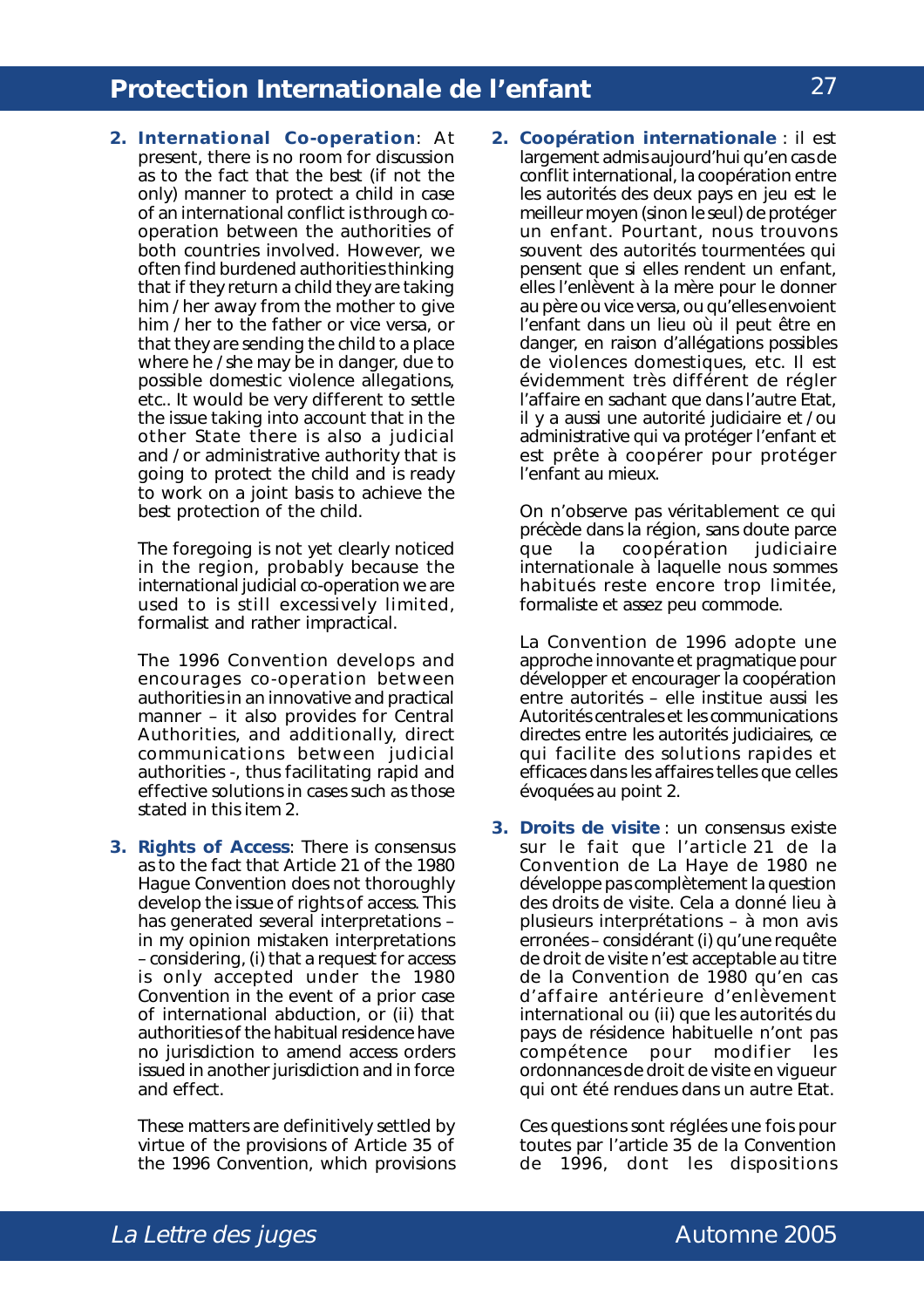not only assure as broadly as possible the co-operation between authorities for the effective exercise of rights of access and contact on a regular basis, but also include a system for obtaining evidence abroad, which in many cases will mean an assurance of the actual right of access to justice and due process in favour of the party requesting the enforcement of rights of access and contact.

#### **Flexibility and Multiculturalism**

Conventions on law unification must necessarily be more flexible and open than our own regional or domestic legislation, since this is the only way to incorporate the largest number of legal systems, thus fulfilling their true calling for the universal unification of law. To such effect, the 1996 Convention made great efforts to be compatible with the common law, civil law and even Islamic law systems. This obviously requires the flexibility and openness of the different domestic systems to take advantage of the benefits of an instrument of this nature.

Likewise, the Conventions on law unification use open and flexible terms granting the authorities the possibility of applying their discretion and creativity in order to achieve fair and effective solutions in international cases.

Nevertheless, in our region, we have examples of flexible terms such as habitual residence, which term, although included in almost all modern regional instruments on child protection, is still resisted by some legal authors or lawmakers who intend to "define" or "precise" it with fixed temporary patterns, which I believe would deprive this term of all the richness it offers.

I may mention other terms such as "better placed authority", "substantial connection with the case", and even "the child's best interests", for which, in my opinion, it would be useless to make an effort to look for rigid definitions since these terms were conceived to be flexible and defined by the authority's discretion in a certain case.

But, if we take into account that some twenty years ago the role of Central

garantissent la coopération la plus large possible entre autorités pour assurer l'exercice effectif du droit de visite et du droit de maintenir des contacts directs réguliers, mais incluent aussi un système pour obtenir des preuves à l'étranger ce qui, dans de nombreuses affaires, impliquera une garantie de droit d'accès à la justice et de respect de la loi en faveur de la partie requérant l'exécution des droits de visite et de contact.

#### **Flexibilité et multiculturalisme**

Les Conventions sur l'unification du droit doivent être impérativement plus flexibles et plus ouvertes que notre législation régionale ou nationale propre, car c'est la seule façon d'incorporer le plus grand nombre de systèmes juridiques et de remplir ainsi leur véritable vocation d'unification universelle du droit. A cet effet, la Convention de 1996 s'est efforcée d'être compatible avec les systèmes de *common law*, de droit civil et même de droit islamique. Il faut évidemment que les différents systèmes nationaux soient flexibles et ouverts si l'on veut profiter des avantages d'un instrument de cette nature.

De même, les Conventions sur l'unification du droit utilisent des termes ouverts et flexibles accordant aux autorités la possibilité d'user de leur discrétion et de leur créativité pour concevoir des solutions équitables et efficaces dans les affaires internationales.

Pourtant, dans notre région, nous avons des exemples de termes flexibles tels celui de « résidence habituelle » auquel, bien qu'il figure dans la plupart des instruments régionaux modernes sur la protection de l'enfant, résistent encore certains auteurs juridiques ou législateurs, qui entendent le « définir » ou le « préciser » selon le contexte, par le biais de définitions temporaires limitées, ce qui, il me semble, le priverait de toute sa richesse.

Je mentionnerai aussi d'autres termes tels que « autorité la mieux à même », « lien étroit avec l'affaire » et même « l'intérêt supérieur de l'enfant » pour lesquels, à mon sens, il serait vain de rechercher des définitions rigides car ces termes ont été conçus pour être flexibles et laissés à l'appréciation de l'autorité dans une affaire donnée.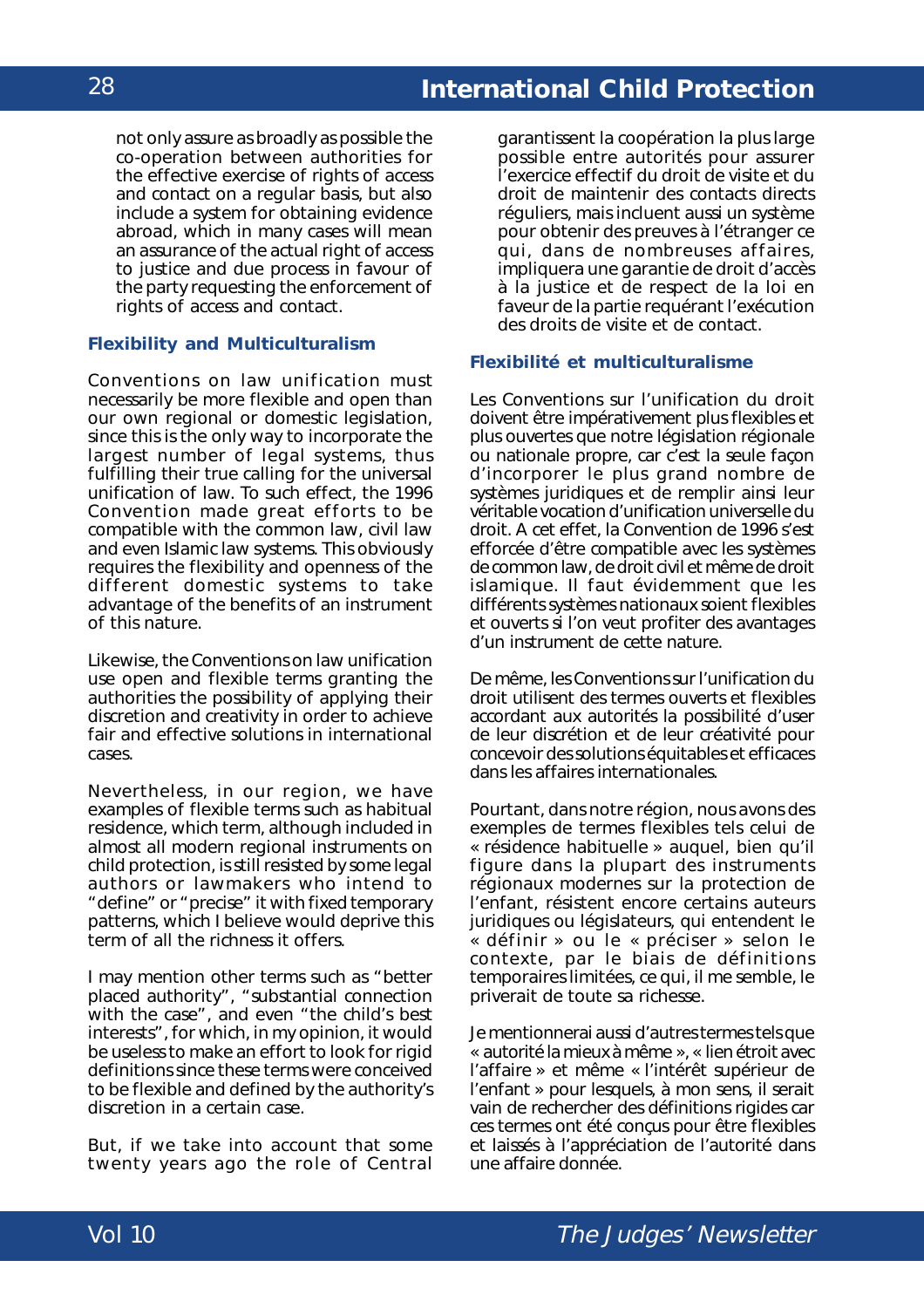Authorities was hardly conceived, and we would not go beyond the point of connection of domicile, whereas at present we have Central Authorities in open development and the point of connection of habitual residence is setting aside that of domicile, we can be optimistic and trust that we will keep on accepting, on a gradual basis, new legal terms that may help us progress in the unification of law, and in the development of international protection systems that may allow us to protect our children in a timely and effective way.

Professor Eliza Pérez-Vera stated with respect to the 1996 Convention in her brilliant lecture in Cartagena de Indias, Colombia, in August 2001:

"... Mechanisms of selection of the competent court and the open clause as to applicable law (Article 15(2)) require a collaboration between courts and interested parties which, in principle, is alien to the continental legal culture ... I understand that the success of the 1996 Convention shall lie, in most cases, in the hands of Central Authorities, and on their capacity to establish collaboration dynamics, both with the parties and with judicial authorities and the other administrative authorities, that may overcome inertia in an opposite direction ... The challenge is huge, but the objective is very important and it is worth trying." [translation by the Permanent Bureau]

I would like to add that based on the experience gained from the work being performed in the region by the Hague Conference with Central Authorities under the 1980 Convention, I am most certain that they may develop collaboration dynamics such as those proposed by Professor Pérez-Vera, but to such end it is necessary that our States adopt the 1996 Convention – overcoming, in some cases, fears of a modern and multicultural instrument - and trust their Central Authorities which for some years now have been perfecting themselves in their function of international child protection.

Cela étant, si l'on considère qu'il y a seulement une vingtaine d'années, on imaginait à peine le rôle des Autorités centrales et on n'allait pas au-delà du point de connexion du domicile, alors qu'aujourd'hui les Autorités centrales sont en développement et le point de connexion de la résidence habituelle se substitue à celui du domicile, il est permis d'être optimiste et de penser que nous continuerons d'accepter progressivement de nouveaux termes juridiques qui pourront nous aider à progresser sur la voie de l'unification du droit et du développement de systèmes de protection internationale, lesquels nous permettront d'aider nos enfants rapidement et efficacement.

A propos de la Convention de 1996, le Professeur Eliza Pérez-Vera a déclaré dans sa brillante conférence de Carthagène des Indes, Colombie, en août 2001 :

« ... Les mécanismes de sélection du tribunal compétent et la clause ouverte relative à la loi applicable (article 15(2)) demandent une collaboration entre tribunaux et parties intéressées qui, en principe, est étrangère à la culture juridique du continent ... Il semble que le succès de la Convention de 1996 dépendra, dans la plupart des affaires, des Autorités centrales et de leur capacité à établir une dynamique de coopération, tant avec les parties qu'avec les autorités judiciaires et les autres autorités administratives, qui pourra surmonter l'inertie contraire ... La tâche est ardue, mais l'objectif est très important et il mérite que nous essayions. » [traduction du Bureau Permanent]

J'ajouterai que d'après l'expérience que j'ai acquise dans le cadre du travail de la Conférence de La Haye dans la région avec les Autorités centrales en vertu de la Convention de 1980, je suis convaincu qu'elles développeront une dynamique de coopération telle que l'envisageait le Professeur Pérez-Vera, mais il faut pour cela que nos Etats adoptent la Convention de 1996 – et surmontent pour certains les craintes qu'inspire un instrument moderne et multiculturel – et fassent confiance à leurs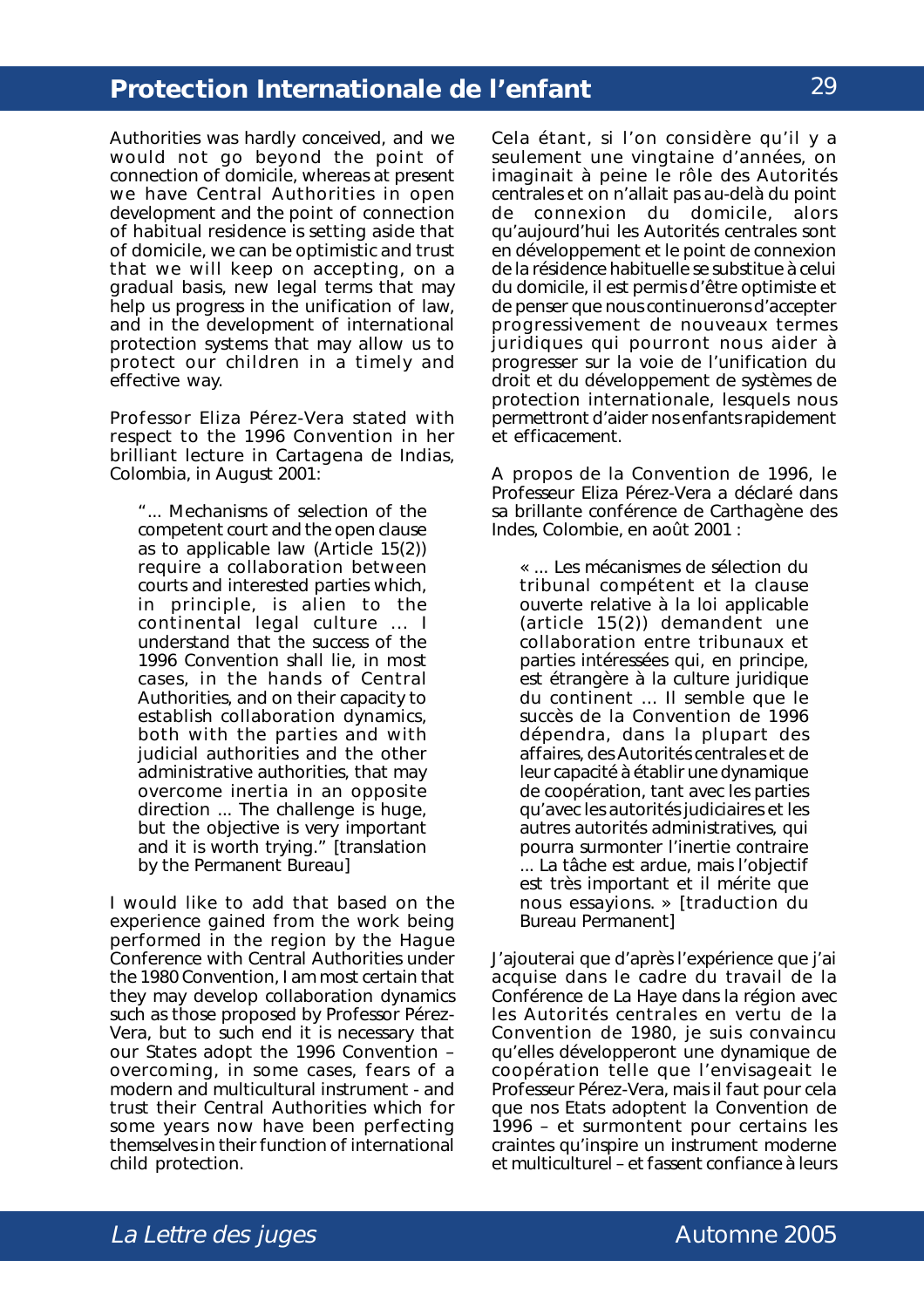By virtue of the above premises, I deem it advisable that, from our areas of responsibility, we should advocate for our respective governments to incorporate the 1996 Convention into their legal systems, which will not only improve the international system for protection of children, by facilitating the application of the existing international conventions on children, but it will also mean another step towards supporting the principles enshrined within the *United Nations Convention on the Rights of the Child*.

NOTES

5 *1980 Hague Convention on the Civil Aspects of International Child Abduction*; *1989 Inter-American Convention on International Return of Children*; *1993 Hague Convention on Protection of Children and Cooperation in respect of Intercountry Adoption*; and the *1994 Inter-American Convention on Traffic of Minors*.

### **A UNITED STATES PERSPECTIVE ON THE 1996 HAGUE PROTECTION OF CHILDREN CONVENTION**

#### **Professor Linda Silberman**

**Martin Lipton Professor of Law, New York University School of Law, United States of America**

One might have expected the 1996 Hague Convention on the Protection of Children (*Convention on Jurisdiction, Applicable Law, Recognition, Enforcement and Co-operation in respect of Parental Responsibility and Measures for the Protection of Children*) to attract substantial interest and support in the United States from officials and lawyers dealing with transborder issues involving children, as did the 1993 Hague Adoption Convention (*Convention on Protection of Children and Co-operation in respect of Intercountry Adoption*). However, that has not been the case, and there has been little movement toward signature or ratification of the 1996 Convention.

The 1996 Convention covers a specialized area, and in that sense it is not surprising

Autorités centrales qui, depuis maintenant quelques années, se perfectionnent dans leur fonction de protection internationale de l'enfant.

Compte tenu de ce qui précède, il me paraît opportun, chacun dans nos domaines de responsabilité, que nous plaidions auprès de nos gouvernements respectifs en faveur de l'intégration de la Convention de 1996 dans nos systèmes juridiques, ce qui, en facilitant l'application des conventions internationales existantes relatives aux enfants, améliorera le système international de protection des enfants mais marquera aussi un nouveau pas en avant dans l'appui aux principes inscrits dans la *Convention des Nations Unies relative aux droits de l'enfant.*

NOTES

5 *Convention de La Haye* de *1980 sur les aspects civils de l'enlèvement international d'enfants, Convention interaméricaine de 1989 sur le retour international des mineurs, Convention de La Haye de 1993 sur la protection des enfants et la coopération en matière internationale* et *interaméricaine de 1994 sur le trafic international de mineurs*.

### **UN POINT DE VUE DES ÉTATS-UNIS SUR LA CONVENTION DE 1996 CONCERNANT LA PROTECTION DES ENFANTS**

### **Professeur Linda Silberman** *Martin Lipton Professor of Law,* **Faculté de droit de l'Université de New York, Etats-Unis d'Amérique**

On aurait pu penser que comme la Convention de La Haye de 1993 sur l'adoption (*Convention de La Haye du 29 mai 1993 sur la protection des enfants et la coopération en matière d'adoption internationale)*, la Convention de La Haye de 1996 sur la protection des enfants (*Convention du 19 octobre 1996 concernant la compétence, la loi applicable, la reconnaissance, l'exécution et la coopération en matière de responsabilité*

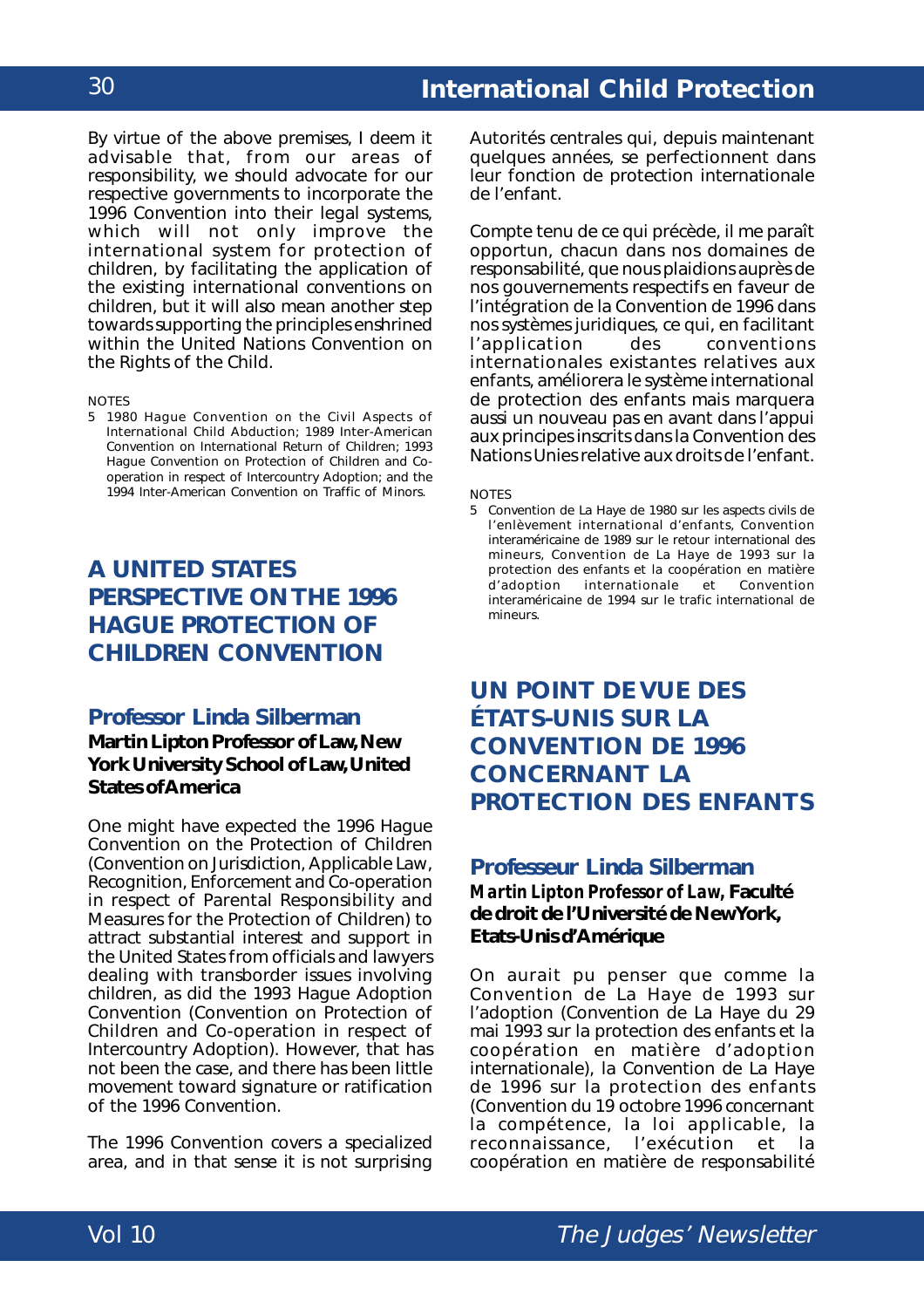that there is not a groundswell of enthusiasm for the Convention in the United States. But even among those with interest and expertise in this field, there remains substantial doubt as to whether the United States should become a party to this particular Convention.

Many of the features of the Convention should not present problems or be unfamiliar to government officials and lawyers in the United States. A number of provisions in the Convention are quite straightforward and efficient. For example, under Article 23 of the 1996 Convention, a measure, such as the appointment of a representative to act for a child with respect to an educational or medical situation, taken in one country is to be recognized in a second country without the need for additional action. Other provisions encourage co-operation in a variety of ways and would seem uncontroversial, such as an offer to assist in locating a missing child (Article 31(c)), consultation in transborder placements (Article 33), and notification across borders that a child may be in danger (Article 36). Although these provisions should prove attractive to those involved in the signature and ratification process in the United States, they represent only a small sampling in a treaty that envisions a comprehensive solution to a variety of transborder issues dealing with protection of children. Both the agenda and the complexity of the Convention (as well as the usual inertia) are a partial explanation of the difficulty of garnering support for signature and eventual ratification in the United **States**.

The provisions on applicable law - Articles 15 through 22 - include several concepts unfamiliar to a United States audience and the intricacies of some of the provisions are difficult to comprehend. With respect to issues such as jurisdiction as well as enforcement and recognition - concepts that United States lawyers understand quite well from their experience with the Uniform Child Custody and Jurisdiction Acts in the United States - the international solutions arrived at in the Convention are in tension with existing law in the United States. For example, the ease with which a second state may obtain jurisdiction to modify an initial

*parentale et de mesures de protection des enfants*) susciterait elle aussi l'intérêt et l'adhésion des fonctionnaires et des juristes américains traitant des questions transfrontières concernant des enfants. Pourtant, ce n'a pas été le cas et il n'y a guère eu de progrès sur la voie de sa signature ou de sa ratification.

La Convention de 1996 couvre un domaine spécialisé et en ce sens, il n'est pas surprenant qu'elle n'ait pas déclenché de vague d'enthousiasme aux Etats-Unis, mais même ceux qui s'intéressent à ce domaine et en ont une parfaite connaissance doutent de l'opportunité pour les Etats-Unis de devenir Partie à cette Convention.

Nombre de ses caractéristiques ne devraient pas présenter de problème ni être mal connues des fonctionnaires et juristes américains. Un certain nombre de ses dispositions sont parfaitement classiques et efficaces. Ainsi, au titre de l'article 23 de la Convention de 1996, les mesures telles que la désignation d'un représentant pour agir au nom d'un enfant au regard d'une situation éducative ou médicale prises dans un Etat sont reconnues de plein droit dans les autres Etats contractants. D'autres dispositions encouragent diverses formes de coopération et ne devraient pas susciter de controverses ; c'est le cas notamment de l'aide à la localisation d'un enfant disparu (article  $31(c)$ ), de la consultation en cas de placement transfrontière (article 33) et de la notification entre Etats du grave danger que court un enfant (article 36). Ces dispositions devraient emporter l'adhésion de ceux qui participent au processus de signature et de ratification aux Etats-Unis, mais elles ne constituent qu'un petit échantillon dans un traité prévoyant une solution globale à un ensemble de problèmes transfrontières en matière de protection des enfants. Les objectifs et la complexité de la Convention de 1996 (sans oublier l'inertie habituelle) expliquent en partie les difficultés à recueillir des soutiens à sa signature, puis à sa ratification aux Etats-Unis.

Les dispositions relatives à la loi applicable – articles 15 à 22 – comportent plusieurs concepts mal connus des juristes américains et les complexités de certaines dispositions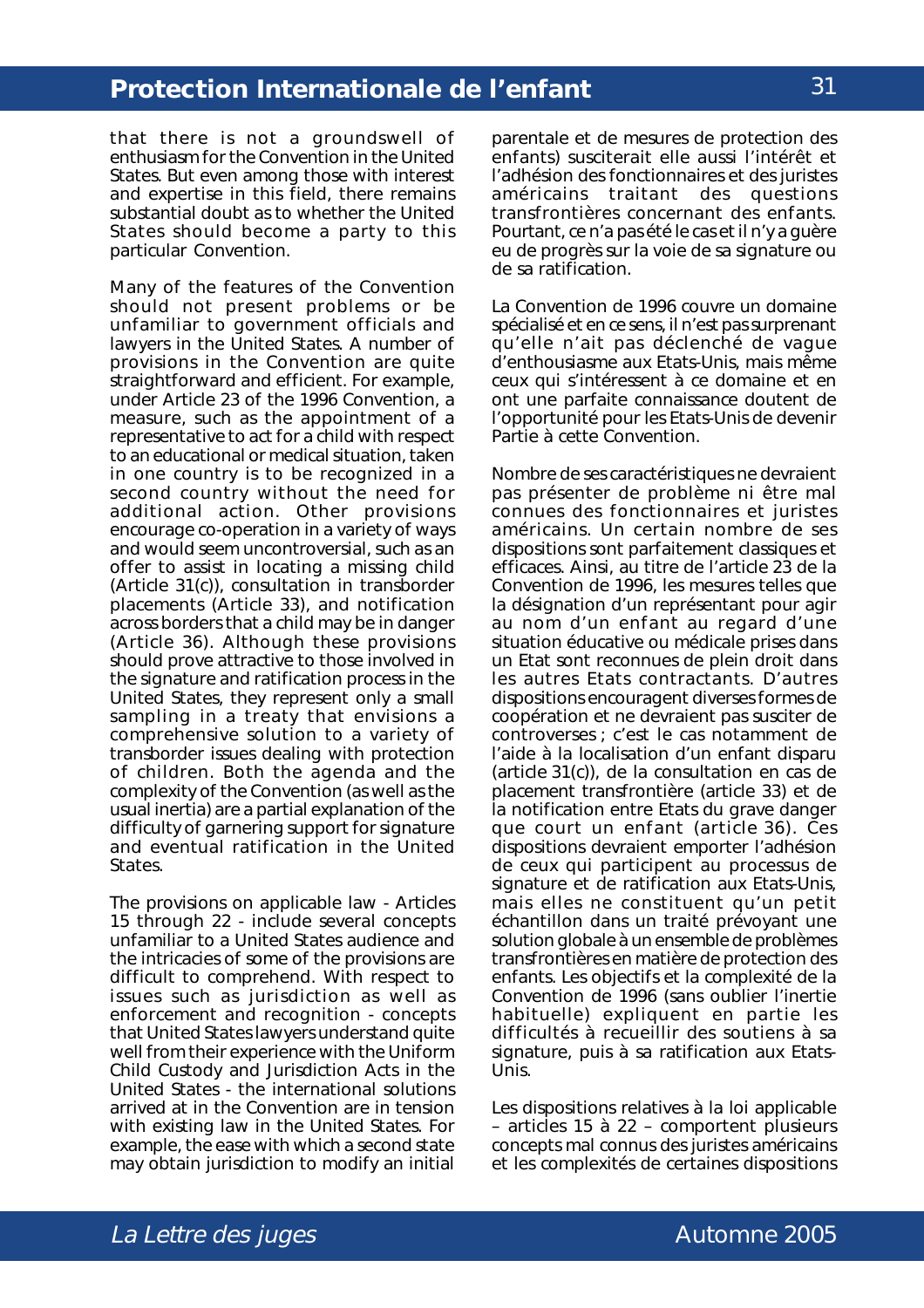custody order is inconsistent with recent reform efforts in the United States. In 1997, the Uniform Law Commissioners promulgated a revised Uniform Act (entitled the Uniform Child Custody Jurisdiction and Enforcement Act, hereinafter "UCCJEA") that provides that a court of a state that makes an initial custody order retains exclusive continuing jurisdiction over the matter, unless it no longer has a connection with any of the parties or it chooses to defer to a proceeding brought in the court of a second state. Thus, while both the Convention and the UCCJEA provide for custody jurisdiction in the State of "habitual residence" (Article 5 of the 1996 Convention) or "home state" (§ 201 of the UCCJEA), the UCCJEA gives the "home state" exclusive continuing jurisdiction even when there is a subsequent shift of the child's residence to another state (§ 202), thereby preventing a court in a second state from obtaining jurisdiction to modify an earlier order (§ 203). In addition, the UCCJEA expressly covers international cases (§ 105).

The 1996 Protection Convention adopts a different rule and confers jurisdiction on the courts in the country of the new habitual residence (Article 5(2)), which then has the authority to consider whether or not to modify a prior order. It may well be that other provisions of the 1996 Convention, such as Article 23 requiring recognition and enforcement of measures, and Article 13, establishing a rule of *lis pendens*, will operate to prevent a second court from acting to modify prior measures taken in an initial proceeding by one court. But given the lack of experience with the 1996 Convention and no case law to draw upon, there is concern that the very reforms that the new Uniform Law (the UCCJEA) accomplished for both domestic and international cases in the United States is undermined by the Convention. Thus, the Uniform Act provision and the 1996 Convention approach appear to be in conflict with respect to when a court in the United States may exercise jurisdiction to modify the order of a foreign court. And the Convention provisions would require that the United States yield jurisdiction (and recognize subsequent foreign orders) in situations where the UCCJEA dictates that only a court in the United States can exercise jurisdiction.

sont difficiles à cerner. Sur les questions telles que la compétence, l'exécution et la reconnaissance – concepts familiers aux juristes américains du fait de leur expérience des *uniform child custody and jurisdiction acts* (les lois uniformes relatives à la compétence en matière de garde des enfants), il existe des tensions entre les solutions internationales auxquelles aboutissent la Convention de 1996 et la loi américaine. A titre d'exemple, la facilité du transfert de compétences d'un Etat à un autre pour modifier une ordonnance de garde initiale est incompatible avec les récents efforts de réforme aux Etats-Unis. En effet, la loi uniforme révisée promulguée en 1997 par les *Uniform Law Commissioners* (l'*Uniform Child Custody Jurisdiction and Enforcement Act* - « l'UCCJEA », loi uniforme relative à la compétence et à l'exécution en matière de garde des enfants) prévoit que le tribunal d'un état qui rend une ordonnance de garde initiale conserve la compétence exclusive sur la question à moins qu'il n'ait plus aucun lien avec aucune des parties ou qu'il choisisse de renvoyer l'affaire devant un tribunal d'un autre Etat. Par conséquent, alors que la Convention et l'UCCJEA attribuent la compétence en matière de garde à l'Etat de « résidence habituelle » (article 5 de la Convention de 1996) ou au « *home state* » (l'état dans lequel réside l'enfant au début de la procédure, Section 201 de l'UCCJEA), l'UCCJEA attribue au « *home state* » une compétence continue exclusive même lorsque la résidence habituelle de l'enfant est ensuite transférée dans un autre état (Section 202), ce qui interdit à un tribunal d'un second état de modifier une ordonnance antérieure (Section 203). De plus, l'UCCJEA couvre expressément les affaires internationales (Section 105).

La Convention de 1996 adopte une règle différente et attribue compétence aux tribunaux de l'Etat de la nouvelle résidence habituelle de l'enfant (article 5(2)), qui a dès lors le pouvoir de déterminer s'il y a lieu ou non de modifier une ordonnance antérieure. Il est possible que les autres dispositions de la Convention de 1996, telles que l'article 23, qui impose la reconnaissance et l'exécution des mesures, et l'article 13, qui instaure une règle de *lis pendens*, puissent empêcher un tribunal de modifier des mesures antérieures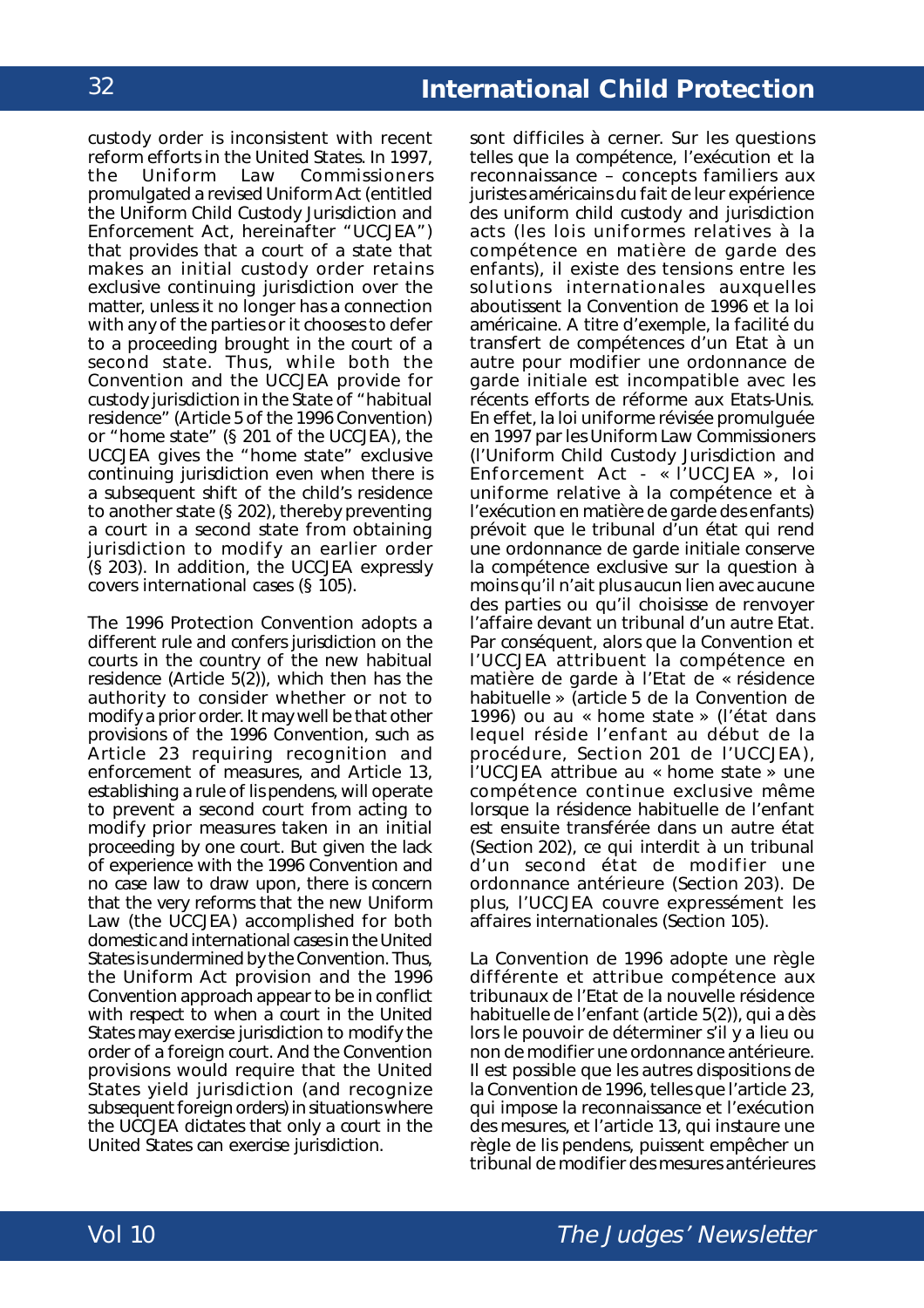A related concern about the 1996 Convention is its relationship to the 1980 Hague Abduction Convention (*Convention on the Civil Aspects of International Child Abduction*). The 1996 Convention purports to keep the two Conventions separate (Article 50), and there are several ways in which the 1996 Protection Convention and the 1980 Abduction Convention actually do work in tandem. For example, a wrongful removal or retention in violation of a State's custody order could give rise to an application for return under Article 12 of the Abduction Convention or a request for enforcement of the order under Article 23 of the 1996 Protection Convention. However, in cases where a defense to the Abduction Convention is upheld - such as a "grave risk" or "child's objections" - the State to which a child is abducted may be transformed into the State of the new habitual residence under the jurisdictional provisions of the 1996 Convention. Article 7 of the Convention attempts to place some restrictions on the establishment of a new habitual residence in cases when there has been a wrongful removal or retention, and Article 13 requires a second State to defer to pending proceedings in a prior action. However, there remain a number of scenarios where the State to which the child is abducted will in fact become the State of the new habitual residence, thus permitting valid jurisdiction to result from a seize and run strategy. In the United States, the rule of exclusive continuing jurisdiction in § 202 of the UCCJEA prevents this result when there has been an initial custody order; in the absence of a prior order, the UCCJEA definition of "home state" jurisdiction (§ 105(7)) means that jurisdiction in that state extends for six months even after a child is wrongfully removed or retained to a second state. Finally, the UCCJEA prohibits a court of a state from exercising jurisdiction if the person seeking to invoke jurisdiction has engaged in "unjustifiable" conduct (§ 208) and thus ensures that abducting parents will not gain any advantage from their wrongful conduct.

A similar concern about the impact of jurisdictional rules, such as those in the 1996 Convention, on wrongful removals and retentions, was specifically addressed in the recent Brussels II*bis* Regulation. Pursuant to

prises par un autre tribunal lors d'une première procédure. Mais étant donné le manque d'expérience que l'on a de son fonctionnement et l'absence de jurisprudence sur laquelle se fonder, on craint que la Convention ne sape les réformes mêmes que la nouvelle Loi uniforme (l'UCCJEA) a introduites aux Etats-Unis pour les affaires nationales et internationales. Les dispositions de la Loi uniforme et la démarche de la Convention de 1996 apparaissent en conflit sur les conditions dans lesquelles les tribunaux américains sont compétents pour modifier une ordonnance étrangère. Et les dispositions de la Convention exigeraient que les Etats-Unis renoncent à leur compétence (et reconnaissent les ordonnances étrangères ultérieures) dans des situations où l'UCCJEA reconnaît la compétence d'un tribunal américain seulement.

La Convention de 1996 suscite une autre préoccupation connexe, celle de son lien avec la Convention de La Haye de 1980 (*Convention sur les aspects civils de l'enlèvement international d'enfants*). La Convention de 1996 est censée maintenir une séparation entre les deux Conventions (article 50) et toutes deux fonctionnent en fait en tandem de plusieurs façons. A titre d'exemple, un déplacement ou non-retour illicites en violation d'une ordonnance de garde d'un Etat pourrait donner lieu à une demande de retour au titre de l'article 12 de la Convention de 1980 ou à une demande d'exécution de l'ordonnance au titre de l'article 23 de la Convention de 1996. Toutefois, dans les affaires où une exception à une demande de retour au titre de la Convention de 1980 est accueillie – telle que le « risque grave » ou « l'opposition de l'enfant au retour », l'Etat où l'enfant est emmené peut devenir l'Etat de sa nouvelle résidence habituelle en vertu des dispositions de la Convention de 1996 relatives à la compétence. L'article 7 de la Convention de 1996 pose des restrictions à l'instauration d'une nouvelle résidence habituelle lorsqu'il y a eu déplacement ou non-retour illicites de l'enfant et l'article 13 oblige un deuxième Etat à s'abstenir de statuer si une procédure antérieure est en cours. Il reste néanmoins un certain nombre de cas où l'Etat dans lequel l'enfant est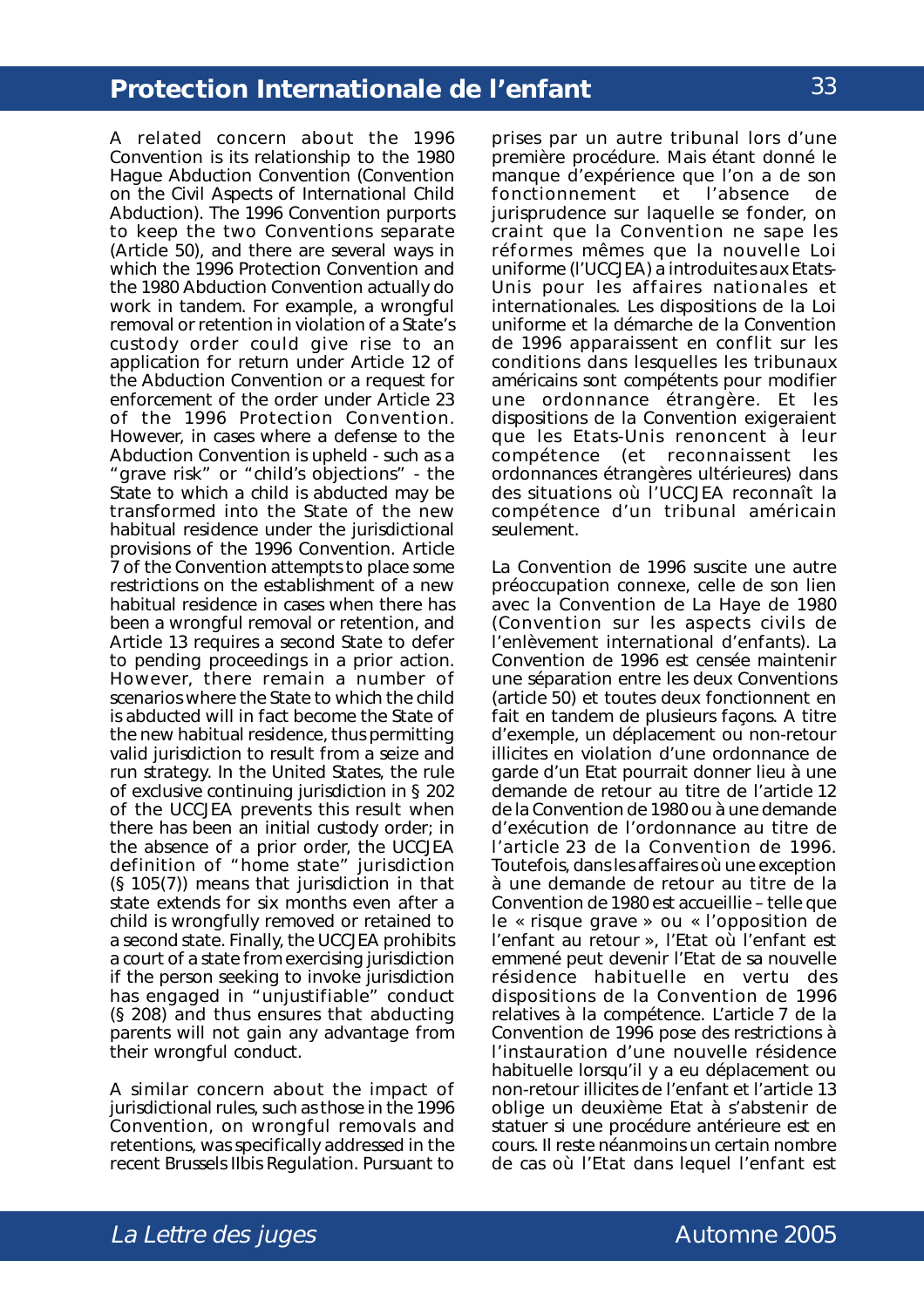Article 11(6), a court of a Member State that refuses to return a child under Article 13(b) of the 1980 Convention must transmit a copy of that decision to the competent court of the former habitual residence. The file will remain open in the court of the former habitual residence for three months to permit further proceedings to be brought there, and if the left-behind parent succeeds in the court of the former habitual residence in obtaining an order of custody and return of the child, that decision prevails over the earlier judgment of non-return under the 1980 Convention (Article 11(8)). The uncertainty about whether the operation of Articles 7 and 13 of the 1996 Convention will achieve a similar result and keep jurisdiction in the original State of habitual residence in the situation of an abduction creates doubts for the United States about the wisdom of joining the 1996 Convention.

The recognition and enforcement provisions in the 1996 Convention also present potential difficulties. The "manifestly contrary to public policy" exception (Article 23(2)(d)) is one that is expected in an international convention, but the modifying language "taking into account the best interests of the child" raises the possibility of an overly broad exception. Also, recognition may be refused where a measure of protection has been taken "without the child being given an opportunity to be heard in violation of fundamental principles of procedure in the requested State" (Article 23(2)(b)); such a provision may be viewed as imposing unacceptable procedural practices on courts in the United States.

One important aspect of the 1996 Convention from the perspective of the United States is its approach to access / visitation rights. The Abduction Convention, which contains a provision requiring a State to assist in organizing access to the child but establishes no specific procedures, has been disappointing as a means of ensuring and / or enforcing access rights or orders. The 1996 Convention addresses access rights in a variety of ways. Article 3 of the Convention specifically identifies rights of access as one of the measures covered by the Convention. Thus, if the State of habitual residence makes an access order, such an order is

emmené devient en fait l'Etat de la nouvelle résidence habituelle de l'enfant, ce qui permet à une stratégie de kidnapping de déboucher sur une compétence valide. Aux Etats-Unis, la règle de la compétence exclusive continue énoncée à la Section 202 de l'UCCJEA prévient un tel résultat lorsqu'il existe une ordonnance de garde initiale ; en l'absence d'ordonnance antérieure, la définition de la compétence du « *home state* » donnée par l'UCCJEA (Section 105(7)) signifie que la compétence dans cet état est étendue pendant six mois même après l'enlèvement ou le non-retour illicites d'un enfant dans un deuxième état. Enfin, l'UCCJEA interdit à un tribunal d'un Etat d'exercer sa compétence si la personne cherchant à invoquer la compétence a eu une conduite « injustifiable » (Section 208) et garantit ainsi que des parents ravisseurs ne tireront aucun avantage de leur conduite illicite.

Le récent Règlement Bruxelles II bis a résolu une préoccupation similaire quant à l'impact des règles de compétence telles celles de la Convention de 1996 sur les déplacements et non-retours illicites. Son article 11(6) dispose en effet qu'un tribunal d'un Etat membre qui refuse le retour d'un enfant en vertu de l'article 13(b) de la Convention de 1980 doit transmettre une copie de cette décision au tribunal compétent de l'ancien Etat de résidence habituelle. Le dossier reste ouvert au tribunal de l'ancienne résidence habituelle pendant trois mois pour permettre d'y engager d'autres procédures et, si le parent dépossédé parvient à obtenir de celui-ci une ordonnance de garde et de retour de l'enfant, cette décision prévaut sur le jugement antérieur de non-retour au titre de la Convention de 1980 (article 11(8)). L'incertitude qui règne quant au fait que les articles 7 et 13 de la Convention de 1996 permettront de parvenir à un résultat similaire et conserveront sa compétence au tribunal de l'ancienne résidence habituelle dans les affaires d'enlèvement suscite des doutes aux Etats-Unis quant à l'opportunité d'adhérer à la Convention de 1996.

Les dispositions de la Convention de 1996 relatives à la reconnaissance et à l'exécution présentent d'autres difficultés. L'exception « manifestement contraire à l'ordre public » (article 23(2)(d)) est une exception attendue

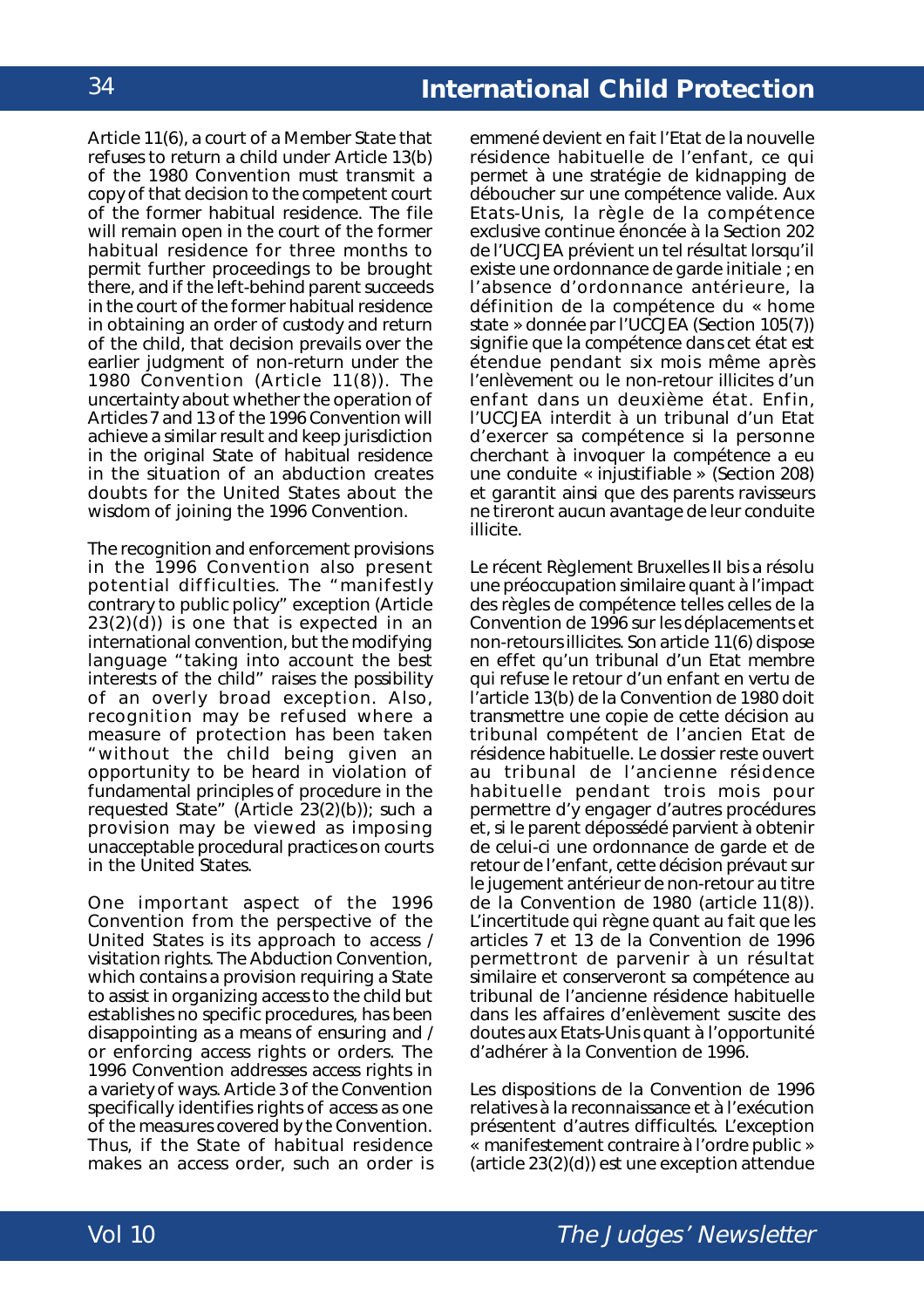entitled to recognition and enforcement under Articles 23 and 26, subject of course to possible modification by a new State of habitual residence. In addition, Article 35 establishes procedures whereby a court in a Contracting State other than the State of habitual residence (likely the State where the party seeking access resides) may gather evidence and make findings on the suitability of access. The court in the State of habitual residence must then admit and consider that information before reaching a decision on access. In the United States, provisions of the UCCJA (Uniform Child Custody Jurisdiction Act) and UCCJEA already offer mechanisms for the enforcement of foreign access orders in courts in the United States. But other countries are less co-operative, and United States orders of access / visitation are often difficult to enforce abroad under foreign law. The combination of provisions in the 1996 Convention on establishing and enforcing access rights could be of immense benefit to parents in the United States who seek access rights abroad.

As courts in other countries gain experience with the 1996 Convention, the United States may find that the benefits of the Convention, such as the provisions on access, outweigh some of the other concerns expressed above. It would be possible to implement the 1996 Convention in the United States by enacting a federal statute that would impose the international obligations of the Convention on the courts of the states, thus minimizing federalism concerns. The 1996 Convention symbolizes an important international effort in achieving cooperation among the countries of the world to better protect the interests of children. As that effort gains momentum, it is likely that interested groups in the United States will give greater attention to the possibility and desirability of signature and ratification.

dans une convention internationale, mais l'expression qui l'accompagne « compte tenu de l'intérêt supérieur de l'enfant » soulève la possibilité d'une exception trop large. D'autre part, la reconnaissance peut être refusée lorsqu'une mesure de protection a été prise « sans qu'ait été donnée à l'enfant la possibilité d'être entendu, en violation des principes fondamentaux de procédure de l'Etat requis » (article 23(2)(b)) ; on peut considérer qu'une telle disposition impose des pratiques procédurales inacceptables aux tribunaux américains.

Du point de vue des Etats-Unis, l'approche en matière de droit de visite est un aspect important de la Convention de 1996. La Convention sur l'enlèvement, qui contient une disposition obligeant un Etat à organiser un droit de visite sans instaurer de procédure précise en la matière, a été décevante au plan de la garantie et / ou de l'exécution des droits de visite ou des ordonnances relatives aux droits de visite. La Convention de 1996 traite les droits de visite en divers points. Les droits de visite sont expressément inclus dans le champ d'application de la Convention à l'article 3. D'autre part, les articles 23 et 26 prévoient la reconnaissance et l'exécution des ordonnances de droit de visite rendues dans l'Etat de résidence habituelle, sous réserve évidemment d'une modification éventuelle par un nouvel Etat de résidence habituelle. Enfin, l'article 35 instaure des procédures par lesquelles un tribunal d'un Etat contractant autre que l'Etat de résidence habituelle (selon toutes probabilités, l'Etat de résidence de la partie qui demande le droit de visite) peut recueillir des preuves et rendre des conclusions sur l'opportunité de l'exercice du droit de visite. Le tribunal de l'Etat de résidence habituelle doit ensuite admettre et considérer cette information avant de prendre une décision relative au droit de visite. Aux Etats-Unis, les dispositions de l'UCCJA (*Uniform Child Custody Jurisdiction Act*) et de l'UCCJEA prévoient déjà des mécanismes d'exécution des ordonnances étrangères de droit de visite dans les tribunaux américains. Mais d'autres pays sont moins coopératifs et l'exécution des ordonnances américaines relatives au droit de visite pose souvent des difficultés en droit étranger. La combinaison des dispositions de la Convention de 1996 sur l'établissement et l'exécution des droits de visite pourrait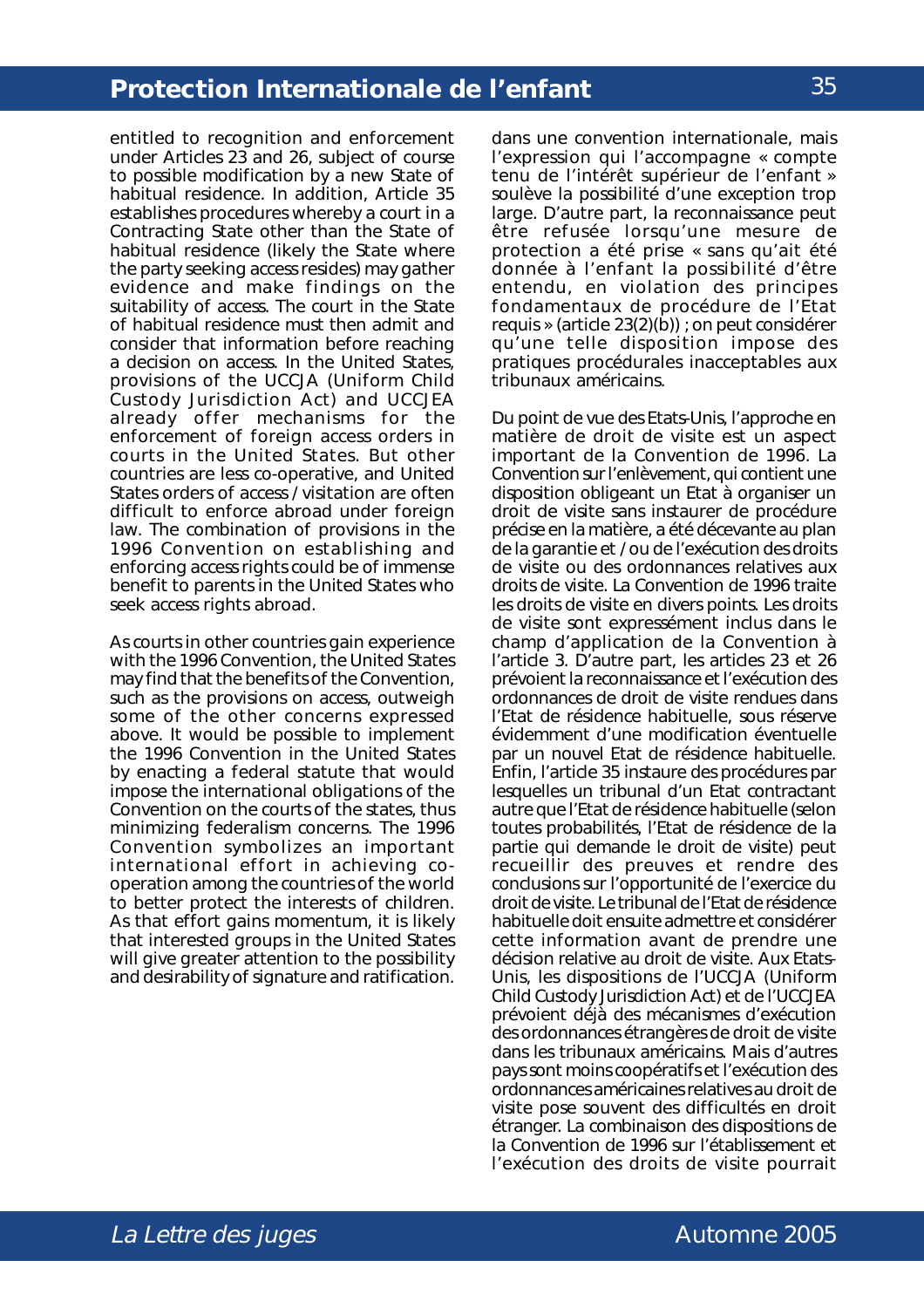### **THE INTERNATIONAL SOCIAL SERVICE AND THE 1996 HAGUE CONVENTION**

### **Ms Chantal Saclier**

### **Development Co-ordinator, International Social Service**

The governing bodies of the International Social Service (ISS) – a non-profit international non-governmental organisation, without political or religious affiliation, created in 1924 and having its headquarters in Geneva – recently decided to lead the organisation into a programme of promotion and support for application of the 1996 Hague Convention.

The ISS has extensive experience in the area of protection of internationally displaced children and families split across borders. It has a worldwide network of professional social services (present in over 150 countries) National Units (branches and affiliated bureaux) and Correspondents (non-governmental and governmental organisations) that facilitate communication among the social services in different countries, in order to assist in resolving the problems of individuals and families caused by international migration.

The ISS is the only professional entity organised at the international level to handle the social service aspects of crossborder cases of child protection. This experience is the basis on which the ISS was invited to play an active part in the development of the 1996 Hague Convention (and of the 1961 Convention that served as its starting-point) and the Hague Conventions of 1980 and 1973.

The Hague Conventions of 1996 and 1980 are organised around (governmental) Central Authorities, and competent authorities (including the courts) in charge of application of the Convention in their countries. However, having regard to the diversity and complexity of cases, the necessary knowledge of cultural and legal differences, the indispensable neutrality in

immensément bénéficier aux parents aux Etats-Unis qui sollicitent un droit de visite à l'étranger.

Il est bien possible qu'avec le temps, lorsque les tribunaux d'autres pays auront acquis une expérience de la Convention de 1996, les Etats-Unis constatent que les bénéfices de la Convention, telles les dispositions sur le droit de visite, l'emportent sur les préoccupations exposées plus haut. La Convention de 1996 pourrait être mise en œuvre aux Etats-Unis en votant une loi fédérale qui imposerait les obligations internationales de la Convention aux tribunaux des Etats, ce qui minimiserait les préoccupations relatives au fédéralisme. La Convention de 1996 constitue un important effort international de coopération entre pays du monde pour mieux protéger les intérêts des enfants. Lorsque cet effort prendra de l'ampleur, il est probable que des groupes intéressés aux Etats-Unis porteront une plus grande attention à la possibilité et à l'opportunité de la signer et de la ratifier.

# **LE SERVICE SOCIAL INTERNATIONAL ET LA CONVENTION DE LA HAYE DE 1996**

### **Mme Chantal Saclier**

**Coordinatrice du Développement, Service Social International**

Les autorités statutaires du Service Social International (SSI) – ONG internationale à but non lucratif, sans appartenance politique ou religieuse, créée en 1924 et dont le siège est à Genève – ont récemment décidé d'engager l'organisation dans un programme de promotion et d'appui à l'application de la Convention de La Haye de 1996.

Le SSI a une grande expérience en matière de protection des enfants déplacés internationalement et des familles divisées pardelà les frontières. Il dispose d'un réseau mondial de services sociaux professionnels (présent dans plus de 150 pays) - Unités

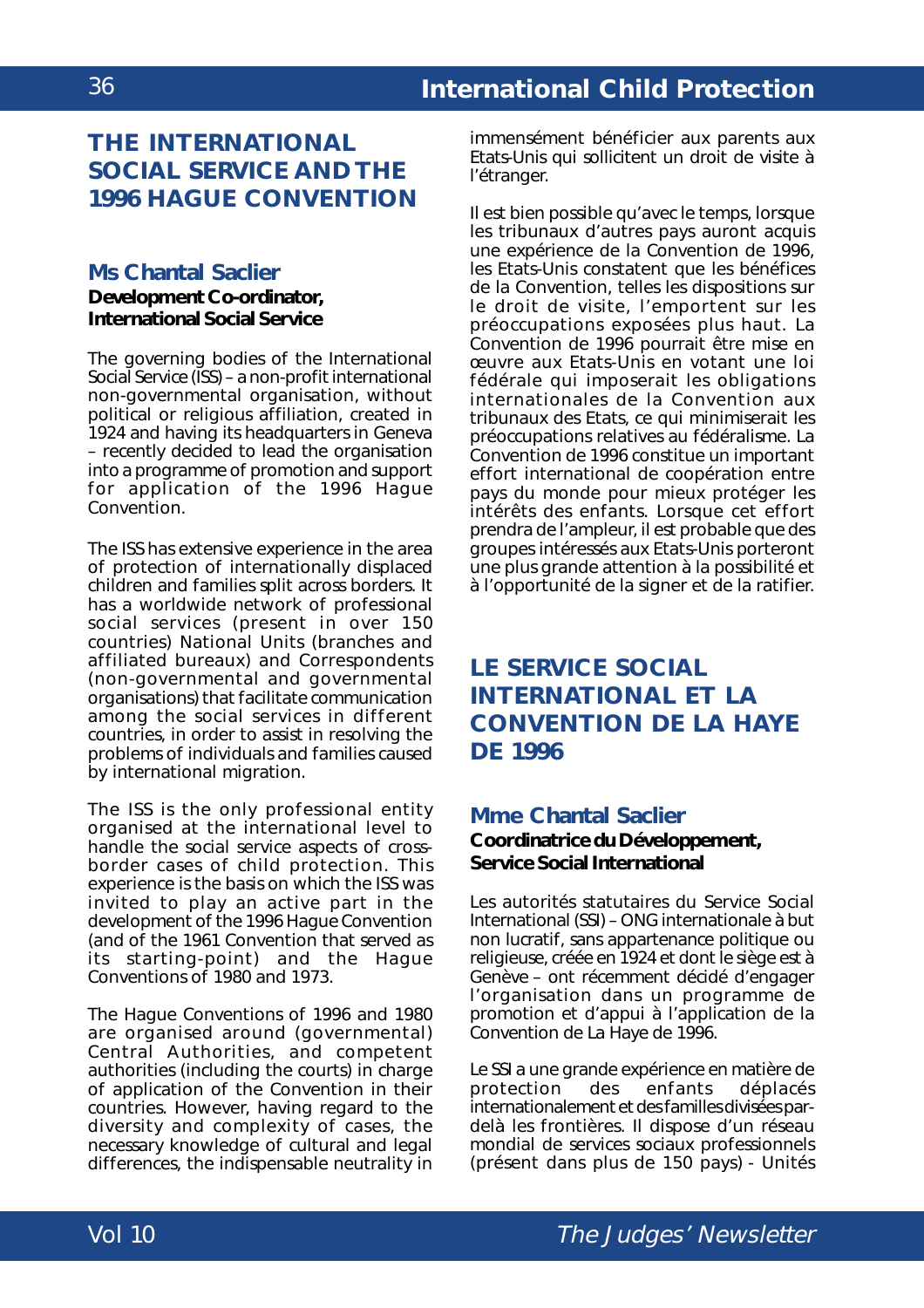the child's favour and the importance of the psycho-social component in the handling of the vast majority of cases, the Authorities will need to rely on professional services offering those skills. Recourse to "other bodies" is in fact provided for, both in the 1996 Hague Convention (Articles 31 and 32) and in the 1980 Convention (Articles 7 and 21).

The ISS has these skills through its longstanding international professional practice; but also a tradition of co-operation with the competent authorities of the various countries, an institutionalised structure as an international network and multidisciplinary teams. This is why it proposes to become a key operator and partner in the promotion and application of the 1996 Hague Convention.

#### **Creating a Worldwide Network of Conciliators in Cross-border Family Conflicts**

#### **The Issues**

With the increase in migratory flows and exchanges connected with globalisation, a sharp rise in bi-national unions has been observed. In parallel, the number of divorces has increased substantially in industrialised States. Accordingly, family problems of a cross-border nature are increasing rapidly and are likely to continue to amplify in future. The first victims of this situation are the children. In split families, the child becomes an issue: failure to observe rights of access / contact or abduction. When this is compounded by cultural, language, religious, and legal differences, remoteness and borders the stakes worsen dramatically. The differences arise not only among the members of the family, but also among the various professionals involved in seeking a solution or making decisions: governmental authorities, judges, social workers, etc.. The ISS has often observed a natural tendency, among those professionals, to take into account only those family members who are of their own nationality or with whom they are directly in touch, to trust only the legislation and institutions of their own countries, to consider the matter only from the point of view of their speciality (administrative, legal or social), or to be

nationales (branches et bureaux affiliés) et Correspondants (organismes non gouvernementaux et gouvernementaux) - qui facilite la communication entre les services sociaux des divers pays, en vue d'aider à la résolution des problèmes des individus et des familles, résultant de la migration internationale.

Le SSI est la seule structure professionnelle organisée internationalement pour traiter les aspects sociaux des cas transnationaux de protection de l'enfant. C'est sur la base de cette expérience que le SSI a été invité à participer activement à l'élaboration de la Convention de La Haye de 1996 (ainsi qu'à la Convention de 1961 qui lui a servi de point de départ) et aux Conventions de La Haye de 1980 et 1973.

Les Conventions de La Haye de 1996 et de 1980 se structurent autour d'Autorités centrales, gouvernementales, et d'autorités compétentes (parmi lesquelles, les tribunaux) responsables de l'application de la Convention dans leur pays. Cependant, étant donné la variété et la complexité des cas, la nécessaire connaissance des diversités culturelles et juridiques, l'indispensable neutralité au bénéfice de l'enfant et l'importance de la composante psychosociale dans le traitement de la grande majorité des cas, les Autorités devront s'appuyer sur des services professionnels offrant ces compétences. Le recours à « d'autres organismes » est d'ailleurs prévu, tant dans la Convention de La Haye 1996 (articles 31 et 32) que dans celle de 1980 (articles 7 et 21).

Le SSI possède ces qualifications grâce à sa longue pratique professionnelle internationale ; mais aussi une tradition de coopération avec les autorités compétentes des divers pays, une structure de réseau international institutionnalisé et des équipes pluridisciplinaires. C'est pourquoi il se propose de devenir un acteur et un partenaire clé dans la promotion et l'application de la Convention de La Haye de 1996.

#### **Créer un réseau mondial de conciliateurs dans les conflits familiaux transnationaux**

#### **La problématique**

Avec l'augmentation des flux migratoires et des échanges liés à la mondialisation, on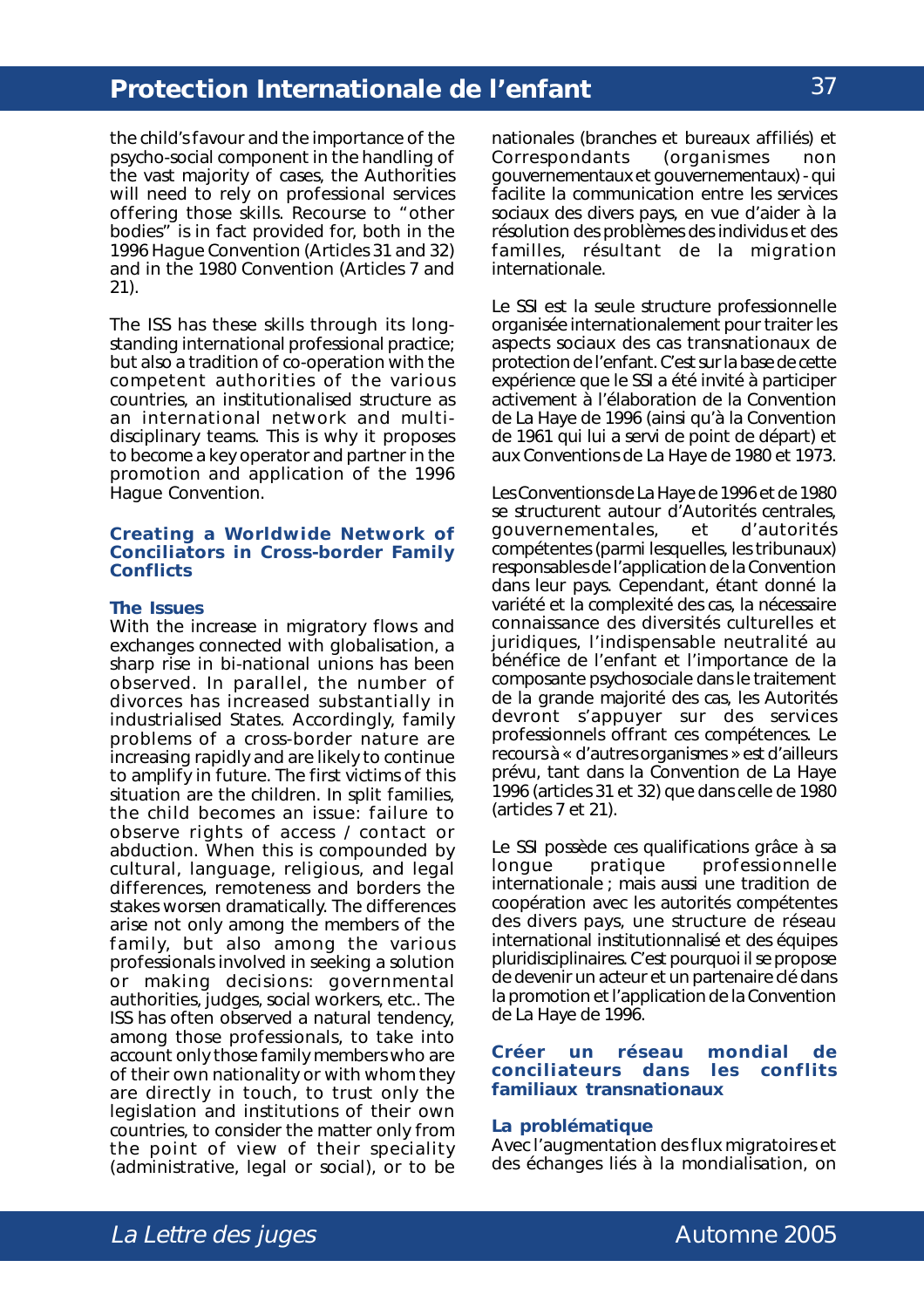reluctant to collaborate in practice with other parties, even though these might<br>provide them with desirable them with desirable complementarity. Accordingly, these diverse interests hold the child hostage, frequently unconsciously, rather than treat him or her as the real object of attention.

It is vital, in the best interests of the children (but also, as a consequence, of their families), to promote and grant a leading role to mediation, conciliation, and the search for non-contentious solutions, not only after the divorce judgment has been issued but also and especially beforehand. A social evaluation of the situation, culture and opinion of each of the parties involved, then a prior attempt to find amicable solutions, may assist the court in making a decision regarding the rights and duties allocated to each parent (parental responsibility, custody, access), which will be more easily understood and observed, thereby avoiding family tragedies. The ISS has in fact observed in recent years a change in the cases submitted to it: the demand from judges for social reports in separation and divorce cases is growing.

Mediation is a form of resolution of family conflicts with the assistance of an impartial and suitably-trained third party. Its purpose is to create durable agreements in a spirit of joint responsibility and mutual respect. It thereby offers families support for parental responsibility. Having regard to the geographical separation of the family members, seeking amicable solutions implies the involvement of social professionals in each of the countries involved. These professionals need to conduct the mediation process each from his or her own country, while co-ordinating the action between them: this is referred to as remote comediation.

Cross-border mediation and conciliation require knowledge of and respect for the other country's culture and legislation; they demand detachment and neutrality in approaching and handling the case; having regard to the problems connected with geographical remoteness and the diversity of languages, they need to rely on unified methodology and a common language of communication. Only an institutionalised

assiste à un fort accroissement des unions binationales. Parallèlement, le nombre des divorces a augmenté de manière importante dans les Etats industrialisés. En conséquence, les problèmes familiaux à caractère transnational sont en forte hausse et devraient encore s'amplifier dans l'avenir. Les premières victimes de cet état de fait sont les enfants. Dans les familles déchirées, l'enfant devient un enjeu : non-respect du droit de visite ou de contact, enlèvement. Lorsque s'y ajoutent les différences culturelles, linguistiques, religieuses, juridiques, la distance et les frontières, cet enjeu s'aggrave dramatiquement. Les différences n'existent pas seulement entre les membres de la famille, mais aussi entre les divers professionnels impliqués dans la recherche de solution ou la prise de décision : autorités gouvernementales, juges, services sociaux, etc. Le SSI constate souvent une tendance naturelle, chez ces professionnels, à ne prendre en compte que les membres de la famille de leur nationalité ou avec lesquels ils sont en contact direct, à ne faire confiance qu'à la législation et aux institutions de leur pays, à ne considérer la situation que sous l'angle de leur spécialisation (administrative, juridique ou sociale) ou à être réticents à une collaboration concrète avec d'autres intervenants qui pourraient cependant leur offrir la complémentarité souhaitable. L'enfant devient ainsi l'otage d'intérêts divers, souvent non conscients, plutôt que le sujet réel de l'attention.

Il est vital, dans l'intérêt supérieur des enfants (mais aussi, par voie de conséquence, de leur famille), de promouvoir et de donner une place prépondérante à la médiation, à la conciliation, à la recherche de solutions à l'amiable, non seulement une fois le jugement de divorce prononcé mais aussi et surtout avant. Une évaluation sociale de la situation, de la culture et de l'opinion de chacune des parties impliquées puis une recherche préalable de solutions amiables peuvent aider le tribunal à prendre une décision, quant aux attributions confiées à chacun des parents (responsabilité parentale, garde, visite), qui sera plus facilement comprise et respectée, évitant ainsi des drames familiaux. Le SSI constate d'ailleurs une évolution ces dernières années

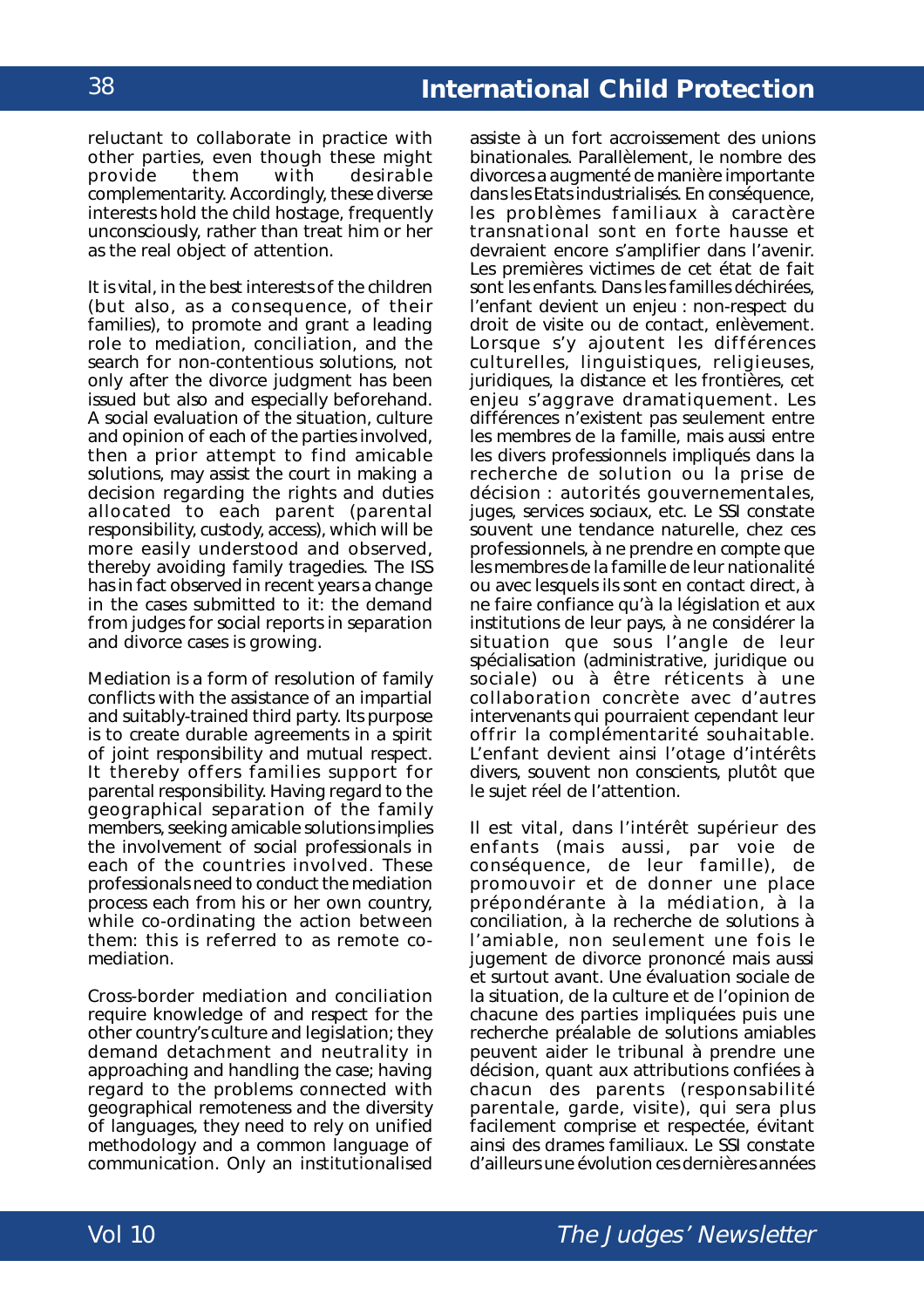international network with many years of operation in the handling of individual cases, such as the ISS, can offer professional consistency among the various countries and stability in co-operation for the handling of individual and family cases. This network, through its ethical choices and professional experience, places the child at the centre of its action in family conflicts.

Having regard to the globalisation of migratory flows, ratification of the 1996 and 1980 Hague Conventions by all States should also be a priority target in order to make progress towards improved protection of children and their families.

## **Objectives of the Programme**

- ! Promoting the extension of ratification of the 1996 and 1980 Hague Conventions.
- Creating, within the ISS network, a network of conciliators-mediators specialising in cross-border divorces, focussing their intervention on the child's best interests, relying on the international conventions, acting with a common approach and methodology
- in order to secure remote co-mediation.<br>Developing partnerships and **•** Developing partnerships and complementary working relationships in order to create a favourable background for application of the 1996 Hague Convention:
	- with other intervening parties (authorities, courts, social workers, NGOs, universities) to make the Conventions known; to raise awareness of conciliation-mediation in intercultural and cross-border divorces, upstream and downstream of the judicial ruling; to collaborate in the handling of each case to secure observance of the Convention's ethical basis: to seek the child's best interests;
	- with networks of specialised mediators $6$  in order to refer cases to them that require in-depth, specialised or long-term support.

### **Action**

**•** Ten regional training seminars will involve participants from 80 to 100

dans les cas qui lui sont soumis : la demande de rapports sociaux par des juges dans les séparations et divorces est en accroissement.

La médiation est un mode de résolution des conflits familiaux avec l'aide d'un tiers impartial et formé. Son but est de susciter des accords durables dans un esprit de coresponsabilité et de respect mutuel. Elle offre ainsi aux familles un soutien à la responsabilité parentale. Etant donné la séparation géographique des membres de la famille, la recherche de solutions à l'amiable implique la participation de professionnels sociaux dans chacun des pays impliqués. Ces professionnels doivent mener le processus de médiation chacun dans son pays tout en coordonnant l'action entre eux : on parle donc de co-médiation à distance.

La médiation et la conciliation transnationales requièrent une connaissance et un respect de la culture et de la législation de l'autre pays ; elles exigent une distanciation et une neutralité dans l'approche et le traitement du cas ; étant donné les problèmes liés à la distance géographique et à la multiplicité des langues, elles doivent s'appuyer sur une méthodologie unifiée et sur une langue de communication commune. Seul un réseau international institutionnalisé et ayant de longues années de fonctionnement dans le traitement des cas individuels, tel le SSI, peut offrir une cohérence professionnelle entre les divers pays et une stabilité de la coopération dans le traitement de cas individuels et familiaux. Ce réseau, de par ses choix éthiques et de par son expérience professionnelle, met l'enfant au centre de son action dans les conflits familiaux.

Etant donné la mondialisation des flux migratoires, la ratification des Conventions de La Haye de 1996 et de 1980 par l'ensemble des Etats doit également devenir un objectif prioritaire afin de progresser vers une meilleure protection des enfants et de leur famille.

#### **Objectifs du programme**

! Promouvoir l'élargissement de la ratification des Conventions de La Haye de 1996 et 1980.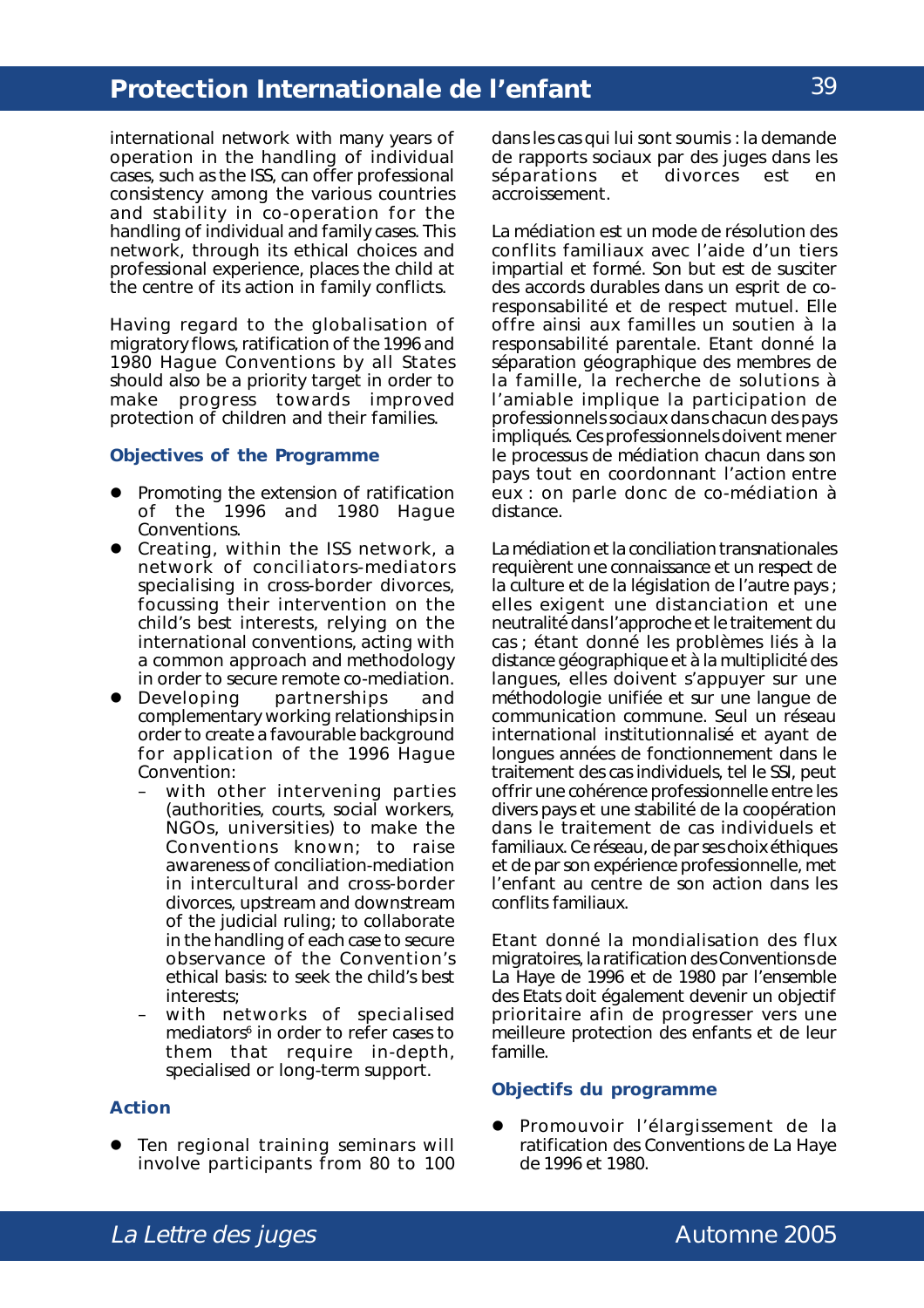# **International Child Protection**

countries where the ISS is present. Each seminar will consist of 50 to 60 professionals from the ISS network, Central Authorities or their equivalents, and NGOs committed to children's rights. The training will be based on practical cases that have been managed by the ISS or participants.

- **Publication of training materials using** the experience from the seminars.
- **.** Invitation to develop research in order to improve knowledge of the issues and to draw practically useful conclusions.
- Encouragement for the extension of training: the participants and ISS network will be encouraged, in reliance on those materials, to organise in their own countries action to promote and raise awareness of the Hague Conventions and conciliation-mediation in family conflicts. They will also be invited to identify, in their own countries, the entities and professionals likely to benefit from the periodic liaison newsletter published by the ISS.
- Publication of a professional liaison newsletter to provide continued support to the parties having been trained and to their domestic and international partners.
- Collection of information required for application of the Hague Conventions in each State of origin of beneficiaries of the training programme: legislation, structures and mechanisms of application.
- Provision of suitable materials to professionals over the Internet.

## **The ISS Programme for the Coming Years**

In order to be able to provide quality to the authorities, the ISS has decided to provide professional training to its entire network and to involve some of its current or potential partners, in two major areas of the 1996 Hague Convention:

- In  $2006$  and  $2007 in$  the child's best interests, conciliation-mediation in crossborder family conflicts (divorces and separations involving families, the members of which reside in different countries).
- In 2008 and 2009 unaccompanied minors: seeking the child's interests, in co-operation with the competent
- ! Créer, au sein du réseau du SSI, un réseau de conciliateurs-médiateurs, spécialisés dans les divorces transnationaux, qui : centrent leur intervention sur le meilleur intérêt de l'enfant, s'appuient sur les conventions internationales, agissent avec une approche et selon une méthodologie communes afin d'assurer une co-médiation à distance.
- Développer des partenariats et des complémentarités qui créeront des conditions favorables à l'application de la Convention de La Haye de 1996 :
	- avec les autres intervenants (autorités, tribunaux, services sociaux, ONG, universités) pour faire connaître les Conventions ; sensibiliser à la conciliationmédiation dans les divorces interculturels et transnationaux, en amont et en aval de la décision judiciaire ; collaborer dans le traitement de chaque cas pour que soit respectée l'éthique de la Convention : la recherche de l'intérêt supérieur de l'enfant ;
	- avec des réseaux de médiateurs spécialisés<sup>6</sup> afin de leur passer le relais sur les cas nécessitant un accompagnement approfondi, spécialisé ou de longue durée.

### **Action**

- Dix séminaires régionaux de formation concerneront des participants de 80 à 100 pays où le SSI est présent. Chaque séminaire réunira 50 à 60 professionnels du réseau SSI, des Autorités centrales ou de leur équivalent, d'ONG engagées pour les droits de l'enfant. La formation s'appuiera sur des cas concrets qui ont été gérés par le SSI ou les participants.
- Publication d'un matériel de formation recueillant l'expérience des séminaires.
- **Invitation à développer des recherches** pour mieux connaître la problématique et en tirer les conclusions utiles pour la pratique.
- ! Encouragement à l'extension de la formation : les participants et le réseau SSI seront encouragés, en s'appuyant sur ce matériel, à organiser dans leur pays des actions de promotion et de sensibilisation sur les Conventions de La Haye et sur la conciliation-médiation

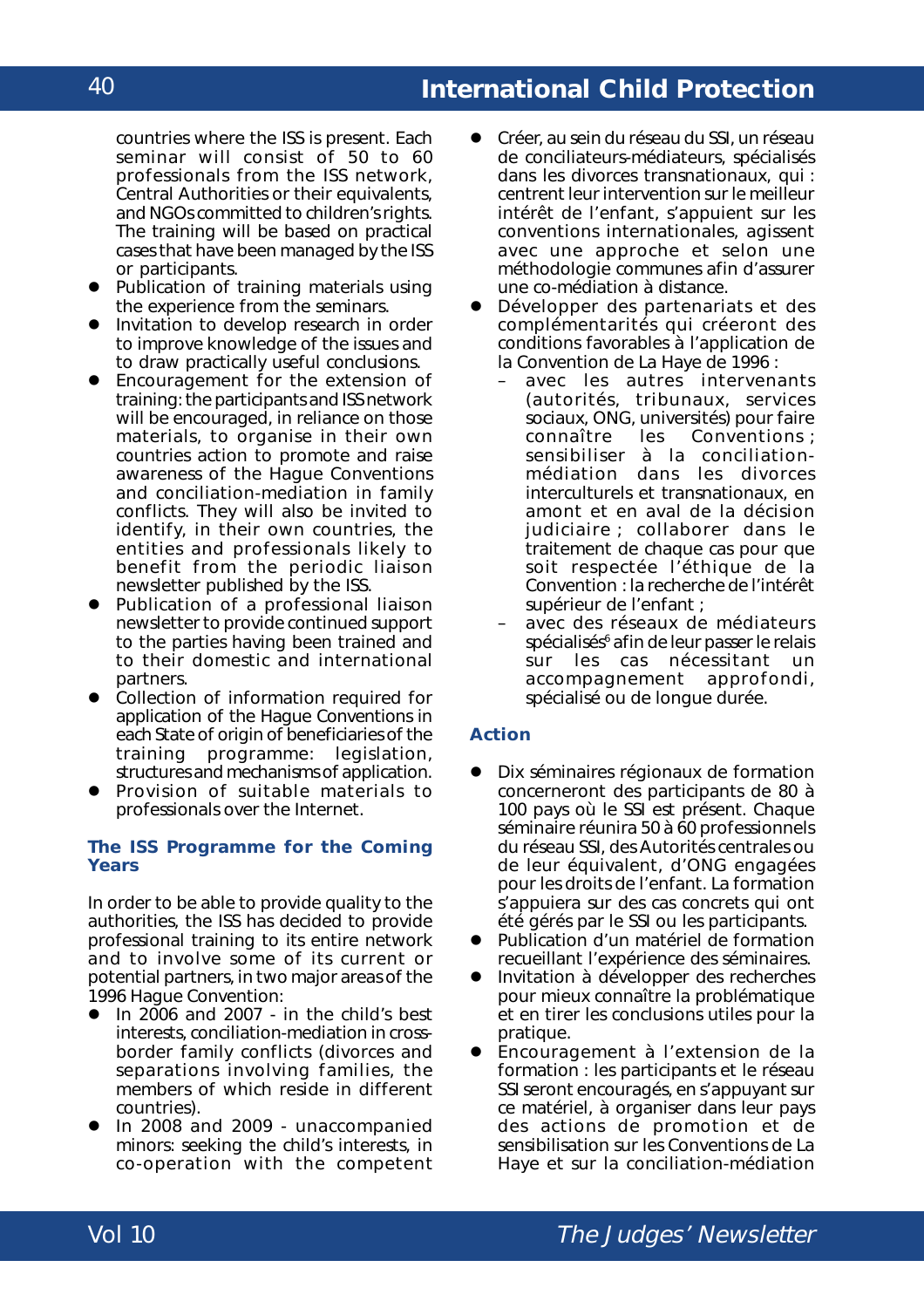authorities. Action has already been taken in this area by some branches of the ISS, or will be implemented starting in 2006.

NOTES

6 The profession of family mediator is fairly recent, and in several countries, is entered after several years of university training and practice. It is still unknown in a large number of countries.

dans les conflits familiaux. Ils seront également inviter à identifier, dans leur pays, les organismes et les professionnels susceptibles de bénéficier de la lettre périodique de liaison du SSI.

- ! Publication d'une lettre périodique de liaison professionnelle pour assurer un accompagnement continu des bénéficiaires des formations et de leurs partenaires nationaux et internationaux.
- ! Recueil des informations nécessaires à l'application des Conventions de La Haye dans chaque Etat dont proviennent les bénéficiaires du programme de formation : législation, structures et mécanismes d'application.
- **.** Mise à disposition de matériel utile aux professionnels sur Internet.

#### **Le programme du SSI pour les prochaines années**

Pour être à même d'assumer qualitativement ce rôle auprès des autorités, le SSI a décidé de procéder à une formation professionnelle de l'ensemble de son réseau et d'y associer certains de ses partenaires actuels ou potentiels, dans deux domaines importants de la Convention de La Haye de 1996 :

- ! En 2006 et 2007 Dans l'intérêt supérieur de l'enfant, la conciliationmédiation dans les conflits familiaux transnationaux (divorces et séparations qui impliquent des familles dont les membres résident dans des pays différents).
- ! En 2008 et 2009 Mineurs non accompagnés : rechercher l'intérêt de l'enfant, en coopération avec les autorités compétentes. Des actions sont déjà menées dans ce domaine par quelques branches du SSI ou seront mises en œuvre dès 2006.

**NOTES** 

6 La profession de médiateur familial est relativement récente et, dans plusieurs pays, est acquise après plusieurs années d'études universitaires et de pratique. Un grand nombre de pays ne la connaissent pas encore.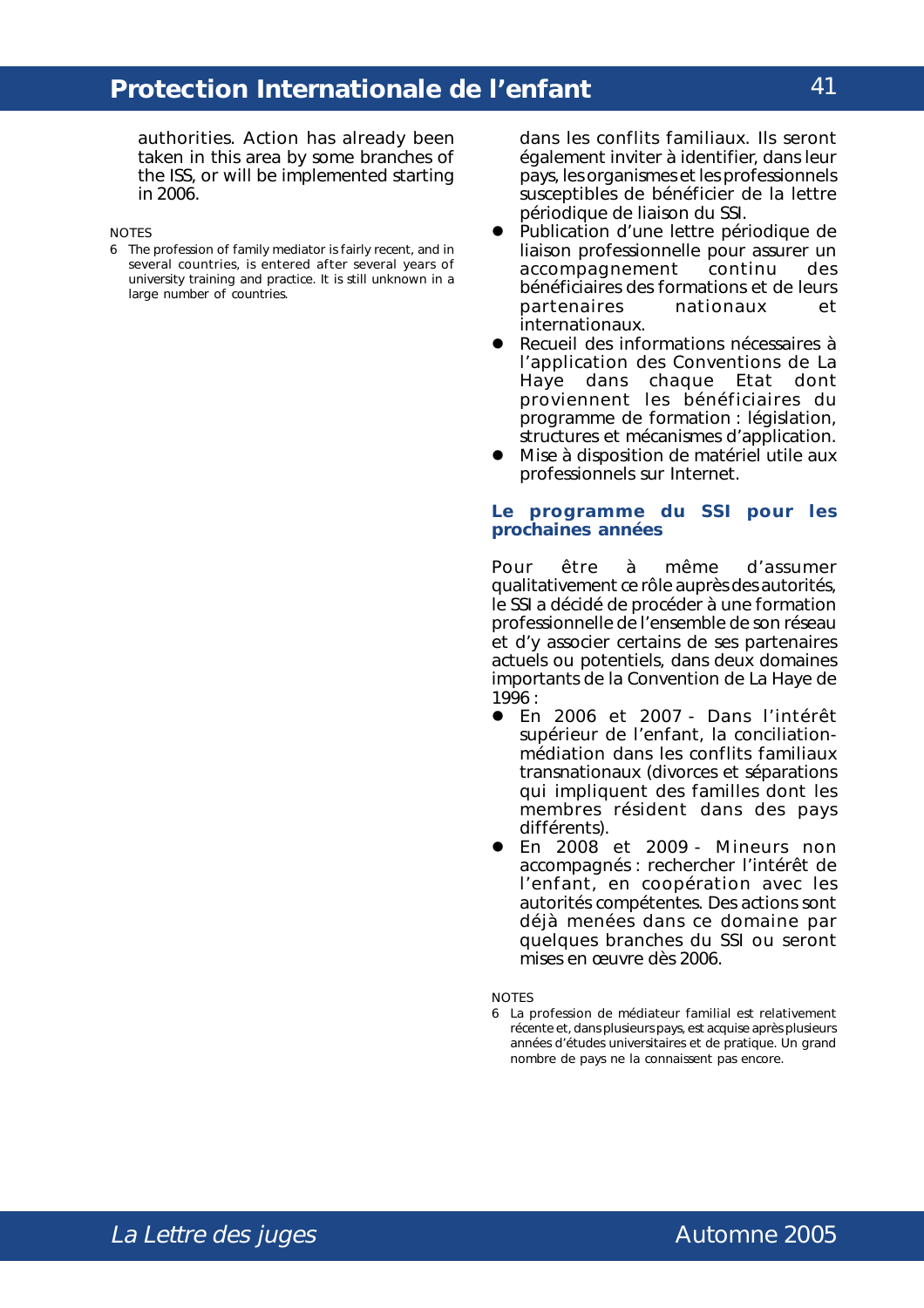**CHILD PROTECTION WITHIN THE EUROPEAN UNION – COUNCIL REGULATION (EC) NO 2201/ 2003 ON PARENTAL RESPONSIBILITY**

# **Ms Monika Ekström**

**Administrator, Civil Justice Unit, Directorate-General Justice, Liberty and Security, European Commission\***

## **Introduction**

As of 1 March 2005, judgments on parental responsibility are recognised throughout the European Union pursuant to *Council Regulation (EC) No 2201/2003 of 27 November 2003 concerning jurisdiction and the recognition and enforcement of judgments in matrimonial matters and the matters of parental responsibility, repealing Regulation (EC) No 1347/2000*7 (hereinafter, "the Regulation").8 The Regulation is a significant step forward in the EU policy to protect and promote children's rights. It aims in particular to reinforce the fundamental right of the child to maintain regular contact with both parents and to prevent parental child abduction.

## **Scope of Application**

The Regulation applies in all Member States except Denmark. The provisions on matrimonial matters were carried over from the Brussels II Regulation practically unchanged, but important changes were introduced in the field of parental responsibility. In contrast to the Brussels II Regulation, $9$  the Regulation applies to all decisions issued by a court of a Member State in matters of parental responsibility. The material scope of the Regulation is very similar to that of the *Hague Convention of 19 October 1996 on Jurisdiction, Applicable Law, Recognition, Enforcement and Cooperation in respect of Parental Responsibility and Measures for the Protection of Children* (hereinafter, "the 1996 Convention"). It applies to all civil

**LA PROTECTION DE L'ENFANT DANS L'UNION EUROPÉENNE – LE RÈGLEMENT DU CONSEIL (CE) N° 2201/2003 SUR LA RESPONSABILITÉ PARENTALE**

## **Mme Monika Ekström**

**Administrateur, Direction C – Justice civile, Direction générale Justice, liberté et sécurité, Commission européenne\***

## **Introduction**

Depuis le 1<sup>er</sup> mars 2005, les jugements sur la responsabilité parentale sont reconnus dans toute l'Union européenne en vertu du *Règlement du Conseil (CE) N° 2201/2003 du 27 novembre 2003 relatif à la compétence, la reconnaissance et l'exécution des décisions en matière matrimoniale et en matière de responsabilité parentale abrogeant le règlement (CE) N° 1347/2000*<sup>7</sup> (ci-après « le Règlement »)<sup>8</sup>. Le Règlement marque un important pas en avant dans la politique européenne de protection et de défense des droits de l'enfant. Il vise en particulier à renforcer le droit fondamental de l'enfant à maintenir des contacts réguliers avec ses deux parents et à prévenir l'enlèvement parental.

## **Champ d'application**

Le Règlement s'applique dans tous les Etats membres à l'exception du Danemark. Les dispositions en matière matrimoniale du Règlement Bruxelles II sont restées pratiquement inchangées, mais d'importantes modifications ont été apportées en matière de responsabilité parentale. En effet, contrairement au Règlement Bruxelles II<sup>9</sup>, le Règlement s'applique à toutes les décisions rendues par un tribunal d'un Etat membre dans les questions de responsabilité parentale. Le champ d'application matériel du Règlement est très proche de celui de la *Convention de La Haye du 19 octobre 1996 concernant la compétence, la loi applicable, la reconnaissance, l'exécution et la coopération en matière de responsabilité parentale et de mesures de protection des*

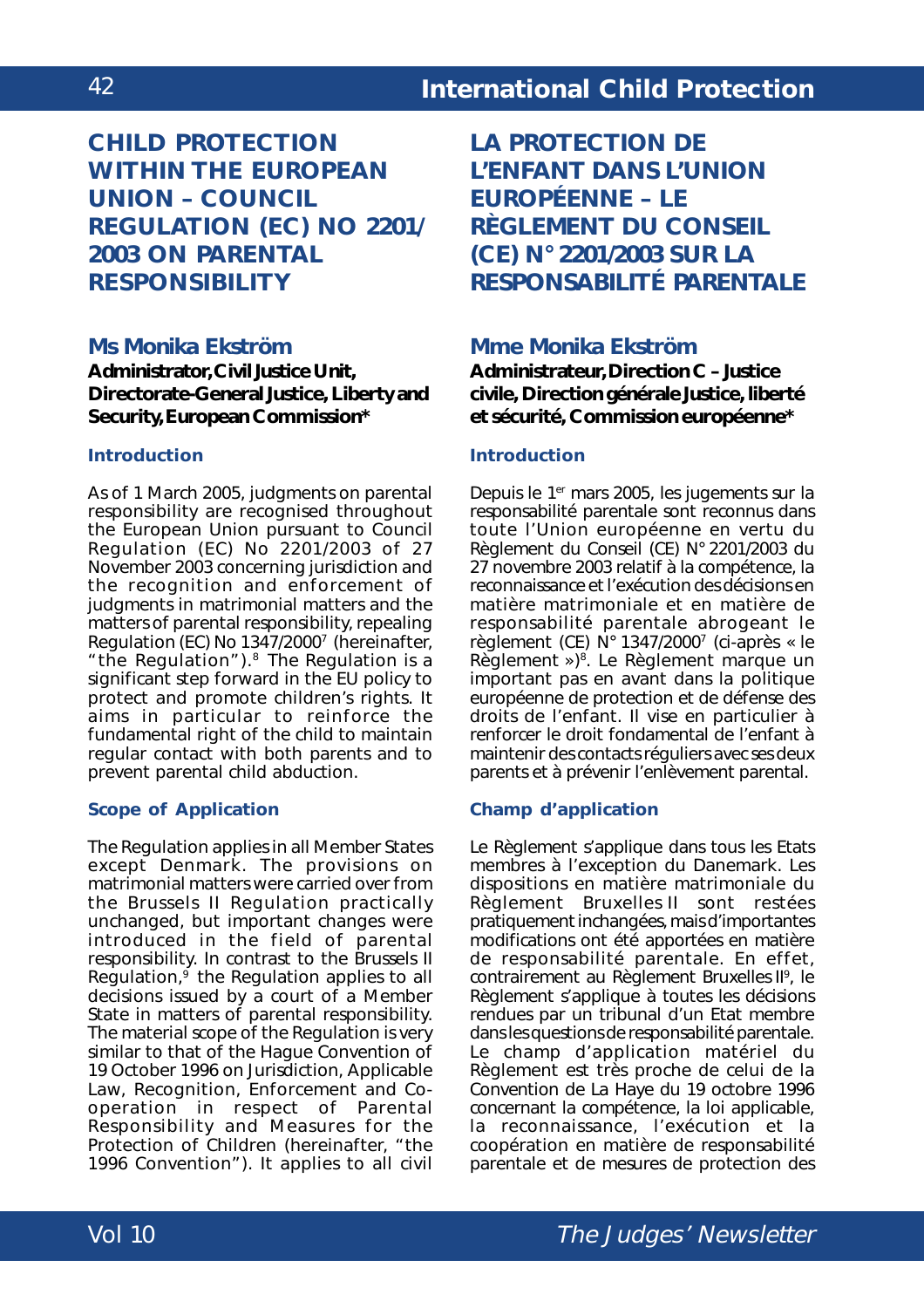matters relating to the attribution, exercise, delegation, restriction or termination of parental responsibility. The term "parental responsibility" encompasses not only custody rights and access rights, but also matters such as guardianship or the placement of a child in a foster family or in institutional care.10

### **Rules of Jurisdiction**

The jurisdiction rules listed in Articles 8-14 of the Regulation aim to avoid conflicts of competence whilst at the same time provide for some flexibility in a way that serves the best interests of the child. Another important aim is to encourage holders of parental responsibility to come to an agreement on the question of jurisdiction. Several of the provisions are inspired by the 1996 Convention, including the basic principle that jurisdiction in matters of parental responsibility lies with the courts of the Member State of the child's habitual residence (Article 8). The rationale for this principle is that these courts are generally the best placed to collect the necessary information about the child's situation and to hear the child in person. The Regulation introduces a number of exceptions to this rule to allow for some flexibility and<br>encourage holders of parental encourage holders of parental responsibility to come to an agreement on the question of jurisdiction. Finally, Article 15 introduces the possibility for transfer of a case to the courts of another Member State if this is in the best interests of the child.11

### **Specific Rules on Child Abduction**

The *Convention of 25 October 1980 on the Civil Aspects of International Child Abduction* (hereinafter, "the 1980 Convention") continues to apply between Member States (Recital 17), but is supplemented by certain provisions of the Regulation, which come into play in cases of child abduction between Member States. First, Article 10 ensures that the courts of the Member State where the child lived before the abduction ("Member State of origin") retain jurisdiction to decide on the substance after the abduction. Jurisdiction may only shift under very strict conditions, which ensure that the non-abducting

*enfants* (ci-après « la Convention de 1996 »). Il s'applique à toutes les matières civiles relatives à l'attribution, à l'exercice, à la délégation, au retrait total ou partiel de la responsabilité parentale. Le terme « responsabilité parentale » recouvre non seulement le droit de garde et le droit de visite, mais aussi des questions telles que la tutelle ou le placement de l'enfant dans une famille d'accueil ou dans un établissement<sup>10</sup>.

## **Règles de compétence**

Les règles de compétence énumérées aux articles 8 à 14 du Règlement visent à éviter les conflits de compétence tout en laissant une certaine marge de façon à servir au mieux l'intérêt supérieur de l'enfant et aussi à encourager les titulaires de la responsabilité parentale à trouver un accord sur la question de la compétence. Plusieurs des dispositions sont inspirées de la Convention de 1996, y compris le principe fondamental de la compétence, en matière de responsabilité parentale, des juridictions de l'Etat membre dans lequel l'enfant réside habituellement (article 8). Le fondement de ce principe est que ces tribunaux sont généralement les mieux placés pour recueillir les informations nécessaires sur la situation de l'enfant et entendre l'enfant en personne. Le Règlement introduit plusieurs exceptions à cette règle afin de laisser une certaine flexibilité et d'inciter les titulaires de la responsabilité parentale à trouver un accord sur la question de la compétence. Enfin, l'article 15 introduit la possibilité de renvoyer une affaire devant les tribunaux d'un autre Etat membre si cela est dans l'intérêt supérieur de l'enfant<sup>11</sup>.

### **Règles particulières sur l'enlèvement d'enfants**

La *Convention du 25 octobre 1980 sur les aspects civils de l'enlèvement international d'enfants* (ci-après « la Convention de 1980 ») continue de s'appliquer entre les Etats membres (alinéa 17 du préambule), mais elle est complétée de certaines dispositions du Règlement qui entrent en jeu dans les affaires d'enlèvement d'enfants entre Etats membres. Premièrement, l'article 10 garantit que les tribunaux de l'Etat membre où l'enfant vivait avant son enlèvement (« Etat membre d'origine ») restent compétents pour connaître du fond après l'enlèvement. Cette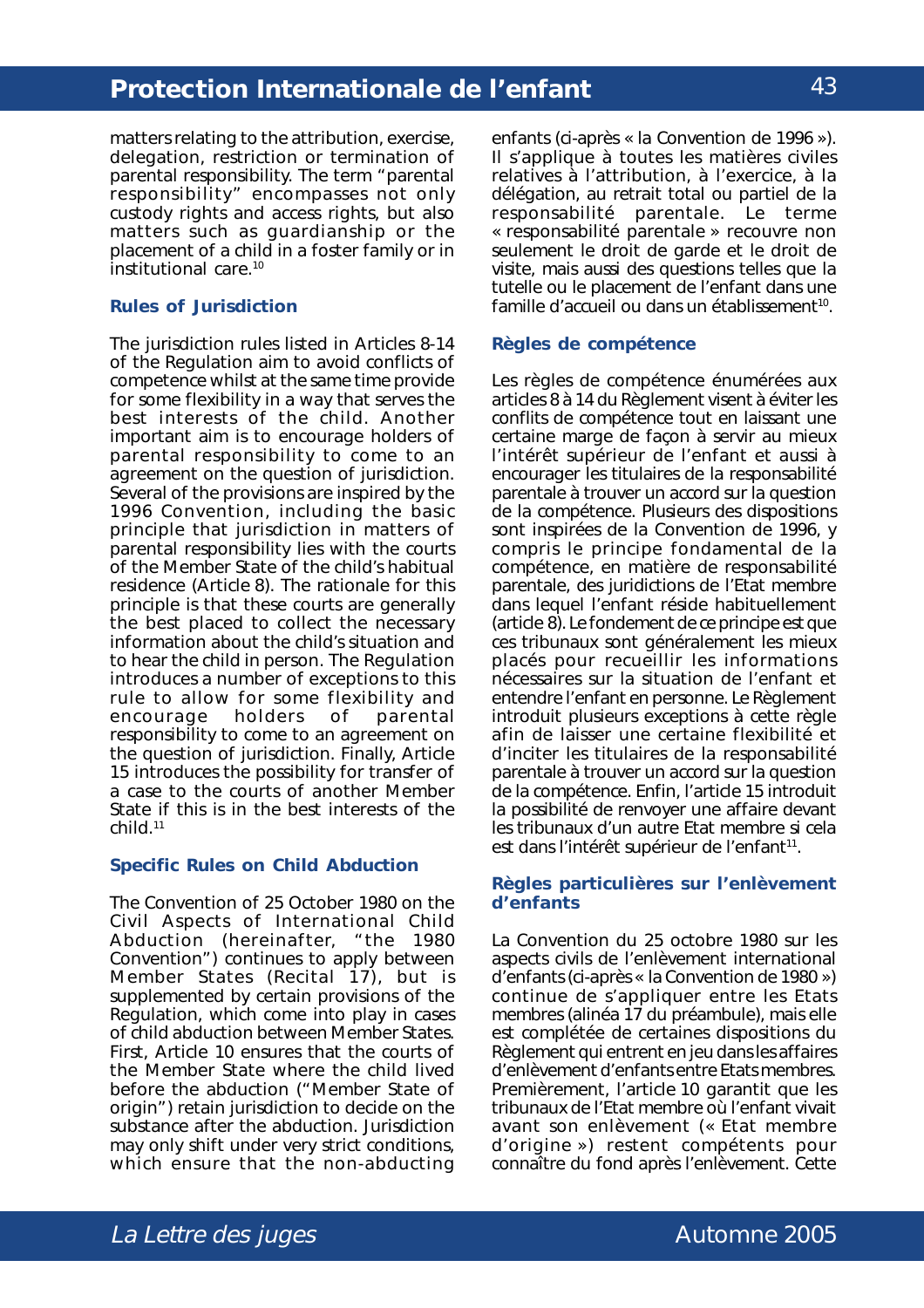parent always retains the possibility to seise the court of origin before jurisdiction shifts.

In addition, Article 11 sets out rules aimed at reinforcing the obligation to ensure the prompt return of the child and at introducing new procedural rules. Hence, a child is to be returned if it is established that adequate measures have been taken in the Member State of origin to protect the child after the return. Moreover, a court that is seised with an application for return under the 1980 Convention must issue a decision within six weeks. Finally, the Regulation ensures the right of the requesting party as well as of the child to have the opportunity to be heard during the proceedings (Article 11(5)).

A special procedure comes into play when a decision on non-return has been issued (Article 11(6)-(7) and Article 42). A court that has issued a decision on non-return shall within a month send a copy of its decision together with the relevant documents to the competent court in the Member State of origin. The court of origin shall notify the parties and invite them to submit comments within three months. The court of origin shall examine the substance of the case if at least one of the parties makes comments to that effect. It shall take into account the reasons for and evidence underlying the decision on non-return. This requires that the judges co-operate, either directly or via the Central Authorities. If the court of origin reaches a different conclusion from the first and takes a decision that entails the return of the child, that decision is directly recognised and enforceable in the Member State to which the child has been abducted (see below).

#### **Suppression of** *Exequatur* **for Visiting Rights and the Return of the Child**

An innovation of the Regulation is that it dispenses with the *exequatur* procedure for decisions on visiting rights and decisions entailing the return of a child following abduction issued by the court of origin pursuant to Article 11(8). These decisions are no longer subject to an *exequatur* procedure, $12$  but are automatically recognised and enforceable in other Member States provided that they are

compétence ne peut être transférée que dans des conditions très strictes, qui assurent que le parent non-ravisseur conserve toujours la possibilité de saisir le tribunal d'origine avant le transfert de compétences.

En outre, l'article 11 fixe des règles destinées à renforcer l'obligation de retour rapide de l'enfant et à introduire de nouvelles règles procédurales. Ainsi, le retour d'un enfant ne peut être refusé s'il est établi que des dispositions adéquates ont été prises dans l'Etat membre d'origine pour assurer sa protection après son retour. En outre, un tribunal saisi d'une demande de retour au titre de la Convention de 1980 doit rendre une décision dans un délai maximal de six semaines. Enfin, le Règlement garantit le droit du requérant et celui de l'enfant à être entendus au cours de la procédure (article 11(5)).

Une procédure spéciale entre en jeu en cas de décision de non-retour (article 11(6)-(7) et article 42). Un tribunal qui a rendu une décision de non-retour doit, dans un délai d'un mois, envoyer une copie de sa décision accompagnée des documents pertinents à la juridiction compétente de l'Etat membre d'origine. Celle-ci notifie l'information aux parties et les invite à présenter leurs observations dans un délai de trois mois. Elle examine l'affaire quant au fond si au moins une des parties fait des observations en ce sens. Elle tiendra compte des motifs et des preuves sous-tendant la décision de nonretour, ce qui exige une coopération des juges, soit directe, soit par l'intermédiaire des Autorités centrales. Si la juridiction d'origine parvient à une conclusion différente de la première et ordonne le retour de l'enfant, cette décision est immédiatement reconnue et exécutoire dans l'Etat membre où l'enfant est retenu (voir ci-dessous).

#### **Suppression de l'exequatur pour les droits de visite et le retour de l'enfant**

Une nouveauté du Règlement est qu'il supprime la procédure d'exequatur pour les décisions relatives aux droits de visite et pour certaines décisions rendues par le tribunal d'origine ayant comme résultat le retour de l'enfant en vertu de l'article 11(8). Ces décisions ne sont plus soumises à une procédure d'exequatur12 et sont automatiquement reconnues et exécutoires dans les autres Etats

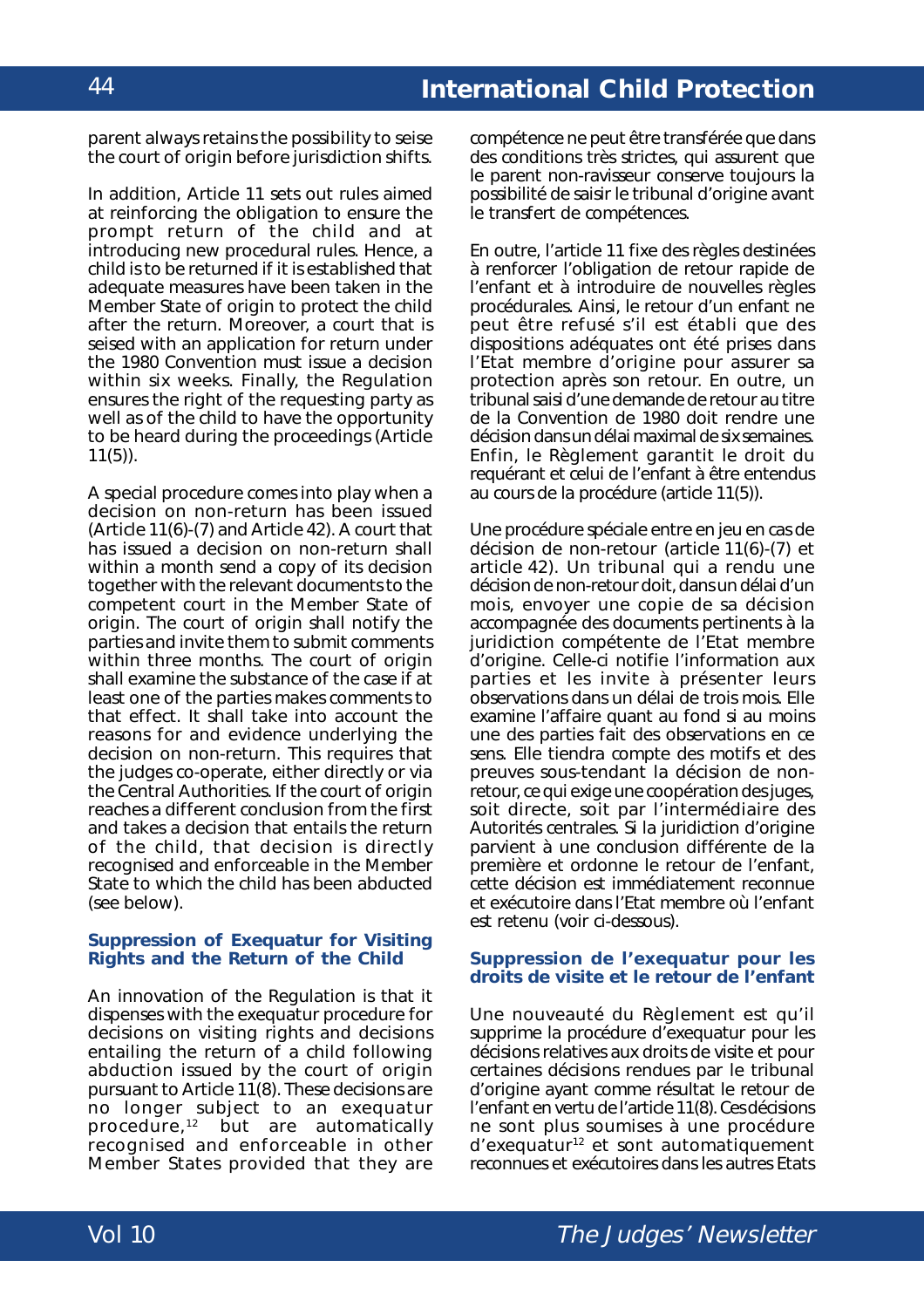accompanied by a certificate issued by the judge of origin (Articles 41 and 42). The certificate certifies that the necessary procedural requirements have been respected, in particular that the child and the parties have been given an opportunity to be heard.

### **Co-operation Between Central Authorities**

As in the 1980 and 1996 Conventions, the Regulation establishes a system of cooperation between Central Authorities vital for the proper functioning of the Regulation. The Central Authorities shall inform and assist holders of parental responsibility, collect and exchange information on the child, facilitate agreement between holders of parental responsibility through mediation or other means and facilitate court-to-court communications (Article 55). The Central Authorities are to meet regularly in the context of the European Judicial Network in civil and commercial matters<sup>13</sup> and serve as a link between the national courts and the Central Authorities of the different Member States.

#### **The Ratification of the 1996 Convention by EU Member States**

The 1996 Convention falls partly under Community competence and does not allow for accession by the Community, but only sovereign States. Its scope is very similar to that of the Regulation and it would usefully complement the Regulation in situations that transcend the boundaries of the Community. The Commission proposed therefore in November 2001 to authorise Member States to sign the Convention in the interest of the Community. The decision on signature was adopted in December 2002 and 14 of the Member States signed the Convention on 1 April 2003.The Commission proposed in June 2003 to authorise Member States to proceed to the ratification of the Convention in the interest of the Community. The European Parliament issued a favourable opinion on the proposal in October 2003 and the Council reached a general agreement on the substance of the text in November 2003. However, the decision remains blocked in the Council due to a bilateral disagreement

membres dans la mesure où elles sont accompagnées d'un certificat délivré par le juge d'origine (articles 41 et 42), qui atteste que les règles procédurales obligatoires ont été respectées et en particulier que l'enfant et les parties ont eu la possibilité d'être entendus.

#### **Coopération entre Autorités centrales**

Comme dans les Conventions de 1980 et de 1996, le Règlement instaure un système de coopération entre les Autorités centrales vital à son bon fonctionnement. Les Autorités centrales doivent informer et assister les titulaires de la responsabilité parentale, recueillir et échanger des informations sur l'enfant, faciliter la conclusion d'accords entre les titulaires de la responsabilité parentale en recourant à la médiation ou à d'autres voies et faciliter les communications entre les juridictions (article 55). Les Autorités centrales doivent se rencontrer régulièrement dans le cadre du Réseau judiciaire européen en matière civile et commerciale13 et faire la liaison entre les tribunaux nationaux et les Autorités centrales des différents Etats membres.

### **La ratification de la Convention de 1996 par les Etats membres de l'Union européenne**

La Convention de 1996 relève en partie de la compétence communautaire et n'autorise pas l'adhésion de la Communauté, mais seulement celle d'Etats souverains. Son champ d'application est très proche de celui du Règlement et elle complèterait utilement celui-ci dans les affaires qui dépassent les frontières de la Communauté. La Commission a donc proposé en novembre 2001 d'autoriser les Etats membres à signer la Convention dans l'intérêt de la Communauté. La décision relative à la signature a été adoptée en décembre 2002 et 14 Etats membres ont signé la Convention le 1<sup>er</sup> avril 2003. La Commission a proposé en juin 2003 d'autoriser les Etats membres à procéder à la ratification de la Convention dans l'intérêt de la Communauté. Le Parlement européen a rendu un avis favorable sur cette proposition en octobre 2003 et le Conseil a trouvé un accord général sur le fond du texte en novembre 2003. Cependant, la décision reste bloquée au Conseil en raison d'un désaccord entre deux Etats membres. La Commission continue d'exhorter les Etats membres concernés à

45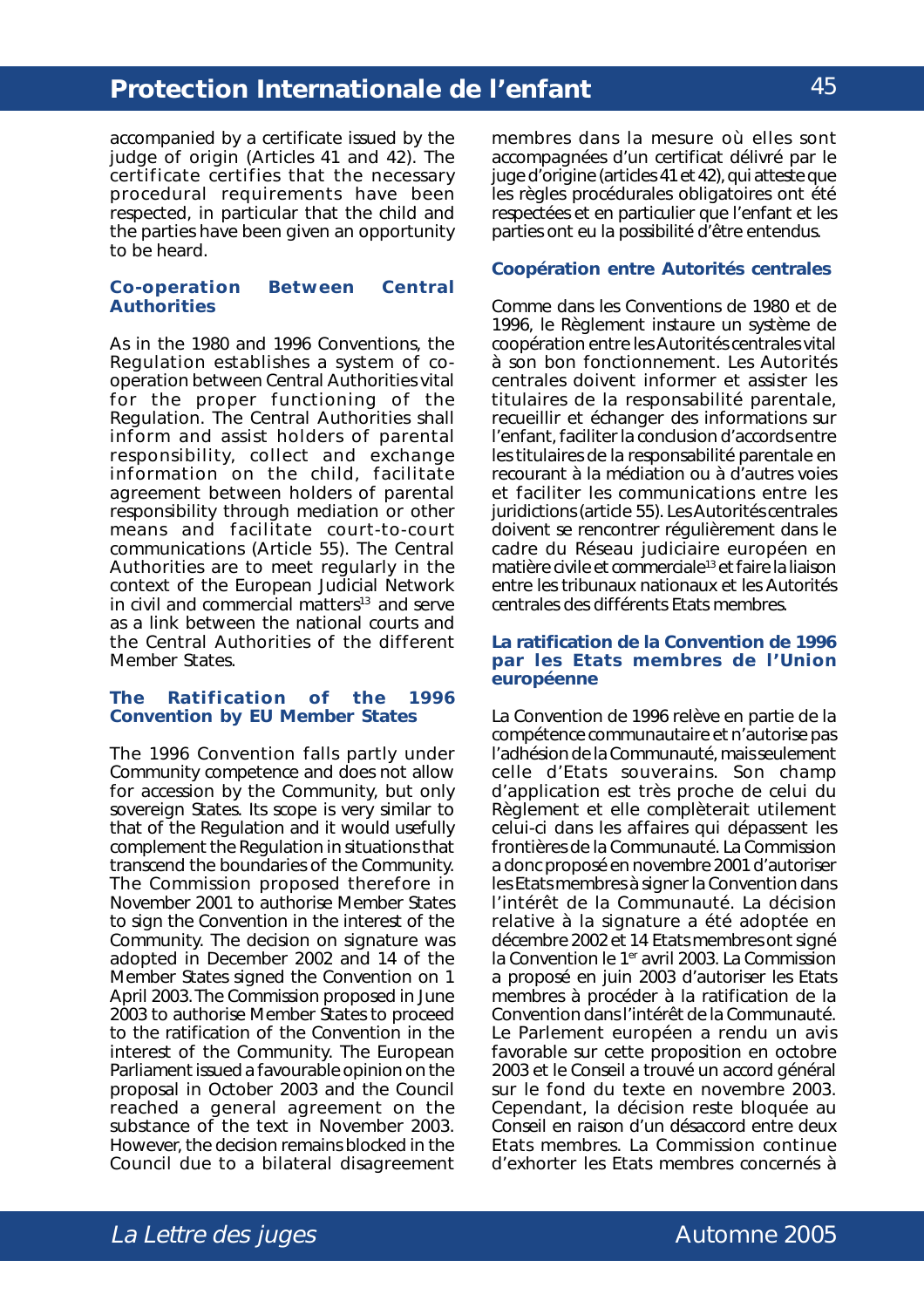between two Member States. The Commission continues to urge the Member States concerned to come to an agreement to solve this very unfortunate dead-lock situation which prevents Member States from ratifying the Convention.14

## **Conclusion**

The Regulation offers increased protection to children within the European Union as of 1 March 2005. It is a complex piece of legislation that requires a high level of co-operation and mutual trust between the courts and authorities of the different Member States. The Commission has drafted a Practice Guide in consultation with the European Judicial Network to give guidance and facilitate the application of the Regulation.15

Action of the Community in relation to the protection of children is not limited to the European Union, but aims also at ensuring their protection in third States. The action taken within international organisations, notably the Hague Conference on Private International Law, plays a vital role in this respect.

#### **NOTES**

- This article does not express the official position of the European Commission, but the personal opinion of the author.
- 7 OJ L 338 of 23.12.2003, p. 1.
- 8 The Regulation repeals and replaces Council Regulation (EC) 1347/2000 ("the Brussels II Regulation") which entered into force on 1 March 2001.
- 9 The Brussels II Regulation applied in matters of parental responsibility only to the extent that the decisions were issued in the context of a matrimonial procedure and concerned children common to both spouses.
- 10 The list in Article 1(2) of matters covered by the Regulation is not exhaustive, but enumerates merely certain examples. Similarly, Article 1(3) enumerates, in a non-exhaustive matter, certain matters that are not covered by the Regulation.
- 11 The transfer mechanism of Article 15 is similar to that of Articles 8 and 9 of the 1996 Convention. Article 15 goes a step further by allowing for transfer not only of the court's own motion, but also upon application from a party and upon application from a court of another Member State.
- 12 Other judgments, for example, judgments on custody, remain subject to the *exequatur* procedure.
- 13 < http://europa.eu.int/comm/justice\_home/ejn/ >
- 14 At the time of writing, six Member States have ratified or acceded to the 1996 Hague Convention: the Czech Republic, Estonia, Latvia, Lithuania, Slovakia and Slovenia. The remaining Member States, with the exception of Malta, have all signed but not yet ratified the Convention.
- 15 The Practice Guide is available at the following website: < http://europa.eu.int/comm/justice\_home/ejn/ parental\_resp/parental\_resp\_ec\_en.htm >

trouver un accord pour résoudre ce blocage fort malheureux qui empêche les Etats membres de ratifier la Convention<sup>14</sup>.

#### **Conclusion**

Le Règlement offre une protection accrue aux enfants au sein de l'Union européenne depuis le 1er mars 2005. C'est un acte législatif complexe qui exige un haut niveau de coopération et de confiance mutuelle entre les tribunaux et les autorités des différents Etats membres. La Commission a rédigé un Guide pratique en consultation avec le Réseau judiciaire européen dans une optique de conseil et d'aide à l'application du Règlement<sup>15</sup>.

L'action de la Communauté en matière de protection des enfants n'est pas circonscrite à l'Union européenne, mais elle vise aussi à garantir leur protection dans les Etats tiers. L'action engagée au sein des organisations internationales, en particulier à la Conférence de La Haye de droit international privé, joue un rôle vital à cet égard.

#### **NOTES**

- Cet article n'exprime pas la position officielle de la Commission européenne, mais l'avis personnel de l'auteur.
- 7 JO L 338 du 23 décembre 2003, p. 1.
- Le Règlement annule et remplace le Règlement du Conseil (CE) No 1347/2000 (« Règlement Bruxelles II ») entré en vigueur le 1er mars 2001.
- Le Règlement Bruxelles II ne s'appliquait en matière de responsabilité parentale que dans la mesure où les décisions étaient rendues dans le contexte d'une procédure matrimoniale et concernaient les enfants communs aux deux époux.
- 10 La liste de l'article 1(2) des matières couvertes par le Règlement n'est pas exhaustive, mais se contente d'énumérer quelques exemples. De même, l'article 1(3) énumère, de manière non limitative, certaines matières exclues du champ d'application du Règlement.
- 11 Le mécanisme de transfert de l'article 15 est similaire à celui des articles 8 et 9 de la Convention de 1996. L'article 15 va un peu plus loin en ce qu'il autorise un renvoi à une autre juridiction non seulement à l'initiative de la juridiction, mais aussi sur requête d'une des parties et à la demande d'une juridiction d'un autre Etat membre.
- 12 Les autres jugements, relatifs au droit de garde par exemple, restent soumis à la procédure d'exequatur.
- 13 < http://europa.eu.int/comm/justice\_home/ejn/ >
- 14 A la date à laquelle nous écrivons, six Etats membres ont ratifié la Convention de La Haye de 1996 ou y ont adhéré : l'Estonie, la Lettonie, la Lituanie, la République tchèque, la Slovaquie et la Slovénie. Les autres Etats membres, excepté Malte, ont tous signé la Convention, mais ne l'ont pas encore ratifiée.
- 15 Le Guide pratique est accessible à l'adresse suivante : < http://europa.eu.int/comm/justice\_home/ejn/ parental\_resp/parental\_resp\_ec\_fr.htm >

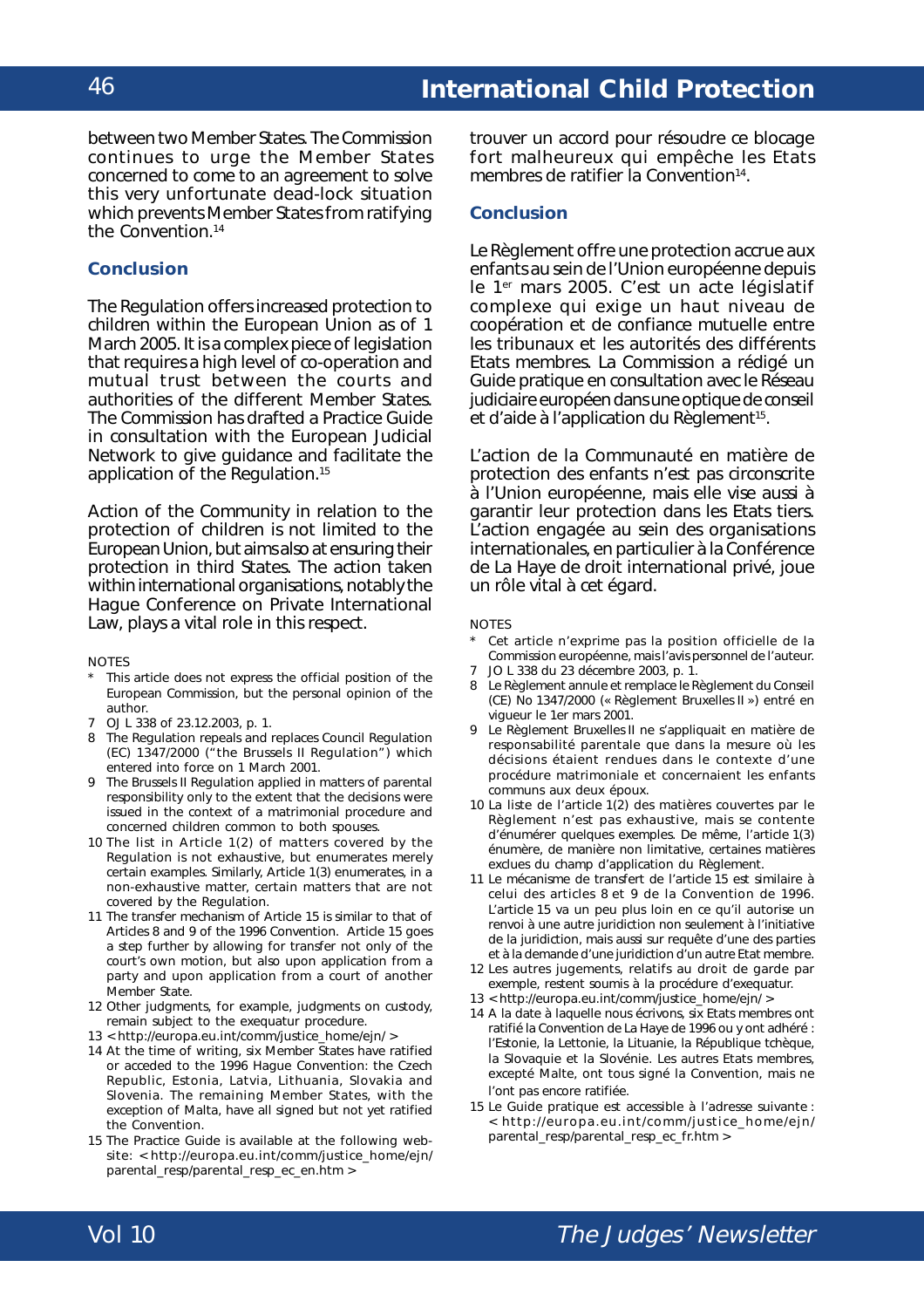**THE COMMUNITARISATION OF FAMILY LAW - THE HAGUE CONVENTIONS AND THE NEW BRUSSELS II REGULATION**

## **Mr Philippe Lortie**

**First Secretary, Hague Conference on Private International Law**

#### **The Communitarisation of Family Law within the European Union**

In December 1998 shortly after the adoption of the *Hague Convention of 19 October 1996 on Jurisdiction, Applicable Law, Recognition, Enforcement and Cooperation in respect of Parental Responsibility and Measures for the Protection of Children* (hereinafter, "the 1996 Convention") the European Council endorsed, in the Vienna Action Plan, the policy of developing within the European Union an area of freedom, security and justice. In May 1999, the Treaty of Amsterdam transferred the area of judicial co-operation in civil matters from the third pillar to the first.<sup>16</sup> The Tampere Conclusions, adopted by the European Council in October 1999, endorsed the principle of mutual recognition of judicial decisions as the "cornerstone of judicial cooperation in both civil and criminal matters within the Union"<sup>17</sup> and the Commission is now fully engaged in a programme of initiatives in the field of private international law in areas such as family law.

The most recent completed initiative in this area is *Council Regulation (EC) No 2201/2003 Concerning Jurisdiction and the Recognition and Enforcement of Judgments in Matrimonial Matters and the Matters of Parental Responsibility* (hereinafter, "the Regulation").18 This Regulation, as the previous Regulation,<sup>19</sup> applies to civil proceedings relating to divorce, separation and marriage annulment. Therefore it covers common children of both spouses and protective measures concerning those children resulting from these proceedings.

**LA COMMUNAUTARISATION DU DROIT DE LA FAMILLE – LES CONVENTIONS DE LA HAYE ET LE NOUVEAU RÈGLEMENT BRUXELLES II**

## **M. Philippe Lortie**

**Premier secrétaire, Conférence de La Haye de droit international privé**

### **La communautarisation du droit de la famille dans l'Union européenne**

En décembre 1998, peu après l'adoption de la *Convention de La Haye du 19 octobre 1996 concernant la compétence, la loi applicable, la reconnaissance, l'exécution et la coopération en matière de responsabilité parentale et de mesures de protection des enfants* (ci-après « la Convention de 1996 »), le Conseil européen a affirmé, dans le Plan d'action de Vienne, sa volonté de créer un espace de liberté, de sécurité et de justice au sein de l'Union européenne. En mai 1999, le Traité d'Amsterdam a transféré le domaine de la coopération judiciaire en matière civile du troisième pilier au premier<sup>16</sup>. Les Conclusions de Tampere adoptées par le Conseil européen en octobre 1999 ont confirmé le principe de la reconnaissance mutuelle des décisions judiciaires en matière civile et pénale comme la « pierre angulaire de la coopération judiciaire en matière tant civile que pénale au sein de l'Union »17 et la Commission a engagé un programme d'initiatives concernant le droit international privé dans des domaines tels que le droit de la famille.

L'initiative la plus récemment achevée dans ce domaine est le *Règlement du Conseil (CE) N° 2201/2003 relatif à la compétence, la reconnaissance et l'exécution des décisions en matière matrimoniale et en matière de responsabilité parentale* (ci-après « le Règlement »)<sup>18</sup>. Comme son prédécesseur<sup>19</sup>, il s'applique aux procédures civiles relatives au divorce, à la séparation et à l'annulation des mariages et s'applique par conséquent aux enfants communs des deux époux et aux mesures de protection de ces enfants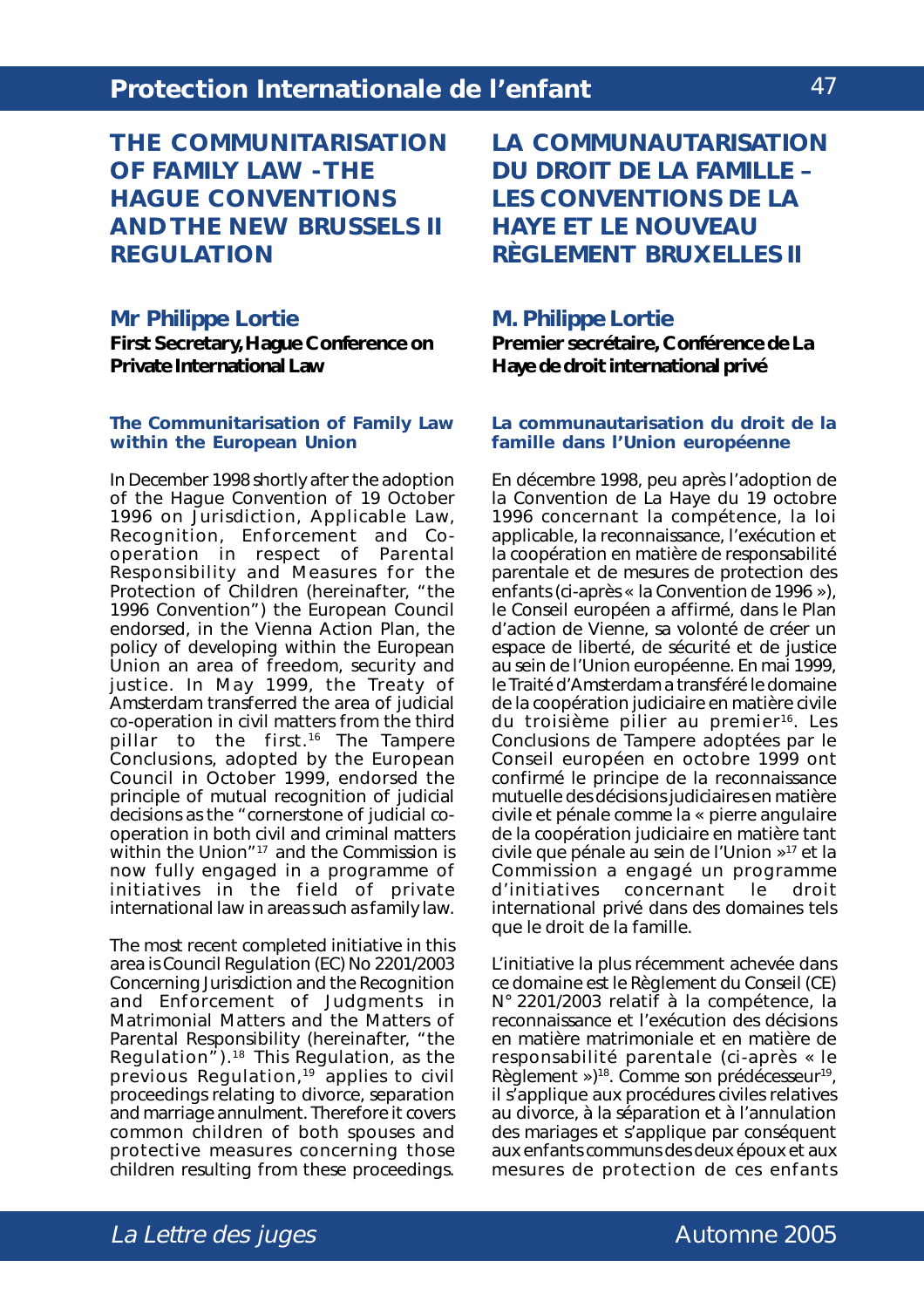However, the Regulation also covers additional grounds. It applies to civil proceedings relating to parental responsibility. In this respect, parental responsibility refers to all the rights and obligations a parent has in relation to a child and protective measures relating to his or her property, independent of whether the parents are married, regardless of any matrimonial proceedings. It will be interesting to follow the implementation and operation of the Regulation as its rules on parental responsibility are to a large extent inspired by the 1996 Convention and its rules on child abduction supplement the *Hague Convention of 25 October 1980 on the Civil Aspects of International Child Abduction* (hereinafter, "the 1980 Convention").

### **Co-ordination Between Developments at the Global and Regional Levels**

There is no reason why work at the regional level should not proceed in an area already covered by a global Convention. On the contrary, States are invited to achieve either at the bilateral or the regional level more integrated systems and closer cooperation than at the global level. All the recent Hague Conventions providing for systems of judicial and administrative cooperation encourage the development at the bilateral or regional level of systems which are more integrated than those set out in the Conventions themselves (including, *inter alia*, Article 36 of the 1980 Convention and Article 52 of the 1996 Convention). What we are most concerned about at the Hague Conference is that the developments at the bilateral or regional level are in harmony with the work at the global level. For example, we would be concerned if a court would apply different rules between a regional and global instrument to a broadly similar situation thus resulting in different outcomes. Furthermore, unjustified differences in approaches should be avoided if they are to lead to complications and confusions for the parties, their representatives and the judges. A proliferation of instruments dealing with cross-frontier family matters should be avoided, contrary to what was done in relation to maintenance obligations.

résultant de ces procédures. Il couvre néanmoins de nouveaux aspects : il s'applique aux procédures civiles relatives à la responsabilité parentale, laquelle désigne l'ensemble des droits et obligations d'un parent à l'égard d'un enfant et les mesures de protection relatives à ses biens, que les parents soient mariés ou non et indépendamment de tout litige matrimonial. Il sera intéressant d'observer la mise en œuvre et le fonctionnement du Règlement d'une part parce que ses règles en matière de responsabilité parentale s'inspirent pour bonne part de la Convention de 1996 et, d'autre part, parce que ses règles sur l'enlèvement d'enfant complètent la *Convention de La Haye du 25 octobre 1980 sur les aspects civils de l'enlèvement international d'enfants* (ciaprès « la Convention de 1980 »).

### **Coordination des avancées aux niveaux mondial et régional**

Rien ne s'oppose à ce que des travaux soient conduits au niveau régional dans un domaine déjà couvert par une Convention mondiale. Au contraire, les Etats sont invités à mettre en place, au niveau bilatéral ou régional, des systèmes plus intégrés et une coopération plus étroite qu'au niveau mondial. Toutes les Conventions de La Haye récentes qui prévoient des systèmes de coopération judiciaire et administrative encouragent l'instauration, au niveau bilatéral ou régional, de systèmes plus intégrés que ceux qu'elles prévoient elles-mêmes (c'est le cas notamment de l'article 36 de la Convention de 1980 et de l'article 52 de la Convention de 1996). Notre réel souci à la Conférence de La Haye est que les évolutions au niveau bilatéral ou régional soient en harmonie avec les travaux menés à l'échelle mondiale. Ainsi, nous serions préoccupés qu'un tribunal applique des règles différentes entre un instrument régional et un instrument mondial à une situation similaire dans les grandes lignes et rende ainsi des décisions différentes. De plus, il faut éviter toute différence injustifiée si elle doit engendrer des complications et des confusions pour les parties, leurs représentants et les juges. Contrairement à ce qui a été fait en matière d'obligations alimentaires, il faut éviter la prolifération des instruments consacrés aux questions familiales transfrontières.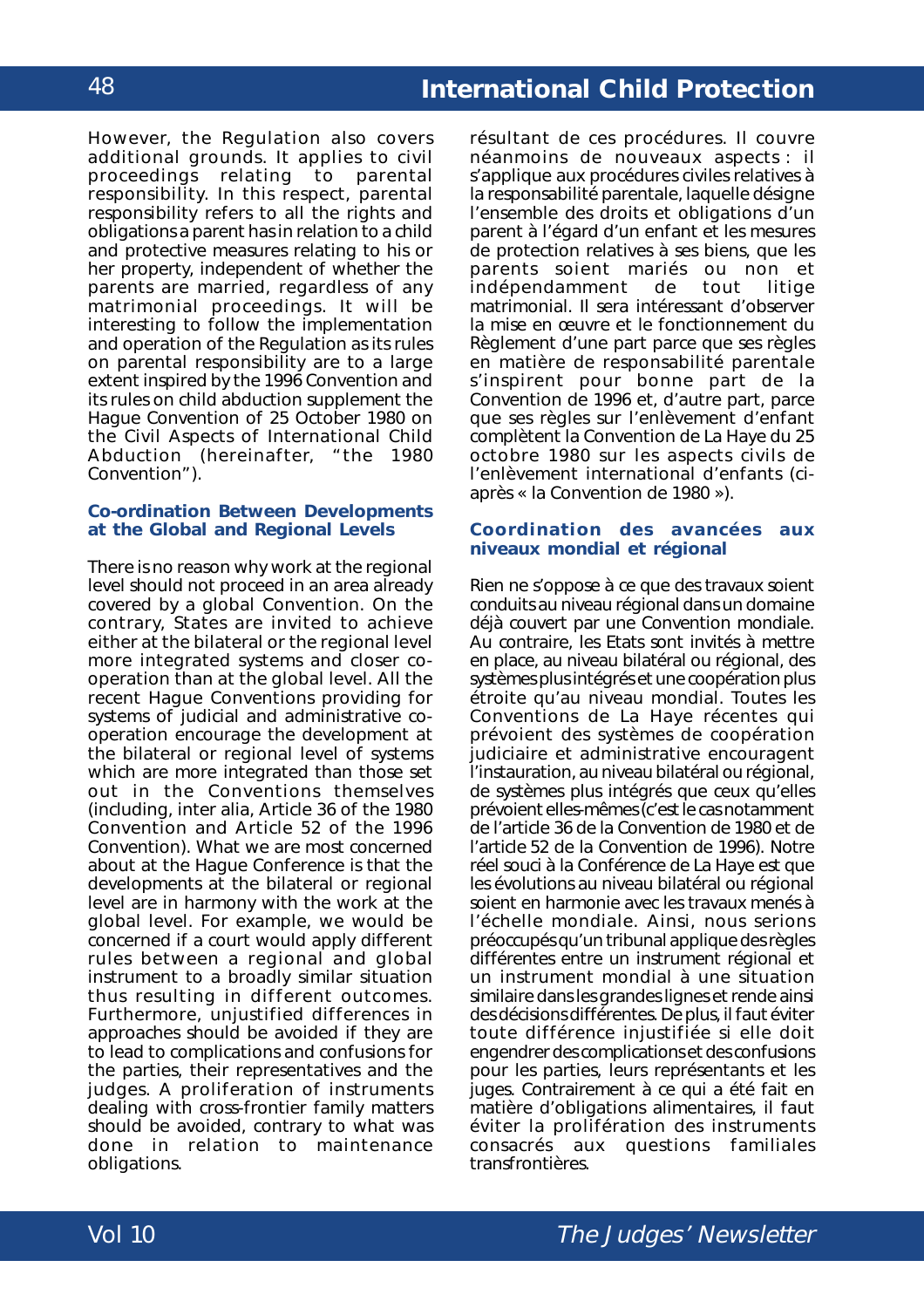#### **The 1996 Hague Convention and the Regulation**

The main provisions of the 1996 Convention have been included in the Regulation. In this respect, the Regulation will apply between the Member States of the European Union where the 1996 Convention, once in force for the whole of the European Union, will deal with extra-community child protection issues. However, the Regulation provides that the Convention shall continue to have effect in relation to matters not governed by the Regulation (for example, applicable law rules) (Regulation Article 62). Since the two regimes are in many respects the same, one can live with the parallel application of the two instruments. This may be even more important as the 1996 Convention in its entirety will apply between Denmark and the 24 other Member States of the European Union.

#### **Scope of the 1996 Convention and the Regulation**

The scope of the 1996 Convention is very broad based on the view that child protection provisions should constitute an integrated whole. The Convention covers both public and private measures of protection or care (Articles 1–4), and overcomes the uncertainty that otherwise arises if separate rules apply to different categories of protective measures when both may be involved in the same case. The scope of the Regulation is very similar (Articles 1– 2). However, in order to include public measures in the scope of the Regulation, one has to construe the term "civil matters" very broadly and has to do the same for the term "court" in order to include administrative (child protection) authorities.<sup>20</sup> Finally, it is to be noted that where the 1996 Convention applies to children from the moment of their birth until they reach the age of 18 years, the Regulation leaves the issue of scope with regard to age to national law.

The function of the 1996 Convention is to avoid legal and administrative conflicts and to build the structure for effective international co-operation in child protection matters between the different systems. In this respect, the Convention provides a remarkable opportunity for

#### **La Convention de La Haye de 1996 et le Règlement**

Les principales dispositions de la Convention de 1996 se retrouvent dans le Règlement. A ce titre, le Règlement s'appliquera entre les Etats membres de l'Union européenne là où la Convention de 1996, une fois en vigueur dans l'ensemble de l'Union européenne, traitera les questions de protection extracommunautaire de l'enfant. Cependant, le Règlement prévoit que la Convention continuera de produire ses effets dans les matières non réglées par le Règlement (par exemple, les règles de loi applicable) (article 62 du Règlement). Etant donné que les deux régimes sont identiques à bien des égards, l'application parallèle des deux instruments ne pose pas de problèmes. Cela peut même être encore plus important car la Convention de 1996 s'appliquera dans son intégralité entre le Danemark et les 24 autres Etats membres de l'Union européenne.

#### **Champ d'application de la Convention de 1996 et du Règlement**

Le champ d'application de la Convention de 1996 est très vaste, car il est basé sur l'idée que les dispositions relatives à la protection de l'enfant doivent constituer un tout intégré. La Convention couvre les mesures publiques et privées de protection ou de prise en charge (articles 1 à 4) et supprime l'incertitude qui survient lorsque des règles différentes s'appliquent à différentes catégories de mesures de protection alors que toutes peuvent intervenir dans une même affaire. Le champ d'application du Règlement est très proche (articles 1 et 2), mais pour inclure les mesures publiques dans son champ d'application, il convient de donner une interprétation très large au terme « matières civiles » comme au terme « juridiction » pour y inclure les autorités administratives (de protection de l'enfant)<sup>20</sup>. Enfin, il faut remarquer qu'alors que la Convention de 1996 s'applique aux enfants de la naissance jusqu'à l'âge de 18 ans, le Règlement laisse la question du champ d'application en fonction de l'âge au droit national.

La fonction de la Convention de 1996 est d'éviter les conflits juridiques et administratifs et de bâtir une structure propice à une coopération internationale efficace entre les différents systèmes dans les affaires de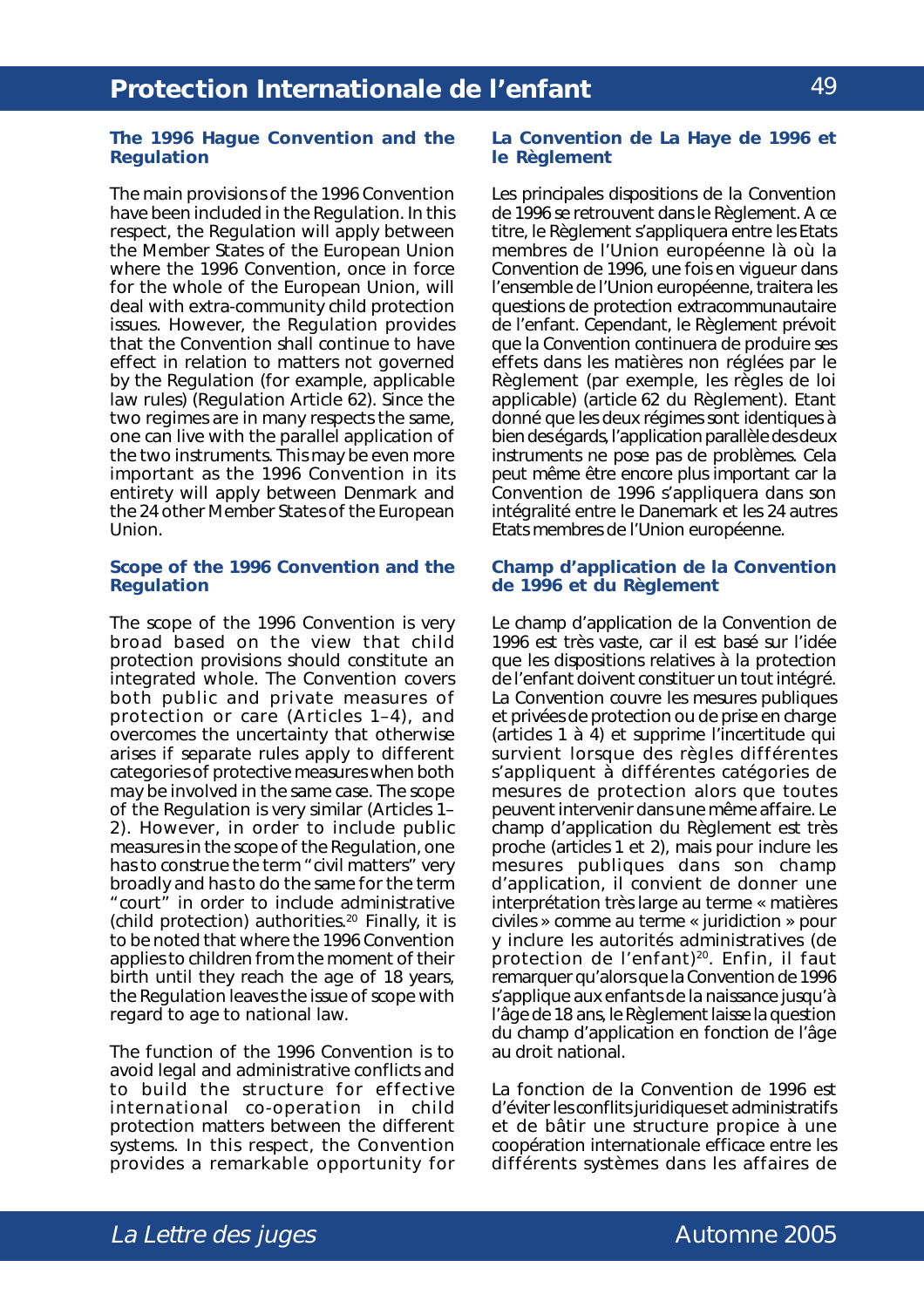building bridges between legal systems having diverse cultural or religious backgrounds. The foundations of the bridges are composed of rules on jurisdiction, applicable law, recognition, enforcement and co-operation.

#### **Jurisdiction Rules under the 1996 Convention and the Regulation**

Both the Convention and the Regulation centralise jurisdiction in the authorities of the State of the habitual residence of the child and avoid all competition of authorities having concurrent jurisdiction (Convention Article 5 and Regulation Article 8), except for adapting the jurisdiction of the habitual residence to situations that have changed (Convention Articles 5(2), 7 and 14 and Regulation Articles 8 and 10), or for the lack of habitual residence (Convention Article 6 and Regulation Article 13), such as for internationally displaced children or refugees. The jurisdiction of authorities other than those of the State of the habitual residence would have, in principle, to have been requested or authorised by the authorities of this State, where it appears that these other authorities would be in a better position to assess the best interests of the child in a particular case (Convention Articles 8 and 9 and Regulation Article 15).<sup>21</sup> In certain cases of emergency or when provisional measures with a local effect are needed, a local jurisdiction may be exercised autonomously. However, this exercise will remain limited by the measures taken or to be taken by the normally competent authority (Convention Articles 11 and 12 and Regulation Article 20). The only exception to the principle of avoiding concurrent jurisdiction is the jurisdiction of the divorce court (Convention Article 10 and Regulation Articles 3 and 12). It may be called upon, under strict conditions, to take child protection measures.

#### **Applicable Law Rules under the 1996 Convention**

As the Regulation does not provide applicable law rules, the rules set out in the 1996 Convention will be applicable between Member States of the European Union. The principle set in the Convention is to the effect that when exercising their jurisdiction

protection de l'enfant. A cet égard, la Convention offre une remarquable opportunité de jeter des ponts entre des systèmes juridiques s'inscrivant dans des contextes culturels ou religieux diversifiés, les fondations de ses ponts étant formées des règles relatives à la compétence, à la loi applicable, à la reconnaissance, à l'exécution et à la coopération.

#### **Règles de compétence au titre de la Convention de 1996 et du Règlement**

La Convention comme le Règlement attribuent la compétence aux autorités de l'Etat de résidence habituelle de l'enfant et évitent toute compétence simultanée des autorités (article 5 de la Convention et article 8 du Règlement), excepté en ce qui concerne l'adaptation de la compétence de l'Etat de résidence habituelle à des situations nouvelles (articles 5(2), 7 et 14 de la Convention et articles 8 et 10 du Règlement) ou l'absence de résidence habituelle (article 6 de la Convention et article 13 du Règlement), par exemple pour les enfants internationalement déplacés ou réfugiés. La compétence des autorités autres que celles de l'Etat de résidence habituelle devrait, en principe, être demandée ou autorisée par les autorités de cet Etat lorsqu'il apparaît que ces autres autorités seraient mieux à même d'apprécier l'intérêt supérieur de l'enfant dans un cas particulier (articles 8 et 9 de la Convention et article 15 du Règlement)<sup>21</sup>. Dans certains cas d'urgence ou lorsque des mesures provisoires ayant une efficacité territoriale restreinte sont nécessaires, une compétence locale peut s'exercer à titre autonome. Cependant, cet exercice restera limité par les mesures prises ou à prendre par l'autorité normalement compétente (articles 11 et 12 de la Convention et article 20 du Règlement). La seule exception au principe consistant à éviter la compétence simultanée est la compétence du tribunal ayant prononcé le divorce (article 10 de la Convention et articles 3 et 12 du Règlement). Il peut être amené, dans des conditions strictement définies, à prendre des mesures de protection de l'enfant.

#### **Règles relatives à la loi applicable en vertu de la Convention de 1996**

Etant donné que le Règlement ne prévoit pas de règles relatives à la loi applicable, les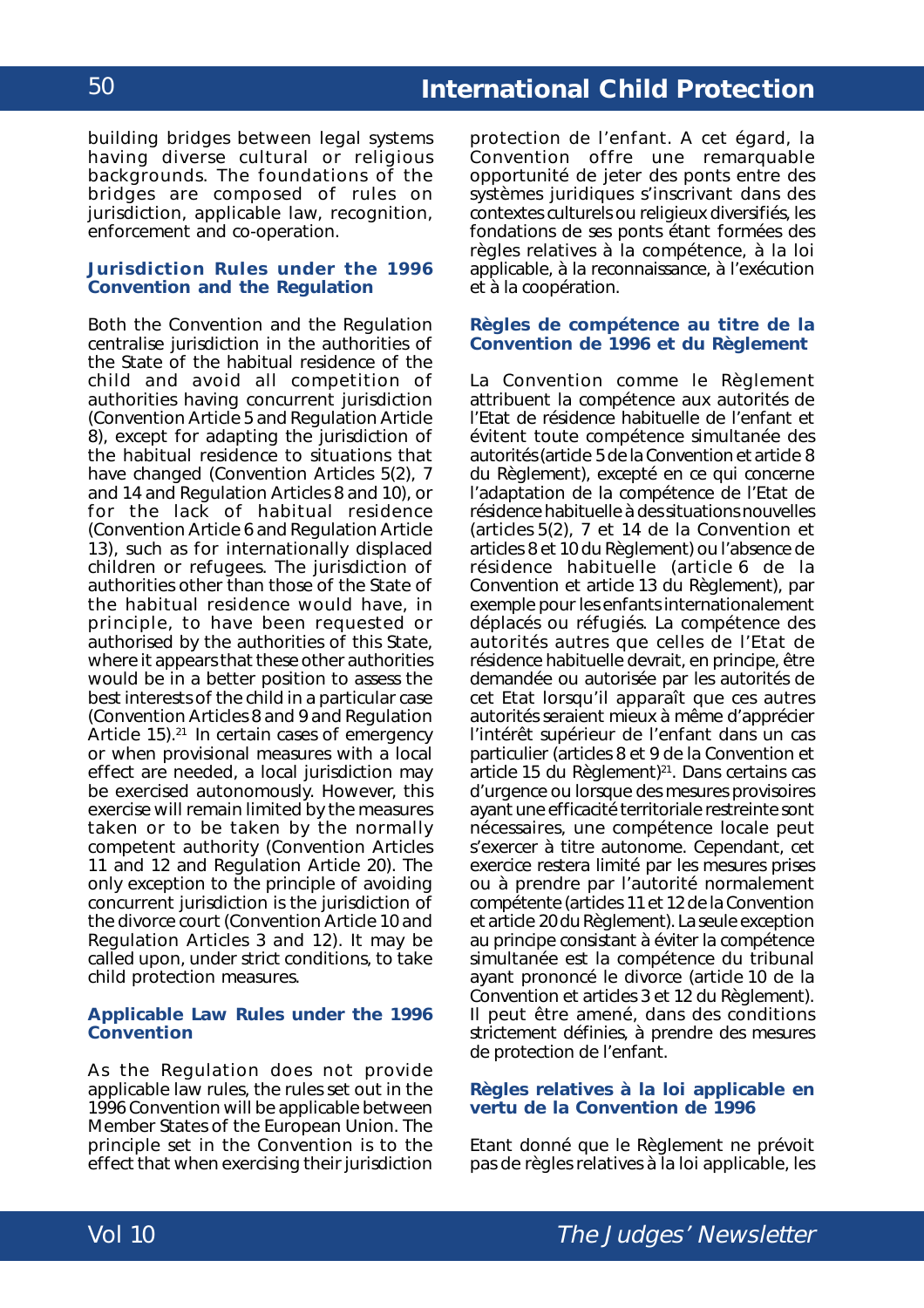in relation to measures of protection the authorities of the Contracting States shall apply their internal law (Article 15). In relation to the attribution, exercise or extinction of parental responsibility, the Convention lays down a rule of conflict of laws designating the law of the State of the habitual residence of the child (Articles 16 and 17). These rules are complemented by other provisions dealing with the protection of third parties (Article 19), the universal character of the applicable law provisions (Article 20), *renvoi* (Article 21) and conflicts of systems for choice of law as well as with the exception for public policy (Article 22).

#### **Rules for the Recognition and Enforcement of Decisions under the 1996 Convention and the Regulation**

The rules for recognition and enforcement under the 1996 Convention and the Regulation are similar, with the exception that the latter dispenses with *exequatur* procedure or any other procedure for the recognition and enforcement (Articles 40-45) of certain decisions concerning access rights and of certain decisions resulting in the return of the child under Article 11(8) of the Regulation (*see below* under the part entitled "The Order of Non-return is subject to the Custody Decision of the Court of the Habitual Residence").

Therefore, where the grounds for refusal of recognition set out in the 1996 Convention would be applicable to any decision within the scope of the Convention (Convention Article 23) such grounds, in the Regulation, will be limited to judgments relating to divorce, legal separation or marriage annulment (Regulation Article 22) and judgments relating to parental responsibility (Regulation Article 23). With regard to judgments relating to parental responsibility, both instruments include grounds for refusal based on public policy (Convention Article 23(2)*d*) and Regulation Article 23(a)), the child's opportunity to be heard (Convention Article 23(2)*b*) and Regulation Article 23(b)), the opportunity for the person claiming that the judgment infringes his or her parental responsibility to be heard (Convention Article 23(2)*c*) and Regulation Article 23(d)), conflicting decisions (Convention Article 23(2)*e*) and Regulation

règles énoncées dans la Convention de 1996 s'appliqueront entre les Etats membres de l'Union européenne. Le principe exposé dans la Convention veut que dans l'exercice de la compétence qui leur est attribuée en matière de mesures de protection, les<br>autorités des Ftats contractants autorités des Etats contractants appliqueront leur loi interne (article 15). En ce qui concerne l'attribution, l'exercice ou l'extinction de la responsabilité parentale, la Convention fixe une règle de conflit de lois désignant la loi de l'Etat de la résidence habituelle de l'enfant (articles 16 et 17). Ces règles sont complétées par quelques dispositions relatives à la protection des tiers (article 19), au caractère universel des dispositions relatives à la loi applicable (article 20), au renvoi (article 21) et aux conflits de systèmes pour le choix de la loi ainsi qu'à l'exception d'ordre public (article 22).

#### **Règles applicables à la reconnaissance et à l'exécution des décisions au titre de la Convention de 1996 et du Règlement**

Les règles de reconnaissance et d'exécution prévues par la Convention de 1996 et le Règlement sont similaires, si ce n'est que ce dernier supprime la procédure d'exequatur ou toute autre procédure pour la reconnaissance et l'exécution (articles 40 à 45) de certaines décisions relatives au droit de visite et de certaines décisions ayant comme résultat le retour de l'enfant en vertu de l'article 11(8) du Règlement (voir ci-dessous, la partie intitulée « L'ordonnance de non-retour est soumise à la décision du tribunal de résidence habituelle de l'enfant sur la garde »).

Par conséquent, alors que les motifs de nonreconnaissance exposés dans la Convention de 1996 seraient applicables à toute décision entrant dans le champ d'application de la Convention (article 23 de la Convention), les motifs seront limités, dans le Règlement, aux décisions rendues en matière de divorce, de séparation de corps ou d'annulation de mariage (article 22 du Règlement) et aux décisions rendues en matière de responsabilité parentale (article 23 du Règlement). En ce qui concerne les décisions relatives à la responsabilité parentale, les deux instruments prévoient des motifs de non-reconnaissance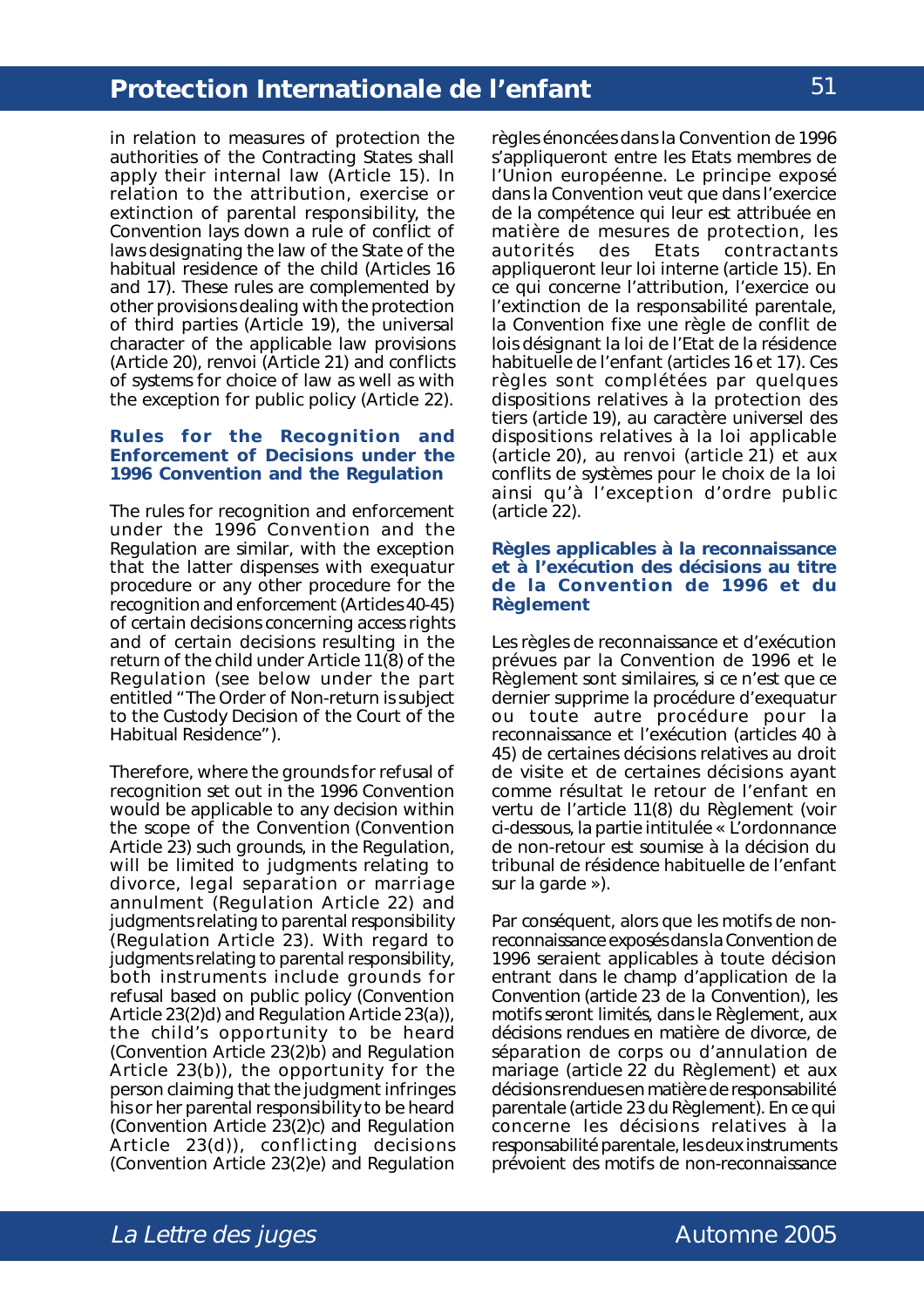Article 23(e)) and the non-compliance with the consultation procedure set out for the placement of the child in another Contracting State (Convention Article 23(2)*f*) and Regulation Article 23(f)). Both instruments include provisions dealing with preventive action for recognition and nonrecognition (Convention Article 24 and Regulation Article 21(3)). Finally, a system of declaration of enforceability, or registration for purposes of enforcement can be found in both instruments (Convention Article 26 and Regulation Article 28).

It is important to note that the Regulation shall apply as concerns the recognition and enforcement within the European Union of a judgment given in a court of a Member State of the European Union in respect of a matter relating to the Convention, even if the child concerned has his or her habitual residence on the territory of a third State which is a Contracting Party to the 1996 Convention (Regulation Article 61).

#### **Co-operation under the 1996 Convention and the Regulation**

Both instruments provide for the institution in each Contracting State of a Central Authority. That is the fixed point of contact for authorities of other Contracting States to reply to their requests. In principle, there are no obligations to take an initiative, give information or co-ordinate in advance the taking of measures without requests imposed on Central Authorities (Convention Articles 29-32 and Regulation Articles 53-55). However, the co-operation under the 1996 Convention goes further than the Regulation in the case of consultation procedures set out for the placement of a child in another Contracting State which involves authorities with jurisdiction under Articles 5-10 of the Convention (Convention Article 33 and Regulation Article 56). It allows communications and direct requests for information between the authorities of different Contracting States called upon to take measures of protection, for example, with regard to securing the implementation of effective exercise of access and contact rights or ensuring that the child is kept out of danger (Convention Articles 34-37). Similar communications could probably

fondés sur l'ordre public (article 23(2)*d*) de la Convention et article 23(a) du Règlement), la possibilité pour l'enfant d'être entendu (article 23(2)*b*) de la Convention et article 23(b) du Règlement), la possibilité pour la personne alléguant que le jugement fait obstacle à l'exercice de sa responsabilité parentale d'être entendue (article 23(2)*c*) de la Convention et article 23(d) du Règlement), le caractère contradictoire des décisions (article 23(2)*e*) de la Convention et article 23(e) du Règlement) et l'incompatibilité / le nonrespect de la procédure de consultation prévue pour le placement de l'enfant dans un autre Etat contractant (article 23(2)*f*) de la Convention et article 23(f) du Règlement). Les deux instruments prévoient des dispositions ayant trait à l'action préventive pour la reconnaissance ou non-reconnaissance (article 24 de la Convention et article 21(3) du Règlement) et un système de déclaration d'exequatur ou d'enregistrement aux fins d'exécution (article 26 de la Convention et article 28 du Règlement).

Il faut souligner que le Règlement s'applique à la reconnaissance et à l'exécution, au sein de l'Union européenne, d'une décision rendue par un tribunal d'un Etat membre de l'Union européenne en ce qui concerne une matière relative à la Convention, même si l'enfant concerné a sa résidence habituelle sur le territoire d'un Etat tiers qui est partie contractante à la Convention de 1996 (article 61 du Règlement).

## **Coopération dans le cadre de la Convention de 1996 et du Règlement**

Les deux instruments prévoient l'institution, dans chaque Etat contractant, d'une Autorité centrale qui constitue le point de contact fixe répondant aux demandes des autorités des autres Etats contractants. En principe, les Autorités centrales n'ont aucune obligation, en l'absence de demande, de prendre une initiative, de donner une information ou de coordonner des mesures à l'avance (articles 29 à 32 de la Convention et articles 53 à 55 du Règlement). Cependant, la coopération au titre de la Convention de 1996 va plus loin que le Règlement dans le cas des procédures de consultation pour le placement d'un enfant dans un autre Etat contractant qui

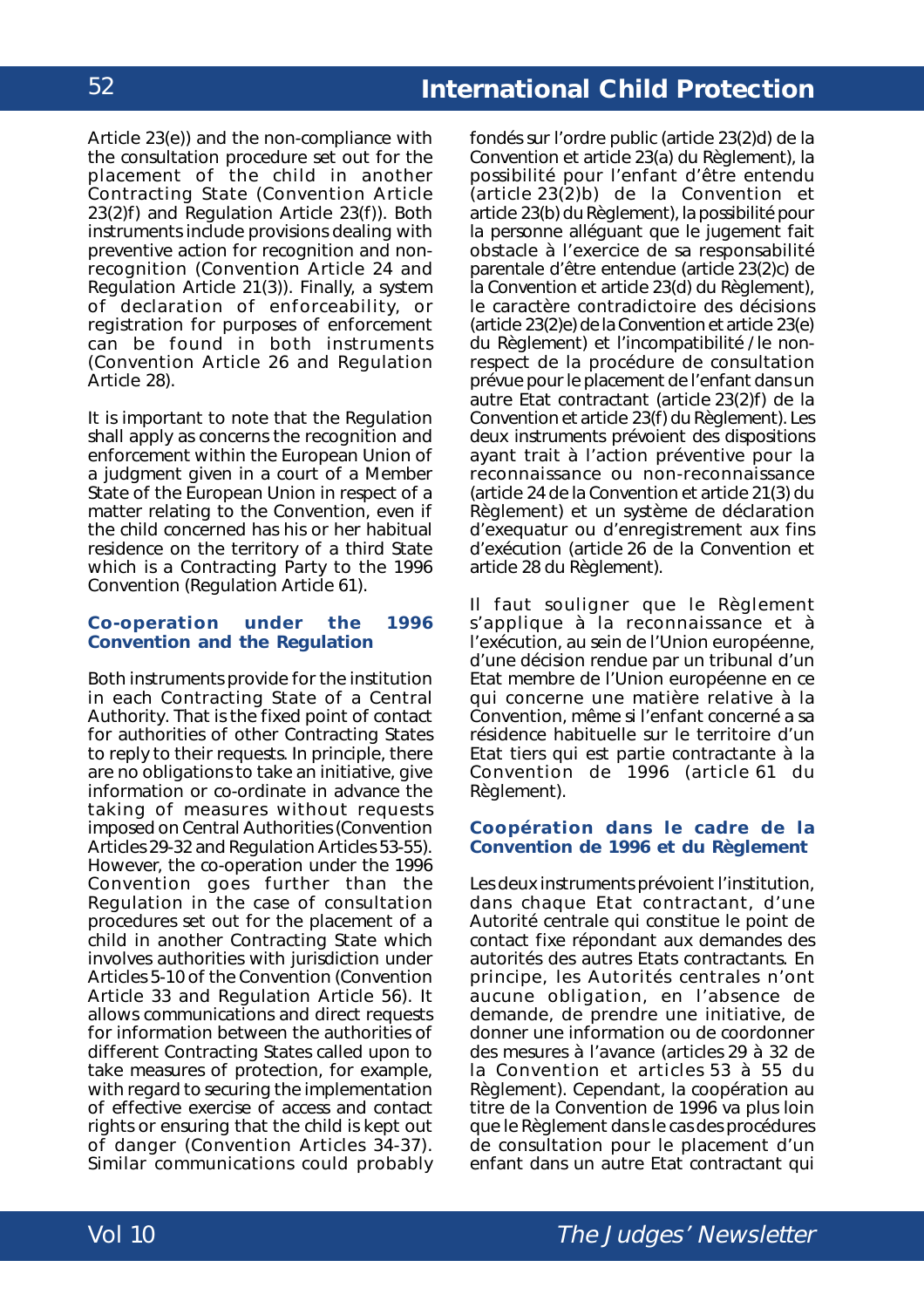take place within the European Union through the European Judicial Network in Civil and Commercial Matters but not the Regulation *per se*. Finally, the 1996 Convention allows Central Authorities to conclude between them agreements to facilitate their co-operation (Convention Article 39).

#### **Reinforcement of the 1980 Convention on International Child Abduction**

The 1996 Convention reinforces the 1980 Convention by underlining the primary role played by the authorities of the habitual residence of the child in deciding any measures that may be needed to protect the child in the long term. It also adds to the efficacy of any temporary protective measures ordered by a judge when returning a child to the country from which the child was taken, by making such orders enforceable in that country until such time as the authorities there are able themselves to put in place necessary protections. The same principle is embodied in the Regulation.

#### **The 1980 Convention and the Regulation**

The Regulation provides that the 1980 Convention will remain in force between all the Member States of the European Union thus ensuring a continued intra and extracommunity application of the Convention. Furthermore, the Regulation supplements the Convention with additional rules with a view to achieving closer co-operation and more integration. These new rules appear to be in conformity with the Convention and in some cases in harmony with already existing rules or practice. The new rules of the Regulation prevail over the rules of the Convention in relations between Member States in matters covered by the Regulation (Regulation Article 60).

#### **The Definition of "Wrongful Removal or Retention" Supplemented**

The definition of "wrongful removal or retention" in the Regulation (Article 2(11)) is very similar to the definition in the 1980 Convention (Article 3). However, the Regulation adds that custody is "considered

implique des autorités compétentes en vertu des articles 5 à 10 de la Convention (article 33 de la Convention et article 56 du Règlement). Elle permet des communications et des demandes directes d'informations entre les autorités de différents Etats contractants appelées à prendre des mesures de protection, par exemple pour garantir l'exercice effectif du droit de visite et du droit d'entretenir des contacts réguliers ou assurer que l'enfant est tenu hors de danger (articles 34 à 37 de la Convention). Des communications du même ordre pourraient sans doute intervenir au sein de l'Union européenne par le biais du Réseau judiciaire européen en matière civile et commerciale mais pas par celui du Règlement en tant que tel. Enfin, la Convention de 1996 autorise les Autorités centrales à conclure entre elles des accords visant à faciliter leur coopération (article 39 de la Convention).

#### **Renforcement de la Convention de 1980 sur l'enlèvement international d'enfants**

La Convention de 1996 renforce la Convention de 1980 en soulignant le rôle primordial joué par les autorités de l'Etat de la résidence habituelle de l'enfant pour statuer sur toutes mesures de protection de l'enfant nécessaires à long terme. Elle renforce également l'efficacité de toutes les mesures de protection temporaires prises par un juge lorsqu'il ordonne le retour d'un enfant vers l'Etat sur le territoire duquel il a été enlevé, en rendant de telles mesures exécutoires dans cet Etat jusqu'à ce que ses autorités mettent elles-mêmes en place les mesures de protection nécessaires. Le même principe est exposé dans le Règlement.

#### **La Convention de 1980 et le Règlement**

Le Règlement prévoit que la Convention de 1980 restera en vigueur entre tous les Etats membres de l'Union européenne, ce qui garantira la continuité de l'application intraet extracommunautaire de la Convention. En outre, le Règlement complète la Convention par des règles additionnelles destinées à renforcer la coopération et l'intégration. Ces nouvelles règles semblent conformes à la Convention et dans certains cas compatibles avec les règles ou pratiques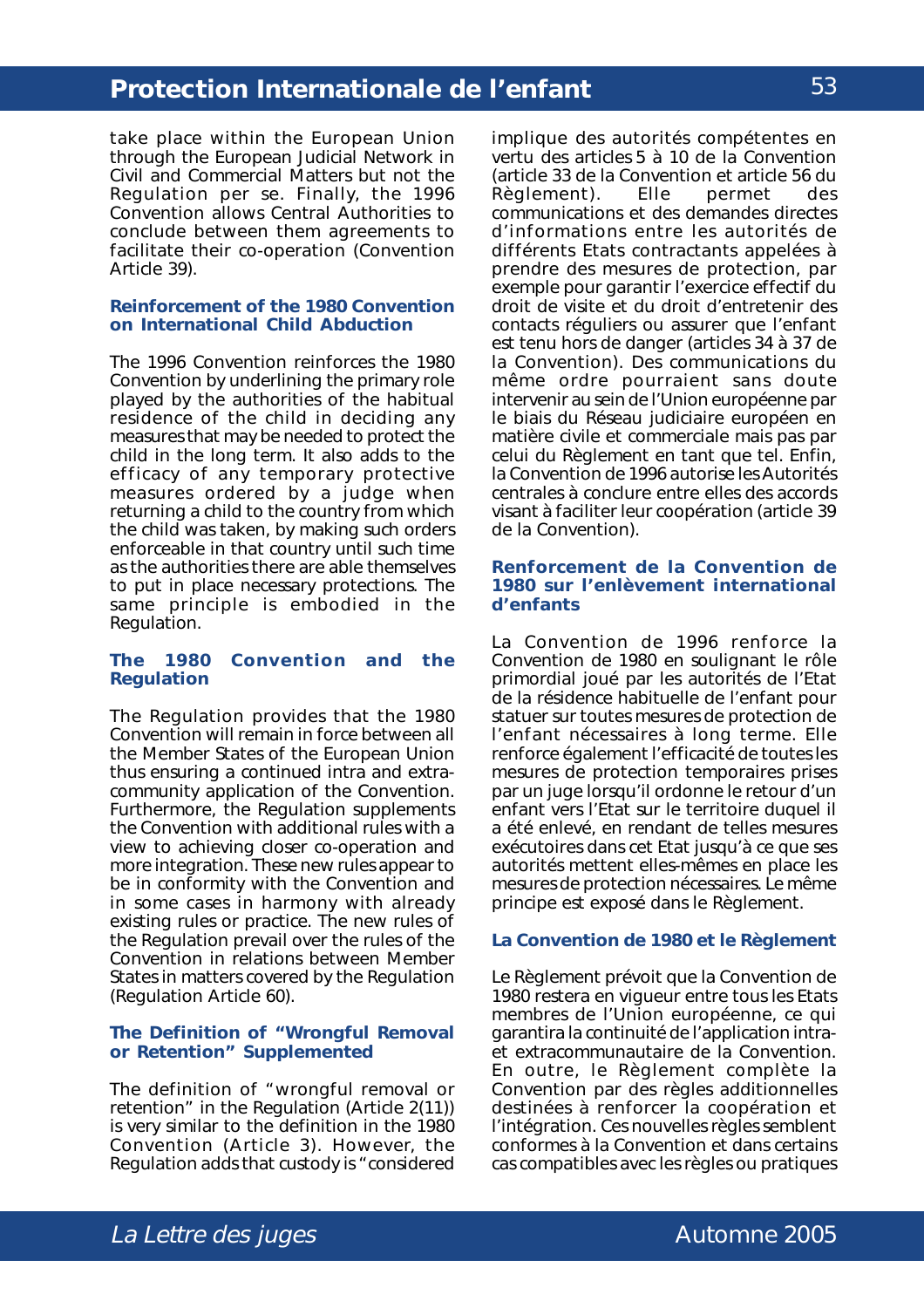to be exercised jointly when […] one of the holders of parental responsibility cannot decide on the child's place of residence without the consent of another holder of parental responsibility." As a result, the removal of a child from one Member State to another without the joint consent of the holders of parental responsibility would constitute child abduction under the Regulation. This new rule is in line with leading case law under the Convention<sup>22</sup> and will prove useful to legal practitioners and judges of the civil law tradition that are limited to the application of the law as provided in treaty texts and statutory norms or equivalents.

## **The Opportunity to be Heard**

The Regulation provides that when applying Articles 12 and 13 of the 1980 Convention, it shall be ensured that the child is given the opportunity to be heard during the proceedings unless this appears inappropriate having regard to the age or degree of maturity of the child (Regulation Article 11(2)). This is not intended to modify the applicable national procedures or existing practice. Therefore, the child could be heard either directly by the judge or through an expert. For many States, this provision flows from the case law of the European Court of Human Rights and its interpretation, in particular, of Articles 6 and 8 of the *European Convention for the protection of Human Rights and Fundamental Freedoms* and Article 12 of the *United Nations Convention of 1989 on the Rights of the Child*. 23 Where it was not possible to reach an agreement in 1980 it is now possible to provide a rule in this respect.

### **The Decision must be Rendered within a Six-week Period**

Under the Regulation, courts must apply the most expeditious procedures available under national law and issue a decision within a six-week period from being seized with the request (Regulation Article 11(3)). This strict deadline imposed on the courts is welcomed as it provides for a stronger obligation than the soft deadline that is found in Article 11 of the 1980 Convention. This is in line with the implementing legislation of a number of States<sup>24</sup> and

existantes. Les nouvelles règles du Règlement prévalent sur les règles de la Convention dans les relations entre les Etats membres dans les matières réglées par le Règlement (article 60 du Règlement).

#### **Définition de « déplacement ou nonretour illicites de l'enfant » complétée**

La définition du « déplacement ou nonretour illicites » du Règlement (article 2(11)) est très proche de celle de la Convention de 1980 (article 3). Toutefois, le Règlement ajoute que la garde est « considérée comme étant exercée conjointement lorsque l'un des titulaires de la responsabilité parentale ne peut […] décider du lieu de résidence de l'enfant sans le consentement d'un autre titulaire de la responsabilité parentale ». Il en résulte que le déplacement d'un enfant d'un Etat membre dans un autre sans le consentement conjoint des titulaires de la responsabilité parentale constituerait un enlèvement d'enfant au titre du Règlement. Cette nouvelle règle est conforme à la jurisprudence prédominante rendue au titre de la Convention<sup>22</sup> et se révélera utile aux praticiens du droit et aux juges de droit civil qui sont limités à l'application de la loi énoncée dans les textes des traités et les règlements ou équivalents.

### **La possibilité d'être entendu**

Le Règlement prévoit qu'en cas d'application des articles 12 et 13 de la Convention de 1980, il y a lieu de veiller à ce que l'enfant ait la possibilité d'être entendu au cours de la procédure à moins que cela n'apparaisse inapproprié eu égard à son âge ou à son degré de maturité (article 11(2) du Règlement). Cette disposition n'est pas destinée à modifier les procédures nationales applicables ou la pratique. L'enfant pourrait donc être entendu soit directement par le juge, soit par l'intermédiaire d'un expert. Pour de nombreux Etats, cette disposition découle de la jurisprudence de la Cour européenne des droits de l'Homme et de son interprétation, en particulier des articles 6 et 8 de la *Convention européenne de sauvegarde des droits de l'Homme et des libertés fondamentales* et de l'article 12 de la *Convention des Nations Unies de 1989 relative aux droits de l'enfant<sup>23</sup>.* Alors qu'un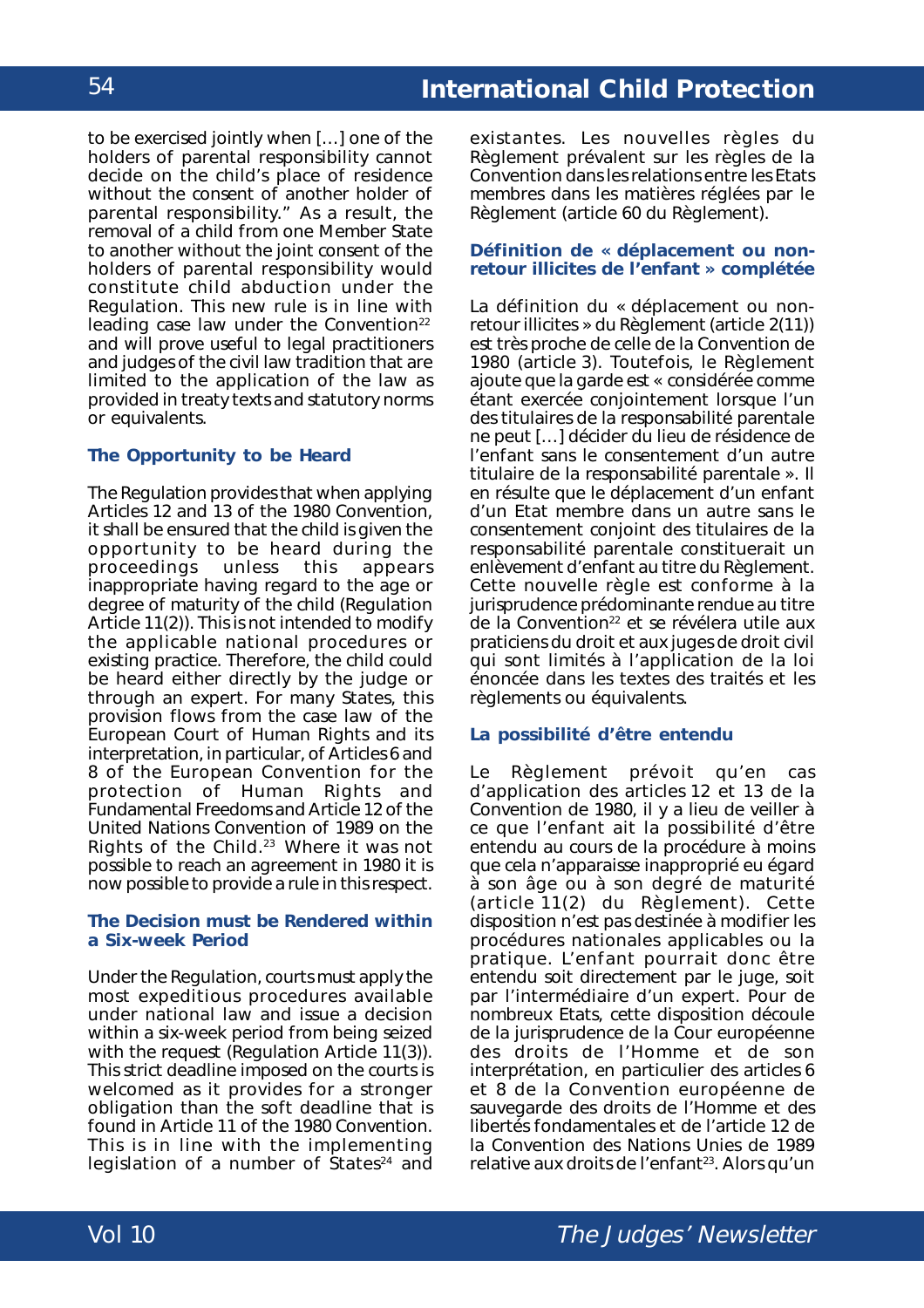shows that regional integration sometimes allows for the development of stricter rules. However, it remains to be seen whether this period also includes the appeal stage.

### **The Protection of the Child After Her or His Return must be Arranged in Advance**

The Regulation reinforces the principle that the court shall order the immediate return of the child by restricting the exceptions to a strict minimum. The Regulation adds to Article 13(1)(b) of the 1980 Convention that is when the return of the child would expose her or him to physical or psychological harm or otherwise place her or him in an intolerable situation. Under the Regulation, it will not be possible for a court in the future to refuse to return a child if it is established that adequate arrangements have been made to secure the protection of the child from the grave risk after her or his return. To judges from the common law tradition this may not seem like a new procedure. $25$ To civil law judges this may result in substantial changes in practice. It could be that in the future, judges from the civil law tradition will attach conditions or undertakings to return orders, if provided for under their law. This provision may encourage direct judicial communications between judges in order to discuss and assess whether adequate arrangements can be or have been made to secure the protection of the child upon return.<sup>26</sup> This, in turn, may result in mirror orders being put in place in the State of habitual residence. Finally, it may encourage the parties to achieve agreement with regard to arrangements following return.

#### **The Order of Non-return is Subject to the Custody Decision of the Court of the Habitual Residence of the Child**

Finally, the most innovative rule included in the Regulation is the obligation in the case of a non-return order to transmit immediately (within one month) a copy of the court order of non-return to the competent court of origin (Regulation Article 11(6)-(8)). The order will be transmitted either directly or through Central Authorities with all the relevant documents, in particular a transcript of the

accord n'avait pu être trouvé en 1980, une règle a pu être instaurée à cet égard.

### **La décision doit être rendue dans un délai de six semaines**

Le Règlement dispose que les tribunaux doivent appliquer les procédures les plus rapides prévues par le droit national et rendre une décision au plus tard six semaines après leur saisine (article 11(3) du Règlement). Ce strict délai imposé aux tribunaux est le bienvenu car il pose une obligation plus contraignante que l'article 11 de la Convention de 1980. Cette obligation est conforme à la législation de transposition de plusieurs Etats<sup>24</sup> et montre que l'intégration régionale permet parfois d'établir des règles plus strictes. Toutefois, il reste à voir si ce délai inclut aussi la phase d'appel.

### **La protection de l'enfant après son retour doit être organisée à l'avance**

Le Règlement renforce le principe suivant lequel le tribunal doit ordonner le retour immédiat de l'enfant en restreignant les exceptions au strict minimum. Le Règlement complète l'article 13(1)(b) de la Convention de 1980, à savoir lorsque le retour de l'enfant l'exposerait à un danger physique ou psychologique ou le placerait de toute autre manière dans une situation intolérable, en disposant qu'un tribunal ne pourra pas refuser le retour d'un enfant s'il est établi que des dispositions adéquates ont été prises pour assurer la protection de l'enfant du risque grave après son retour. Pour les juges de *common law*, ce principe ne semblera peutêtre pas nouveau<sup>25</sup>, mais il pourrait sensiblement modifier les pratiques des juges de droit civil. Il se pourrait en effet qu'à l'avenir, ces derniers assortissent les ordonnances de retour de conditions ou d'engagements si la loi les y autorise, ce qui pourrait encourager les communications directes entre juges pour déterminer si des dispositions adéquates peuvent être ou ont été prises pour assurer la protection de l'enfant à son retour<sup>26</sup>. Cela pourrait aboutir à la mise en œuvre « d'ordonnances miroirs » dans l'Etat de résidence habituelle et, enfin, encourager les parties à trouver un accord sur les dispositions à prendre après le retour.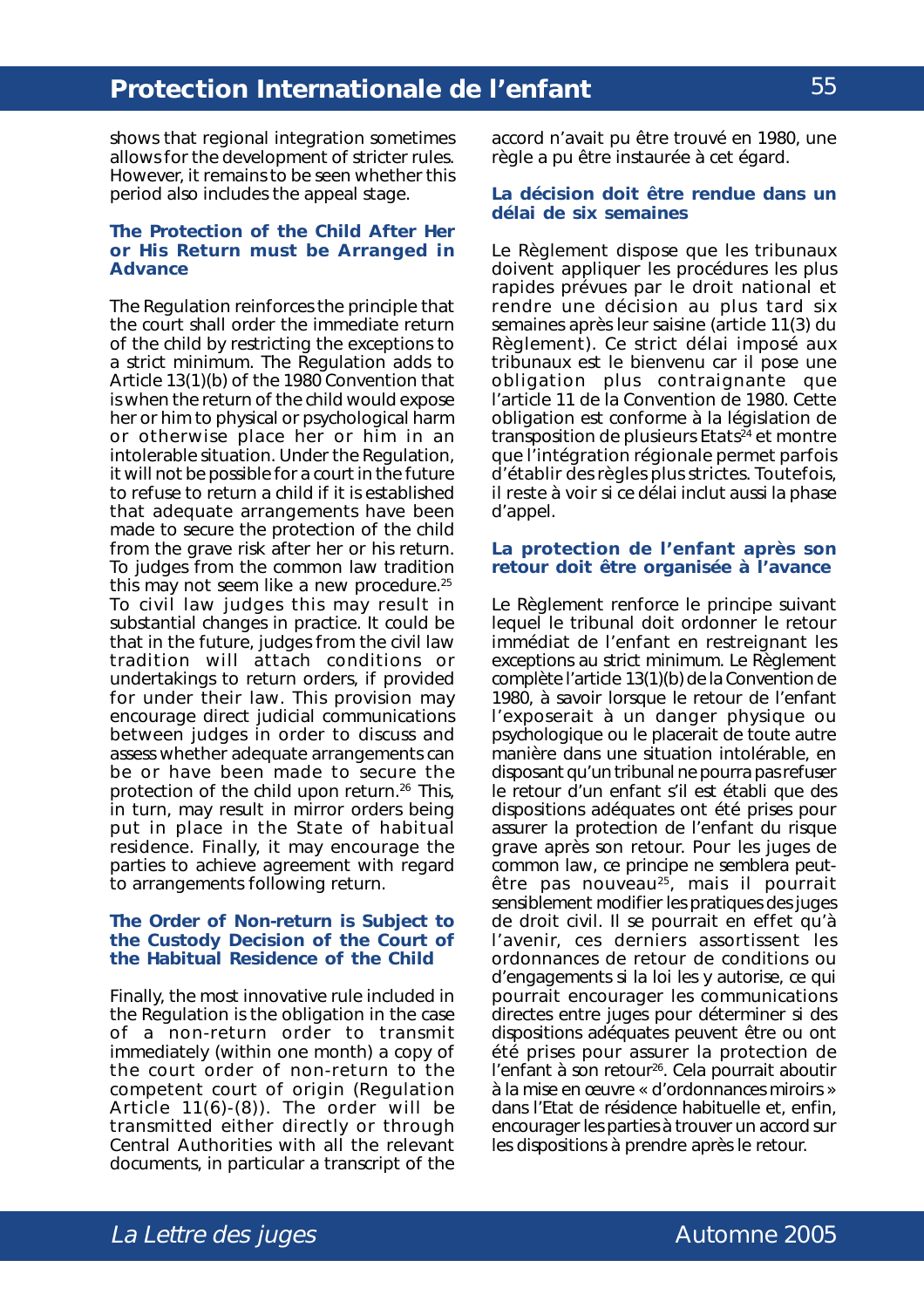hearings before the court. This documentation will allow the competent court, the one of the State of habitual residence immediately before the wrongful removal or retention of the child, to undertake custody proceedings. Upon reception of the case, if it has not already been seized by one of the parties, the court or the Central Authority of the State of origin must notify the parties and invite them to make submissions to the court within three months of the notification. The court shall close the case if no submissions have been made within the time limit and a new habitual residence will be established in favour of the child in the Member State to which he or she was wrongfully removed or retained. On the other hand, if upon submissions of the parties, the court grants custody to the left behind parent, that decision will prevail over the non-return order. The decision on custody will be enforceable under the Regulation in order to secure the return of the child.

## **Conclusions**

Further to the coming into force of the Regulation and the proliferation of regional and international norms in relation to the international protection of children, the challenges remain, if not increase. There is no single court having the last say with regard to these norms. Furthermore, the successful application and operation of these norms is dependent on a highly integrated system of co-operation embracing all the actors involved therein such as judges, legal practitioners, members of Central Authorities, social workers and law enforcement officers.

Just as with the experience gained under the 1980 Convention, it is even more true today that this area of the law calls for<br>specialised iudges, concentrated concentrated jurisdiction, the appointment of liaison judges and direct judicial communications. In this respect, within Europe, the same judges should be entrusted with the application of the 1980 and 1996 Conventions and of the Regulation. The same should also be recommended with regard to Central Authorities under the three instruments. It is also important to stress that Central Authorities should be

#### **L'ordonnance de non-retour est soumise à la décision du tribunal de résidence habituelle de l'enfant sur la garde**

Enfin, la règle la plus innovante prévue au Règlement est l'obligation, en cas<br>d'ordonnance de non-retour, de non-retour, de transmettre immédiatement (sous un mois) une copie de l'ordonnance de non-retour au tribunal compétent du pays d'origine (article 11(6) à (8) du Règlement). L'ordonnance sera transmise directement ou par l'intermédiaire des Autorités centrales avec tous les documents pertinents, en particulier un compte rendu des audiences. Cette documentation permettra au tribunal compétent, celui de l'Etat où l'enfant avait sa résidence habituelle immédiatement avant le déplacement ou le non-retour illicites, d'entreprendre une procédure relative à la garde. A réception du dossier, s'il n'a pas encore été saisi par l'une des parties, le tribunal ou l'Autorité centrale de l'Etat d'origine doit notifier l'information aux parties et les inviter à présenter des observations au tribunal dans un délai de trois mois suivant la notification. Le tribunal clôt l'affaire en l'absence d'observation dans ce délai et une nouvelle résidence habituelle sera fixée en faveur de l'enfant dans l'Etat membre dans lequel il a été illégalement déplacé ou retenu. En revanche, dans le cas où, à réception des observations des parties, le tribunal octroie la garde au parent dépossédé, cette décision prévaudra sur l'ordonnance de non-retour. La décision relative à la garde sera exécutoire en vertu du Règlement afin de garantir le retour de l'enfant.

## **Conclusions**

Après l'entrée en vigueur du Règlement et la prolifération des normes régionales et internationales dans le domaine de la protection internationale des enfants, les difficultés subsistent, voire s'accentuent. Aucun tribunal n'a le dernier mot concernant ces normes. En outre, l'application et le bon fonctionnement de ces normes dépendent d'un système hautement intégré de coopération embrassant tous les acteurs qui y participent tels que les juges, les praticiens du droit, le personnel des Autorités centrales, les travailleurs sociaux et les forces de l'ordre.

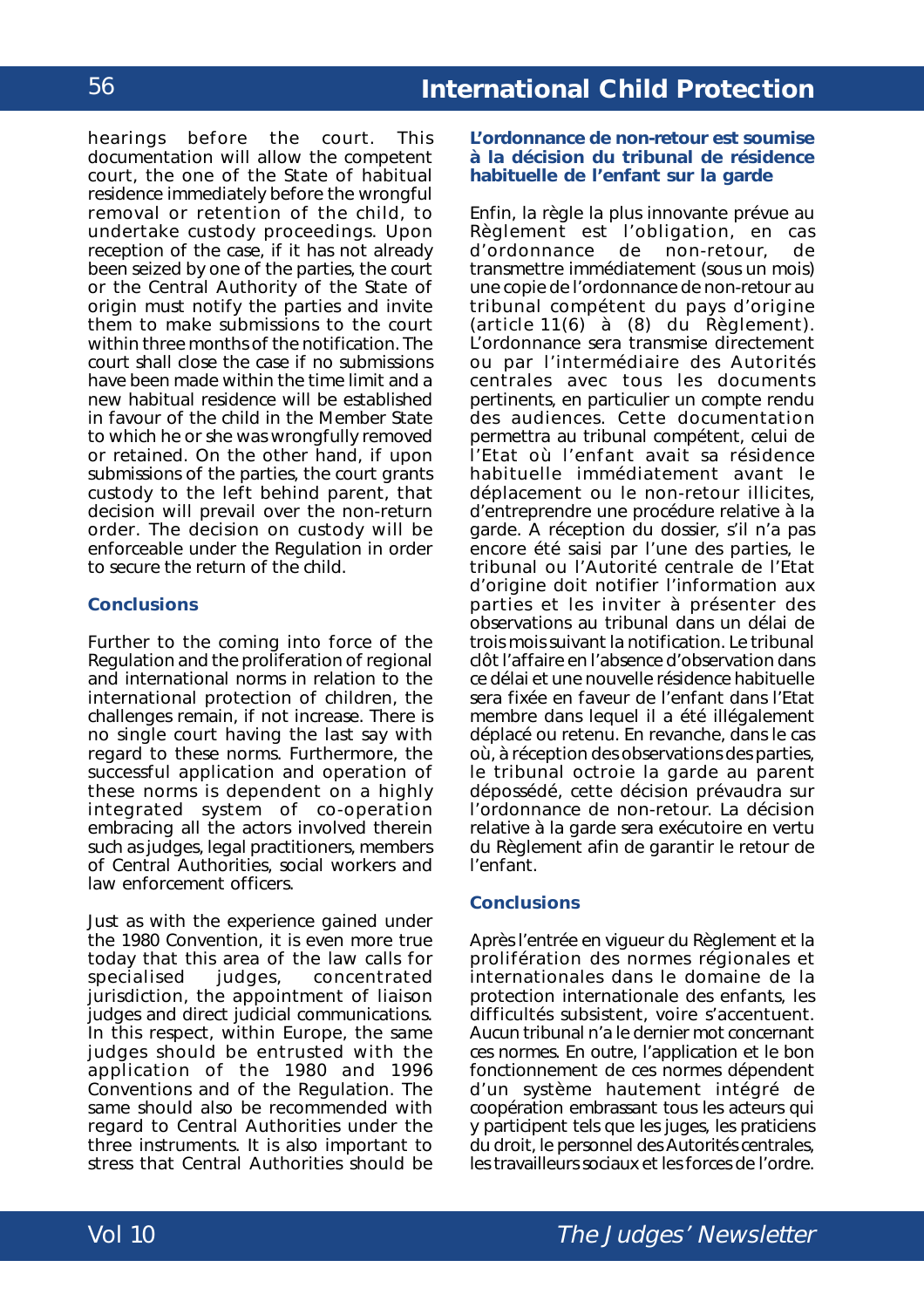provided with sufficient funding and adequately trained human resources. Furthermore, legal training should be offered to legal practitioners in this area. Guides to Good Practice such as the ones already developed should also be contemplated. Judges in this area should also be supported through judicial seminars, judicial newsletters and judicial networks. Finally, the use of mediation where relevant should be encouraged and the role of non-governmental organisations to assist parents and children is to be underlined.

However, the 1996 Convention has to come into force for the whole of Europe as soon as possible. In this respect, the Hague Conference urges the Member States of the European Union that have not yet ratified the Convention to collectively do so as soon as possible for the benefit of the many children and parents, from within and outside the European Union, which are left waiting in the shadows. It is hoped that Spain and the United Kingdom can overcome the blockage over Gibraltar that is undoubtedly affecting many children in Europe and around the world.

#### **NOTES**

- 16 Treaty of Amsterdam amending the Treaty on European Union, the Treaties establishing the European Communities and certain related acts, title VI, Articles 61 (c) and 65.
- 17 Conclusions of the Tampere European Council, point 33.
- 18 OJ L 338 of 23.12.2003, p. 1 (Brussels II*bis*) adopted on 27 November, and became operative on 1 March 2005.
- 19 *Council Regulation (EC) No 1347/2000 on Jurisdiction and Recognition and Enforcement of Judgments in Matrimonial Matters and in Matters of Parental Responsibility for Children of Both Spouses (2000)* OJ L160/19 (Brussels II) adopted on 29 May, come into force on 1 March 2001.
- 20 *See* Màrio Tenreiro and Monika Ekström, "Recent Development in EC Judicial Co-operation in the Field of Family Law", (2004) International Family Law, 30- 32. For a contrary opinion, *see* Ursula Rölke and Michael Busch, "Effect of Brussels II*bis* on Child Protection and Youth Welfare Services", (2004) International Family Law, 27-29.
- 21 It is worth noting that the new Regulation does not have a provision equivalent to Article 9 of the Convention.
- 22 *In the Marriage of Brandon* v. *Brandon* (1991) 14 Fam. LR 181 and available on INCADAT at < http:// www.incadat.com >: HC/E/AU 256; *Spini* v. *Spini*, [1994] N.B.J. No. 567 (Q.L.) and at INCADAT: HC/E/CA 766; *In the Marriage of Regino and Regino* v. *The Director-General, Department of Families Services and Aboriginal and Islander Affaires Central Authority* (1995) FLC 92-587, and at INCADAT: HC/E/AU 312; *Artso*

Tout comme pour l'expérience acquise dans le cadre de la Convention de 1980, il est encore plus vrai aujourd'hui que ce domaine de la loi demande des juges spécialisés, la concentration des compétences, la nomination de juges de liaison et des communications judiciaires directes. A cet égard, en Europe, les mêmes juges devraient se voir confier l'application des Conventions de 1980 et de 1996 et celle du Règlement. Les mêmes principes devraient être recommandés en ce qui concerne les Autorités centrales au titre des trois instruments. Il faut aussi insister sur le fait que les Autorités centrales devraient disposer de fonds suffisants et de personnel bien formé. En outre, une formation devrait être proposée aux juristes dans ce domaine. Il conviendrait aussi d'envisager des Guides de bonnes pratiques tels que ceux qui ont déjà été rédigés. Un dispositif d'appui aux juges dans ce domaine devrait être mis en place sous forme de séminaires judiciaires, de bulletins d'information à leur intention et de réseaux judiciaires. Enfin, le recours à la médiation devrait être encouragé lorsqu'elle est opportune et le rôle des organisations non gouvernementales pour aider les parents et les enfants est à souligner.

Toutefois, la Convention de 1996 doit entrer en vigueur dès que possible sur tout le territoire européen. La Conférence de La Haye exhorte les Etats membres de l'Union européenne qui n'ont pas encore ratifié la Convention à le faire collectivement au plus vite dans l'intérêt de nombreux enfants et parents, ressortissants ou non de l'Union européenne, que l'on laisse attendre dans l'ombre. Nous espérons que l'Espagne et le Royaume-Uni pourront dénouer la crise sur la question de Gibraltar, laquelle touche à n'en pas douter de nombreux enfants en Europe et dans le monde entier.

#### **NOTES**

- 16 Traité d'Amsterdam modifiant le Traité sur l'Union européenne, les traités instituant les Communautés européennes et certains actes connexes, Titre VI, articles 61(c) et 65.
- 17 Conclusions du Conseil européen de Tampere, point 33.
- 18 JO L 338 du 23 décembre 2003, p. 1. (Bruxelles II bis) adopté le 27 novembre et entré en vigueur le 1er mars 2005.
- 19 *Règlement (CE) N° 1347/2000 relatif à la compétence, la reconnaissance et l'exécution des décisions en matière matrimoniale et en matière de responsabilité parentale des enfants communs (2000)* JO L160/19 (Bruxelles II) adopté le 29 mai, entré en vigueur le 1er mars 2001.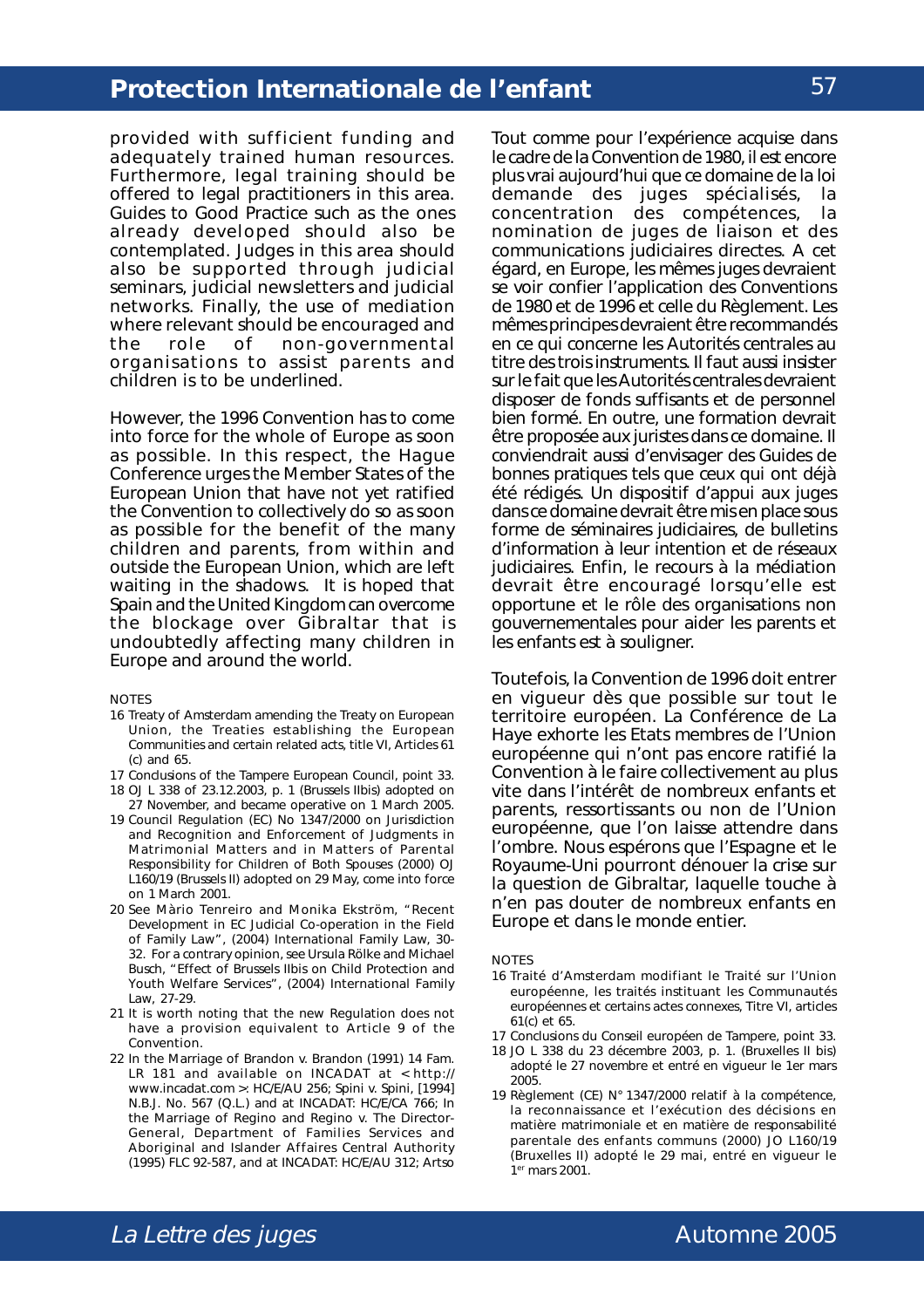v. *Artso* (1995) FLC 92-566 and at INCADAT: HC/E/AU 252; and, *M.* v. *K.*, 20/06/2000; Iceland Supreme Court and at INCADAT: HC/E/IS 363.

- 23 *The Judges' Newsletter on International Child Protection*, "Special Focus: the child's voice", a publication of the Hague Conference on Private International Law, Butterworths – Lexis-Nexis, Vol. VI / Autumn 2003, at p. 18. *See also* Andrea Schulz, "The New Brussels II Regulation and the Hague Conventions of 1980 and 1996", (2004) International Family Law, 22- 26.
- 24 *See* Hague Conference on Private International Law, *Guide to Good Practice under the Hague Convention of 25 October 1980 on the Civil Aspects of International Child Abduction, Part II – Implementing Measures*, Jordan Publishing Ltd., footnote no 145, at p. 37.
- 25 *Panazatou* v. *Pantazatos*, No FA 960713571S (Conn. Super. Ct. Sept. 24, 1997) and at INCADAT: HC/E/USs 97 ; *Re M. and J.* (Abduction) (International Judicial Collaboration) [1999] 3 FCR 721, and at INCADAT: HC/E/ UKe 266 ; and, *D.* v *G.* [2001] 1179 HKCU 1 and at INCADAT: HC/E/HK 595.
- 26 Preliminary Document No 6 of August 2002 on Practical mechanisms for facilitating direct international judicial communications in the context of the *Hague Convention of 25 October 1980 on the Civil Aspects of International Child Abduction*, drawn up by Philippe Lortie, First Secretary.
- 20 *Voir* Màrio Tenreiro et Monika Ekström, « *Recent Development in EC Judicial Co-operation in the Field of Family Law* », (2004) *International Family Law*, 30-32. Pour une opinion contraire, *voir* Ursula Rölke et Michael Busch, « *Effect of Brussels IIbis on Child Protection and Youth Welfare Services* », (2004) *International Family Law*, 27-29.
- 21 On notera que le nouveau Règlement ne contient pas de disposition équivalente à l'article 9 de la Convention.
- 22 *In the Marriage of Brandon* v. *Brandon* (1991) 14 Fam. LR 181 et disponible dans INCADAT à l'adresse < http:// www.incadat.com > : HC/E/AU 256 ; *Spini* v. *Spini*, [1994] N.B.J. No. 567 (Q.L.) et dans INCADAT : HC/E/CA 766 ; *In the Marriage of Regino and Regino* v. *The Director-General, Department of Families Services and Aboriginal and Islander Affaires Central Authority* (1995) FLC 92- 587, et dans INCADAT : HC/E/AU 312 ; *Artso* v. *Artso* (1995) FLC 92-566 et dans INCADAT : HC/E/AU 252 et *M.* v. *K.*, 20/06/2000; *Iceland Supreme Court* et dans INCADAT : HC/E/IS 363.
- 23 La Lettre des juges sur la protection internationale de l'enfant*,* « Thème de discussion : la voix de l'enfant », une publication de la Conférence de La Haye de droit international privé, Butterworths – Lexis-Nexis, Tome VI / Automne 2003, p. 18. *Voir aussi* Andrea Schulz, « *The New Brussels II Regulation and the Hague Conventions of 1980 and 1996* », (2004) *International Family Law*, 22- 26.
- 24 *Voir* Conférence de La Haye de droit international privé, *Guide de bonnes pratiques en vertu de la Convention de La Haye du 25 octobre 1980 sur les aspects civils de l'enlèvement international d'enfants, Deuxième partie – Mise en œuvre,* Jordan Publishing Ltd., note No 145, p. 39.
- 25 *Panazatou* v. *Pantazatos*, No FA 960713571S (*Conn. Super. Ct. Sept*. 24, 1997) et dans INCADAT : HC/E/USs 97 ; *Re M. and J.* (*Abduction*) (*International Judicial Collaboration*) [1999] 3 FCR 721, et dans INCADAT : HC/ E/UKe 266 ; et *D.* v *G.* [2001] 1179 HKCU 1 et dans INCADAT : HC/E/HK 595.
- 26 « Les mécanismes pratiques pour faciliter la communication internationale directe entre autorités judiciaires dans le cadre de la *Convention de la Haye du 25 octobre 1980 sur les aspects civils de l'enlèvement international d'enfants* », Document préliminaire No 6 d'août 2002 établi par Philippe Lortie, Premier secrétaire.

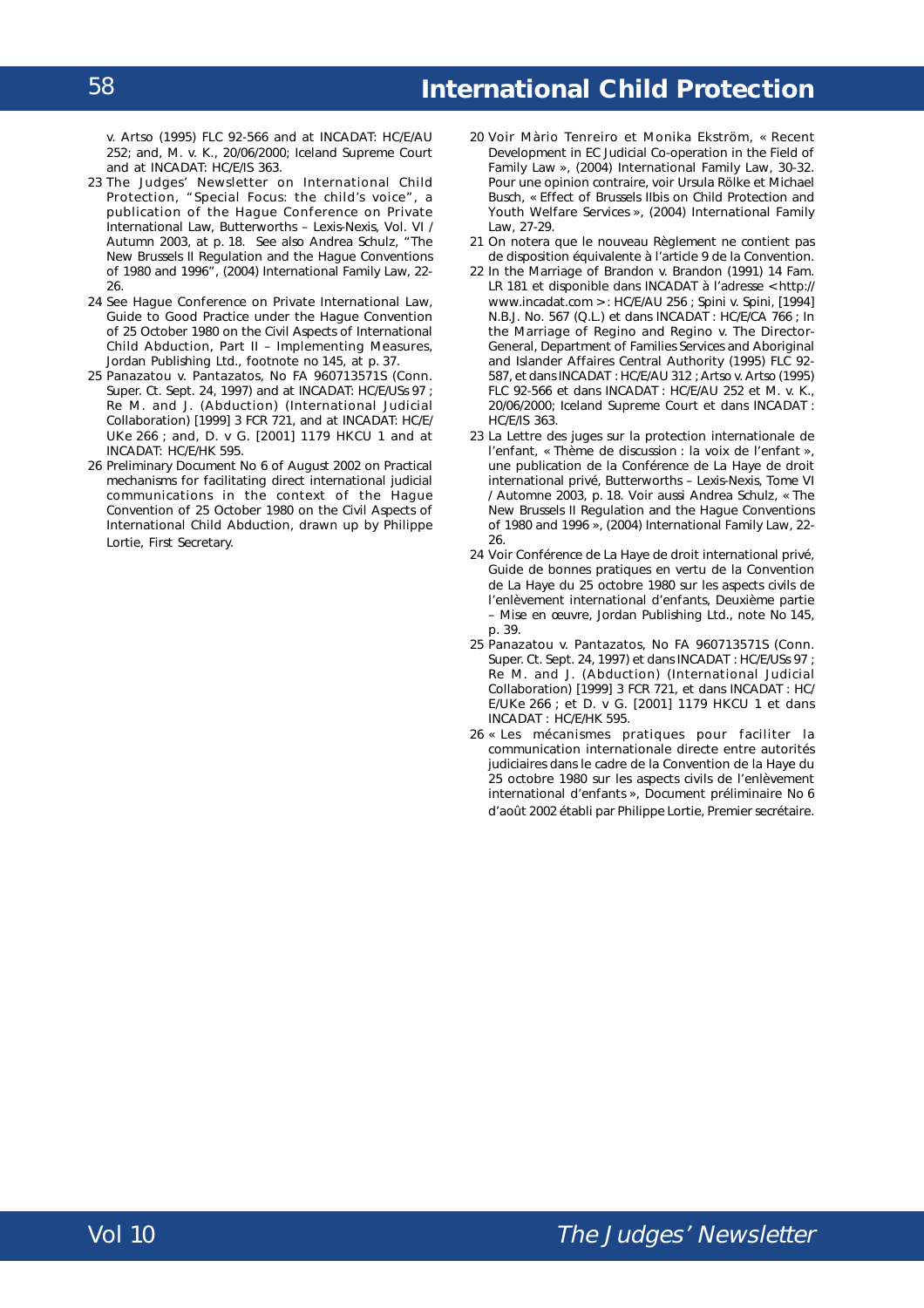# **JUDICIAL ACTIVISM - THE SPUR OF THE BRUSSELS REGULATION**

# **The Right Honourable Lord Justice Mathew Thorpe Head of International Family Law for England and Wales**

## **To Set the Scene, Early History**

Judicial activism in the context of the 1980 Abduction Convention can be traced to the 1998 De Ruwenberg Conference organised by the Permanent Bureau of the Hague Conference on Private International Law. At that first gathering of the International Specialist Judiciary the foundations were laid for the production of a judicial newsletter and for the creation of a Network of Liaison Judges. The development of the Judges' Newsletter has naturally outpaced the development of the Network of Liaison Judges. However growth there continues to be steady, if unspectacular.

The revised Brussels II Regulation (Council Regulation (EC) No 2201/2003) replaces and extends dramatically its predecessor (No 1347/2000). It contains specific provisions to combat child abduction within the European Union. Additional provisions contemplate and require the transfer of cases between Member States. These features accentuate the need for greater direct communication and collaboration between judges in cross border cases involving more than one EU Member State.

However the EU, by Council Decision No 470/ 2001 of 28 May 2001 had created the European Judicial Network (EJN) "To improve, simplify and expedite effective judicial co-operation between Member States in civil matters." In the language of the European Union "civil matters" includes family matters. The EJN was launched at a meeting in Brussels on 3–5 December 2002. There is an obligation on each Member State to nominate a contact point. Given that at the date of the creation of the EJN very little **ACTIVISME JUDICIAIRE - LE RÔLE D'ACCÉLÉRATEUR DU NOUVEAU RÈGLEMENT DE BRUXELLES**\*

## **Le très Honorable** *Lord Justice* **Mathew Thorpe** *Head of International Family Law* **pour l'Angleterre et le Pays de Galles**

### **Un peu d'histoire**

L'activisme judiciaire dans le contexte de la Convention de 1980 sur l'enlèvement d'enfants remonte à la Conférence de De Ruwenberg, organisée en 1998 par le Bureau Permanent de la Conférence de La Haye de droit international privé. Cette première réunion de juges spécialistes internationaux a été à l'origine de la production d'un bulletin d'information des juges et de la constitution du Réseau de juges de liaison. Le développement de la Lettre des juges a naturellement été plus vite que celui du Réseau de juges de liaison, mais à défaut d'être spectaculaire, la croissance du réseau reste régulière.

Le nouveau Règlement de Bruxelles II (Règlement du Conseil (CE) N° 2201/2003) remplace et étoffe considérablement son prédécesseur (N° 1347/2000). Outre des dispositions précises pour lutter contre l'enlèvement d'enfants au sein de l'Union européenne, il prévoit des dispositions additionnelles considérant et imposant le transfert des dossiers entre Etats membres. Ces caractéristiques renforcent la nécessité de développer les communications directes et la collaboration entre juges dans les affaires transfrontières impliquant plusieurs Etats membres.

Cependant, par Décision du Conseil N° 470/ 2001 du 28 mai 2001, l'Union européenne avait créé le Réseau judiciaire européen (RJE) afin « d'améliorer, de simplifier et d'accélérer la coopération judiciaire effective entre les Etats membres dans les matières civiles et commerciales. », ce qui, dans le langage de l'Union européenne,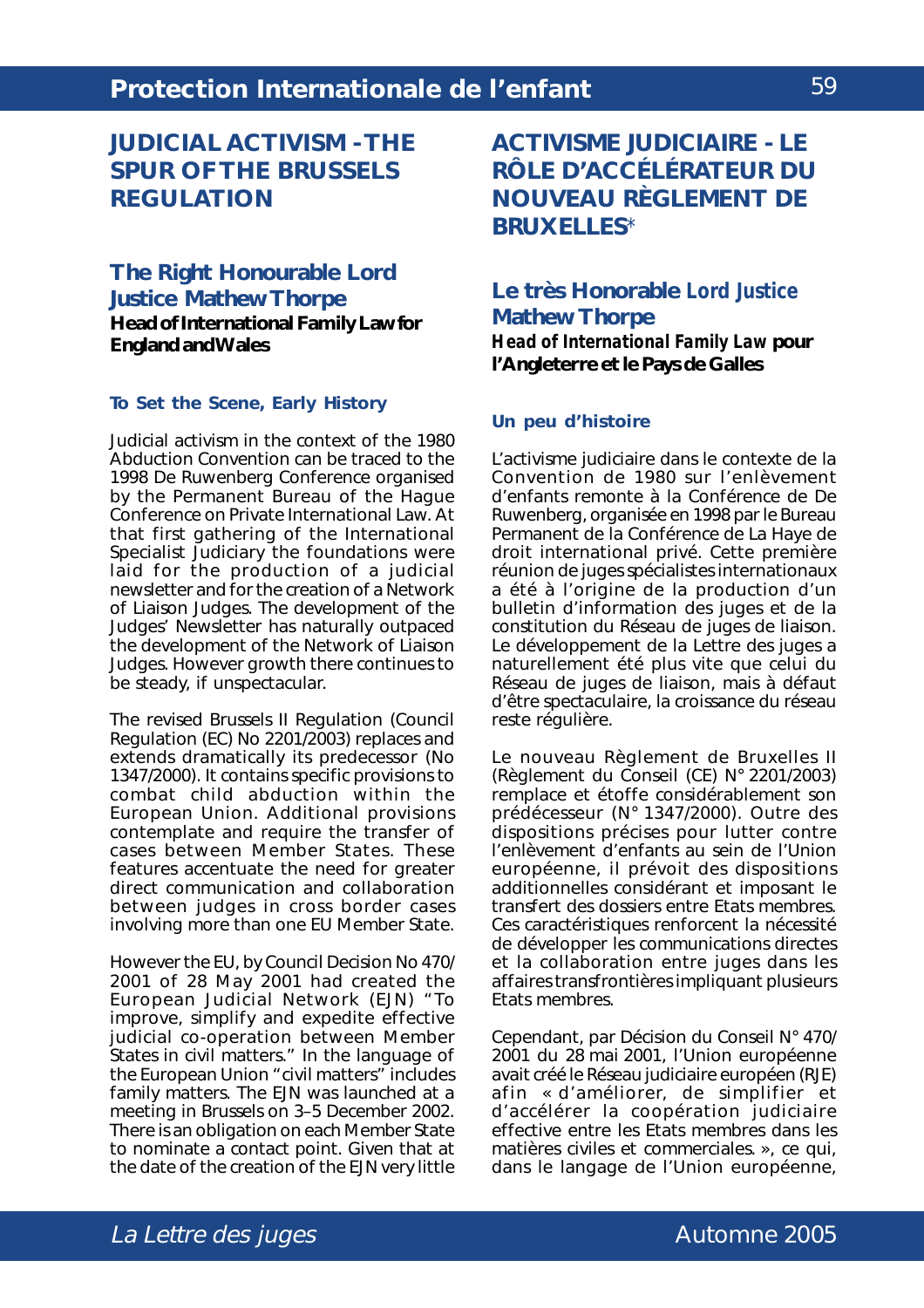family litigation was effected by Community Law, the contact point nominated by the United Kingdom for my jurisdiction is an official in the Department of Constitutional Affairs aided by a judge with responsibility for purely civil business (including the registration and enforcement of foreign judgments).

### **Lecco**

The European Commission in conjunction with Italy (who then held the Presidency) convened a conference at Lecco in Northern Italy 9–11 October 2003 entitled "Judicial Co-operation in Cross-Border Family Law Matters." In the subsequent minute of the proceedings prepared by the European Commission there is this important paragraph: "Judges must receive adequate training before the entry into force of the new Regulation, which contains a number of innovations as compared to the existing Brussels II Regulation. The European Judicial Training Network should be used in this context. The European Judicial Network will also play a key role in this respect. The liaison judges specialised in family law shall be effectively integrated into the Network and will disseminate information about the new Regulation at national level."

Also within the minute is the following resolution: "A *Vade Mecum* for the use of judges and other practitioners shall be drafted within the framework of the European Judicial Framework for the application of the new Brussels II Regulation."

### **The Anglophone / Germanophone Judicial Conference**

This is a standing conference committed to arranging in alternate years international judicial discussion of relevant topics over the course of a three-day residential gathering. The 2004 Conference took place in Cardiff, Wales 8–11 September. Nine Member States were judicially represented at the conference. Olivier Tell, the official with responsibility for the EJN, presented a paper to the conference reviewing the EJN's past, present and future. Considering the future operation of the EJN in the field of family law Olivier wrote as follows: "The network

inclut les affaires familiales. Le RJE a été inauguré à Bruxelles, lors d'une réunion organisée du 3 au 5 décembre 2002. Chaque Etat membre doit nommer un contact. Étant donné qu'à la date de constitution du réseau, très peu de litiges familiaux découlaient du droit communautaire, le contact nommé pour le Royaume-Uni pour ma juridiction est un fonctionnaire du Département des affaires constitutionnelles, aidé d'un juge chargé des procédures civiles pures (notamment l'enregistrement et l'exécution des décisions étrangères).

### **Lecco**

La Commission européenne et l'Italie (alors présidente de l'Union) ont organisé une conférence à Lecco, dans le nord de l'Italie, du 9 au 11 octobre 2003 sur le thème de la coopération judiciaire dans les affaires transfrontalières de droit de la famille. Le compte rendu établi par la Commission européenne comporte un paragraphe important : « Les juges doivent recevoir une formation adaptée avant l'entrée en vigueur du nouveau Règlement car celui-ci présente un certain nombre d'innovations par rapport au Règlement de Bruxelles II existant. Le Réseau européen de formation judiciaire doit être sollicité dans ce contexte et le Réseau judiciaire européen jouera également un rôle déterminant à cet égard. Des juges de liaison spécialistes du droit de la famille seront intégrés au Réseau et diffuseront l'information sur le nouveau Règlement au niveau national. »

Ce compte rendu comporte également la résolution suivante : « Un vade-mecum à l'intention des juges et d'autres praticiens sera rédigé dans le cadre du Réseau judiciaire européen pour l'application du nouveau Règlement de Bruxelles II. »

#### **Conférence judiciaire des pays anglophones et germanophones**

C'est une conférence permanente dont l'objectif est d'organiser tous les deux ans un débat international de trois jours entre juges. La conférence de 2004 s'est déroulée du 8 au 11 septembre à Cardiff, au Pays de Galles. Neuf Etats membres étaient représentés. Olivier Tell, l'Administrateur principal chargé du Réseau judiciaire

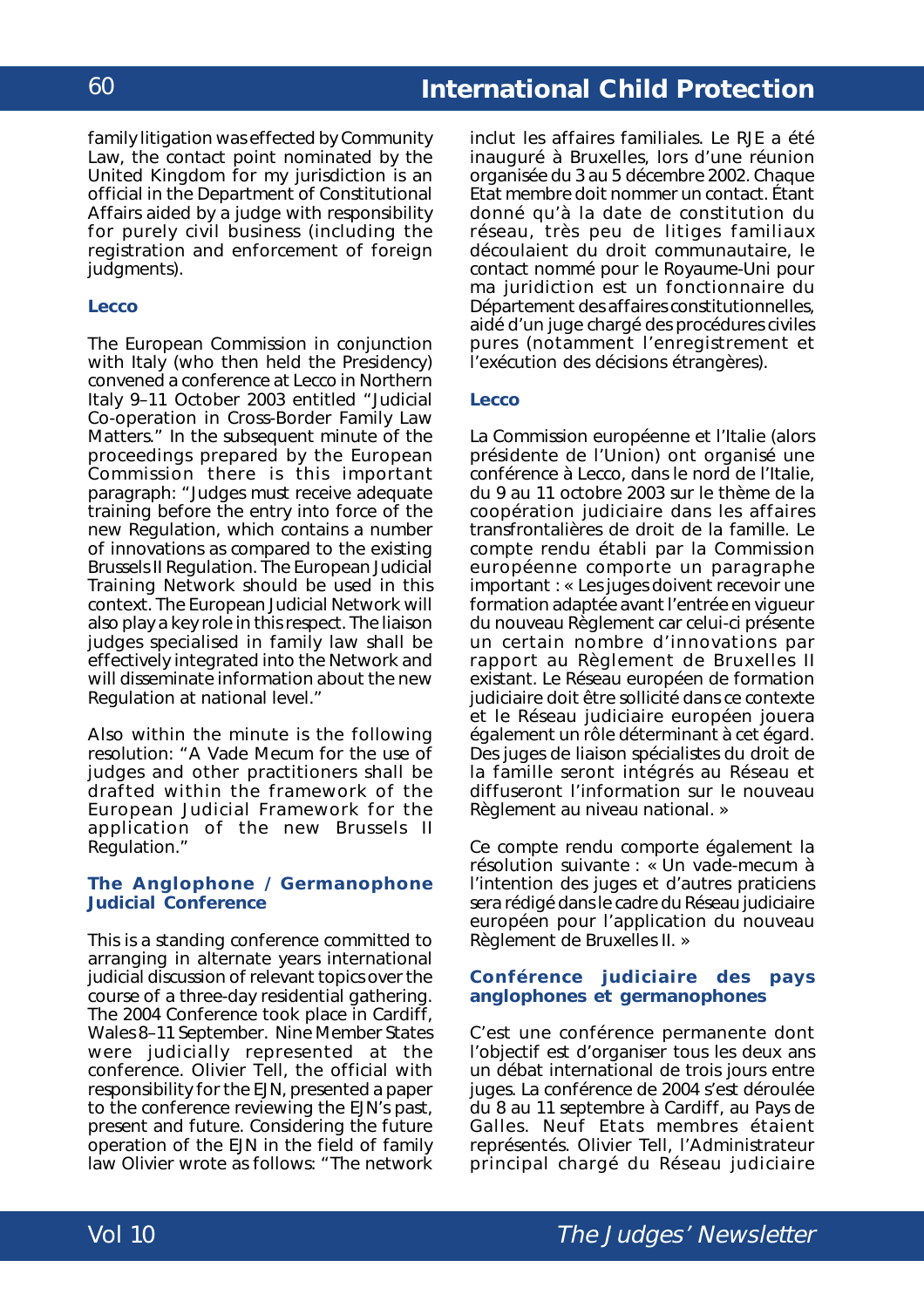does not prevent direct communications between judges and courts. The Commission is not opposed in principle to the designation of a judge specialised in family matters as a member of the EJN. But it may be that some Member States may consider worthwhile to establish liaison judges or judges specialised in family law to assist in the functioning of the Brussels II*bis* Regulation. Such agreement within the context of the EJN could lead to effective liaison between judges and the Central Authorities as well as between judges, and thus contribute to a speedier resolution of cases of parental responsibility under the Regulation."

#### **The Commission's User Guide on the Brussels II***bis* **Regulation**

The decision taken at Lecco to produce a *Vade Mecum* was implemented by the formation of an experts group to undertake the drafting. The United Kingdom contributed by nominating Singer J from this jurisdiction. The draft user guide was presented to a meeting of the EJN Contact Points in June of 2004. Chapter X of the Practice Guide in its final and approved form takes up the theme of direct judicial collaboration touched on by Olivier Tell in his paper. The relevant paragraphs in chapter X are worth citing in full:

"In parallel with the requirements for Central Authorities to co-operate, the Regulation requires that the courts of different Member States co-operate for various purposes. Certain provisions impose specific obligations upon judges of different Member States to communicate and to exchange information in the context of a transfer of a case (see chapter III) and in the context of child abduction (see chapter VII).

To encourage and facilitate such cooperation, discussions between judges should be encouraged, both within the context of the EJN and through initiatives organised by the Member States. The experience of the informal 'liaison judge arrangement' organised in the context of the 1980 Hague

européen, a présenté l'histoire, le présent et l'avenir du RJE. Réfléchissant au futur fonctionnement du RJE dans le domaine du droit de la famille, Olivier s'est exprimé ainsi : « Le réseau n'empêche pas les communications directes entre les juges et les tribunaux. La Commission n'est pas opposée, sur le principe, à la désignation d'un juge spécialiste des affaires familiales au sein du RJE. Mais il est possible que certains Etats membres trouvent utile de mettre en place des juges de liaison ou des juges spécialisés en droit de la famille pour aider au fonctionnement du Règlement de Bruxelles II bis. Des mesures de cette nature, dans le cadre du Réseau judiciaire européen, peuvent conduire à l'établissement de liens efficaces entre les juges et les autorités centrales ainsi qu'entre les juges eux-mêmes, et contribuer ainsi à une résolution plus rapide des affaires de responsabilité parentale conformément au Règlement. »

#### **Guide pratique de la Commission pour l'application du Règlement Bruxelles II**

Dans le sillage de Lecco, un groupe d'experts a été chargé de la rédaction du vade-mecum à l'intention des juges et d'autres praticiens. Le Royaume-Uni a nommé le juge Singer. Le projet de guide pratique a été présenté lors d'une réunion des points de contact du RJE en juin 2004. Dans sa forme définitive, le Chapitre X du Guide aborde le thème de la collaboration judiciaire directe évoquée par Olivier Tell dans son intervention. Il est intéressant de citer les paragraphes concernés du Chapitre X :

« Parallèlement aux exigences de coopération entre autorités centrales, le Règlement requiert des juridictions des Etats membres qu'elles coopèrent directement pour atteindre plusieurs objectifs. Certaines dispositions mettent à la charge des juges des Etats membres des obligations particulières en termes de communication et d'échange d'informations dans l'hypothèse du renvoi d'une affaire (voir chapitre III) ou dans le contexte d'un enlèvement d'enfant (voir chapitre VII).

Afin d'encourager et de faciliter une telle coopération, des discussions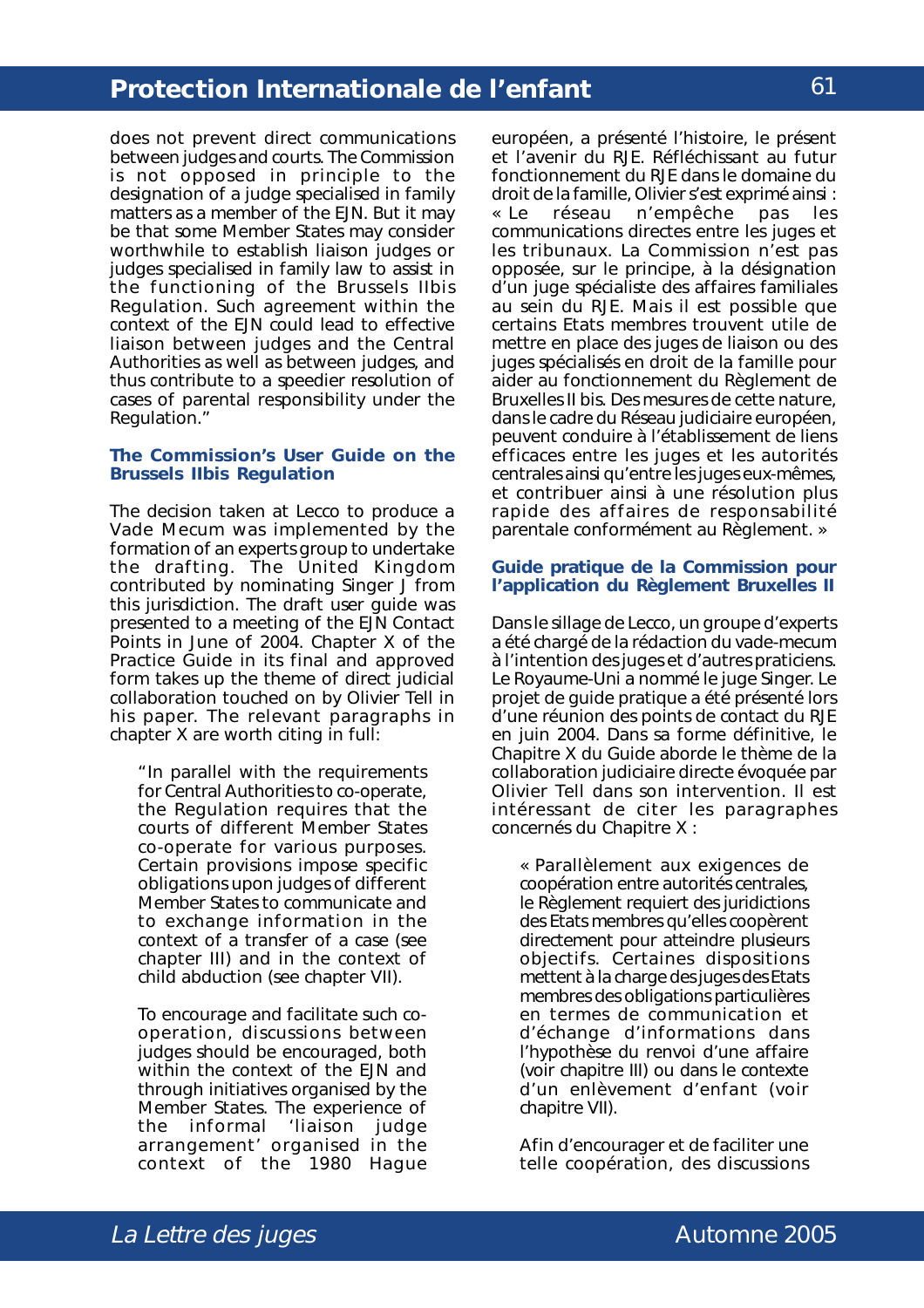Convention may prove instructive in this context.

It may be that some Member States may consider it worthwhile to establish liaison judges or judges specialised in family law to assist in the functioning of the Regulation. Such arrangements, within the context of the EJN, could lead to effective liaison between judges and the Central Authorities as well as between judges, and thus contribute to a speedier resolution of cases of parental responsibility under the Regulation."

Even without the express reference to the Network of Liaison Judges created for the better performance of the 1980 Hague Convention, the opportunity for crossfertilisation would be obvious. The expansion of the Hague Network of Liaison Judges amongst the Member States has proved problematic, partly because some Member States do not have a unified family justice system, partly because of the different traditions of the common law States and the civil law States, and partly because of the extent to which judges in some Member States are dependent upon the approval of a Minister of Justice for appointment of a liaison judge. At present Member States that have appointed liaison judges are restricted to the United Kingdom, (all of its separate jurisdictions) Denmark, Malta, Sweden, Cyprus and The Netherlands. However there must be a real hope that the obligations of Member States to arrange procedures for judicial participation in the EJN will lead to the appointment of liaison judges in the context of the new Brussels Regulation. Surely it would be difficult for any Member State appointing a liaison judge for the purposes of the Regulation to rationalize a decision to abstain from the 1980 Hague Convention Network of Liaison Judges. As the liaison judge for England and Wales for the 1980 Hague Convention I intend to act as the liaison judge for my jurisdiction for the purposes of the Regulation. It is in this sense that I suggest in the title to this article that the Regulation will act as a spur to the enhancement and enlargement of the global network of international specialist family judges.

entre juges devraient être encouragées, dans le cadre du Réseau judiciaire européen et à travers des initiatives prises par les Etats membres. L'expérience d'un accord informel entre « juges de liaison », dans le cadre de la Convention de La Haye de 1980, peut s'avérer instructive dans ce contexte.

Il est possible que certains Etats membres trouvent utile de mettre en place des juges de liaison ou des juges spécialisés en droit de la famille pour contribuer à la mise en œuvre du Règlement. Des mesures de cette nature, dans le cadre du Réseau judiciaire européen, peuvent conduire à l'établissement de liens efficaces entre les juges et les autorités centrales ainsi qu'entre les juges eux-mêmes, et peuvent ainsi contribuer à une résolution plus rapide des affaires de responsabilité conformément au Règlement. »

Même en l'absence de référence explicite au Réseau de juges de liaison constitué en vue d'améliorer le fonctionnement de la Convention de La Haye de 1980, l'opportunité d'échanges fructueux serait évidente. L'expansion du Réseau de juges de liaison au titre de la Convention de La Haye au sein des Etats membres s'est révélée problématique du fait de l'absence d'un système de justice familiale unifié au sein des Etats membres, des traditions différentes des Etats de *common law* et des Etats de droit civil, et enfin, de l'obligation, dans certains Etats membres, d'obtenir l'autorisation d'un ministre de la Justice pour nommer un juge de liaison. Aujourd'hui, les seuls Etats membres qui ont nommé des juges de liaison sont le Royaume-Uni (toutes ses juridictions), le Danemark, Malte, la Suède, Chypre et les Pays-Bas. Cependant, l'obligation faite aux Etats membres de prévoir des procédures de participation judiciaire au RJE devrait conduire à la nomination de juges de liaison dans le contexte du nouveau Règlement de Bruxelles. Or, un Etat membre qui nommerait un juge de liaison pour les besoins du Règlement aurait assurément des difficultés à justifier une abstention du réseau de juges de liaison de la Convention de 1980. En tant que juge de liaison pour l'Angleterre et le Pays de Galles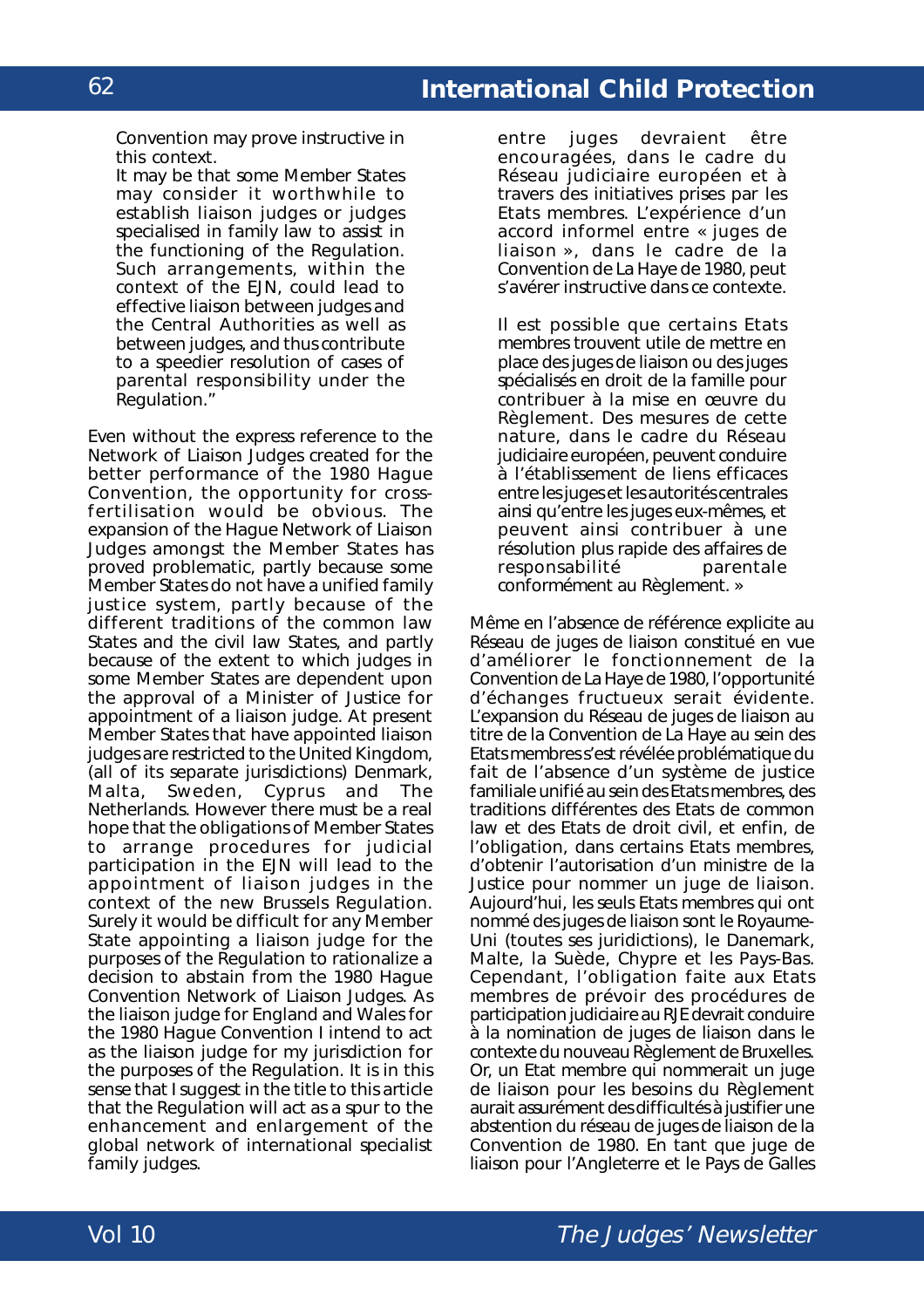There are encouraging signs: First, Germany has recently appointed three judges each with the responsibility to act as a liaison judge for his or her own region. Second, France is actively considering the appointment of liaison judges based on the regional courts of appeal. Third, and most significant is the formality and permanence by the decision of The Netherlands to create a statutory duty to appoint liaison judges.<sup>27</sup> Finally, the United Kingdom is taking advantage of its Presidency to write to the Minister of Justice in all the Member States of the European Union advocating the appointment of liaison judges to achieve greater collaboration in the application of Community Family Law. Ministerial support for enhanced judicial collaboration is crucial given that in most European legal systems the appointment of an official liaison judge is seen as a decision for the government and not a decision as to judicial deployment to be taken by the Chief Justice.

**NOTES** 27 See article below.

au titre de la Convention de La Haye de 1980, je compte servir de juge de liaison pour ma juridiction pour les besoins du Règlement. C'est en ce sens que je suggère dans le titre de cet article que le Règlement agira comme un accélérateur du renforcement et de l'élargissement du réseau mondial de juges spécialistes du droit de la famille.

Les signes suivants sont encourageants : l'Allemagne a récemment nommé trois juges chargés d'agir comme juges de liaison dans leurs régions respectives. La France considère sérieusement la nomination de juges de liaison dans le ressort des cours d'appel. Les Pays-Bas, très significativement, ont pris la décision formelle et durable de créer un cadre législatif rendant obligatoire la nomination de juges de liaison<sup>27</sup>. Enfin, le Royaume-Uni profite de sa présidence pour écrire à tous les Ministres de la Justice des Etats membres de l'Union européenne afin de promouvoir la nomination de juges de liaison dans le but de parvenir à une plus grande collaboration dans l'application du droit communautaire de la famille. Le soutien ministériel à une plus grande collaboration judiciaire est crucial, étant donné que dans la plupart des systèmes juridiques européens, la nomination d'un juge de liaison est considérée comme étant une décision gouvernementale, et non comme une décision relative au déploiement judiciaire, pouvant être prise par le *Chief Justice* (Président de cour suprême).

NOTES

\* Les traductions des citations du présent article ont été établis par le Bureau Permanent.

27 Voir l'article suivant.

La Lettre des juges and the contract of the Automne 2005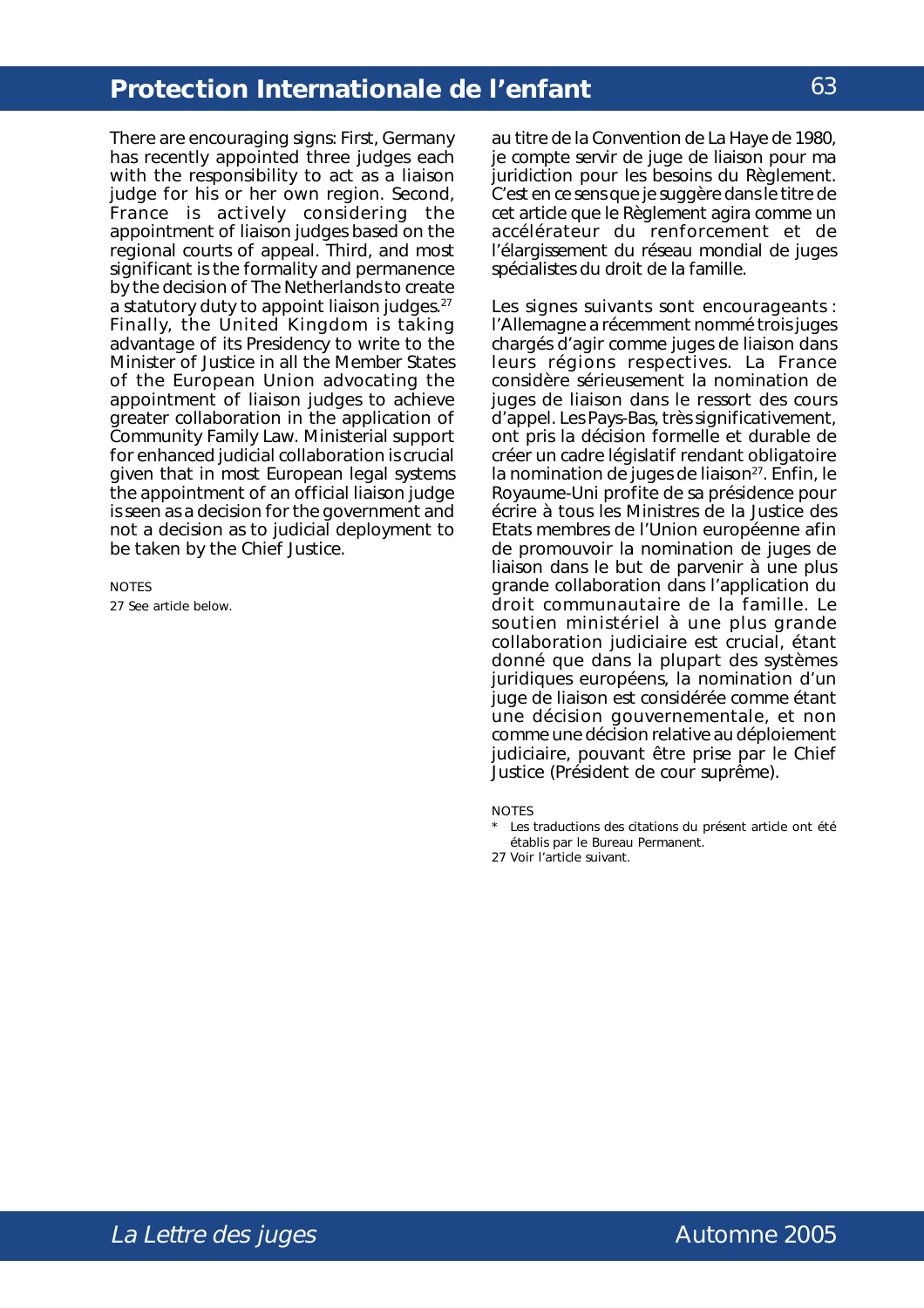**EXTRACT FROM THE BILL CONCERNING THE APPLICATION OF THE** *CONVENTION ON JURISDICTION, APPLICABLE LAW, RECOGNITION, ENFORCEMENT AND CO-OPERATION IN RESPECT OF PARENTAL RESPONSIBILITY AND MEASURES FOR THE PROTECTION OF CHILDREN***, DONE AT THE HAGUE ON 19 OCTOBER 1996, AND** *COUNCIL REGULATION (EC) NO. 2201/2003 OF 27 NOVEMBER 2003 CONCERNING JURISDICTION AND THE RECOGNITION AND ENFORCEMENT OF JUDGMENTS IN MATRIMONIAL MATTERS AND IN MATTERS OF PARENTAL RESPONSIBILITY, REPEALING COUNCIL REGULATION (EC) NO. 1347/ 2000* **(OJ L 338), AND AMENDING THE CIVIL CODE, THE CODE OF CIVIL PROCEDURE AND THE ACT CONCERNING THE APPLICATION OF THE EC ENFORCEMENT REGULATION (INTERNATIONAL CHILD PROTECTION IMPLEMENTATION ACT)**

[*Editor's Note*: The following is an extract from The Netherlands' Bill concerning the

**EXTRAIT DU PROJET DE LOI SUR L'APPLICATION DE LA** *CONVENTION CONCERNANT LA COMPÉTENCE, LA LOI APPLICABLE, LA RECONNAISSANCE, L'EXÉCUTION ET LA COOPÉRATION EN MATIÈRE DE RESPONSABILITÉ PARENTALE ET DE MESURES DE PROTECTION DES ENFANTS***, FAITE À LA HAYE LE 19 OCTOBRE 1996, ET LE** *RÈGLEMENT DU CONSEIL (CE) N° 2201/2003 DU 27 NOVEMBRE 2003 RELATIF À LA COMPÉTENCE, LA RECONNAISSANCE ET L'EXÉCUTION DES DÉCISIONS EN MATIÈRE MATRIMONIALE ET EN MATIÈRE DE RESPONSABILITÉ PARENTALE ABROGEANT LE RÈGLEMENT (CE) N° 1347/2000* **(JO L 338), ET AMENDANT LE CODE CIVIL, LE CODE DE PROCÉDURE CIVILE ET LA LOI RELATIVE À L'APPLICATION DU RÈGLEMENT COMMUNAUTAIRE SUR L'EXÉCUTION (LOI DE MISE EN ŒUVRE DE LA PROTECTION INTERNATIONALE DES ENFANTS)**

[*Note de la rédaction* : Le passage suivant est un extrait du projet de loi néerlandais relatif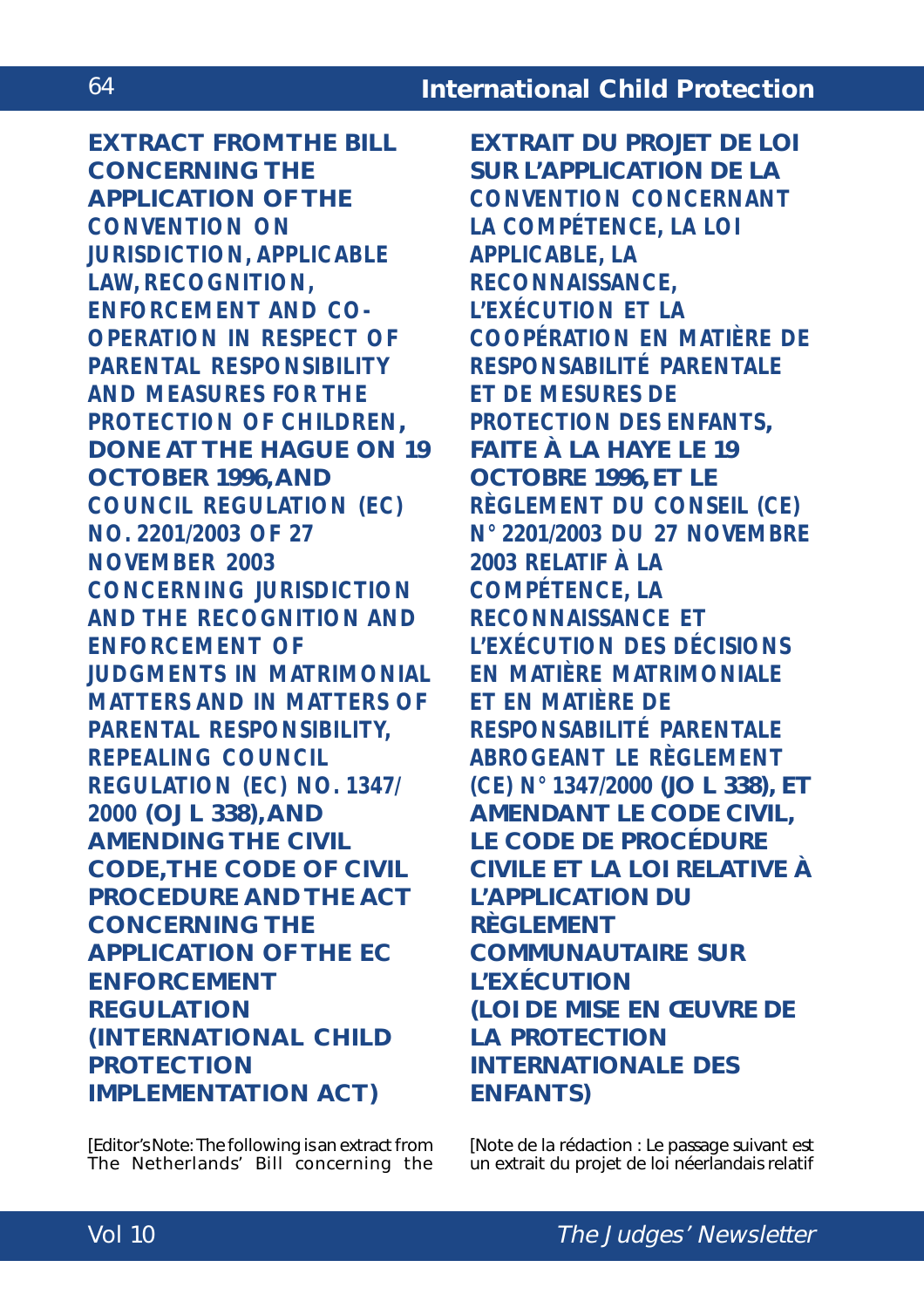application of the 1996 Convention and the Brussels II*bis* Regulation. Readers might be interested in these provisions on international co-operation between courts.]

#### "**Chapter 7 – International cooperation between courts Section 24**

1. The Council for the Judiciary shall designate one or more children's judges, who are charged in particular with facilitating contacts between courts in the Netherlands before whom proceedings are pending under the Convention, the Regulation or this Act and courts abroad who have jurisdiction in such matters, and contacts between courts abroad before whom such proceedings are pending and courts in the Netherlands who have jurisdiction in such matters.

2. If a court in the Netherlands wishes to consult a court abroad in connection with proceedings as referred to in subsection 1, it may do so through the intermediary of the judge referred to in subsection 1.

3. If a court abroad wishes to consult a court in the Netherlands in connection with proceedings as referred to in subsection 1 which are pending before it, it may also do so through the intermediary referred to in subsection 2.

4. If documents need to be translated in connection with a consultation as referred to in subsections 2 or 3 or if the assistance of an interpreter is necessary for this purpose, the judge referred to in subsection 1 shall arrange for this.

5. Before a consultation as referred to in subsection 2 takes place, the court before which the proceedings are pending shall inform the parties of this. After the consultation has taken place, it shall report to the parties on the consultation.

6. The transfer of applications as referred to in Articles 8 and 9 of the

à l'application de la Convention de 1996 et du Règlement Bruxelles II bis. Les dispositions relatives à la coopération internationale entre les tribunaux intéresseront probablement le lecteur.]

#### **Chapitre 7 – Coopération internationale entre juridictions Section 24**

1. Le Conseil de la Magistrature désigne un ou plusieurs juges pour enfants, qui sont chargés en particulier de faciliter les contacts entre juridictions néerlandaises devant lesquelles des procédures sont pendantes au titre de la Convention, du Règlement ou de la présente Loi et<br>les juridictions étrangères les juridictions compétentes pour connaître de ces questions, ainsi que les contacts entre les juridictions étrangères devant lesquelles de telles procédures sont pendantes et les juridictions néerlandaises compétentes pour connaître de ces questions.

2. Une juridiction néerlandaise peut consulter une juridiction étrangère dans le cadre d'une procédure visée au paragraphe 1 par l'intermédiaire du juge visé au paragraphe 1.

3. Une juridiction étrangère peut, dans le cadre d'une procédure visée au paragraphe 1 qui est pendante devant elle, consulter également une juridiction néerlandaise par l'intermédiaire visé au paragraphe 2.

4. Si des documents doivent être traduits dans le cadre d'une consultation visée aux paragraphes 2 ou 3 ou si l'assistance d'un interprète est nécessaire à cette fin, le juge désigné au paragraphe 1 prend les dispositions nécessaires à cet effet.

5. Préalablement à la tenue d'une consultation visée au paragraphe 2, la juridiction devant laquelle l'affaire est pendante en informe les parties. A l'issue de la consultation, elle rend compte de la consultation aux parties. 6. Le transfert des demandes visées aux articles 8 et 9 de la Convention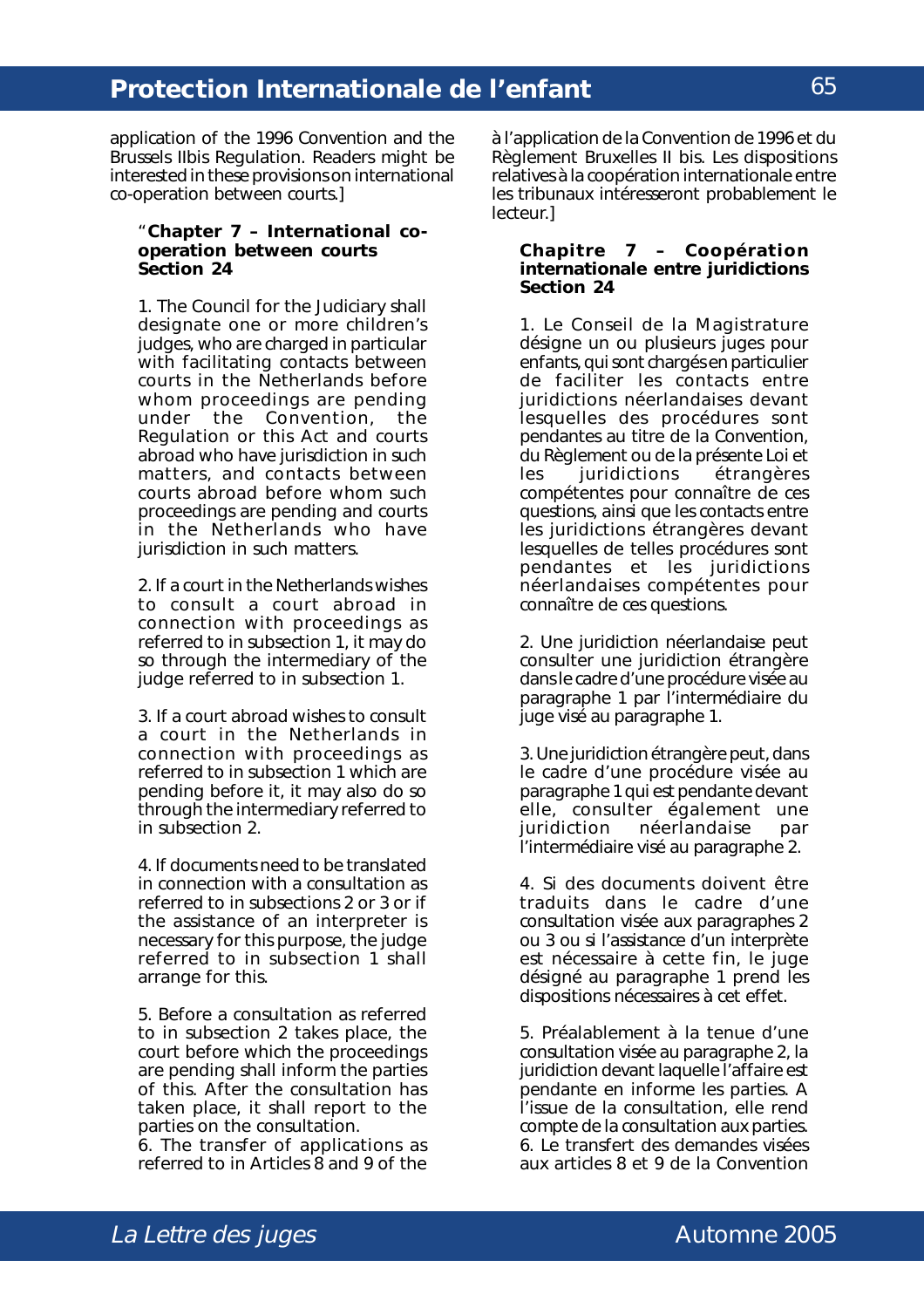Convention and Article 15 of the Regulation shall be arranged through the intermediary of the judge referred to in subsection 1. The court which has transferred an application shall inform the parties of this."

# II. THE *HAGUE CONVENTION OF 25 OCTOBER 1980 ON THE CIVIL ASPECTS OF INTERNATIONAL CHILD ABDUCTION*

# **REFLECTIONS ON THE 25TH ANNIVERSARY OF THE** *HAGUE CONVENTION ON THE CIVIL ASPECTS OF INTERNATIONAL CHILD ABDUCTION*

## **Mr Adair Dyer**

**Attorney at Law, Austin, Texas, United States of America and former Deputy Secretary General, Hague Conference on Private International Law**

## **What are my Reactions as the Quarter of a Century Mark Approaches?**

First of all, there is surprise and awe at the geographical spread of the Convention. Who would have thought that this treaty would be attractive for States of the Southern Tier – Australia and New Zealand, South Africa, Argentina and Chile– as well as those of the Northern Tier - Canada, Norway, Sweden, Finland? Coverage on the Eurasian mainland begins with the rising sun in the China - Hong Kong and Macau Special Administrative Regions and sets with the sun past the land's end Southwestern tip of Portugal. Of course there remain large gaps in between.

Critical to the global spread of the Convention has been its simple and straightforward text, free of gender bias,

et à l'article 15 du Règlement est organisé par l'intermédiaire du juge désigné au paragraphe 1. La juridiction qui a transféré une demande en informe les parties. [traduction du Bureau Permanent]

II. LA *CONVENTION DE LA HAYE DU 25 OCTOBRE DE 1980 SUR LES ASPECTS CIVILS DE L'ENLÈVEMENT INTERNATIONAL D'ENFANTS*

# **RÉFLEXIONS SUR LE 25e ANNIVERSAIRE DE LA** *CONVENTION DE LA HAYE SUR LES ASPECTS CIVILS DE L'ENLÈVEMENT INTERNATIONAL D'ENFANTS*

## **M. Adair Dyer**

*Attorney at Law***, Austin, Texas, Etats-Unis d'Amérique, ancien Secrétaire général adjoint, Conférence de La Haye de droit international privé**

## **Qu'évoque pour moi l'approche de ce vingt-cinquième anniversaire ?**

Premièrement, il y a la surprise et l'émerveillement du rayonnement géographique de la Convention. Qui aurait dit que ce traité séduirait des Etats du Sud – Australie et Nouvelle-Zélande, Afrique du Sud, Argentine et Chili – comme ceux du Nord – Canada, Norvège, Suède, Finlande ? La couverture du continent eurasiatique suit la course du soleil, de la Chine – les régions administratives spéciales de Hong Kong et de Macao - aux confins des territoires, à l'extrême sud-ouest du Portugal. Bien entendu, il subsiste de grands vides entre ces deux extrémités.

L'élément déterminant pour la couverture mondiale de la Convention a été son texte

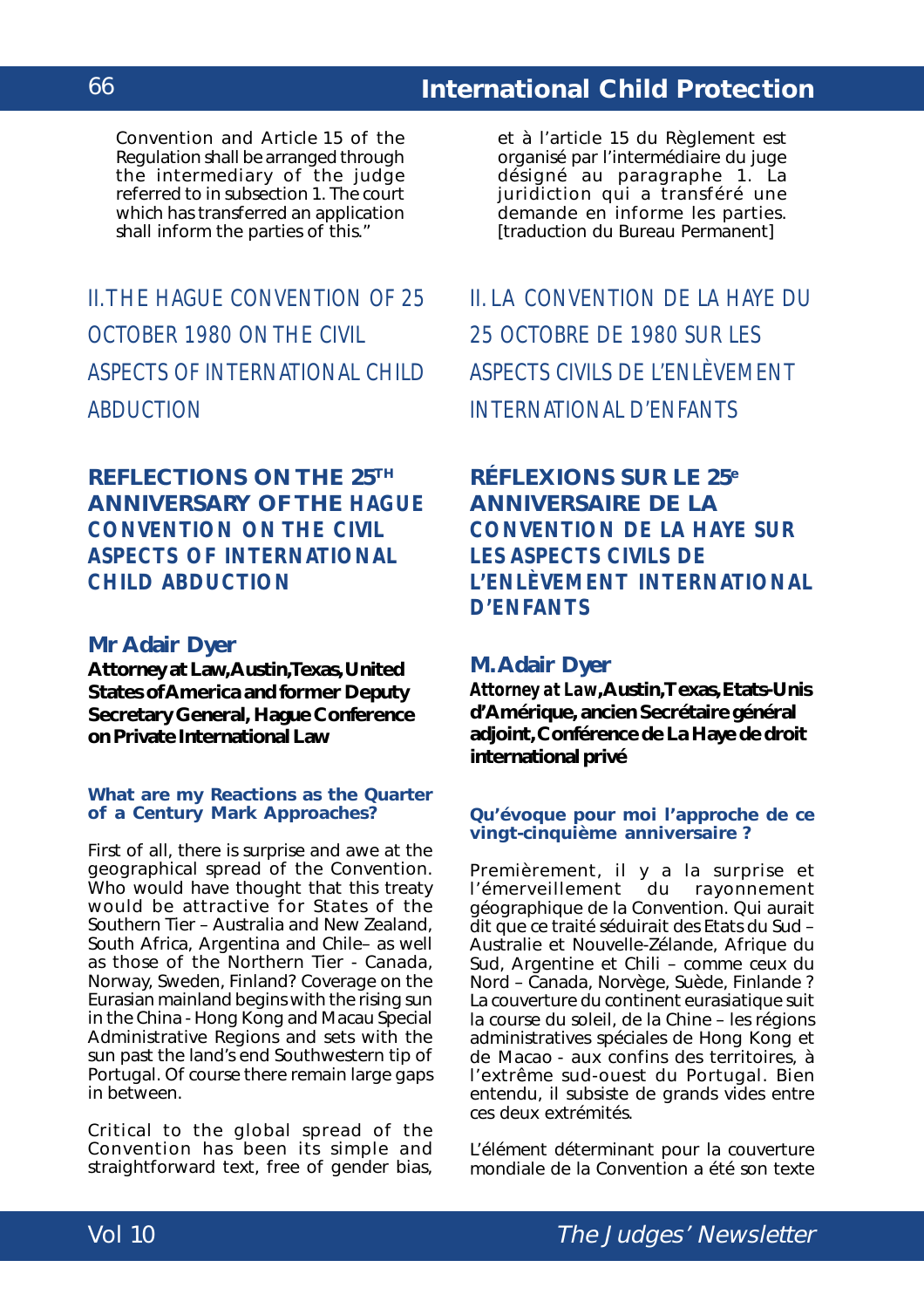and the superb Explanatory Report drawn up by its Reporter (then Professor, now Judge of the Spanish Constitutional Court), Elisa Pérez-Vera. Her Report has been cited by courts around the world – even in countries where legislative history of statutes is frowned upon as a tool for interpretation.

Secondly, there is appreciation for the support which other intergovernmental organizations (IGOs) have given to the principles on which the Hague Child Abduction Convention is based. The Council of Europe in Strasbourg was kind enough to invite non-Member countries which had ratified or acceded to the Hague Convention to send observers to its meetings held to monitor ETS No. 105 (the *European Convention on the Recognition and Enforcement of Custody Decisions and on Restoration of Custody*). The Hague Conference likewise invited Member States of the Council of Europe which were not Members of its organization but had joined ETS No. 105 to send observers to monitoring meetings held at the Peace Palace.

The Inter-American Children's Institute in Montevideo, an agency of the Organisation of American States, through CIDIP-IV held in July 1989, drew up the *Inter-American Convention on the International Return of Children* and worked with the Hague Conference's Permanent Bureau to broaden understanding of those principles in Latin America.

The Committee on the Rights of the Child on several occasions invited observers from the Hague Conference's Permanent Bureau (including this author) to attend its meetings held in Geneva to monitor the *Convention on the Rights of the Child* (CRC) (adopted by the United Nations General Assembly 20 November 1989) and there to explain the progress and principles of the 1980 Hague Convention – which are reflected directly in Article 11 of the CRC, and indirectly in its Articles 10 and 12. It would be hard to overestimate the influence of the CRC and its monitoring committee in promoting the geographical spread of the Hague Convention.

Finally, there is awareness of the continuing pressures on judges who are called upon to

simple et direct, sans discrimination fondée sur le sexe, ainsi que le superbe Rapport explicatif établi par Elisa Pérez-Vera (alors Professeur, aujourd'hui Juge à la Cour constitutionnelle espagnole). Son Rapport a été cité par des tribunaux du monde entier – même dans des pays où en général, l'utilisation de rapports relatant l'historique législatif d'un traité comme outils d'interprétation est désapprouvée.

Deuxièmement, il y a la gratitude pour l'appui que d'autres organisations intergouvernementales ont apporté aux principes qui sous-tendent la Convention de La Haye sur l'enlèvement international d'enfants. Le Conseil de l'Europe à Strasbourg a eu l'amabilité d'inviter des pays non membres qui avaient ratifié la Convention de La Haye ou y avaient adhéré à envoyer des observateurs à ses réunions pour suivre le STE 105 (la *Convention européenne sur la reconnaissance et l'exécution des décisions en matière de garde des enfants et de rétablissement de la garde des enfants*). De même, la Conférence de La Haye a invité des Etats membres du Conseil de l'Europe, qui n'étaient pas membres de son organisation mais avaient adhéré au STE 105, à envoyer des observateurs à des réunions organisées au Palais de la Paix.

L'Institut interaméricain de l'enfance de Montevideo, une agence de l'Organisation des Etats américains, à travers la CIDIP-IV qui s'est tenue en juillet 1989, a rédigé la *Convention interaméricaine sur le retour international des mineurs* et a travaillé avec le Bureau Permanent de la Conférence de La Haye afin de mieux faire comprendre ces principes en Amérique latine.

Le Comité des droits de l'enfant a invité à plusieurs reprises des observateurs du Bureau Permanent de la Conférence de La Haye (y compris l'auteur) à participer à Genève à ses réunions de suivi de la *Convention relative aux droits de l'enfants (CDE)* (adoptée par l'Assemblée générale des Nations Unies le 20 novembre 1989) et à y exposer les progrès et les principes de la Convention de La Haye de 1980 – qui se reflètent directement dans l'article 11 de la CDE et indirectement dans ses articles 10 et 12. Il serait difficile de surestimer l'influence

67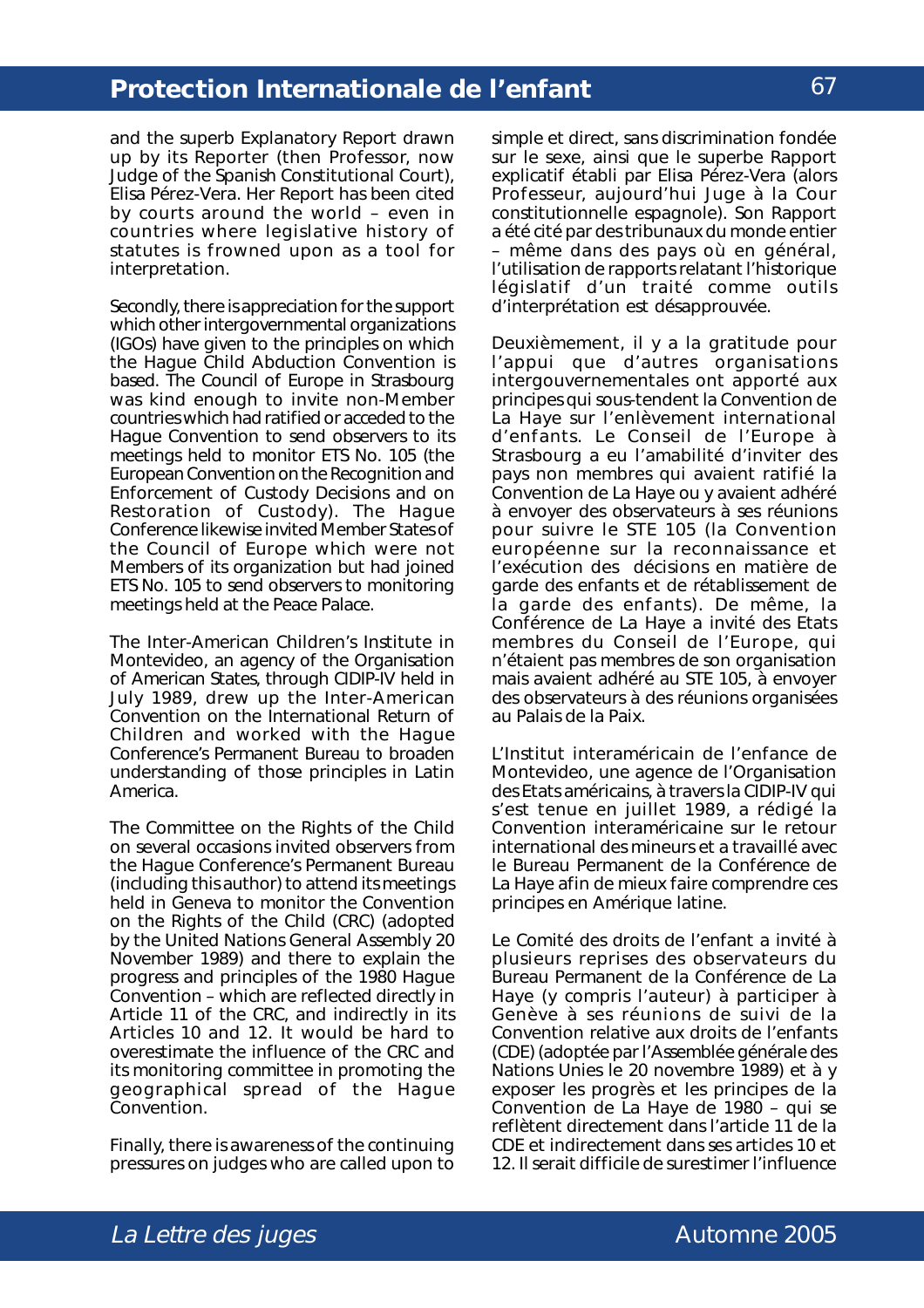interpret and to apply the Hague Convention. In many countries, a judge may be faced with a Hague Convention case only once in her or his career. Several countries have taken initiatives to hold bilateral or multilateral seminars or colloquia for judges, or to offer special courses for judges who may then train other judges in their jurisdictions. The Permanent Bureau has organized multinational colloquia – notably for judges from Latin America - and has instituted a form of continuing contact through the Judges' Newsletter.

What are the advantages of the Hague Convention? Aside from deterrence, or the practical advantages of a successful return case which restores the child's relationship with the left-behind parent, there is the advantage that the treaty routes the activities of that parent into legal channels, avoiding the dangers and disruption of self-help (re-kidnapping). Internationally, there is the advantage that litigation under the Hague Convention creates a visible body of legal experts who have handled Hague cases.

Thus, a lawyer in one Contracting State can steer a client to rational and knowledgeable advice in other Contracting States which may dissuade persons who contemplate child abduction (or the financing of child abduction). This contributes to the deterrent effect and tends to channel relocation urges and access disputes, as well as return procedures, into peaceful – rather than violent – activity. In the early years of the Hague Convention the International Academy of Matrimonial Lawyers helped to fill the role of a network of referring attorneys for Convention cases. The General Practice Section of the International Bar Association (IBA), and the IBA's Presidents – stimulated by the late Margaret Bennett, a distinguished London solicitor – helped to promote the wider geographical spread of the Convention. Non-governmental organizations such as Reunite in Leicester, England, NCMEC in Alexandria, Virginia, United States, and IAF in Frankfurt, Germany, played a vital role in bringing the Convention into the reality of daily international life. Now, ICMEC more and more plays a constructive role on the multinational level.

de la CDE et de son comité de suivi dans la promotion de l'adoption de la Convention de La Haye.

Enfin, j'ai bien conscience des pressions continues qui s'exercent sur les juges appelés à interpréter et à appliquer la Convention de La Haye. Dans de nombreux pays, il arrive que des juges n'aient à connaître d'une affaire relevant de la Convention de La Haye qu'une seule fois dans toute leur carrière. Plusieurs pays ont pris l'initiative d'organiser des séminaires ou des colloques bilatéraux ou multilatéraux pour juges ou de proposer des formations spéciales à des juges qui pourront ensuite former d'autres juges dans leur pays. Le Bureau Permanent a organisé des colloques internationaux – notamment pour les juges d'Amérique latine – et a instauré un contact continu à travers La lettre des juges.

Quels sont les avantages de la Convention de La Haye ? Hormis la dissuasion ou les avantages pratiques de la résolution d'une affaire de retour rétablissant la relation de l'enfant avec le parent dépossédé, le traité offre aussi l'intérêt de canaliser les activités de ce parent dans la voie judiciaire et évite ainsi les dangers et les perturbations qu'entraînerait une tentative de se faire justice soi-même (par un nouvel enlèvement). A l'international, les conflits relevant de la Convention de La Haye offrent l'avantage de constituer un ensemble visible d'experts ayant traité des affaires relevant de la Convention de La Haye.

Ainsi, un avocat d'un Etat contractant peut orienter un client vers un conseil rationnel et bien informé dans d'autres Etats contractants, ce qui pourra dissuader les personnes qui envisagent un enlèvement d'enfant (ou le financement d'un enlèvement). Cela contribue à l'effet dissuasif et tend à canaliser les velléités de déménagement et les contentieux sur le droit de visite, ainsi que les procédures de retour, vers une activité paisible – et non plus violente. Dans les premières années de la Convention de La Haye, l'*International Academy of Matrimonial Lawyers* a aidé à tenir le rôle de réseau d'avocats de référence pour les affaires relevant de la Convention. La Section de la pratique générale de l'Association internationale du barreau (IBA) et les Présidents de l'IBA – encouragés par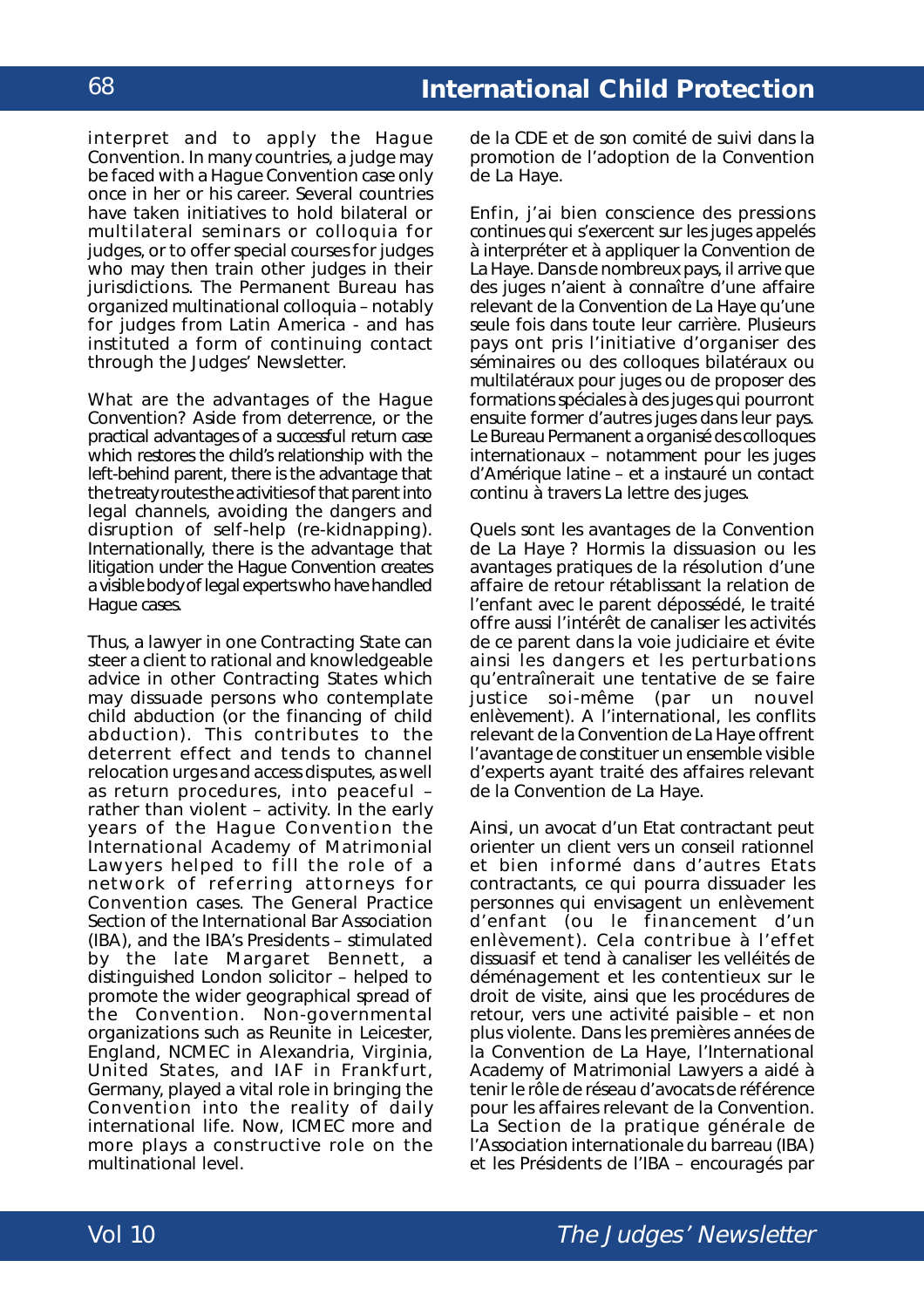The Central Authorities perform crucial services in the fight against international child abduction. Countries have broken the traditional system of bureaucratic anonymity to identify by name and telephone number the "contact persons" who are there to facilitate the handling of return and access applications. The model was taken from the late and still deeply missed French Magistrate, Louis Chatin, who was a proactive "two-way" Central Authority (for the Hague Service and Evidence Conventions) *avant la lettre*. The model has persisted and grown in all Hague Conventions for the protection of children (and incapacitated adults) drawn up since 1980.

Co-operation and communication as between judges in different countries has also been explored and extended within the limits of judicial ethics through the discussions in judges' seminars. The spread of coverage of the 1996 Convention on the Protection of Children, which contains express provisions for consultation – and even deference – as between the courts of different countries, may create more openings for the use of communication in promoting the safe return of abducted children. Already, there are developments in the use by courts or authorities of specialized non-governmental organizations to facilitate the reunification and the reintegration of children with parents from whom they have been separated.

The Hague Conventions of 1980, 1993 and 1996 have been referred to as a "trilogy" of treaties dealing with the protection of children. In addition to the bound volumes of their legislative histories, edited by the Permanent Bureau and published by the Netherlands Government Printing Office, the contents of these three tomes have been issued by the Permanent Bureau on a CD-ROM entitled "The Children's Conventions". The ready accessibility of these "Proceedings" – with their reference tables which can be used to track the legislative history of each textual provision – gives promise of a long and useful life for these three treaties which favour civilization's future: our children.

Margaret Bennett, éminente avocate londonienne, aujourd'hui décédée – ont aidé à promouvoir l'élargissement de la couverture géographique de la Convention. Les organisations non gouvernementales – telles Reunite à Leicester, Angleterre, NCMEC à Alexandria, Virginie, Etats-Unis, et l'IAF à Francfort en Allemagne, ont joué un rôle vital dans l'ancrage de la Convention dans le quotidien de la vie internationale. Aujourd'hui, l'ICMEC joue un rôle constructif croissant à l'échelon international.

Les Autorités centrales accomplissent des missions cruciales dans la lutte contre l'enlèvement international d'enfants. Les pays ont brisé le système traditionnel de l'anonymat bureaucratique pour communiquer le nom et le numéro de téléphone des « personnes de référence » qui sont là pour faciliter la gestion des demandes de retour et de droit de visite. Le modèle a été emprunté au magistrat français, aujourd'hui décédé et encore vivement regretté, Louis Chatin, qui était à lui seul une Autorité centrale proactive « bidirectionnelle » avant l'heure (pour les Conventions Notification et Obtention des preuves). Le modèle a persisté et s'est développé dans toutes les Conventions de La Haye pour la protection des enfants (et des incapables majeurs) rédigées depuis 1980.

Les séminaires pour juges ont permis d'explorer et de développer la coopération et la communication entre juges de différents pays dans les limites de la déontologie judiciaire. Le rayonnement de la Convention de 1996 sur la protection des enfants, qui contient des dispositions explicites de consultation – et même de renvoi – entre les tribunaux de différents pays, peut offrir de nouvelles possibilités de communication dans le but de promouvoir le retour sans danger des enfants enlevés. On observe d'ores et déjà des évolutions dans le recours que font des tribunaux ou des autorités aux organisations non gouvernementales spécialisées pour faciliter la réunification et la réintégration des enfants avec les parents dont ils ont été séparés.

On a dit que les Conventions de La Haye de 1980, 1993 et 1996 sont une trilogie de traités relatifs à la protection des enfants. Outre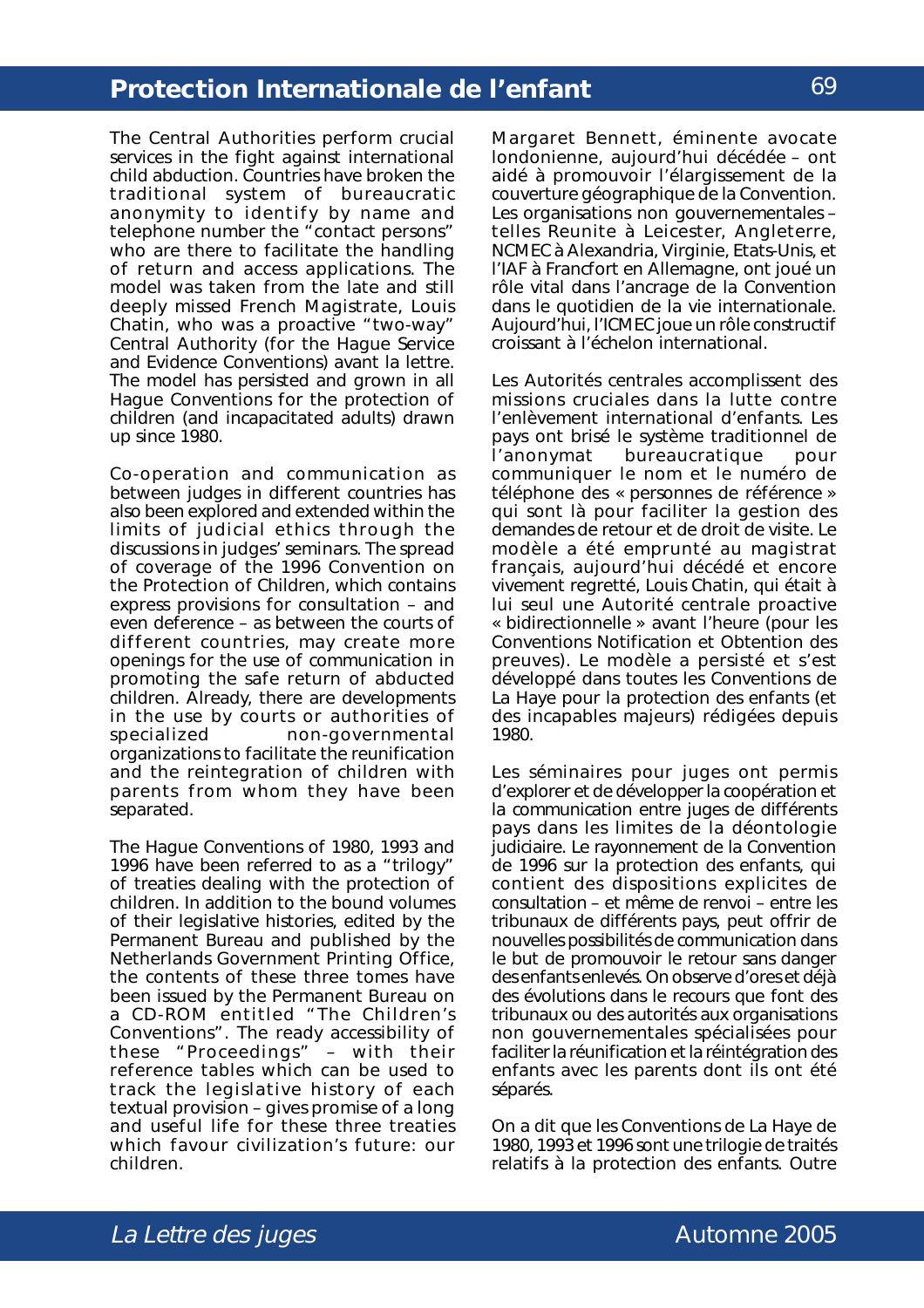# **International Child Protection**

[*Editor's Note*: The Spring 2006 edition of the Judges' Newsletter will focus on the 25<sup>th</sup> anniversary of the *Hague Convention of 25 October 1980 on the Civil Aspects of International Child Abduction*.]

# **DOMESTIC VIOLENCE AND INTERNATIONAL CHILD ABDUCTION: SOME AVENUES OF REFLECTION**

## **The Honourable Justice Jacques Chamberland**

**Judge of the Quebec Court of Appeal, Canada\***

The *Hague Convention on the Civil Aspects of International Child Abduction* is based on a unanimous and total rejection of child abduction and on the conviction that the best way to discourage parents to resort to it is by depriving the action of the abductor of any practical and legal consequence, hence the obligation imposed upon the authorities of the State of refuge, save for a few exceptions, to order the immediate return of the child to the State of his / her habitual residence.

Many things have happened over the last twenty-five years. The world has changed, including the profile of the abductor. Originally, the profile of the abductor was generally that of a father fleeing abroad with his child after having lost his / her custody or after having acquired the conviction that he would lose such custody. Today, the statistics show that mothers constitute the vast majority of abductors.28 More than half of these women<sup>29</sup> say that they resorted to abduction to flee from the domestic violence of which they were victims.30

## **The Possible Solutions**

In the literature relevant to international child abduction, one can identify four

les trois tomes édités par le Bureau Permanent et publiés par l'Imprimerie nationale néerlandaise, l'histoire législative de ces Conventions a été publiée par le Bureau Permanent sur un CD-ROM intitulé « Les Conventions relatives aux enfants » – avec leurs tableaux de référence qui permettent de suivre l'historique législatif de chaque disposition textuelle – promet une longue vie utile à ces trois traités qui œuvrent à l'avenir de la civilisation : nos enfants.

[*Note de la rédaction* : l'édition du printemps 2006 de la Lettre des juges sera consacrée au 25<sup>e</sup> anniversaire de la *Convention de La Haye du 25 octobre 1980 sur les aspects civils de l'enlèvement international d'enfants*.]

# **VIOLENCE CONJUGALE ET ENLÈVEMENT INTERNATIONAL D'ENFANTS : QUELQUES PISTES DE RÉFLEXION**

**L'Honorable Jacques Chamberland Juge à la Cour d'appel du Québec, Canada\***

La *Convention de La Haye sur les aspects civils de l'enlèvement international d'enfants* repose sur le rejet unanime et absolu de l'enlèvement d'enfants et sur la conviction que la meilleure méthode pour décourager les parents d'y recourir est de priver l'action du ravisseur de toute conséquence pratique et juridique, d'où l'obligation faite aux autorités de l'Etat de refuge, sauf quelques exceptions, d'ordonner le retour immédiat de l'enfant dans l'Etat de sa résidence habituelle.

Il s'est passé beaucoup de choses depuis vingtcinq ans. Le monde a changé, y compris le profil du parent ravisseur. A l'origine, l'image du ravisseur correspondait généralement à celle d'un homme fuyant à l'étranger avec son

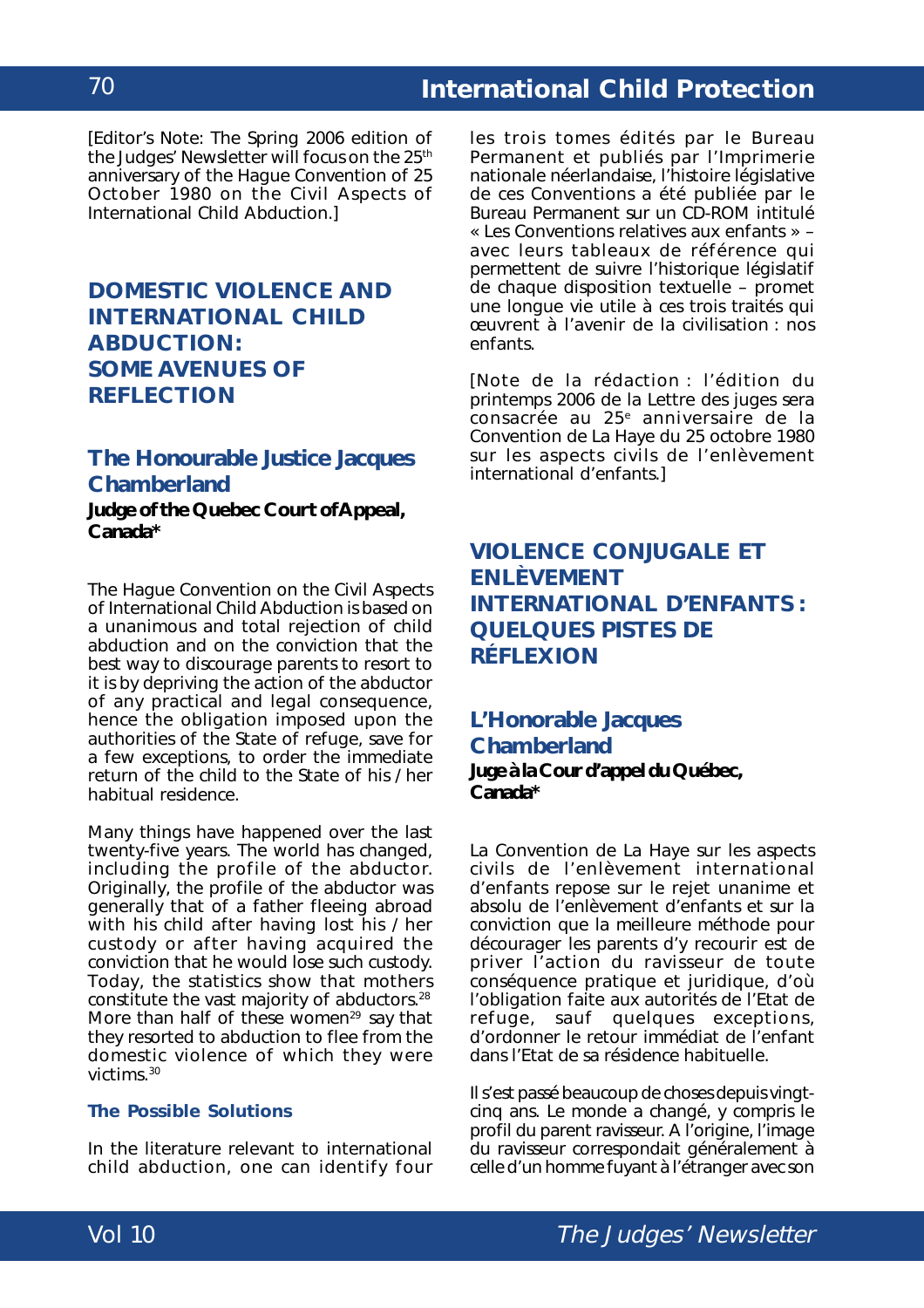solutions aimed at allowing judges to better deal with the concerns of the victims of domestic violence:

- 1. accompany the return order with some measures to ensure the safety of the person who alleges being the victim of domestic violence (these measures will often echo the undertakings of the parent seeking the return of the child);
- 2. bring the States Parties to the 1980 Convention to ratify the 1996 *Convention on Jurisdiction, Applicable Law, Recognition, Enforcement and Cooperation in respect of Parental Responsibility and Measures for the Protection of Children,* which allows the judge, in cases of urgency, to take any necessary measures of protection to ensure the safety of the child (and of the abductor) and to render such orders executory in all Member States;
- 3. add to the Convention a defence dealing specifically with domestic violence; and finally,
- 4. a hybrid solution whereby the return of the child would be stayed until the issue of custody has been decided by the authorities of the habitual residence.

### **The Measures Ancillary to a Return Order**

The parent seeking the return of a child is often ready to provide the undertakings required to facilitate the issuance of the return order. These undertakings are aimed at solving the problems associated with the return of the child, including, as the case may be, the problems related to the allegations of domestic violence launched against him / her by the abductor.

In most cases, the judge will make these undertakings an integral part of the return order.

These measures are limited in time; they expire with the judicial authorities of the State of the child's habitual residence taking over the responsibility for the file. They are justified to the extent that they are aimed at improving the well-being of the child (and, as the case may be, of the abducting

enfant, après en avoir perdu la garde ou après avoir acquis la conviction qu'il en perdrait la garde. Aujourd'hui, les études statistiques montrent que la grande majorité des ravisseurs sont des femmes<sup>28</sup>. Plus de la moitié d'entre elles<sup>29</sup> disent avoir eu recours à cet expédient pour échapper à la violence dont elles étaient les victimes de la part de leur conjoint<sup>30</sup>.

#### **Les solutions possibles**

Dans la littérature pertinente à l'enlèvement international d'enfants, on peut identifier quatre solutions visant à permettre aux juges de mieux prendre en compte les besoins des victimes de violence conjugale :

- 1. assortir l'ordonnance de retour de mesures visant à assurer la sécurité de la personne qui allègue être victime de violence (ces mesures judiciaires feront souvent écho aux engagements (« *undertakings* ») du parent qui demande le retour de l'enfant);
- 2. amener les Etats signataires de la Convention de 1980 à ratifier la *Convention de 1996 concernant la compétence, la loi applicable, la reconnaissance, l'exécution et la coopération en matière de responsabilité parentale et de mesures de protection des enfants*, laquelle permet au juge, en situation d'urgence, de rendre les ordonnances requises pour assurer la sécurité de l'enfant (et du ravisseur) et les rend exécutoires dans tous les Etats signataires;
- 3. modifier la Convention pour y ajouter une exception traitant précisément de violence conjugale ; et enfin
- 4. une solution hybride consistant à surseoir au retour de l'enfant jusqu'à ce que la question de la garde ait été tranchée par les autorités de sa résidence habituelle.

#### **Les mesures accessoires à l'ordonnance de retour**

Le parent qui demande le retour d'un enfant est souvent prêt à prendre les engagements qu'il faut pour inciter le juge à prononcer l'ordonnance sollicitée. Ces engagements viseront à régler les problèmes associés au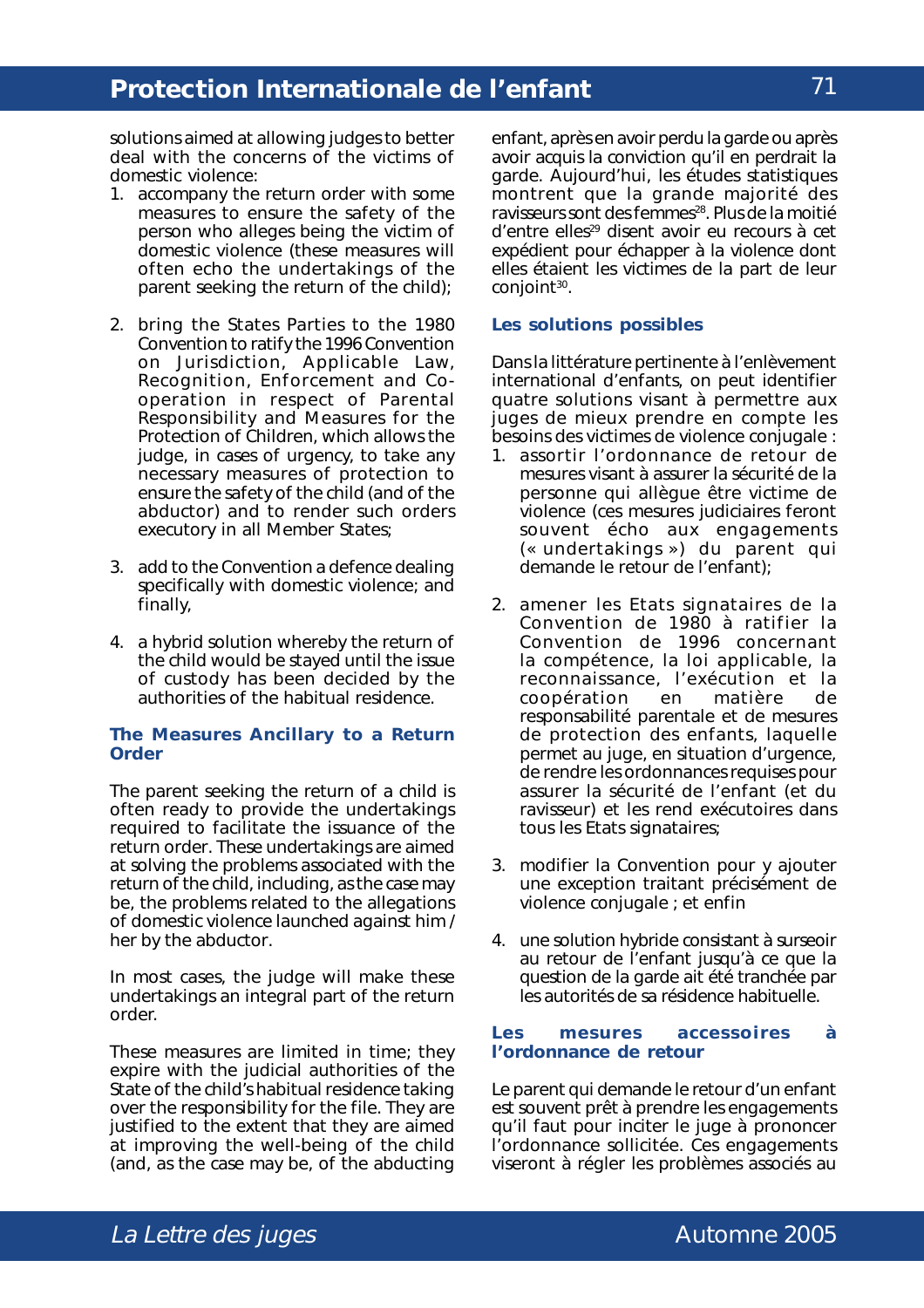parent) until the court of the habitual residence decides on the issue of custody. They often prove to be essential in order to convince the mother to return with the child; in the case of very young children, the judge will often see the mother accompanying the child as a condition *sine qua non* for the child to be returned.

These measures constitute a valid solution to the extent, of course, that the State of the child's habitual residence is serious about the issue of domestic violence and has in place the tools required to protect the victims. Finally, they are advantageous to the extent that they allow for a simple and pragmatic solution of the issue without the court having to investigate the merits of the matter and decide on the allegations of domestic violence.

But the solution has its limits.

The Convention has no provision formally acknowledging the validity of these measures, nor any mechanism to make them executory in the State of the child's habitual residence. To overcome this difficulty, certain judges (especially in the common law jurisdictions) ask for a parallel order from the judicial authorities of the State of the child's habitual residence ("parallel safe harbour orders" or "mirror orders"); they often make this a condition *sine qua non* for the issuance of the return order. However, the procedure is uncertain inasmuch as certain jurisdictions (particularly, those jurisdictions with a civil law tradition) are of the view that they do not have the authority to issue such an order; in addition, the procedure is quite cumbersome and expensive inasmuch as the parties must go not only to the judicial authorities of the State of refuge but also to the judicial authorities of the State of the child's habitual residence.

Another difficulty resides in the imbalance of forces between the abuser and his victim. The judge must be well aware of this imbalance when the time comes for him / her to ask the victim if she is satisfied with the undertakings proposed by the Petitioner to ensure her safety; the judge must be aware of the potential intimidation exercised on these victims, particularly on those not represented by counsel.

retour de l'enfant, y compris, le cas échéant, les problèmes reliés aux allégations de violence conjugale formulées contre lui par le parent ravisseur.

Dans la plupart des cas, le juge incorporera ces engagements dans l'ordonnance de retour.

Ces mesures ont une portée limitée dans le temps ; elles prennent fin avec la prise en charge du dossier par les autorités judiciaires du pays de la résidence habituelle de l'enfant. Elles sont justifiées dans la mesure où il s'agit d'assurer le bien-être de l'enfant (et le cas échéant, du parent ravisseur) jusqu'à ce que le tribunal de la résidence habituelle statue sur le sort de sa garde. Elles sont souvent essentielles pour convaincre la mère de retourner avec l'enfant ; or, dans le cas d'enfants en très bas âge, le juge voit souvent le retour de la mère avec l'enfant comme un élément indissociable du retour de l'enfant.

Ces mesures constituent une solution valable et efficace dans la mesure, bien sûr, où l'Etat de la résidence habituelle de l'enfant traite la question de la violence conjugale avec sérieux et possède les mécanismes sociaux et judiciaires appropriés pour en assurer le respect. Ils constituent une solution simple, pratique et expéditive au problème de la violence conjugale sans que le tribunal ait à examiner le fond du dossier et à décider du bien-fondé des allégations formulées contre le parent requérant.

Mais cette solution a ses limites.

En effet, la Convention ne contient pas de disposition reconnaissant formellement la validité de ces mesures, ni de mécanisme pour les rendre exécutoires dans l'Etat de la résidence habituelle de l'enfant. Pour contrer cette difficulté, certains juges (surtout dans les pays de *common law)* exigent une ordonnance parallèle de la part des autorités judiciaires de l'Etat de la résidence habituelle de l'enfant; ils en font même une condition *sine qua non* au prononcé de l'ordonnance de retour. Mais, la procédure est aléatoire puisque certaines juridictions (particulièrement, dans les pays de tradition civiliste) estiment ne pas avoir compétence pour émettre de telles ordonnances ; de plus, il s'agit d'une procédure relativement lourde et coûteuse puisque les parties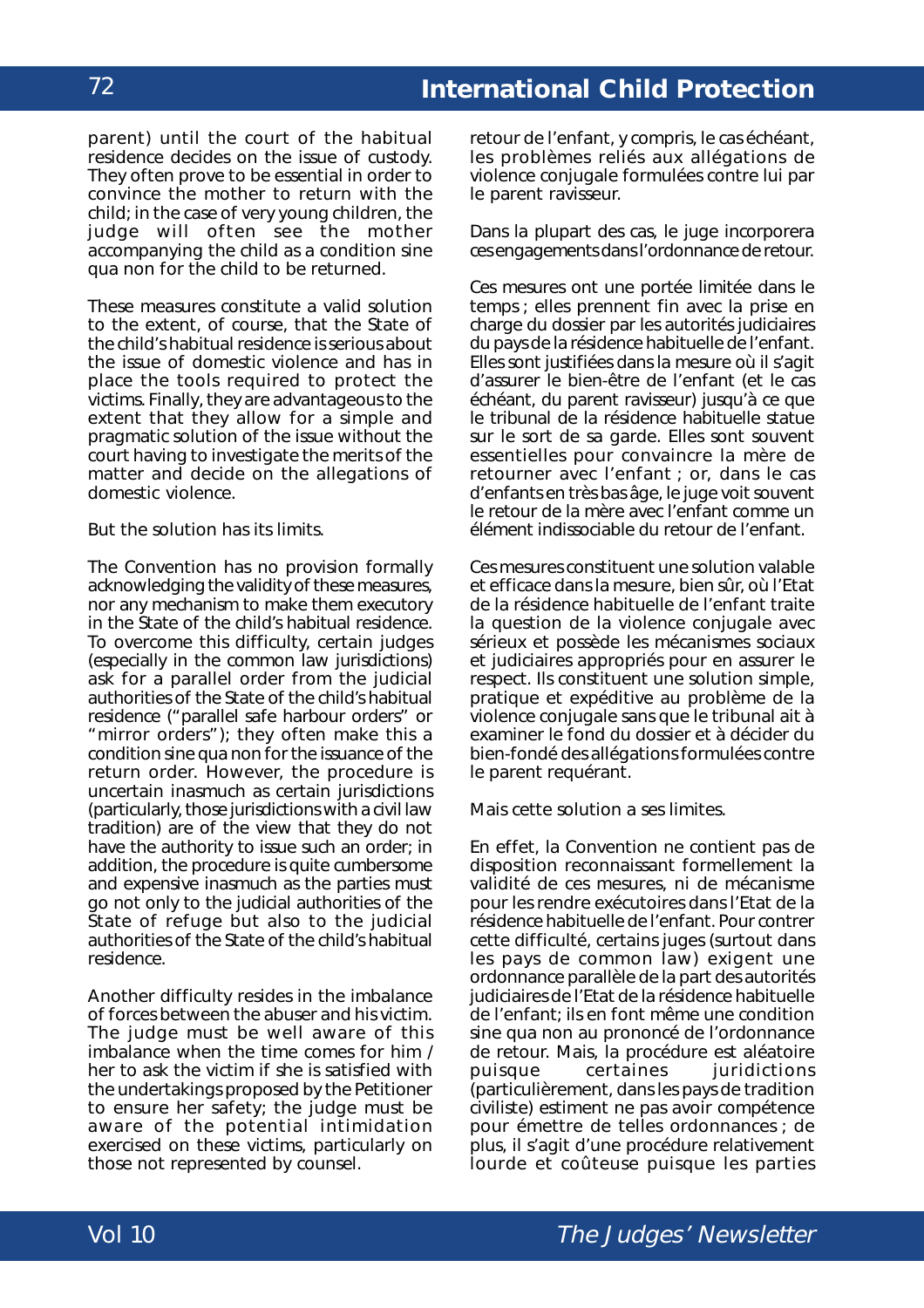Finally, even if the undertakings and the judicial measures echoing such undertakings constitute a valid solution in most cases, there are cases where they would prove to be totally inappropriate. For instance, when the alleged abuser has the (deserved) reputation of not respecting court orders.

#### **The** *Hague Convention of 19 October 1996 on Jurisdiction, Applicable Law, Recognition, Enforcement and Cooperation in respect of Parental Responsibility and Measures for the Protection of Children*

The other possible solution would be to use the 1996 Hague Convention to allow the judge seized with a petition for return to make the orders required (with or without undertakings being taken by the alleged abuser) to ensure the safety of the victim (and of the child) and to make such order executory in the foreign jurisdictions, particularly in the State of the child's habitual residence.

It would be sufficient for the States bound by the 1980 Convention to adhere to the 1996 Convention.31

Article 11 of the 1996 Hague Convention allows the judge, in all cases of urgency, to take any necessary measures of protection to ensure the safety of the child. The spectrum of such measures is extremely wide and includes the measures of protection aimed at ensuring the safety of the mother accompanying the child upon his / her return to the State of his / her habitual residence; there is no real limit to the choice of the measure other than the imagination of the parties and of the judge.

However, many consider that it is a utopian view to see the 1996 Hague Convention as the answer to the problem of domestic violence. At this time, very few States are bound by that Convention.

It must be clear also that this solution – as the previous one – is of value only to the extent that the authorities of the habitual residence are equipped to have the judicial orders concerning domestic violence respected, which, unfortunately, is not always the case.

doivent s'adresser non seulement aux autorités judiciaires de l'Etat refuge mais également aux autorités judiciaires de l'Etat de la résidence habituelle de l'enfant.

Une autre difficulté tient au déséquilibre des forces entre l'abuseur et sa victime. Le juge doit avoir cette réalité à l'esprit au moment de demander à la victime si les engagements pris par le conjoint la rassurent quant à sa sécurité ; le juge doit être conscient de l'intimidation dont les victimes – particulièrement celles qui n'ont pas d'avocats – peuvent avoir été l'objet de la part de leurs conjoints.

Finalement, même si les engagements et les mesures judiciaires qui en sont l'écho constituent une solution valable dans la plupart des cas, il existe des cas où ils sont tout à fait inappropriés. Par exemple, quand le présumé abuseur a la réputation (méritée) de faire fi des ordonnances de Cour.

#### **La** *Convention de La Haye du 19 octobre 1996 concernant la compétence, la loi applicable, la reconnaissance, l'exécution et la coopération en matière de responsabilité parentale et de mesures de protection des enfants*

L'autre solution possible consisterait à se servir de la Convention de La Haye de 1996 pour permettre au juge saisi d'une demande de retour de prononcer les ordonnances requises (avec ou sans engagement de la part du parent que l'on allègue être l'abuseur) pour assurer la sécurité de la victime (et de l'enfant) et pour rendre ces ordonnances exécutoires dans les juridictions étrangères, notamment dans le pays de la résidence habituelle de l'enfant.

Il suffirait que les Etats qui sont liés par la Convention de 1980 adoptent celle de 1996<sup>31</sup>.

L'article 11 de la Convention de La Haye de 1996 permet au juge, en situation d'urgence, de prendre les mesures qui s'imposent pour assurer la sécurité de l'enfant. L'éventail de ces mesures est très grand et comprend certes celles visant à assurer la protection de la mère qui accompagne l'enfant lors de son retour dans le pays de sa résidence habituelle ; le choix de mesures n'a de limite que l'imagination des parties et du juge.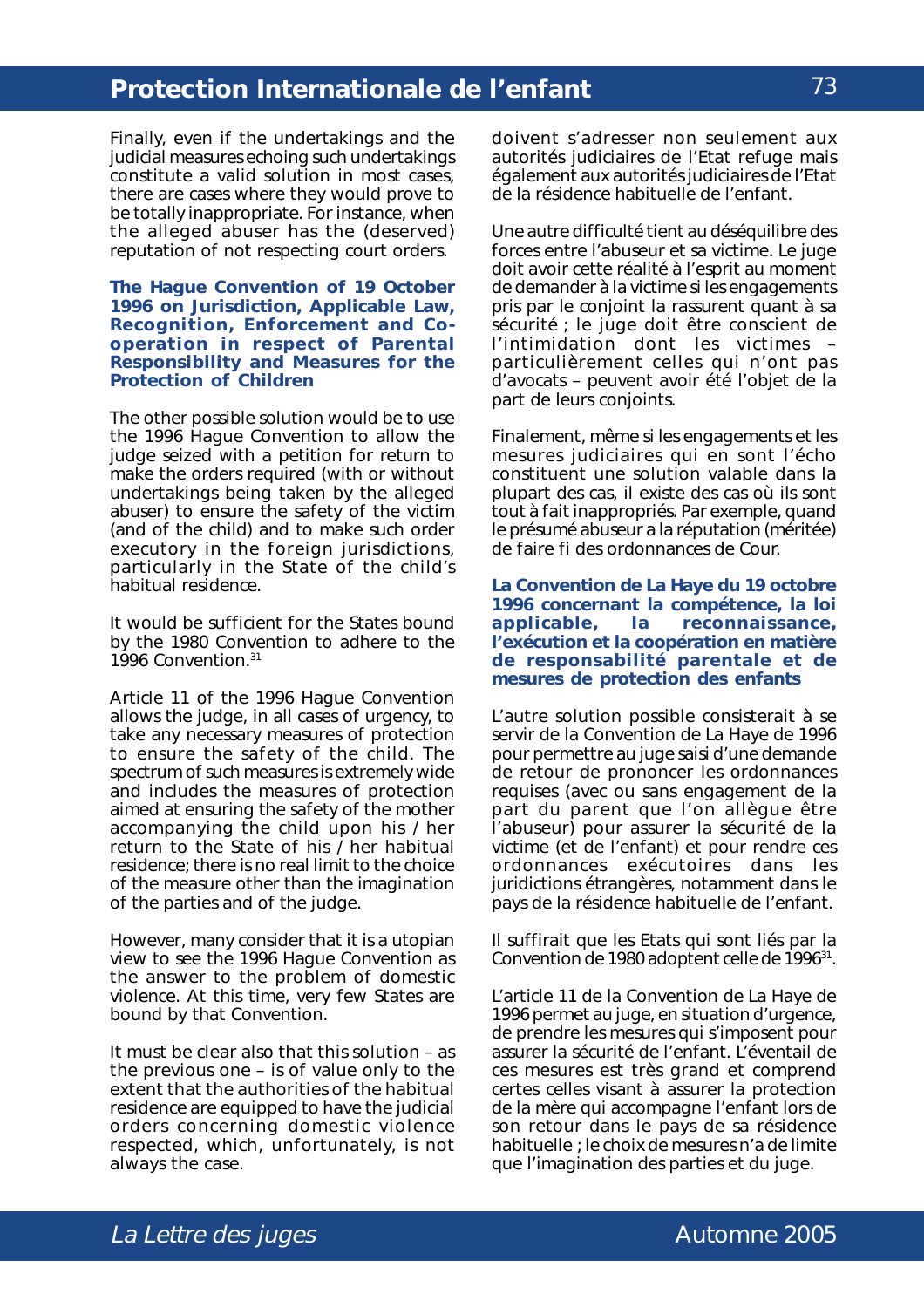Also, it is essential that the judge be of the view that the situation is "urgent" within the meaning of Article 11 before considering the possibility of taking any measures of protection. However, there is no definition of "urgency" in the 1996 Hague Convention.

Finally, the 1996 Hague Convention mentions that the measures taken by the judicial authorities of a given State lapse as soon as the authorities of the habitual residence take the "measures required by the situation" (Article 11(2)). Some are concerned that these authorities might order measures less demanding on the abuser, either because of nationalistic sympathy or because the victim is not there to let her point of view be known.

#### **A New Exception Made To Measure**

Some are of the view that the Convention ought to be modified by adding a new exception for domestic violence.

Those who are in favour of such a new exception refer to a similar rule which is already part of the Canadian Criminal Code, section 285:

"No one shall be found guilty of an offence under sections 280 to 283 if the court is satisfied that the taking, enticing away, concealing, detaining, receiving or harbouring of any young person was necessary to protect the young person from danger of imminent harm or if the person charged with the offence was escaping from danger of imminent harm." (Emphasis added)

It is obvious that such a new exception would constitute a definite solution to the problem of domestic violence. However, this solution, despite its efficiency, would not be without a number of difficulties.

One may wonder whether this exception would not drastically change the simple mechanism provided by the Convention by forcing the judges to explore the factual situation of the parties, with the difficulties and the delays inherent in such an exercise. Inevitably, we would move from a summary

Mais, aux yeux de plusieurs, le fait de voir la Convention de La Haye de 1996 comme solution au problème de la violence conjugale relève quasiment de l'utopie. A l'heure actuelle, très peu de pays sont liés par cette convention.

Il faut comprendre également que cette solution – comme la précédente – ne vaut que dans la mesure où les autorités de la résidence habituelle sont équipées pour assurer le respect des ordonnances judiciaires concernant la violence conjugale, ce qui, malheureusement, n'est pas toujours le cas.

Il faut également que le juge accepte la prémisse que la situation est « urgente » au sens de l'article 11 avant d'envisager de prononcer les ordonnances requises. Or, la Convention de La Haye de 1996 ne dit pas ce qu'il faut entendre par « urgence ».

Finalement, la Convention de La Haye de 1996 stipule que les mesures prises par les autorités judiciaires d'un Etat cessent d'avoir quelque effet dès que le tribunal de la résidence habituelle prend les « mesures requises par la situation » (article 11(2)). Certains craignent que ce tribunal n'impose des mesures moins contraignantes pour l'abuseur, soit par sympathie nationaliste pour ce dernier soit parce que la victime n'est pas là pour faire valoir son point de vue.

#### **Une nouvelle exception taillée sur mesure**

Certains prônent que la Convention soit carrément modifiée pour créer une exception propre à la violence conjugale.

Ceux et celles qui militent en faveur de cet ajout font remarquer que cette règle est déjà inscrite dans le Code criminel canadien, à l'article 285 :

« Nul ne peut être déclaré coupable d'une infraction prévue aux articles 280 à 283 si le tribunal est convaincu que les actes reprochés étaient nécessaires pour protéger la jeune personne en question d'un danger imminent ou si l'accusé fuyait pour se protéger d'un tel danger. » (je souligne)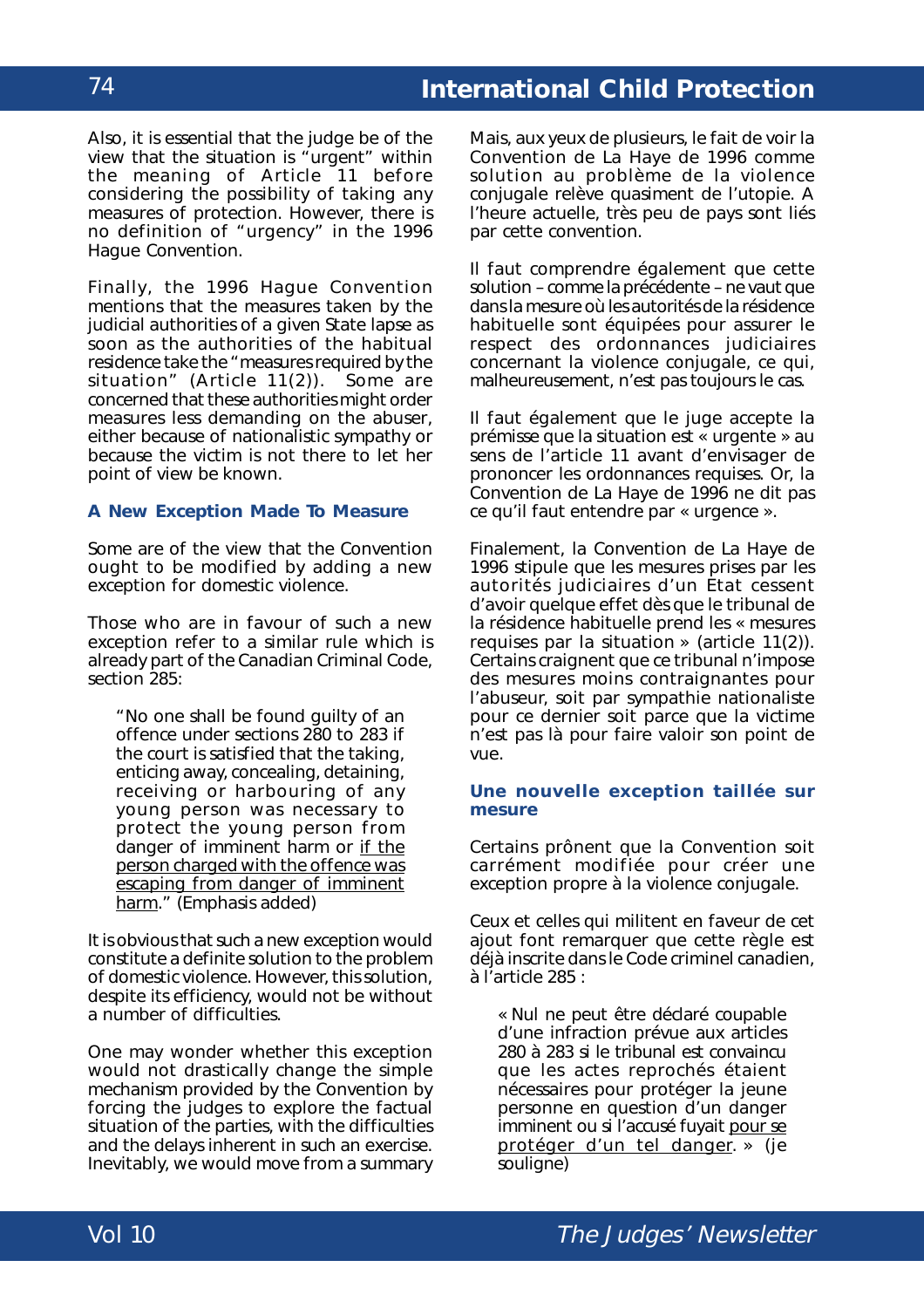and expeditious procedure, the sole purpose of which is to identify the forum where the merits of the case should be heard, to a heavy and complex procedure regarding the relationship between the parents and their respective ability to take care of their children.

Also, it is to be expected that this new exception will be raised in almost all cases given that the concept of domestic violence, in its most comprehensive meaning, includes not only situations of physical violence but also situations of psychological violence.

The major difficulty, however, is that this new defence would constitute a major change in the conceptual orientation of the Convention.

For the first time, the judge would be called upon to take into consideration the **reasons** which prompted the abducting parent to act. This type of analysis, although common in a context of criminal law, is far less common in a context of civil law. In addition, when it comes to the motives of the abducting parent, one may ask why a judge should refuse to order the return of a child when the respondent is fleeing from domestic violence but not when he  $\overline{I}$  she is fleeing a situation of extreme poverty? Or when the respondent flees from a State which is not respectful of his / her aboriginal culture? Or when the respondent, being very religious, flees from a State where he / she is not allowed to practice his / her religion as fully as he / she would want to? Or, finally, when the respondent, being deeply attached to his linguistic culture, flees from a State where he / she is not allowed to fully use his / her mother tongue?

#### **A Hybrid Solution**

Professor Merle H. Weiner proposes<sup>32</sup> that the return of the child be **stayed temporarily** until the custody issue has been decided by the authorities of the habitual residence, the victim of domestic violence being involved in the debate at a distance. Also, it would be possible to ask the judicial authorities of the State of habitual residence to decline jurisdiction in favour of the authorities of the State

Il est clair que l'ajout d'une telle défense constituerait une réponse définitive au problème de la violence conjugale. Toutefois, l'efficacité de la solution ne doit pas occulter les inconvénients qui l'accompagneraient.

Ainsi, on peut se demander si cette défense ne changerait pas du tout au tout la nature du mécanisme simple et expéditif mis en place par la Convention en obligeant les juges à explorer à fond la situation factuelle des parties, avec les difficultés et les délais qu'un tel exercice implique. On passerait inévitablement d'une procédure légère visant à déterminer le forum où le débat de fond sera mené à une procédure lourde et complexe portant sur les relations entre les parents et sur leurs aptitudes respectives à assumer la garde des enfants.

Il est à craindre, également, que la défense soit soulevée dans la presque totalité des cas, le concept de violence conjugale, dans son acception la plus englobante, couvrant non seulement les situations de violence physique mais aussi celles de violence psychologique.

La difficulté majeure tient enfin au fait que cette nouvelle défense marquerait un changement profond dans l'orientation conceptuelle de la Convention.

En effet, pour la première fois, le juge serait invité à tenir compte **des raisons** qui ont poussé le ravisseur à agir. Ce type d'examen, s'il est familier en droit pénal, l'est beaucoup moins dans un contexte de droit civil. De plus, quand il s'agit d'examiner la motivation du ravisseur, on peut se demander pourquoi le tribunal passerait l'éponge quand il s'agit pour un parent d'échapper à la violence conjugale mais pas quand il s'agit de fuir un état de pauvreté extrême ? Ou quand il s'agit pour un parent autochtone de quitter un pays qui ne respecte pas sa culture ? Ou quand il s'agit pour un parent de quitter un pays qui ne lui permet pas de pratiquer sa religion aussi pleinement qu'il le souhaiterait ? Ou enfin, quand il s'agit pour un parent de quitter un pays qui ne lui permet pas de vivre pleinement dans sa langue ?

#### **Une solution hybride**

La Professeure Merle H. Weiner propose<sup>32</sup> de **surseoir temporairement** au retour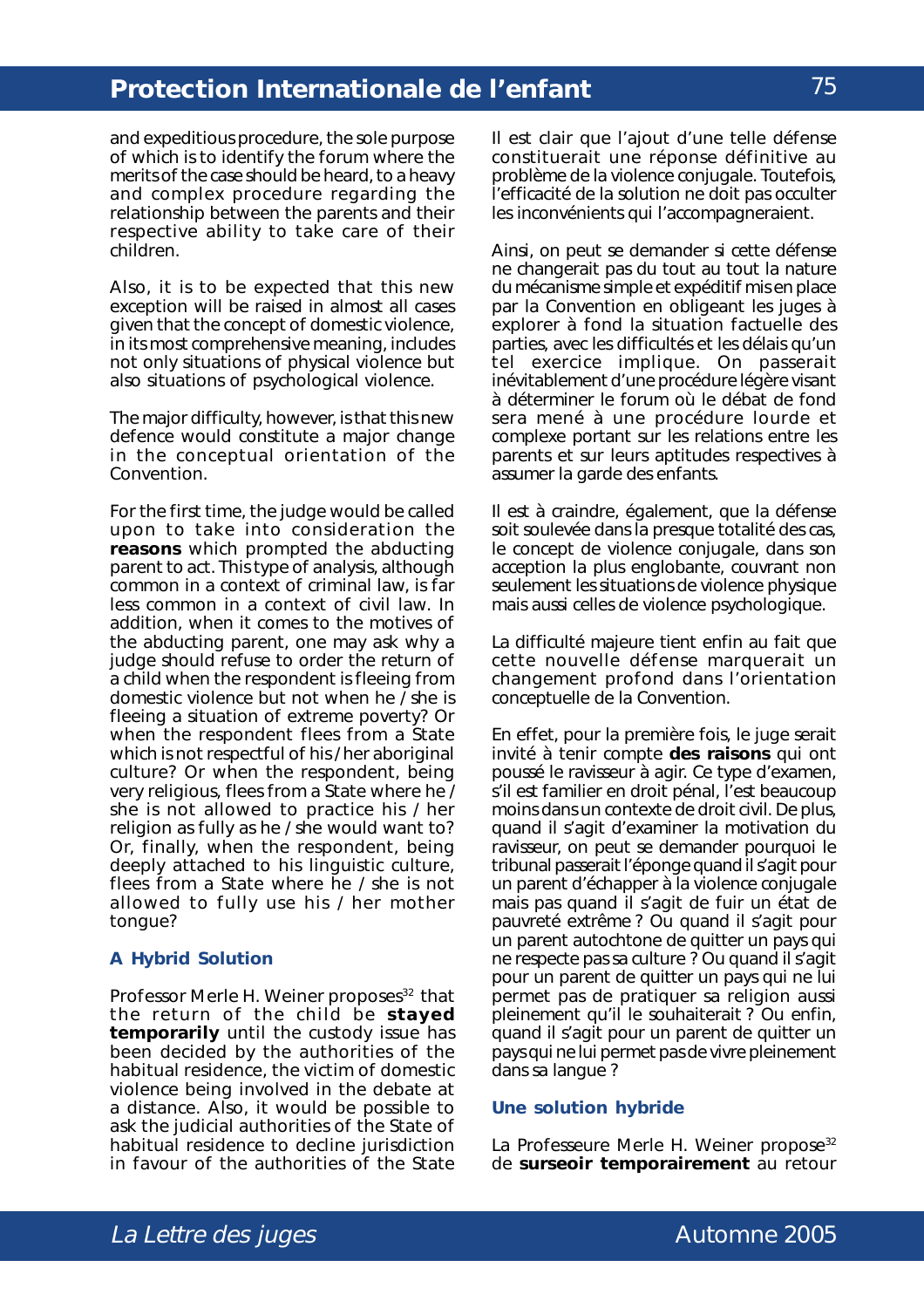# **International Child Protection**

where the abducting parent and the child are located.

This solution implies that the abducting parent will succeed in proving, as a first step, that his / her decision to flee abroad is attributable to the violence exercised against him / her. According to Professor Weiner, this solution would allow for the question of custody to be decided by the authorities of the child's habitual residence – as required by the Convention - while, at the same time guaranteeing the safety of the person who alleges having been the victim of violence. If the authorities grant the sole custody of the child to the victim, or decline jurisdiction in favour of the courts of the State of refuge, the unnecessary return of the child will have been avoided.

This solution is attractive but it is not without certain major difficulties.

In fact, it does nothing to thwart the plague of international child abduction; to the contrary, it is almost an encouragement to the extent that the kidnapping parent will entertain the view that his / her decision has no practical and immediate consequences since the child will stay in the State of refuge until the issue of custody has been decided. One may even say that it goes against the logic of the Convention. While the avenue chosen to deter parents from abducting their children is to deprive their actions of any practical and legal consequences, the solution proposed shelters the actions of a whole category of abductors from any real measures of redress.

Also, it makes the hearing concerning the issue of custody more complicated since the victim will be heard at a distance, with all the difficulties which that situation entails particularly when the judge, faced with contradictory versions, is called upon to assess the credibility of the parents.

What about those cases where the law makes it a duty for the judge, in such circumstances, to hear the child?

This solution would also have the unavoidable consequence of creating delays since the authorities of both States will have

de l'enfant jusqu'à ce que la question de sa garde ait été tranchée par les autorités de la résidence habituelle, la victime de violence conjugale participant à ce débat à distance. Il serait également possible de demander aux autorités judiciaires de l'Etat de la résidence habituelle de décliner compétence en faveur des autorités de l'Etat où le parent ravisseur et l'enfant se sont réfugiés.

La mise en œuvre de cette solution exige du parent ravisseur qu'il fasse tout d'abord la preuve que sa fuite est attribuable à la violence dont il était victime.

Selon la Professeure Weiner, cette solution permettrait que la décision concernant la garde soit prononcée par le tribunal de la résidence habituelle de l'enfant – comme le veut la Convention – tout en assurant la sécurité de la personne qui se dit victime de violence. Si le tribunal accorde la garde exclusive de l'enfant à la victime ou, encore, s'il décline compétence au profit du tribunal de l'État refuge, on aura ainsi évité de déplacer l'enfant inutilement.

La solution est séduisante mais elle n'est pas sans présenter certaines difficultés majeures.

Ainsi, elle ne fait rien pour contrer le phénomène de l'enlèvement international d'enfants ; au contraire, elle constitue presque un encouragement dans la mesure où elle entretient chez le parent ravisseur l'idée que son geste n'aura pas de véritables conséquences pratiques et immédiates puisque l'enfant demeurera dans l'Etat de refuge jusqu'à ce que la question de sa garde ait été tranchée. On peut même dire qu'elle est illogique par rapport à la trame de fond de la Convention ; alors que la méthode choisie pour décourager les parents de recourir à l'enlèvement de leurs enfants est de priver leur geste de toute conséquence pratique et juridique, la solution proposée met l'action de toute une catégorie de ravisseurs à l'abri de toute véritable mesure de redressement.

De plus elle risque de compliquer singulièrement la tenue de l'enquête concernant la question de la garde puisque la victime devra être entendue à distance, avec toutes les difficultés que cela comporte particulièrement lorsqu'il s'agit pour le juge

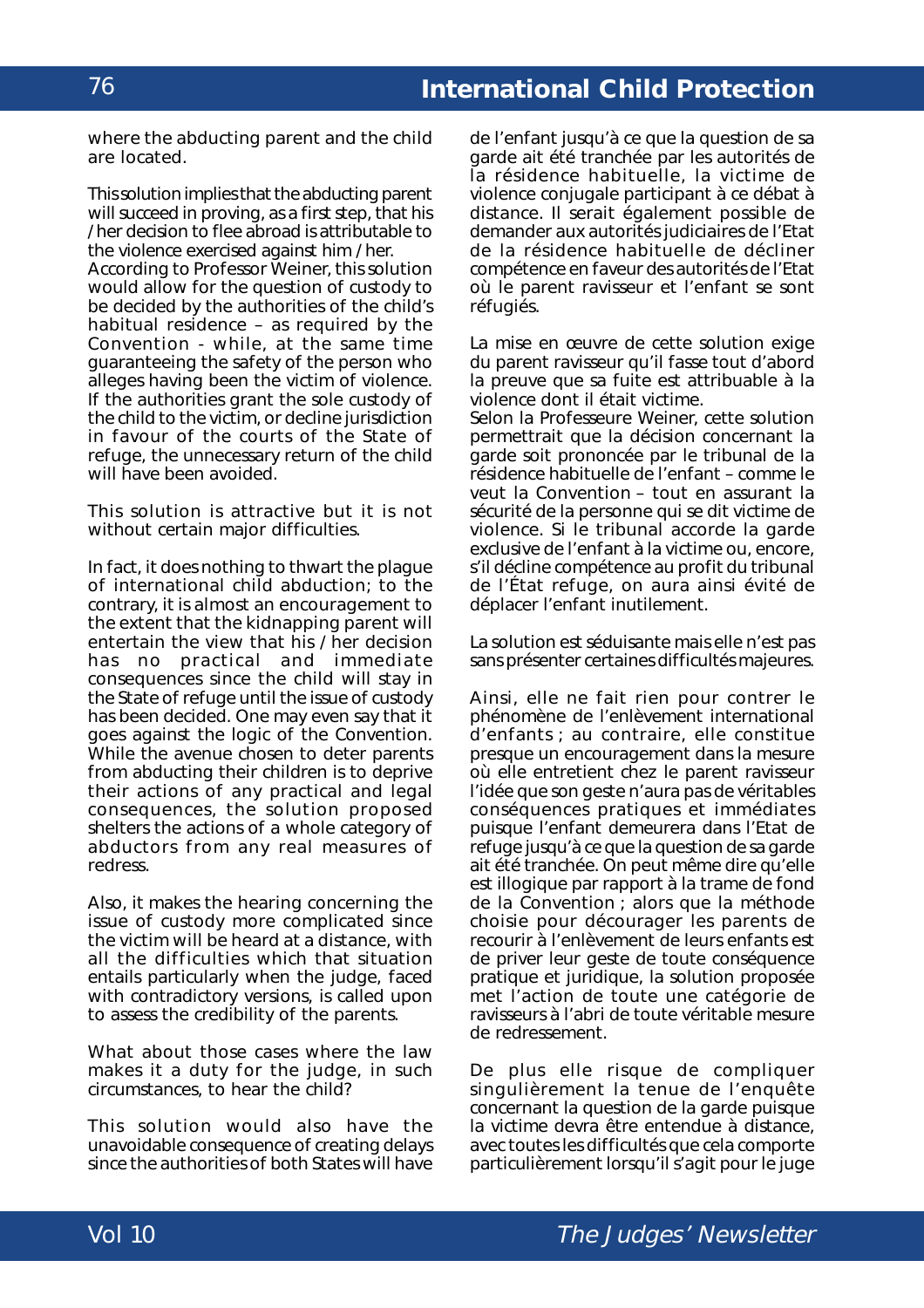to hear the evidence regarding the allegations of domestic violence, one, in the State of refuge, before staying the execution of the return order, the second, in the State of the child's habitual residence, before deciding the merits of the custody issue.

Finally, should the court eventually grant the custody of the child to the left-behind parent, it will be even more difficult to order the return of the child given the delay – more or less extended – for the proceedings to be heard.

#### **Conclusion**

Domestic violence is a real problem; it would be irresponsible to act as if it did not exist in the context of international child abduction. The present situation is unsatisfactory. The concepts embodied in the Convention when it was designed do not allow for an easy taking into consideration of this reality. It is essential to explore other avenues. Four were mentioned above, each of which has its pluses and its minuses.

There is no magical, nor perfect, solution to the difficult question of international child abduction in a context of domestic violence.

In my opinion, we must look for a solution which allows for the battle against international child abduction to continue **and**, at the same time, for the safety of the victim's of domestic violence to be guaranteed.

To the extent possible, the solution must be crafted on the basis of what already exists while making every effort not to destroy the spirit of the Convention and not to lose sight of its objectives.

Today, most judges are sensitive to the difficulties experienced by the victims of domestic violence. A large number of these judges already accompany the return order with the measures required to ensure the safety of the children and, when the situation commands it, of the parent with whom they fled; these measures, more often than not, echo the undertakings taken by the other parent. However, a number of judges still hesitate to go this way, either

d'évaluer la crédibilité des conjoints dont, à n'en pas douter, les versions se contrediront.

Que dire également des cas où le juge doit (ou veut) entendre l'enfant ?

Cette solution aurait aussi pour conséquence inévitable d'allonger le processus puisque les autorités des deux Etats devront entendre la preuve de la violence conjugale, l'une, celle de l'Etat refuge, avant de surseoir à l'ordonnance de retour, l'autre, celle de la résidence habituelle de l'enfant, avant de trancher la question de la garde.

Finalement, advenant que le tribunal accorde ultimement la garde de l'enfant au parent requérant, il sera encore plus difficile d'ordonner le retour de l'enfant dans le pays de sa résidence habituelle étant donné le temps – plus ou moins long – qui se sera écoulé pendant le déroulement des procédures.

#### **Conclusion**

Le problème de la violence conjugale est réel ; il serait irresponsable de faire comme s'il n'existait pas dans le contexte de l'enlèvement international d'enfants. La situation actuelle n'est pas satisfaisante. Les concepts autour desquels la Convention est articulée permettent difficilement de prendre en compte cette réalité. Il faut donc explorer d'autres solutions. J'en ai mentionné quatre, chacune comportant ses avantages et ses inconvénients.

Il n'existe pas de solution magique, ni parfaite, au problème complexe de l'enlèvement international d'enfants dans un contexte de violence conjugale.

A mon avis, il faut privilégier une solution qui permette, tout à la fois, de poursuivre la lutte contre l'enlèvement international d'enfant **et** d'assurer la sécurité des victimes de violence conjugale.

Dans la mesure du possible, il faut également bâtir à partir de ce qui existe déjà tout en évitant de bouleverser l'économie de la Convention de peur d'en perdre de vue les objectifs et de s'éloigner des principes qui l'animent.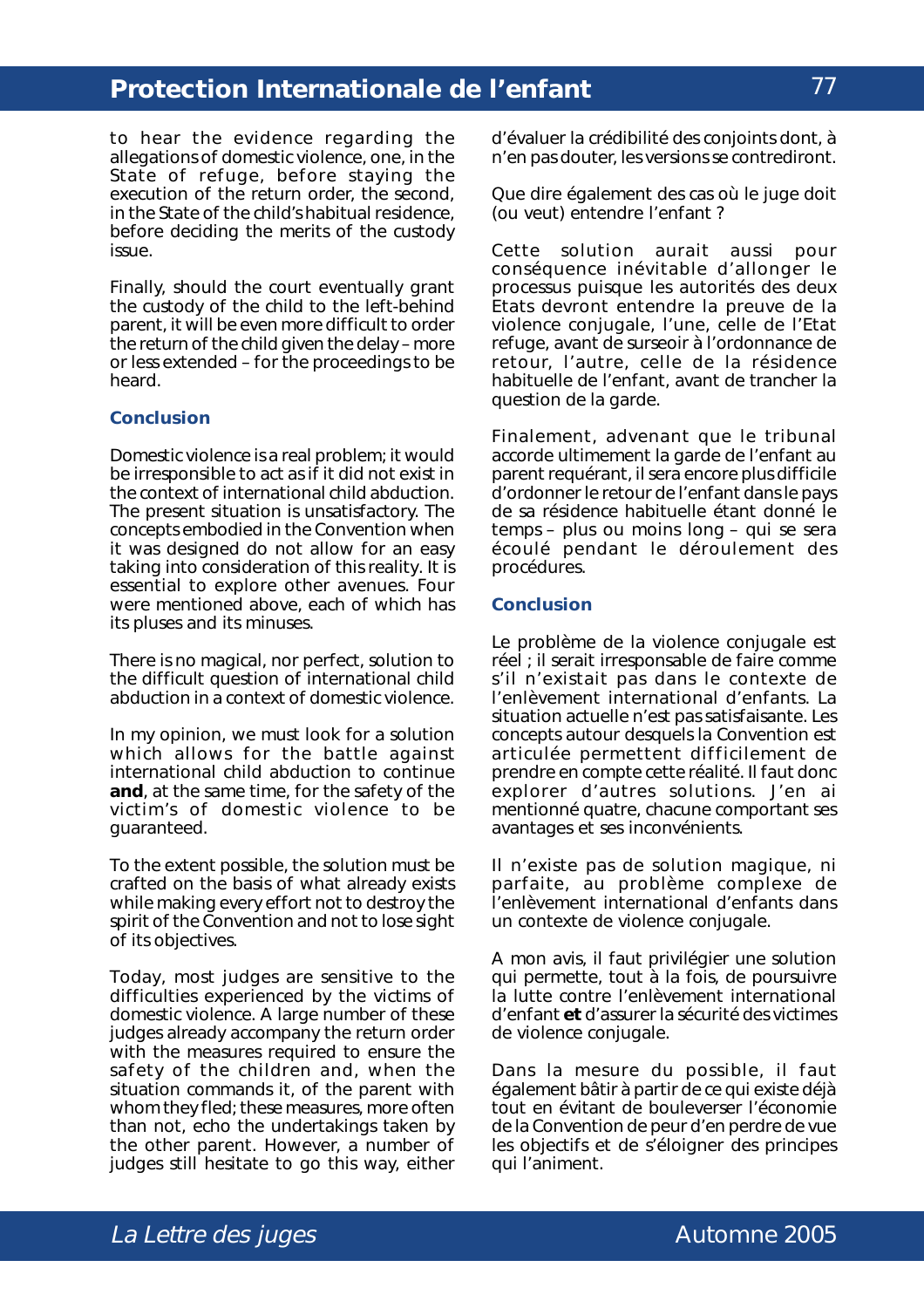because they are worried about their jurisdiction to do so, or, simply, because they are worried that their orders will become dead letters abroad.

One solution is thus, at the very least, to formally acknowledge the jurisdiction of judges to order such measures and to say that these measures are executory, without any other formalities, in the State of the child's habitual residence as well as in the State where they were ordered. If it is impossible to achieve this objective by amending the Convention – and this is a strong possibility since the Convention has no built-in mechanism of amendment – it might be possible to solve the difficulty by causing each State bound by the terms of the Convention to adopt, by a given date, legislative measures aimed at giving the judicial authorities the jurisdiction to incorporate into the return order the appropriate safety measures and at facilitating the acknowledgment and enforcement of such orders issued by a foreign authority. Finally, and above all, the Contracting States must be disciplined enough to accept only the accession of States that acknowledge the evil of domestic violence and that have put in place – in reality and not only on paper! – measures to adequately protect the victims.

In any event, no matter what the solution is, the international community must have an open, frank and unbiased debate on this issue … and solve it. The present situation is unhealthy. Domestic violence issues are raised every day before the courts. The reality of these victims is sometimes very difficult. The judges are not too sure how to react given the uncertainty surrounding this issue. They want to be faithful to the spirit and to the letter of the Convention but they do not want to close their eyes to the reality faced by these victims of domestic violence.

It belongs to the international community to design an original solution ensuring the safety of the victims as well as the long-term well-being of the Convention.

**NOTES** 

Aujourd'hui, les juges sont de plus en plus sensibles aux difficultés vécues par les victimes de violence conjugale. Plusieurs assortissent déjà les ordonnances de retour des mesures requises pour assurer la sécurité des enfants et, lorsque la situation l'exige, du parent avec lequel ils se sont enfuis ; ces mesures sont souvent l'écho des engagements en ce sens pris par l'autre parent. Certains juges hésitent encore à s'engager dans cette voie, soit par crainte de ne pas avoir la compétence de prononcer de telles ordonnances, soit, plus prosaïquement, par crainte que leurs ordonnances demeurent lettre morte à l'étranger.

Il s'agirait donc, à tout le moins, de reconnaître formellement aux juges cette compétence et de dire que les mesures ordonnées sont exécutoires, sans autre formalité, non seulement dans la juridiction où l'ordonnance de retour est prononcée mais également dans l'Etat de la résidence habituelle de l'enfant. S'il s'avérait impossible d'y arriver en modifiant la Convention – et il est fort possible que cela le soit puisque la Convention ne contient pas de mécanisme de modification – il serait peut-être possible de contourner la difficulté en adoptant dans chaque Etat lié par la Convention, avant une certaine date, des mesures législatives visant à reconnaître aux autorités judiciaires la compétence pour assortir l'ordonnance de retour des mesures de protection appropriées et à faciliter la reconnaissance et l'exécution d'ordonnances semblables prononcées par une juridiction étrangère. Enfin, et surtout, il faudrait que les Etats aient la discipline de n'accepter que l'adhésion des Etats qui reconnaissent le problème de la violence conjugale et qui ont mis en place – dans les faits et non seulement sur papier – des mesures pour protéger adéquatement les victimes.

De toute manière, peu importe la solution retenue, il faut que la communauté internationale débatte ouvertement, franchement et sans parti pris du problème … et le règle. La situation actuelle est malsaine. Le problème de la violence conjugale est soulevé tous les jours devant les tribunaux saisis d'une demande de retour d'un enfant aux termes de la Convention. Les situations exposées par les victimes sont parfois très pénibles. Les juges ne savent pas



<sup>\*</sup> The author expresses his gratitude to MrBertrand Gervais, Law Clerk at the Quebec Court of Appeal, for his research assistance.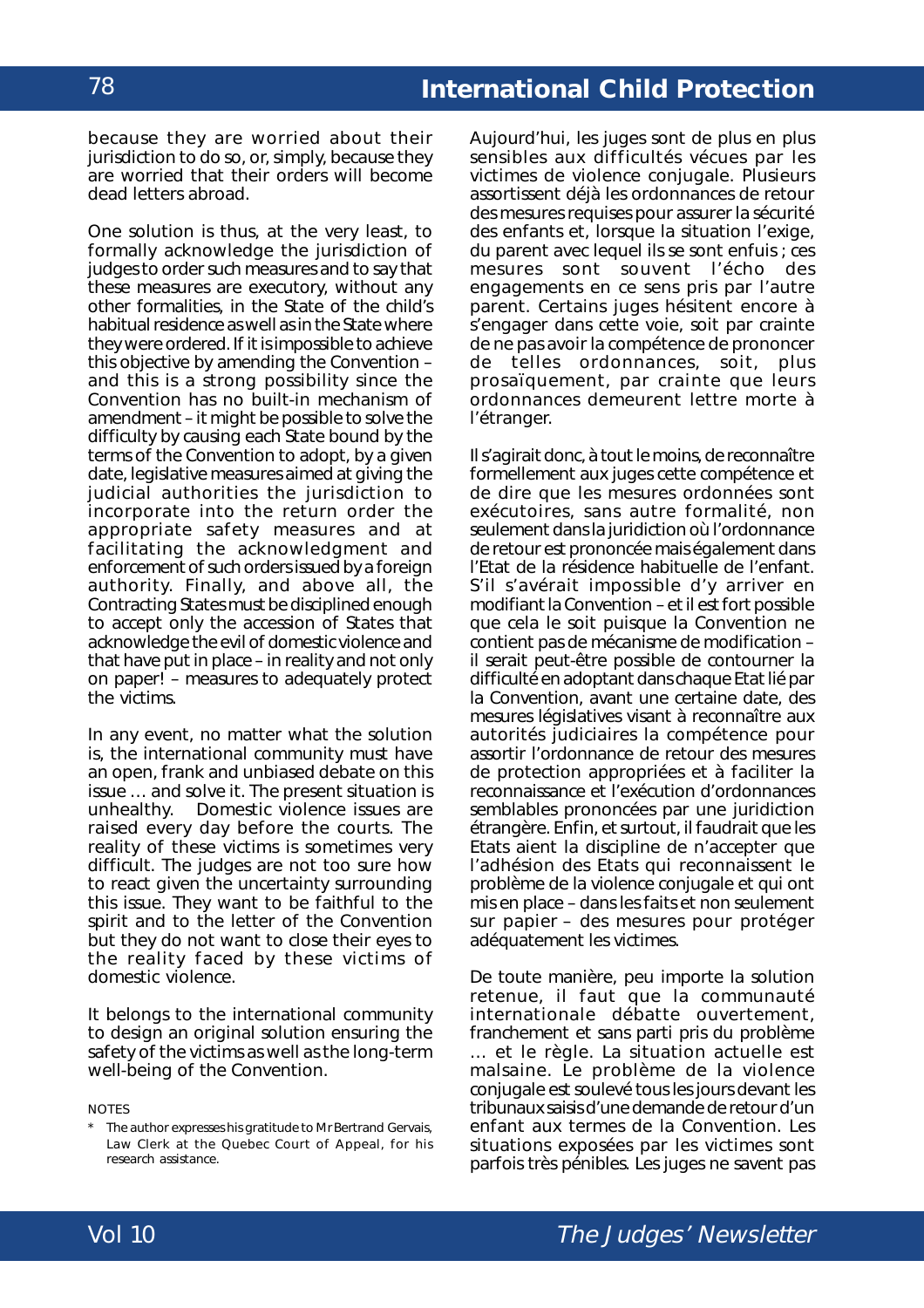- 28 69%, as per the study of Nigel Lowe, Sarah Armstrong and Anest Mathias, *Statistical Analysis of Applications made in 1999 under the 1980 Convention - Part I (Prel. Doc. No 3 of March 2001, corrected version of November* 2001), page 8 (available at: < www.hcch.net >  $\rightarrow$ Conventions  $\rightarrow$  Convention 28  $\rightarrow$  Statistics).
- 29 54%, *see* Geoffrey L. Greif & Rebecca L. Hegar, When Parents Kidnap: The Families Behind The Headlines, *The Free Press*, New York, 1993, at page 36 and 272.
- 30 William Duncan, Action in Support of the Hague Child Abduction Convention: A View from the Permanent Bureau, *New York University Journal of International Law and Politics*, Fall 2000, No 1 p 103-123, at page 112.
- 31 *See* Linda Silberman, The 1996 Hague Convention on the Protection of Children: Should the United States Join? *Family Law Quarterly* Vol. 34 (2000) p 239.
- 32 Merle H. Weiner, International Child Abduction and the Escape from Domestic Violence, 69 Fordham Law Review 593 (2000).

# **INTERNATIONAL CHILD ABDUCTION AND RETURN PROCEDURE – PROPOSAL FOR HARMONISATON OF LEGISLATION FOR THE MERCOSUR COUNTRIES**

### **The Honourable Judge Graciela Tagle**

**Family Judge of First Instance of the City of Córdoba, Argentina**

The aim of this paper is to propose the principles which should prevail in the MERCOSUR area in the procedure for the international return of children under the *Inter-American Convention on the International Return of Children*. It also proposes a procedure with the characteristics stipulated by the substantive legislation when it refers to "prompt return". It should be noted that the Inter-American Convention lays down a period of eight working days in which to lodge an objection to the return, after the judicial or administrative authority has met the child. Under the procedure I advocate, in contrast, the entire process takes place at a single hearing, which allows for the submission of arguments and evidence and at which the judge rules on the basis of what has been seen and heard. In my view the steps laid

trop comment réagir face à l'incertitude qui entoure la question. Ils veulent être fidèles à l'esprit et à la lettre de la Convention sans pour autant fermer les yeux sur la réalité de ces victimes de violence conjugale.

Il appartient à la communauté internationale de concevoir une solution originale qui assurera à la fois la pérennité de la Convention et la sécurité des victimes.

#### **NOTES**

- \* L'auteur tient à remercier M. Bertrand Gervais, recherchiste à la Cour d'appel du Québec, de son aide précieuse à la préparation de cet article.
- 28 69% selon l'étude suivante : Nigel Lowe, Sarah Armstrong et Anest Mathias, « Analyse statistique des demandes déposées en 1999 en application de la *Convention de La Haye du 25 octobre 1980 sur les aspects civils de l'enlèvement international d'enfants* », (Doc. prel. No 3 de mars 2001, version corrigée novembre 2001), à la page 8 (disponible à : < www.hcch.net >  $\rightarrow$ Conventions  $\rightarrow$  Convention 28  $\rightarrow$  Statistiques).
- 29 54%, *voir* Geoffrey L. Greif & Rebecca L. Hegar, *When Parents Kidnap: The Families Behind The Headlines*, *The Free Press, New York*, 1993, à la page 36 et 272.
- 30 William Duncan, « *Action in Support of the Hague Child Abduction Convention: A View from the Permanent Bureau* », *New York University Journal of International Law and Politics*, *Fall* 2000, No 1 p 103 à 123, à la page 112.
- 31 *Voir* Linda Silberman, « *The 1996 Hague Convention on the Protection of Children: Should the United States Join?* », *Family Law Quarterly Vol.* 34 (2000) p 239.
- 32 Merle H. Weiner, « *International Child Abduction and the Escape from Domestic Violence* », 69 *Fordham Law Review* 593 (2000).

# **ENLÈVEMENT INTERNATIONAL D'ENFANTS ET PROCÉDURE DE RETOUR – PROPOSITION POUR L'HARMONISATION DES LÉGISLATIONS DES PAYS DU MERCOSUR**

### **L'Honorable juge Graciela Tagle Juge aux affaires familiales de première instance de la ville de Córdoba, Argentine**

Cet article propose les principes qui devraient régir la procédure de retour international d'enfants au titre de la

# La Lettre des juges and the settlement of the Automne 2005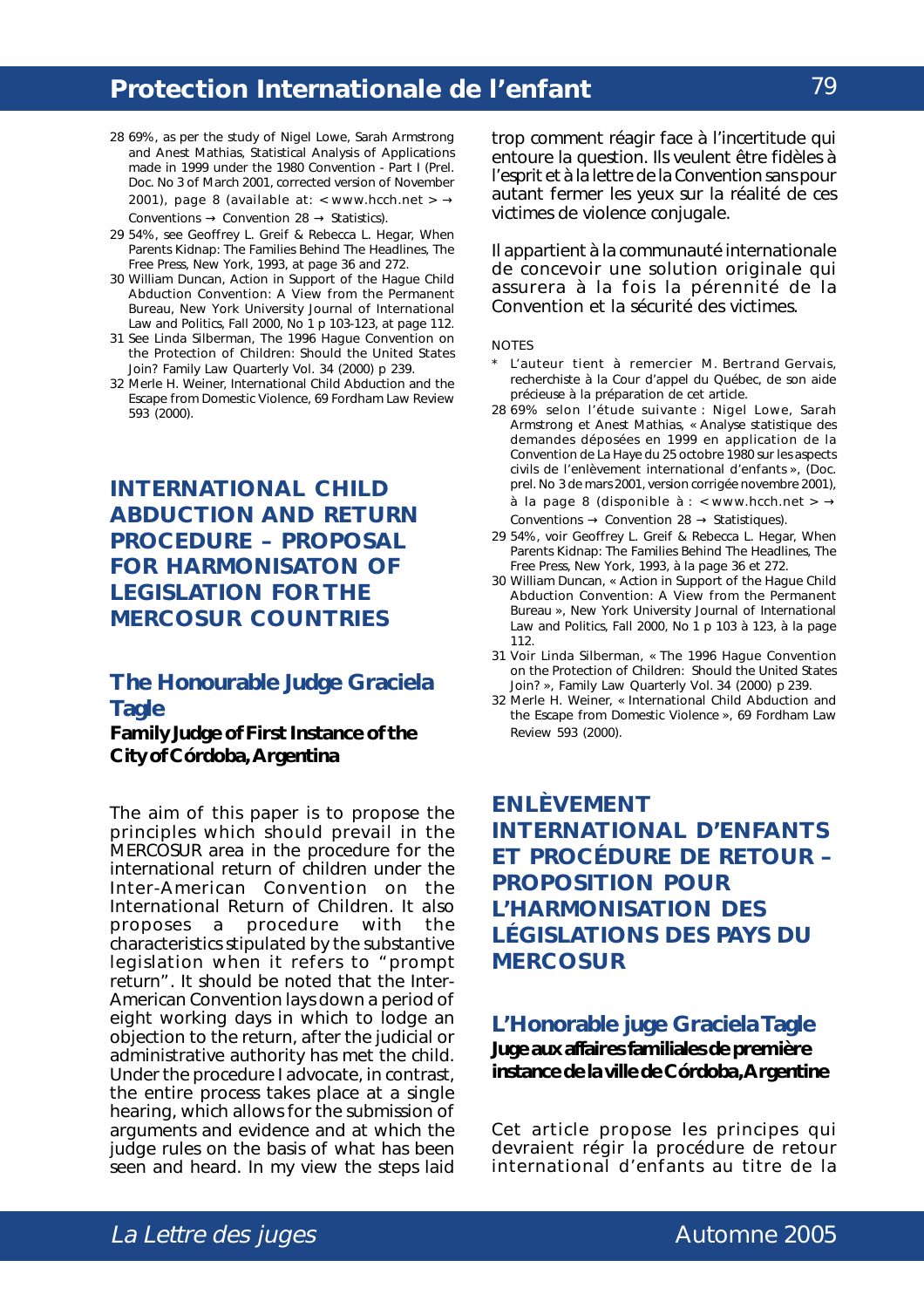# **International Child Protection**

down by the regional Convention render the procedure less effective.

That opinion and my proposal are based on the experience of our courts, where an application for return under the Inter-American Convention made in 2002, refused and then overturned by the *Superior Tribunal de Justicia* (High Court) which ordered the return, has still not had any practical effect because there is a pending *recurso extraordinario* (extraordinary appeal), with the effect of suspending enforcement of the judgment, lodged with the *Suprema Corte de Justicia de la Nación* (Supreme Court), in which psychological reports on the child have recently been ordered. Three years have passed since the proceedings began.

Conversely, in proceedings for the return of a child removed wrongfully to Argentina, brought by a Colombian national in the court under my charge, which applied the *Hague Convention of 25 October 1980 on the Civil Aspects of International Child Abduction*, using the procedure I propose, the return of the child was ordered within less than four weeks (the proceedings began on 6 October 2003 and were concluded on 31 October of the same year). This demonstrates that the reference in the Hague Convention to "the most expeditious procedures available" is sufficient, and that it is possible to comply with the prescribed time limits and to avoid delays. The choice of procedure is also crucial for the effects of any appeal brought.

#### **Principles**

These are the provisions and rules which set out, in technical terms, how the courts should act. I shall refer to those proposed, and would point out that the judge competent to hear these disputes is a *Juez* de Familia (judge specialised in family law), who has particular expertise in the field, and has exclusive competence on this subject matter.

#### **Direct Hearing by the Judge**

Election of oral proceedings enshrines the principle of direct hearing by the judge. This

*Convention interaméricaine sur le retour international des mineurs* dans la région du MERCOSUR. Il suggère en outre une procédure dont les caractéristiques sont énoncées dans le droit positif lorsqu'il renvoie au « retour rapide ». Il faut souligner que la Convention interaméricaine prévoit un délai de huit jours ouvrés pour faire objection au retour après que l'enfant a été entendu par l'autorité judiciaire ou administrative. Dans la procédure ici défendue, le processus tout entier se déroule en une seule audience au cours de laquelle les arguments et les preuves sont présentés et le juge statue sur la base de ce qui a été vu et entendu. A mon avis, les étapes prévues par la Convention régionale font perdre de l'efficacité à la procédure.

Cette opinion et ma proposition se fondent sur l'expérience de nos tribunaux, notamment sur une affaire dans laquelle une demande de retour déposée en 2002 au titre de la Convention interaméricaine et rejetée en première instance, a ensuite donné lieu à une ordonnance de retour du *Superior Tribunal de Justicia* (Haute Cour). Pourtant, ce jugement n'a pas encore eu d'effet pratique en raison d'un *recurso extraordinario* (appel extraordinaire) pendant devant la *Suprema Corte de Justicia de la Nación* (Cour suprême), qui a pour effet de suspendre l'exécution du jugement et dans le cadre duquel des rapports psychologiques sur l'enfant ont été récemment ordonnés. Trois ans se sont écoulés depuis le début de la procédure.

Inversement, dans une procédure de retour d'un enfant illicitement déplacé en Argentine engagée par un ressortissant colombien devant le tribunal dont j'ai la charge, lequel a appliqué la *Convention de La Haye du 25 octobre 1980 sur les aspects civils de l'enlèvement international d'enfants* suivant la procédure que je propose, le retour de l'enfant a été ordonné en moins de quatre semaines (la procédure a été engagée le 6 octobre 2003 et conclue le 31 octobre de la même année). Cela montre que la référence aux « procédures d'urgence » dans la Convention de La Haye est suffisante et qu'il est possible de respecter les délais prescrits et d'éviter les lenteurs. Le choix de la procédure est également crucial pour les effets des appels éventuels.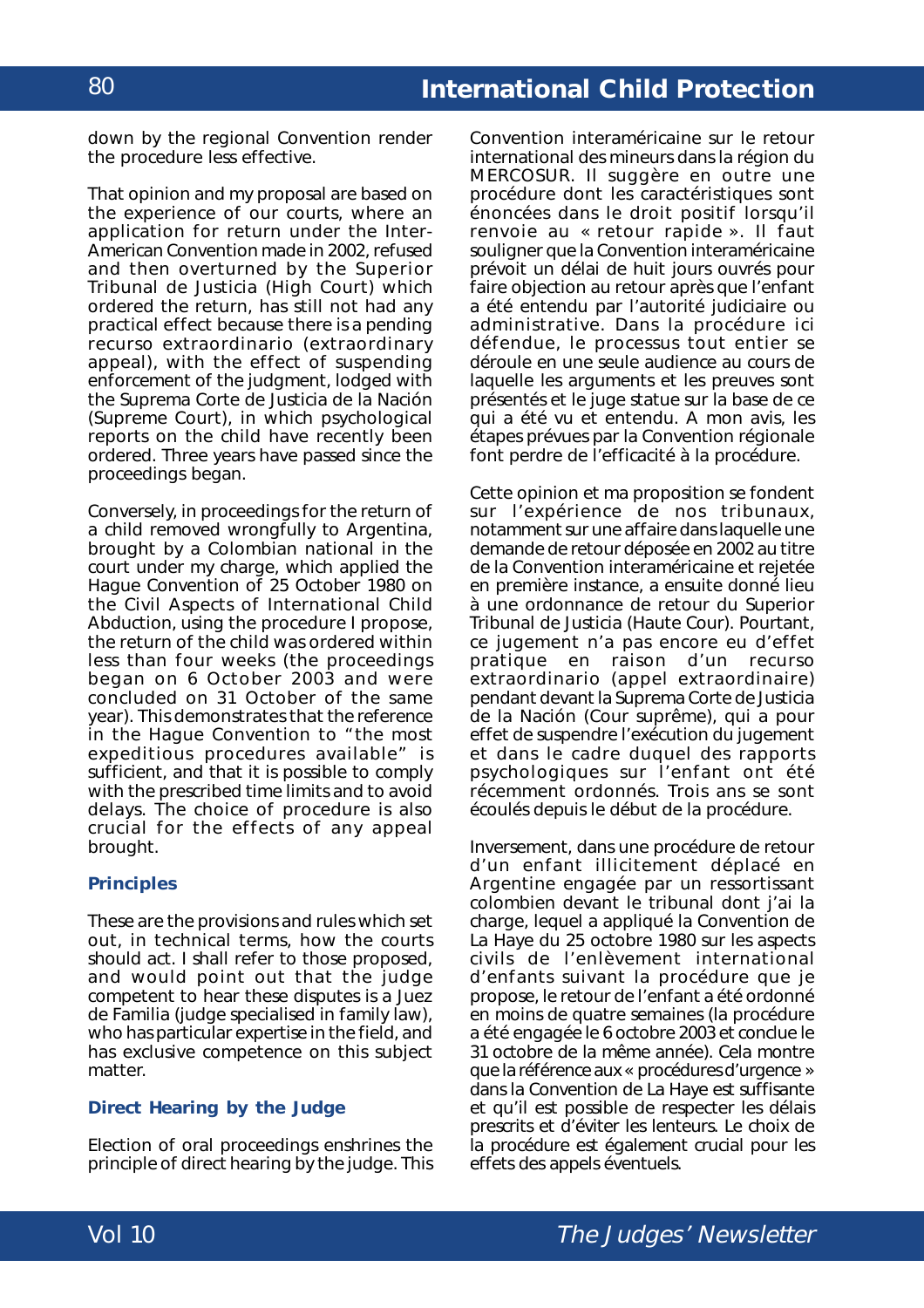means both direct contact and the fact that the judge communicates personally with the parties, the participants in the proceedings, the bodies providing evidence and the multidisciplinary technical team. It calls for a dynamic presiding judge, who hears the case and endeavours to achieve a conciliation between the parties with a view to the voluntary return of the child. At the hearing set to rule on the return of the child, the parties appear before the judge in person or represented by an attorney, they address the evidence, the child is heard and a decision made.

#### **Conciliation**

This is the work of the court by means of which it endeavours at the hearing to reconcile the parties in dispute.

This conciliating function must operate throughout the return proceedings, and must be performed personally by the judge, failing which any settlement is invalid. The settlement may be in full, consisting of the parties agreeing on the return of the child, or partial, where, once the return has been ordered by the judge, the parties agree on how the decision will be implemented. Such settlements must be approved by the judge, upon which they become enforceable. It must also be made clear to the parties that the decision is in no way a determination on the care or custody of the child, and should not be seen as such.

#### **Procedural Initiative**

This refers to the right of those involved to commence proceedings and to keep them moving forward.

It derives from the nature of the process, which implies the involvement of international judicial co-operation. For this reason it is for the parties to set the process in motion and for the court to commence the proceedings, independently of anything the individuals involved may do.

#### **Procedural Economy**

This concept covers the reduction of time periods and costs, and includes the speed of the process, concentration of

#### **Principes**

Ce sont les dispositions et les règles qui énoncent, en termes techniques, la façon dont les tribunaux devraient agir. Je me réfère aux principes proposés et souligne que le juge compétent pour connaître de ces différends est un *Juez de Familia* (juge spécialiste du droit de la famille), qui a des connaissances approfondies dans ce domaine et compétence exclusive sur cette matière.

#### **Audition directe par le juge**

Le choix d'une procédure orale consacre le principe de l'audition directe par le juge. Ce qui veut dire d'une part qu'il y a un contact direct et, d'autre part, que le juge communique personnellement avec les parties, les participants à la procédure, les organismes apportant des preuves et l'équipe technique multidisciplinaire. Cela demande un juge président dynamique, qui entend l'affaire et s'efforce de concilier les parties pour obtenir le retour volontaire de l'enfant. A l'audience qui doit se tenir sur le retour de l'enfant, les parties comparaissent devant le juge en personne ou sont représentées par leur avocat, elles présentent les preuves, l'enfant est entendu et une décision est prise.

#### **Conciliation**

C'est le travail par lequel le tribunal s'efforce en audience de concilier les parties au litige.

Cette fonction de conciliation doit opérer tout au long de la procédure de retour et doit être assurée personnellement par le juge, sous peine de nullité de l'accord entre les parties. L'accord peut être complet, auquel cas les parties sont d'accord sur le retour de l'enfant, ou partiel, auquel cas une fois le retour ordonné par le juge, les parties se mettent d'accord sur les modalités d'exécution de la décision. Ces accords doivent recevoir l'aval du juge et deviennent alors exécutoires. Il importe aussi de bien préciser aux parties que la décision n'est en aucun cas une décision sur la garde ou sur les soins de l'enfant, et ne doit pas être considérée comme telle.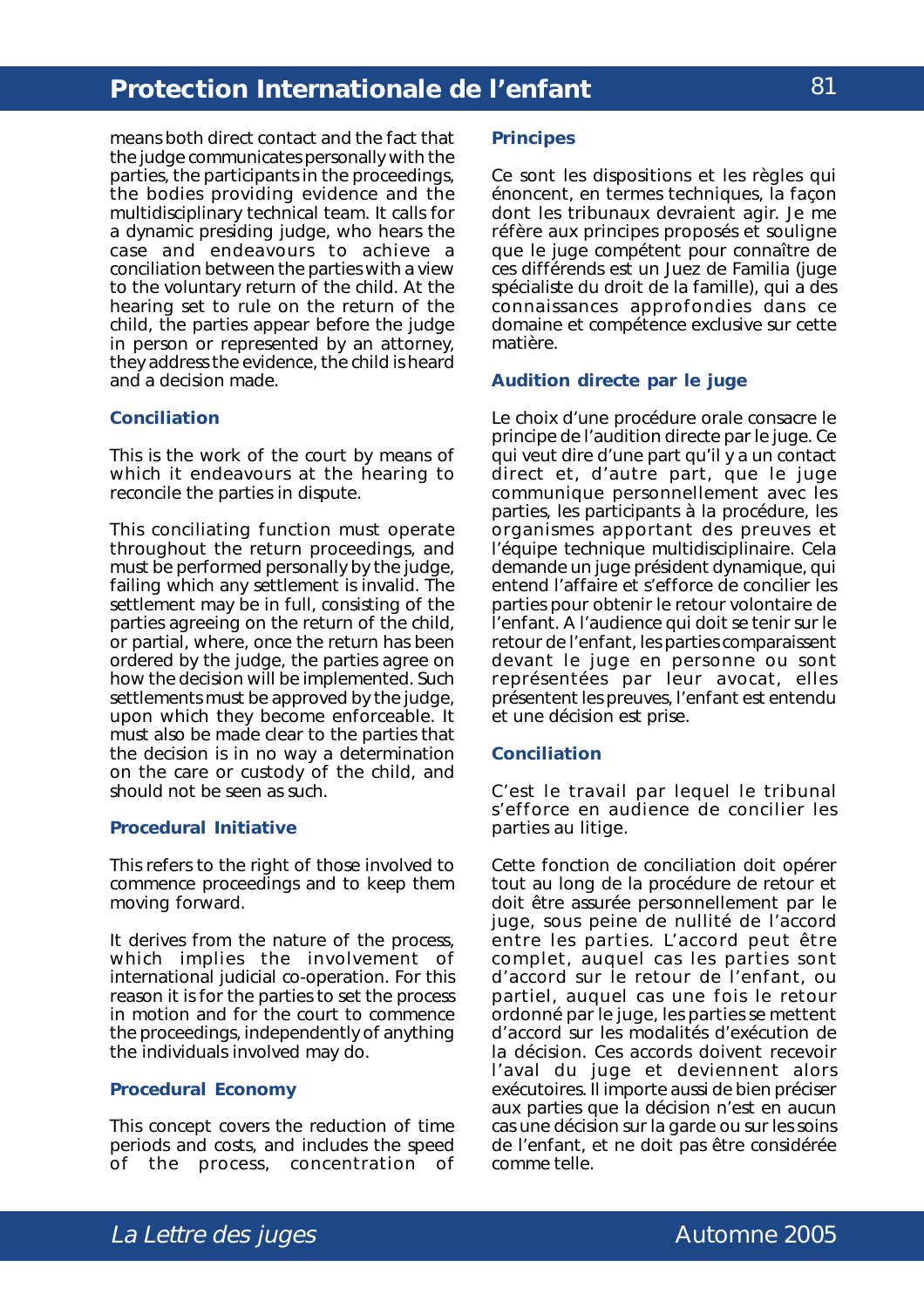proceedings and economy in the costs of the process.

Under the Inter-American Convention, the court "shall issue its decision within sixty calendar days after receipt of the objection". The Hague Convention lays down a period of six weeks from the date on which the proceedings are commenced after which time the applicant or the Central Authority may ask for the reasons for the delay. Both provisions require choosing the shortest procedure, imposing strict time limits and that the procedure must be driven by the court. The principle of the concentration of proceedings means carrying out all procedural activity at a single appearance or hearing or a small number of such acts. Economy in costs means that people on low incomes can be assisted by a *defensor oficial* (court appointed defence counsel) in the interests of obtaining effective access to justice.

These principles were put forward and included in the Recommendations of the Third Meeting of the Latin American Central Authorities in Respect of International Child Abduction, which took place in Cartagena de Indias, Colombia, in November 2005.

#### **Interdisciplinary Approach**

An interdisciplinary approach is essential in order to ascertain whether or not the exceptional circumstances apply. This is done by the psychologists and social workers who submit expert or other reports to enlighten the judge, and which it is suggested should be non-binding.

#### **Principle of Co-operation**

I advocate this principle to ensure that the judges and Central Authorities can work in co-ordinated and close co-operation, respectful of the area of competence of each. This will contribute to the smooth operation of the Inter-American Convention - this was also a conclusion reached by those of us who participated in the 2004 Monterrey Seminar in relation to the Hague Convention.

#### **Procedure**

The procedure to be followed must be the shortest available in the procedural

#### **Initiative de la procédure**

Ce terme désigne le droit des parties concernées à engager une procédure et à la poursuivre.

Ce principe découle de la nature du processus, qui repose sur une coopération judiciaire internationale. C'est la raison pour laquelle il appartient aux parties de prendre l'initiative de la procédure et au tribunal d'engager celle-ci, indépendamment de ce que les individus impliqués peuvent faire.

#### **Economie procédurale**

Ce concept porte sur la réduction des délais et des coûts et couvre la rapidité du processus, la concentration de la procédure et l'économie de coûts.

La Convention interaméricaine prévoit que le tribunal « rend sa décision dans un délai de soixante jours calendaires suivant la réception de l'objection. » La Convention de La Haye de 1980 prévoit un délai de six semaines à compter du début de la procédure, à l'issue duquel le demandeur ou l'Autorité centrale peut s'enquérir des raisons du retard. Les deux dispositions imposent de choisir la procédure la plus rapide, d'imposer des délais stricts, et que ce soit le tribunal qui dirige la procédure. Le principe de la concentration de la procédure suppose d'effectuer toutes les activités procédurales en une seule comparution ou audience ou en un petit nombre de comparutions ou d'audiences. L'économie de coûts signifie que les personnes ayant de faibles revenus peuvent être assistées par un *defensor oficial* (avocat de la défense nommé par le tribunal) dans un souci d'accès effectif à la justice.

Ces principes ont été proposés et insérés dans les Recommandations de la Troisième Réunion des Autorités centrales latino-américaines relative à l'enlèvement international d'enfants, qui s'est déroulée à Carthagène des Indes, en Colombie, en novembre 2005.

#### **Approche interdisciplinaire**

Une approche interdisciplinaire est essentielle pour déterminer si des circonstances exceptionnelles s'appliquent

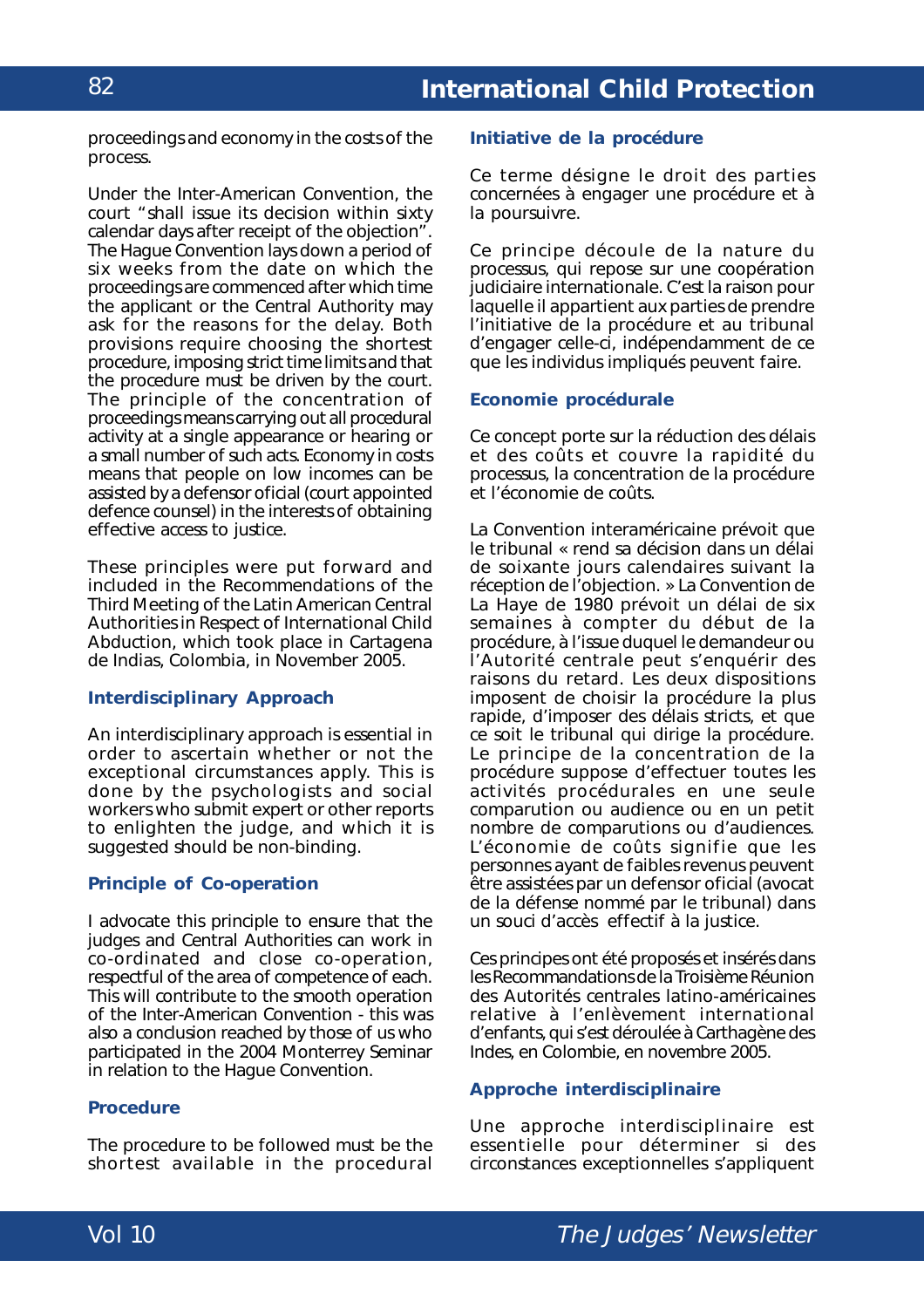legislation in force in each State. It is proposed that the process should take place at a hearing attended by the parties with their counsel, the *Ministerio Pupilar* (Department for the protection of the rights of minors) and a member of the technical team who will submit a psychological report on the child beforehand and will, where appropriate, carry out a survey of the child's environment. The child will be present at that hearing if he or she is old enough to be heard, and on the basis of the arguments aired and the evidence submitted the judge will make a ruling. The importance given to the views of the child, who is the real protagonist in the process, warrants special mention, and means that the judge should examine meticulously the specific circumstances of the case and carefully

ou non. Ce travail est effectué par des psychologues et des travailleurs sociaux qui soumettent des rapports, notamment des expertises, pour éclairer la décision du juge, rapports qui, selon les recommandations, ne devraient pas être contraignants.

#### **Principe de coopération**

Je défends ce principe pour que les juges et les Autorités centrales puissent travailler en coopération étroite et coordonnée en respectant les domaines de compétences de chacun. Cela contribuera au bon fonctionnement de la Convention interaméricaine – c'est aussi la conclusion à laquelle sont parvenus ceux d'entre nous qui ont participé au Séminaire de Monterrey en 2004 consacré à la Convention de La Haye.



Judge Adriana Canales Pérez (Mexico), Judge Jacques Chamberland (Canada), Judge Ricardo Pérez Manrique (Uruguay), Judge Carlos Isaac Nader (Colombia), Dr Hans de Witt (Hague Forum for Judicial Expertise), Judge Ramona Gonzalez (United States of America), Mr Hans van Loon (The Secretary General) and His Excellency Mr Francisco Rezek (Judge at the International Court of Justice).

La juge Adriana Canales Pérez (Mexique), le juge Jacques Chamberland (Canada), le juge Ricardo Pérez Manrique (Uruguay), le juge Carlos Isaac Nader (Colombie), Dr Hans de Witt (*Hague Forum for Judicial Expertise*), la juge Ramona Gonzalez (Etats-Unis d'Amérique), M. Hans van Loon (Secrétaire général) et Son Excellence M. Francisco Rezek (juge à la Cour internationale de Justice).

### 83

# La Lettre des juges and the settlement of the Automne 2005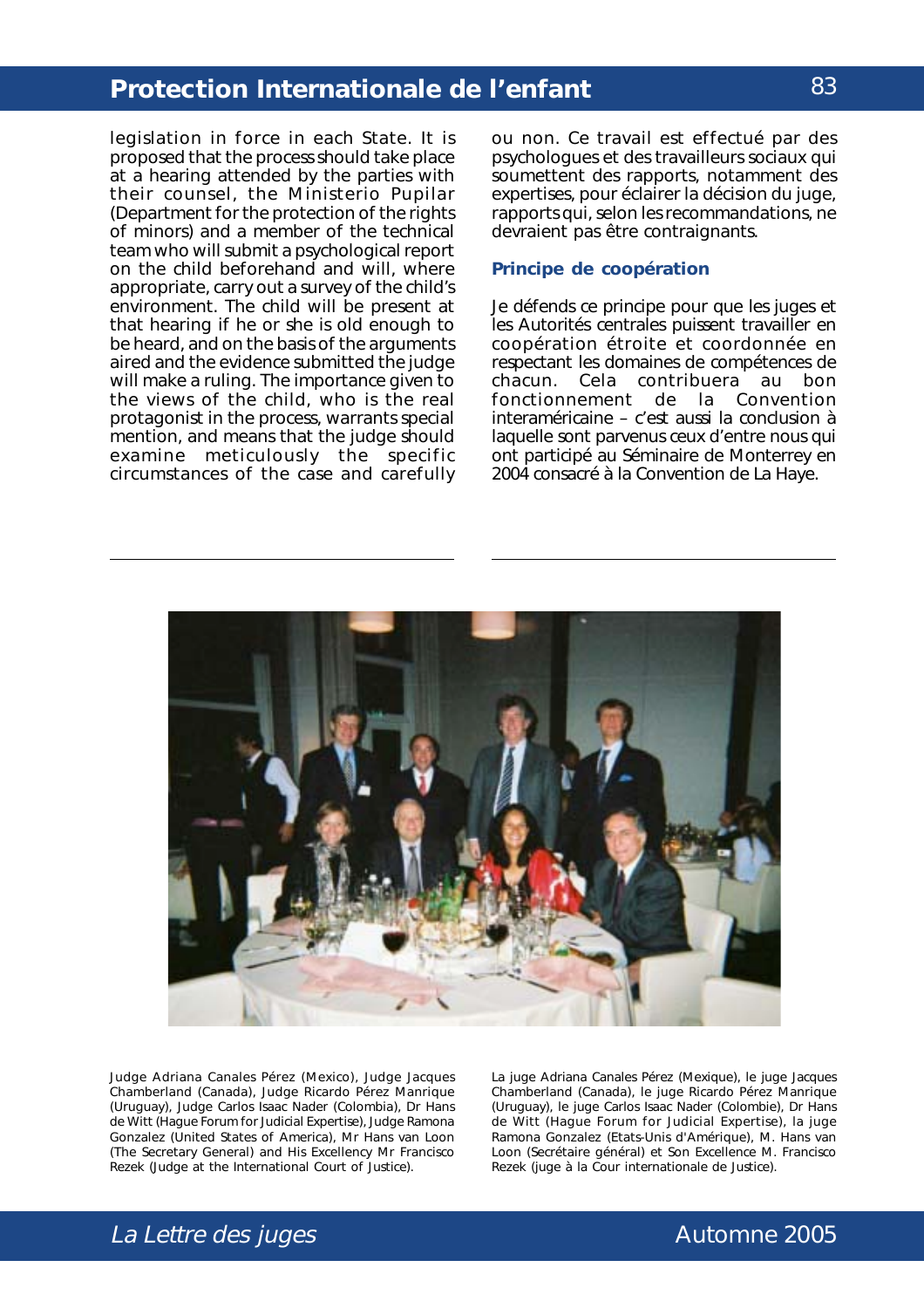assess the maturity of the child, given the possibility that the application for return can be refused on the grounds that it falls within one of the exceptional situations under the Inter-American Convention. The foregoing ensures the right of the child to be heard in the proceedings, enshrined in the *United Nations Convention on the Rights of the Child*.

These recommendations were put to the MERCOSUR First Regional Family Law Encounter, with a view to harmonising legislation on procedural matters.

# **INTERNATIONAL PARENTAL CHILD ABDUCTION LAW IN THE INDIAN JURISDICTION: CASELAW ANALYSIS AND PROCEDURAL SAFEGUARDS\***

### **Mr Anil Malhotra and Mr Ranjit Malhotra**

**Malhotra & Malhotra Associates, International Lawyers, Chandigarh, India**

To send back or not – to return or not to return is a dilemma which plagues the Indian Courts in the matter of inter-parental child removal from overseas shores. Should a child of foreign nationality whose parent/s are of Indian origin and who has been removed to the Indian jurisdiction in contravention of a foreign court custody order by one of the offending parents, be sent back to the country of his / her origin. This is a question, which is often posed in Indian Courts by a parent from an overseas country, who is in hot pursuit of his / her child after he / she has been brought to India without his / her consent. How do the Indian Courts resolve this debatable legal problem, what law do they follow and what in these circumstances is the appropriate legal remedy to be invoked in the Indian legal system? About twenty five million nonresident Indians live all over the world. Their multiplying numbers have elevated this problem to a very high degree in interparental conflicts which originate in foreign

#### **Procédure**

La procédure suivie sera la plus rapide prévue dans le droit procédural en vigueur dans chaque Etat. Il est proposé de tenir une audience à laquelle participeraient les parties et leur avocat, le *Ministerio Pupilar* (département pour la protection des droits des mineurs) et un membre de l'équipe technique qui soumettrait préalablement un rapport psychologique sur l'enfant et effectuerait, s'il y a lieu, une enquête sur le cadre de vie de l'enfant. L'enfant serait présent à l'audience s'il est assez âgé pour être entendu et le juge rendrait sa décision sur la base des arguments avancés et des preuves apportées. L'importance attachée au point de vue de l'enfant, qui est le vrai protagoniste dans ce processus, mérite une mention particulière ; elle signifie que le juge devrait méticuleusement examiner les circonstances précises de l'affaire et évaluer soigneusement la maturité de l'enfant, compte tenu de la possibilité que la demande de retour soit rejetée sur la base de l'une des situations exceptionnelles retenues par la Convention interaméricaine. Ce qui précède garantit le droit de l'enfant à être entendu dans la procédure, qui est inscrit dans la *Convention des Nations Unies relative aux droits de l'enfant.*

Ces recommandations ont été présentées à la Première Rencontre régionale du droit de la famille du MERCOSUR, afin d'harmoniser les législations sur les questions procédurales.

# **LA LÉGISLATION INDIENNE SUR L'ENLÈVEMENT PARENTAL INTERNATIONAL D'ENFANTS : ANALYSE DE LA JURISPRUDENCE ET GARANTIES PROCÉDURALES\***

### **MM. Anil et Ranjit Malhotra** *Malhotra & Malhotra Associates,* **Avocats internationaux, Chandigarh, Inde**

Renvoyer ou ne pas renvoyer – ordonner ou non le retour est un dilemme qui se pose constamment aux tribunaux indiens dans les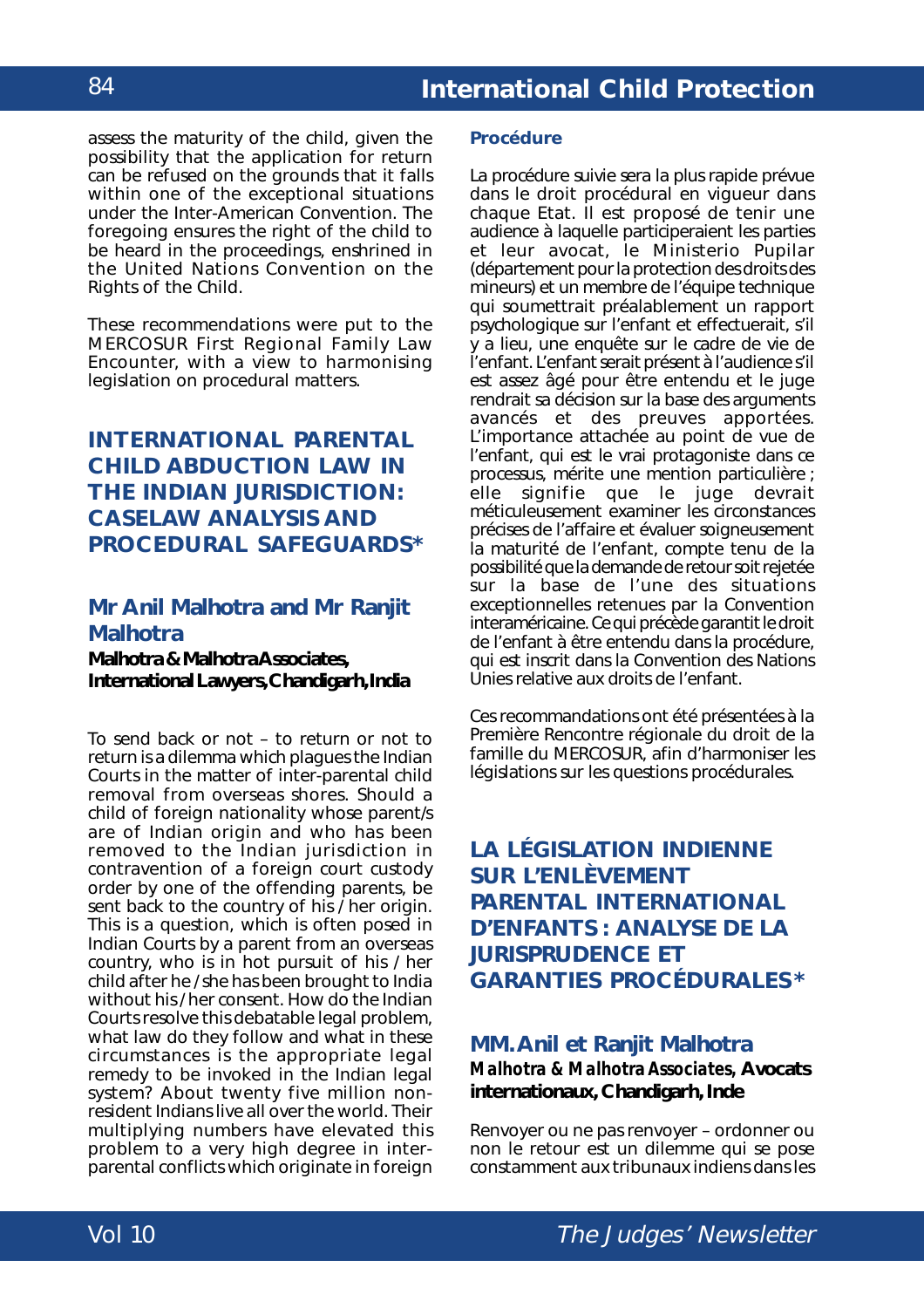lands but descend on Indian soil. There is no legislation available in the Indian statue books, which is geared to handle intercountry conflicts in matters of child removal. The issue is writ large all over and with the increasing passage of time, crops up very regularly in Indian Courts. Times have changed but Indian laws have not kept pace to cope with these inter-parental conflicts involving children of foreign parentage who are brought to India in violation of a foreign court custody order.

India not being a signatory to the *Hague Convention of 1980 on the Civil Aspects of International Child Abduction*, questions regarding the custody of such children are now considered by the Indian Courts on the merits of each case bearing the welfare of the child to be of paramount importance while considering the order made by the foreign court to be only one of the relevant factors in such decision.

The High Courts and the Supreme Court in India entertain petitions for issuance of a writ of *habeas corpus* for securing the custody of the minor at the behest of a parent who lands on Indian soil alleging violation of a foreign court custody order or seeks the return of children to the country of their parent jurisdiction. Invoking of this judicial remedy provides the quickest and most effective speedy solution.

The lack of any uniform official Indian policy on the subject seeks an answer to the question of the heavy State responsibility which lies on the Indian legislature and the Executive to shoulder the onus of framing suitable legislation and adopting the Hague Convention in matters of inter-parental child abduction to India from foreign jurisdictions. Dealing with homes, children and family now requires urgent attention. The Indian Judiciary has rendered a yeoman service in rendering substantial justice to litigating spouses in the best interest of the children of a broken family. But the need of the hour indicates the urgent steps that need to be taken to streamline the process by formulating a uniform legislative policy by adopting the Hague Convention. Until then, we are as we were, but hopefully should not remain like that for long.

affaires d'enlèvement parental international. Un enfant de nationalité étrangère dont l'un des parents ou les deux sont originaires de l'Inde et qui a été déplacé par l'un de ses parents sur le territoire indien en violation d'une ordonnance de garde étrangère doit-il retourner dans son pays d'origine ? C'est une question souvent posée aux tribunaux indiens par des parents étrangers à la poursuite de leur enfant conduit en Inde sans leur consentement. Comment les tribunaux indiens résolvent-ils ce problème discutable, quel droit suiventils et quelle voie de droit dans ces circonstances convient-il d'invoquer dans le système juridique indien ? Aujourd'hui, on compte environ vingt-cinq millions d'Indiens non-résidents dans le monde. Leur nombre croissant a fortement aggravé le problème des conflits parentaux qui naissent en terre étrangère mais s'abattent sur le sol indien. Les textes législatifs indiens ne prévoient aucune disposition destinée à gérer les conflits internationaux dans les affaires d'enlèvement d'enfants. Le problème est poussé à l'extrême et surgit très régulièrement dans les tribunaux indiens. Les temps ont changé mais la loi indienne ne s'est pas adaptée pour régler ces conflits impliquant des enfants de parents étrangers emmenés en Inde en violation d'une ordonnance de garde étrangère.

L'Inde n'étant pas signataire de la *Convention de La Haye de 1980 sur les aspects civils de l'enlèvement international d'enfants*, les tribunaux indiens considèrent aujourd'hui les questions relatives à la garde de ces enfants sur le fond en accordant une importance primordiale au bien-être de l'enfant mais en considérant l'ordonnance étrangère comme un simple facteur parmi d'autres à prendre en compte dans leur décision.

Les Hautes Cours et la Cour suprême en Inde font droit à des requêtes d'ordonnances d'habeas corpus pour obtenir la garde d'un mineur émanant d'un parent qui prend pied sur le sol indien et allègue la violation d'une ordonnance de garde étrangère ou demande le retour des enfants dans son Etat. L'utilisation de cette voie de droit constitue la solution la plus rapide et la plus efficace.

L'absence de politique officielle uniforme en Inde sur ce sujet pose la question de la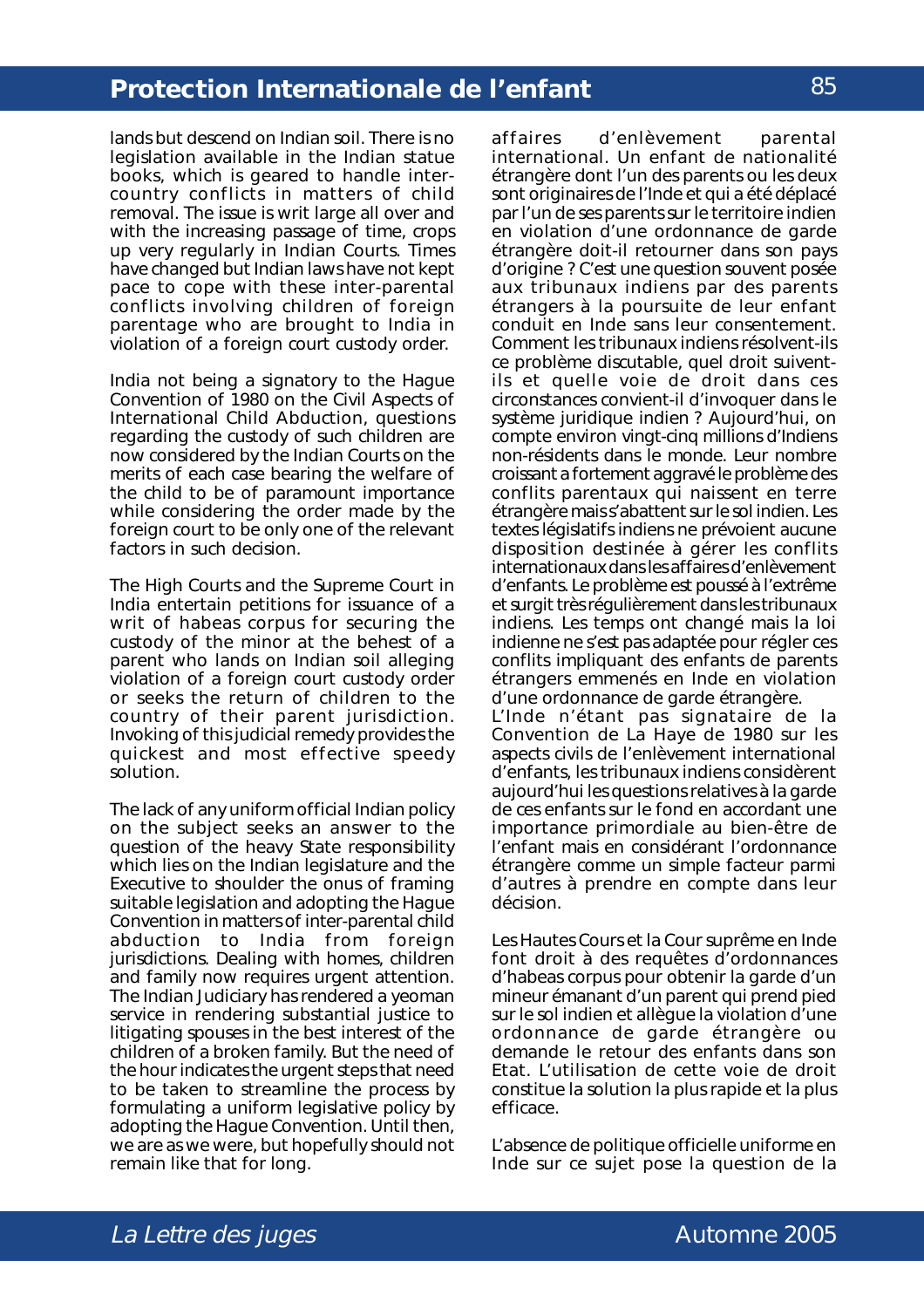In light of the prevailing child abduction law in India, it is not possible to obtain mirror orders as there exists no provision for the same in the Indian legal system. Foreign court, custody orders cannot now be mechanically enforced in India in light of the recent rulings handed down by the Supreme Court of India. Therefore, where separated spouses bring minor children to India, and where there are strong chances of a potential abduction, a letter of request with joint consent of both the parties should be obtained from the foreign court concerned. The solution may be in incorporating safeguards and conditions with a view to ensuring the return of the minor children to the country of their normal habitual residence.

With the increasing number of non-resident Indians abroad and multiple problems arising leading to family conflicts, interparental child removal to India now needs to be resolved on an international platform. It is no longer a local problem. The phenomenon is global. Steps have to be taken by joining hands globally to resolve these conflicts through the medium of courts interacting with each other. Until India becomes a signatory to the Hague Convention, this may not be possible. A time has now come where it is not possible for the Indian Courts to stretch their limits to adapt to different foreign court orders arising in different jurisdictions. It is equally important that to create a uniform policy of law some clear, authentic and universal child custody law is enacted within India by adhering to the principles laid down in the Hague Convention. Divergent views emerging at different times may not be able to cope with the rising number of such cases, which come up from time to time for interpretation. We in India are thus wanting an expeditious acceptance and implementation of the international principles of inter-parental child removal which are couched in the Hague Convention. Let us not delay the path to resolution of these disputes.

#### **NOTES**

This article is a synopsis of a paper presented at the session on "India and Inter Parental Child Removal," at the Commonwealth Lawyers Association Conference 2005 held in London from September 11 to 15, 2005.

lourde responsabilité qui incombe aux pouvoirs législatif et exécutif indiens d'élaborer une législation adaptée et d'adopter la Convention de La Haye pour les affaires d'enfants déplacés d'Etats étrangers en Inde. Il est urgent aujourd'hui de s'attaquer à la question du foyer, des enfants et de la famille. Le pouvoir judiciaire indien a rendu des services inestimables en rendant une justice substantielle à des conjoints en conflit dans l'intérêt supérieur des enfants d'un foyer brisé. Mails il faut aujourd'hui prendre des mesures urgentes pour rationaliser le processus en formulant une politique législative uniforme et en adoptant la Convention de La Haye. Pour l'instant, nous n'avons fait aucun progrès, mais il faut espérer que cela ne durera pas.

Aujourd'hui en Inde, l'obtention d'ordonnances miroirs est impossible car le système juridique indien ne prévoit aucune disposition à cet effet. Au vu des récents arrêts de la Cour suprême indienne, l'exécution automatique des ordonnances de garde étrangères est impossible. Par conséquent, lorsque des époux séparés emmènent des enfants mineurs en Inde et lorsqu'il existe des risques d'enlèvement importants, une demande approuvée par les deux parties doit être obtenue auprès du tribunal étranger concerné. La solution peut résider dans l'incorporation de garanties et de conditions afin d'assurer le retour des enfants mineurs dans leur pays de résidence habituelle.

Étant donné le nombre croissant d'Indiens non-résidents à l'étranger et les multiples problèmes qui engendrent des conflits familiaux, l'enlèvement parental d'enfants en Inde doit être résolu dans le cadre d'une plateforme internationale. Ce n'est plus un problème local. Des mesures de coopération internationale entre tribunaux doivent être prises pour résoudre ces conflits. Cela sera peut-être impossible tant que l'Inde ne sera pas signataire de la Convention de La Haye. Le moment est venu où les tribunaux indiens ont atteint les limites de leur capacité d'adaptation aux différentes ordonnances étrangères rendues dans d'autres Etats. Il est également important, pour créer une règle de droit uniforme, que soit votée en Inde une loi sur la garde d'enfants claire, authentique et universelle, qui adhère aux

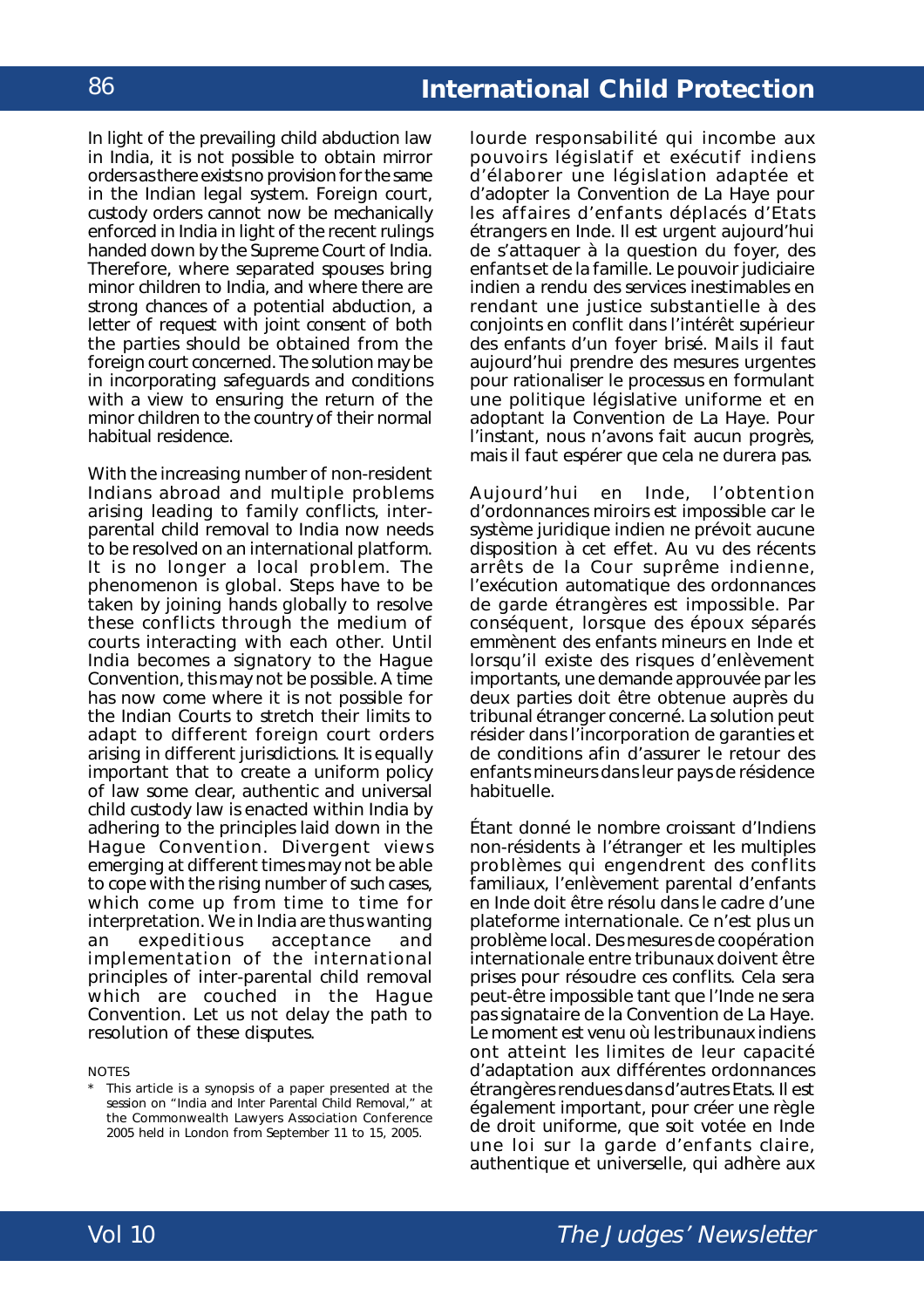principes énoncés dans la Convention de La Haye. Face au nombre croissant des affaires, on ne peut se satisfaire de décisions divergentes. Nous voulons donc que l'Inde accepte et mette rapidement en œuvre les principes internationaux édictés dans la Convention de La Haye. Ne reportons pas la solution à ces conflits.

#### NOTES

Cet article est le résumé d'un exposé présenté lors de la session consacrée à « L'Inde et l'enlèvement parental » dans le cadre de la Conférence 2005 du *Commonwealth Lawyers Association* qui s'est tenue à Londres du 11 au 15 septembre 2005.



Mr Anil Malhotra (Lawyer, India), Justice R.C. Lahoti (Chief Justice of India), The Right Honourable Lord Justice Mathew Thorpe (Head of International Family Law for England and Wales), The Right Honourable Sir Mark Potter (President of the Family Division, England and Wales), Mr Ranjit Malhotra (Lawyer, India), Justice M. Jagannadha Rao (Chairman of the Law Commission of India).

M. Anil Malhotra (Avocat, Inde), Justice R.C. Lahoti (*Chief Justice* de l'Inde), le très honorable *Lord Justice* Mathew Thorpe (*Head of International Family Law*, Angleterre et Pays de Galles), le très honorable Sir Mark Potter (*President of the Family Division*, Angleterre et Pays de Galles), M. Ranjit Malhotra (Avocat, Inde), le juge M. Jagannadha Rao (Président de la Commission de la loi d'Inde).

### 87

# La Lettre des juges and the settle and the control of the Automne 2005

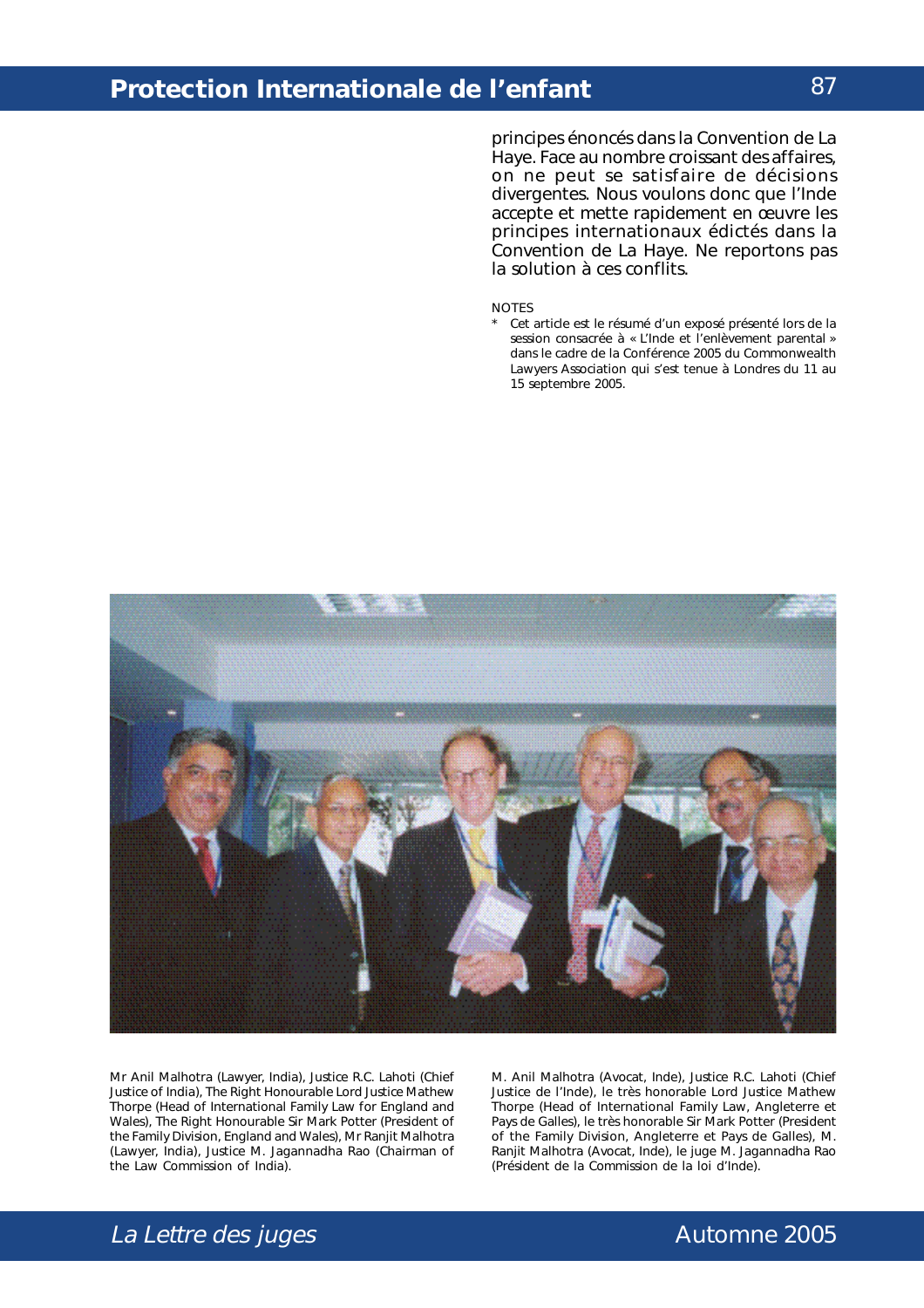III. INTERNATIONAL CHILD PROTECTION CONFERENCES AND SEMINARS

# *REPORTS ON RECENT JUDICIAL CONFERENCES AND SEMINARS*

### **TAIEX SEMINAR ON THE INTERNATIONAL AND EUROPEAN SYSTEM ON MAINTENANCE OBLIGATIONS**

#### **ANKARA, TURKEY / 27-28 APRIL 2005**

The Permanent Bureau of the Hague Conference on Private International Law is regularly invited to provide training at TAIEX Seminars. TAIEX is the Technical Assistance and Information Exchange unit of Directorate-General Enlargement of the European Commission. Its aim is to provide to the new Member States, Candidate Countries, and the administrations of the Western Balkans, short-term technical assistance, in line with the overall policy objectives of the European Commission, and in the field of approximation, application and enforcement of European Union legislation.

About 50 judges attended the seminar that was held at the Turkish National Judicial Institute in Ankara. Mr Maksut Mete, Undersecretary of the Turkish Ministry of Justice, opened the seminar reminding the participants of the importance of the recovery of child support whether at the national or international level and especially with States such as Germany with whom Turkey has developed important relations over the years. Mr Klaus Meyer-Cabri van Amelrode, Permanent Representative of Germany to the European Union, who organised the seminar, introduced the work programme for the two days.

III. SÉMINAIRES ET CONFÉRENCES SUR LA PROTECTION INTERNATIONALE DE L'ENFANT

# *COMPTES RENDUS DES SÉMINAIRES ET CONFÉRENCES JUDICIAIRES*

# **SÉMINAIRE TAIEX SUR LE SYSTÈME INTERNATIONAL ET EUROPÉEN EN MATIÈRE D'OBLIGATIONS ALIMENTAIRES**

### **ANKARA, TURQUIE / 27-28 AVRIL 2005**

Le Bureau Permanent de la Conférence de La Haye de droit international privé est régulièrement invité à dispenser des formations dans le cadre des séminaires de TAIEX. TAIEX est l'instrument d'assistance technique et d'échange d'informations de la Direction générale de la Commission européenne sur l'élargissement, dont l'objectif est de fournir une assistance technique à court terme aux nouveaux pays membres, aux pays candidats et aux pays des Balkans occidentaux, et ce en fonction des priorités définies par la Commission européenne dans les domaines du rapprochement, de la mise en application et du renforcement de la législation de l'Union européenne.

Une cinquantaine de juges ont participé au séminaire qui s'est tenu à l'Institut judiciaire national turc d'Ankara. M. Maksut Mete, Sous-secrétaire du Ministère de la Justice turc, a ouvert le Séminaire en rappelant aux participants l'importance du recouvrement des aliments envers les enfants, tant au niveau national qu'international, et en particulier dans les Etats comme l'Allemagne, avec lequel la Turquie a tissé des liens importants au fil des ans. M. Klaus Meyer-Cabri van Amelrode, Représentant

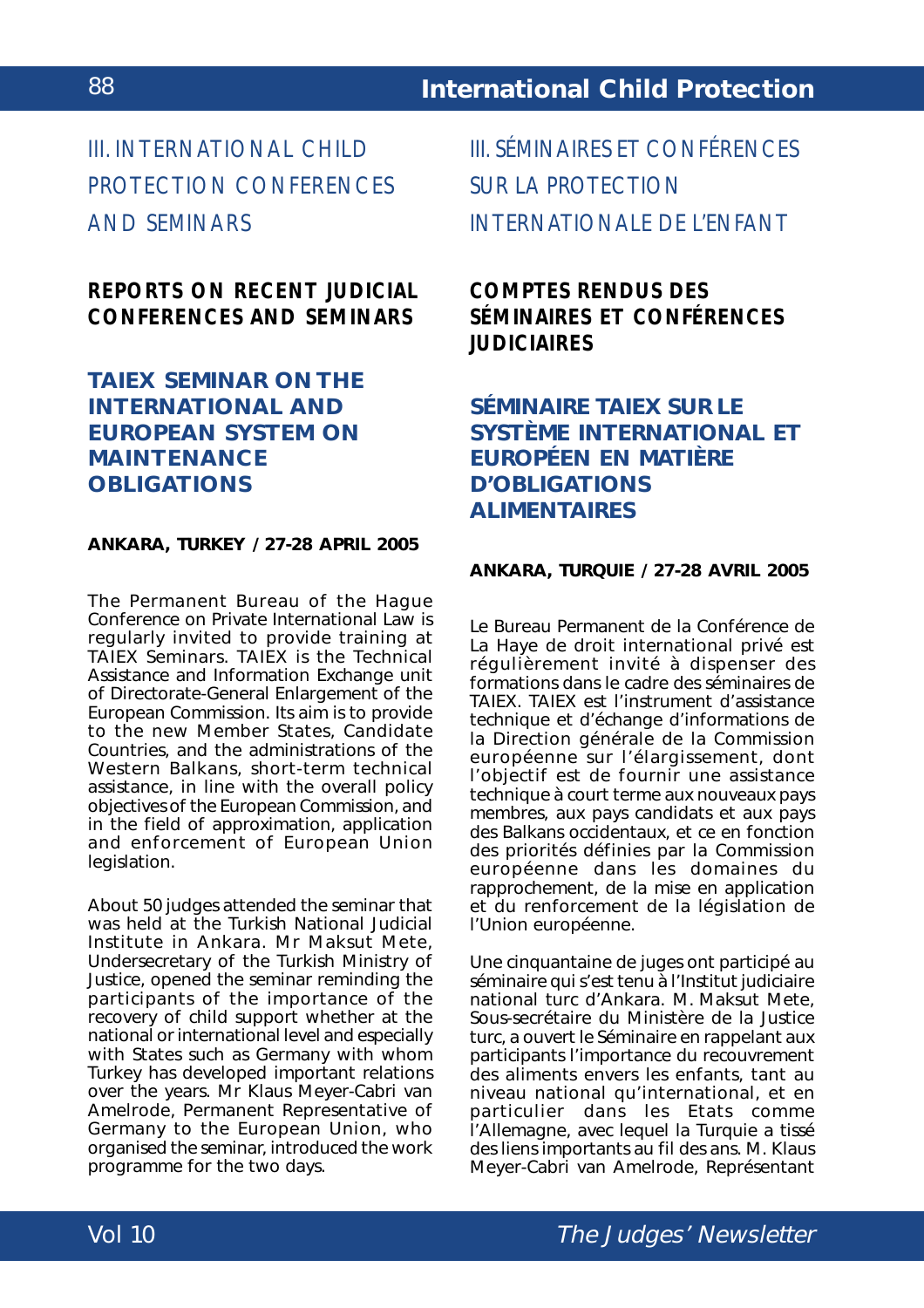The first day of the seminar concentrated on the current multilateral Conventions in force for Turkey. In this respect, it is interesting to note that Turkey is a Party to the five most important Conventions dealing with maintenance obligations. Mr Philippe Lortie, First Secretary of the Hague Conference, introduced the participants to the *1956* and *1973 Hague Conventions on the Law Applicable to Maintenance Obligations* and to the *1958* and *1973 Hague Conventions on the Recognition and Enforcement of Maintenance Obligations*. Ms Aude Fiorini, of the University of Aberdeen, provided an introduction to the *United Nations Convention of 1956 on the Recovery Abroad of Maintenance*. Her introduction was complemented by a presentation from Mr Ulrich Vogt, of the German Central Authority for the United Nations Convention, on the work and the duties, in practical terms, of the authorities under the United Nations Convention.

The second day of the seminar focused on Turkish experiences and specific problems, concerning the European instruments dealing with maintenance obligations and future initiatives, both at the European level and within the Hague Conference. Mr Nermin S. Simon, judge from Turkey, reported on the Turkish experiences and specific problems. The Turkish Central Authority for the United Nations Convention handles at any given time about 4 000 cases most of which are with Germany. The biggest difficulties facing the Turkish authorities concern the issue of currency conversion either at the establishment or enforcement stage, the modification of maintenance orders and / or their partial recognition and enforcement.

Mr Peter McEleavy, of the University of Aberdeen, gave a presentation on the Brussels I Regulation, with regard to maintenance obligations and the Brussels II Regulation. Through case studies presented by Philippe Lortie and Peter McEleavy the participants were given an opportunity to "apply" their new knowledge. Philippe Lortie and Klaus Meyer-Cabri van Amelrode concluded the seminar by presenting the new initiatives both at the European level and within the Hague Conference. Hopefully, in this latter case, this will

permanent de l'Allemagne auprès de l'Union européenne, qui a organisé le Séminaire, a présenté le programme de travail des deux journées.

Le premier jour du séminaire a été consacré aux Conventions multilatérales en vigueur en Turquie. A cet égard, on notera avec intérêt que la Turquie est partie aux cinq Conventions les plus importantes ayant trait aux obligations alimentaires. M. Philippe Lortie, Premier secrétaire de la Conférence de La Haye, a présenté les *Conventions de La Haye de 1956* et de *1973 sur la loi applicable aux obligations alimentaires envers les enfants* et les *Conventions de La Haye de 1958* et *de 1973 concernant la reconnaissance et l'exécution des décisions relatives aux obligations alimentaires,* tandis que Mme Aude Fiorini, de l'Université d'Aberdeen, a présenté la *Convention des Nations Unies de 1956 sur le recouvrement des aliments à l'étranger.* Cette dernière présentation a été complétée par un exposé de M. Ulrich Vogt, de l'Autorité centrale allemande pour la Convention des Nations Unies, sur le travail et les tâches pratiques des autorités en vertu de la Convention des Nations Unies.

La deuxième journée a été dédiée à l'expérience de la Turquie et à ses problèmes spécifiques en ce qui concerne les instruments européens relatifs aux obligations alimentaires et aux initiatives futures, tant au niveau européen qu'au sein de la Conférence de La Haye. M. Nermin S. Simon, juge de Turquie, a présenté l'expérience turque et les problèmes propres aux pays. L'Autorité centrale turque pour la Convention des Nations Unies gère à tout moment 4 000 dossiers, dont la plupart ont un lien avec l'Allemagne. Les plus grandes difficultés que rencontrent les autorités turques portent sur le taux de change au moment de l'établissement et de l'exécution, la modification des ordonnances en matière d'aliments et / ou leur reconnaissance et exécution partielles.

M. Peter McEleavy, de l'Université d'Aberdeen, a présenté le Règlement Bruxelles I, pour ce qui concerne les obligations alimentaires, ainsi que le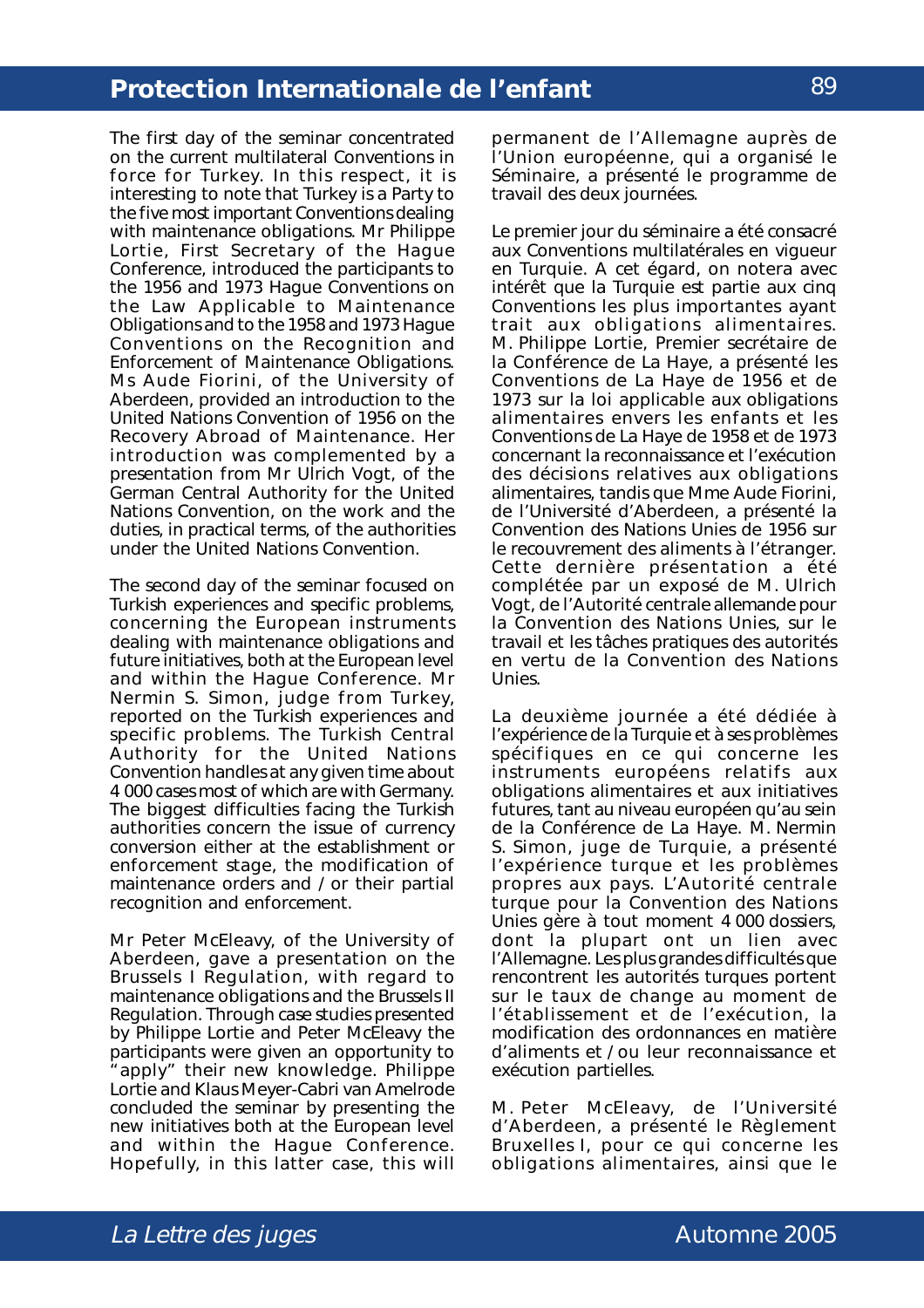convince Turkey to attend the negotiations of a new instrument which are being held in The Hague.

# **AN INTRODUCTION TO THE HAGUE CONVENTIONS: SEMINAR ON FOSTERING THE RULE OF LAW IN CROSS-BORDER / TRANSNATIONAL CIVIL AND COMMERCIAL RELATIONS IN THE ASIA PACIFIC**

#### **KOTA KINABALU, SABAH, MALAYSIA / 22-24 AUGUST 2005**

This seminar brought together approximately 130 lawyers, judges, high ranking government officials and other professionals from Australia, Brunei Darussalam, China, (mainland and Special Administrative Region - Hong Kong), Cambodia, India, Malaysia, Myanmar, the Philippines, Singapore, Sri Lanka, Thailand, Turkey, and Vietnam as well as representatives from the Hague Conference and other organisations from the Asia Pacific region.

The first two days of this seminar, which was organised by the Attorney General's Chambers in collaboration with the Ministry of Women, Family and Community Development of Malaysia were dedicated to introducing seven existing Hague Conventions including the *Convention of 25 October 1980 on the Civil Aspects of International Child Abduction* and the *Convention on 19 October 1996 on Jurisdiction, Applicable Law, Recognition, Enforcement and Co-operation in Respect of Parental Responsibility and Measures for the Protection of Children* to non-Contracting States and to reflect on the advantages of being a Hague Contracting State. Presentations on each Convention were followed by a period of sharing of experiences by the participating Contracting States. The last half-day was dedicated to the draft convention currently being

Règlement Bruxelles II. Les études de cas proposées par Philippe Lortie et Peter McEleavy ont permis aux participants de mettre leurs nouveaux acquis en pratique. Philippe Lortie et Klaus Meyer-Cabri van Amelrode ont conclu le Séminaire en présentant les nouvelles initiatives tant au niveau européen qu'au sein de la Conférence de La Haye. Il est espéré qu'en ce qui concerne cette dernière, ces initiatives convaincront la Turquie de participer aux négociations d'un nouvel instrument qui se déroulent à La Haye.

**UNE INTRODUCTION AUX CONVENTIONS DE LA HAYE : FAVORISER LA PRIMAUTÉ DU DROIT DANS LES RELATIONS CIVILES ET COMMERCIALES TRANSFRONTIÈRES / TRANSNATIONALES DANS LA RÉGION DE L'ASIE PACIFIQUE**

#### **KOTA KINABALU, SABAH, MALAISIE / 22-24 AOÛT 2005**

Ce séminaire a réuni environ 130 juristes, avocats, juges, hauts représentants gouvernementaux et autres professionnels d'Australie, du Brunei Darussalam, de Chine (Chine continentale et Région administrative spéciale de Hong Kong), du Cambodge, de l'Inde, de Malaisie, du Myanmar, des Philippines, de Singapour, du Sri Lanka, de Thaïlande, de Turquie et du Viet nam, de même que des représentants de la Conférence de La Haye et d'autres organisations de la région Asie Pacifique.

Les deux premiers jours de ce séminaire, organisé par les Chambres du Procureur Général en collaboration avec le Ministère de la Femme, de la Famille et du Développement communautaire de Malaisie ont été consacrés à une introduction à sept Conventions de La Haye, y compris la *Convention du 25 octobre 1980 sur les aspects civils de l'enlèvement international d'enfants* et la *Convention du 19 octobre*

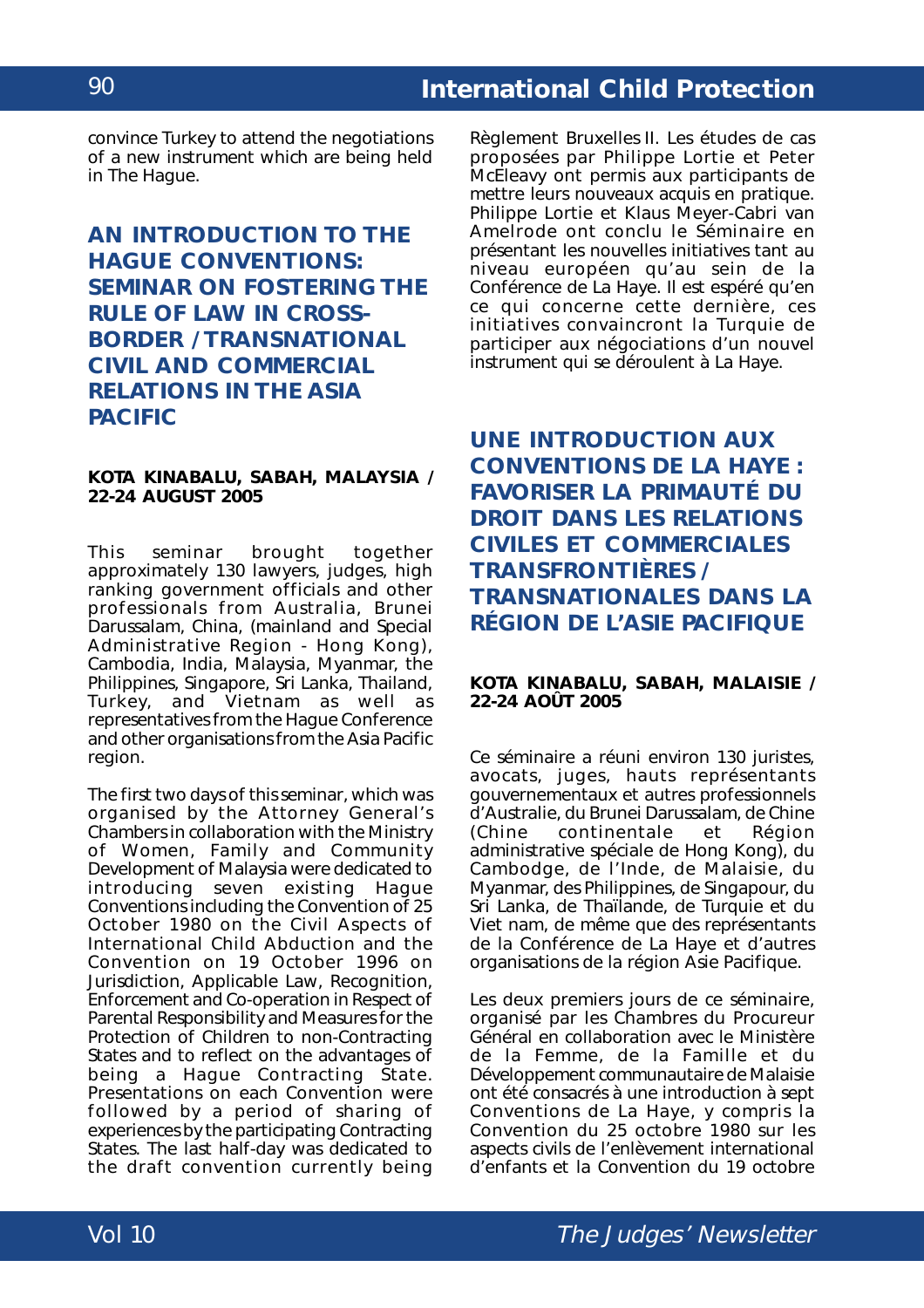negotiated on the international recovery of child support and other forms of family maintenance. An update on the status of the negotiation was followed by a Malaysian civil law perspective of the Hague Maintenance Project as well as a Malaysian *Syariah* (Sharia) law perspective, and finally an active panel discussion.

Great interest and enthusiasm were manifested towards the Hague Conventions, in particular the 1980 Convention and the draft convention on maintenance by several countries of this region, including Malaysia. A follow-up seminar, suggested by Australia, could take place shortly in the region.

### **PROTECTION OF CHILDREN WITHIN THE FRAMEWORK OF THE INTERNATIONAL CONVENTIONS IN THE AREA OF CUSTODY AND ADOPTION**

#### **VILNIUS, LITHUANIA / 12–13 OCTOBER 2005**

The Lithuanian Adoption Service and Ministry of Social Security and Labour (the Central Authority of Lithuania) organised this international conference. Three Hague Conventions were discussed - the *Hague Convention of 29 May 1993 on Protection of Children and Co-operation in respect of Intercountry Adoption*, the *Hague Convention of 25 October 1980 on the Civil Aspects of International Child Abduction* and the *Hague Convention of 19 October 1996 on Jurisdiction, Applicable Law, Recognition, Enforcement and Cooperation in respect of Parental Responsibility and Measures for the Protection of Children*. Mr William Duncan, Deputy Secretary General of the Hague Conference addressed the conference on "The Role of the Hague Children's Conventions in the International Child Protection System - Some Key Elements in their Practical Implementation in Contracting States". Ms Jennifer Degeling, Principal Legal Officer at the Hague

*1996 sur la compétence, la loi applicable, la reconnaissance, l'exécution et la coopération en matière de responsabilité parentale et de mesures de protection des enfants* pour le bénéfice des Etats non contractants, ainsi qu'à une réflexion sur les avantages à devenir partie aux Conventions de La Haye. Les présentations relatives à chaque Convention ont été suivies par des sessions de partage d'expérience par les Etats contractants participant à ce séminaire. La dernière demi-journée a été dédiée au projet de Convention sur le recouvrement international des aliments envers les enfants et d'autres membres de la famille, actuellement en cours de négociation. L'exposé sur l'état actuel des négociations a été suivi par des présentations sur les perspectives malaisiennes de droit civil et de droit islamique (Charia) par rapport au projet de La Haye sur les aliments, et par une table ronde.

Beaucoup d'intérêt et d'enthousiasme ont été manifestés envers les Conventions de La Haye et, en particulier, envers la Convention de 1980 et l'Esquisse de Convention sur les aliments par plusieurs pays de cette région, y compris par la Malaisie. Un deuxième séminaire, proposé par l'Australie, pourrait avoir lieu dans la région prochainement.

# **LA PROTECTION DES ENFANTS DANS LE CADRE DES CONVENTIONS INTERNATIONALES RELATIVES À LA GARDE ET À L'ADOPTION**

#### **VILNIUS, LITUANIE / 12–13 OCTOBRE 2005**

Organisée par le Service de l'adoption lituanien et le Ministère de la Sécurité sociale et du Travail (l'Autorité centrale lituanienne), cette conférence internationale a permis d'examiner trois Conventions de La Haye – la *Convention de La Haye du 29 mai 1993 sur la protection des enfants et la coopération en matière d'adoption internationale,* la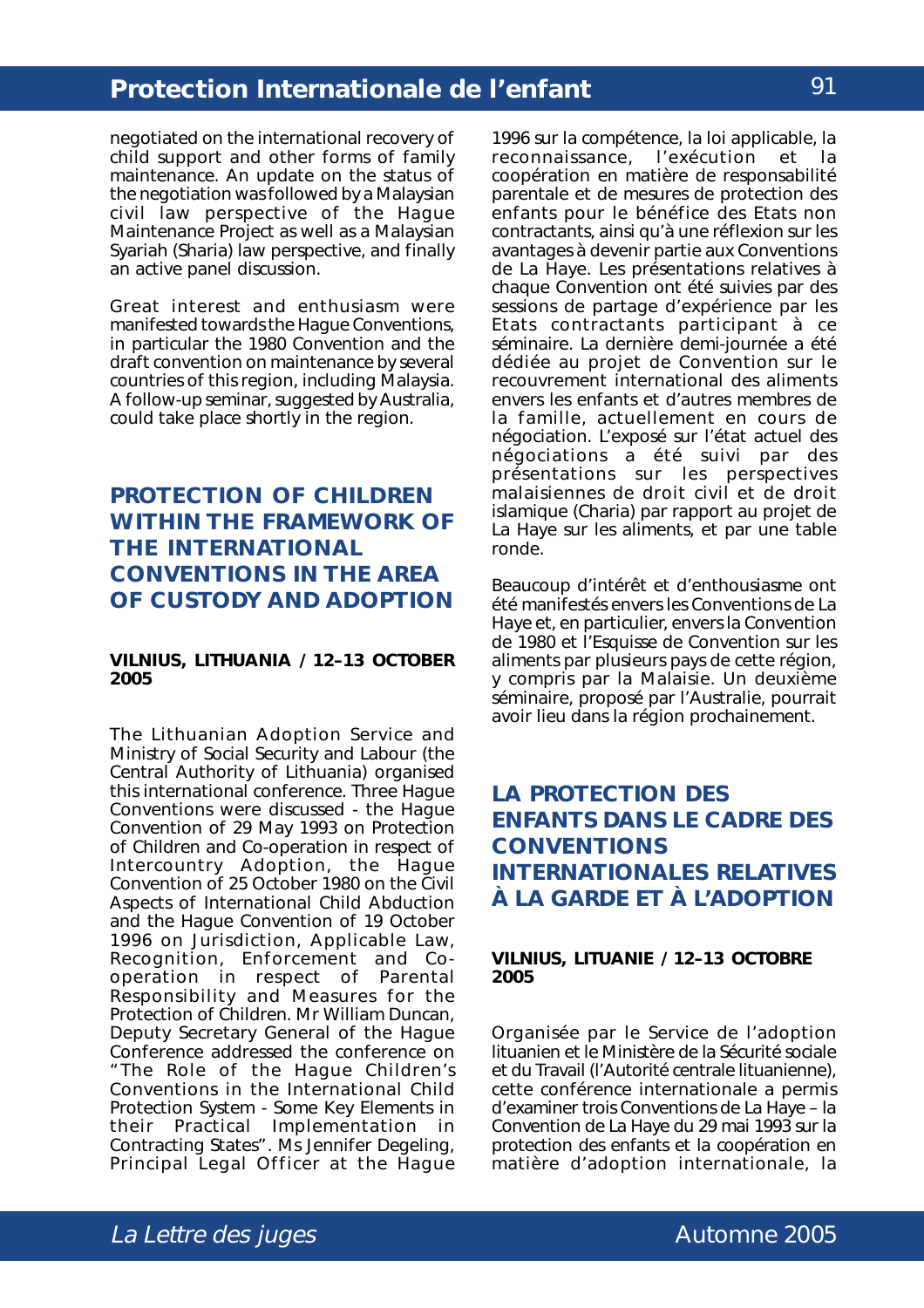Conference addressed the conference on the 1996 Child Protection Convention.

The aim of the conference was to identify and address the issues that confront newly<br>acceding States in the effective acceding States in the effective implementation of the 1996 and 1980 Conventions. The conference also examined the problems concerning the operation of the 1993 Convention, in particular from the perspective of States of origin. Participants included Central Authority personnel, other officials responsible for implementing the Conventions, judges, lawyers and social workers dealing with these Hague Conventions and representatives from local child protection authorities. Most participants were from Lithuania and representatives from Norway, Latvia, Estonia and Finland also attended.

The conference was organised by Mrs Odeta Tarvydienë, Director of the Central Authority and her team. The conference was conducted in English and Lithuanian with simultaneous translation into both languages.

*Convention de La Haye du 25 octobre 1980 sur les aspects civils de l'enlèvement international d'enfants* et la *Convention de La Haye du 19 octobre 1996 concernant la compétence*, *la loi applicable, la reconnaissance*, *l'exécution et la coopération en matière de responsabilité parentale et de mesures de protection des enfants*. M. William Duncan, Secrétaire général adjoint de la Conférence de La Haye, s'est adressé aux participants sur « Le rôle des Conventions de La Haye relatives aux enfants dans le système de protection internationale des enfants – quelques éléments essentiels de leur application pratique dans les Etats contractants ». Mme Jennifer Degeling, Collaboratrice juridique principale à la Conférence de La Haye, est intervenue sur la Convention de 1996 relative à la protection des enfants.

L'objectif de la conférence était de recenser et de résoudre les problèmes que rencontrent les nouveaux Etats adhérents dans la mise en œuvre des Conventions de 1996 et de 1980, mais elle a permis aussi d'examiner les problèmes de fonctionnement de la Convention de 1993, en particulier du point de vue des Etats d'origine. Elle a réuni des collaborateurs de l'Autorité centrale, d'autres fonctionnaires chargés de la mise en œuvre des Conventions, des juges, des juristes et des travailleurs sociaux amenés à travailler avec ces instruments ainsi que des représentants des autorités locales de protection de l'enfance. Si la plupart venaient de Lituanie, des représentants de la Norvège, de la Lettonie, de l'Estonie et de la Finlande étaient également présents.

La conférence a été organisée par Mme Odeta Tarvydiene, Directrice de l'Autorité centrale, et son équipe. Les débats se sont déroulés en anglais et en lituanien avec interprétation simultanée dans les deux langues.

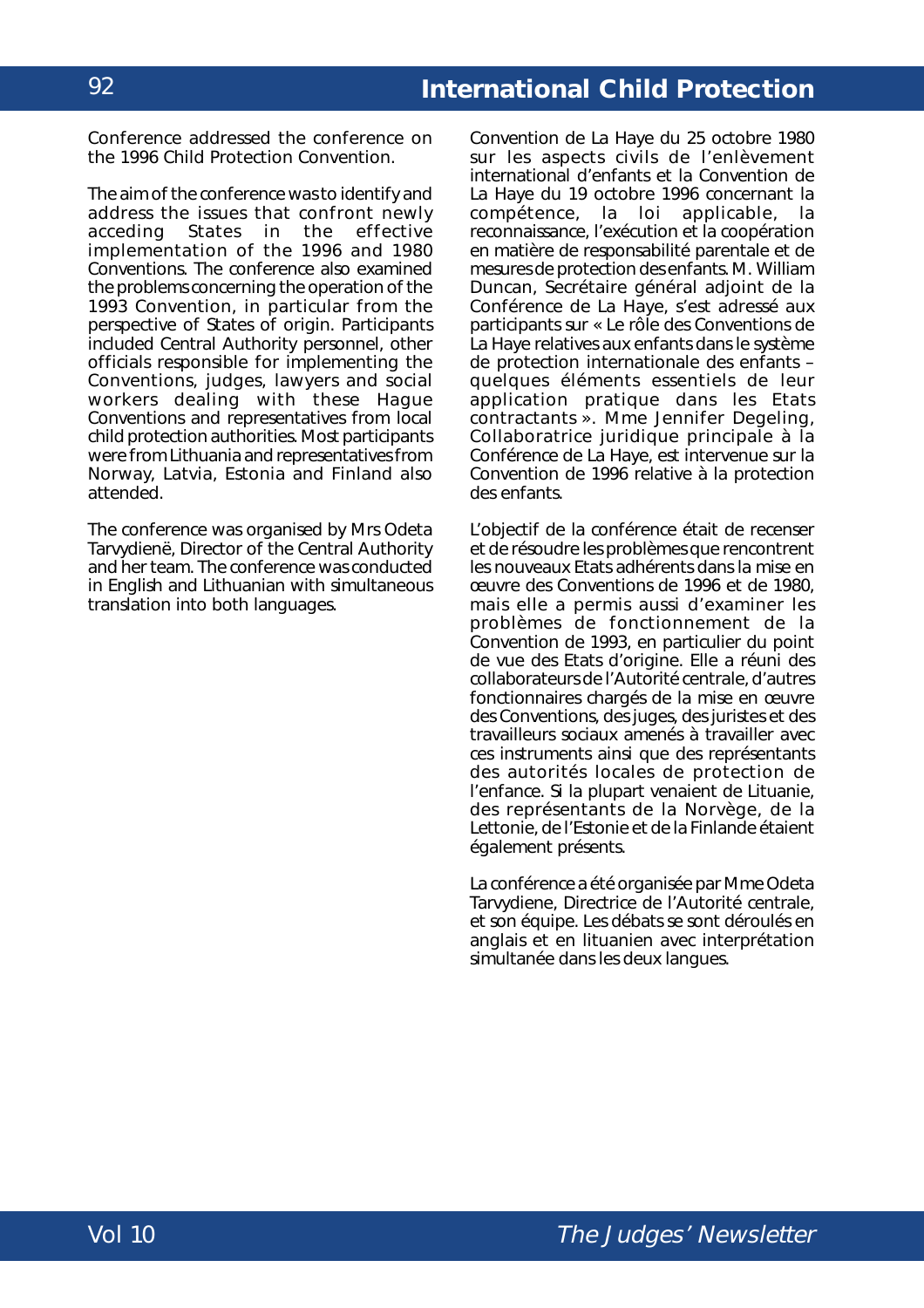

Ms Odeta Tarvydiene (Ministry of Social Security and Labour, Lithuania), Prof. William Duncan (Deputy Secretary General) and Ms Signe Kaplan (Ministry of Social Affairs, Estonia).

### **FIRST INTERNATIONAL CHILD SUPPORT CONFERENCE**

#### **MONTREAL, CANADA / 19-21 OCTOBER 2005**

#### **Organized by the National Child Support Enforcement Association (NCSEA)**

The idea for this conference, the first of its kind, grew from the interest in international child support shown at recent NCSEA national conferences, held annually in the United States of America. NCSEA is a nongovernmental organisation which has had observer status at negotiations on the draft Hague convention on the international recovery of child support and other forms of family maintenance. There were over 160 participants involved in this conference, mainly from the United States and Canada but also from the Cayman Islands, Finland, Mexico, New Zealand, Norway, and the United Kingdom and representatives of the Hague Conference on Private International Law and the European Commission.

Mme Odeta Tarvydiene (Ministère du Travail et de la Sécurité sociale, Lituanie), Prof. William Duncan (Secrétaire général adjoint) et Mme Signe Kaplan (Ministère des Affaires sociales, Estonie).

## **PREMIÈRE CONFÉRENCE INTERNATIONALE SUR LES ALIMENTS ENVERS LES ENFANTS**

**MONTRÉAL, CANADA / 19-21 OCTOBRE 2005**

#### **Organisée par la** *National Child Support Enforcement Association* **(NCSEA)**

L'idée de cette conférence, première en son genre, est née du vif intérêt suscité par les pensions alimentaires lors des récentes conférences nationales que la NCSEA organise chaque année aux Etats-Unis d'Amérique. La NCSEA est une organisation non gouvernementale qui a le statut d'observateur des négociations sur le projet de Convention de La Haye sur le recouvrement international des aliments envers les enfants et d'autres membres de la famille. Cette conférence a réuni plus de 160 participants venus principalement des Etats-Unis et du Canada, mais aussi des Iles Caïmans, de la Finlande, du Mexique, de la Nouvelle-Zélande, de la Norvège et du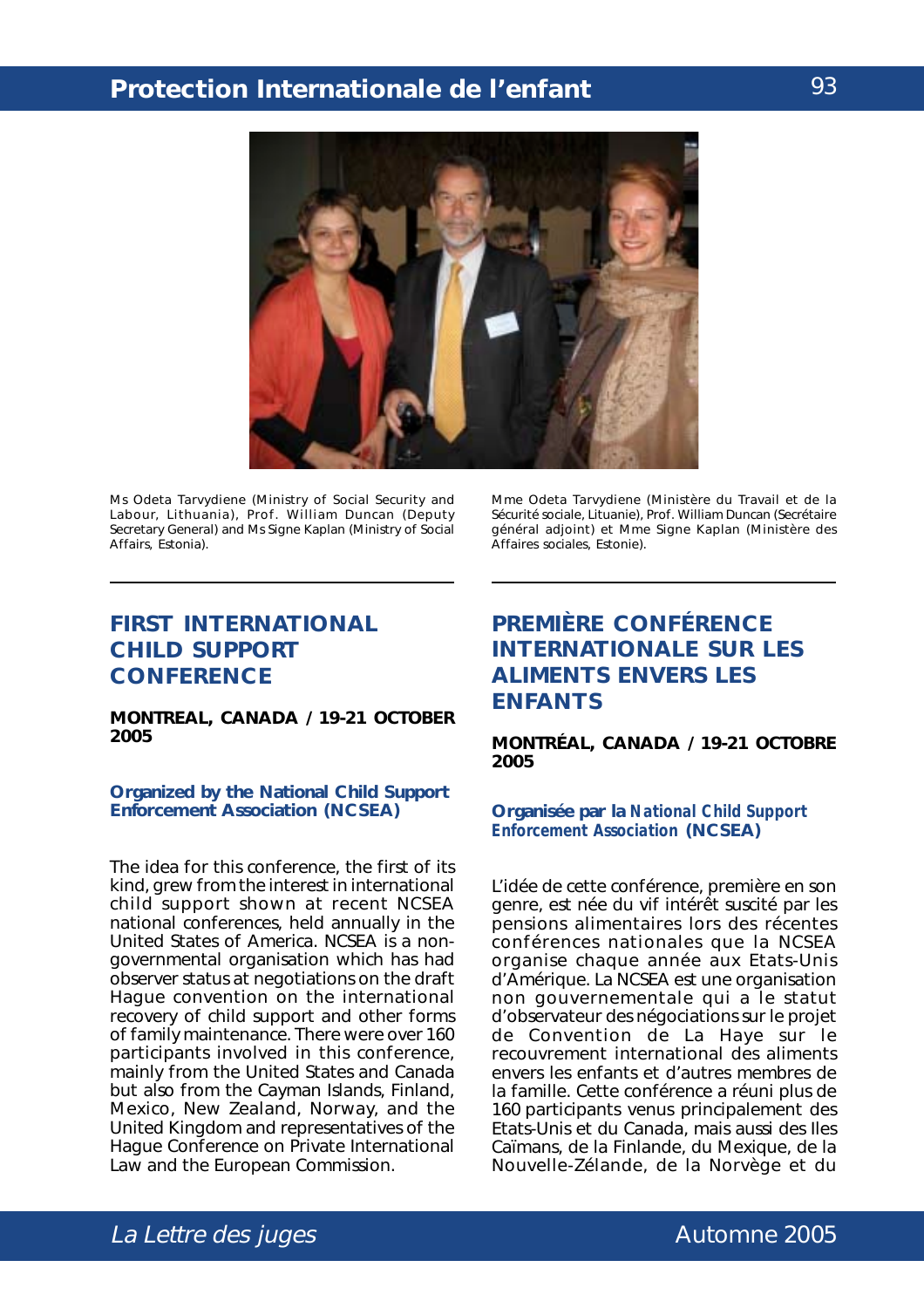There is a considerable volume of international child support cases between the United States and Canada, but as a percentage of the total number of cases, the number of international cases is relatively small. However, the opportunity to examine the inter-jurisdictional issues between two countries with similar legal systems and cultures, sharing a common language, has been valuable, in light of preparations for the new Hague convention. It is clear that obstacles can be overcome where there is good communication and provision of information about the practice and procedure (administrative and legal) in each country, and where there is a willingness to look for practical solutions.

A valuable message from this conference is the importance of co-operation: when two very similar countries have such a diversity of issues and problems between them, we can expect that those issues will be amplified when any two countries involved have very different legal systems, cultures and languages. Bearing in mind that the common goal is to ensure that the maximum number of children receive financial support from those (usually parents) who have an obligation to pay, co-operation, good communication and willingness to focus on similarities not differences, emerged as important themes.

The conference was arranged in three streams of concurrent sessions: legal issues,

Royaume-Uni, ainsi que des représentants de la Conférence de La Haye de droit international privé et de la Commission européenne.

Le volume des affaires de pension alimentaire entre les Etats-Unis et le Canada est très élevé, mais en pourcentage du total, les affaires internationales sont en fait assez peu nombreuses. Cependant, dans la perspective des travaux préparatoires de la nouvelle convention de La Haye, la possibilité d'examiner les questions de compétence juridictionnelle entre deux pays dotés de systèmes et de cultures juridiques similaires, partageant une même langue, s'est avérée très intéressante. Il est clair que les obstacles peuvent être surmontés lorsqu'il existe une bonne communication et une information satisfaisante sur les pratiques et procédures (administratives et juridiques) de chaque pays, et la volonté de rechercher des solutions pratiques.

L'importance de la coopération est un des messages positifs adressés par cette conférence : lorsqu'une telle diversité de questions et de problèmes se posent entre deux pays très proches, il est permis de penser que ces problèmes seront amplifiés si les systèmes juridiques, la culture et la langue des deux pays concernés sont très éloignés. Compte tenu de l'objectif commun, à savoir qu'un nombre maximal d'enfants reçoive une aide financière de la part de ceux (habituellement les parents) qui ont une obligation de payer, la coopération, une bonne



Some participants at the NCSEA Conference. From left to right: Ms Margot Bean (Commissioner OCSE, United States of America), Ms Kay Cullen (NCSEA) and Ms Lily Matheson (Director of Policy OCSE, United States of America).

Quelques participants à la Conférence NCSEA. De gauche à droite, Mme Margot Bean (*Commissioner* OCSE, Etats-Unis d'Amérique), Mme Kay Cullen (NCSEA) et Mme Lily Matheson (*Director of Policy* OCSE, Etats-Unis d'Amérique).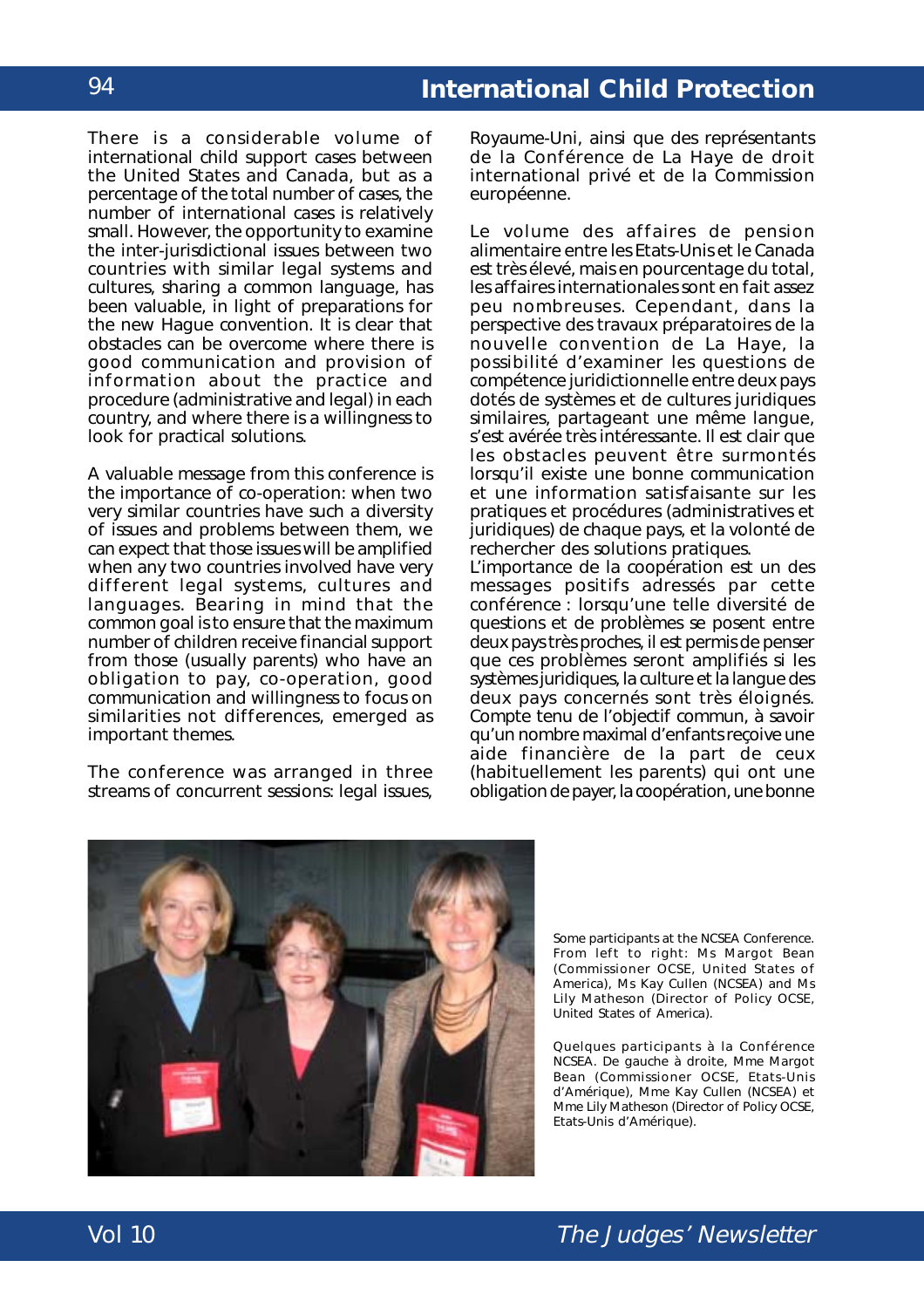enforcement issues, and technical systems. Plenary sessions focussed on the past, the present and the future of child support. It was helpful to be reminded that it was only 25 years ago that western countries started showing an interest in finding effective national mechanisms to ensure the flow of financial support to children. For example, in the early 1980s, there was immunity against garnishment of wages of government employees in Canada. International child support was not a priority.

In the 1980s and 1990s, national systems became more effective, more integrated and technological advances brought improvements in monitoring receipt of payments and case management. Those advances have also facilitated the use of some very effective debtor location tools and enforcement mechanisms, such as denial of income tax refunds or cancellation of driving licences for non-payment of child support. Now and in the future, we must extend these national improvements to international cases. As an example, a demonstration was given of a potential electronic international case management system which incorporated international electronic funds transfers. The new Hague convention is eagerly anticipated to provide the framework of administrative cooperation and legal certainty for the recovery of international child support in a speedy, cheap and cost effective manner.

communication et la volonté de prêter attention aux similitudes et non aux différences, sont naturellement apparues comme des thèmes importants.

La conférence a été organisée en séances simultanées consacrées à trois thèmes : questions juridiques, questions d'exécution et systèmes techniques. Les séances plénières ont été consacrées au passé, au présent et à l'avenir des pensions alimentaires. Il n'a pas été inutile de rappeler que les pays occidentaux ont commencé à s'intéresser à la recherche de mécanismes nationaux efficaces pour garantir le versement de l'aide financière aux enfants il y a seulement 25 ans. Au début des années 80 par exemple, toute saisie sur les salaires des fonctionnaires au Canada était impossible. Les pensions alimentaires internationales n'étaient pas une priorité. Dans les années 80 et 90, les systèmes nationaux ont gagné en efficacité, sont devenus plus intégrés, et les avancées technologiques ont amélioré le suivi des paiements et la gestion des dossiers. Ces progrès ont aussi facilité l'emploi d'outils de localisation des débiteurs et d'exécution très efficaces, tels la saisie des crédits d'impôt ou le retrait du permis de conduire pour nonpaiement de pension alimentaire. Aujourd'hui et à l'avenir, nous devons étendre ces améliorations nationales aux affaires internationales. A titre d'exemple, une démonstration a été faite d'un système électronique de gestion des dossiers internationaux permettant des virements électroniques internationaux. La nouvelle convention de La Haye offrira le cadre de coopération administrative et de certitude juridique indispensable au recouvrement international rapide et économique des pensions alimentaires.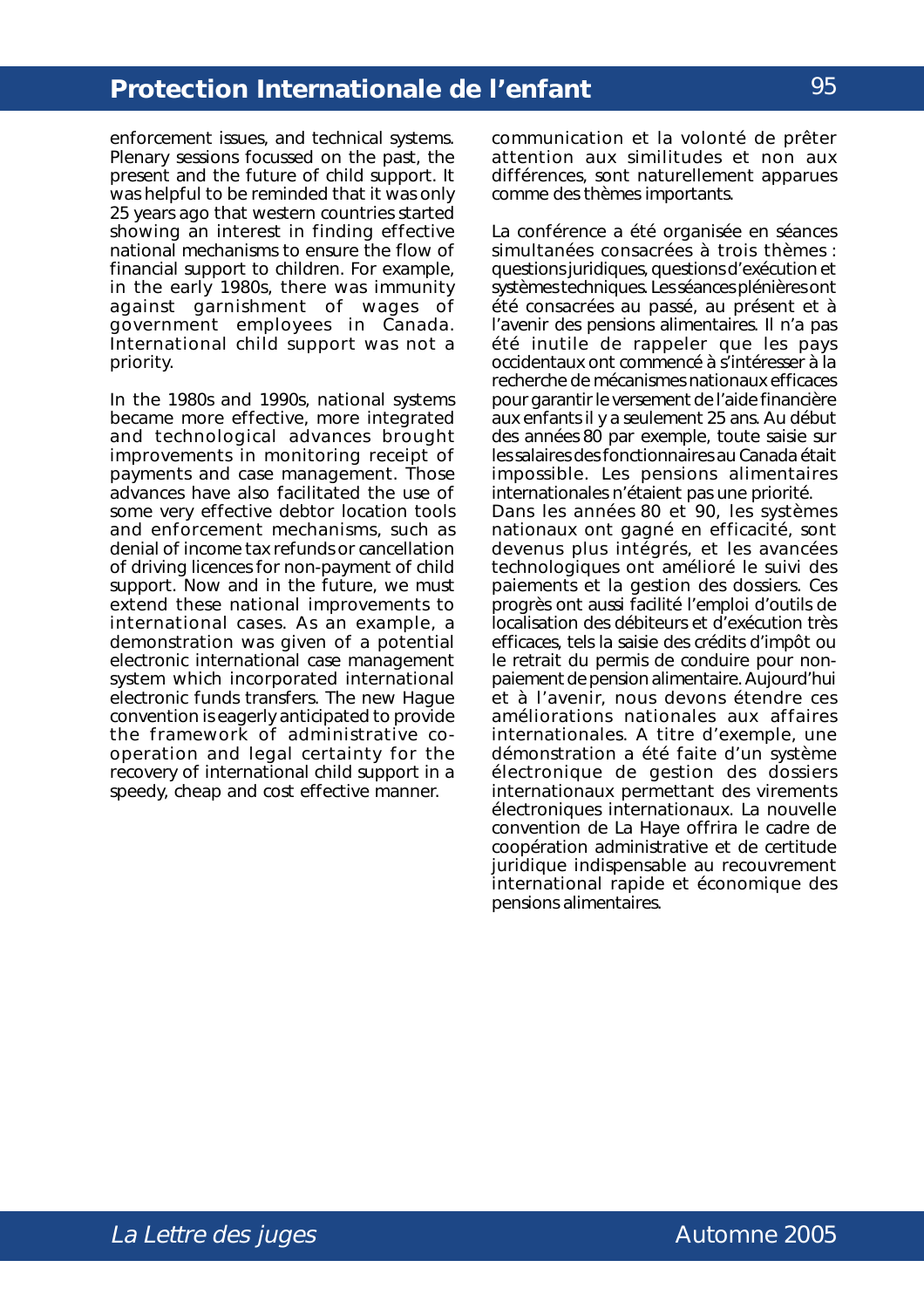## **INFORMAL MEETING OF EXPERTS ON TRANSFRONTIER CONTACT / ACCESS**

#### **THE HAGUE, THE NETHERLANDS / 23-24 OCTOBER 2005**

On Sunday 23 and Monday 24 October a small group of international experts met in The Hague to brainstorm the problematic subject of transfrontier contact / access in the context of the *Hague Convention of 25 October 1980 on the Civil Aspects of International Child Abduction*. Following from the Final Report on the subject drawn up by William Duncan, Deputy Secretary General, for the attention of the Special Commission of September / October 2002, the Special Commission made the following recommendations:

"2 (c) Work should continue on a separate chapter of the Guide to<br>Good Practice relating to relating to transfrontier access / contact in the context of the 1980 Convention with the following objectives:

- a. to promote consistent and best practices in relation to those matters which it is agreed fall within the competence and obligations of States Parties under the Convention,
- b. to provide examples of practice even in relation to matters which fall within the disputed areas of interpretation.

(d) Work should begin on the formulation of general principles and considerations. The idea is not to create a set of principles applying to access cases generally, but rather to draw attention to certain general considerations and special features, which need to be borne in mind by Contracting States and their authorities when formulating policies in respect of international access / contact cases. These general principles would not be binding; they would be advisory in nature. As well as offering general advice to States in formulating policy in this area, the

**RÉUNION INFORMELLE D'EXPERTS RELATIVE AU DROIT DE VISITE ET AU DROIT D'ENTRETENIR UN CONTACT TRANSFRONTIÈRE**

#### **LA HAYE, PAYS-BAS / 23-24 OCTOBRE 2005**

Un petit groupe d'experts internationaux s'est réuni les dimanche 23 et lundi 24 octobre à La Haye pour réfléchir au sujet problématique du droit de visite / droit d'entretenir un contact transfrontière dans le contexte de la *Convention de La Haye du 25 octobre 1980 sur les aspects civils de l'enlèvement international d'enfants.* Faisant suite au Rapport final sur le sujet établi par William Duncan, Secrétaire général adjoint, à l'intention de la Commission spéciale de septembre / octobre 2002, la Commission spéciale a formulé les recommandations suivantes :

« 2 (c) Le travail devrait se poursuivre pour élargir le Guide des bonnes pratiques à la question du droit de visite et du droit d'entretenir un contact transfrontière dans le cadre de la Convention de 1980 ; il devrait avoir pour but de :

- a. Favoriser la cohérence et les meilleures pratiques relatives aux questions qui relèvent de la compétence et des obligations des Etats parties à la Convention,
- b. Fournir des exemples pratiques, même sur des questions qui rentrent dans les matières dont l'interprétation est controversée.

(d) Des travaux devraient être engagés sur la formulation de principes généraux pertinents. Il ne s'agit pas de créer un ensemble de principes applicables aux cas de droit de visite de manière générale mais plutôt d'attirer l'attention sur certaines considérations générales et des caractéristiques particulières, qui doivent être présentes à l'esprit des Etats contractants et de leurs autorités lorsqu'ils élaborent des politiques en matière de cas internationaux de droit de visite/ d'entretenir un contact. Ces principes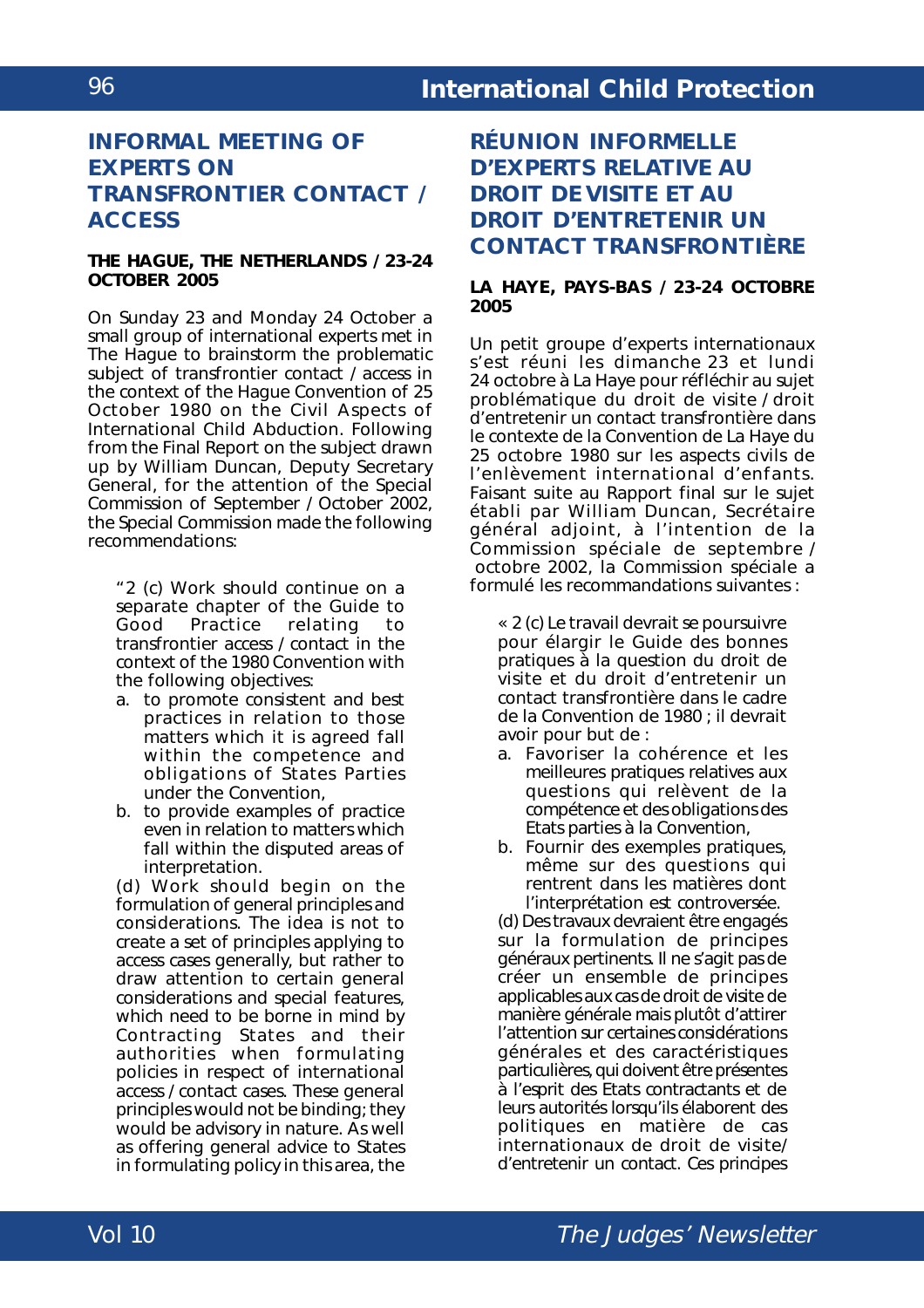general principles could be helpful to Central Authorities in informing their practice, they could possibly be helpful to the courts and other authorities, as well as to applicants as they present their cases."

The experts shared ideas and gave information about law and practice in a number of States including development of mediation in these cases. The relevance of the *Hague Convention of 19 October 1996 on Jurisdiction, Applicable Law, Recognition, Enforcement and Cooperation in respect of Parental Responsibility and Measures for the Protection of Children* was also discussed. The information gathered at this meeting will assist the Permanent Bureau considerably in responding to the recommendation of the Special Commission to develop general principles and to promulgate a chapter of the Guide to Good Practice on this subject.

généraux n'auront pas de portée obligatoire et ne seront que de nature consultative. En plus d'offrir des conseils généraux aux Etats dans l'élaboration de politiques en la matière, ces principes généraux pourraient être utiles aux Autorités centrales pour éclairer leur pratique, voire aux tribunaux et autres autorités, ainsi qu'aux demandeurs lorsqu'ils déposent leur demande. »

Les experts ont procédé à un échange de vues et d'informations sur la loi et la pratique dans plusieurs Etats et ont évoqué notamment le développement de la médiation dans ces affaires. L'intérêt de la *Convention de La Haye du 19 octobre 1996 concernant la compétence, la loi applicable, la reconnaissance, l'exécution et la coopération en matière de responsabilité parentale et de mesures de protection des enfants* a également été abordé. Les informations recueillies dans le cadre de cette réunion seront extrêmement utiles au Bureau Permanent pour formuler des principes généraux et rédiger un Chapitre pour le Guide de bonnes pratiques sur ce sujet, conformément aux recommandations de la Commission spéciale.



The transfrontier contact / access meeting. From left to right: Judge Eberhard Carl, Dr Peter McEleavy, Ms Sarah Armstrong, Mr Michael Nicholls, Prof. Linda Silberman, Prof. William Duncan, Ms Mary Sue Conaway, Ms Denise Gervais, Ms Kathy Ruckman, Ms Jennifer Degeling, Ms Joan MacPhail, Ms Denise Carter, Ms Caroline Harnois, Justice Adel Omar Sherif, Mr Philippe Lortie.

Réunion sur le droit de visite / contact transfrontières. De gauche à droite, le juge Eberhard Carl, Dr Peter McEleavy, Mme Sarah Armstrong, M. Michael Nicholls, Prof. Linda Silberman, Prof. William Duncan, Mme Mary Sue Conaway, Mme Denise Gervais, Mme Kathy Ruckman, Mme Jennifer Degeling, Mme Joan MacPhail, Mme Denise Carter, Mme Caroline Harnois, le juge Adel Omar Sherif, M. Philippe Lortie.

# La Lettre des juges and the contract of the Automne 2005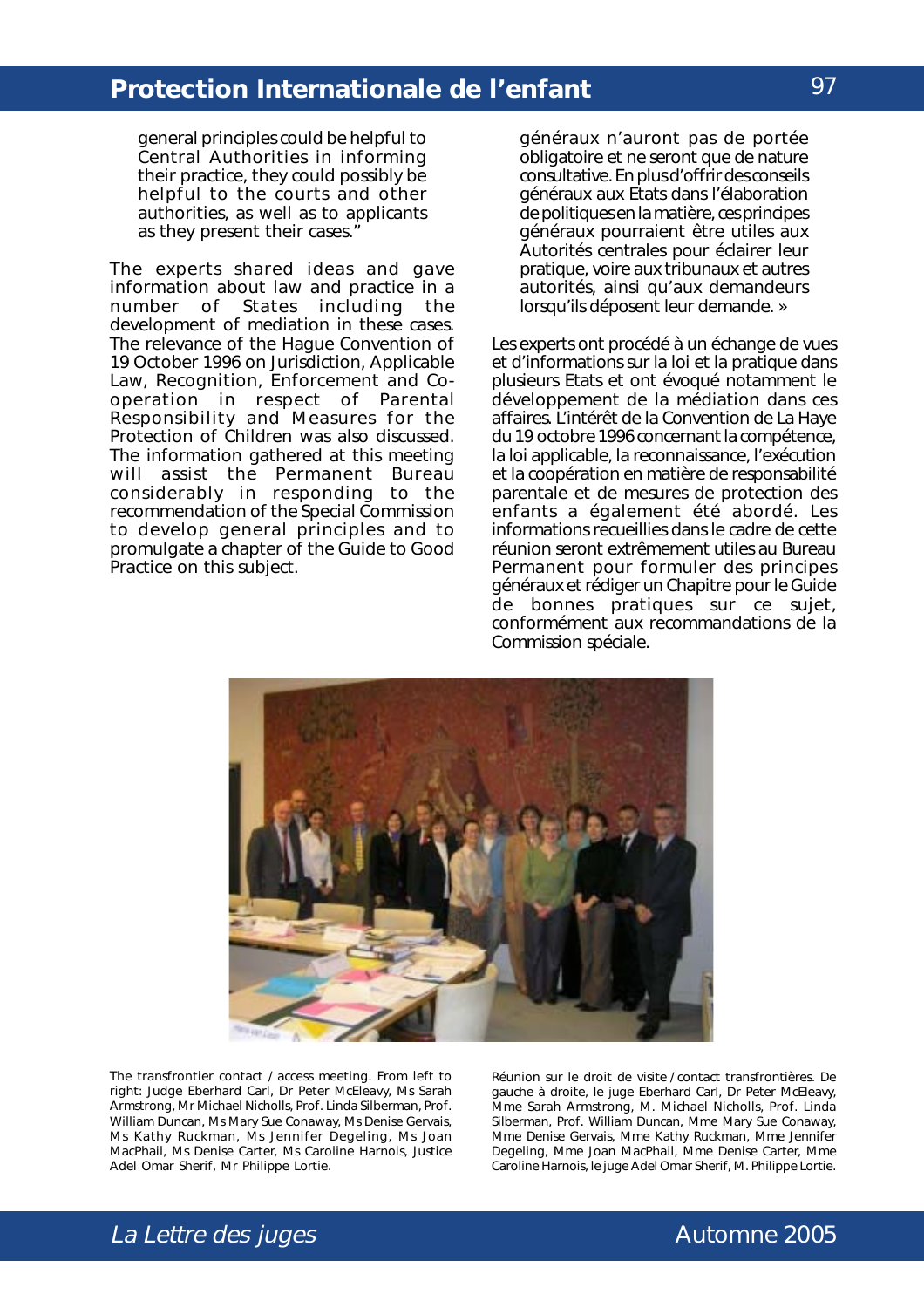# **INFORMAL MINISTERIAL MEETING ON INCOMPATIBILITY OF NORMS AS A SOURCE OF CONFLICTS – CHILD ABDUCTIONS AND RELATED ISSUES**

#### **HAGA PALACE, SWEDEN / 4 NOVEMBER 2005**

The aim of this meeting convened by Ms Laila Freivalds the Minister of Foreign Affairs of Sweden, was to provide room for informal and open conversations between interested States on the situation concerning child abductions. The discussions focused on possible means to prevent the increased numbers of abductions while finding common grounds to enhance efficiency and effectiveness in States' mutual efforts to prevent and bring restoration in cases of child abduction. The meeting involved government Ministers and other experts from Algeria, Latvia, Malta, Morocco, Sweden, Tunisia and Turkey. The opening address was given by The Swedish Minister of Foreign Affairs. Presentations were also given by Dr Gerard Byrne, Consultant Child Psychiatrist; Ms Monika Ekström, European Commission; and Professor William Duncan, Hague Conference on Private International Law.

The following conclusions were reached at the meeting:

"Having listened to expert presentations, the participants

- Underlined the importance of the research findings of modern psychiatry, concerning the damaging effects, short and long term, of abductions, on children.
- Saluted the work of the Hague Conference (including the "Malta Process") and its importance to member countries and nonmember countries alike.
- Recognised the importance of MEDA II programmes and funds, *i.a.* to promote training and institution building in order to develop the competences of all

**RÉUNION MINISTÉRIELLE INFORMELLE SUR L'INCOMPATIBILITÉ DES NORMES COMME SOURCE DE CONFLITS – ENLÈVEMENTS D'ENFANTS ET QUESTIONS CONNEXES**

### **PALAIS DE HAGA, SUÈDE / 4 NOVEMBRE 2005**

Organisée par Mme Laila Freivalds, Ministre suédoise des Affaires étrangères, cette rencontre proposait aux Etats intéressés de procéder à des échanges informels et ouverts sur la situation relative aux enlèvements d'enfants. Les débats ont porté sur les moyens de prévenir des enlèvements toujours plus nombreux et sur la recherche de points d'accord pour améliorer l'action des Etats en matière de prévention des enlèvements et de rétablissement de la situation antérieure en cas d'enlèvement. Ont participé à cette réunion des Ministres et d'autres experts d'Algérie, de Lettonie, de Malte, du Maroc, de Suède, de Tunisie et de Turquie. Le discours d'ouverture a été prononcé par la Ministre suédoise des Affaires étrangères. Le Docteur Gerard Byrne, pédopsychiatre, Mme Monika Ekström, de la Commission européenne, et le Professeur William Duncan, de la Conférence de La Haye de droit international privé, sont également intervenus.

Les conclusions de cette réunion sont les suivantes :

Après avoir écouté les exposés des experts, les participants

- Ont souligné l'importance des découvertes de la psychiatrie moderne sur les effets dommageables à court et long terme des enlèvements sur les enfants.
- **•** Ont salué le travail de la<br>Conférence de La Have Conférence (notamment le processus de Malte) et son importance pour les pays membres et non membres.
- Ont reconnu l'importance du programme et des fonds MEDA II, notamment pour encourager la

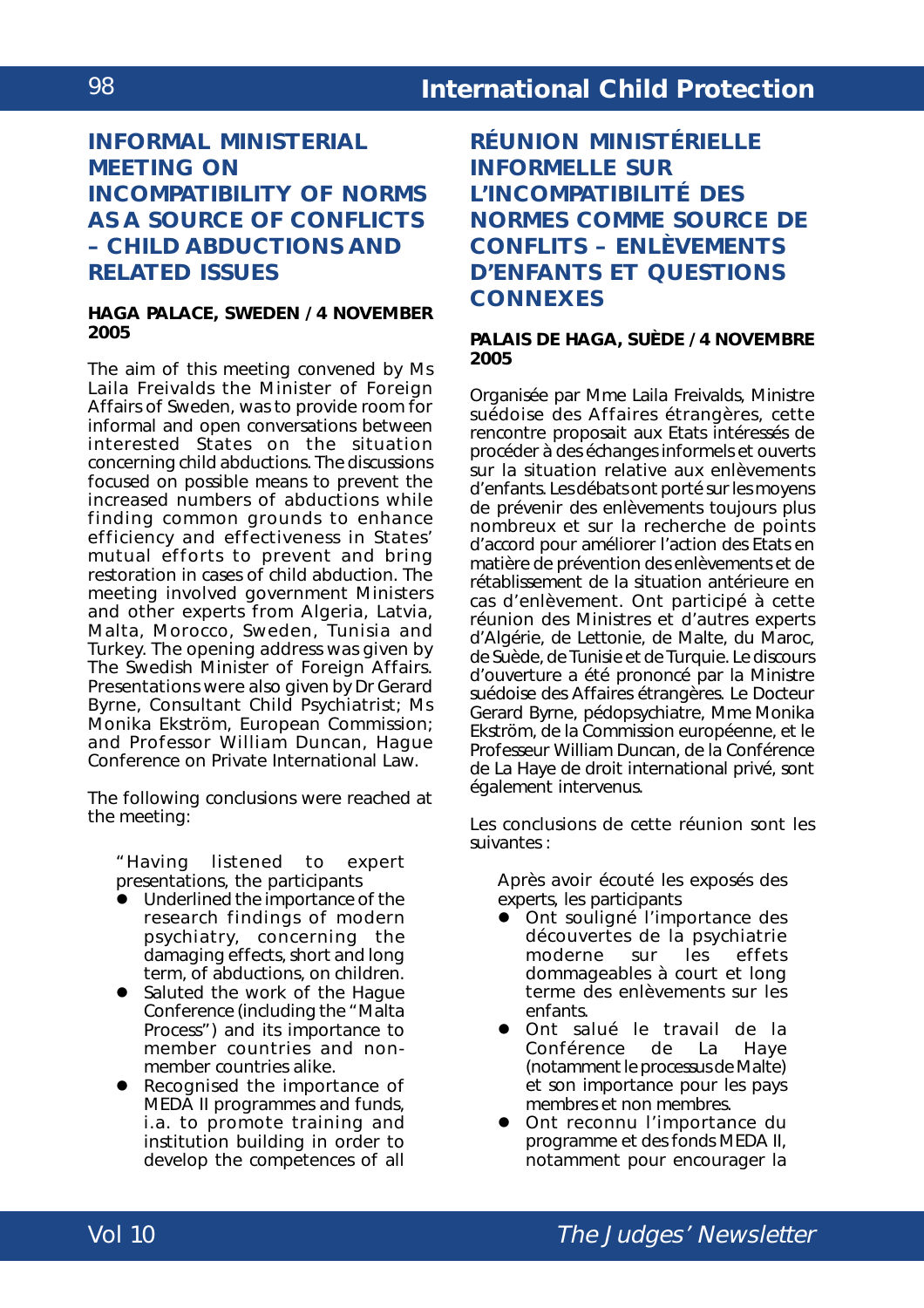those involved in dealing with child abduction and transfrontier access cases.

Those present … agreed that the best interest of the child should be the point of departure in all matters pertaining to the subject of the meeting, and that this should include consideration of the child's psychological welfare as well as cultural factors. They furthermore agreed upon:

- the importance of establishing Central Authorities for international co-operation in protecting children across frontiers, *i.a.* through the exchange of information, through the promotion of agreement, and by the provision of assistance to overseas applicants in accessing the legal system. Such Central Authorities should be clearly defined,<br>properly resourced and properly resourced and adequately staffed.
- the relevance of improving specialisation of judges, prosecutors, advocates, enforcement officers and Central Authority personnel, involved in dealing with international<br>abductions and disputes abductions and disputes concerning cross-frontier access.
- $\bullet$  considering the value, where possible, of concentrating jurisdiction to decide upon child abduction cases among a limited number of courts or judges in order to ensure the necessary level of expertise and experience.
- **.** giving priority to reaching rapid solutions to abduction cases, and<br>paying attention to the
- $\bullet$  paying attention to importance of facilitating the implementation of the right of access, *i.a.* pertaining to the issuing of visas."

formation et la création d'institutions visant à développer les compétences de ceux qui interviennent dans les affaires d'enlèvement d'enfants et de droit de visite transfrontière.

Les participants […] ont convenu que l'intérêt supérieur de l'enfant devrait être la considération déterminante dans toutes les affaires relatives au thème de la réunion, ce qui devrait comprendre la prise en compte du bien-être psychologique de l'enfant ainsi que les facteurs culturels. Ils ont en outre convenu :

- De l'importance de la création d'Autorités centrales pour la coopération internationale en matière de protection des enfants au-delà des frontières, cette coopération pouvant notamment consister à échanger des informations, à encourager les accords et à faciliter l'accès des demandeurs étrangers au système judiciaire. Ces Autorités centrales devraient être clairement désignées, dotées de ressources appropriées et de personnel qualifié et suffisant.
- De l'utilité de la spécialisation des juges, des procureurs, des avocats, des huissiers de justice et du personnel des Autorités centrales intervenant dans les affaires d'enlèvement international et de conflits sur le droit de visite transfrontière.
- ! De tenir compte, dans la mesure du possible, de l'intérêt de concentrer les compétences pour connaître des affaires d'enlèvement d'enfant parmi un petit nombre de tribunaux ou de juges afin de garantir le niveau d'expertise et d'expérience indispensable.
- **•** De donner la priorité à la résolution rapide des affaires d'enlèvement.
- ! De veiller à faciliter la mise en œuvre du droit de visite, notamment par la délivrance de visas. [traduction du Bureau Permanent].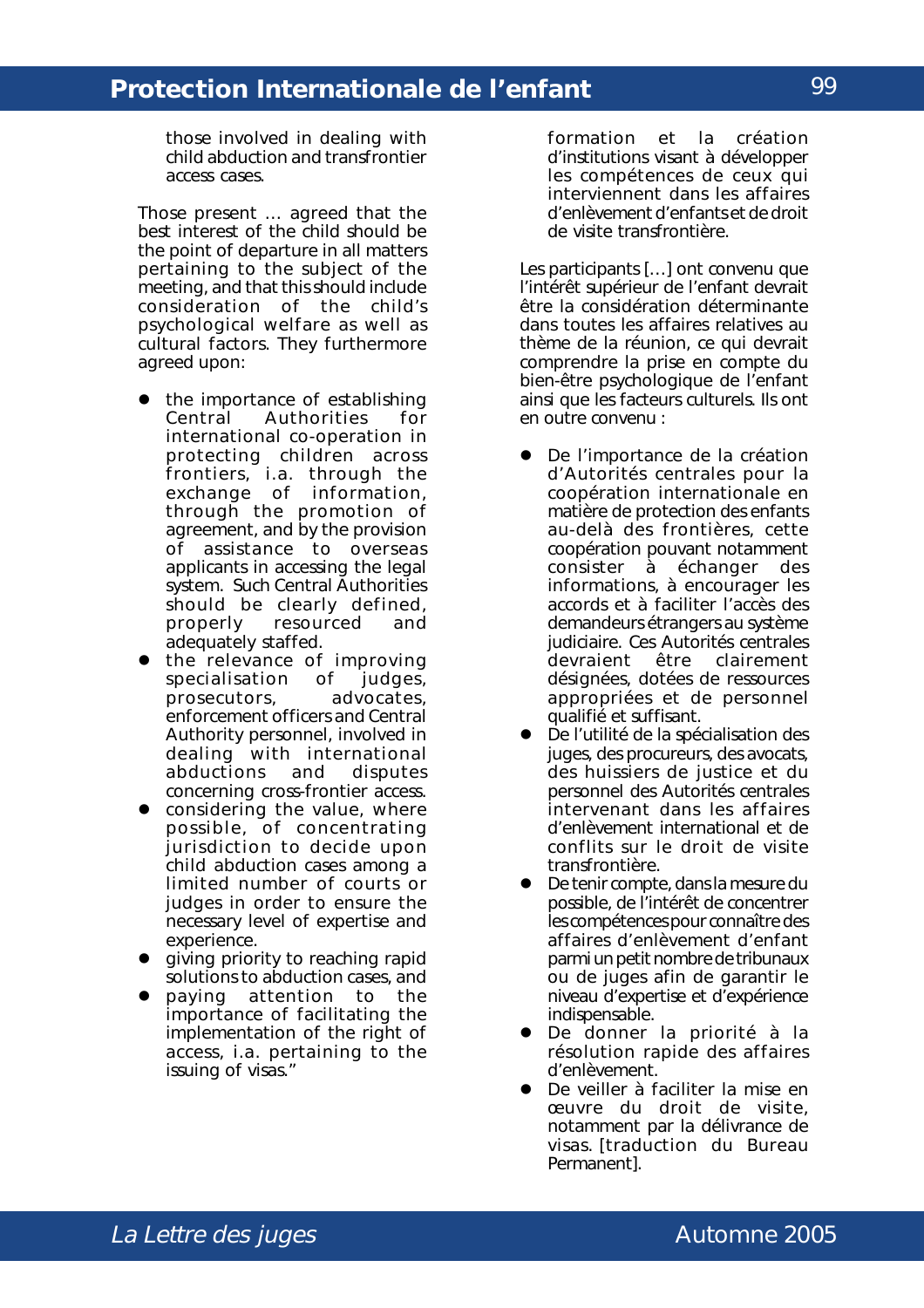**THE HAGUE PROJECT FOR INTERNATIONAL CO-OPERATION AND THE PROTECTION OF CHILDREN: OPERATION OF THE HAGUE CHILDREN'S CONVENTIONS AND CROSS-BORDER PROTECTION OF CHILDREN WITHIN LATIN AMERICA**

#### **THE HAGUE, THE NETHERLANDS / 27 NOVEMBER–3 DECEMBER 2005**

The Hague Conference on Private International Law and the Hague Forum for Judicial Expertise convened an advanced judicial seminar, following from the 2004 Latin American Judges' Seminar on the *1980 Hague Convention on the Civil Aspects of International Child Abduction* (held in Monterrey, Mexico, 1-4 December 2004).

The Seminar, which was held in The Hague from 27 November to 3 December 2005, involved 18 Judges from Latin America and concentrated on issues of international and regional child protection, including in particular child abduction and transfrontier access / contact between parents and children. This Seminar also helped to consolidate the Latin American Network of Liaison Judges for child abduction / protection issues. Experts were asked to assist in setting up a national contact point for their country in respect of Hague child abduction and child protection matters in the context of the developing Hague International Network of Liaison Judges.

Judges from the following States attended the Seminar: Argentina, Chile, Colombia, Costa Rica, Dominican Republic, Ecuador, El Salvador, Guatemala, Mexico, Panama, Paraguay, Peru, Uruguay and Venezuela as well as from Canada and the United States of America.

The Judges attending the Seminar all had expertise and interest in the work of the Hague Conference and international child protection matters. Detailed conclusions and **LE PROJET DE LA HAYE POUR LA COOPÉRATION INTERNATIONALE ET LA PROTECTION DES ENFANTS : FONCTIONNEMENT DES CONVENTIONS DE LA HAYE RELATIVES AUX ENFANTS ET PROTECTION TRANSFRONTIÈRE DES ENFANTS EN AMÉRIQUE LATINE**

### **LA HAYE, PAYS-BAS / 27 NOVEMBRE– 3 DECEMBRE 2005**

La Conférence de La Haye de droit international privé et le *Hague Forum for Judicial Expertise* ont organisé un séminaire judiciaire d'approfondissement dans le sillage du Séminaire judiciaire latinoaméricain de 2004 consacré à la *Convention de La Haye de 1980 sur les aspects civils de l'enlèvement international d'enfants* (qui s'est tenu à Monterrey, Mexique, du 1<sup>er</sup> au 4 décembre 2004).

Ce Séminaire, qui s'est tenu à La Haye du 27 novembre au 3 décembre 2005, a réuni 18 juges d'Amérique latine pour réfléchir aux problèmes de la protection internationale et régionale des enfants, et plus particulièrement à l'enlèvement d'enfants ainsi qu'au droit de visite et au droit d'entretenir un contact transfrontière entre parents et enfants. Il a également contribué à renforcer le Réseau latino-américain de juges de liaison pour les questions d'enlèvement et de protection de l'enfant. Des experts ont été invités à apporter leur concours à l'établissement d'un point de contact national dans leur pays pour les affaires d'enlèvement et de protection des enfants relevant de la Haye dans le cadre du réseau international de juges de liaison.

Des juges des Etats suivants ont assisté au séminaire : Argentine, Chili, Colombie, Costa Rica, El Salvador, Equateur, Guatemala, Mexique, Panama, Paraguay, Pérou, République dominicaine, Uruguay et Venezuela. Des juges du Canada et des Etats-Unis d'Amérique se sont également joints au séminaire.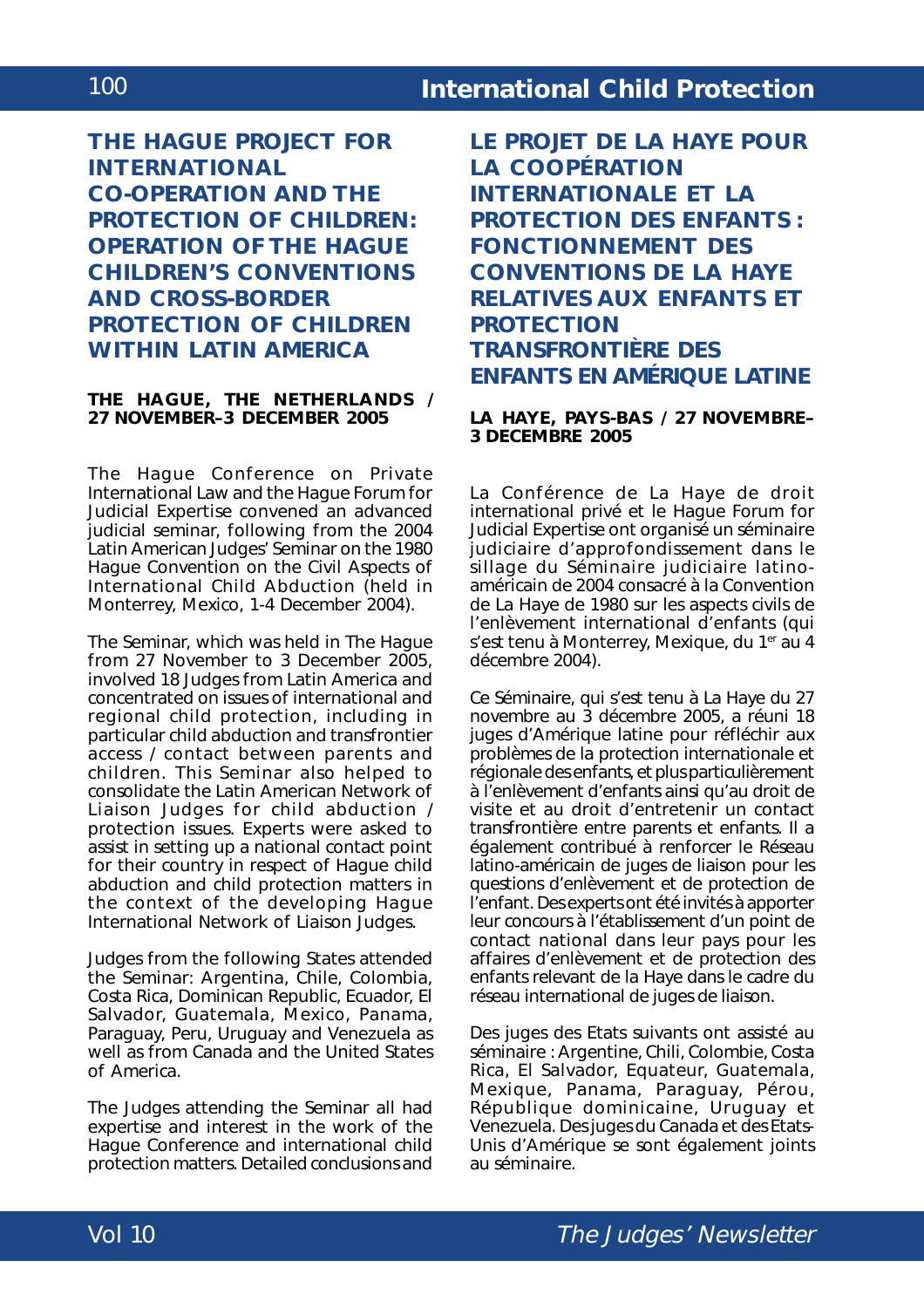recommendations were agreed, which will be included in the next edition of the Judges' Newsletter.

Tous les juges qui ont participé au séminaire ont une parfaite connaissance de ces questions et s'intéressent de près au travail de la Conférence de La Haye et aux questions de protection internationale de l'enfant. Ce séminaire s'est achevé par<br>l'adoption de conclusions et conclusions et recommandations précises qui seront présentées dans la prochaine édition de la Lettre des juges.



The participants at the Latin American Judges' Seminar and some of the Judges of the International Court of Justice.

Les participants du Séminaire judiciaire latino-américain et quelques uns des juges de la Cour internationale de justice.

# La Lettre des juges and the settlement of the Automne 2005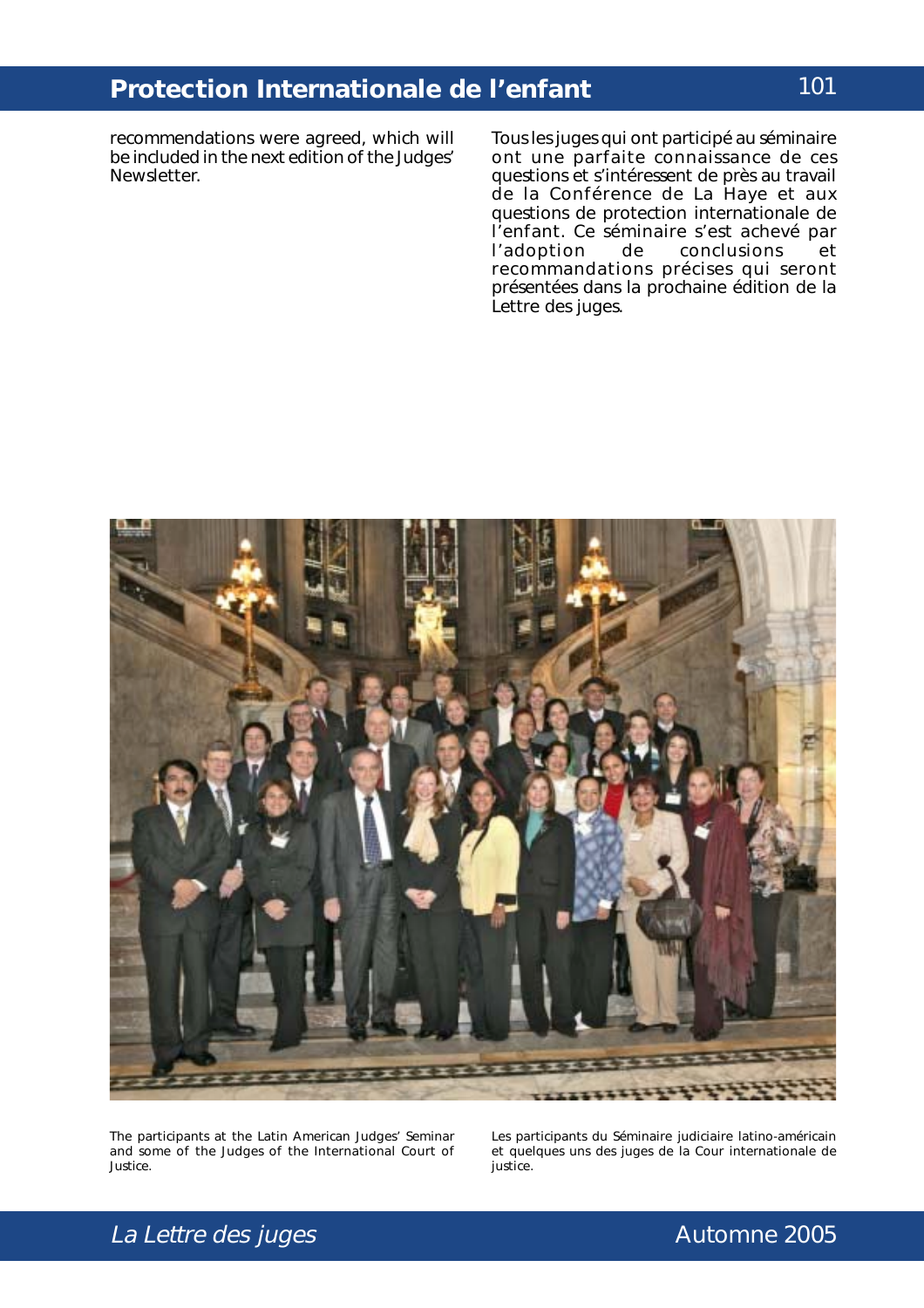### *FORTHCOMING EVENTS*

# **SECOND MALTESE JUDICIAL CONFERENCE ON CROSS-FRONTIER FAMILY LAW ISSUES**

#### **ST. JULIAN'S, MALTA / 19–22 MARCH 2006**

The Government of Malta in collaboration with the Hague Conference on Private International Law will be hosting a second Judicial Conference on Cross-Frontier Family Law Issues in Malta in March 2006. In addition to all the States which participated in the first Conference, seven new States have been invited to participate. The intention is to maintain a balance between, on the one hand, States which are Parties to the *Hague Convention of 25 October 1980 on the Civil Aspects of International Child Abduction*, and on the other hand, States which are not Parties to the 1980 Convention, and whose legal systems are influenced by or based upon Islamic law. The full list of invited States is as follows: Algeria, Australia, Belgium, Canada, Egypt, France, Germany, Indonesia, Italy, Jordan, Lebanon, Libya, Malaysia, Malta, Morocco, the Netherlands, Pakistan, Portugal, Spain, Sweden, Tunisia, Turkey, the United Arab Emirates, the United Kingdom and the United States of America. The Commission and the Council of the European Union are also invited to participate, as are three non-<br>governmental organisations. the organisations, the<br>Social Service, the International Social Service, the International Centre for Missing and Exploited Children and Reunite.

A report of the Conference will appear in the next edition of the Judges' Newsletter (Spring 2006). The Conference will discuss and build upon the conclusions contained in the Malta Declaration. For a full report of the first Conference including the Malta Declaration see the Judges' Newsletter Volume VIII / Autumn 2004.

*PROCHAINS ÉVÈNEMENTS*

# **DEUXIÈME CONFÉRENCE JUDICIAIRE DE MALTE SUR LES QUESTIONS TRANSFRONTIÈRES DE DROIT DE LA FAMILLE**

#### **ST JULIAN'S, MALTE / 19-22 MARS 2006**

Le Gouvernement de Malte, en collaboration avec la Conférence de La Haye de droit international privé, accueillera en mars 2006 la deuxième conférence judiciaire de Malte sur les questions transfrontières de droit de la famille. Outre les pays qui ont pris part à la première conférence, sept nouveaux Etats sont invités à participer. L'objectif est de maintenir un équilibre entre d'une part les Etats parties à la *Convention de La Haye du 25 octobre 1980 sur les aspects civils de l'enlèvement international d'enfants* et, d'autre part, les Etats non parties à la Convention de 1980 et dont le système juridique est basé sur, ou influencé par, le droit islamique. La liste complète des Etats invités est la suivante : Algérie, Allemagne, Australie, Belgique, Canada, Egypte, Emirats arabes unis, Espagne, Etats-Unis d'Amérique, France, Indonésie, Italie, Jordanie, Liban, Libye, Malaisie, Malte, Maroc, Pakistan, Pays-Bas, Portugal, Suède, Tunisie, Turquie et Royaume-Uni. La Commission et le Conseil de l'Union européenne sont également invités à participer, de même que les trois organisations non gouvernementales suivantes : le Service Social International, l'*International Centre for Missing and Exploited Children* et Reunite.

La conférence fera l'objet d'un compterendu dans la prochaine édition de la Lettre des juges (printemps 2006). Les conclusions de la Déclaration de Malte serviront de base de discussion lors de la conférence. Pour une analyse complète de la première conférence de Malte et le texte de la Déclaration, voir la Lettre des juges, tome VIII / automne 2004.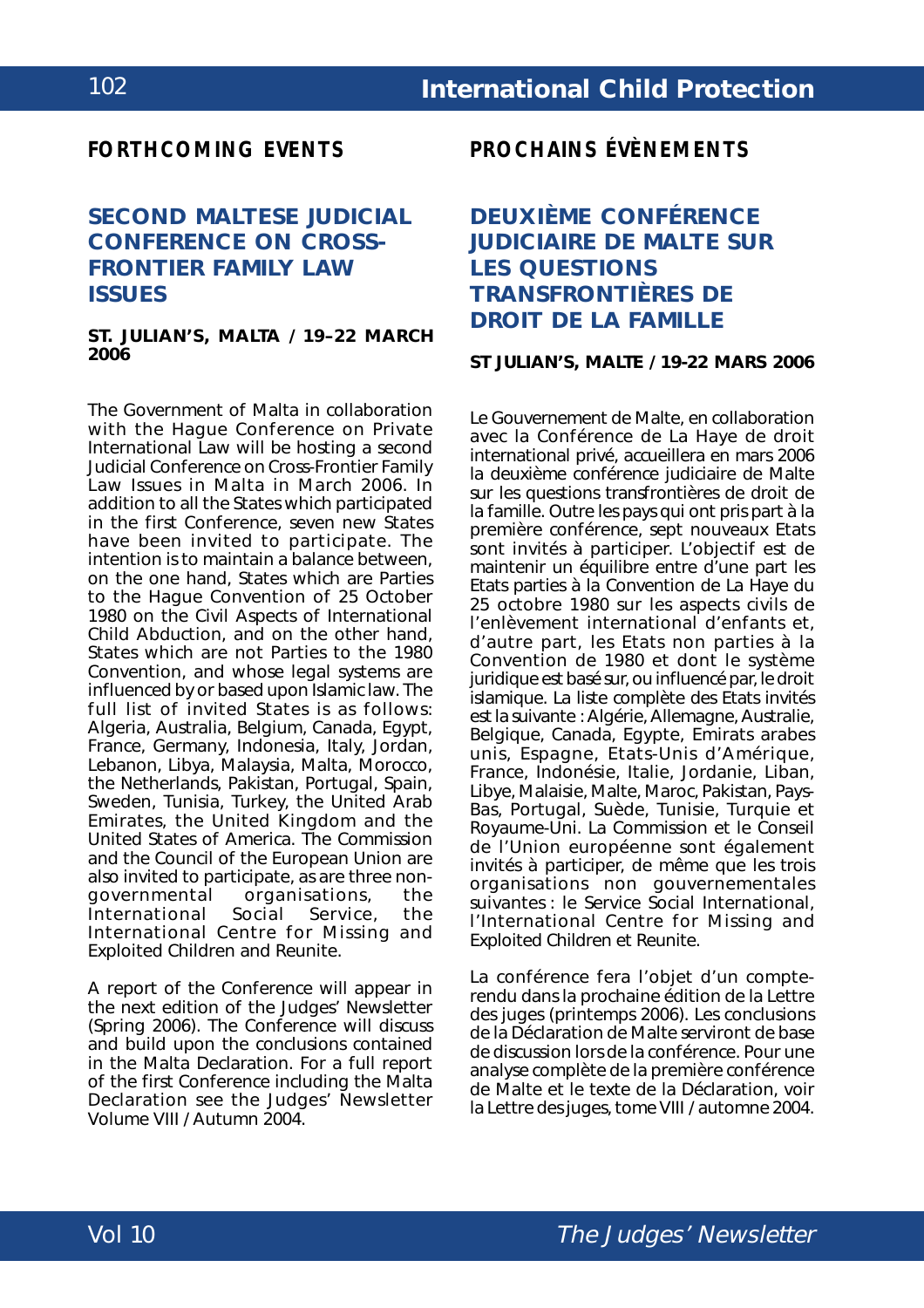# IV. HAGUE CONFERENCE UPDATE

**OPERATION OF THE HAGUE CHILDREN'S CONVENTIONS AND CROSS-BORDER PROTECTION OF CHILDREN WITHIN LATIN AMERICA – SPECIAL REGIONAL PROGRAMME**

**The Permanent Bureau of the Hague Conference on Private International Law**

#### **Introduction**

Following from the Conclusions and Recommendations agreed at the 2004 Monterrey Seminar, $33$  the Permanent Bureau has developed a Special Programme for Latin American States focused on reinforcing the operation of the Hague Children's Conventions and promoting the participation of Latin American States in the work of the Hague Conference. Certain measures have been undertaken to support the regional efforts to strengthen the effective implementation and operation of the Conventions.

This programme has been established under the supervision of Mr William Duncan (Deputy Secretary General) and is coordinated by Ms Marion Ely (Senior Legal Officer) and Mr Ignacio Goicoechea, a member of the Argentine Central Authority, who has assumed the role of Haque Conference Liaison Legal Officer for Latin America to implement the Special Programme for Latin American States. This arrangement has been made with the generous assistance of the Argentine Ministry of Foreign Affairs. During the coming year on behalf of the Permanent Bureau Mr Goicoechea will provide technical assistance to States in Latin America in respect of implementation of Hague

IV. ACTUALITÉS DE LA CONFÉRENCE DE LA HAYE

**FONCTIONNEMENT DES CONVENTIONS DE LA HAYE RELATIVES AUX ENFANTS ET PROTECTION TRANSFRONTIÈRE DES ENFANTS EN AMÉRIQUE LATINE – PROGRAMME RÉGIONAL SPÉCIAL**

**Le Bureau Permanent de la Conférence de La Haye de droit international privé**

#### **Introduction**

Faisant suite aux Conclusions et recommandations du Séminaire de Monterrey en 200433, le Bureau Permanent a conçu un Programme spécial pour les Etats d'Amérique latine destiné à améliorer le fonctionnement des Conventions de La Haye relatives aux enfants et à encourager la participation de ces Etats aux travaux de la Conférence de La Haye. Des mesures ont d'ores et déjà été engagées pour soutenir les efforts régionaux visant à améliorer la mise en œuvre et le fonctionnement des Conventions.

Ce programme, dirigé par M. William Duncan (Secrétaire général adjoint), est coordonné par Mme Marion Ely (Collaboratrice juridique senior) et M. Ignacio Goicoechea, membre de l'Autorité centrale argentine, qui assume les fonctions de Collaborateur juridique de liaison pour l'Amérique latine aux fins d'exécution du Programme spécial pour les Etats d'Amérique latine. Cette organisation a été mise en place avec l'aide généreuse du Ministère argentin des Affaires étrangères. Dans les douze mois qui viennent, M. Goicoechea apportera une aide technique à la mise en œuvre des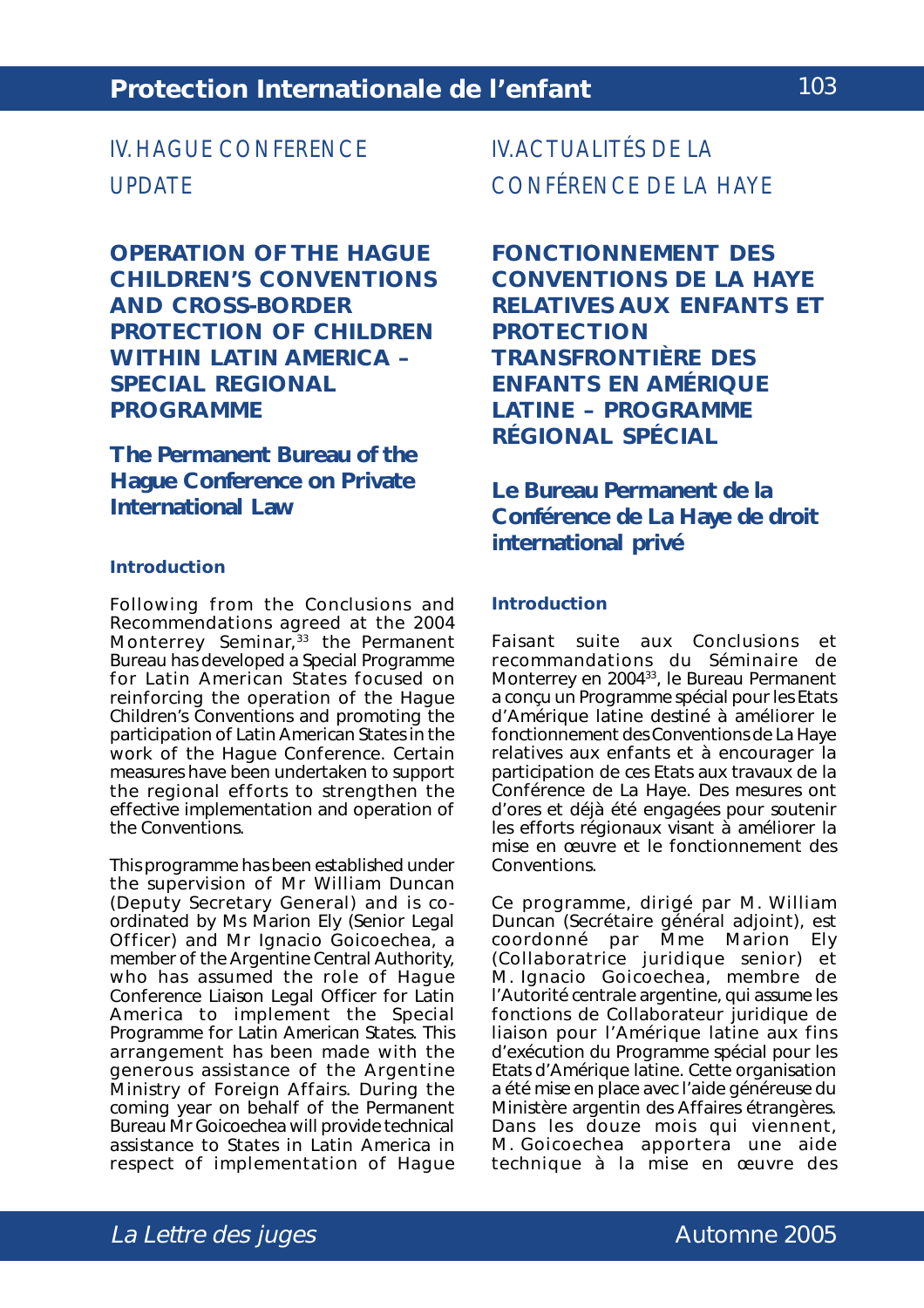Conventions, particularly through visits to Central Authorities and convening judicial seminars, in consultation and co-operation with the national governments of each State. This programme will practically implement many of the conclusions arising from Monterrey.

The Permanent Bureau also organised, under the aegis of The Hague Forum for Judicial Expertise, an advanced judicial seminar for Latin American States, as a follow-up to the Monterrey Seminar. The seminar, held in The Hague in late November / early December 2005, involved 18 judges from Latin America and concentrated on issues of international and regional child protection. This seminar also helped to consolidate the Latin American network of judges willing to act as national liaison judges for child abduction / protection issues.

### **International Child Abduction: Seminars**

In April 2005 a judicial seminar was convened in Costa Rica, co-organised by the Costa Rican Central Authority (*Patronato Nacional de la Infancia*) and the United States Central Authority (United States Department of State, Office of Children's Issues). The seminar was attended by judges from the Supreme Court, Appellate Court and the First Instance Court on Family Matters. In El Salvador a two-day judicial seminar was organised by the Judiciary's National Council Judicial Training School with the cooperation of the United States Department of State. Special recognition should be extended to both the Judicial Training School as well as to the participants for their extensive efforts in ensuring a successful conference. Previous attendance at a session addressing the 1980 Hague Convention ensured the audience's familiarity with the Convention's terms and facilitated the indepth and constructive discussions that occurred.

The Costa Rica and El Salvador seminars benefited from the invaluable collaboration of Judge James Garbolino (former Presiding Judge of the Superior Court of California, United States), international expert on child abduction and judicial training who, together with Mr Ignacio Goicoechea,

Conventions de La Haye aux Etats d'Amérique latine pour le compte du Bureau Permanent, notamment en prenant rendez-vous avec les Autorités centrales et en organisant des séminaires pour juges, en consultation et en coopération avec le gouvernement central de chaque Etat. Ce programme transposera dans la pratique un grand nombre des conclusions de Monterrey.

Le Bureau Permanent a également organisé, sous l'égide du *Hague Forum for Judicial Expertise*, un séminaire judiciaire approfondi pour les Etats d'Amérique latine, dans le sillage de celui de Monterrey. Ce séminaire, qui s'est tenu à La Haye fin novembre/début décembre 2005, a réuni 18 juges d'Amérique latine et était consacré à la protection internationale et régionale de l'enfant. Il a aussi contribué à conforter le réseau latinoaméricain de juges prêts à assumer les fonctions de juge de liaison national pour les questions d'enlèvement et de protection de l'enfant.

#### **Enlèvement international d'enfants : séminaires**

En avril 2005, l'Autorité centrale du Costa Rica (*Patronato Nacional de la Infancia*) et l'Autorité centrale des Etats-Unis (Département d'Etat des Etats-Unis d'Amérique, *Office of the Children's Issues*) ont organisé un séminaire judiciaire au Costa Rica, auquel ont participé des juges de la Cour suprême, de la Cour d'appel et du Tribunal de première instance aux Affaires familiales. En El Salvador, un séminaire de deux jours a été organisé par l'Ecole de la magistrature du Conseil national de la magistrature en partenariat avec le Département d'Etat des Etats-Unis. Il convient ici de saluer tout particulièrement l'Ecole de la magistrature et les participants pour les efforts qu'ils ont apportés au succès de la conférence. La participation préalable à une session consacrée à la Convention de La Haye de 1980 a permis aux participants de se familiariser avec les termes de la Convention et a ainsi facilité des débats approfondis et constructifs.

Les séminaires du Costa Rica et d'El Salvador ont bénéficié de la précieuse collaboration du Juge James Garbolino (ancien Juge Président de la Cour supérieure de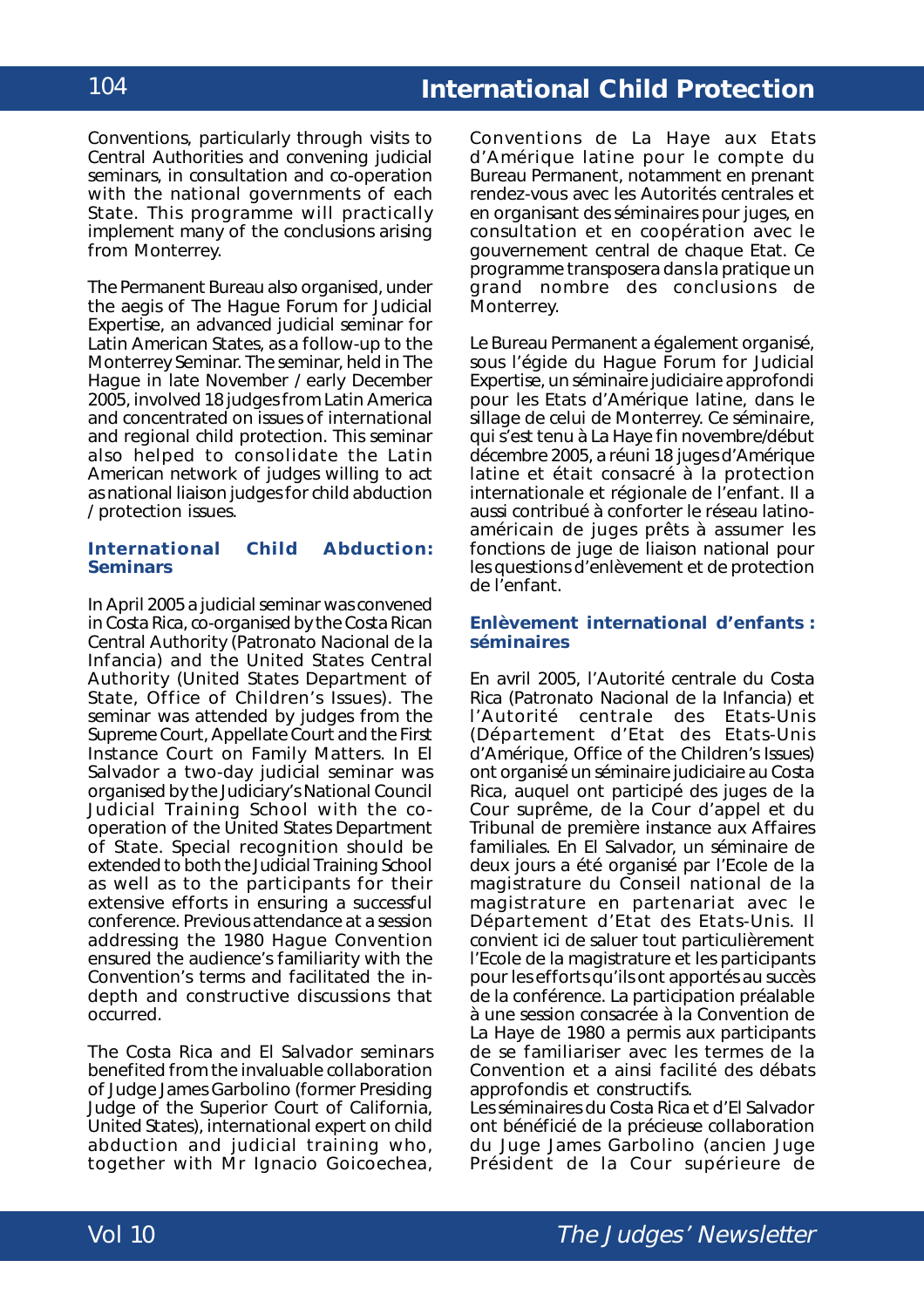presented the principal aspects of the 1980 Hague Convention. The United States Central Authority, through Mr Glen Keiser, Chief of the International Child Abduction Unit and Ms Katie Bresnahan, Regional Case Manager, presented experiences on case management and operation of Central Authorities. Additionally, Mr Diego Pacheco and Mr Cristian Carbajal, both of the Central Authority of Costa Rica, made presentations regarding their experiences in dealing with the Convention.

Also in April 2005 the Ministry of Foreign Affairs of Honduras organised an interdisciplinary seminar for judges, prosecutors, Central Authority officials (*Instituto Hondureño de la Niñez y la Familia*), NGOs and officials from the Ministry of Foreign Affairs. Mr Ignacio Goicoechea also made presentations.

Discussion of hypothetical cases at each seminar generated analysis of the 1980 Hague Convention in terms of domestic substantive and formal law, which provoked a rich exchange of experiences. Additionally the seminars facilitated dissemination of information on child abduction matters. One of the principal objectives achieved was to provide Convention information in terms of its scope and basic operation, as well as the role and functions of the Central Authority in situations of international child abduction. An excellent working atmosphere defined by common purpose and respect facilitated the positive outcome at each Seminar.

#### **International Child Abduction: Central Authorities**

Mr Ignacio Goicoechea met also with Central Authority officials in Costa Rica, El Salvador and Honduras to discuss the Convention's operation, identify any difficulties experienced in its implementation and facilitate the provision of information regarding services developed by the Hague Conference (INCADAT, INCASTAT, Guide to Good Practice, and the Judges' Newsletter). The participation of Latin American States in the work of the Hague Conference and the importance for all Convention Contracting States to attend the upcoming Special Commission to review the practical operation of the Convention was underlined.

Californie, Etats-Unis), expert international de l'enlèvement d'enfants et de la formation des juges qui, avec M. Ignacio Goicoechea, a présenté les principaux aspects de la Convention de La Haye de 1980. L'Autorité centrale des Etats-Unis, représentée par M. Glen Keiser, Chef de l'Unité des enlèvements internationaux d'enfants, et Mme Katie Bresnahan, Responsable régionale du *case management*, ont présenté l'expérience de la gestion des dossiers et du fonctionnement des Autorités centrales. De plus, M. Diego Pacheco et M. Cristian Carbajal, de l'Autorité centrale du Costa Rica, ont fait part de leur expérience de la Convention.

Toujours en avril 2005, le Ministère des Affaires étrangères du Honduras a organisé un séminaire interdisciplinaire pour juges, procureurs, collaborateurs de l'Autorité centrale (*Instituto Hondureño de la Niñez y la Familia*), ONG et fonctionnaires du Ministère des Affaires étrangères, au cours duquel M. Ignacio Goicoechea est également intervenu.

L'analyse de cas hypothétiques lors de chaque séminaire a amené les participants à analyser la Convention de La Haye de 1980 du point de vue du droit substantiel et formel national, ce qui a donné lieu à un riche échange d'expériences. En outre, les séminaires ont facilité la diffusion d'informations sur les questions d'enlèvement d'enfants. L'un des principaux objectifs atteints à été d'informer sur le champ d'application et les règles élémentaires de fonctionnement de la Convention, ainsi que sur le rôle et les fonctions de l'Autorité centrale dans les affaires d'enlèvement international d'enfants. L'excellente atmosphère de travail favorisée par la communauté des objectifs et le respect mutuel a joué un rôle non négligeable dans l'issue positive de chaque Séminaire.

#### **Enlèvement international d'enfants : Autorités centrales**

M. Ignacio Goicoechea a également rencontré le personnel des Autorités centrales du Costa Rica, d'El Salvador et du Honduras pour discuter du fonctionnement de la Convention, recenser les éventuelles difficultés de mise en œuvre et faciliter l'information sur les services mis en place par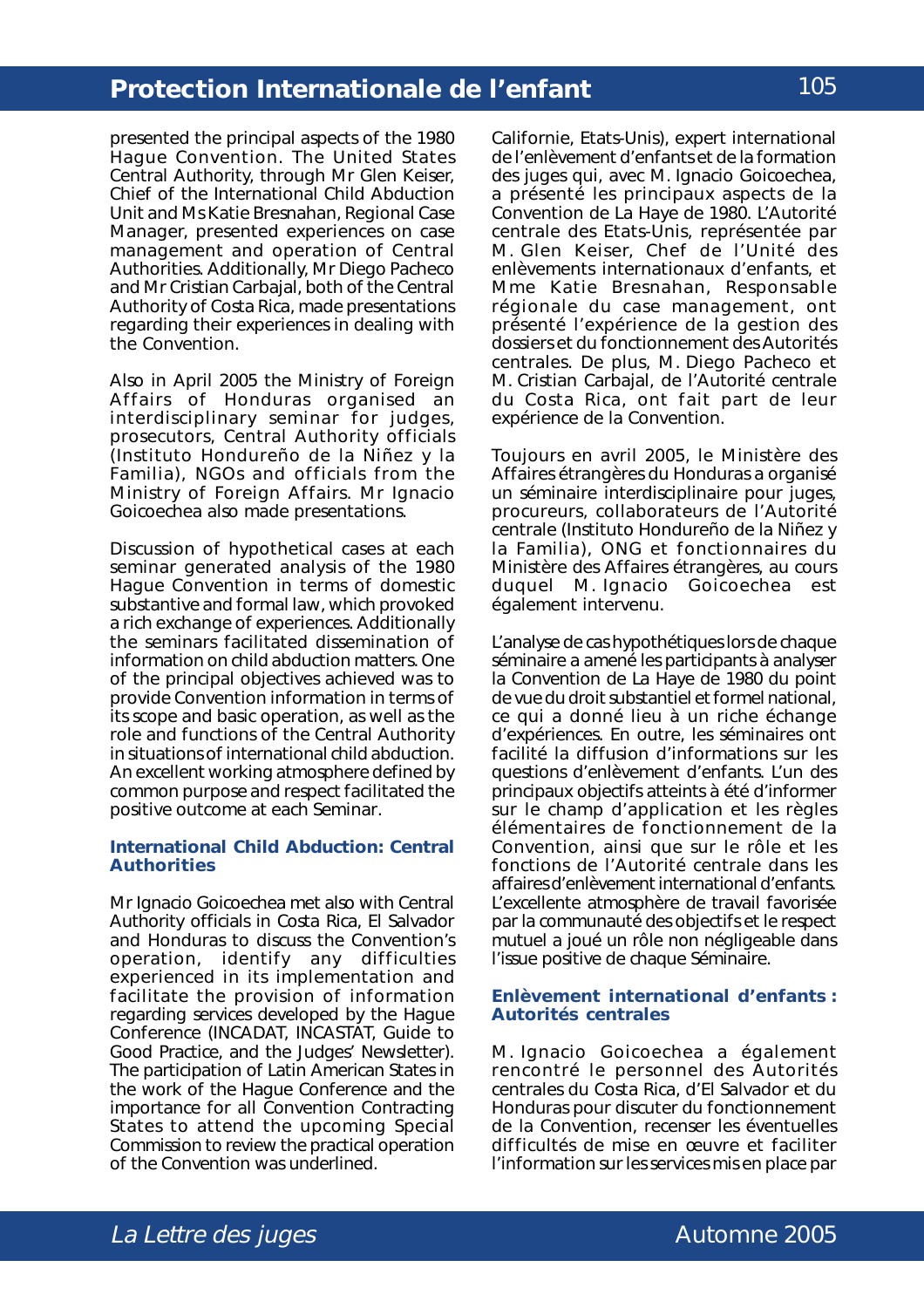The three Central Authorities are in the process of defining their internal operation (voluntary return, applicant's representation before the court, and co-ordination with other competent bodies) in order to achieve the objectives of the Convention. Such reviews will likely address some current Central Authority practices of assessing the situation of the abducted child in the new environment (psycho-social reports) prior to / in lieu of a prompt return of the child to its habitual residence as set out in the Convention.

Central Authority officials expressed the need for increased dissemination of information about the Convention and the existence of Central Authorities to the relevant child protection professionals, judiciary, and national citizens. Officials noted that the small number of Hague cases reported to Central Authorities was likely directly related to a lack of knowledge about the Convention.

#### **1996 Hague Convention on the Protection of Children**

In every meeting or seminar on international child abduction, the potential benefits of the 1996 Hague Convention were underlined, in particular the clarification of jurisdiction, applicable law and enforcement of foreign judgements, which often arise in international custody and access cases, and become central issues in cases of international child abduction. Some States noted that analysis of the Convention would be undertaken with a view to possible accession. To this end, the Convention Explanatory Report as a useful resource was underlined.

### **Intercountry Adoption**

On behalf of the Hague Conference Mr Ignacio Goicoechea met with Central Authority officials in Costa Rica and El Salvador in respect of the 1993 Hague Convention on Intercountry Adoption and held discussions in respect of the operation of the Convention.

In one country, some concern was expressed in respect of 'adoptions by consent' where the transparent and careful procedures set

la Conférence de La Haye (INCADAT, INCASTAT, Guide de bonnes pratiques et La lettre des juges). A cette occasion, il a souligné l'importance de la participation des Etats d'Amérique latine aux travaux de la Conférence de La Haye et l'importance pour tous les Etats parties à la Convention de participer à la prochaine Commission spéciale sur le fonctionnement de la Convention.

Les trois Autorités centrales examinent actuellement leurs procédures internes (retour volontaire, représentation du requérant devant le tribunal et coordination avec d'autres organes compétents) afin d'atteindre les objectifs de la Convention. Il est probable qu'à cette occasion seront aussi examinées certaines pratiques actuelles des Autorités centrales consistant à évaluer la situation de l'enfant enlevé dans le nouvel environnement (rapports psychosociaux) avant ou au lieu du retour rapide de l'enfant dans son lieu de résidence habituel voulu par la Convention.

Les fonctionnaires des Autorités centrales ont exprimé le besoin d'une plus ample diffusion des informations sur la Convention et sur l'existence des Autorités centrales auprès des professionnels de la protection de l'enfance concernés, des juges et des citoyens. Ils ont remarqué que le faible nombre d'affaires relevant de la Convention de La Haye signalées aux Autorités centrales découlait sans doute<br>directement d'une connaissance connaissance insuffisante de la Convention.

#### **Convention de La Haye de 1996 sur la protection des enfants**

Chaque réunion ou séminaire sur l'enlèvement international d'enfants a souligné les bénéfices que peut apporter la Convention de La Haye de 1996, en particulier la clarification des compétences, de la loi applicable et de l'exécution des jugements étrangers, questions qui se posent souvent dans les affaires internationales de droit de garde et de droits de visite et deviennent cruciales dans les affaires d'enlèvement international. Certains Etats ont noté qu'une analyse de la Convention serait engagée dans la perspective d'une adhésion éventuelle. Dans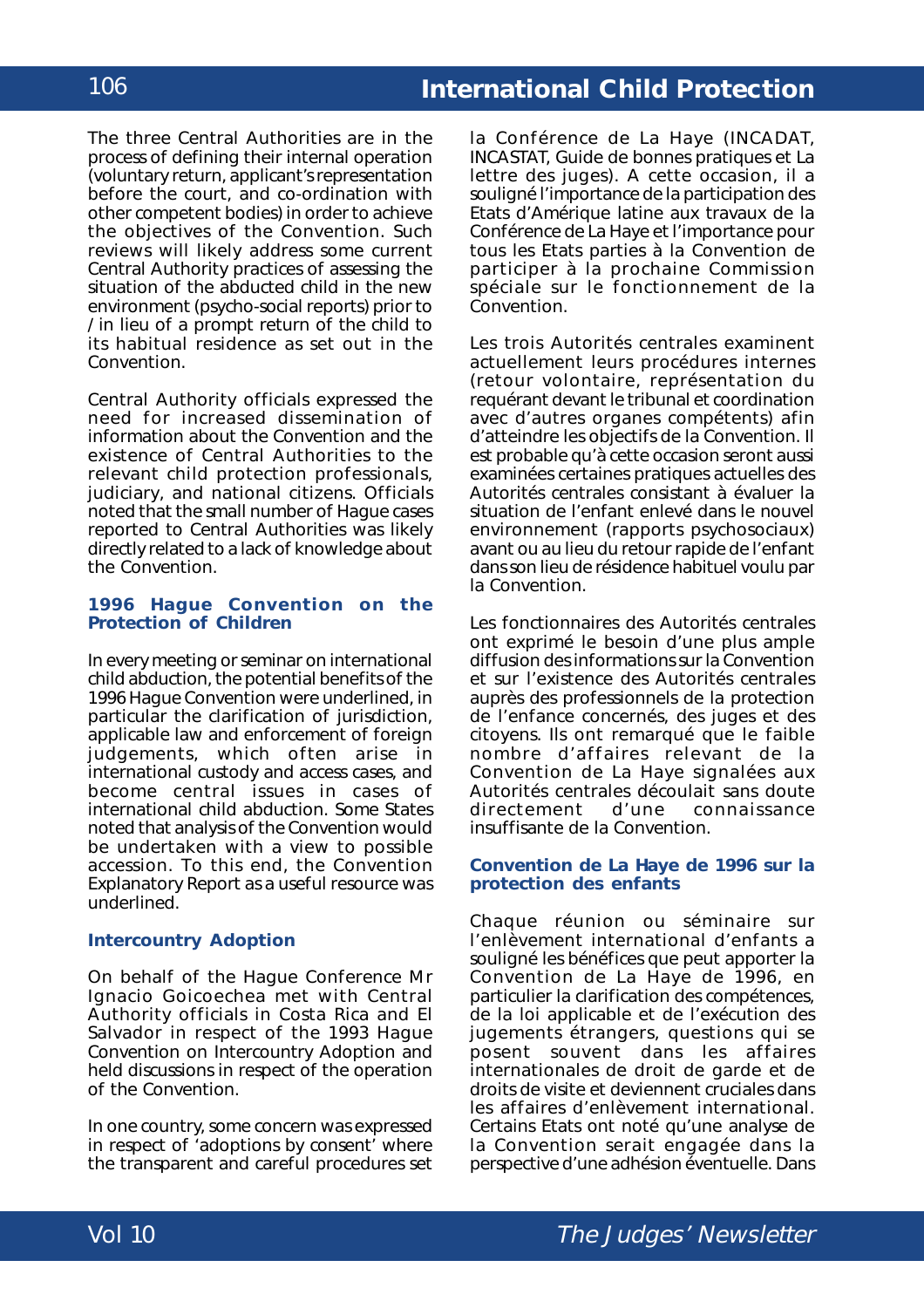out in the Hague Convention might be circumvented. In another country the extensive procedures required before a court may declare a child 'abandoned' appear to have become obstacles to adoption. Due to these procedural delays, a child may remain in a Protection Centre for two to three years. Measures to implement the Convention into national law in both countries may well serve as useful models for other Contracting States.

In subsequent visits, officials in Honduras indicated that internal procedures had been commenced in order to facilitate accession to the Convention, while officials in Nicaragua indicated that initial analysis had begun with a view to consideration of accession. Meetings held between Government officials in Guatemala and Hague Conference Secretary General Mr Hans van Loon and Mr Ignacio Goicoechea in June 2005 indicated that extensive efforts were being undertaken by the national authorities to implement the Convention at the internal level as well as to repeal a previous decision rendered by the Guatemalan Constitutional Court in respect of Guatemala's accession to the Convention.

#### **Child Support and other Forms of Family Maintenance**

The recovery of child support and other forms of family maintenance from abroad has been seen as a major difficulty faced by many families in Latin America, due to the large number of heads-of-households living and working abroad. Assistance may be found through international agreements. The participation by Costa Rica, El Salvador, Nicaragua and Guatemala at the Third Meeting of the Special Commission on the International Recovery of Child Support and other Forms of Family Maintenance, held at The Hague in April 2005, was viewed as a particularly important statement of the regional need for the future convention.

#### **Some Views**

Some views that may be drawn from the meetings with judges and Government officials in Costa Rica, El Salvador, Honduras, Nicaragua and Guatemala indicate that: there is great interest and willingness on the

cet objectif, l'intérêt du Rapport explicatif sur la Convention a été souligné.

#### **Adoption internationale**

Au nom de la Conférence de La Haye, M. Ignacio Goicoechea a rencontré le personnel des Autorités centrales du Costa Rica et de El Salvador pour évoquer la Convention de La Haye de 1993 sur l'adoption internationale et son fonctionnement.

L'un des pays a exprimé des préoccupations autour des « adoptions consenties », qui pourraient permettre de contourner les procédures transparentes et soigneusement réfléchies de la Convention de La Haye. Dans un autre pays, la lourdeur des procédures requises pour qu'un tribunal puisse déclarer un enfant « abandonné » semble faire obstacle à l'adoption. Du fait de ces délais, un enfant peut séjourner dans un Centre de protection pendant deux ou trois ans. Des mesures de transposition de la Convention en droit national dans les deux pays pourraient servir de modèle utile à d'autres Etats contractants.

A l'occasion de visites ultérieures, des fonctionnaires du Honduras ont indiqué que des procédures internes avaient été engagées pour faciliter l'adhésion à la Convention, tandis que les fonctionnaires du Nicaragua ont souligné qu'une première analyse était en cours dans une perspective d'adhésion. Les réunions organisées en juin 2005 entre des représentants du gouvernement du Guatemala et le Secrétaire général de la Conférence, M. Hans van Loon, et M. Ignacio Goicoechea ont montré que les autorités nationales avaient engagé d'importants efforts pour appliquer la Convention au niveau national et pour annuler une décision antérieure de la Cour constitutionnelle du Guatemala concernant l'adhésion du pays à la Convention.

#### **Aliments envers les enfants et d'autres membres de la famille**

Le recouvrement à l'étranger des aliments envers les enfants et d'autres membres de la famille a été considéré comme une difficulté majeure pour de nombreuses familles d'Amérique latine en raison du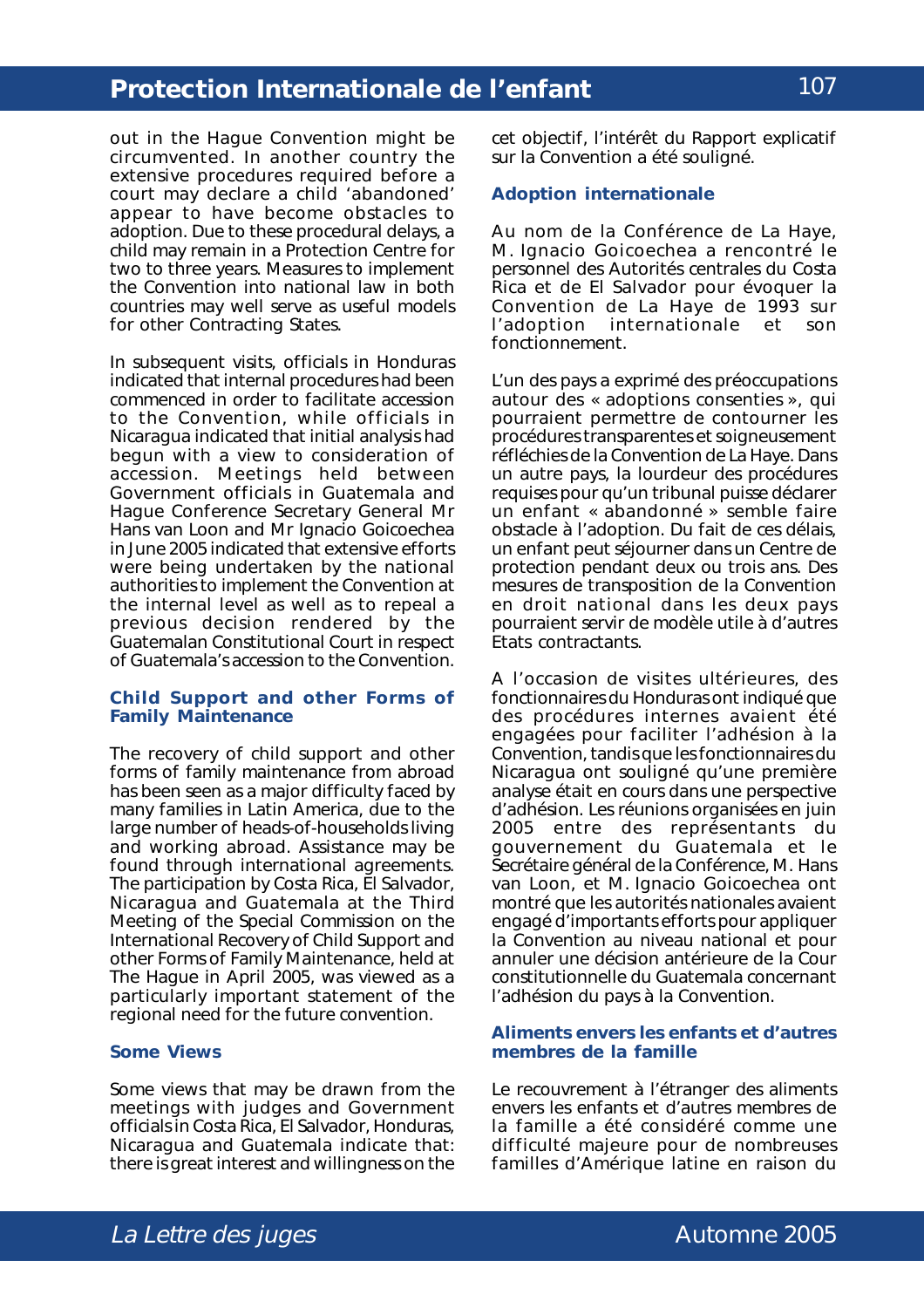part of judges and Central Authorities to effectively implement the Conventions; there is a large need for dissemination of information about the international instruments, as well as increased information in respect of the application of the Conventions; the increased involvement of Latin American States in the work of the Hague Conference has been viewed positively in the region, and the increased use of Spanish in communications and at meetings of the Special Commission has removed barriers and facilitated this involvement. Additionally, the co-operation offered by judges and Central Authority officials at the various seminars and meetings promoted the helpful exchanges on practice and operational issues.

It is to this end that the constructive dialogues will assist the Permanent Bureau of the Hague Conference to better address the concerns faced by countries in Latin America and, as a result, to strengthen the worldwide efforts to increase the international legal frameworks designed to protect children.

#### **NOTES**

33 The Conclusions and Recommendations are available on the website of the Hague Conference at: < www.hcch.net > → Child Abduction Section → Judicial Seminars on the International Protection of Children.

nombre important de chefs de famille qui vivent et travaillent à l'étranger. Les accords internationaux peuvent aider. La participation du Costa Rica, d'El Salvador, du Nicaragua et du Guatemala à la Troisième réunion de la Commission spéciale sur le recouvrement international des aliments envers les enfants et d'autres membres de la famille, qui s'est tenue à La Haye en avril 2005, a été considérée comme une déclaration particulièrement importante du besoin qu'a la région de la future Convention.

#### **Conclusions et perspectives**

Les réunions avec les juges et les fonctionnaires du Costa Rica, d'El Salvador, du Honduras, du Nicaragua et du Guatemala montrent que les juges et les Autorités centrales éprouvent un réel intérêt pour les Conventions et qu'ils tiennent véritablement à leur mise en œuvre efficace ; il existe un important besoin d'information sur les instruments internationaux et sur l'application des Conventions ; la participation accrue des Etats d'Amérique latine au travail de la Conférence de La Haye a été accueillie favorablement dans la région et l'emploi croissant de l'espagnol dans les communications et lors des réunions de la Commission spéciale a éliminé les obstacles et facilité la participation. De plus, la coopération proposée par les juges et le personnel des Autorités centrales à divers séminaires et réunions a favorisé des échanges utiles sur les questions de pratique et de fonctionnement.

C'est dans ce but que les dialogues constructifs aideront le Bureau Permanent de la Conférence de La Haye à mieux répondre aux préoccupations de certains pays d'Amérique latine et, par là, à conforter les efforts consentis partout dans le monde pour renforcer les cadres législatifs internationaux conçus pour protéger les enfants.

#### **NOTES**

33 Les Conclusions et Recommandations sont accessibles sur le site Internet de la Conférence de La Haye à l'adresse : < www.hcch.net > → Espace Enlèvement d'enfants → Séminaires pour juges sur la protection internationale des enfants.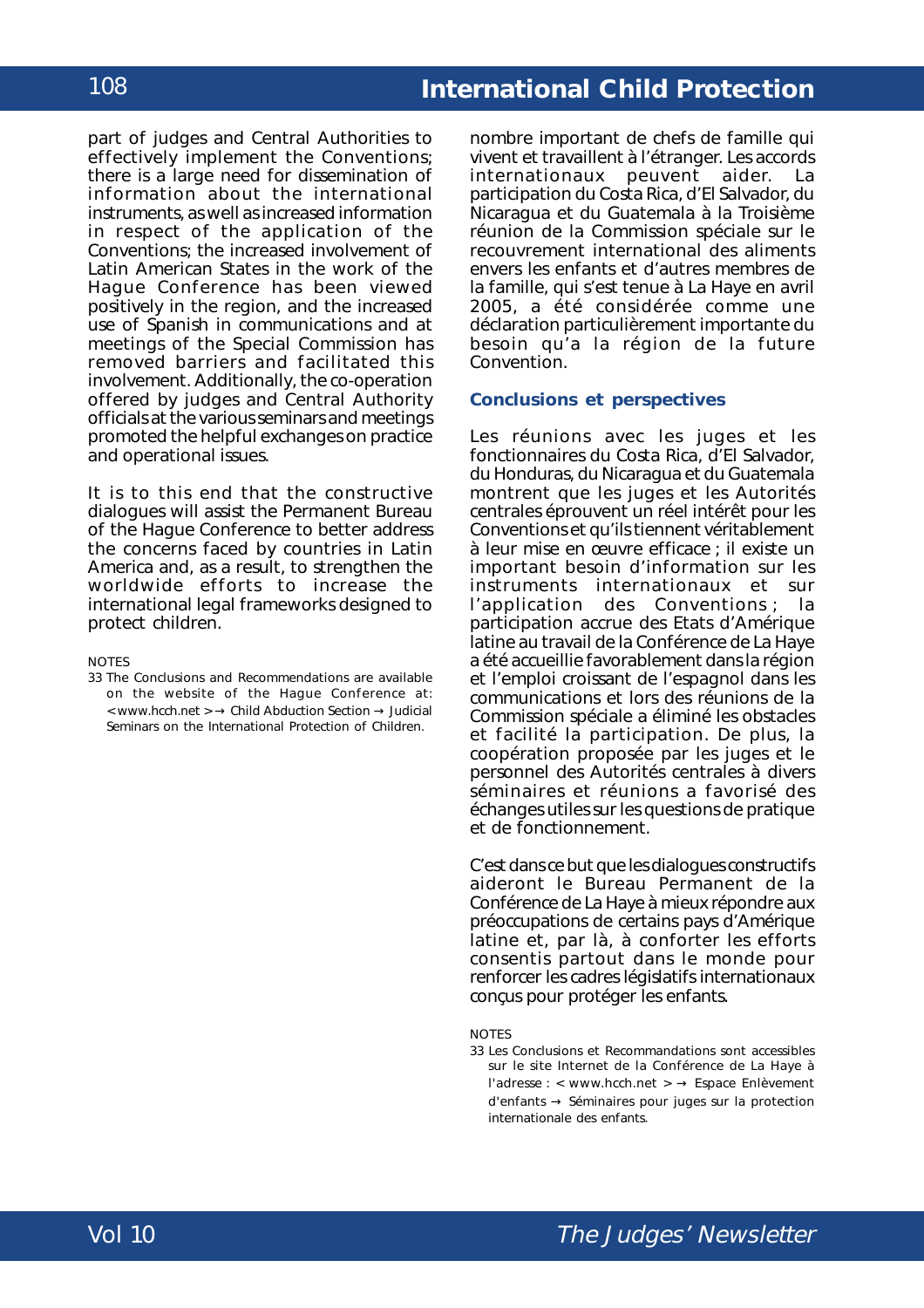**REPORT ON THE 2ND SPECIAL COMMISSION TO REVIEW THE PRACTICAL OPERATION OF THE** *HAGUE CONVENTION OF 29 MAY 1993 ON PROTECTION OF CHILDREN AND CO-OPERATION IN RESPECT OF INTERCOUNTRY ADOPTION*

**THE HAGUE, THE NETHERLANDS / 17– 23 SEPTEMBER 2005**

### **Ms Jennifer Degeling**

**Principal Legal Officer, Hague Conference on Private International Law**

The second meeting of the Special Commission to review the practical operation of the *Hague Convention of 29 May 1993 on Protection of Children and Cooperation in respect of Intercountry Adoption* took place in The Hague from 17- 23 September 2005. This Hague Convention is one of the most successful international treaties drawn up by the Hague Conference on Private International Law. Since it came into effect, 10 years ago, it has enormously improved standards and procedures for international adoption, to the benefit of children, birth parents, and adoptive parents.

#### **Participants**

Approximately 250 experts from 66 countries participated in the Special Commission meeting to discuss what can be done to make the Convention work even better and make recommendations to that effect. In accordance with the established practice, invitations to the meeting were extended to Member States of the Hague Conference, Contracting States to the Convention, non-Member States which participated in the Convention negotiations, as well as certain non-Member States which have shown a serious interest in the Convention: Azerbaijan, Cambodia, Kazakhstan, Marshall Islands, and Sierra Leone. Certain intergovernmental **RAPPORT SUR LA 2e COMMISSION SPÉCIALE SUR LE FONCTIONNEMENT PRATIQUE DE LA** *CONVENTION DU 29 MAI 1993 SUR LA PROTECTION DES ENFANTS ET LA COOPÉRATION EN MATIÈRE D'ADOPTION INTERNATIONALE*

**LA HAYE, PAYS-BAS, / 17–23 SEPTEMBRE 2005**

#### **Mme Jennifer Degeling**

**Collaboratrice juridique principale, Conférence de La Haye de droit international privé**

La Deuxième réunion de la Commissions spéciale sur le fonctionnement pratique de la *Convention de La Haye du 29 mai 1993 sur la protection des enfants et la coopération en matière d'adoption internationale* s'est déroulée à La Haye du 17 au 23 septembre 2005. Cette Convention de La Haye figure parmi les traités internationaux les plus fructueux de la Conférence de La Haye de droit international privé. Depuis son entrée en vigueur, il y a 10 ans, elle a considérablement amélioré les normes et les procédures en matière d'adoption internationale, au bénéfice des enfants, des parents biologiques et des parents adoptifs.

#### **Participants**

Environ 250 experts de 66 pays ont participé à la réunion de la Commission spéciale pour réfléchir aux moyens d'améliorer encore le fonctionnement de la Convention et formuler des recommandations à cet effet. Conformément à l'usage, des invitations à la réunion ont été adressées aux Etats membres de la Conférence de La Haye, aux Etats parties à la Convention, aux Etats non membres qui ont participé aux négociations de la Convention, ainsi qu'à certains Etats non membres qui ont manifesté un réel intérêt à l'égard de la Convention : l'Azerbaïdjan, le Cambodge, le Kazakhstan, les Iles Marshall et la Sierra Leone. Des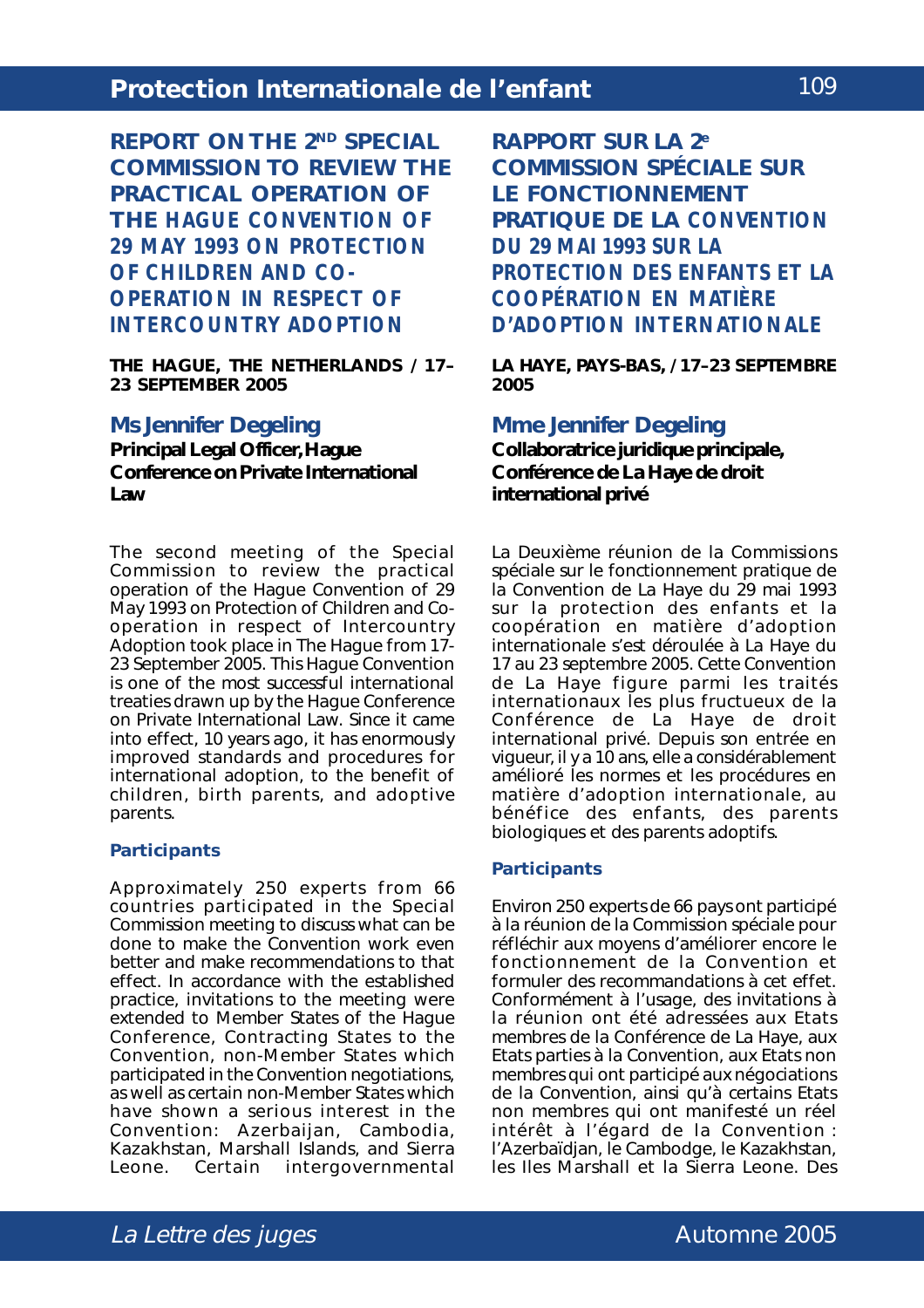organisations and non-governmental international organisations were also invited to send representatives as observers.

A number of countries which attended expect to join the Convention in the near future: Cambodia, United States, Vietnam. The meeting was also attended by a high level delegation from Guatemala. Following the serious concerns about adoption practices in Guatemala, expressed at the First Special Commission meeting of November 2000, delegates at the 2005 Special Commission were pleased to hear of the remedial steps being taken in Guatemala. A recommendation in support of the positive steps being taken by Guatemala was made in the final recommendations of the meeting.

It is estimated that over 40 000 children were adopted internationally in 2004. More children are being adopted from China than from any other country (over 11 000 in 2003). Significantly, on 16 September 2005, the People's Republic of China deposited its instrument of ratification of the Hague Convention with the Netherlands' Ministry of Foreign Affairs. China is the 67<sup>th</sup> State to join this global Convention.

#### **A Brief History of the Convention**

In his introductory remarks, the Secretary General, Hans van Loon, gave delegates a brief history of the Convention. As he wrote the report which inspired the development of the Convention, his insights were particularly important. The Secretary General reminded delegates that although the Convention only entered into force in 1995, the project to develop the Convention began 10 years before that, making the project at least 20 years old.

The prehistory of the Convention started around 1985, when the Permanent Bureau realised that the *Hague Convention of 15 November 1965 on Jurisdiction, Applicable Law and Recognition of Decrees Relating to Adoptions*, although a perfectly correct traditional private international law instrument, apparently failed to attract support beyond that of Austria, Switzerland and the United Kingdom. Their analysis of the 1965 Convention indicated that, in order

organisations intergouvernementales et des organisations non gouvernementales internationales ont également été invitées à envoyer des observateurs.

Plusieurs des pays représentés ont l'intention de rejoindre la Convention dans un avenir proche : le Cambodge, les Etats-Unis d'Amérique, le Vietnam. Une délégation de haut niveau du Guatemala a également assisté à la réunion. Après les graves préoccupations exprimées lors de la Première réunion de la Commission spéciale, en novembre 2000, quant aux pratiques en vigueur au Guatemala en matière d'adoption, la Commission spéciale s'est félicitée d'entendre que des mesures correctives étaient prises dans ce pays. L'une des recommandations finales exprime le soutien de la Commission à l'égard de ces mesures positives.

On estime que plus de 40 000 enfants ont fait l'objet d'une adoption internationale en 2004. Parmi les Etats d'origine, la Chine arrive en tête avec plus de 11 000 enfants adoptés en 2003. Fait important, le 16 septembre 2005, la République populaire de Chine a déposé son instrument de ratification de la Convention de La Haye auprès du Ministère des Affaires étrangères des Pays-Bas. C'est le 67e Etat à rejoindre cette Convention mondiale.

#### **Bref historique de la Convention**

Dans son discours d'ouverture, le Secrétaire général, Hans van Loon, a présenté un bref historique de la Convention aux délégués. Son analyse était d'autant plus importante qu'il est l'auteur du rapport à l'origine de l'élaboration de la Convention. Le Secrétaire général a rappelé aux délégués que si la Convention n'est entrée en vigueur qu'en 1995, le projet d'élaboration de cet instrument avait démarré 10 ans avant, si bien que ce projet a en réalité plus de 20 ans.

La préhistoire de la Convention remonte à 1985, lorsque le Bureau Permanent a réalisé que la *Convention de La Haye du 15 novembre 1965 concernant la compétence des autorités la loi applicable et la reconnaissance des décisions en matière d'adoption*, tout en étant un instrument traditionnel de droit international privé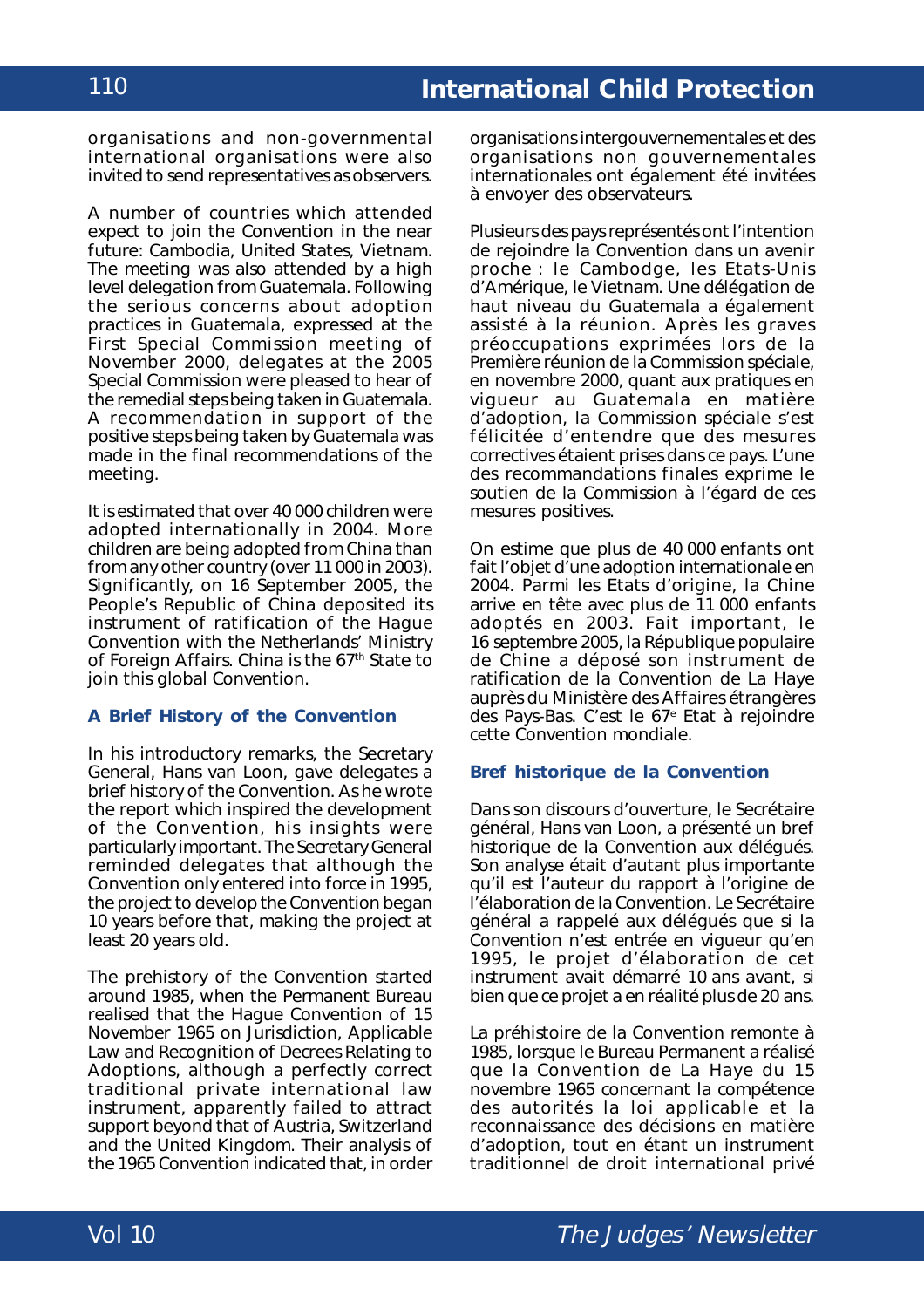for countries to co-operate on a basis of confidence, it was essential to create a framework of principles, safeguards and procedures, and above all, to involve all countries concerned in the development of such a framework.

Five years later, in 1990, having done the necessary research and having prepared the ground with Member States, and with many non-Member States, the negotiations started. They continued until May 1993, under the remarkable chairmanship of Mr T.B. Smith, QC from Canada, Judge Gonzalo Parra-Aranguren from Venezuela, acting as *Rapporteur*, and Mrs Lourdes Balanon from the Philippines, as a Consulting *Rapporteur*. Another key delegate during the negotiations was Professor William Duncan, then head of the Irish delegation, and now Deputy Secretary General at the Permanent Bureau. With Ms Jennifer Degeling, Mr Duncan did the essential preparation for this Special Commission. Unfortunately he was unable to attend the Special Commission due to ill health.

During the negotiations that started fifteen years ago, there were some very challenging issues to resolve. For example, in the beginning, the subsidiarity principle - the idea that due consideration should be given to a local family solution before considering intercountry adoption - was not readily accepted by all delegations. As another example, some receiving countries were reluctant to give up the requirement of a mandatory probationary period in their country before recognising a foreign adoption. Some countries of origin, on the other hand, had great difficulties accepting the role of private agencies and only reluctantly accepted the idea of what became the accredited bodies. These delicate negotiations were assisted by careful explanation, willingness to listen and understand, energetic negotiation, superb leadership, and the outcome was the unanimous vote on the text on 28 May 1993.

Again, five years after the negotiations had started, on 1 May 1995, the Convention entered into force. Today it has 67 States Parties. What is remarkable is that it has, from the beginning, attracted countries of

parfaitement légitime, ne réussissait apparemment pas à recueillir l'adhésion des Etats hormis l'Autriche, la Suisse et le Royaume-Uni. Son analyse de la Convention de 1965 indiquait que pour que les pays coopèrent en confiance, il était essentiel de créer un cadre de principes, de garanties et de procédures et surtout, d'associer les pays concernés à son élaboration.

Cinq ans plus tard, en 1990, après les recherches nécessaires et les travaux préparatoires avec les Etats membres et de nombreux Etats non membres, les négociations ont débuté. Elles se sont poursuivies jusqu'en mai 1993, sous la remarquable présidence de M. T.B. Smith, QC (Canada), du juge Gonzalo Parra-Aranguren (Venezuela) en qualité de Rapporteur, et de Mme Lourdes Balanon (Philippines) en qualité de Rapporteur consultant. Ces négociations ont bénéficié aussi de l'apport essentiel d'un autre délégué, le Professeur William Duncan, alors à la tête de la délégation irlandaise et aujourd'hui Secrétaire général adjoint du Bureau Permanent. Avec Mme Jennifer Degeling, M. Duncan a effectué les préparatifs essentiels de cette Commission spéciale. Malheureusement, des problèmes de santé l'ont empêché d'y participer.

Au cours des négociations qui ont débuté il y a quinze ans, il a fallu trouver des solutions à des questions très difficiles. Par exemple, initialement, le principe de subsidiarité – l'idée selon laquelle les possibilités de placement dans une famille de l'Etat d'origine doivent être dûment examinées avant d'envisager une adoption internationale – n'a pas été immédiatement accepté par toutes les délégations. Autre exemple, certains pays d'accueil étaient réticents à abandonner l'obligation d'une période d'essai obligatoire dans leur pays avant de reconnaître une adoption étrangère. D'un autre côté, certains pays d'origine ont eu beaucoup de difficultés à accepter le rôle des organismes privés et ce n'est qu'avec de grandes réticences qu'ils ont souscrit à l'idée de ce qu'on appelle les organismes agréés. Ces délicates négociations ont été facilitées par des explications méthodiques, une réelle volonté d'écoute et de compréhension, des négociations énergiques et une formidable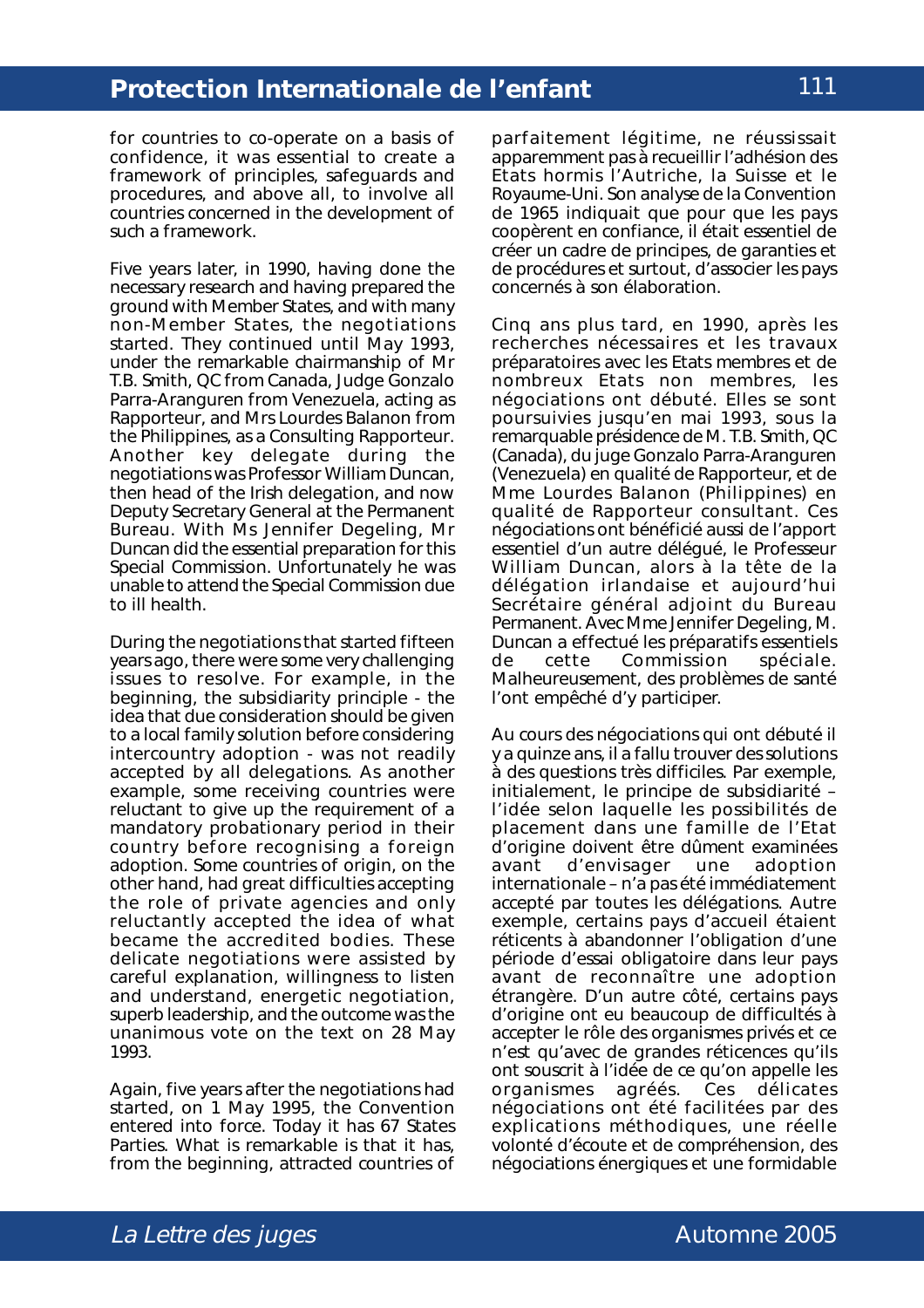origin and receiving countries evenly. This is a convincing indication that the Convention has managed to strike the right balance between the concerns of the States of origin and the receiving States – a prerequisite for the confidence needed for its successful operation.

In 1994, the year before its entry into force, a Special Commission was held on the implementation of the Convention, which adopted recommendations concerning the application of the Convention to refugee and other displaced children, and model forms for the consent of the birth parents to the adoption, and the certificate of conformity of Article 23.

Five years ago in November / December 2000, the first Special Commission on the practical operation of the Convention was held. At that time, there were 41 States Parties. Now, at the time of writing (November 2005) with 67 States Parties, there has been a 60% increase in the number of Contracting States in a five-year period.

#### **The 2005 Meeting Programme**

The first day of the 2005 meeting was devoted to Accreditation Issues. Among the subjects covered were the issues of policy and structures for accreditation, accreditation criteria including supervision and review of accredited bodies, and cooperation between countries on these matters. An important recommendation of the Special Commission was that the Permanent Bureau should continue to gather information from different Contracting States and non-governmental organisations with the view to the development of a future Part of the Guide to Good Practice dealing with accreditation and related financial matters and, if possible, a set of model accreditation criteria.

In the following 5 days, delegates reviewed the text of a draft Guide to Good Practice on Implementation of the Convention, and debated other operational issues.

The Guide to Good Practice is another project of post-Convention support provided by the Permanent Bureau. It is the first such Guide for the 1993 Convention direction dont le vote unanime du texte le 28 mai 1993 a été l'aboutissement.

La Convention est entrée en vigueur le 1er mai 1995, cinq ans après le début des négociations. Elle compte aujourd'hui 67 Etats parties. Ce qui est remarquable, c'est qu'elle a immédiatement attiré autant de pays d'origine que de pays d'accueil. C'est un signe convaincant du juste équilibre trouvé entre les préoccupations des Etats d'origine et celles des Etats d'accueil – condition nécessaire à la confiance indispensable à son bon fonctionnement.

En 1994, l'année qui a précédé son entrée en vigueur, une Commission spéciale sur la mise en œuvre de la Convention s'est réunie et a adopté les recommandations relatives à l'application de la Convention aux enfants réfugiés et aux autres enfants déplacés ainsi que des formules modèles pour le consentement des parents biologiques à l'adoption et le certificat de conformité de l'article 23.

Il y a cinq ans, en novembre / décembre 2000, la première Commission spéciale sur le fonctionnement pratique de la Convention s'est réunie. La Convention comptait à cette date 41 Etats parties. Aujourd'hui, à l'heure où nous écrivons (novembre 2005), elle en compte 67, ce qui représente une progression de 60 % du nombre d'Etats contractants en cinq ans.

#### **Programme de la réunion de 2005**

La première journée de la réunion de 2005 a été consacrée aux questions d'agrément. Parmi les sujets abordés figuraient les questions touchant à la politique générale et aux structures d'agrément, les critères d'agrément, et notamment le contrôle et la surveillance des organismes agréés et la coopération entre pays sur ces questions. La Commission spéciale a en particulier recommandé que le Bureau Permanent continue de recueillir des informations auprès des différents Etats contractants et des organisations non gouvernementales dans la perspective de l'élaboration ultérieure d'une partie du Guide de bonnes pratiques consacrée aux questions d'agrément et aux aspects financiers connexes et, dans la mesure du possible, à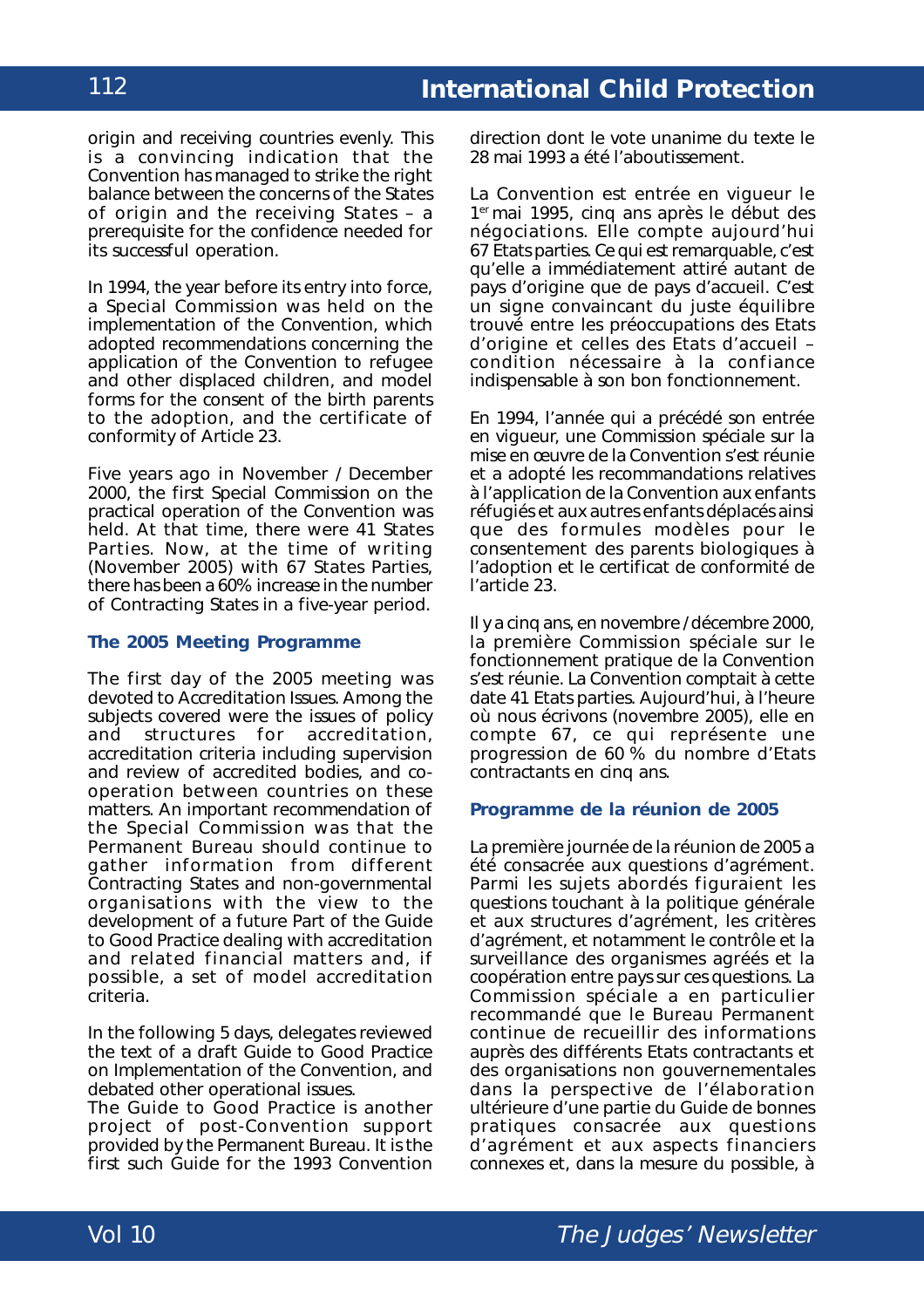(there are now 3 such Guides for the 1980 Child Abduction Convention), and is intended to identify important matters related to planning, establishing and operating the legal and administrative framework to implement the Convention. Most of the matters identified in the Guide need to be considered prior to ratification or accession. For this purpose the Guide is aimed at policy makers involved in short term and long term planning to implement the Convention in their country, as well as lawyers, administrators, caseworkers and other professionals needing guidance on some practical or legal aspects of implementing the Convention.

The Guide is intended to be a practical and hands on guide – one that would give practical advice and authentic examples from current national practices to assist countries to prepare for implementation and to actually perform their obligations and procedures after ratification or accession. Information in Questionnaire responses was particularly helpful for this purpose.

The Guide is therefore directed at future Contracting States as well as new and established Contracting States and their authorities to achieve the objects of the Convention, namely, the protection of children who are adopted internationally.

The Special Commission gave its general endorsement to the draft Guide to Good Practice and agreed to certain revisions to be made by the Permanent Bureau, with the assistance of a group of experts appointed by the Special Commission. A final version of the Guide will be published in 2006. Future parts of the Guide are contemplated, on subjects such as the financial aspects of intercountry adoption, reports on prospective adoptive parents, preparation of prospective adoptive parents, and post-adoption reports.

The text of the Adoption Convention is available on the Hague Conference website at < www.hcch.net > under Convention 33. Documents related to the meeting, including the Conclusions and Recommendations, are also at Convention 33 under "Questionnaires & Responses".

un ensemble de critères modèles d'agrément.

Au cours des cinq jours qui ont suivi, les délégués ont examiné le texte d'un projet de Guide de bonnes pratiques sur la mise en œuvre de la Convention et débattu des aspects fonctionnels.

Ce Guide de bonnes pratiques est un autre projet d'appui postérieur à la Convention assuré par le Bureau Permanent. Premier Guide de ce genre pour la Convention de 1993 (il existe aujourd'hui trois Guides de bonnes pratiques relatifs à la Convention de 1980 sur l'enlèvement d'enfants), il entend recenser les questions importantes relatives à la planification, à l'instauration et au fonctionnement du cadre juridique et administratif de mise en place de la Convention. La plupart des questions répertoriées dans ce Guide doivent être considérées avant une ratification ou une adhésion. C'est la raison pour laquelle le Guide s'adresse aux décideurs politiques intervenant dans la planification à court terme et à long terme de la mise en œuvre de la Convention dans leur pays, ainsi qu'aux avocats, aux administrateurs, aux travailleurs sociaux et aux autres professionnels qui ont besoin de conseils sur certains aspects pratiques ou juridiques de la mise en œuvre de la Convention.

Ce Guide se veut un guide pratique et de terrain – donnant des conseils et des exemples authentiques tirés des pratiques nationales actuelles afin d'aider les pays à se préparer à la mise en œuvre, à remplir leurs obligations et à exécuter les procédures après la ratification ou l'adhésion. Les informations recueillies dans les réponses au Questionnaire ont été particulièrement utiles à cet égard.

Le Guide s'adresse donc tout autant aux futurs Etats contractants qu'aux Etats contractants, de date récente ou non, et à leurs autorités afin d'atteindre les objectifs de la Convention, à savoir, la protection des enfants qui font l'objet d'une adoption internationale. La Commission spéciale a donné son aval

général au projet de Guide de bonnes pratiques et accepté que le Bureau Permanent effectue certaines révisions avec l'assistance d'un groupe d'experts nommé par ses soins.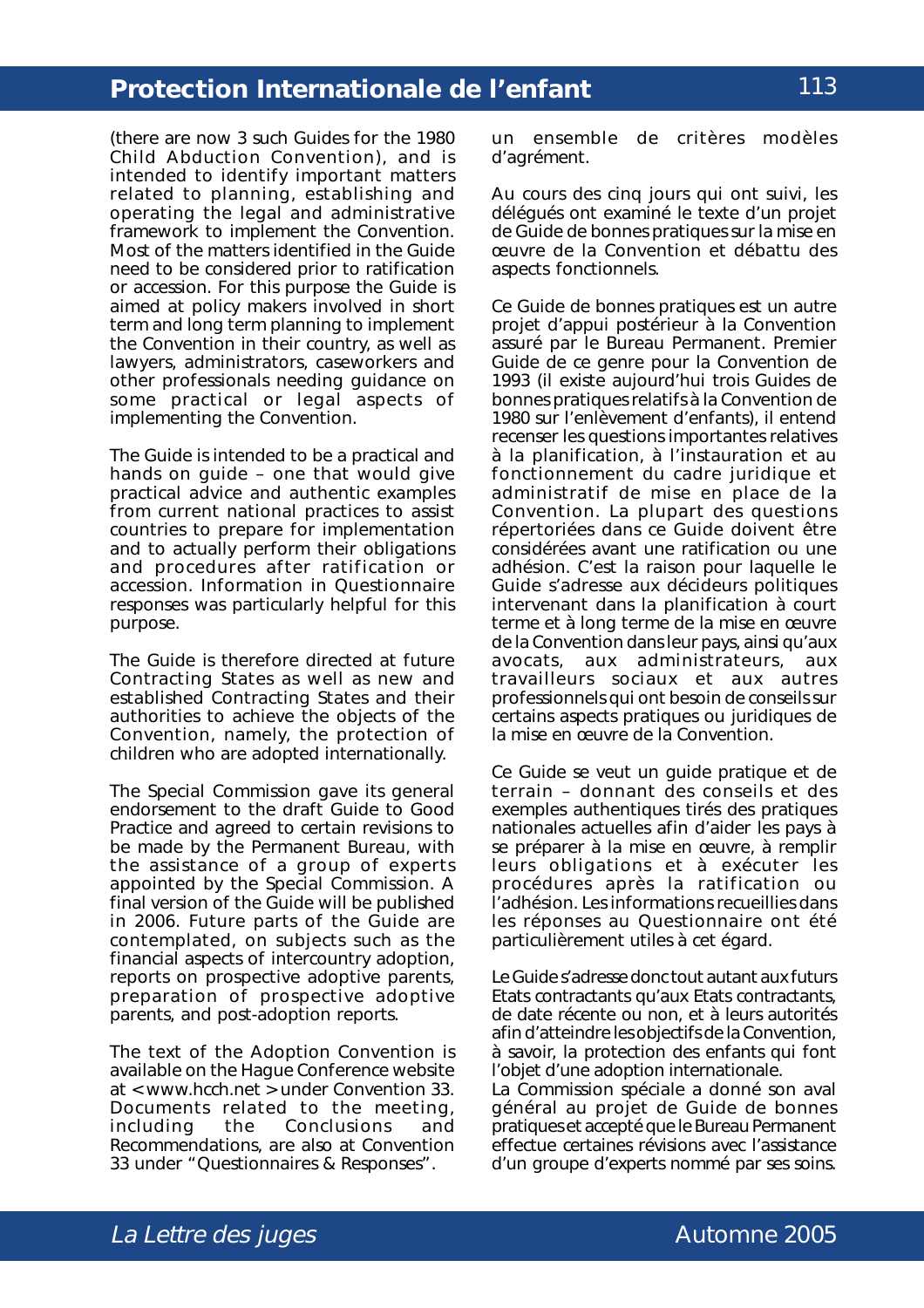La version définitive du Guide sera publiée en 2006. D'autres parties du Guide sont envisagées, sur des sujets tels que les aspects financiers de l'adoption internationale, les rapports sur les futurs parents adoptifs, la préparation des parents adoptifs et les rapports de suivi de l'adoption.

Le texte de la Convention relative à l'adoption est accessible sur le site Internet de la Conférence de La Haye, < www.hcch.net >, Convention 33. Les documents relatifs à la réunion, y compris les Conclusions et les Recommandations, se trouvent également à la Convention 33 sous la rubrique « Questionnaires & Réponses ».



The ratification of the *Hague Convention of 29 May 1993 on Protection of Children and Co-operation in respect of Intercountry Adoption* by the People's Republic of China, September 2005. From left to right: Mr Yi Xianliang (Counsellor, Legal & Political Affairs, China), Mr Hans van Loon (The Secretary General) and Mr Gerard Limburg (Head of the Treaty Department, Ministry of Foreign Affairs of The Netherlands).

La ratification de la *Convention de La Haye du 29 mai 1993 sur la protection des enfants et la coopération en matière d'adoption internationale* par la République populaire de Chine, septembre 2005. De gauche à droite, M. Yi Xianliang (Conseiller, affaires juridiques et politiques, Chine), M. Hans van Loon (Secrétaire général) et M. Gerard Limburg (Chef de la Division des Traités, Ministère des Affaires étrangères des Pays-Bas).

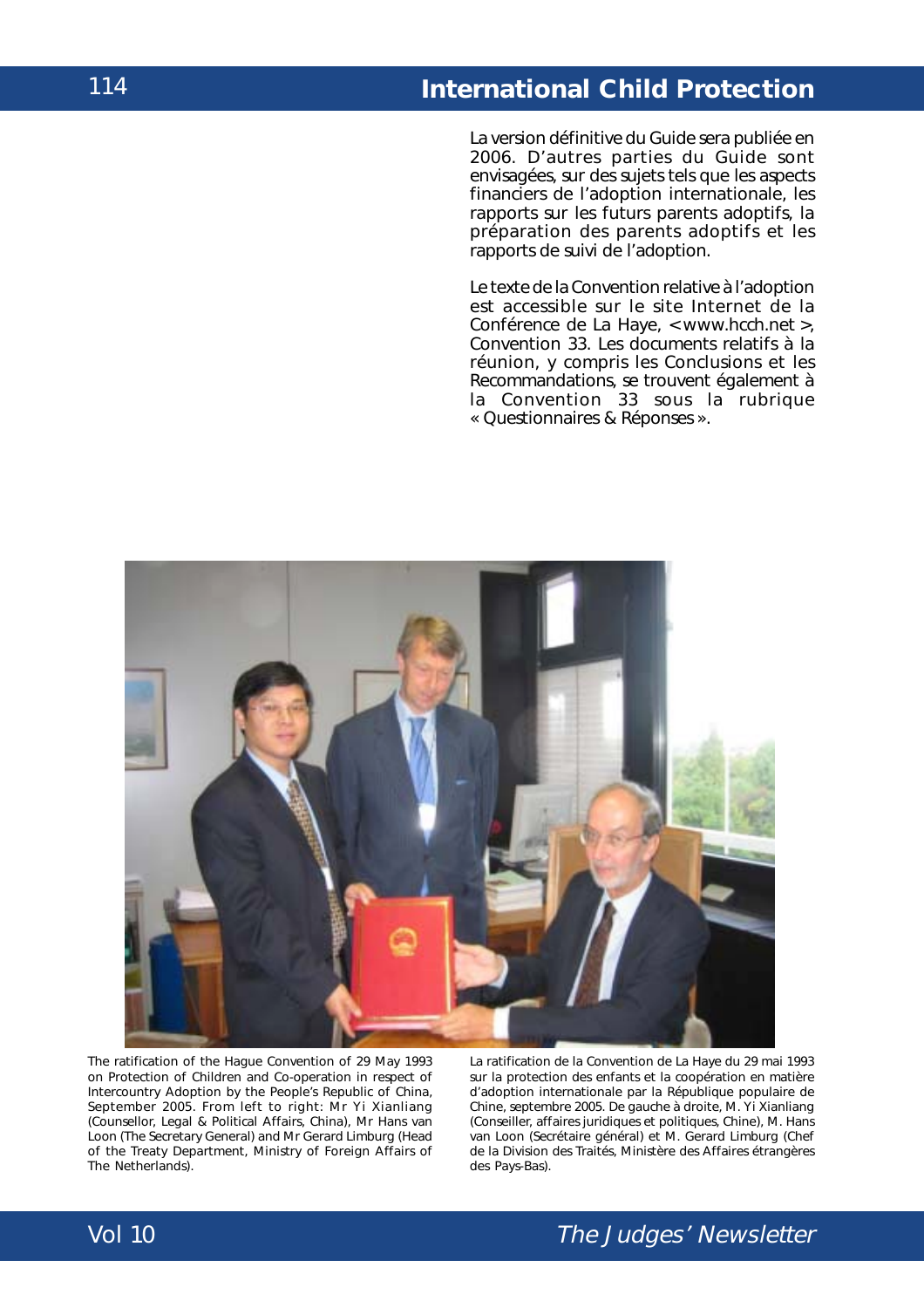## **STATUS OF THE HAGUE CHILDREN'S CONVENTIONS – JANUARY 2006**

**The** *Hague Convention of 19 October 1996 on Jurisdiction, Applicable Law, Recognition, Enforcement and Cooperation in respect of Parental Responsibility and Measures for the Protection of Children*

There are now 11 Contracting States. Hungary ratified the Convention on 13 January 2006 (e.i.f. 1 May 2006).

#### **The** *Hague Convention of 29 May 1993 on Protection of Children and Cooperation in respect of Intercountry Adoption*

There are now 67 Contracting States. The most recent ratifications were by Hungary (e.i.f. 1 August 2005), Belgium (e.i.f. 1 September 2005) and the People's Republic of China (e.i.f. 1 January 2006).

#### **The** *Hague Convention of 25 October 1980 on the Civil Aspects of International Child Abduction*

There are now 75 Contracting States to this Convention. In recent months there have been several new acceptances of the accessions of certain Contracting States. For an up-to-date view of the status of the Convention and the acceptances of accessions please see the Hague Conference website at: < www.hcch.net >  $\rightarrow$  Child Abduction Section  $\rightarrow$  Status of the Convention

# **ÉTAT PRÉSENT DES CONVENTIONS DE LA HAYE RELATIVES AUX ENFANTS – JANVIER 2006**

**La** *Convention de La Haye du 19* concernant la *compétence, la loi applicable, la reconnaissance, l'exécution et la coopération en matière de responsabilité parentale et de mesures de protection des enfants*

La Convention compte désormais 11 Etats contractants. La Hongrie a ratifié la Convention le 13 janvier 2006 (entrée en vigueur le 1<sup>er</sup> mai 2006).

#### **La** *Convention de La Haye du 29 mai 1993 sur la protection des enfants et la coopération en matière d'adoption internationale*

La Convention compte désormais 67 Etats contractants. Les dernières ratifications en date sont celles de la Hongrie (entrée en vigueur le 1er août 2005) la Belgique (entrée en vigueur le 1<sup>er</sup> septembre 2005) et de la République populaire de Chine (entrée en vigueur le 1<sup>er</sup> janvier 2006).

#### **La** *Convention de La Haye du 25 octobre 1980 sur les aspects civils de l'enlèvement international d'enfants*

Cette Convention compte maintenant 75 Etats contractants. De nouvelles acceptations d'adhésion de la part de certains Etats contractants sont intervenues ces derniers mois. Pour une mise à jour de l'état de la Convention et des acceptations d'adhésions, veuillez consulter le site Internet de la Conférence de La Haye à l'adresse < www.hcch.net >  $\rightarrow$  Espace Enlèvement d'enfants → Etat de la Convention.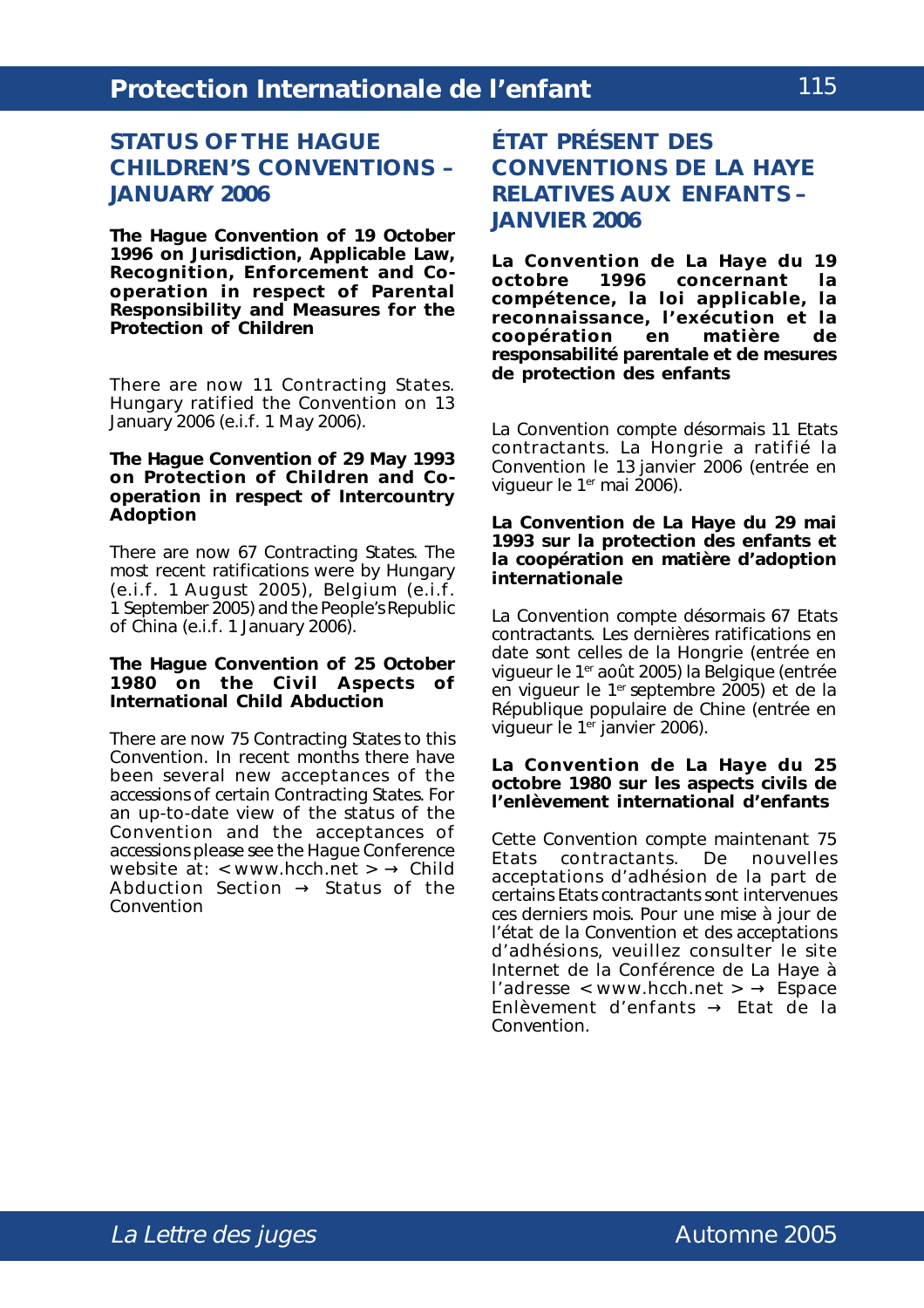**BIBLIOGRAPHY OF THE** *HAGUE CONVENTION OF 19 OCTOBER 1996 ON JURISDICTION, APPLICABLE LAW, RECOGNITION, ENFORCEMENT AND CO-OPERATION IN RESPECT OF PARENTAL RESPONSIBILITY AND MEASURES FOR THE PROTECTION OF CHILDREN*

A list of publications addressing the 1996 Convention is available through the website of the Hague Conference < www.hcch.net >  $\rightarrow$  Conventions  $\rightarrow$  Convention 34  $\rightarrow$ Bibliography. The bibliography continues to be updated as the Permanent Bureau is informed of new publications.

ARMSTRONG, S.: L'articulation des règlements communautaires et des conventions de La Haye ; *Le nouveau droit communautaire du divorce et de la responsabilité parentale*, Dalloz 2005, p. 111.

ARMSTRONG, S.: L'articulation du règlement « Bruxelles II bis » et des Conventions de La Haye de 1980 et 1996. *Droit et Patrimoine*, No. 139 juillet/août 2005, p. 46.

AYOTTE, W.: Separated Children Coming to Western Europe; The Save the Children Fund 2000, esp. pp. 7 and 29.

BORRAS, A.: La protección internacional del niño y del adulto como expression de la materalización de derecho internacional privado: similitudes y contrastes, *in*: *Pacis Artes, Obra homenaje al Profesor Julio D. Gonzales Campos*, Tomo II *Derecho internacional privado, derecho constitucional y varia*, UAM/Eurolex, Madrid 2005, p. 1287.

BORRAS, A.: The Frontiers and the International Constitutional Question; in: A. Nuyts & N. Watté (eds.), International Civil Litigation in Europe and Relations with Third States, Bruylant, Bruxelles 2005, p. 27.

BORRAS, A.: La protección internacional de los derechos del niño. Una visión "privada"; **BIBLIOGRAPHIE RELATIVE À LA** *CONVENTION DE LA HAYE DU 19 OCTOBRE 1996 CONCERNANT LA COMPÉTENCE, LA LOI APPLICABLE, LA RECONNAISSANCE, L'EXÉCUTION ET LA COOPÉRATION EN MATIÈRE DE RESPONSABILITÉ PARENTALE ET DE MESURES DE PROTECTION DES ENFANTS*

Une liste des publications relatives à la Convention de 1996 est disponible sur le site Internet de la Conférence de La Haye  $\leq$  www.hcch.net >  $\rightarrow$  Conventions  $\rightarrow$ Convention  $34 \rightarrow$  Bibliographie. La bibliographie est actualisée au fur et à mesure que le Bureau Permanent est informé de nouvelles publications.

ARMSTRONG, S.: L'articulation des règlements communautaires et des conventions de La Haye ; *Le nouveau droit communautaire du divorce et de la responsabilité parentale*, Dalloz 2005, p. 111.

ARMSTRONG, S.: L'articulation du règlement « Bruxelles II bis » et des Conventions de La Haye de 1980 et 1996. *Droit et Patrimoine*, No. 139 juillet/août 2005, p. 46.

AYOTTE, W.: Separated Children Coming to Western Europe; The Save the Children Fund 2000, esp. pp. 7 and 29.

BORRAS, A.: La protección internacional del niño y del adulto como expression de la materalización de derecho internacional privado: similitudes y contrastes, *in*: *Pacis Artes, Obra homenaje al Profesor Julio D. Gonzales Campos*, Tomo II *Derecho internacional privado, derecho constitucional y varia*, UAM/Eurolex, Madrid 2005, p. 1287.

BORRAS, A.: The Frontiers and the International Constitutional Question; in: A. Nuyts & N. Watté (eds.), International Civil Litigation in Europe and Relations with Third States, Bruylant, Bruxelles 2005, p. 27.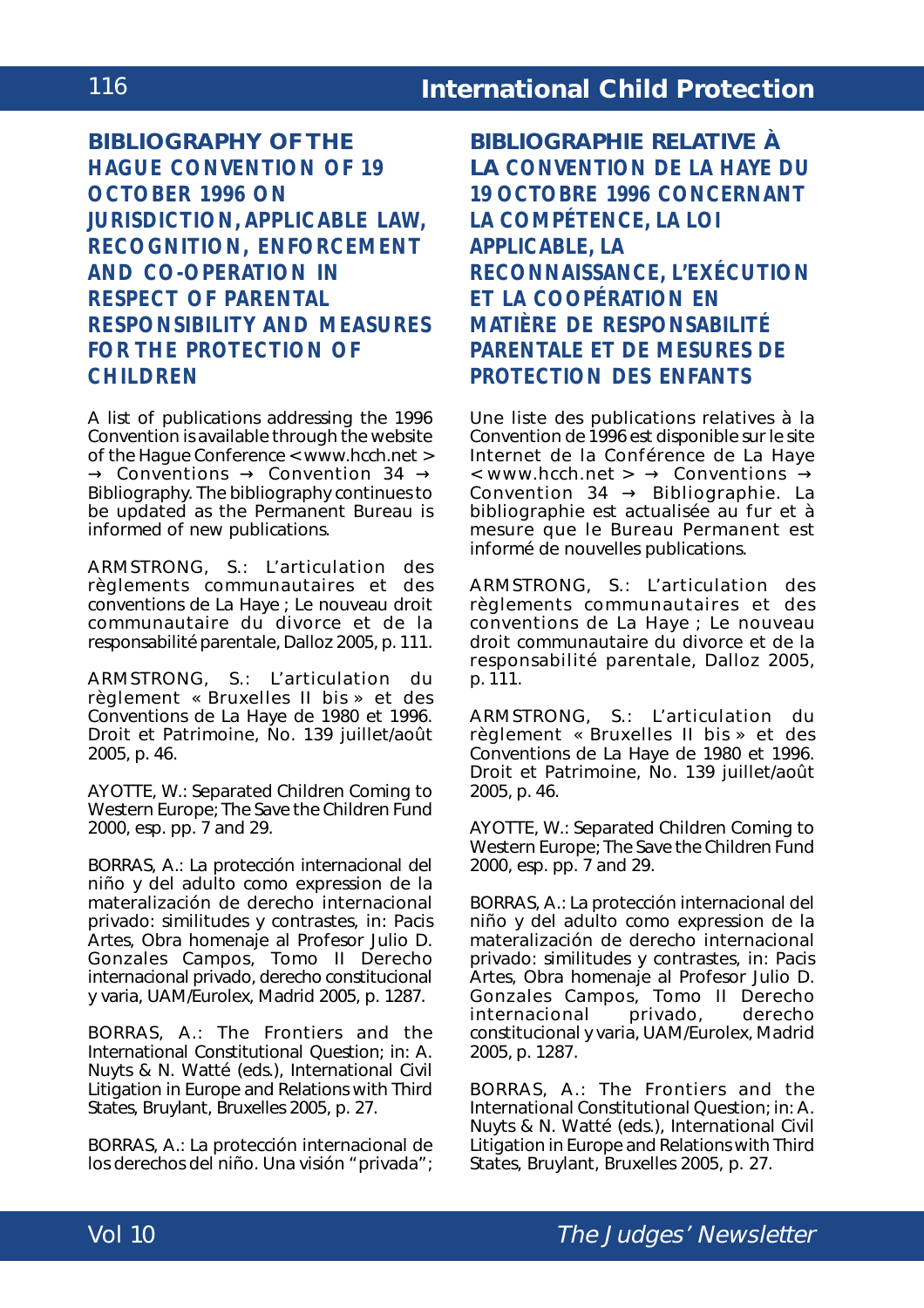*L'information* (Institut de Drets humans de Catalunya), 1997, p. 30.

BOULANGER, F.: De la Convention de La Haye de 1961 à celle de 1996 sur la loi applicable à la responsabilité parentale et la protection des enfants – Requiem pour la loi nationale ?; *Mélanges Fritz Sturm*, Editions Juridiques de l'Univ. de Liège 1999, p.1399.

BUCHER, A.: L'enfant en droit international privé; L.G.D.J., Paris 2003.

BUSCH, M.: Schutzmassnahmen für Kinder und der Begriff der "elterlichen Verantwortung" im int. und europäischen Recht - Anmerkungen zur Ausweitung der Brüssel II-Verordnung; *Praxis des Int. Privatund Verfahrensrechts (IPRax)*, 2003, No 3, p. 218.

CALVENTO SOLARI, U.: The Hague Conference on Private International Law: Agreement on the protection of children. Explanatory note; *Infancia* (Bulletin of the Inter-American Children's Institute), October 1997, p. 59.

CALVENTO SOLARI, U.: Conferencia de La Haya de Derecho Internacional Privado: Convenio sobre protección de niños. Nota explicativa; *Infancia* (Boletin del Instituto Interamericano del Niño), Octubre de 1997, p. 61.

CANNONE, A.: L'interesse del fanciullo nelle Convenzioni internazionali dell'Aja; *Divenire sociale e adeguamento del diritto - Studi in onore di Francesco Capotorti*, II, p. 549.

CANNONE, A.: L'affidamento dei minori nel diritto internazionale privato e processuale; Cacucci Editore, Bari 2000, spec. p. 240.

CLIVE, E.: The role of the new Protection of Children Convention; *in:* S. Detrick & P. Vlaardingerbroek (eds.), *Globalization of Child Law - the role of the Hague Conventions* , Kluwer Law International 1999, p. 53.

CLIVE, E.: The New Hague Convention on Children; *Juridical Review*, 1998, p. 169.

CLIVE, E.: The New Hague Convention on Children; *Greens Family Law Bulletin*, January 1997, p. 3.

BORRAS, A.: La protección internacional de los derechos del niño. Una visión "privada"; *L'information* (Institut de Drets humans de Catalunya), 1997, p. 30.

BOULANGER, F.: De la Convention de La Haye de 1961 à celle de 1996 sur la loi applicable à la responsabilité parentale et la protection des enfants – Requiem pour la loi nationale ?; *Mélanges Fritz Sturm*, Editions Juridiques de l'Univ. de Liège 1999, p.1399.

BUCHER, A.: L'enfant en droit international privé; L.G.D.J., Paris 2003.

BUSCH, M.: Schutzmassnahmen für Kinder<br>und der Begriff der "elterlichen und der Begriff der Verantwortung" im int. und europäischen Recht - Anmerkungen zur Ausweitung der Brüssel II-Verordnung; *Praxis des Int. Privatund Verfahrensrechts (IPRax)*, 2003, No 3, p. 218.

CALVENTO SOLARI, U.: The Hague Conference on Private International Law: Agreement on the protection of children. Explanatory note; *Infancia* (Bulletin of the Inter-American Children's Institute), October 1997, p. 59.

CALVENTO SOLARI, U.: Conferencia de La Haya de Derecho Internacional Privado: Convenio sobre protección de niños. Nota explicativa; *Infancia* (Boletin del Instituto Interamericano del Niño), Octubre de 1997, p. 61.

CANNONE, A.: L'interesse del fanciullo nelle Convenzioni internazionali dell'Aja; *Divenire sociale e adeguamento del diritto - Studi in onore di Francesco Capotorti*, II, p. 549.

CANNONE, A.: L'affidamento dei minori nel diritto internazionale privato e processuale; Cacucci Editore, Bari 2000, spec. p. 240.

CLIVE, E.: The role of the new Protection of Children Convention; *in:* S. Detrick & P. Vlaardingerbroek (eds.), *Globalization of Child Law - the role of the Hague Conventions* , Kluwer Law International 1999, p. 53.

CLIVE, E.: The New Hague Convention on Children; *Juridical Review*, 1998, p. 169.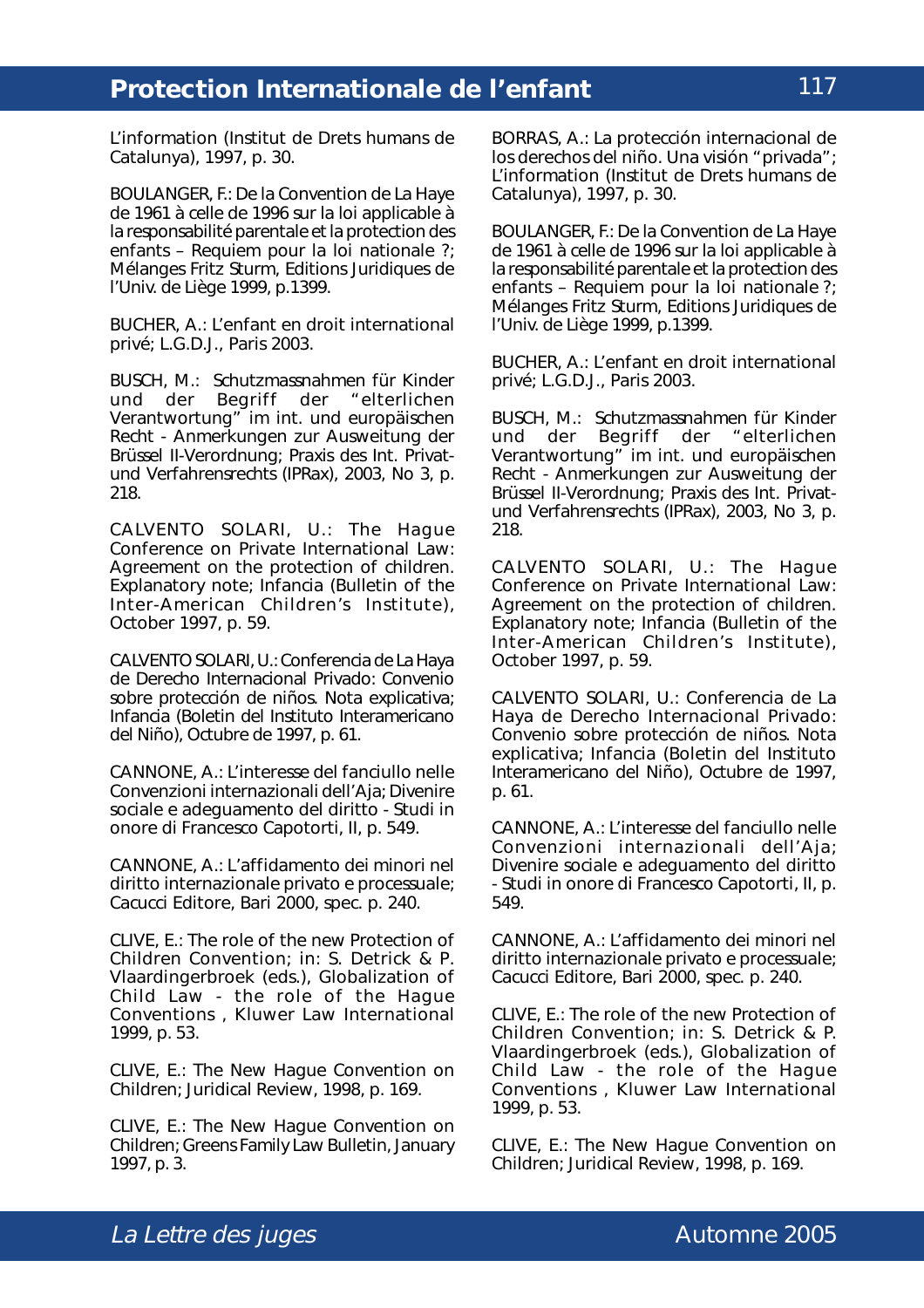DEHART G.F.: Introductory Note: Hague Conference on Private International Law: Final Act of the Eighteenth Session with the Convention on Jurisdiction, Applicable Law, Recognition, Enforcement and Cooperation in Respect of Parental Responsibility

DEHART, G.F.: The Relationship Between the 1980 Child Abduction Convention and the 1996 Protection Convention; *New York University Journal of International Law and Politics*, Vol. 33, 2000, No 1, p. 83.

DETRICK, S.: Hague Convention of 19 October 1996 on Jurisdiction, Applicable Law, Recognition, Enforcement and Cooperation in Respect of Parental Responsibility and Measures for the Protection of Children; *Hague Yearbook of International Law*, 1996, p. 77.

DOLINGER, J.: Direito Internacional Privado - A Criança no Direito Internacional; Renovar, Rio de Janeiro / São Paulo, 2003.

DUNCAN, W.: Hague Conference on Private International Law and the Children's Conventions; *Irish Journal of Family Law*, No. 2, 1998, p. 3.

DUNCAN, W.: 21 years of protecting children across frontiers. *Childright*, Vol. 195, 2003, p. 10.

DUNCAN, W.: Children's Rights, Cultural Diversity and Private International Law; *Children's Rights and Traditional Values.*

DUNCAN, W.: Transfrontier protection of children. Administrative and judicial cooperation and the role of the Hague Conventions; *Commonwealth Judicial Journal*, Vol. 14, June 2001, No 1, p. 8.

DUNCAN, W.: Les Conventions de La Haye relatives à la protection de l'enfant; *Les enlèvements d'enfants à travers les frontières*, Bruylant, Bruxelles 2004, p. 4.

DUNCAN, W.: The Hague Conference on Private International Law and its Current Programme of Work Concerning the International Protection of Children and Other Aspects of Family Law; *Yearbook of Private International Law*, Vol. 2, 2000, p. 41.

CLIVE, E.: The New Hague Convention on Children; *Greens Family Law Bulletin*, January 1997, p. 3.

DEHART G.F.: Introductory Note: Hague Conference on Private International Law: Final Act of the Eighteenth Session with the Convention on Jurisdiction, Applicable Law, Recognition, Enforcement and Cooperation in Respect of Parental Responsibility

DEHART, G.F.: The Relationship Between the 1980 Child Abduction Convention and the 1996 Protection Convention; *New York University Journal of International Law and Politics*, Vol. 33, 2000, No 1, p. 83.

DETRICK, S.: Hague Convention of 19 October 1996 on Jurisdiction, Applicable Law, Recognition, Enforcement and Cooperation in Respect of Parental Responsibility and Measures for the Protection of Children; *Hague Yearbook of International Law*, 1996, p. 77.

DOLINGER, J.: Direito Internacional Privado - A Criança no Direito Internacional; Renovar, Rio de Janeiro / São Paulo, 2003.

DUNCAN, W.: Hague Conference on Private International Law and the Children's Conventions; *Irish Journal of Family Law*, No. 2, 1998, p. 3.

DUNCAN, W.: 21 years of protecting children across frontiers. *Childright*, Vol. 195, 2003, p. 10.

DUNCAN, W.: Children's Rights, Cultural Diversity and Private International Law; Children's Rights and Traditional Values.

DUNCAN, W.: Transfrontier protection of children. Administrative and judicial cooperation and the role of the Hague Conventions; *Commonwealth Judicial Journal*, Vol. 14, June 2001, No 1, p. 8.

DUNCAN, W.: Les Conventions de La Haye relatives à la protection de l'enfant; *Les enlèvements d'enfants à travers les frontières*, Bruylant, Bruxelles 2004, p. 4.

DUNCAN, W.: The Hague Conference on Private International Law and its Current

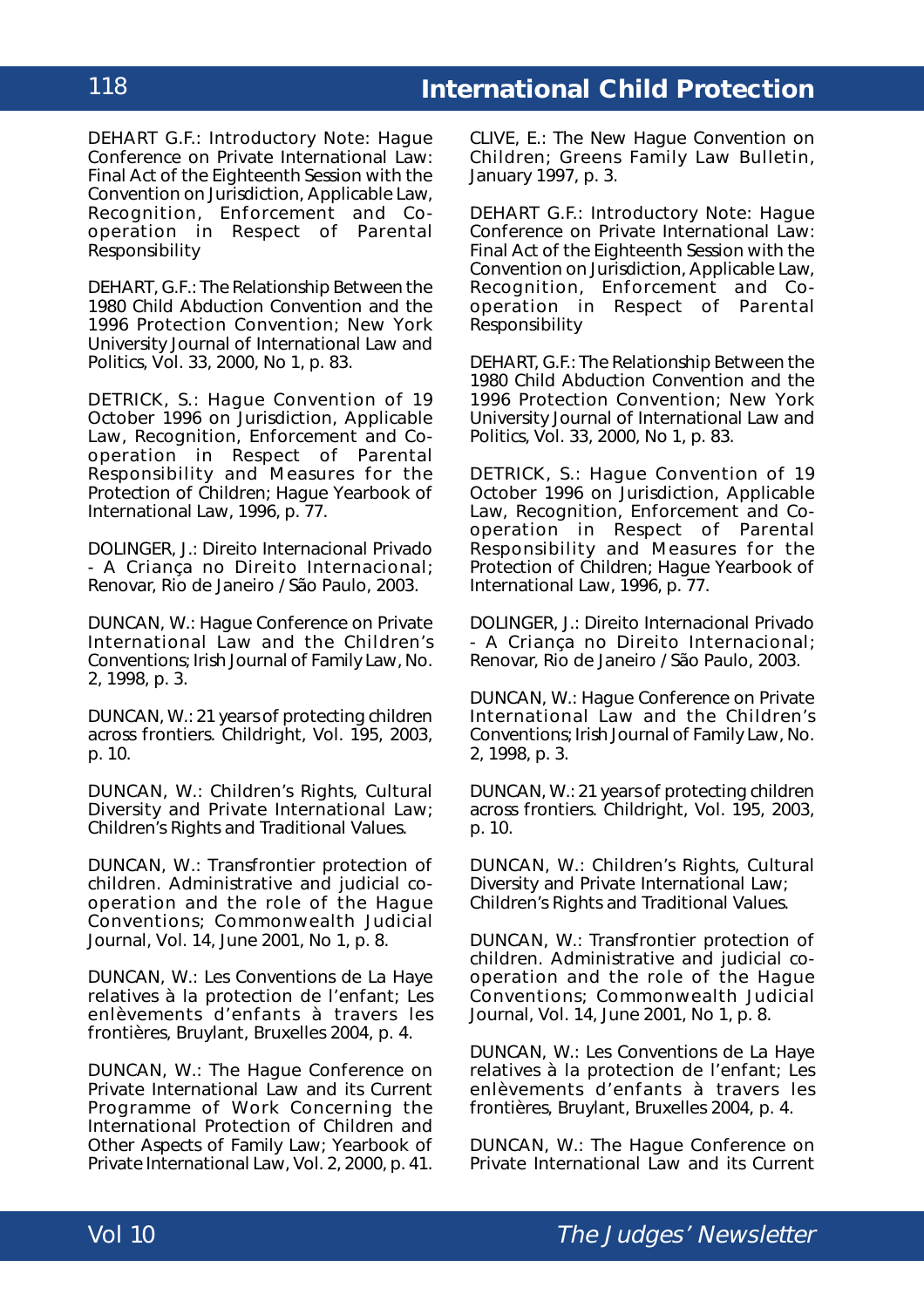DUNCAN, W.: La Convention de La Haye de 1996 sur la protection des enfants; *Les enfants sans enfance (1re partie), Petites affiches*, 29 novembre 1999, No 237, p. 18.

DUNCAN, W.: La Convenzione dell'Aja del 1996 per la protezione dei minori; *Atti del convegno Verso un diritto minorile europeo, Genova, 3-4 novembre 1997*, Goethe-Institut, Genova 1997, p. 31.

ESTEBAN DE LA ROSA, G.: El Convenio de La Haya de 19 de octubre de 1996 sobre protección del niño: Exclusión del acogimiento preadoptivo de u ambito de aplicación material? Reflexiones en torno al art. 4 letra b; *Rivista di diritto internazionale privato e processuale*, 1997, No 4, p. 849.

ESTIN, A.L.: Symposium: Families And Children In International Law; University of Iowa College of Law, Iowa City 2002.

EVERALL QC, M.: *cf*. LOWE, N.

FINLAND (Oikeusministeriö Justitieministeriet): Haagin lastensuojelusopimuksen voimaansaattaminen, Työryhmämietintö 2005:11

FUCHS, A.: Editorial; *ERA-Forum*, 2003, No 1 (Special Issue; European Family Law), p. 4.

FULCHIRON, H. (direction): Les enlèvements d'enfants à travers les frontières, Bruylant, Bruxelles 2004.

FULCHIRON, H. (direction): Conflit familial, déplacements d'enfants et coopération judiciaire internationale en Europe; Centre de droit de la famille, Lyon 2002.

GARCÍA CANO, S.: *cf*. PÉREZ BEVÍA, J.A.

GONZALEZ BEILFUSS, C.: EC Legislation in Matters of Parental Responsibility and Third States; *in*: A. Nuyts & N. Watté (eds.), *International Civil Litigation in Europe and Relations with Third States*, Bruylant, Bruxelles 2005, p. 493.

GORDES, A.C.: Internationale Zuständigkeit, Anerkennung und Vollstreckung von Entscheidungen über die elterliche Verantwortung : die VO(EG) Nr. 1347/2000, Programme of Work Concerning the International Protection of Children and Other Aspects of Family Law; *Yearbook of Private International Law*, Vol. 2, 2000, p. 41.

DUNCAN, W.: La Convention de La Haye de 1996 sur la protection des enfants; *Les enfants sans enfance (1re partie), Petites affiches*, 29 novembre 1999, No 237, p. 18.

DUNCAN, W.: La Convenzione dell'Aja del 1996 per la protezione dei minori; *Atti del convegno Verso un diritto minorile europeo, Genova, 3-4 novembre 1997*, Goethe-Institut, Genova 1997, p. 31.

ESTEBAN DE LA ROSA, G.: El Convenio de La Haya de 19 de octubre de 1996 sobre protección del niño: Exclusión del acogimiento preadoptivo de u ambito de aplicación material? Reflexiones en torno al art. 4 letra b; *Rivista di diritto internazionale privato e processuale*, 1997, No 4, p. 849.

ESTIN, A.L.: Symposium: Families And Children In International Law; University of Iowa College of Law, Iowa City 2002.

EVERALL QC, M.: *cf*. LOWE, N.

FINLAND (Oikeusministeriö Justitieministeriet): Haagin lastensuojelusopimuksen voimaansaattaminen, Työryhmämietintö 2005:11

FUCHS, A.: Editorial; *ERA-Forum*, 2003, No 1 (Special Issue; European Family Law), p. 4.

FULCHIRON, H. (direction): Les enlèvements d'enfants à travers les frontières, Bruylant, Bruxelles 2004.

FULCHIRON, H. (direction): Conflit familial, déplacements d'enfants et coopération judiciaire internationale en Europe; Centre de droit de la famille, Lyon 2002. GARCÍA CANO, S.: *cf*. PÉREZ BEVÍA, J.A.

GONZALEZ BEILFUSS, C.: EC Legislation in Matters of Parental Responsibility and Third States; *in*: A. Nuyts & N. Watté (eds.), *International Civil Litigation in Europe and Relations with Third States*, Bruylant, Bruxelles 2005, p. 493.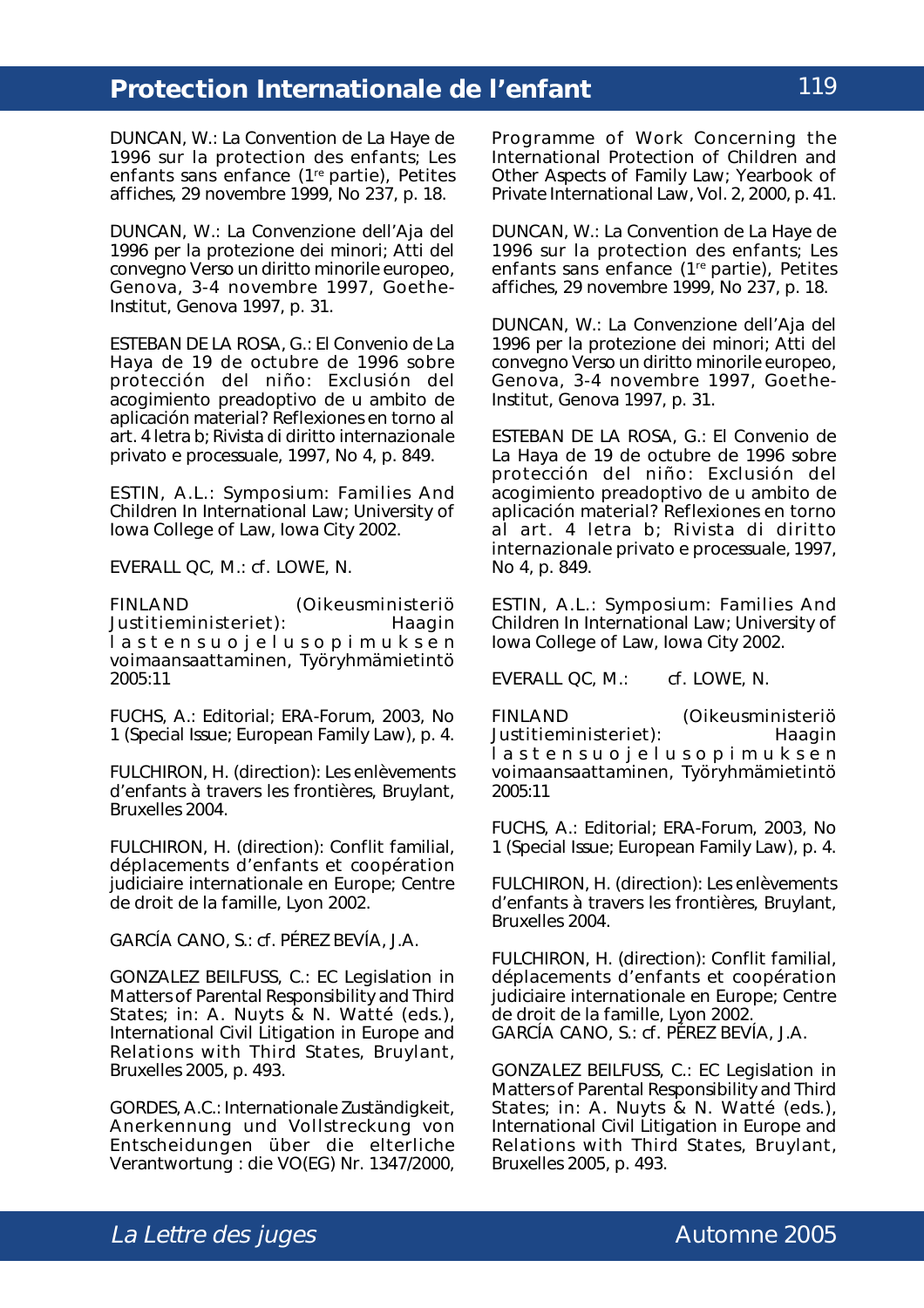ihre geplanten Änderungen und das Verhältnis beider zum Minderjährigen- und Kinderschutzabkommen; in *Studien zum vergleichenden und internationalen Recht*, Lang, P., Frankfurt am Main 2004, p. 21.

GOTTSCHALK, E.: Allgemeine Lehren des IPR in kollisionsrechtlichen Staatsverträgen; Duncker & Humblot, Berlin 2002.

KRAH, J.: Das Haager Kinderschutzübereinkommen: Übereinkommen über die Zuständigkeit, das anzuwendende Recht, die Anerkennung, Vollstreckung und Zusammenarbeit auf dem Gebiet der elterlichen Verantwortung und der Maßnahmen zum Schutz von Kindern vom 19. Oktober 1996; Peter Lang, Frankfurt am Main 2004. *Europäische Hochschulschriften*: Reihe 2, Rechtswissenschaft; 4017.

KROPHOLLER, J.: Das Haager Kinderschutzübereinkommen von 1996 -<br>Wesentliche Verbesserungen im Verbesserungen im Minderjährigenschutz; *in: Private Law in the International Arena*, Basedow, J. (ed.), The Hague: T.M.C. Asser Press, 2000, p.379.

KROPHOLLER, J.: Europäisches Internationales Zivilverfahrensrecht ohne europäisches Kollisionsrecht – ein Torso. Das Beispiel der Kinderschutzmaßnahmen, *in*: Bachmann, B. *et al.* (eds.), *Grenzüberschreitungen. Beiträge zum Internationalen Verfahrensrecht und zur Schiedsgerichtsbarkeit, Festschrift für Peter Schlosser zum 70. Geburtstag*, Mohr Siebeck, Tübingen 2005.

KUGLER, R.: *cf*. MOTZER, S.

LAGARDE, P.: La nouvelle Convention de La Haye sur la protection des mineurs ; *Revue critique de droit international privé*, 1997, No 2, p. 217.

LAGARDE, P.: Hagos Konvencijos del jurisdikcijos, taikytinos teises, pripazinomo, vykdymo ir bendradarbiavimo tevu pareigu ir vaiku apsaugos priemoniu srityje aiskinamasis pranesimas; [Kaunas] : Socialines apsaugos ir darbo ministerija 2004, ISBN 9955-9658-8-6.

LOWE, N.: The 1996 Hague Convention on the protection of children - a fresh appraisal;

GORDES, A.C.: Internationale Zuständigkeit, Anerkennung und Vollstreckung von Entscheidungen über die elterliche Verantwortung : die VO(EG) Nr. 1347/2000, ihre geplanten Änderungen und das Verhältnis beider zum Minderjährigen- und Kinderschutzabkommen; in *Studien zum vergleichenden und internationalen Recht*, Lang, P., Frankfurt am Main 2004, p. 21.

GOTTSCHALK, E.: Allgemeine Lehren des IPR in kollisionsrechtlichen Staatsverträgen; Duncker & Humblot, Berlin 2002.

KRAH, J.: Das Haager Kinderschutzübereinkomm : Übereinkommen über die Zuständigkeit, das anzuwendende Recht, die Anerkennung, Vollstreckung und Zusammenarbeit auf dem Gebiet der elterlichen Verantwortung und der Maßnahmen zum Schutz von Kindern vom 19. Oktober 1996; Peter Lang, Frankfurt am Main 2004. *Europäische Hochschulschriften* : Reihe 2, Rechtswissenschaft ; 4017.

KROPHOLLER, J.: Das Haager Kinderschutzübereinkommen von 1996 - Wesentliche Verbesserungen im Minderjährigenschutz; *in: Private Law in the International Arena*, Basedow, J. (ed.), The Hague: T.M.C. Asser Press, 2000, p.379.

KROPHOLLER, J.: Europäisches Internationales Zivilverfahrensrecht ohne europäisches Kollisionsrecht – ein Torso. Das Beispiel der Kinderschutzmaßnahmen, *in*: Bachmann, B. *et al.* (eds.), *Grenzüberschreitungen. Beiträge zum Internationalen Verfahrensrecht und zur Schiedsgerichtsbarkeit, Festschrift für Peter Schlosser zum 70. Geburtstag*, Mohr Siebeck, Tübingen 2005.

KUGLER, R.: *cf*. MOTZER, S.

LAGARDE, P.: La nouvelle Convention de La Haye sur la protection des mineurs ; *Revue critique de droit international privé*, 1997, No 2, p. 217.

LAGARDE, P.: Hagos Konvencijos del jurisdikcijos, taikytinos teises, pripazinomo, vykdymo ir bendradarbiavimo tevu pareigu ir vaiku apsaugos priemoniu srityje - aiskinamasis

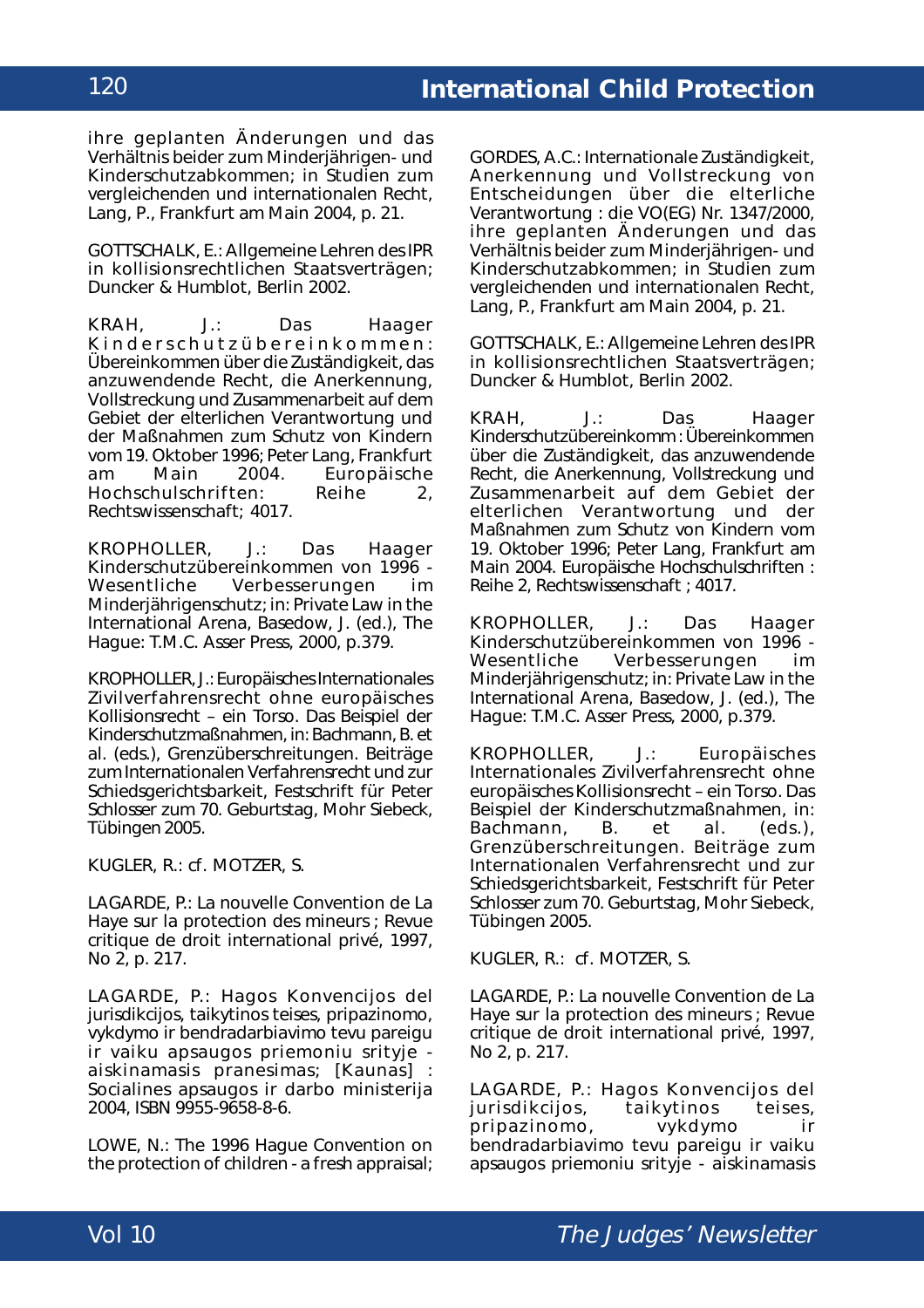*Child and Family Law Quarterly*, Vol. 14, 2002, p. 191.

LOWE, N., EVERALL QC, M. & NICHOLLS, M.: International Movement of Children - Law Practice and Procedure; Jordan Publishing Ltd., Bristol 2004.

LOWE, N.: Regulating Cross-border Access to Children; *Perspektiven des Familienrechts. Festschrift für Dieter Schwab*, Gieseking, Bielefeld 2005, p. 1153.

MÁRQUEZ MATAMOROS, A.: Legislación internacional sobre derechos de los niños : aplicación y obligatoriedad en el Ecuador. Ediciones Abya-Yala : UNNFA, Instituto Nacional del Niño y la Familia : FIDE, Fundación Información para el Desarrollo, Quito 2000.

MARTINY, D.: Kindesentziehung - "Brüssel II" und die Staatsverträge; *ERA-Forum*, 2003, p. 97.

McELEAVY, P.: The Brussels II Regulation: How the European Community has moved into Family Law; *International and Comparative Law Quarterly*, 2002, p. 883.

McELEAVY, P.E.: International Contact - Where Does the Future Lie?; *International Family Law*, April 2001, p. 55.

MOTZER, S. & KUGLER, R.: Kindschaftsrecht mit Auslandsbezug; Gieseking Verlag, Bielefeld 2003.

MOURA RAMOS, R.M.: A protecção das crianças no plano internacional - as novas normas Convencionais da Haia aplicáveis à protecção das crianças em situações da vida jurídico-privada internacional; *Infância e Juventude*, 1998, No 2, p. 9.

NICHOLLS, M.: *cf*. LOWE, N.

NOURISSAT, C.: L'articulation des instruments internationaux de protection de l'enfance ; *Les enlèvements d'enfants à travers les frontières*, Bruylant, Bruxelles 2004, p. 51.

NYGH, P.E.: The Hague Convention on the Protection of Children; *Netherlands International Law Review*, 1998, No 1, p. 1.

pranesimas; [Kaunas] : Socialines apsaugos ir darbo ministerija 2004, ISBN 9955-9658- 8-6.

LOWE, N.: The 1996 Hague Convention on the protection of children - a fresh appraisal; *Child and Family Law Quarterly*, Vol. 14, 2002, p. 191.

LOWE, N., EVERALL QC, M. & NICHOLLS, M.: International Movement of Children - Law Practice and Procedure; Jordan Publishing Ltd., Bristol 2004.

LOWE, N.: Regulating Cross-border Access to Children; *Perspektiven des Familienrechts. Festschrift für Dieter Schwab*, Gieseking, Bielefeld 2005, p. 1153.

MÁRQUEZ MATAMOROS, A.: Legislación internacional sobre derechos de los niños : aplicación y obligatoriedad en el Ecuador. Ediciones Abya-Yala : UNNFA, Instituto Nacional del Niño y la Familia : FIDE, Fundación Información para el Desarrollo, Quito 2000.

MARTINY, D.: Kindesentziehung - "Brüssel II" und die Staatsverträge; *ERA-Forum*, 2003, p. 97.

McELEAVY, P.: The Brussels II Regulation: How the European Community has moved into Family Law; *International and Comparative Law Quarterly*, 2002, p. 883.

McELEAVY, P.E.: International Contact - Where Does the Future Lie?; *International Family Law*, April 2001, p. 55.

MOTZER, S. & KUGLER, R.: Kindschaftsrecht mit Auslandsbezug; Gieseking Verlag, Bielefeld 2003.

MOURA RAMOS, R.M.: A protecção das crianças no plano internacional - as novas normas Convencionais da Haia aplicáveis à protecção das crianças em situações da vida jurídico-privada internacional; *Infância e Juventude*, 1998, No 2, p. 9.

NICHOLLS, M.: *cf*. LOWE, N.

NOURISSAT, C.: L'articulation des instruments internationaux de protection de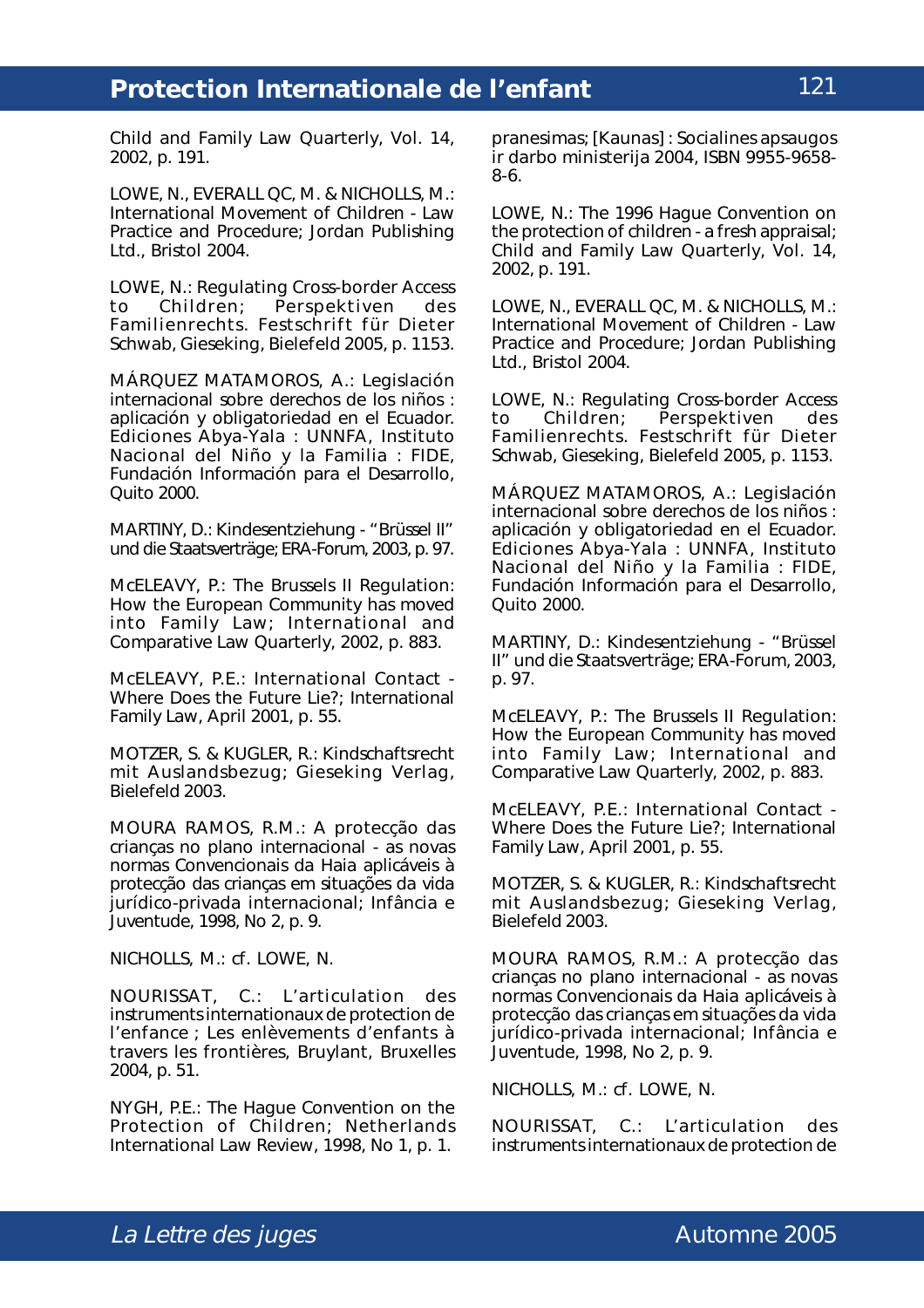NYGH, P.E.: The New Hague Convention on Child Protection; *Australian Journal of Family Law*, Vol. 11, 1997, p. 5.

PÉREZ BEVIÁ, J. A. & GARCÍA CANO, S.: Contribución de la Conferencia de La Haya a la globalización de los derechos del niño, *in*:Calvo Caravaca, A. L. & Blanco-Morales Limones, P., *Globalización y Derecho*, Ed. Colex, Madrid 2003, p. 463.

PERMANENT BUREAU OF THE HAGUE CONFERENCE: The Hague Children's Conventions: recent preparations for the next Special Commissions to review their operation; *International Family Law*, March 2004, p. 38.

PERMANENT BUREAU OF THE HAGUE CONFERENCE: Hague Family Law Conventions; *International Family Law*, June 2003, p. 57.

PERMANENT BUREAU OF THE HAGUE CONFERENCE: Hague Convention on the International Protection of Children 1996; *International Family Law*, June 2003, p. 105.

PFUND, P.H.: The Developing Jurisprudence of the Rights of the Child - Contributions of the Hague Conference on Private International Law; *ILSA Journal of International and Comparative Law*, 1997, p. 665.

PICONE, P.: La nuova convenzione dell'Aja sulla protezione dei minori; *Rivista di diritto internazionale privato e processuale*, 1996, No 4, p. 705.

PIRRUNG, J.: Haager Kinderschutzübereinkommen und Verordnungsentwurf "Brüssel IIa," in *Festschrift für Erik Jayme*, Mansel, P., München 2004, p. 701.

PIRRUNG, J.: Das Haager Kinderschutzübereinkommen vom 19. Oktober 1996; *in: Festschrift für Walter Rolland zum 70. Geburtstag*, Bundesanzeiger Verlag, Köln 1999, p. 277.

RUXTON, S.: Separated Children Seeking Asylum in Europe: A Programme for Action; Save the Children/UNHCR 2000, esp. pp. 24, 32, 45 &118.

l'enfance ; *Les enlèvements d'enfants à travers les frontières*, Bruylant, Bruxelles 2004, p. 51.

NYGH, P.E.: The Hague Convention on the Protection of Children; *Netherlands International Law Review*, 1998, No 1, p. 1.

NYGH, P.E.: The New Hague Convention on Child Protection; *Australian Journal of Family Law*, Vol. 11, 1997, p. 5.

PÉREZ BEVIÁ, J. A. & GARCÍA CANO, S.: Contribución de la Conferencia de La Haya a la globalización de los derechos del niño, *in*:Calvo Caravaca, A. L. & Blanco-Morales Limones, P., *Globalización y Derecho*, Ed. Colex, Madrid 2003, p. 463.

PERMANENT BUREAU OF THE HAGUE CONFERENCE: The Hague Children's Conventions: recent preparations for the next Special Commissions to review their operation; *International Family Law*, March 2004, p. 38.

PERMANENT BUREAU OF THE HAGUE<br>CONFERENCE: Haque Family Law Hague Family Law Conventions; *International Family Law*, June 2003, p. 57.

PERMANENT BUREAU OF THE HAGUE CONFERENCE: Hague Convention on the International Protection of Children 1996; *International Family Law*, June 2003, p. 105.

PFUND, P.H.: The Developing Jurisprudence of the Rights of the Child - Contributions of the Hague Conference on Private International Law; *ILSA Journal of International and Comparative Law*, 1997, p. 665.

PICONE, P.: La nuova convenzione dell'Aja sulla protezione dei minori; *Rivista di diritto internazionale privato e processuale*, 1996, No 4, p. 705.

PIRRUNG, J.: Haager<br>Kinderschutzübereinkommen und Kinderschutzübereinkommen Verordnungsentwurf "Brüssel IIa," in *Festschrift für Erik Jayme*, Mansel, P., München 2004, p. 701.

PIRRUNG, J.: Das Haager Kinderschutzübereinkommen vom 19. Oktober 1996; *in: Festschrift für Walter*

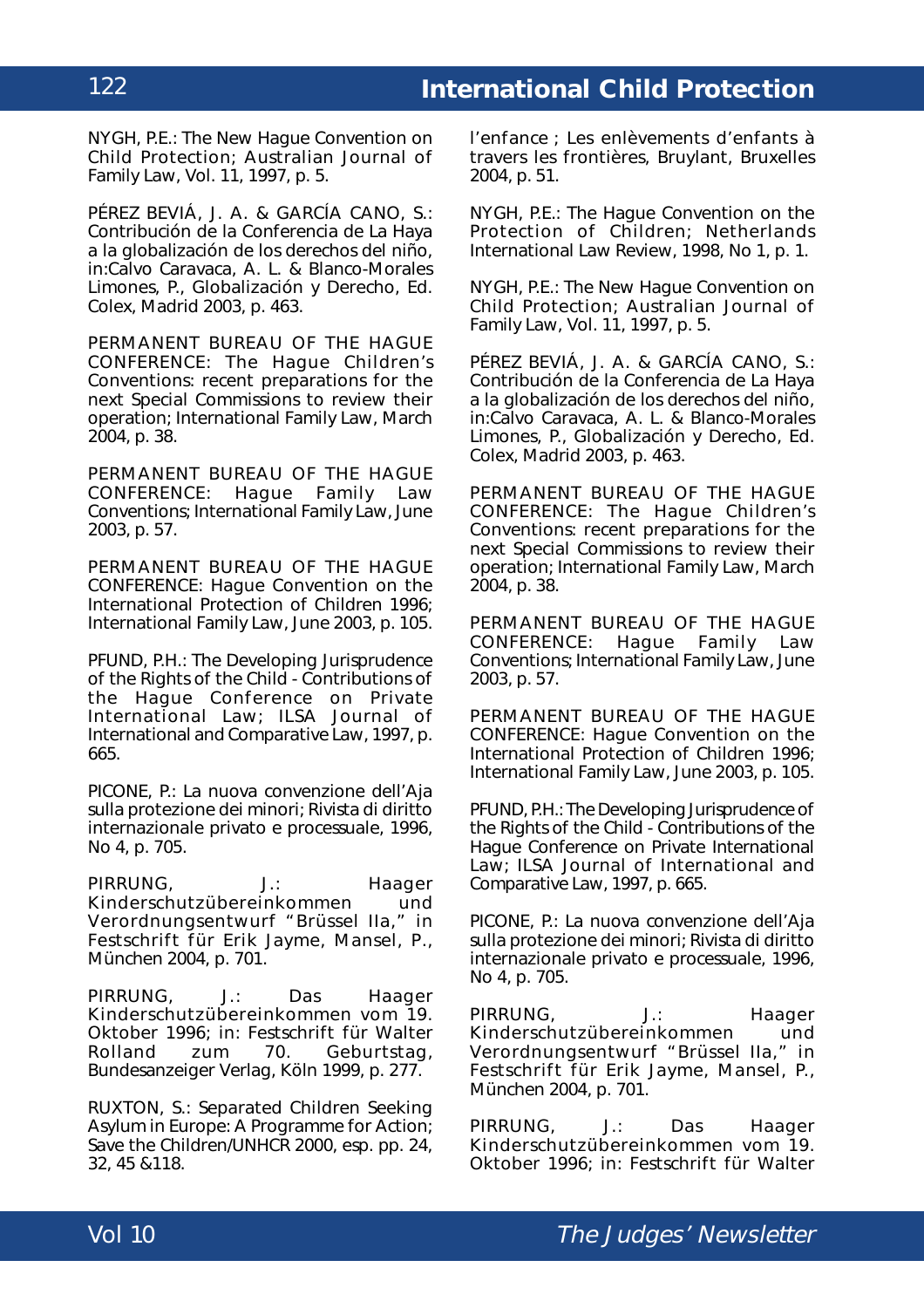SAJKO, K.: Haška konvencija o djecjoj zaštiti od 19. listopada 1996; znacajni segment buduceg hrvatskog prava?; *Novejše tendence razvoja otroškega prava v evropskih drñavah - prilagajanje otroškega prava v republiki sloveniji*, Maribor 1997, p. 39.

SCHLOSSER, P.: Jurisdiction and International Judicial and Administrative Cooperation; *Recueil des Cours de l'Académie de droit international*, 2000, t. 284, *see*. p. 307.

SCHULZ, A.: Die Zeichnung des Haager Kinderschutz- Übereinkommens von 1996 und der Kompromiss zur Brüssel IIa-Verordnung; *Zeitschrift für das gesamte Familienrecht*, 2003, Heft 18, p. 1351.

SCHULZ, A.: The New Brussels II Regulation and the Hague Conventions of 1980 and 1996, *International Family Law*, March 2004, p.22.

SCHULZ, A.: Internationale Regelungen zum Sorge- und Umgangsrecht; *Zeitschrift für das gesamte Familienrecht*, 2003, Heft 6, p. 336; *ERA-Forum*, 2003, p. 73.

SCHULZ, A.: Die Verordnung (EG) Nr. 2201/ 2003 (Brüssel IIa) - eine Einführung; *Neue Juristische Wochenschrift*, Beilage zu Heft 18/ 2004; *Familie Partnerschaft Recht*, Beilage zu Heft 6/2004.

SCHULZ, A.: Internationale Regelungen zum Sorge- und Umgangsrecht; *Familie Partnerschaft Recht*, 2004, Heft 6, p. 299.

SIEHR, K.: Das neue Haager Übereinkommen von 1996 über den Schutz von Kindern; *Rabels Zeitschrift für ausländisches und internationales Privatrecht*, 1998, No 3, p. 464.

SIEHR, K.: Die Rechtslage der Minderjährigen im internationalen Recht und die Entwicklung in diesem Bereich; *FamRZ*, 1996, 1047.

SILBERMAN, L.: The 1996 Convention on the Protection of Children: Should the United States Join?; *Family Law Quarterly*, Vol. 34, 2000, p. 239.

SILBERMAN, L.: The 1996 Convention on Jurisdiction, Applicable Law, Recognition, *Rolland zum 70. Geburtstag*, Bundesanzeiger Verlag, Köln 1999, p. 277.

RUXTON, S.: Separated Children Seeking Asylum in Europe: A Programme for Action; Save the Children/UNHCR 2000, esp. pp. 24, 32, 45 &118.

SAJKO, K.: Haška konvencija o djecjoj zaštiti od 19. listopada 1996; znacajni segment buduceg hrvatskog prava?; *Novejše tendence razvoja otroškega prava v evropskih drñavah - prilagajanje otroškega prava v republiki sloveniji*, Maribor 1997, p. 39.

SCHLOSSER, P.: Jurisdiction and International Judicial and Administrative Cooperation; *Recueil des Cours de l'Académie de droit international*, 2000, t. 284, *see*. p. 307.

SCHULZ, A.: Die Zeichnung des Haager Kinderschutz- Übereinkommens von 1996 und der Kompromiss zur Brüssel IIa-Verordnung; *Zeitschrift für das gesamte Familienrecht*, 2003, Heft 18, p. 1351.

SCHULZ, A.: The New Brussels II Regulation and the Hague Conventions of 1980 and 1996, *International Family Law*, March 2004, p.22.

SCHULZ, A.: Internationale Regelungen zum Sorge- und Umgangsrecht; *Zeitschrift für das gesamte Familienrecht*, 2003, Heft 6, p. 336; *ERA-Forum*, 2003, p. 73.

SCHULZ, A.: Die Verordnung (EG) Nr. 2201/ 2003 (Brüssel IIa) - eine Einführung; *Neue Juristische Wochenschrift*, Beilage zu Heft 18/2004; *Familie Partnerschaft Recht*, Beilage zu Heft 6/2004.

SCHULZ, A.: Internationale Regelungen zum Sorge- und Umgangsrecht; *Familie Partnerschaft Recht*, 2004, Heft 6, p. 299.

SIEHR, K.: Das neue Haager Übereinkommen von 1996 über den Schutz von Kindern; *Rabels Zeitschrift für ausländisches und internationales Privatrecht*, 1998, No 3, p. 464.

SIEHR, K.: Die Rechtslage der Minderjährigen im internationalen Recht und die Entwicklung in diesem Bereich; *FamRZ*, 1996, 1047.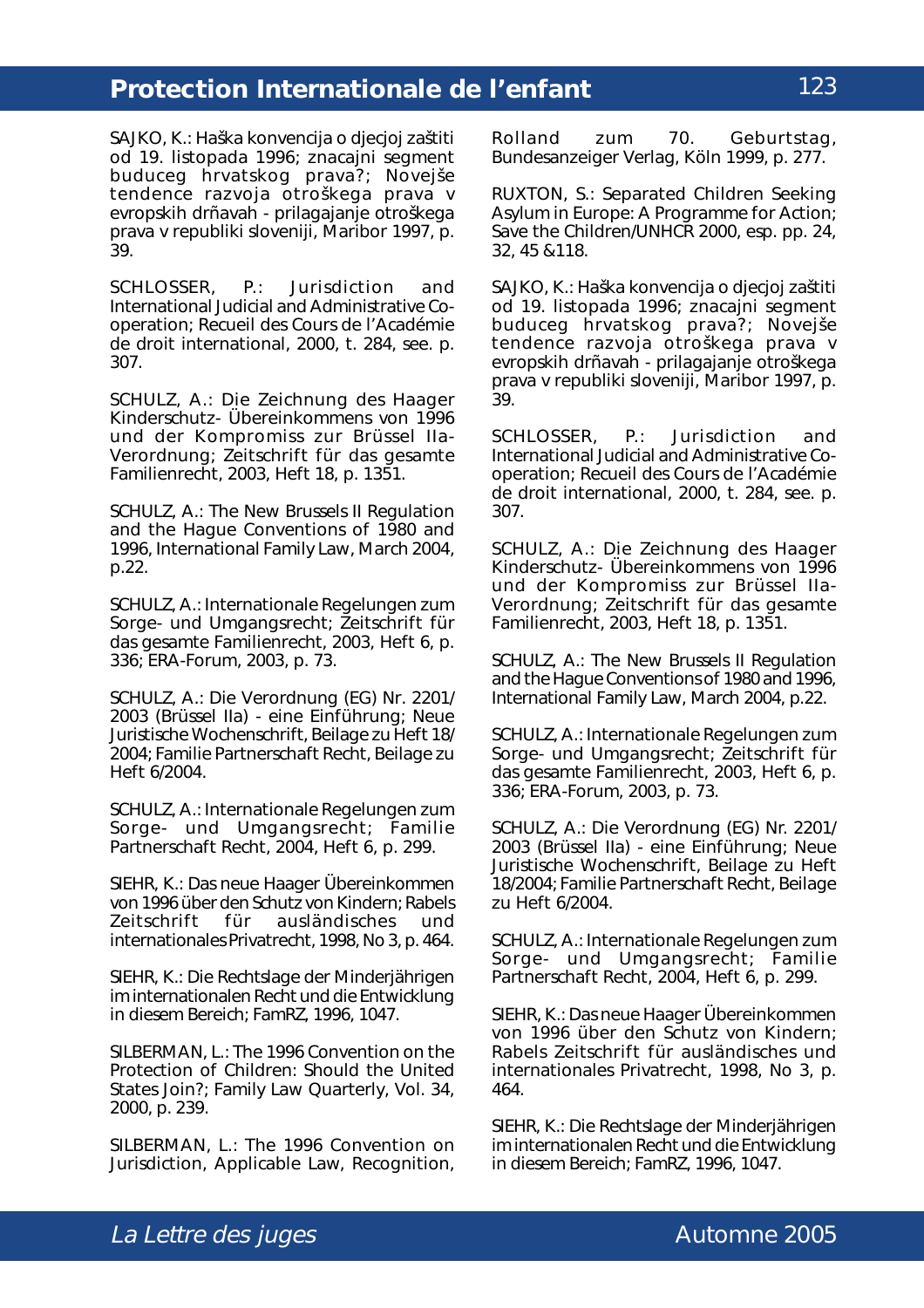Enforcement and Co-operation in Respect of Parental Responsibility and Measures for the Protection of Children: A Perspective from the United States; in *Private Law in the International Arena*, Basedow, J. (ed.), The Hague: T.M.C. Asser Press, 2000, p. 703.

SPECTOR, R.G.: The New Uniform Law with Regard to Jurisdiction Rules in Child Custody Cases in the United States with Some Comparisons to the 1996 Hague Convention on the Protection of Children; *Intercontinental Cooperation Through Private International Law*, Einhorn, T. and Siehr, K (eds.), The Hague: T.M.C. Asser Press, 2004, p. 357.

STEWARD, P.: Access Rights: A Necessary Corollary to Custody Rights Under the Hague Convention on the Civil Aspects of International Child Abduction; *Fordham International Law Journal*, Vol. 21, 1997, p. 308.

STRIKWERDA, L.: De Haagse Conferentie voor IPR en de rechten van het kind: van conflictenrecht naar rechtshulp; *Tijdschrift voor Familie- en Jeugdrecht*, juni 2000, p. 125.

SUMAMPOUW, M.: Voorstel Verordening ouderlijke verantwoordelijkheid: een voorbeeld hoe het niet moet; *in: Met recht verkregen. Bundel opstellen aangeboden aan mr. Ingrid S. Joppe*, Kluwer, Deventer 2002, p.201.

SUMAMPOUW, M.: Parental Responsibility under Brussels II; *in: Private Law in the International Arena. From National Conflict Rules Towards Harmonization and Unification. Liber Amicorum Kurt Siehr*, T.M.C. Asser Press, The Hague 2000, p. 729.

TEIXEIRA SOUSA, M.: Ausgewählte Probleme aus dem Anwendungsbereich der Verordnung (EG) Nr. 2201/2003 und des Haager Übereinkommens v. 19.10.1996 über den Schutz von Kindern; *Zeitschrift für das gesamte Familienrecht*, 2005, No 19, p. 1612.

VAN BUEREN, G.: Annual Review of International Family Law; *in: The International Survey of Family Law*, Martinus Nijhoff, The Hague/Boston/ London 1996, p. 1.

SILBERMAN, L.: The 1996 Convention on the Protection of Children: Should the United States Join?; *Family Law Quarterly*, Vol. 34, 2000, p. 239.

SILBERMAN, L.: The 1996 Convention on Jurisdiction, Applicable Law, Recognition, Enforcement and Co-operation in Respect of Parental Responsibility and Measures for the Protection of Children: A Perspective from the United States; in *Private Law in the International Arena*, Basedow, J. (ed.), The Hague: T.M.C. Asser Press, 2000, p. 703.

SPECTOR, R.G.: The New Uniform Law with Regard to Jurisdiction Rules in Child Custody Cases in the United States with Some Comparisons to the 1996 Hague Convention on the Protection of Children; *Intercontinental Cooperation Through Private International Law*, Einhorn, T. and Siehr, K (eds.), The Hague: T.M.C. Asser Press, 2004, p. 357.

STEWARD, P.: Access Rights: A Necessary Corollary to Custody Rights Under the Hague Convention on the Civil Aspects of International Child Abduction; *Fordham International Law Journal*, Vol. 21, 1997, p. 308.

STRIKWERDA, L.: De Haagse Conferentie voor IPR en de rechten van het kind: van conflictenrecht naar rechtshulp; *Tijdschrift voor Familie- en Jeugdrecht*, juni 2000, p. 125.

SUMAMPOUW, M.: Voorstel Verordening ouderlijke verantwoordelijkheid: een voorbeeld hoe het niet moet; *in: Met recht verkregen. Bundel opstellen aangeboden aan mr. Ingrid S. Joppe*, Kluwer, Deventer 2002, p.201.

SUMAMPOUW, M.: Parental Responsibility under Brussels II; *in: Private Law in the International Arena. From National Conflict Rules Towards Harmonization and Unification. Liber Amicorum Kurt Siehr*, T.M.C. Asser Press, The Hague 2000, p. 729.

TEIXEIRA SOUSA, M.: Ausgewählte Probleme aus dem Anwendungsbereich der Verordnung (EG) Nr. 2201/2003 und des Haager Übereinkommens v. 19.10.1996 über den Schutz von Kindern; *Zeitschrift für das gesamte Familienrecht*, 2005, No 19, p. 1612.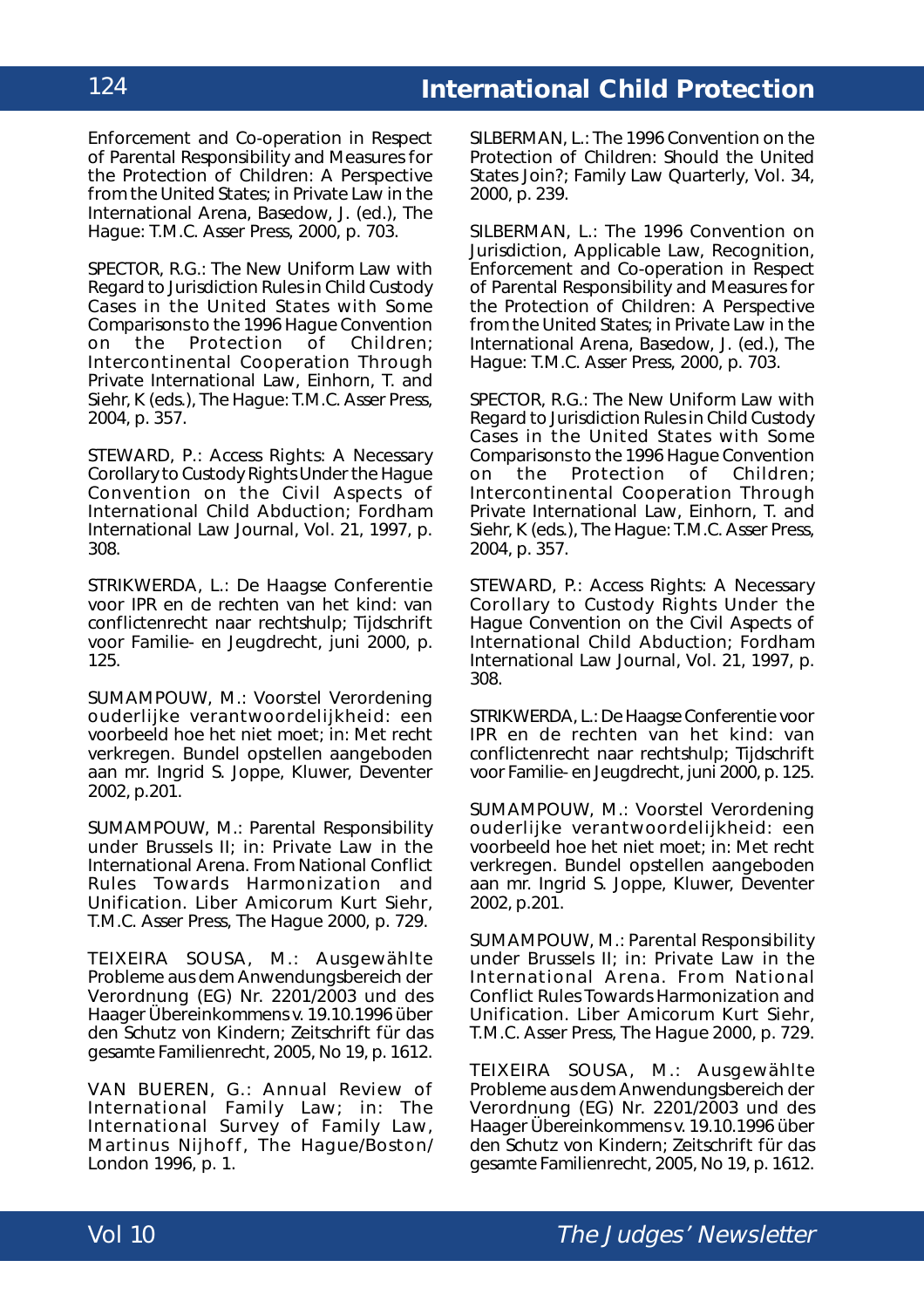VAN ITERSON, D.: The Adoption of a New Hague Convention on the Protection of Children: A View from the Netherlands; *Uniform Law Review/Revue de droit uniforme*, 1997, No 3, p. 474

VAN ITERSON, D.: Een nieuw Haags Kinderbeschermingsverdrag; *Perspectief*, 4e jrg. nr. 7, nov. 1996, p. 22.

VAN ITERSON, D.: Het Franse initiatiefvoorstel tot afschaffing VAN het exequatur voor beslissingen inzake omgangsrecht; *in: Met recht verkregen. Bundel opstellen aangeboden aan mr. Ingrid S. Joppe*, Kluwer, Deventer 2002, p. 87.

VAN LOON, J.H.A.: L'enfant au cœur des conflits de famille. Les conflits de garde au sein des couples bi-nationaux ; *Enfants d'Europe, enfants du monde - Deuxièmes Journées Eur. du Droit de Nancy - Actes du colloque organisé à Nancy les 24 & 25 nov. 2000*, p. 31

VAN MAAS DE BIE, A.: EG-Verordeningen bij echtscheiding en ouderlijke verantwoordelijkheid; *Tijdschrift voor Familie- en Jeugdrecht*, 2002, No 12, p. 305.

VARGAS GÓMEZ-URRUTIA, M.: La Protección Internacional de los Derechos del Niño; Secretaría de Cultura Gobierno de Jalisco/Universidad Panamericana/Sistema Estatal DIF Jalisco/Instituto Cabañas, Guadalara 1999.

WALTER, M.: Toward the Recognition and Enforcement of Decisions Concerning Transnational Parent-Child Contact; *New York University Law Review*, Vol. 79, 2004, p. 2381.

WINKEL, G.: Grenzüberschreitendes Sorgeund Umgangsrecht und dessen Vollstreckung; Gieseking 2001.

WRIGHT, D.: A "Hostile" Climate for 100,000 Children. Working for the Rights of Separated Children in Europe; *International Children's Rights Monitor* (Defence for Children International), Vol. 13, No 2, May 2000, p. 17.

NO AUTHOR INDICATED: Proposal for a Council Regulation on Jurisdiction and the Recognition and Enforcement of Judgments in Matters of Parental Responsibility; VAN BUEREN, G.: Annual Review of International Family Law; *in: The International Survey of Family Law*, Martinus Nijhoff, The Hague/Boston/London 1996, p. 1.

VAN ITERSON, D.: The Adoption of a New Hague Convention on the Protection of Children: A View from the Netherlands; *Uniform Law Review/Revue de droit uniforme*, 1997, No 3, p. 474

VAN ITERSON, D.: Een nieuw Haags Kinderbeschermingsverdrag; *Perspectief*, 4e jrg. nr. 7, nov. 1996, p. 22.

VAN ITERSON, D.: Het Franse initiatiefvoorstel tot afschaffing VAN het exequatur voor beslissingen inzake omgangsrecht; *in: Met recht verkregen. Bundel opstellen aangeboden aan mr. Ingrid S. Joppe*, Kluwer, Deventer 2002, p. 87.

VAN LOON, J.H.A.: L'enfant au cœur des conflits de famille. Les conflits de garde au sein des couples bi-nationaux ; *Enfants d'Europe, enfants du monde - Deuxièmes Journées Eur. du Droit de Nancy - Actes du colloque organisé à Nancy les 24 & 25 nov. 2000*, p. 31

VAN MAAS DE BIE, A.: EG-Verordeningen bij echtscheiding en ouderlijke verantwoordelijkheid; *Tijdschrift voor Familie- en Jeugdrecht*, 2002, No 12, p. 305.

VARGAS GÓMEZ-URRUTIA, M.: La Protección Internacional de los Derechos del Niño; Secretaría de Cultura Gobierno de Jalisco/Universidad Panamericana/Sistema Estatal DIF Jalisco/Instituto Cabañas, Guadalara 1999.

WALTER, M.: Toward the Recognition and Enforcement of Decisions Concerning Transnational Parent-Child Contact; *New York University Law Review*, Vol. 79, 2004, p. 2381.

WINKEL, G.: Grenzüberschreitendes Sorgeund Umgangsrecht und dessen Vollstreckung; Gieseking 2001.

WRIGHT, D.: A "Hostile" Climate for 100,000 Children. Working for the Rights of Separated Children in Europe; *International Children's Rights Monitor* (Defence for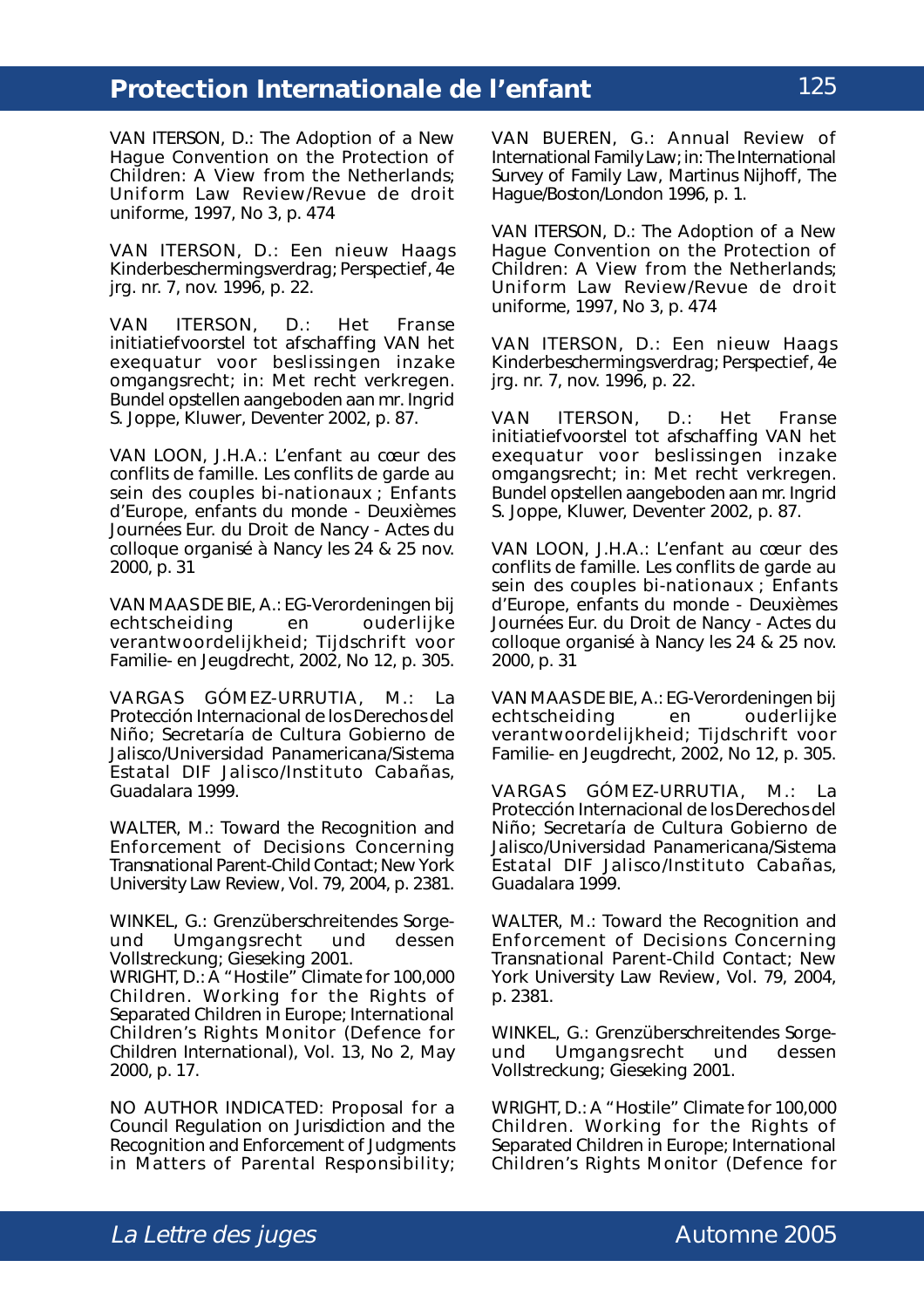*International Family Law*, March 2002, pp. 23-35.

NO AUTHOR INDICATED: Separated Children in Europe Programme, Statement of Good Practice; Save the Children, December 1999, esp. pp. 1 and 7.

NO AUTHOR INDICATED: NJL Facts-on-Call: Document 2575 (*Ivaldi v. Ivaldi*, 23 Dec. 1996, Supreme Court of New Jersey), p. 15 – 17.

## **RECENT PUBLICATIONS OF THE HAGUE CONFERENCE**

#### **THE GUIDE TO GOOD PRACTICE UNDER THE** *HAGUE CONVENTION OF 1980 ON THE CIVIL ASPECTS OF INTERNATIONAL CHILD ABDUCTION* **– PART III – PREVENTIVE MEASURES**

This Autumn saw the publication of Part III of the Guide to Good Practice under the *Hague Convention of 25 October 1980 on the Civil Aspects of International Child Abduction*. This Part focuses on the importance of Preventive Measures and compliments Part I concerning Central Authority Practice, and Part II concerning Implementing Measures, both of which were published in 2003. All Parts of the Guide to Good Practice are published in English, French and Spanish and are also available on the website of the Hague Conference  $\left(\left\langle \text{www.hcch.net} \right\rangle \rightarrow \text{Child Abduction}\right)$  $Section \rightarrow$  Guide to Good Practice). Copies of Part III of the Guide have been distributed to all Central Authorities operating the Convention and to various governmental and non-governmental organisations working in the field. Copies can also be purchased directly from the publisher, details of which are also available on the website of the Hague Conference. The Permanent Bureau is also continuing to work on possible future Parts of the Guide to Good Practice concerning enforcement measures and transfrontier contact / access.

The Guide to Good Practice draws from the accumulated wisdom and experience of Central Authorities, governmental and nongovernmental organisations and individual Children International), Vol. 13, No 2, May 2000, p. 17.

NO AUTHOR INDICATED: Proposal for a Council Regulation on Jurisdiction and the Recognition and Enforcement of Judgments in Matters of Parental Responsibility; *International Family Law*, March 2002, pp. 23-35.

NO AUTHOR INDICATED: Separated Children in Europe Programme, Statement of Good Practice; Save the Children, December 1999, esp. pp. 1 and 7.

NO AUTHOR INDICATED: NJL Facts-on-Call: Document 2575 (*Ivaldi v. Ivaldi*, 23 Dec. 1996, Supreme Court of New Jersey), p. 15 – 17.

### **PUBLICATIONS RÉCENTES DE LA CONFÉRENCE DE LA HAYE**

**LE GUIDE DE BONNES PRATIQUES EN VERTU DE LA** *CONVENTION DE LA HAYE DE 1980 SUR LES ASPECTS CIVILS DE L'ENLÈVEMENT D'ENFANTS* **– TROISIÈME PARTIE – MESURES PRÉVENTIVES**

La Troisième Partie du Guide de bonnes pratiques en vertu de la *Convention de La Haye du 25 octobre 1980 sur les aspects civils de l'enlèvement international d'enfants* a été publiée cet automne*.* Consacrée aux Mesures préventives et soulignant leur importance, elle complète les deux premières parties publiées en 2003 et respectivement dédiées à la Pratique des Autorités centrales et à la Mise en œuvre. Toutes les Parties du Guide de bonnes pratiques sont publiées en anglais, en français et en espagnol et sont également accessibles sur le site Internet de la Conférence de La Haye (< www.hcch.net >  $\rightarrow$  Espace Enlèvement d'enfants  $\rightarrow$  Guide de bonnes pratiques). Des exemplaires de la Troisième Partie du Guide ont été distribués à toutes les Autorités centrales intervenant dans le fonctionnement de la Convention et à diverses organisations gouvernementales et non gouvernementales actives dans ce domaine. Il est possible également de se procurer directement le Guide auprès de l'éditeur, dont les coordonnées figurent sur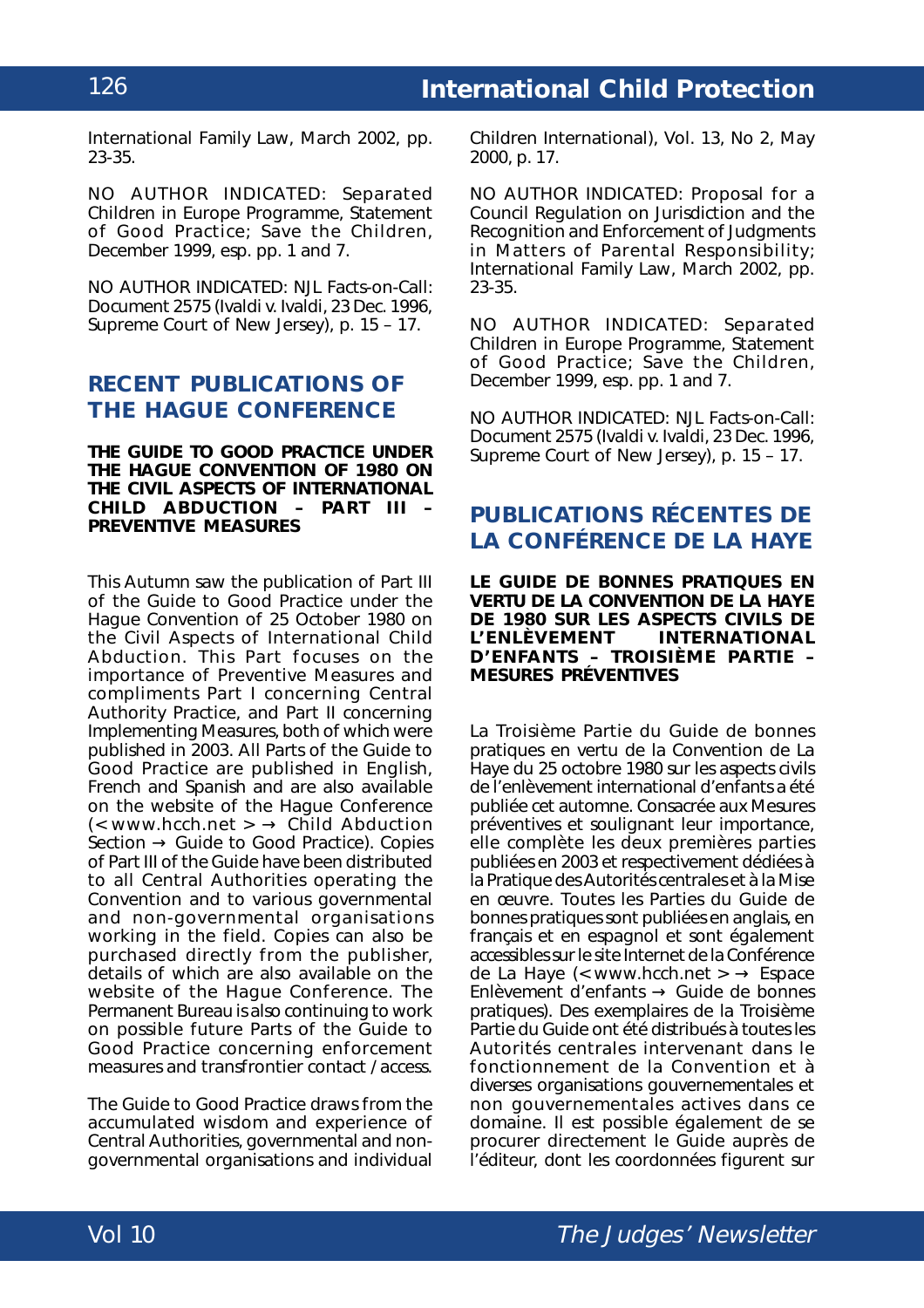experts. Part III of the Guide also benefited from the expertise of a consultative group of individuals from a wide range of States and working in diverse fields. The Permanent Bureau is grateful to all the experts who contributed to this Part of the Guide to Good Practice.

le site Internet de la Conférence de La Haye. Le Bureau Permanent poursuit également ses travaux sur de nouvelles parties du Guide de bonnes pratiques, l'une sur les mesures d'exécution et l'autre sur le droit de visite et le droit d'entretenir un contact transfrontière.

Le Guide de bonnes pratiques puise dans la sagesse et l'expérience cumulées des Autorités centrales, d'organisations gouvernementales et non gouvernementales et d'experts. La Troisième Partie a en outre bénéficié du concours d'un groupe consultatif dont les membres sont issus de divers horizons professionnels et d'un large éventail d'Etats. Le Bureau Permanent remercie tous les experts qui ont contribué à cette Partie du Guide de bonnes pratiques.



The Guide to Good Practice under the *Hague Convention of 25 October 1980 on the Civil Aspects of International Child Abduction* Part III – Preventive Measures.

Le Guide de bonnes pratiques en vertu de la *Convention de La Haye du 25 octobre 1980 sur les aspects civils de l'enlèvement international d'enfants* Troisième partie – Mesures Préventive.

La Lettre des juges and the contract of the Automne 2005

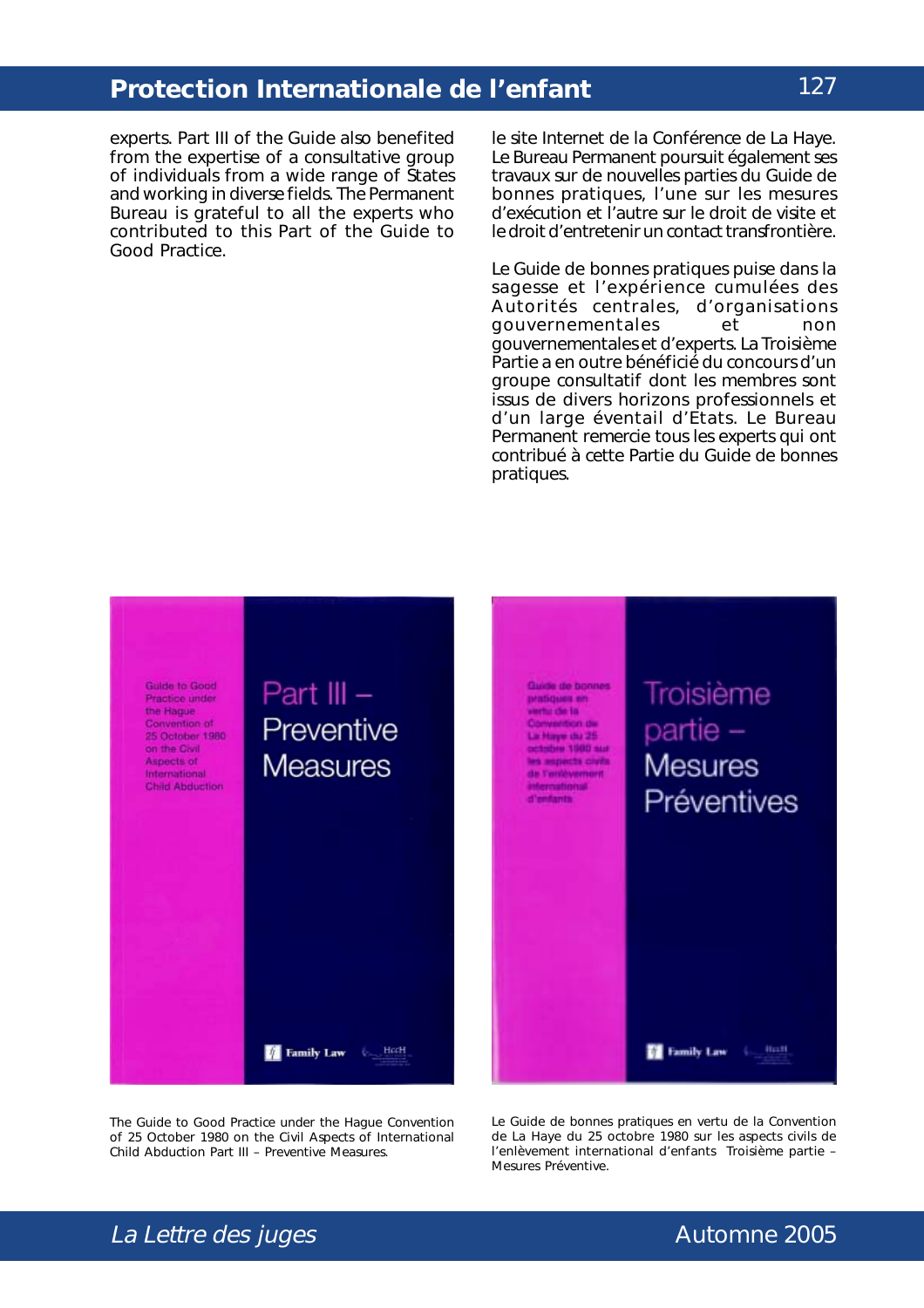#### **BROCHURE ON THE HAGUE CHILDREN'S CONVENTIONS**

This Autumn also saw the publication of a brochure entitled "The Hague Children's Conventions". This brochure, available in English, French and Spanish gives a summary of the three modern Hague Children's Conventions: the *Hague Convention of 25 October 1980 on the Civil Aspects of International Child Abduction*; the *Hague Convention of 29 May 1993 on Protection of Children and Co-operation in respect of Intercountry Adoption*; and the *Hague Convention of 19 October 1996 on Jurisdiction, Applicable Law, Recognition, Enforcement and Co-operation in respect of Parental Responsibility and Measures for the Protection of Children*. There is also a summary of the draft convention on the international recovery of child support and other forms of family maintenance, which is currently being negotiated. The brochure explains the infrastructure supporting the Hague Children's Conventions and the work of the Permanent Bureau in supporting and monitoring these Conventions.

**BROCHURE SUR LES CONVENTIONS DE LA HAYE RELATIVES AUX ENFANTS**

Cet automne a été également publiée une brochure intitulée « Les conventions de La Haye relatives aux enfants ». Disponible en anglais, en français et en espagnol, elle résume les trois Conventions modernes de La Haye relatives aux enfants : la *Convention de La Haye du 25 octobre 1980 sur les aspects civils de l'enlèvement international d'enfants,* la *Convention de La Haye du 29 mai 1993 sur la protection des enfants et la coopération en matière d'adoption internationale* et la *Convention de La Haye du 19 octobre 1996 concernant la compétence, la loi applicable, la reconnaissance, l'exécution et la coopération en matière de responsabilité parentale et de mesures de protection des enfants.* Elle contient aussi un résumé du projet de Convention sur le recouvrement international des aliments envers les enfants et d'autres membres de la famille, en cours de négociation. La brochure présente les infrastructures d'appui aux Conventions de La Haye relatives aux enfants et le travail du Bureau Permanent en matière d'appui et de suivi de ces Conventions.





The brochure on the Hague Children's Conventions. La brochure sur les Conventions de La Haye relatives aux enfants.

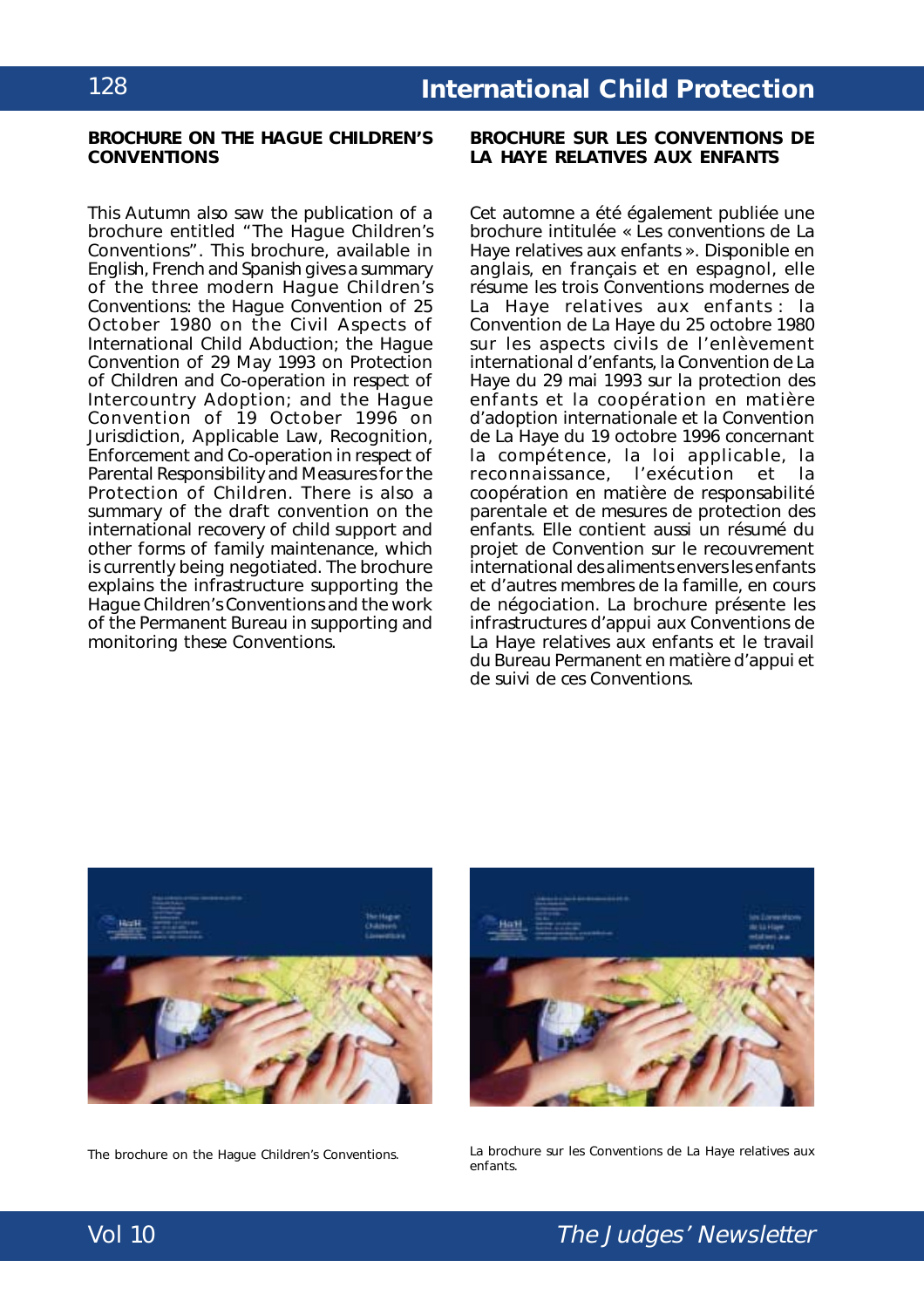## V. PERSONAL NOTES

### **PROFESSOR PETAR ŠARŠEVIÉ (1941 – 2005)**

Over the years, Petar Šarševié, professor of private international law at the Rijeka Faculty of law, contributed to many international meetings at The Hague with his wisdom, scholarship and diplomacy. We remember in particular his involvement, on behalf of Croatia, in the negotiations which led to the adoption of the *Hague Convention of 19 October 1996 on Jurisdiction, Applicable Law, Recognition, Enforcement and Co-operation in respect of Parental Responsibility and Measures for the Protection of Children* and the *Hague Convention of 13 January 2000 on the International Protection of Adults*. More recently he played an active role in the development of the convention, still under negotiation, on the international recovery of child support and other forms of family maintenance.

### V. CARNET

### **CEVIC PROFESSEUR PETAR SARCEVIC (1941 – 2005)**

čević, professor of Au fil des ans, Petar Šarčević, professeur de droit international privé à la Faculté de droit de Rijeka, a apporté sa sagesse, son érudition et sa diplomatie à de nombreuses réunions internationales à La Haye. Nous nous rappelons en particulier son implication, pour le compte de la Croatie, dans les négociations qui ont abouti à l'adoption de la *Convention de La Haye du 19 octobre 1996 concernant la compétence, la loi applicable, la reconnaissance, l'exécution et la coopération en matière de responsabilité parentale et de mesures de protection des enfants* et de la *Convention de La Haye du 13 janvier 2000 sur la protection internationale des adultes.* Il a ,<br>plus récemment activement participé à l'élaboration de la convention, en cours de négociation, sur le recouvrement international des aliments envers les enfants et d'autres membres de la famille.



Professor Petar Šarčević.

Professeur Petar Šarčević.

We also had the pleasure of working with Petar in other *fora*, in particular at meetings of the International Society of Family Law (ISFL), the International Law Association and

Nous avons aussi eu le plaisir de travailler avec Petar dans d'autres cadres, en particulier lors des réunions de l'Association internationale de droit de la famille (ISFL), de l'*International*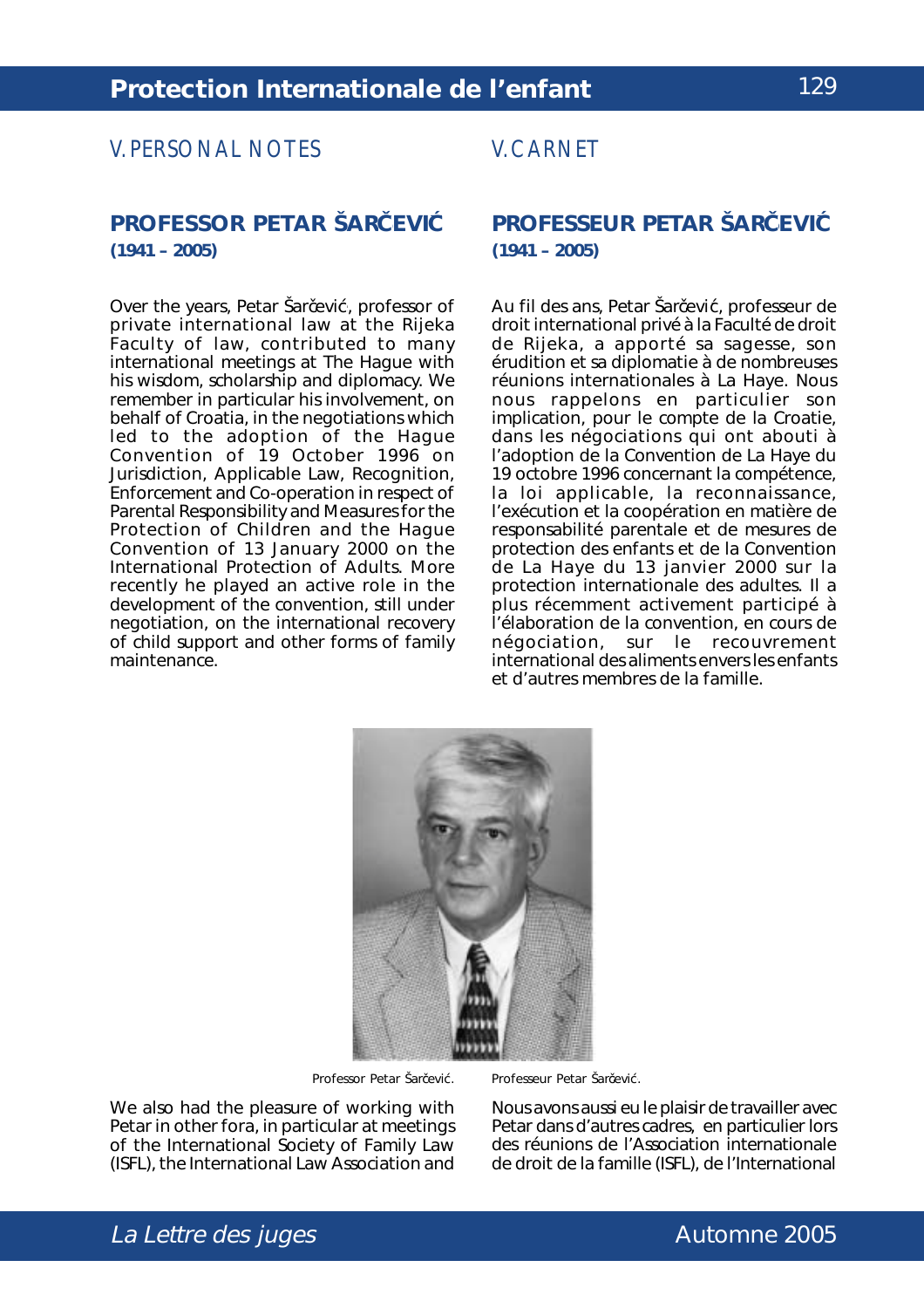the Council of Europe. The Conference of the ISFL, which Petar organised in Opatija in 1991 was wonderfully successful both scientifically and socially despite the difficulties that Croatia faced at that time. Petar's contribution to the debate in the Council of Europe, and other *fora* and publications, on the private international law aspects of cohabitation outside marriage has been outstanding. His assistance on the International Family Law Committee of the International Law Association in its work on "transfrontier contact between parents and children" was also greatly appreciated. He will also be remembered for his great initiative to create the *Yearbook of Private International Law*.

Petar brought to every meeting and every event that he graced a dignity coupled with a genuine warmth and good humour. He was a "bridge builder", who helped to forge many agreements, and with his winning smile and positive words he always injected brightness, and optimism into any discussion. He will be deeply missed.

*Law Association* et du Conseil de l'Europe. La Conférence de l'ISFL, que Petar a organisée à Opatija en 1991, a été un véritable succès tant scientifique que social malgré les difficultés que la Croatie rencontrait à l'époque. La contribution de Petar au débat au Conseil de l'Europe et à d'autres forums et publications sur les aspects de droit international privé de la cohabitation hors mariage a été remarquable. Son aide aux travaux du Comité international de droit de la famille de l'*International Law Association* sur « les contacts transfrontières entre parents et enfants » a également été grandement appréciée. On se souviendra aussi de lui pour son initiative remarquable de créer le *Yearbook of Private International Law*.

A chaque réunion et à chaque événement qu'il honorait de sa présence, Petar apportait dignité, réelle chaleur et bonne humeur. C'était un « bâtisseur de ponts », qui a aidé à forger de nombreux accords, et avec son sourire engageant et ses paroles positives, il insufflait toujours vivacité et optimisme à toute discussion. Il sera profondément regretté.